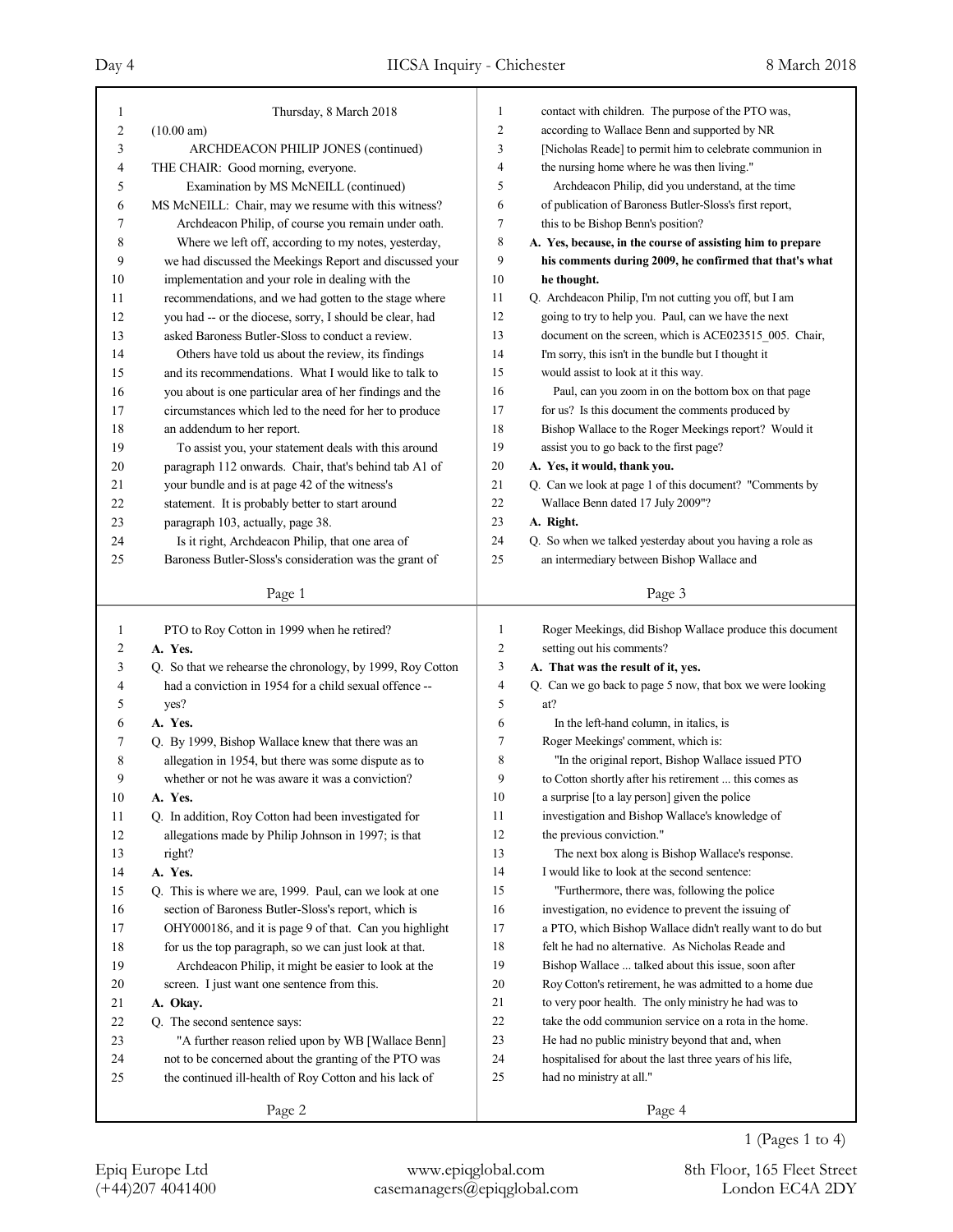| 1            | Does that reflect the discussions that you had in           | $\mathbf{1}$   | far as your discussions with him showed, were there any     |
|--------------|-------------------------------------------------------------|----------------|-------------------------------------------------------------|
| 2            | your role as intermediary?                                  | $\overline{c}$ | stringent conditions attached to Roy Cotton's PTO?          |
| 3            | A. As far as I can recall, and at that stage it was clear   | 3              | A. The stringent conditions were talked about a great deal. |
| 4            | that Bishop Wallace did not know where Roy Cotton was       | 4              | I think Nicholas Reade was confused about that, as he       |
| 5            | living.                                                     | 5              | was confused about the movements of Roy Cotton. I don't     |
| 6            | Q. That's the point we are coming to, because in July 2011, | 6              | think at any stage he really knew where Roy Cotton was,     |
| 7            | did a BBC journalist and Mr Philip Johnson raise some       | 7              | either living at home or hospital or nursing home.          |
| 8            | concerns about the accuracy of Baroness Butler-Sloss's      | 8              | There was discussion as to where the stringent              |
| 9            | report?                                                     | 9              | conditions referred to could possibly have applied.         |
| 10           | A. Yes.                                                     | 10             | I think his view, at one point, was that they might have    |
| 11           | Q. Did those concerns centre around the fact that           | 11             | applied to Roy Cotton living in his home in                 |
| 12           | Roy Cotton was not then in a nursing home in 1999?          | 12             | Seddlescombe, which is where he moved after he retired,     |
| 13           | A. Yes.                                                     | 13             | although the suggestion from discussions with               |
| 14           | Q. And had taken public services?                           | 14             | Bishop Wallace appears to be that the conditions applied    |
| 15           | A. Yes.                                                     | 15             | to the nursing home.                                        |
| 16           | Q. Did you make enquiries as a result of their concerns?    | 16             | Q. From 1999?                                               |
| 17           | A. Yes.                                                     | 17             | A. That's what they thought.                                |
| 18           | Q. What enquiries did you make?                             | 18             | Q. But subsequently, you discovered that couldn't be the    |
| 19           | A. Arranging to contact the parish priest in the area,      | 19             | case?                                                       |
| 20           | different parishes, to see whether in fact Roy Cotton       | 20             | A. (a) it couldn't be the case and (b) there was no         |
| 21           | had functioned in any other parishes, which to some         | 21             | evidence of any stringent conditions at all. Nothing        |
| 22           | extent he had not, but there were some where he had.        | 22             | was reduced to writing.                                     |
| 23           | Particularly the incumbent of Brede and Udimore, who        | 23             | Q. Before we move on in the chronology, what you say in     |
| 24           | I was in touch with --                                      | 24             | your statement is that this episode, for want of            |
| 25           | Q. Duncan Lloyd James?                                      | 25             | a better word, raised for you some real concerns about      |
|              |                                                             |                |                                                             |
|              | Page 5                                                      |                | Page 7                                                      |
|              |                                                             |                |                                                             |
|              |                                                             |                |                                                             |
| $\mathbf{1}$ | A. No, that was Martin Harper who I wrote to. He was the    | $\mathbf{1}$   | the issue of permission to officiate.                       |
| 2            | incumbent where -- he followed Roy Cotton.                  | $\overline{2}$ | A. Yes.                                                     |
| 3            | Q. So you spoke to come priests in the area. Did you also   | 3              | Q. I'm looking at paragraph 105 of your statement, which is |
| 4            | contact the nursing home that Roy Cotton had been in?       | 4              | at the top of page 40 of your statement. Can you tell       |
| 5            | A. Yes, I did. Queen Mary Lodge in Hastings.                | 5              | us in summary -- I don't expect you to give us a full       |
| 6            | Q. When did you discover that he had been admitted to that  | 6              | thesis about it -- what you thought the main concerns       |
| 7            | nursing home?                                               | 7              | were around permission to officiate which were              |
| 8            | A. At some point in 2011, when all this blew up and I was   | 8              | highlighted by this incident?                               |
| 9            | trying to find out where he had been. I also spoke to       | 9              | A. I suppose if we'd thought about it, bishops and          |
| $10\,$       | a former colleague friend of his who is mentioned in my     | 10             | archdeacons would have known that in fact at no stage,      |
| 11           | statement, Father Colin Tolworthy, who in fact visited      | 11             | in general terms, was it possible to track the movements    |
| 12           | him both there and at his home. So he was able to           | 12             | of a retired priest, because, once someone retires and      |
| 13           | confirm to me exactly what the movements were. The          | 13             | goes to live out of the parish and out of the clergy        |
| 14           | nursing home confirmed the dates.                           | 14             | house, they are not under anyone's observation or           |
| 15           | Q. I'm looking at your statement, paragraph 103. You say:   | 15             | control, they are simply taken on by parishes to fill       |
| 16           | "I subsequently contacted Queen Mary Lodge and they         | 16             | gaps in their services rotas, and no-one knows where        |
| 17           | confirmed that Cotton was transferred to there from the     | 17             | they go -- where they come and go at all.                   |
| 18           | Conquest Hospital, Hastings, on September 17, 2003?         | 18             | Q. There is not a register, for want of a better word, of   |
| 19           | A. Yes.                                                     | 19             | who has PTO and where they are and where they are           |
| 20           | Q. Some four years after the grant of his PTO?              | $20\,$         | officiating?                                                |
| 21           | A. Yes.                                                     | 21             | A. There is a register of those who have PTO but it doesn't |
| 22           | Q. As a result of your enquiries, did you speak to          | 22             | relate to what they do in the exercise of it.               |
| 23           | Nicholas Reade, who was by then the Bishop of Blackburn?    | 23             | Q. So they could have PTO within the diocese and be         |
| 24           | A. Yes, I believe I did.                                    | 24             | ministering anywhere within that diocese?                   |
| 25           | Q. What did he say? If I could make that more focused: as   | 25             | A. Yes.                                                     |
|              | Page 6                                                      |                | Page 8                                                      |

<sup>2 (</sup>Pages 5 to 8)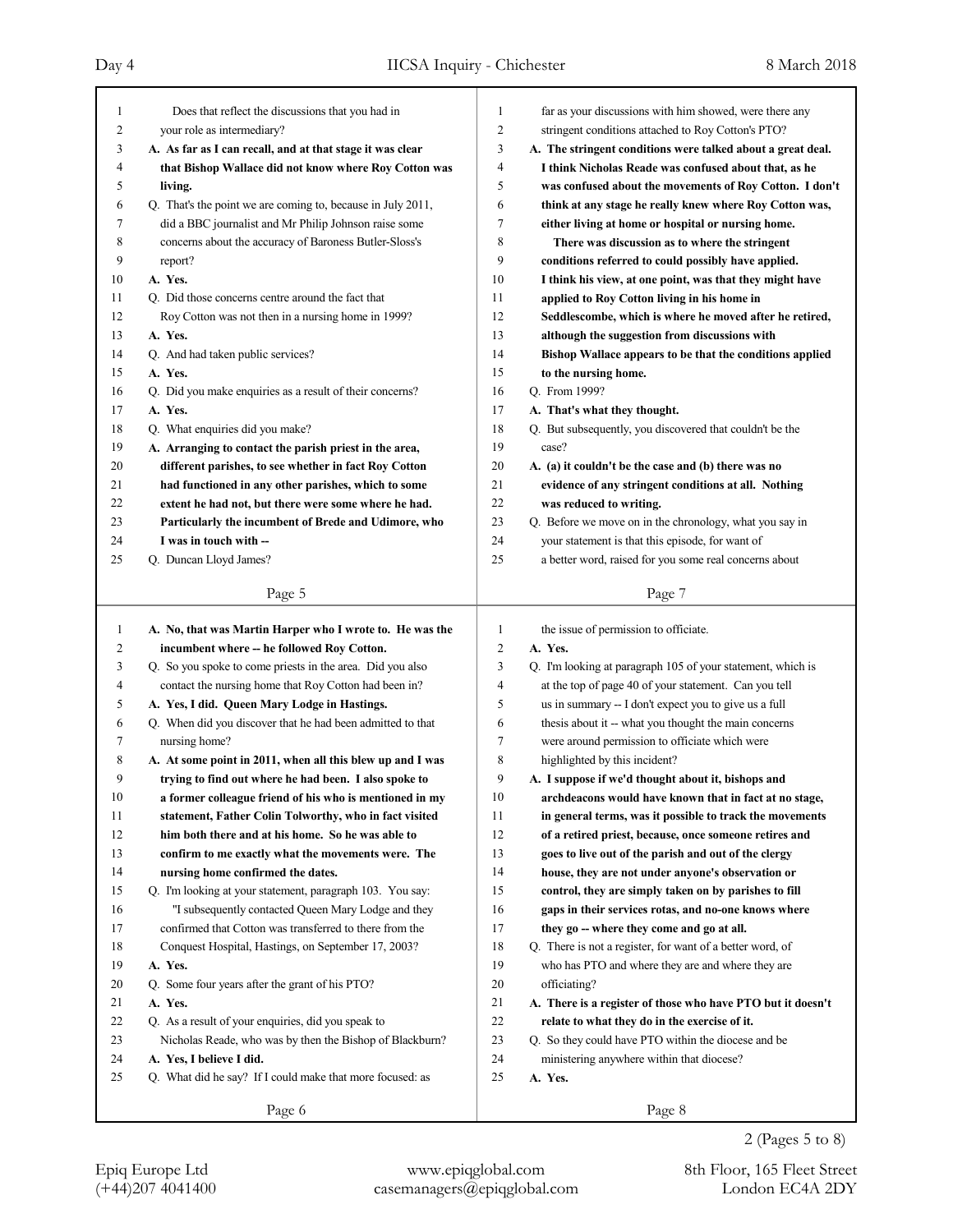| $\mathbf{1}$ | Q. Without anybody --                                       | 1  | place. So I don't propose to take that any further with     |
|--------------|-------------------------------------------------------------|----|-------------------------------------------------------------|
| 2            | A. And sometimes people lived outside the diocese and had   | 2  | you.                                                        |
| 3            | PTO to operate in the diocese.                              | 3  | I would like to move to talk about the CDM complaint        |
| 4            | Q. Is it right that you decided, partially as a result of   | 4  | about Bishop Wallace. Again, others will give us the        |
| 5            | this, to put together a draft protocol for managing         | 5  | detail of the complaints and the subject. What I want       |
| 6            | permission to officiate?                                    | 6  | to ask you is the practical -- because you were a member    |
| 7            | A. Yes, I did.                                              | 7  | of that Diocesan Safeguarding Advisory Group --             |
| 8            | Q. To try to address some of these concerns?                | 8  | A. Yes.                                                     |
| 9            | A. I did. I think it saw the light of day towards the end   | 9  | Q. - that brought the complaint. If it had been not         |
| 10           | of 2011/early 2012.                                         | 10 | a bishop but a parish priest and a CDM complaint was        |
| 11           | Q. What did you come up with as some practical suggestions  | 11 | ongoing, would there have been the power, first of all,     |
| 12           | for managing what you see as the lacuna in permission to    | 12 | and consideration, second of all, to suspending them        |
| 13           | officiate, if I can use that word?                          | 13 | while that process was ongoing?                             |
| 14           | A. It would be ideal to have, I think, as is the case now,  | 14 | A. An ordinary parish priest, no, but the practice was to   |
| 15           | that the person who wants PTO obtains a recommendation      | 15 | arrange for them to stand aside.                            |
| 16           | in writing from a parish priest, ostensibly to act in       | 16 | Q. By way of example -- it is not a CDM, but you have told  |
| 17           | that parish, in support of that parish priest. PTO is       | 17 | us in your statement that when Reverend                     |
| 18           | not given unless there is that recommendation now, but      | 18 | Christopher Howarth was arrested and the investigation      |
| 19           | I was proposing that in fact that parish priest should      | 19 | by the police was ongoing, you didn't have the power to     |
| 20           | have a much greater degree of oversight and the PTO         | 20 | formally suspend him, but you did -- you were part of       |
| 21           | priest should report to his sponsoring priest who would     | 21 | the individuals who spoke to him and persuaded him to       |
| 22           | keep a record of where he was operating at any given        | 22 | step aside voluntarily during the investigation?            |
| 23           | Sunday, or whatever.                                        | 23 | A. I rather told him he had to.                             |
| 24           | Q. For want of a better word, you wanted them to be         | 24 | Q. My question, you might anticipate, then, is, was the     |
| 25           | tethered to an individual parish priest who could have      | 25 | same approach considered with Bishop Benn? There was no     |
|              |                                                             |    |                                                             |
|              | Page 9                                                      |    | Page 11                                                     |
|              |                                                             |    |                                                             |
|              |                                                             |    |                                                             |
| 1            | some level of oversight?                                    | 1  | power, we understand, to suspend him during the CDM.        |
| 2            | A. Some oversight and the ability to record, and the record | 2  | A. No.                                                      |
| 3            | would then be passed on to a rural dean simply so there     | 3  | Q. Did anybody consider approaching him in the same way and |
| 4            | was a record which could be tapped into if questions        | 4  | saying, "For everybody's best interests, perhaps you        |
| 5            | arose, which would have helped in this case.                | 5  | should voluntarily step aside while this is ongoing"?       |
| 6            | Q. Would doing it that way also allow you to make sure      | 6  | A. I did not. I suppose it wasn't my place to do so. It     |
| 7            | those who had permission to officiate had appropriate       | 7  | would have been the place of the diocesan bishop to         |
| 8            | safeguarding checks and safeguarding training?              | 8  | suggest that. I think it may have been canvassed, but       |
| 9            | A. I was proposing they should have safeguarding training   | 9  | there was very strong opposition on the part of             |
| 10           | as a condition of being granted PTO.                        | 10 | Bishop Wallace to take any step which might reflect         |
| 11           | Q. For the absence of doubt, did that exist at the time you | 11 | adversely on him, even though the understanding, of         |
| 12           | were considering this, so 2011?                             | 12 | course, is that if you do step aside or, if you are         |
| 13           | A. No. No, but I understand there are moves afoot to make   | 13 | suspended in any way, then it is a neutral act.             |
| 14           | it a statutory requirement.                                 | 14 | Q. So it was understood within the diocese that suspension  |
| 15           | Q. You put together this proposal in 2011. As far as you    | 15 | itself was neutral, not a prejudgment?                      |
| 16           | were aware, was any action taken to implement it in         | 16 | A. That's what the dogma says, but, I mean, I think if --   |
| 17           | 2011?                                                       | 17 | generally speaking, people know that if someone is          |
| 18           | A. No, because it was overtaken by the Archepiscopal        | 18 | suspended, then there's something seriously wrong.          |
| 19           | Visitation and the commissaries examined it and             | 19 | Q. Whilst we are talking about Bishop Wallace, and I would  |
| $20\,$       | commented on it. There were aspects of it they didn't       | 20 | like to talk, if we can, about some of the reflections      |
| 21           | like in terms of the drafting, but I think they agreed      | 21 | you have put in your statement about his practice and       |
| 22           | with the principle of it. That may in time have led to      | 22 | also how his mode of worship affected his practice in       |
| 23           | the proposals, which I gather are now coming forward.       | 23 | the diocese. What you have explained at paragraph 20 of     |
| 24           | Q. We will hear evidence, chair, from individuals at the    | 24 | your statement -- sorry to be jumping around. It is         |
| 25           | national church about when and how those have come into     | 25 | paragraph 20 -- I will find you a page number, but I am     |
|              | Page 10                                                     |    | Page 12                                                     |

3 (Pages 9 to 12)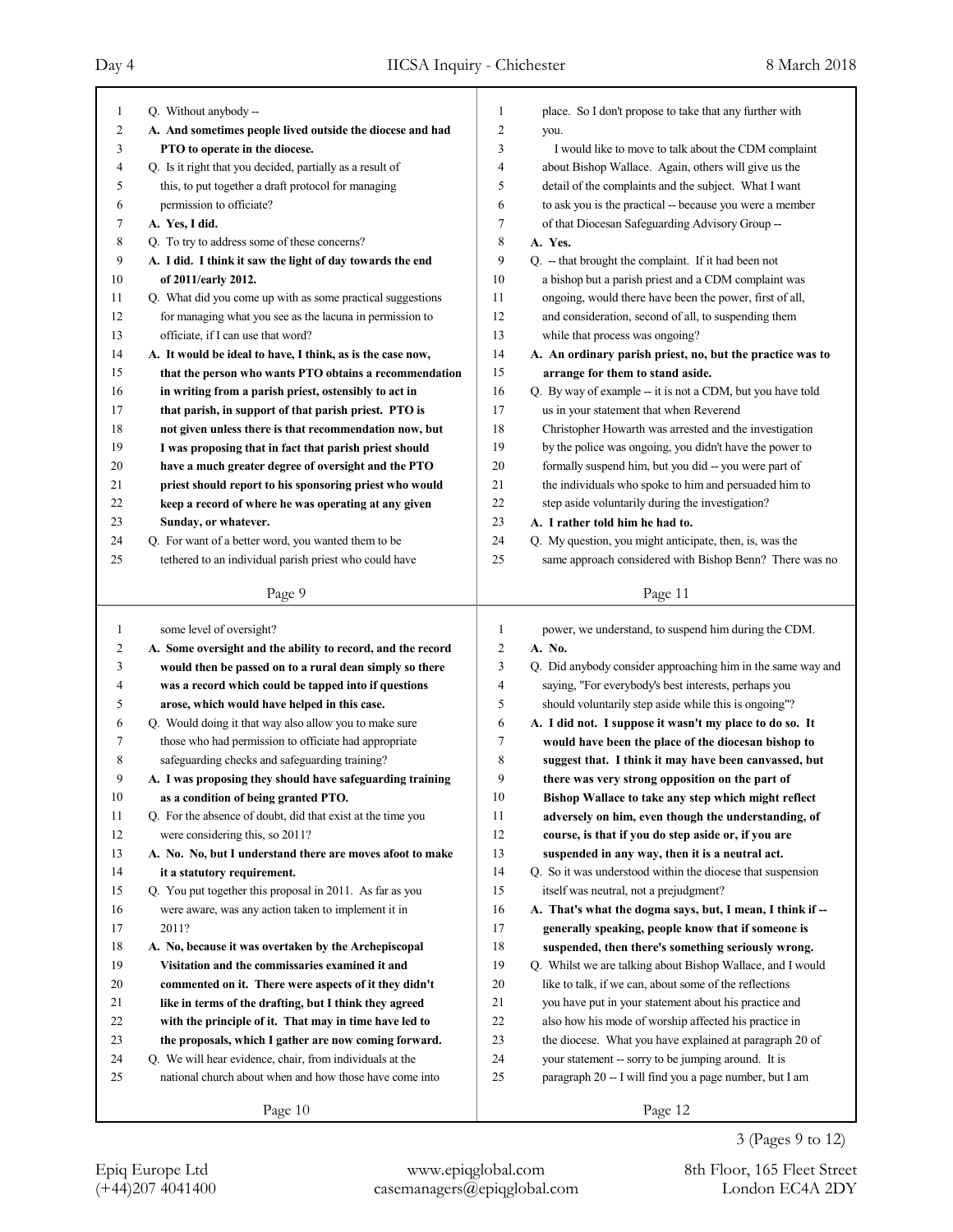| 1  | coming towards the end.                                     | 1<br>$\overline{2}$ | A. Could I just - one thing on forgiveness, which really  |
|----|-------------------------------------------------------------|---------------------|-----------------------------------------------------------|
| 2  | A. Page 7.                                                  |                     | arose for me in terms of Gordon Rideout's conviction.     |
| 3  | Q. You have explained that Bishop Wallace was               | 3                   | He absolutely resisted any suggestion that he was guilty  |
| 4  | a conservative evangelical for whom holy scripture is       | 4                   | and, as far as he was concerned, I believe, and to some   |
| 5  | the yardstick, guide and authority in life. My first        | 5                   | extent what he was saying, both before conviction and     |
| 6  | question is, are you able to assist us, in brief terms,     | 6                   | after, I believe he took the view that he had been        |
| 7  | mindful that the panel is not wanting to engage too much    | 7                   | forgiven by God, his slate was therefore wiped clean,     |
| 8  | in theology, what that would mean?                          | 8                   | but more than that, in terms of his mental approach to    |
| 9  | A. The term "conservative evangelical" was touched on by    | 9                   | it, indeed his psychological approach from a very         |
| 10 | Bishop John Hind yesterday. It is to do with an             | 10                  | conservative viewpoint, was that it would be almost as    |
| 11 | understanding of scripture, and in particular an            | 11                  | though the events for which he was under investigation    |
| 12 | understanding that men have a superior role to women, it    | 12                  | and then convicted for hadn't happened. So the mental     |
| 13 | is called the headship of men. It is also to do with,       | 13                  | approach is that forgiveness in those circumstances       |
| 14 | therefore, an opposition to the ordination of women as      | 14                  | means it's gone.                                          |
| 15 | priests or bishops. But it is principally to do with        | 15                  | Q. Is that unique to Canon Rideout?                       |
| 16 | a rigorous adherence to scripture and scriptural            | 16                  | A. I think that may be a fairly prevalent view.           |
| 17 | commands and doctrines.                                     | 17                  | Q. I don't mean to be glib, but is that a prevalent view, |
| 18 | Q. Before we go any further, I would like to say, is it     | 18                  | in your experience, amongst those who have been           |
| 19 | right that you have, to some extent, a background or        | 19                  | convicted or do you think, even, that's a view some hold  |
| 20 | some experience in evangelicals?                            | 20                  | of individuals under investigation?                       |
| 21 | A. I grew up in a fairly strict Baptist environment, which  | 21                  | A. I think you are looking at particular people. The      |
| 22 | is steeped in the same traditions.                          | 22                  | contrast with somebody who would be a more Catholic       |
| 23 | Q. So you have an understanding --                          | 23                  | standpoint is where there was confession and absolution,  |
| 24 | A. I have an understanding.                                 | 24                  | and again you heard about all that yesterday from         |
| 25 | Q. But you would now identify, I understand, as an          | 25                  | Bishop Hind. Equally, the understanding is there's        |
|    |                                                             |                     |                                                           |
|    | Page 13                                                     |                     | Page 15                                                   |
|    |                                                             |                     |                                                           |
|    |                                                             |                     |                                                           |
| 1  | Anglo Catholic or more towards --                           | 1                   | forgiveness and restoration, but not to the extent of     |
| 2  | A. I think I would be described by some people as a bit of  | $\overline{c}$      | avoiding the issue of both retribution and restitution,   |
| 3  | a hybrid.                                                   | 3                   | whereas the thinking, I suspect, as far as                |
| 4  | Q. What I want to ask is, now that you have explained to us | 4                   | Gordon Rideout was concerned, was that, actually, it was  |
| 5  | about conservative evangelical and the type of views        | 5                   | gone and there was no question of either retribution or   |
| 6  | that Bishop Benn would hold, how do you think that          | 6                   | restitution.                                              |
| 7  | affected his approach to safeguarding?                      | 7                   | Q. What the panel may be interested to know is, we have   |
| 8  | A. His aim always was for forgiveness and reconciliation    | 8                   | heard from Bishop Hind, and it is understandable, that    |
| 9  | and a transformed life. Therefore, anyone who had, in       | 9                   | there is a need for different traditions within the       |
| 10 | inverted commas, "done wrong", needed to seek               | 10                  | church to have respect for one another's beliefs and      |
| 11 | forgiveness, be restored, be reconciled, but also move      | 11                  | modes of worship. Within Chichester diocese, where you    |
| 12 | towards a completely transformed life in a Christian        | 12                  | have Anglo Catholics, you have conservative               |
| 13 | sense. Therefore, when he was faced with anyone who had     | 13                  | evangelicals, how do you think the diocese should or can  |
| 14 | done anything wrong, disciplinary or not, that's what he    | 14                  | ensure that these different beliefs or different modes    |
| 15 | expected, and he would apply scriptural principles as to    | 15                  | of worship do not impede proper safeguarding?             |
| 16 | how that was to be achieved.                                | 16                  | A. It goes back to the first part of your question, which |
| 17 | I always had the impression that in fact he thought         | 17                  | is to do with training. Training and selection.           |
| 18 | along those lines, even in regard to issues relating to     | 18                  | I speculate, but actually I think it is borne out that    |
| 19 | safeguarding.                                               | 19                  | if you asked any archdeacon, and perhaps even any         |
| 20 | Q. I don't want to focus too much on Bishop Wallace,        | $20\,$              | bishop, they would say to you that they had met in the    |
| 21 | because I want to talk about the diocese as a whole. Is     | 21                  | course of their ministries people who they really         |
| 22 | it possible to tackle these kind of attitudes, to speak     | $22\,$              | thought should not have been ordained. The process of     |
| 23 | to conservative evangelicals and engage with them to        | 23                  | course is not infallible, but there must be scope for     |
| 24 | help them understand the safeguarding practices and how     | 24                  | taking into account potential risk factors when you're    |
| 25 | their views might need to be adapted?                       | 25                  | assessing somebody's suitability for selection for        |
|    | Page 14                                                     |                     | Page 16                                                   |

# 4 (Pages 13 to 16)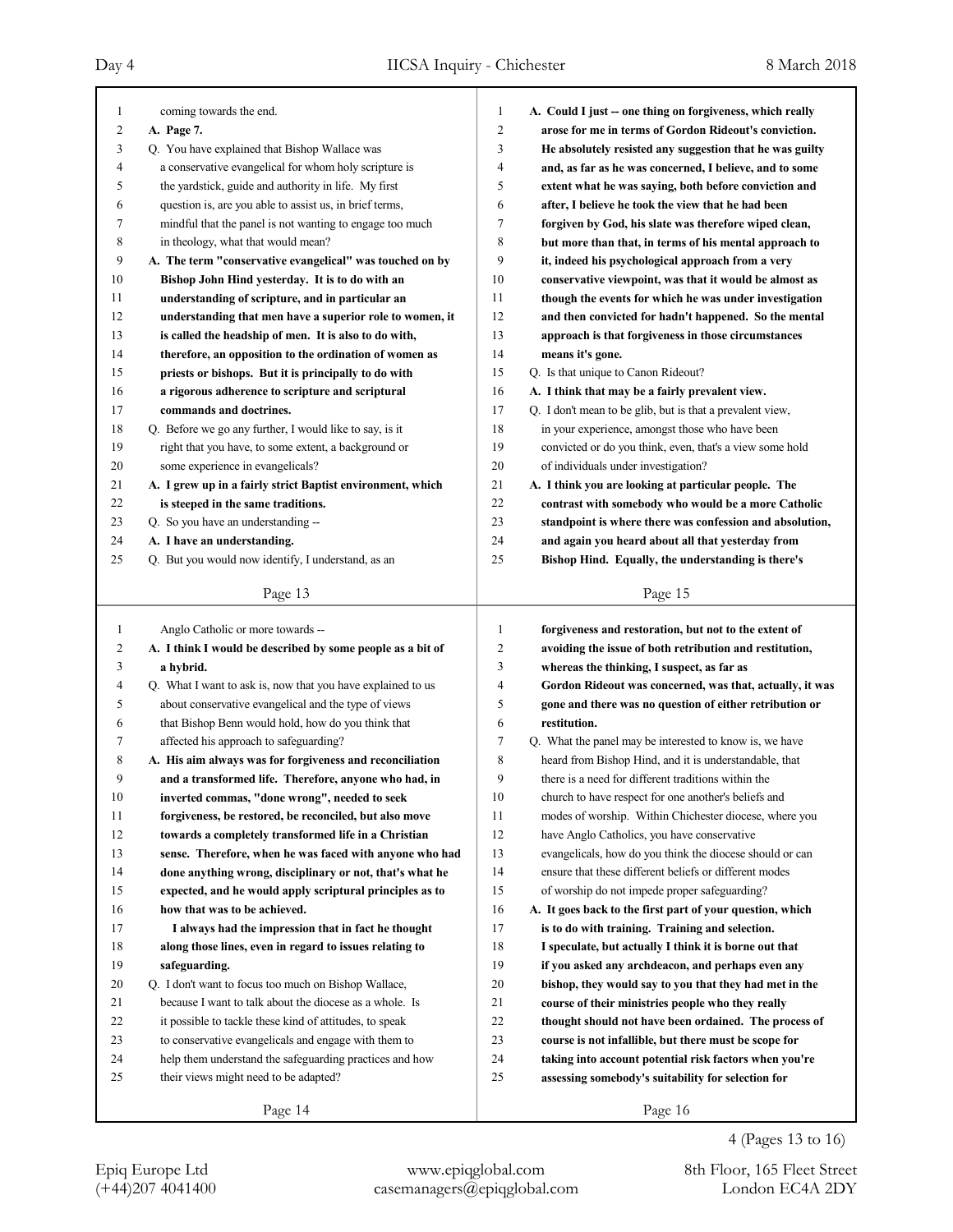| 1  | ordination training, and that assessment of risk factor     | 1              | is ensuring individuals have CRB checks, and you have       |
|----|-------------------------------------------------------------|----------------|-------------------------------------------------------------|
| 2  | should go on, in my view, throughout their training,        | $\overline{c}$ | said that you experienced some reluctance within            |
| 3  | which means prior to selection, after selection at          | 3              | a parish level to individuals undertaking CRB checks.       |
| 4  | a theological college or course, into ordination as         | 4              | Can you explain to us the reluctance you've experienced     |
| 5  | a deacon and a curacy. Through that entire process,         | 5              | and also how you think it might be addressed?               |
| 6  | which might take as much as six or seven years, there       | 6              | A. CRB then, DBS now.                                       |
| 7  | should be a more rigorous approach to ongoing assessment    | 7              | Q. Sorry.                                                   |
| 8  | of character, affiliations, risk factors, which might -     | 8              | A. Simply not so much in terms of clergy or lay readers or  |
| 9  | and I stress this is speculative -- might lead you to       | 9              | people in positions of leadership with particular           |
| 10 | suspect that someone may be exhibiting characteristics      | 10             | children, who I think readily accept they have to           |
| 11 | which you think might need to be addressed at that stage    | 11             | undergo the process and it isn't a problem. I think --      |
| 12 | and that therefore --                                       | 12             | and this is 25 years ago - in a parish with quite           |
| 13 | Q. I want to make sure we are completely clear what we are  | 13             | a number of families and children, I had a member of my     |
| 14 | talking about and I'm not interrupting you, because it      | 14             | PCC who refused to undergo a check.                         |
| 15 | is valid evidence, but in terms of selection and            | 15             | Q. PCC?                                                     |
| 16 | training, are you talking about identifying and             | 16             | A. Parochial church council.                                |
| 17 | addressing individuals who may have or may in future        | 17             | Q. Thank you.                                               |
| 18 | offend or individuals who may not respond appropriately     | 18             | A. Who promptly resigned because I said he had to. But      |
| 19 | in a safeguarding situation or both?                        | 19             | more recently, in my present parish, the problem that       |
| 20 | A. I think it could be either. I think my worry, and        | 20             |                                                             |
|    |                                                             | 21             | has arisen, which is common everywhere, is that people      |
| 21 | I have seen one or two particular cases which I have        | 22             | are irritated by having to undergo repeated DBS checks      |
| 22 | dealt with over the years where I know that in fact the     |                | for different roles, and I said in my statement I think     |
| 23 | wrong approach was taken, or no approach was taken, to      | 23             | I'm about to go through -- it hasn't come through yet --    |
| 24 | assessing characteristics fully and properly in that        | 24             | a DBS check for a third role.                               |
| 25 | particular instance. In one case, I would have said the     | 25             | Q. That's because, if you are DBS checked for one           |
|    | Page 17                                                     |                | Page 19                                                     |
|    |                                                             |                |                                                             |
|    |                                                             |                |                                                             |
| 1  | person concerned should never have been ordained. This      | 1              | institution, it is not necessarily something you can        |
| 2  | wasn't a safeguarding of children issue, it turned out,     | $\overline{2}$ | carry over when you join another role, because it needs     |
| 3  | in fact, to be a safeguarding of adults issue.              | 3              | to be kept under review?                                    |
| 4  | Q. But you thought the risk factors or the indicators were  | $\overline{4}$ | A. They are not portable. I'm sure that the panel --        |
| 5  | there before ordination?                                    | 5              | people do need to understand a DBS check is valid only      |
| 6  | A. I believe they were but I don't think they were          | 6              | at the date of issue. It is a snapshot of your status       |
| 7  | addressed or seen. When you see a reference given by        | $\tau$         | at that point.                                              |
| 8  | a college principal, which is glowing, after the event,     | 8              | Q. Be reassured, we do have some evidence from the          |
| 9  | you really do wonder whether they knew the candidate at     | 9              | Disclosure and Barring Service to explain that to us.       |
| 10 | all.                                                        | 10             | A. Excellent.                                               |
| 11 | Q. Sorry if I inelegantly summarise, but there should be    | 11             | Q. Not that it is irrelevant evidence, but we do have it,   |
| 12 | better, more rigorous recruitment procedures. Does that     | 12             | so not to worry.                                            |
| 13 | involve, do I take from what you have said, also greater    | 13             | What I want to clarify, you made reference to               |
| 14 | openness from those giving references?                      | 14             | attitudes in your parish 20 years ago and your current      |
| 15 | A. Absolutely.                                              | 15             | parish. Was the reluctance to repeated checks or to the     |
| 16 | Q. And in addition to that, ongoing assessment, review and  | 16             | principle of having a check at all or a bit of both?        |
| 17 | training of individuals' suitability?                       | 17             | A. Then, to the principle; now, the irritation of repeated  |
| 18 | A. I think that's really, chair, what we are talking about. | 18             | checks.                                                     |
| 19 | I'm not in a position to comment on the assessment          | 19             | Q. So do you experience any reluctance now to the principle |
| 20 | processes now, but from what I have seen, I do believe      | 20             | of having a check?                                          |
| 21 | that in fact there has been a lack in the past which we     | 21             | A. No.                                                      |
| 22 | need to review and reassess today.                          | 22             | Q. A couple of final questions, if I can. The first is,     |
| 23 | Q. A linked topic, and I don't ask you to turn it up        | 23             | you know, I understand, that Baroness Butler-Sloss          |
| 24 | because I will read it to you. At paragraph 26 of your      | 24             | raised some concerns about the perception of an             |
| 25 | statement, you said that part of your role at the moment    | 25             | antiwoman culture within the Chichester diocese?            |
|    | Page 18                                                     |                | Page 20                                                     |

5 (Pages 17 to 20)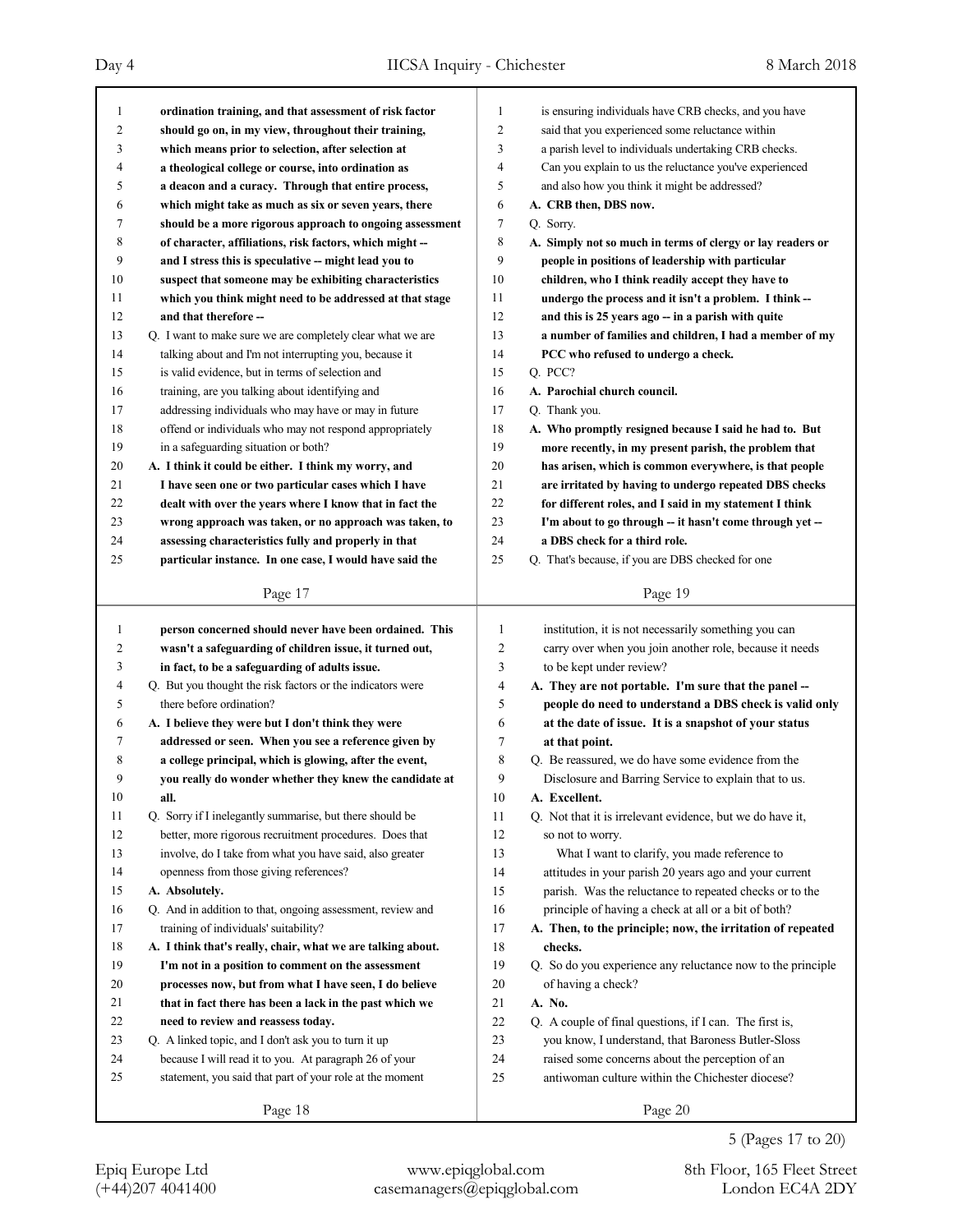| $\mathbf{1}$   | A. Mmm.                                                     | 1                | anything about it, but I'm sorry to say there are still    |
|----------------|-------------------------------------------------------------|------------------|------------------------------------------------------------|
| $\overline{c}$ | Q. How would you respond to the concerns that she raised?   | $\overline{2}$   | issues there which need to be corrected. But, again, in    |
| 3              | Would you agree that there was potentially an antiwoman     | 3                | time, with training, over time it will disappear,          |
| $\overline{4}$ | culture within the diocese?                                 | 4                | I think.                                                   |
| 5              | A. I think there was that kind of culture 20 or 30 years    | 5                | Q. Does that link us full circle back to your point about  |
| 6              | ago. Certainly over the last 10 years, and more             | 6                | better recruitment and vetting procedures and better       |
| 7              | recently, I think it's changed radically.                   | 7                | training for people throughout --                          |
| 8              | Q. I want to be clear that I don't want to just ask about   | 8                | A. Yes, it does --                                         |
| 9              | the ordination of women. Do you think women in lay          | 9                | Q. -- to identify these kinds of attitudes?                |
| 10             | positions, safeguarding positions, secretarial              | 10               | A. We have to remember the theological differences will    |
| 11             | positions, within the diocese, were appropriately           | 11               | still be there and the key issue is to work out ways of    |
| 12             | treated or their views appropriately respected?             | 12               | enabling people of different opposing -- of opposing       |
| 13             | A. In a sense, it doesn't -- to a layperson, it doesn't     | 13               | theological positions to work together. The Archbishop     |
| 14             | make sense at all, because, although we are talking         | 14               | of Canterbury has spoken much about that. Our own          |
| 15             | about leadership positions, on the one hand, and other      | 15               | diocesan bishop, Dr Warner, has spoken a great deal        |
| 16             | people, on the other hand, we covered the leadership        | 16               | about that. I think we are moving towards a better         |
| 17             | point.                                                      | 17               | place on that.                                             |
| 18             | The church would fall down without the involvement          | 18               | I could enlarge on it at some length because the           |
| 19             | of lay women at every level doing every kind of work,       | 19               | other area where this does emerge still is groups of       |
| 20             | some of which relates to safeguarding and some doesn't.     | 20               | clergy meeting together who are of opposing views in       |
| 21             | There has never been any hesitation, as far as I'm          | 21               | this respect, and they do find it extremely difficult to   |
| 22             | concerned, in that happening.                               | 22               | get on.                                                    |
| 23             | Q. There have been a lot of reports into the diocese as     | 23               | Q. But does this have an effect -- I don't want us to get  |
| 24             | a result of which we are hearing evidence from              | 24               | too sidetracked, diocesan running and theology, does       |
| 25             | individuals about the changes that have been made. Do       | 25               | that have an effect or a potential effect on               |
|                |                                                             |                  |                                                            |
|                | Page 21                                                     |                  | Page 23                                                    |
|                |                                                             |                  |                                                            |
|                |                                                             |                  |                                                            |
| $\mathbf{1}$   | you think there are still significant outstanding           | 1                | safeguarding, in your view?                                |
| 2              | changes that need to be made within the Diocese of          | $\boldsymbol{2}$ | A. I think we are talking about individuals, not about the |
| 3              | Chichester, in your experience?                             | 3                | structures or groups of people. I think the real           |
| 4              | A. Continuing that same point, I think it will take perhaps | $\overline{4}$   | problem is with individuals, which takes me back to my     |
| 5              | another generation for there to be a clear understanding    | 5                | concerns about training and assessment and selection.      |
| 6              | across the board in terms of all serving clergy and         | 6                | Q. You hope that that would weed it out. I have one point  |
| 7              | those who have trained relatively recently that, if they    | 7                | of clarification before I finish that I am asked to        |
| 8              | had an understanding that the ordination of women as        | 8                | raise by Mr Greenwood. It would probably help if I put     |
| 9              | priests and bishops was inappropriate, I think that will    | 9                | it on screen. ACE023815. Chair and Archdeacon Philip,      |
| 10             | disappear in time, simply by the passage of time. Yes,      | $10\,$           | it is behind tab 9 of your bundle. Let's look at page 1    |
| 11             | I know there are still people in the diocese who are        | 11               | to establish what it is and then I will take us to the     |
| 12             | vehemently opposed to the priestly activity of women.       | 12               | paragraph. This was an outline of the safeguarding         |
| 13             | I know, for example, that the present Archdeacon of         | 13               | situation in Chichester that was prepared by               |
| 14             | Horsham has been the recipient of appalling letters and     | 14               | Elizabeth Hall, who was then the national safeguarding     |
| 15             | has been treated, to her face, badly. I know there are      | 15               | adviser in November 2010. We are going to hear from her    |
| 16             | other female clergy who I have met who have equally been    | 16               | in evidence on Monday, so she can take us through it.      |
| 17             | treated appallingly, spoken to badly, by people who do      | 17               | If we look at page 2, first of all, the second             |
| 18             | not accept them in their role.                              | 18               | paragraph, first few sentences:                            |
| 19             | Q. Is there anything that can be done, or are you saying we | 19               | "This summer, Bishop John appointed two people to do       |
| 20             | have to wait it out generationally?                         | $20\,$           | a subsequent review of Shirley's more recent concerns --   |
| 21             | A. I think there is a disciplinary issue there which needs  | 21               | Clive Dilloway  and  Archdeacon Philip Jones."             |
| 22             | to be addressed. Perhaps there may have been                | 22               | We covered that yesterday, did we not? That was the        |
| 23             | a reluctance in the past to do that, but I think less so    | 23               | letter we looked at, it is not something different?        |
| 24             | now. It does depend, of course, upon the recipient of       | 24               | A. No.                                                     |
| 25             | the adverse attention as to whether they want to do         | 25               | Q. Okay. We wanted to clarify that. The next paragraph,    |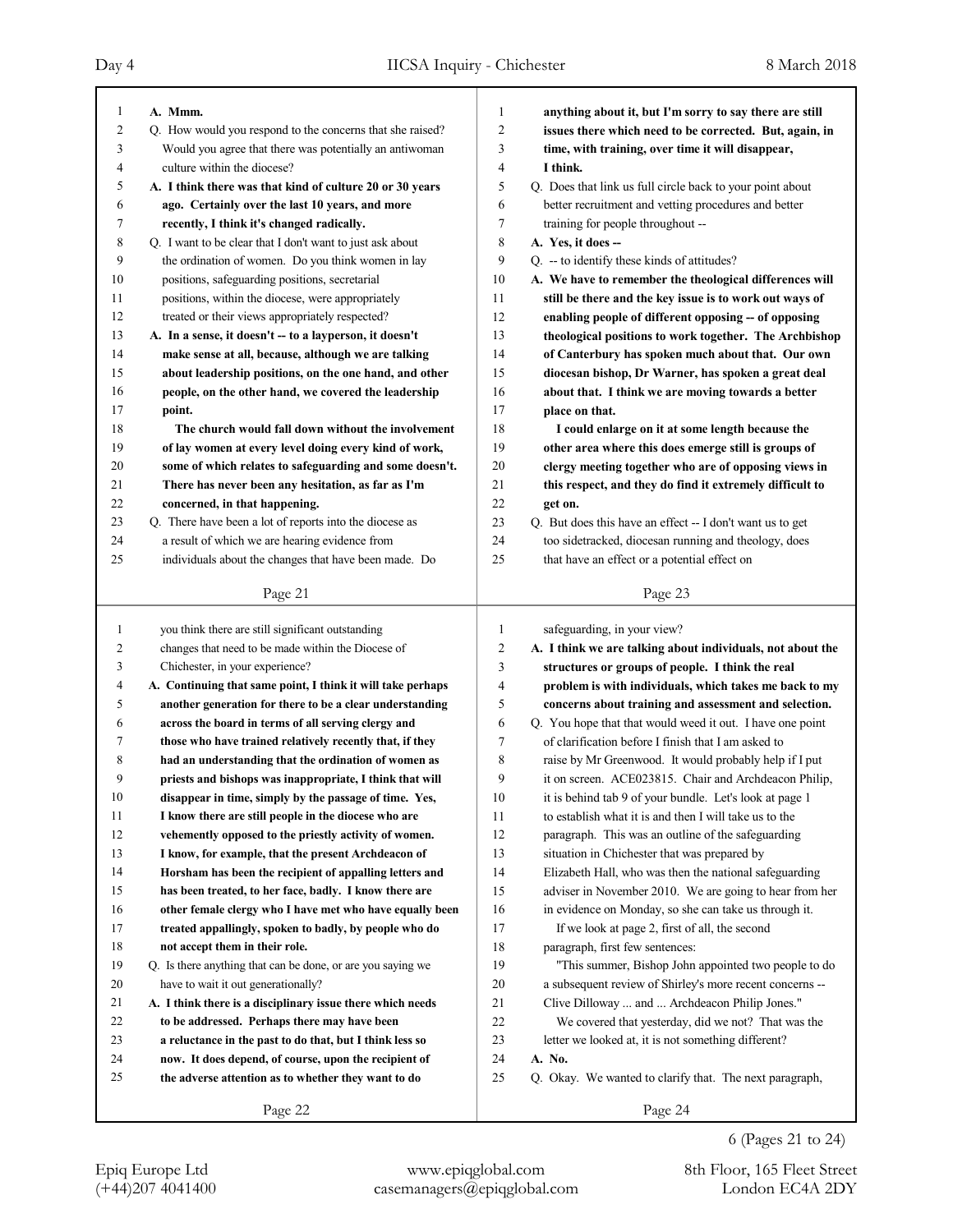### Day 4 IICSA Inquiry - Chichester 8 March 2018

Page 25 1 if we can, please, Paul. The second sentence: 2 "Shirley states that Philip Jones has said that it 3 may be that the values of a registered social worker 4 conflicts with the aims of the church. Shirley 5 interprets this to mean that the diocese has still not 6 learned the need for openness ..." 7 Can you explain, is that a comment you made and, if 8 so, what did you mean? 9 **A. I have no recollection whatsoever of saying anything of** 10 **the sort.** 11 Q. What it may come from -- I don't want to speculate, but 12 what Mrs Hosgood has said is that there came a point 13 within her tenure that Angela Sibson and/or yourself 14 suggested that any safeguarding concerns should be 15 brought up with you and with her, or either/or, before 16 they were referred externally to statutory authorities. 17 Do you remember that discussion? 18 **A. No, I don't, not least for the reason that -- I mean,** 19 **again, my statement covers it. Before Angela Sibson was** 20 **appointed diocesan secretary, my dealings with** 21 **Shirley Hosgood were as you would expect them to be.** 22 Q. It is my fault, a slip of the tongue. It was 23 Francesca Del Mese. It was Angela Sibson's predecessor. 24 I'm sorry, that was my fault. Was the conversation with 25 Francesca Del Mese, yourself and Shirley Hosgood about Page 26 1 referring any concerns to you first before they went to 2 statutory authorities? 3 **A. I don't recall that, but I think it might be consistent** 4 **with what Francesca would have said, given her views as** 5 **to -- going back to the issue of the terms of reference** 6 **for the safeguarding group. That might have come from** 7 **there.** 8 Q. When yourself and Ms Del Mese were saying that you 9 should have a role within the Diocesan Safeguarding 10 Advisory Group, was that for the purpose of ensuring 11 that individuals within the church knew of concerns 12 before they went to statutory authorities? 13 **A. I don't recall that.** 14 Q. Do you see why Mrs Hosgood was concerned about the need 15 to potentially run anything by you before she raised 16 concerns externally? 17 **A. Entirely. But by that stage, she and I had already** 18 **dealt with safeguarding issues and I had reported an** 19 **issue to her, she had gone to the LADO, et cetera,** 20 **et cetera. So things were dealt -- from my point of** 21 **view, things were being dealt with as they should have** 22 **been dealt with.** 23 Q. Thank you. That clarifies my point. I don't have any 24 further questions for you. The chair and panel may. Is 25 there anything that you wanted to specifically add, Page 27 1 mindful that I know you have to be away by 11.00 am, 2 that you think would assist the chair and panel in their 3 consideration? 4 **A. Chair, I do think the only thing I can say is to add** 5 **slightly to what I mentioned yesterday about a narrative** 6 **which deals with the history and the change of mind-set.** 7 **I really do want to emphasise that at no stage were** 8 **people not open to changes, but the difference was** 9 **considerable between what operated with the then** 10 **safeguarding group, the CAAG, prior to 2007 and what** 11 **happened afterwards. And I said Shirley Hosgood brought** 12 **a rigour which was no doubt necessary. I do think that** 13 **it was unfortunate that her way personally of dealing** 14 **with things didn't necessarily -- wasn't necessarily** 15 **attractive to people. In her own statement she talks** 16 **about having a professional working relationship with** 17 **people -- absolutely fine, but I think she was not, in** 18 **my view, someone who could be described as a critical** 19 **friend, emphasis on the "friend". The difference** 20 **between that scenario within which all the difficulty** 21 **with Bishop Wallace emerged and then the scenario which** 22 **came into place once Colin Perkins was in post, the** 23 **difference is stark. From that moment on, I would say** 24 **there's never been any difficulty at all.** 25 **It does come down to personalities. At the end of** Page 28 1 **the day, personalities should not have had the effect** 2 **that they did, but they did.** 3 MS McNEILL: Chair, do you or the panel have any questions 4 of this witness? I don't have any further questions. 5 Questions by THE PANEL 6 THE CHAIR: Thank you, Archdeacon. Could I just pick up the 7 last point you made prior to concluding there. Could 8 I just clarify that there was no obstruction or vetting 9 when Ms Hosgood assessed a situation as needing to be 10 referred to the statutory authorities? 11 **A. By no means.** 12 THE CHAIR: So there was no obstruction, she could do that 13 directly? 14 **A. And she did.** 15 THE CHAIR: In every circumstance in which you were aware? 16 **A. As far as I was aware. At the end of the day -- her** 17 **practice was to do what she believed was right and** 18 **no-one was saying that was inappropriate.** 19 THE CHAIR: Thank you. Ms Sharpling? 20 MS SHARPLING: Thank you, Archdeacon. Just a question, 21 again on the remarks you have just made, when you talked 22 about the challenges that were experienced due to 23 personalities of individuals involved. I was wondering 24 whether you had a view on how that could be prevented 25 for the future if personalities can have such a dominant

(+44)207 4041400 casemanagers@epiqglobal.com London EC4A 2DY Epiq Europe Ltd www.epiqglobal.com 8th Floor, 165 Fleet Street

7 (Pages 25 to 28)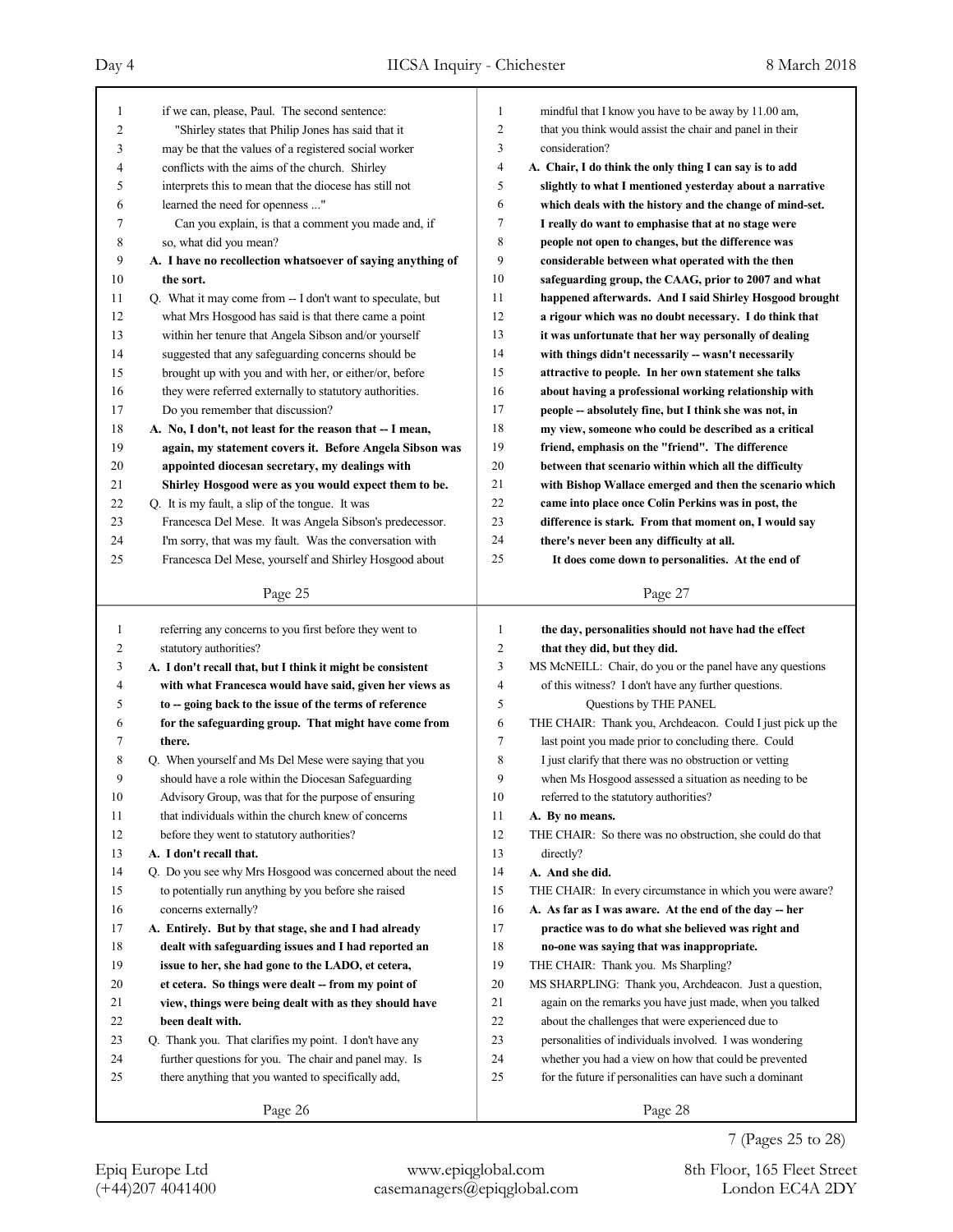| 1        | effect on the conduct of safeguarding within the                                                              | 1                   | firmly expressed. But I think most people at that time                                                              |
|----------|---------------------------------------------------------------------------------------------------------------|---------------------|---------------------------------------------------------------------------------------------------------------------|
| 2        | diocese?                                                                                                      | 2                   | were moving from a perspective which did not seem to                                                                |
| 3        | A. I think it is extremely difficult because when you are                                                     | 3                   | present this kind of issue as two diverse poles of                                                                  |
| 4        | employing somebody as a diocesan safeguarding adviser,                                                        | 4<br>5              | argument.                                                                                                           |
| 5        | for example, or indeed any post, you might want to                                                            |                     | When we moved into the era with Shirley Hosgood, it                                                                 |
| 6        | suggest that the same should apply, for example, to the                                                       | 6                   | became absolutely crystal clear there was a definite                                                                |
| 7        | appointment of a diocesan secretary, because part of                                                          | 7                   | division, and I think that, and I think I have said                                                                 |
| 8        | the personality issue there was a problem.                                                                    | 8<br>9              | elsewhere that, for all of us, it was a learning curve                                                              |
| 9        | At the end of the day, it is assessment at the point                                                          |                     | from 2007, and I think that was probably part of it.                                                                |
| 10       | of appointment, proper references, proper background,                                                         | 10                  | I was fully aware of civil jurisdiction and balance                                                                 |
| 11       | rigorous interviewing which one would hope would bring                                                        | 11                  | of probabilities, but for others with no legal                                                                      |
| 12       | out that kind of issue. Beyond that, there is very                                                            | 12<br>13            | background, that would have been difficult.                                                                         |
| 13       | little you can do. Things do tend to work out. What                                                           | 14                  | MR FRANK: Now, if we could please put up on the screen                                                              |
| 14       | I would hope -- we all hoped on each occasion during                                                          | 15                  | ACE022267_375. You may have it behind your tab 9, you                                                               |
| 15<br>16 | that period was that the person who applied for any of<br>those posts would have understood what the ethos of | 16                  | may not. It will come up on the screen anyway. This<br>should be the minutes of the meeting on 19 October which     |
| 17       | the diocese was and had picked up at least the vibes as                                                       | 17                  | was chaired by, I think, Mr Akerman. Just for                                                                       |
| 18       | to how we saw life.                                                                                           | 18                  | completeness' sake, do you recall Mr Akerman who laid                                                               |
| 19       |                                                                                                               | 19                  | the complaint that led to the CDM against Wallace Benn.                                                             |
| 20       | Yes, changes were necessary, but there are ways of<br>dealing with change and sometimes what was perceived as | 20                  | A. Yes.                                                                                                             |
| 21       | an occasionally confrontational approach wouldn't have                                                        | 21                  | MR FRANK: It was indeed. He was the chair of this meeting.                                                          |
| 22       | been appropriate and wasn't. I think personality does                                                         | 22                  | I wonder if we could turn to the following page at 376.                                                             |
| 23       | inevitably play a part. It happens in all walks of life                                                       | 23                  | Do we see halfway down the page your observation                                                                    |
| 24       | in every institution.                                                                                         | 24                  | recorded where you said that there had been a big                                                                   |
| 25       | THE CHAIR: Mr Frank?                                                                                          | 25                  | cultural change within the church, due mainly to                                                                    |
|          |                                                                                                               |                     |                                                                                                                     |
|          | Page 29                                                                                                       |                     | Page 31                                                                                                             |
|          |                                                                                                               |                     |                                                                                                                     |
|          |                                                                                                               |                     |                                                                                                                     |
| 1        | MR FRANK: Yes, please. Firstly, with your legal                                                               | $\mathbf{1}$        | Shirley Hosgood's persistence. Do you see that there?                                                               |
| 2<br>3   | experience, your background and experience in the law,                                                        | $\overline{2}$<br>3 | A. Yes.                                                                                                             |
| 4        | you were able to appreciate that, as you set out in<br>paragraph 21 of your statement, the approach that      | $\overline{4}$      | MR FRANK: Would it be right to say that Shirley Hosgood had<br>to be persistent in order to get the change that you |
| 5        | Wallace Benn took to allegations of misconduct against                                                        | 5                   | recognise occurred?                                                                                                 |
| 6        | clergy for whom he was responsible was that he found it                                                       | 6                   | A. We are talking about 2009, October, so she'd been in                                                             |
| 7        | very difficult to set the application of the civil                                                            | 7                   | post for two years and, yes, I think persistence was                                                                |
| 8        | burden of proof on the balance of probabilities                                                               | 8                   | probably the right word.                                                                                            |
| 9        | preferring to adhere to the criminal standard "beyond                                                         | 9                   | MR FRANK: Thank you. The next thing I want to ask you,                                                              |
| 10       | reasonable doubt". That was your assessment of                                                                | 10                  | please, is, again, if we look on the following page, at                                                             |
| 11       | Wallace Benn's view of how to approach an allegation of                                                       | 11                  | 378, in the middle of the paragraph:                                                                                |
| 12       | misconduct?                                                                                                   | 12                  | "The chairman [Mr Akerman] wanted it noted that the                                                                 |
| 13       | A. Not just my assessment. That's what his stated views                                                       | 13                  | whole safeguarding group considered such a review "                                                                 |
| 14       | were.                                                                                                         | 14                  | This is in relation to the external review that had                                                                 |
| 15       | MR FRANK: His stated views were. Can I ask you what your                                                      | 15                  | been required:                                                                                                      |
| 16       | view, as the archdeacon, was when you came to hear about                                                      | 16                  | " should have been the remit of the safeguarding                                                                    |
| 17       | a complaint? Did you share that view or was it                                                                | 17                  | group, at least in the first instance. He said the                                                                  |
| 18       | a different view that you took?                                                                               | 18                  | impression being given to the group was that their                                                                  |
| 19       | A. I think everyone who becomes involved in disciplinary                                                      | 19                  | specific function to advise the diocese had been                                                                    |
| 20       | matters differentiates between discipline and                                                                 | 20                  | undermined by this decision to seek an external review."                                                            |
| 21       | safeguarding, and I think everyone understands that                                                           | 21                  | Do you recall that being said by the chairman?                                                                      |
| 22       | there has to be a different approach.                                                                         | 22                  | A. Yes.                                                                                                             |
| 23       | Part of the change of mind-set, and therefore I'm                                                             | 23                  | MR FRANK: On behalf of the whole group?                                                                             |
| 24       | not specifically necessarily criticising Bishop Benn,                                                         | 24                  | A. Yes.                                                                                                             |
| 25       | I pick that out because his views were very solid and                                                         | 25                  | MR FRANK: Of which you were part?                                                                                   |
|          | Page 30                                                                                                       |                     | Page 32                                                                                                             |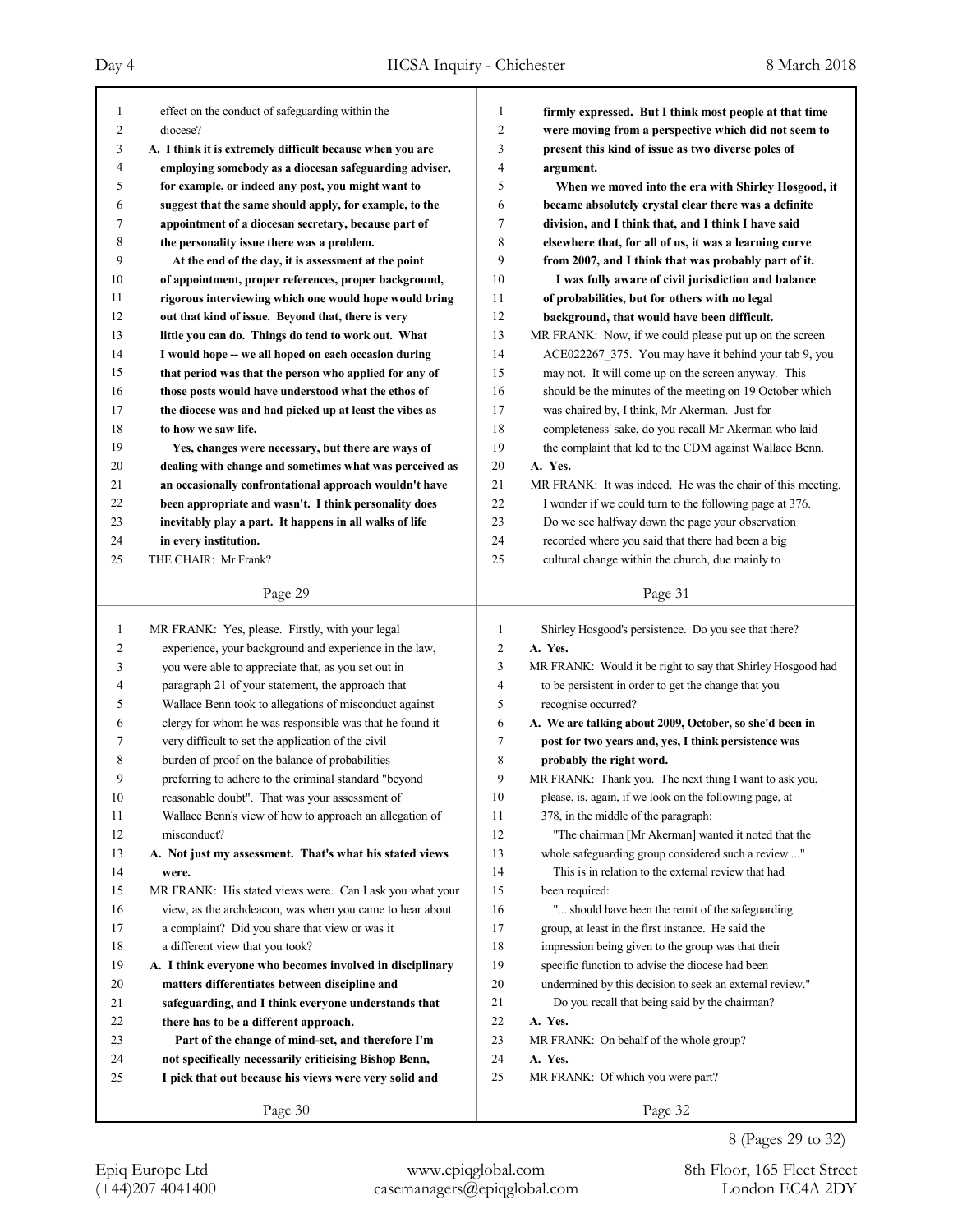| $\overline{2}$<br>2<br>MR FRANK: Did you share that view?<br>A. I did.<br>3<br>3<br>A. I understood where he was coming from.<br>MR FRANK: Thank you very much. That's all I ask you.<br>4<br>MR FRANK: It isn't recorded that you dissented in any way<br>4<br>THE CHAIR: Thank you very much, Archdeacon.<br>5<br>5<br>from that view.<br>A. Thank you, ma'am.<br>MS McNEILL: Chair, can this witness be released?<br>6<br>A. No, I think the archdeacons on several occasions found<br>6<br>$\tau$<br>7<br>themselves in a difficult position. They understood<br>THE CHAIR: Yes, of course.<br>8<br>8<br>(The witness withdrew)<br>what the chair was saying, what the other members were<br>9<br>9<br>saying, but at the end of the day, I think they<br>MS McNEILL: Chair, our next witness is Alana Lawrence on<br>behalf of MACSAS. I am going to hand over to<br>10<br>understood that the Bishop of Chichester was, I think,<br>10<br>11<br>11<br>Ms Scolding.<br>mindful that it was essentially his responsibility in<br>12<br>the past and, again, this is part of the change of<br>12<br>MS ALANA LAWRENCE (sworn)<br>13<br>13<br>culture and mind-set that, actually, if you have<br>Examination by MS SCOLDING<br>14<br>MS SCOLDING: Good morning, Ms Lawrence.<br>14<br>a safeguarding group, then the significance of that<br>15<br>group and the reach that that group has is greater than<br>15<br>A. Good morning.<br>Q. You should have a witness statement in front of you.<br>16<br>16<br>perhaps you expected.<br>17<br>17<br>MR FRANK: I just want to invite your comment on what<br>I would usually say to you, because I know you used to<br>18<br>appears in the following paragraph as being something<br>18<br>be a lawyer, could you turn to the back, but your<br>19<br>19<br>that you said. It recorded that you said that in<br>signature has been taken out under the<br>20<br>respect of the report you added that there was a need<br>20<br>Data Protection Act. So I am going to ask you, is this<br>for absolute certainty regarding the evidence and the<br>21<br>21<br>witness statement true, to the best of your knowledge<br>weight attached to it, which, as you will appreciate as<br>22<br>22<br>and belief?<br>a solicitor and experienced lawyer, as you had been, was<br>23<br>23<br>A. It is.<br>24<br>Q. Can it, therefore, be formally entered into evidence on<br>24<br>higher than both the civil standard and indeed the<br>25<br>25<br>criminal standard in any investigation because the<br>the website, ANG000223-1.<br>Page 33<br>Page 35<br>requirement for absolute certainty has never been<br>1<br>Ms Lawrence, if I could just identify a little about<br>1<br>$\overline{2}$<br>2<br>required. I just want to understand what you meant by<br>your background and qualifications, I understand, after<br>3<br>a career in various voluntary services, you were<br>3<br>that, if that is what indeed you said.<br>$\overline{4}$<br>a barrister in private practice between 2005 and 2015;<br>4<br>A. I think I was simply elaborating for emphasis.<br>5<br>5<br>MR FRANK: Thank you. My final question, if I may, is this:<br>is that correct?<br>on the final page of that document, on page 382, at<br>6<br>A. That is correct.<br>6<br>7<br>paragraph 8 there is a reference to the resignation of<br>Q. You are also, or were, a member of the executive<br>7<br>8<br>committee of MACSAS, which I understand is the Minister<br>8<br>a Ms Ellis, I think it was, recorded there.<br>9<br>and Clergy Sexual Abuse Survivors, between 2005 and<br>9<br>A. Yes.<br>10<br>MR FRANK: She announced to the safeguarding group that she<br>10<br>2013; is that correct?<br>considered she could not continue on the group with the<br>11<br>11<br>A. That is correct. I believe it was 2014. I amended it<br>12<br>12<br>current culture in the diocese and would be resigning.<br>but then that didn't get through, unfortunately.<br>13<br>Could you help us with this: the culture within the<br>13<br>Q. And that you were chair of this organisation between<br>14<br>14<br>diocese, was that the culture of discourtesy to female<br>2009 and 2013?<br>15<br>15<br>members of staff of the kind which you have indicated<br>A. That is correct.<br>16<br>was perhaps the culture at the time?<br>16<br>Q. But you are now no longer an active member of<br>17<br>17<br>the organisation because you are undertaking training<br>A. No, not at all. It was to do with the -- what was<br>18<br>18<br>becoming apparent to her of the history of issues like<br>for the ministry?<br>19<br>19<br><b>Cotton and Pritchard.</b><br>A. Exactly. I thought that that would be a conflict of<br>20<br>MR FRANK: In any event, you asked her to reconsider, which<br>20<br>interests, but also would be a confusion to survivors,<br>21<br>she did, but in due course the chairman notes that since<br>21<br>to see that there is a minister in the middle of MACSAS,<br>22<br>22<br>the meeting she has formally confirmed her resignation<br>which certainly wouldn't be helpful. | 1  | A. Yes.                        | 1  | a loss to the group.                                |
|-----------------------------------------------------------------------------------------------------------------------------------------------------------------------------------------------------------------------------------------------------------------------------------------------------------------------------------------------------------------------------------------------------------------------------------------------------------------------------------------------------------------------------------------------------------------------------------------------------------------------------------------------------------------------------------------------------------------------------------------------------------------------------------------------------------------------------------------------------------------------------------------------------------------------------------------------------------------------------------------------------------------------------------------------------------------------------------------------------------------------------------------------------------------------------------------------------------------------------------------------------------------------------------------------------------------------------------------------------------------------------------------------------------------------------------------------------------------------------------------------------------------------------------------------------------------------------------------------------------------------------------------------------------------------------------------------------------------------------------------------------------------------------------------------------------------------------------------------------------------------------------------------------------------------------------------------------------------------------------------------------------------------------------------------------------------------------------------------------------------------------------------------------------------------------------------------------------------------------------------------------------------------------------------------------------------------------------------------------------------------------------------------------------------------------------------------------------------------------------------------------------------------------------------------------------------------------------------------------------------------------------------------------------------------------------------------------------------------------------------------------------------------------------------------------------------------------------------------------------------------------------------------------------------------------------------------------------------------------------------------------------------------------------------------------------------------------------------------------------------------------------------------------------------------------------------------------------------------------------------------------------------------------------------------------------------------------------------------------------------------------------------------------------------------------------------------------------------------------------------------------------------------------------------------------------------------------------------------------------------------------------------------------------------------------------------------------------------------------------------------------------------------------------------------------------------------------------------------------------------------------------------------------------------------------------------------------------------------------------------------------------------------------------------------------------------------------------------------------------------------------------------------------------------------------------------------------------------------------------------------------------------------------------------------------------------------------------------------------------------------------------------------------------------------------------------------------------------------------------------------------------------------------------------------------------------------------------------------------------------------------------------------------------------------------------------------------------------------------------------------------------------------------------------------------------------------------------------------------------------------------------------------------------------------------------------------------------------------------------------------------------------------------------------------------------------------------------------------------------------------------------------------------|----|--------------------------------|----|-----------------------------------------------------|
|                                                                                                                                                                                                                                                                                                                                                                                                                                                                                                                                                                                                                                                                                                                                                                                                                                                                                                                                                                                                                                                                                                                                                                                                                                                                                                                                                                                                                                                                                                                                                                                                                                                                                                                                                                                                                                                                                                                                                                                                                                                                                                                                                                                                                                                                                                                                                                                                                                                                                                                                                                                                                                                                                                                                                                                                                                                                                                                                                                                                                                                                                                                                                                                                                                                                                                                                                                                                                                                                                                                                                                                                                                                                                                                                                                                                                                                                                                                                                                                                                                                                                                                                                                                                                                                                                                                                                                                                                                                                                                                                                                                                                                                                                                                                                                                                                                                                                                                                                                                                                                                                                                                                                     |    |                                |    |                                                     |
|                                                                                                                                                                                                                                                                                                                                                                                                                                                                                                                                                                                                                                                                                                                                                                                                                                                                                                                                                                                                                                                                                                                                                                                                                                                                                                                                                                                                                                                                                                                                                                                                                                                                                                                                                                                                                                                                                                                                                                                                                                                                                                                                                                                                                                                                                                                                                                                                                                                                                                                                                                                                                                                                                                                                                                                                                                                                                                                                                                                                                                                                                                                                                                                                                                                                                                                                                                                                                                                                                                                                                                                                                                                                                                                                                                                                                                                                                                                                                                                                                                                                                                                                                                                                                                                                                                                                                                                                                                                                                                                                                                                                                                                                                                                                                                                                                                                                                                                                                                                                                                                                                                                                                     |    |                                |    |                                                     |
|                                                                                                                                                                                                                                                                                                                                                                                                                                                                                                                                                                                                                                                                                                                                                                                                                                                                                                                                                                                                                                                                                                                                                                                                                                                                                                                                                                                                                                                                                                                                                                                                                                                                                                                                                                                                                                                                                                                                                                                                                                                                                                                                                                                                                                                                                                                                                                                                                                                                                                                                                                                                                                                                                                                                                                                                                                                                                                                                                                                                                                                                                                                                                                                                                                                                                                                                                                                                                                                                                                                                                                                                                                                                                                                                                                                                                                                                                                                                                                                                                                                                                                                                                                                                                                                                                                                                                                                                                                                                                                                                                                                                                                                                                                                                                                                                                                                                                                                                                                                                                                                                                                                                                     |    |                                |    |                                                     |
|                                                                                                                                                                                                                                                                                                                                                                                                                                                                                                                                                                                                                                                                                                                                                                                                                                                                                                                                                                                                                                                                                                                                                                                                                                                                                                                                                                                                                                                                                                                                                                                                                                                                                                                                                                                                                                                                                                                                                                                                                                                                                                                                                                                                                                                                                                                                                                                                                                                                                                                                                                                                                                                                                                                                                                                                                                                                                                                                                                                                                                                                                                                                                                                                                                                                                                                                                                                                                                                                                                                                                                                                                                                                                                                                                                                                                                                                                                                                                                                                                                                                                                                                                                                                                                                                                                                                                                                                                                                                                                                                                                                                                                                                                                                                                                                                                                                                                                                                                                                                                                                                                                                                                     |    |                                |    |                                                     |
|                                                                                                                                                                                                                                                                                                                                                                                                                                                                                                                                                                                                                                                                                                                                                                                                                                                                                                                                                                                                                                                                                                                                                                                                                                                                                                                                                                                                                                                                                                                                                                                                                                                                                                                                                                                                                                                                                                                                                                                                                                                                                                                                                                                                                                                                                                                                                                                                                                                                                                                                                                                                                                                                                                                                                                                                                                                                                                                                                                                                                                                                                                                                                                                                                                                                                                                                                                                                                                                                                                                                                                                                                                                                                                                                                                                                                                                                                                                                                                                                                                                                                                                                                                                                                                                                                                                                                                                                                                                                                                                                                                                                                                                                                                                                                                                                                                                                                                                                                                                                                                                                                                                                                     |    |                                |    |                                                     |
|                                                                                                                                                                                                                                                                                                                                                                                                                                                                                                                                                                                                                                                                                                                                                                                                                                                                                                                                                                                                                                                                                                                                                                                                                                                                                                                                                                                                                                                                                                                                                                                                                                                                                                                                                                                                                                                                                                                                                                                                                                                                                                                                                                                                                                                                                                                                                                                                                                                                                                                                                                                                                                                                                                                                                                                                                                                                                                                                                                                                                                                                                                                                                                                                                                                                                                                                                                                                                                                                                                                                                                                                                                                                                                                                                                                                                                                                                                                                                                                                                                                                                                                                                                                                                                                                                                                                                                                                                                                                                                                                                                                                                                                                                                                                                                                                                                                                                                                                                                                                                                                                                                                                                     |    |                                |    |                                                     |
|                                                                                                                                                                                                                                                                                                                                                                                                                                                                                                                                                                                                                                                                                                                                                                                                                                                                                                                                                                                                                                                                                                                                                                                                                                                                                                                                                                                                                                                                                                                                                                                                                                                                                                                                                                                                                                                                                                                                                                                                                                                                                                                                                                                                                                                                                                                                                                                                                                                                                                                                                                                                                                                                                                                                                                                                                                                                                                                                                                                                                                                                                                                                                                                                                                                                                                                                                                                                                                                                                                                                                                                                                                                                                                                                                                                                                                                                                                                                                                                                                                                                                                                                                                                                                                                                                                                                                                                                                                                                                                                                                                                                                                                                                                                                                                                                                                                                                                                                                                                                                                                                                                                                                     |    |                                |    |                                                     |
|                                                                                                                                                                                                                                                                                                                                                                                                                                                                                                                                                                                                                                                                                                                                                                                                                                                                                                                                                                                                                                                                                                                                                                                                                                                                                                                                                                                                                                                                                                                                                                                                                                                                                                                                                                                                                                                                                                                                                                                                                                                                                                                                                                                                                                                                                                                                                                                                                                                                                                                                                                                                                                                                                                                                                                                                                                                                                                                                                                                                                                                                                                                                                                                                                                                                                                                                                                                                                                                                                                                                                                                                                                                                                                                                                                                                                                                                                                                                                                                                                                                                                                                                                                                                                                                                                                                                                                                                                                                                                                                                                                                                                                                                                                                                                                                                                                                                                                                                                                                                                                                                                                                                                     |    |                                |    |                                                     |
|                                                                                                                                                                                                                                                                                                                                                                                                                                                                                                                                                                                                                                                                                                                                                                                                                                                                                                                                                                                                                                                                                                                                                                                                                                                                                                                                                                                                                                                                                                                                                                                                                                                                                                                                                                                                                                                                                                                                                                                                                                                                                                                                                                                                                                                                                                                                                                                                                                                                                                                                                                                                                                                                                                                                                                                                                                                                                                                                                                                                                                                                                                                                                                                                                                                                                                                                                                                                                                                                                                                                                                                                                                                                                                                                                                                                                                                                                                                                                                                                                                                                                                                                                                                                                                                                                                                                                                                                                                                                                                                                                                                                                                                                                                                                                                                                                                                                                                                                                                                                                                                                                                                                                     |    |                                |    |                                                     |
|                                                                                                                                                                                                                                                                                                                                                                                                                                                                                                                                                                                                                                                                                                                                                                                                                                                                                                                                                                                                                                                                                                                                                                                                                                                                                                                                                                                                                                                                                                                                                                                                                                                                                                                                                                                                                                                                                                                                                                                                                                                                                                                                                                                                                                                                                                                                                                                                                                                                                                                                                                                                                                                                                                                                                                                                                                                                                                                                                                                                                                                                                                                                                                                                                                                                                                                                                                                                                                                                                                                                                                                                                                                                                                                                                                                                                                                                                                                                                                                                                                                                                                                                                                                                                                                                                                                                                                                                                                                                                                                                                                                                                                                                                                                                                                                                                                                                                                                                                                                                                                                                                                                                                     |    |                                |    |                                                     |
|                                                                                                                                                                                                                                                                                                                                                                                                                                                                                                                                                                                                                                                                                                                                                                                                                                                                                                                                                                                                                                                                                                                                                                                                                                                                                                                                                                                                                                                                                                                                                                                                                                                                                                                                                                                                                                                                                                                                                                                                                                                                                                                                                                                                                                                                                                                                                                                                                                                                                                                                                                                                                                                                                                                                                                                                                                                                                                                                                                                                                                                                                                                                                                                                                                                                                                                                                                                                                                                                                                                                                                                                                                                                                                                                                                                                                                                                                                                                                                                                                                                                                                                                                                                                                                                                                                                                                                                                                                                                                                                                                                                                                                                                                                                                                                                                                                                                                                                                                                                                                                                                                                                                                     |    |                                |    |                                                     |
|                                                                                                                                                                                                                                                                                                                                                                                                                                                                                                                                                                                                                                                                                                                                                                                                                                                                                                                                                                                                                                                                                                                                                                                                                                                                                                                                                                                                                                                                                                                                                                                                                                                                                                                                                                                                                                                                                                                                                                                                                                                                                                                                                                                                                                                                                                                                                                                                                                                                                                                                                                                                                                                                                                                                                                                                                                                                                                                                                                                                                                                                                                                                                                                                                                                                                                                                                                                                                                                                                                                                                                                                                                                                                                                                                                                                                                                                                                                                                                                                                                                                                                                                                                                                                                                                                                                                                                                                                                                                                                                                                                                                                                                                                                                                                                                                                                                                                                                                                                                                                                                                                                                                                     |    |                                |    |                                                     |
|                                                                                                                                                                                                                                                                                                                                                                                                                                                                                                                                                                                                                                                                                                                                                                                                                                                                                                                                                                                                                                                                                                                                                                                                                                                                                                                                                                                                                                                                                                                                                                                                                                                                                                                                                                                                                                                                                                                                                                                                                                                                                                                                                                                                                                                                                                                                                                                                                                                                                                                                                                                                                                                                                                                                                                                                                                                                                                                                                                                                                                                                                                                                                                                                                                                                                                                                                                                                                                                                                                                                                                                                                                                                                                                                                                                                                                                                                                                                                                                                                                                                                                                                                                                                                                                                                                                                                                                                                                                                                                                                                                                                                                                                                                                                                                                                                                                                                                                                                                                                                                                                                                                                                     |    |                                |    |                                                     |
|                                                                                                                                                                                                                                                                                                                                                                                                                                                                                                                                                                                                                                                                                                                                                                                                                                                                                                                                                                                                                                                                                                                                                                                                                                                                                                                                                                                                                                                                                                                                                                                                                                                                                                                                                                                                                                                                                                                                                                                                                                                                                                                                                                                                                                                                                                                                                                                                                                                                                                                                                                                                                                                                                                                                                                                                                                                                                                                                                                                                                                                                                                                                                                                                                                                                                                                                                                                                                                                                                                                                                                                                                                                                                                                                                                                                                                                                                                                                                                                                                                                                                                                                                                                                                                                                                                                                                                                                                                                                                                                                                                                                                                                                                                                                                                                                                                                                                                                                                                                                                                                                                                                                                     |    |                                |    |                                                     |
|                                                                                                                                                                                                                                                                                                                                                                                                                                                                                                                                                                                                                                                                                                                                                                                                                                                                                                                                                                                                                                                                                                                                                                                                                                                                                                                                                                                                                                                                                                                                                                                                                                                                                                                                                                                                                                                                                                                                                                                                                                                                                                                                                                                                                                                                                                                                                                                                                                                                                                                                                                                                                                                                                                                                                                                                                                                                                                                                                                                                                                                                                                                                                                                                                                                                                                                                                                                                                                                                                                                                                                                                                                                                                                                                                                                                                                                                                                                                                                                                                                                                                                                                                                                                                                                                                                                                                                                                                                                                                                                                                                                                                                                                                                                                                                                                                                                                                                                                                                                                                                                                                                                                                     |    |                                |    |                                                     |
|                                                                                                                                                                                                                                                                                                                                                                                                                                                                                                                                                                                                                                                                                                                                                                                                                                                                                                                                                                                                                                                                                                                                                                                                                                                                                                                                                                                                                                                                                                                                                                                                                                                                                                                                                                                                                                                                                                                                                                                                                                                                                                                                                                                                                                                                                                                                                                                                                                                                                                                                                                                                                                                                                                                                                                                                                                                                                                                                                                                                                                                                                                                                                                                                                                                                                                                                                                                                                                                                                                                                                                                                                                                                                                                                                                                                                                                                                                                                                                                                                                                                                                                                                                                                                                                                                                                                                                                                                                                                                                                                                                                                                                                                                                                                                                                                                                                                                                                                                                                                                                                                                                                                                     |    |                                |    |                                                     |
|                                                                                                                                                                                                                                                                                                                                                                                                                                                                                                                                                                                                                                                                                                                                                                                                                                                                                                                                                                                                                                                                                                                                                                                                                                                                                                                                                                                                                                                                                                                                                                                                                                                                                                                                                                                                                                                                                                                                                                                                                                                                                                                                                                                                                                                                                                                                                                                                                                                                                                                                                                                                                                                                                                                                                                                                                                                                                                                                                                                                                                                                                                                                                                                                                                                                                                                                                                                                                                                                                                                                                                                                                                                                                                                                                                                                                                                                                                                                                                                                                                                                                                                                                                                                                                                                                                                                                                                                                                                                                                                                                                                                                                                                                                                                                                                                                                                                                                                                                                                                                                                                                                                                                     |    |                                |    |                                                     |
|                                                                                                                                                                                                                                                                                                                                                                                                                                                                                                                                                                                                                                                                                                                                                                                                                                                                                                                                                                                                                                                                                                                                                                                                                                                                                                                                                                                                                                                                                                                                                                                                                                                                                                                                                                                                                                                                                                                                                                                                                                                                                                                                                                                                                                                                                                                                                                                                                                                                                                                                                                                                                                                                                                                                                                                                                                                                                                                                                                                                                                                                                                                                                                                                                                                                                                                                                                                                                                                                                                                                                                                                                                                                                                                                                                                                                                                                                                                                                                                                                                                                                                                                                                                                                                                                                                                                                                                                                                                                                                                                                                                                                                                                                                                                                                                                                                                                                                                                                                                                                                                                                                                                                     |    |                                |    |                                                     |
|                                                                                                                                                                                                                                                                                                                                                                                                                                                                                                                                                                                                                                                                                                                                                                                                                                                                                                                                                                                                                                                                                                                                                                                                                                                                                                                                                                                                                                                                                                                                                                                                                                                                                                                                                                                                                                                                                                                                                                                                                                                                                                                                                                                                                                                                                                                                                                                                                                                                                                                                                                                                                                                                                                                                                                                                                                                                                                                                                                                                                                                                                                                                                                                                                                                                                                                                                                                                                                                                                                                                                                                                                                                                                                                                                                                                                                                                                                                                                                                                                                                                                                                                                                                                                                                                                                                                                                                                                                                                                                                                                                                                                                                                                                                                                                                                                                                                                                                                                                                                                                                                                                                                                     |    |                                |    |                                                     |
|                                                                                                                                                                                                                                                                                                                                                                                                                                                                                                                                                                                                                                                                                                                                                                                                                                                                                                                                                                                                                                                                                                                                                                                                                                                                                                                                                                                                                                                                                                                                                                                                                                                                                                                                                                                                                                                                                                                                                                                                                                                                                                                                                                                                                                                                                                                                                                                                                                                                                                                                                                                                                                                                                                                                                                                                                                                                                                                                                                                                                                                                                                                                                                                                                                                                                                                                                                                                                                                                                                                                                                                                                                                                                                                                                                                                                                                                                                                                                                                                                                                                                                                                                                                                                                                                                                                                                                                                                                                                                                                                                                                                                                                                                                                                                                                                                                                                                                                                                                                                                                                                                                                                                     |    |                                |    |                                                     |
|                                                                                                                                                                                                                                                                                                                                                                                                                                                                                                                                                                                                                                                                                                                                                                                                                                                                                                                                                                                                                                                                                                                                                                                                                                                                                                                                                                                                                                                                                                                                                                                                                                                                                                                                                                                                                                                                                                                                                                                                                                                                                                                                                                                                                                                                                                                                                                                                                                                                                                                                                                                                                                                                                                                                                                                                                                                                                                                                                                                                                                                                                                                                                                                                                                                                                                                                                                                                                                                                                                                                                                                                                                                                                                                                                                                                                                                                                                                                                                                                                                                                                                                                                                                                                                                                                                                                                                                                                                                                                                                                                                                                                                                                                                                                                                                                                                                                                                                                                                                                                                                                                                                                                     |    |                                |    |                                                     |
|                                                                                                                                                                                                                                                                                                                                                                                                                                                                                                                                                                                                                                                                                                                                                                                                                                                                                                                                                                                                                                                                                                                                                                                                                                                                                                                                                                                                                                                                                                                                                                                                                                                                                                                                                                                                                                                                                                                                                                                                                                                                                                                                                                                                                                                                                                                                                                                                                                                                                                                                                                                                                                                                                                                                                                                                                                                                                                                                                                                                                                                                                                                                                                                                                                                                                                                                                                                                                                                                                                                                                                                                                                                                                                                                                                                                                                                                                                                                                                                                                                                                                                                                                                                                                                                                                                                                                                                                                                                                                                                                                                                                                                                                                                                                                                                                                                                                                                                                                                                                                                                                                                                                                     |    |                                |    |                                                     |
|                                                                                                                                                                                                                                                                                                                                                                                                                                                                                                                                                                                                                                                                                                                                                                                                                                                                                                                                                                                                                                                                                                                                                                                                                                                                                                                                                                                                                                                                                                                                                                                                                                                                                                                                                                                                                                                                                                                                                                                                                                                                                                                                                                                                                                                                                                                                                                                                                                                                                                                                                                                                                                                                                                                                                                                                                                                                                                                                                                                                                                                                                                                                                                                                                                                                                                                                                                                                                                                                                                                                                                                                                                                                                                                                                                                                                                                                                                                                                                                                                                                                                                                                                                                                                                                                                                                                                                                                                                                                                                                                                                                                                                                                                                                                                                                                                                                                                                                                                                                                                                                                                                                                                     |    |                                |    |                                                     |
|                                                                                                                                                                                                                                                                                                                                                                                                                                                                                                                                                                                                                                                                                                                                                                                                                                                                                                                                                                                                                                                                                                                                                                                                                                                                                                                                                                                                                                                                                                                                                                                                                                                                                                                                                                                                                                                                                                                                                                                                                                                                                                                                                                                                                                                                                                                                                                                                                                                                                                                                                                                                                                                                                                                                                                                                                                                                                                                                                                                                                                                                                                                                                                                                                                                                                                                                                                                                                                                                                                                                                                                                                                                                                                                                                                                                                                                                                                                                                                                                                                                                                                                                                                                                                                                                                                                                                                                                                                                                                                                                                                                                                                                                                                                                                                                                                                                                                                                                                                                                                                                                                                                                                     |    |                                |    |                                                     |
|                                                                                                                                                                                                                                                                                                                                                                                                                                                                                                                                                                                                                                                                                                                                                                                                                                                                                                                                                                                                                                                                                                                                                                                                                                                                                                                                                                                                                                                                                                                                                                                                                                                                                                                                                                                                                                                                                                                                                                                                                                                                                                                                                                                                                                                                                                                                                                                                                                                                                                                                                                                                                                                                                                                                                                                                                                                                                                                                                                                                                                                                                                                                                                                                                                                                                                                                                                                                                                                                                                                                                                                                                                                                                                                                                                                                                                                                                                                                                                                                                                                                                                                                                                                                                                                                                                                                                                                                                                                                                                                                                                                                                                                                                                                                                                                                                                                                                                                                                                                                                                                                                                                                                     |    |                                |    |                                                     |
|                                                                                                                                                                                                                                                                                                                                                                                                                                                                                                                                                                                                                                                                                                                                                                                                                                                                                                                                                                                                                                                                                                                                                                                                                                                                                                                                                                                                                                                                                                                                                                                                                                                                                                                                                                                                                                                                                                                                                                                                                                                                                                                                                                                                                                                                                                                                                                                                                                                                                                                                                                                                                                                                                                                                                                                                                                                                                                                                                                                                                                                                                                                                                                                                                                                                                                                                                                                                                                                                                                                                                                                                                                                                                                                                                                                                                                                                                                                                                                                                                                                                                                                                                                                                                                                                                                                                                                                                                                                                                                                                                                                                                                                                                                                                                                                                                                                                                                                                                                                                                                                                                                                                                     |    |                                |    |                                                     |
|                                                                                                                                                                                                                                                                                                                                                                                                                                                                                                                                                                                                                                                                                                                                                                                                                                                                                                                                                                                                                                                                                                                                                                                                                                                                                                                                                                                                                                                                                                                                                                                                                                                                                                                                                                                                                                                                                                                                                                                                                                                                                                                                                                                                                                                                                                                                                                                                                                                                                                                                                                                                                                                                                                                                                                                                                                                                                                                                                                                                                                                                                                                                                                                                                                                                                                                                                                                                                                                                                                                                                                                                                                                                                                                                                                                                                                                                                                                                                                                                                                                                                                                                                                                                                                                                                                                                                                                                                                                                                                                                                                                                                                                                                                                                                                                                                                                                                                                                                                                                                                                                                                                                                     |    |                                |    |                                                     |
|                                                                                                                                                                                                                                                                                                                                                                                                                                                                                                                                                                                                                                                                                                                                                                                                                                                                                                                                                                                                                                                                                                                                                                                                                                                                                                                                                                                                                                                                                                                                                                                                                                                                                                                                                                                                                                                                                                                                                                                                                                                                                                                                                                                                                                                                                                                                                                                                                                                                                                                                                                                                                                                                                                                                                                                                                                                                                                                                                                                                                                                                                                                                                                                                                                                                                                                                                                                                                                                                                                                                                                                                                                                                                                                                                                                                                                                                                                                                                                                                                                                                                                                                                                                                                                                                                                                                                                                                                                                                                                                                                                                                                                                                                                                                                                                                                                                                                                                                                                                                                                                                                                                                                     |    |                                |    |                                                     |
|                                                                                                                                                                                                                                                                                                                                                                                                                                                                                                                                                                                                                                                                                                                                                                                                                                                                                                                                                                                                                                                                                                                                                                                                                                                                                                                                                                                                                                                                                                                                                                                                                                                                                                                                                                                                                                                                                                                                                                                                                                                                                                                                                                                                                                                                                                                                                                                                                                                                                                                                                                                                                                                                                                                                                                                                                                                                                                                                                                                                                                                                                                                                                                                                                                                                                                                                                                                                                                                                                                                                                                                                                                                                                                                                                                                                                                                                                                                                                                                                                                                                                                                                                                                                                                                                                                                                                                                                                                                                                                                                                                                                                                                                                                                                                                                                                                                                                                                                                                                                                                                                                                                                                     |    |                                |    |                                                     |
|                                                                                                                                                                                                                                                                                                                                                                                                                                                                                                                                                                                                                                                                                                                                                                                                                                                                                                                                                                                                                                                                                                                                                                                                                                                                                                                                                                                                                                                                                                                                                                                                                                                                                                                                                                                                                                                                                                                                                                                                                                                                                                                                                                                                                                                                                                                                                                                                                                                                                                                                                                                                                                                                                                                                                                                                                                                                                                                                                                                                                                                                                                                                                                                                                                                                                                                                                                                                                                                                                                                                                                                                                                                                                                                                                                                                                                                                                                                                                                                                                                                                                                                                                                                                                                                                                                                                                                                                                                                                                                                                                                                                                                                                                                                                                                                                                                                                                                                                                                                                                                                                                                                                                     |    |                                |    |                                                     |
|                                                                                                                                                                                                                                                                                                                                                                                                                                                                                                                                                                                                                                                                                                                                                                                                                                                                                                                                                                                                                                                                                                                                                                                                                                                                                                                                                                                                                                                                                                                                                                                                                                                                                                                                                                                                                                                                                                                                                                                                                                                                                                                                                                                                                                                                                                                                                                                                                                                                                                                                                                                                                                                                                                                                                                                                                                                                                                                                                                                                                                                                                                                                                                                                                                                                                                                                                                                                                                                                                                                                                                                                                                                                                                                                                                                                                                                                                                                                                                                                                                                                                                                                                                                                                                                                                                                                                                                                                                                                                                                                                                                                                                                                                                                                                                                                                                                                                                                                                                                                                                                                                                                                                     |    |                                |    |                                                     |
|                                                                                                                                                                                                                                                                                                                                                                                                                                                                                                                                                                                                                                                                                                                                                                                                                                                                                                                                                                                                                                                                                                                                                                                                                                                                                                                                                                                                                                                                                                                                                                                                                                                                                                                                                                                                                                                                                                                                                                                                                                                                                                                                                                                                                                                                                                                                                                                                                                                                                                                                                                                                                                                                                                                                                                                                                                                                                                                                                                                                                                                                                                                                                                                                                                                                                                                                                                                                                                                                                                                                                                                                                                                                                                                                                                                                                                                                                                                                                                                                                                                                                                                                                                                                                                                                                                                                                                                                                                                                                                                                                                                                                                                                                                                                                                                                                                                                                                                                                                                                                                                                                                                                                     |    |                                |    |                                                     |
|                                                                                                                                                                                                                                                                                                                                                                                                                                                                                                                                                                                                                                                                                                                                                                                                                                                                                                                                                                                                                                                                                                                                                                                                                                                                                                                                                                                                                                                                                                                                                                                                                                                                                                                                                                                                                                                                                                                                                                                                                                                                                                                                                                                                                                                                                                                                                                                                                                                                                                                                                                                                                                                                                                                                                                                                                                                                                                                                                                                                                                                                                                                                                                                                                                                                                                                                                                                                                                                                                                                                                                                                                                                                                                                                                                                                                                                                                                                                                                                                                                                                                                                                                                                                                                                                                                                                                                                                                                                                                                                                                                                                                                                                                                                                                                                                                                                                                                                                                                                                                                                                                                                                                     |    |                                |    |                                                     |
|                                                                                                                                                                                                                                                                                                                                                                                                                                                                                                                                                                                                                                                                                                                                                                                                                                                                                                                                                                                                                                                                                                                                                                                                                                                                                                                                                                                                                                                                                                                                                                                                                                                                                                                                                                                                                                                                                                                                                                                                                                                                                                                                                                                                                                                                                                                                                                                                                                                                                                                                                                                                                                                                                                                                                                                                                                                                                                                                                                                                                                                                                                                                                                                                                                                                                                                                                                                                                                                                                                                                                                                                                                                                                                                                                                                                                                                                                                                                                                                                                                                                                                                                                                                                                                                                                                                                                                                                                                                                                                                                                                                                                                                                                                                                                                                                                                                                                                                                                                                                                                                                                                                                                     |    |                                |    |                                                     |
|                                                                                                                                                                                                                                                                                                                                                                                                                                                                                                                                                                                                                                                                                                                                                                                                                                                                                                                                                                                                                                                                                                                                                                                                                                                                                                                                                                                                                                                                                                                                                                                                                                                                                                                                                                                                                                                                                                                                                                                                                                                                                                                                                                                                                                                                                                                                                                                                                                                                                                                                                                                                                                                                                                                                                                                                                                                                                                                                                                                                                                                                                                                                                                                                                                                                                                                                                                                                                                                                                                                                                                                                                                                                                                                                                                                                                                                                                                                                                                                                                                                                                                                                                                                                                                                                                                                                                                                                                                                                                                                                                                                                                                                                                                                                                                                                                                                                                                                                                                                                                                                                                                                                                     |    |                                |    |                                                     |
|                                                                                                                                                                                                                                                                                                                                                                                                                                                                                                                                                                                                                                                                                                                                                                                                                                                                                                                                                                                                                                                                                                                                                                                                                                                                                                                                                                                                                                                                                                                                                                                                                                                                                                                                                                                                                                                                                                                                                                                                                                                                                                                                                                                                                                                                                                                                                                                                                                                                                                                                                                                                                                                                                                                                                                                                                                                                                                                                                                                                                                                                                                                                                                                                                                                                                                                                                                                                                                                                                                                                                                                                                                                                                                                                                                                                                                                                                                                                                                                                                                                                                                                                                                                                                                                                                                                                                                                                                                                                                                                                                                                                                                                                                                                                                                                                                                                                                                                                                                                                                                                                                                                                                     |    |                                |    |                                                     |
|                                                                                                                                                                                                                                                                                                                                                                                                                                                                                                                                                                                                                                                                                                                                                                                                                                                                                                                                                                                                                                                                                                                                                                                                                                                                                                                                                                                                                                                                                                                                                                                                                                                                                                                                                                                                                                                                                                                                                                                                                                                                                                                                                                                                                                                                                                                                                                                                                                                                                                                                                                                                                                                                                                                                                                                                                                                                                                                                                                                                                                                                                                                                                                                                                                                                                                                                                                                                                                                                                                                                                                                                                                                                                                                                                                                                                                                                                                                                                                                                                                                                                                                                                                                                                                                                                                                                                                                                                                                                                                                                                                                                                                                                                                                                                                                                                                                                                                                                                                                                                                                                                                                                                     |    |                                |    |                                                     |
|                                                                                                                                                                                                                                                                                                                                                                                                                                                                                                                                                                                                                                                                                                                                                                                                                                                                                                                                                                                                                                                                                                                                                                                                                                                                                                                                                                                                                                                                                                                                                                                                                                                                                                                                                                                                                                                                                                                                                                                                                                                                                                                                                                                                                                                                                                                                                                                                                                                                                                                                                                                                                                                                                                                                                                                                                                                                                                                                                                                                                                                                                                                                                                                                                                                                                                                                                                                                                                                                                                                                                                                                                                                                                                                                                                                                                                                                                                                                                                                                                                                                                                                                                                                                                                                                                                                                                                                                                                                                                                                                                                                                                                                                                                                                                                                                                                                                                                                                                                                                                                                                                                                                                     |    |                                |    |                                                     |
|                                                                                                                                                                                                                                                                                                                                                                                                                                                                                                                                                                                                                                                                                                                                                                                                                                                                                                                                                                                                                                                                                                                                                                                                                                                                                                                                                                                                                                                                                                                                                                                                                                                                                                                                                                                                                                                                                                                                                                                                                                                                                                                                                                                                                                                                                                                                                                                                                                                                                                                                                                                                                                                                                                                                                                                                                                                                                                                                                                                                                                                                                                                                                                                                                                                                                                                                                                                                                                                                                                                                                                                                                                                                                                                                                                                                                                                                                                                                                                                                                                                                                                                                                                                                                                                                                                                                                                                                                                                                                                                                                                                                                                                                                                                                                                                                                                                                                                                                                                                                                                                                                                                                                     |    |                                |    |                                                     |
|                                                                                                                                                                                                                                                                                                                                                                                                                                                                                                                                                                                                                                                                                                                                                                                                                                                                                                                                                                                                                                                                                                                                                                                                                                                                                                                                                                                                                                                                                                                                                                                                                                                                                                                                                                                                                                                                                                                                                                                                                                                                                                                                                                                                                                                                                                                                                                                                                                                                                                                                                                                                                                                                                                                                                                                                                                                                                                                                                                                                                                                                                                                                                                                                                                                                                                                                                                                                                                                                                                                                                                                                                                                                                                                                                                                                                                                                                                                                                                                                                                                                                                                                                                                                                                                                                                                                                                                                                                                                                                                                                                                                                                                                                                                                                                                                                                                                                                                                                                                                                                                                                                                                                     |    |                                |    |                                                     |
|                                                                                                                                                                                                                                                                                                                                                                                                                                                                                                                                                                                                                                                                                                                                                                                                                                                                                                                                                                                                                                                                                                                                                                                                                                                                                                                                                                                                                                                                                                                                                                                                                                                                                                                                                                                                                                                                                                                                                                                                                                                                                                                                                                                                                                                                                                                                                                                                                                                                                                                                                                                                                                                                                                                                                                                                                                                                                                                                                                                                                                                                                                                                                                                                                                                                                                                                                                                                                                                                                                                                                                                                                                                                                                                                                                                                                                                                                                                                                                                                                                                                                                                                                                                                                                                                                                                                                                                                                                                                                                                                                                                                                                                                                                                                                                                                                                                                                                                                                                                                                                                                                                                                                     |    |                                |    |                                                     |
|                                                                                                                                                                                                                                                                                                                                                                                                                                                                                                                                                                                                                                                                                                                                                                                                                                                                                                                                                                                                                                                                                                                                                                                                                                                                                                                                                                                                                                                                                                                                                                                                                                                                                                                                                                                                                                                                                                                                                                                                                                                                                                                                                                                                                                                                                                                                                                                                                                                                                                                                                                                                                                                                                                                                                                                                                                                                                                                                                                                                                                                                                                                                                                                                                                                                                                                                                                                                                                                                                                                                                                                                                                                                                                                                                                                                                                                                                                                                                                                                                                                                                                                                                                                                                                                                                                                                                                                                                                                                                                                                                                                                                                                                                                                                                                                                                                                                                                                                                                                                                                                                                                                                                     |    |                                |    |                                                     |
|                                                                                                                                                                                                                                                                                                                                                                                                                                                                                                                                                                                                                                                                                                                                                                                                                                                                                                                                                                                                                                                                                                                                                                                                                                                                                                                                                                                                                                                                                                                                                                                                                                                                                                                                                                                                                                                                                                                                                                                                                                                                                                                                                                                                                                                                                                                                                                                                                                                                                                                                                                                                                                                                                                                                                                                                                                                                                                                                                                                                                                                                                                                                                                                                                                                                                                                                                                                                                                                                                                                                                                                                                                                                                                                                                                                                                                                                                                                                                                                                                                                                                                                                                                                                                                                                                                                                                                                                                                                                                                                                                                                                                                                                                                                                                                                                                                                                                                                                                                                                                                                                                                                                                     |    |                                |    |                                                     |
|                                                                                                                                                                                                                                                                                                                                                                                                                                                                                                                                                                                                                                                                                                                                                                                                                                                                                                                                                                                                                                                                                                                                                                                                                                                                                                                                                                                                                                                                                                                                                                                                                                                                                                                                                                                                                                                                                                                                                                                                                                                                                                                                                                                                                                                                                                                                                                                                                                                                                                                                                                                                                                                                                                                                                                                                                                                                                                                                                                                                                                                                                                                                                                                                                                                                                                                                                                                                                                                                                                                                                                                                                                                                                                                                                                                                                                                                                                                                                                                                                                                                                                                                                                                                                                                                                                                                                                                                                                                                                                                                                                                                                                                                                                                                                                                                                                                                                                                                                                                                                                                                                                                                                     |    |                                |    |                                                     |
|                                                                                                                                                                                                                                                                                                                                                                                                                                                                                                                                                                                                                                                                                                                                                                                                                                                                                                                                                                                                                                                                                                                                                                                                                                                                                                                                                                                                                                                                                                                                                                                                                                                                                                                                                                                                                                                                                                                                                                                                                                                                                                                                                                                                                                                                                                                                                                                                                                                                                                                                                                                                                                                                                                                                                                                                                                                                                                                                                                                                                                                                                                                                                                                                                                                                                                                                                                                                                                                                                                                                                                                                                                                                                                                                                                                                                                                                                                                                                                                                                                                                                                                                                                                                                                                                                                                                                                                                                                                                                                                                                                                                                                                                                                                                                                                                                                                                                                                                                                                                                                                                                                                                                     |    |                                |    |                                                     |
|                                                                                                                                                                                                                                                                                                                                                                                                                                                                                                                                                                                                                                                                                                                                                                                                                                                                                                                                                                                                                                                                                                                                                                                                                                                                                                                                                                                                                                                                                                                                                                                                                                                                                                                                                                                                                                                                                                                                                                                                                                                                                                                                                                                                                                                                                                                                                                                                                                                                                                                                                                                                                                                                                                                                                                                                                                                                                                                                                                                                                                                                                                                                                                                                                                                                                                                                                                                                                                                                                                                                                                                                                                                                                                                                                                                                                                                                                                                                                                                                                                                                                                                                                                                                                                                                                                                                                                                                                                                                                                                                                                                                                                                                                                                                                                                                                                                                                                                                                                                                                                                                                                                                                     |    |                                |    |                                                     |
|                                                                                                                                                                                                                                                                                                                                                                                                                                                                                                                                                                                                                                                                                                                                                                                                                                                                                                                                                                                                                                                                                                                                                                                                                                                                                                                                                                                                                                                                                                                                                                                                                                                                                                                                                                                                                                                                                                                                                                                                                                                                                                                                                                                                                                                                                                                                                                                                                                                                                                                                                                                                                                                                                                                                                                                                                                                                                                                                                                                                                                                                                                                                                                                                                                                                                                                                                                                                                                                                                                                                                                                                                                                                                                                                                                                                                                                                                                                                                                                                                                                                                                                                                                                                                                                                                                                                                                                                                                                                                                                                                                                                                                                                                                                                                                                                                                                                                                                                                                                                                                                                                                                                                     |    |                                |    |                                                     |
|                                                                                                                                                                                                                                                                                                                                                                                                                                                                                                                                                                                                                                                                                                                                                                                                                                                                                                                                                                                                                                                                                                                                                                                                                                                                                                                                                                                                                                                                                                                                                                                                                                                                                                                                                                                                                                                                                                                                                                                                                                                                                                                                                                                                                                                                                                                                                                                                                                                                                                                                                                                                                                                                                                                                                                                                                                                                                                                                                                                                                                                                                                                                                                                                                                                                                                                                                                                                                                                                                                                                                                                                                                                                                                                                                                                                                                                                                                                                                                                                                                                                                                                                                                                                                                                                                                                                                                                                                                                                                                                                                                                                                                                                                                                                                                                                                                                                                                                                                                                                                                                                                                                                                     |    |                                |    |                                                     |
|                                                                                                                                                                                                                                                                                                                                                                                                                                                                                                                                                                                                                                                                                                                                                                                                                                                                                                                                                                                                                                                                                                                                                                                                                                                                                                                                                                                                                                                                                                                                                                                                                                                                                                                                                                                                                                                                                                                                                                                                                                                                                                                                                                                                                                                                                                                                                                                                                                                                                                                                                                                                                                                                                                                                                                                                                                                                                                                                                                                                                                                                                                                                                                                                                                                                                                                                                                                                                                                                                                                                                                                                                                                                                                                                                                                                                                                                                                                                                                                                                                                                                                                                                                                                                                                                                                                                                                                                                                                                                                                                                                                                                                                                                                                                                                                                                                                                                                                                                                                                                                                                                                                                                     | 23 | from the safeguarding group -- | 23 | Q. Just a few background facts which are taken from |
| 24<br>24<br>paragraphs 2 to 8 of your witness statement. MACSAS is<br>A. Yes.                                                                                                                                                                                                                                                                                                                                                                                                                                                                                                                                                                                                                                                                                                                                                                                                                                                                                                                                                                                                                                                                                                                                                                                                                                                                                                                                                                                                                                                                                                                                                                                                                                                                                                                                                                                                                                                                                                                                                                                                                                                                                                                                                                                                                                                                                                                                                                                                                                                                                                                                                                                                                                                                                                                                                                                                                                                                                                                                                                                                                                                                                                                                                                                                                                                                                                                                                                                                                                                                                                                                                                                                                                                                                                                                                                                                                                                                                                                                                                                                                                                                                                                                                                                                                                                                                                                                                                                                                                                                                                                                                                                                                                                                                                                                                                                                                                                                                                                                                                                                                                                                       |    |                                |    |                                                     |
| 25<br>25<br>MR FRANK: -- which I think you would have regarded as<br>a support group for men and women from Christian                                                                                                                                                                                                                                                                                                                                                                                                                                                                                                                                                                                                                                                                                                                                                                                                                                                                                                                                                                                                                                                                                                                                                                                                                                                                                                                                                                                                                                                                                                                                                                                                                                                                                                                                                                                                                                                                                                                                                                                                                                                                                                                                                                                                                                                                                                                                                                                                                                                                                                                                                                                                                                                                                                                                                                                                                                                                                                                                                                                                                                                                                                                                                                                                                                                                                                                                                                                                                                                                                                                                                                                                                                                                                                                                                                                                                                                                                                                                                                                                                                                                                                                                                                                                                                                                                                                                                                                                                                                                                                                                                                                                                                                                                                                                                                                                                                                                                                                                                                                                                               |    |                                |    |                                                     |
| Page 34<br>Page 36                                                                                                                                                                                                                                                                                                                                                                                                                                                                                                                                                                                                                                                                                                                                                                                                                                                                                                                                                                                                                                                                                                                                                                                                                                                                                                                                                                                                                                                                                                                                                                                                                                                                                                                                                                                                                                                                                                                                                                                                                                                                                                                                                                                                                                                                                                                                                                                                                                                                                                                                                                                                                                                                                                                                                                                                                                                                                                                                                                                                                                                                                                                                                                                                                                                                                                                                                                                                                                                                                                                                                                                                                                                                                                                                                                                                                                                                                                                                                                                                                                                                                                                                                                                                                                                                                                                                                                                                                                                                                                                                                                                                                                                                                                                                                                                                                                                                                                                                                                                                                                                                                                                                  |    |                                |    |                                                     |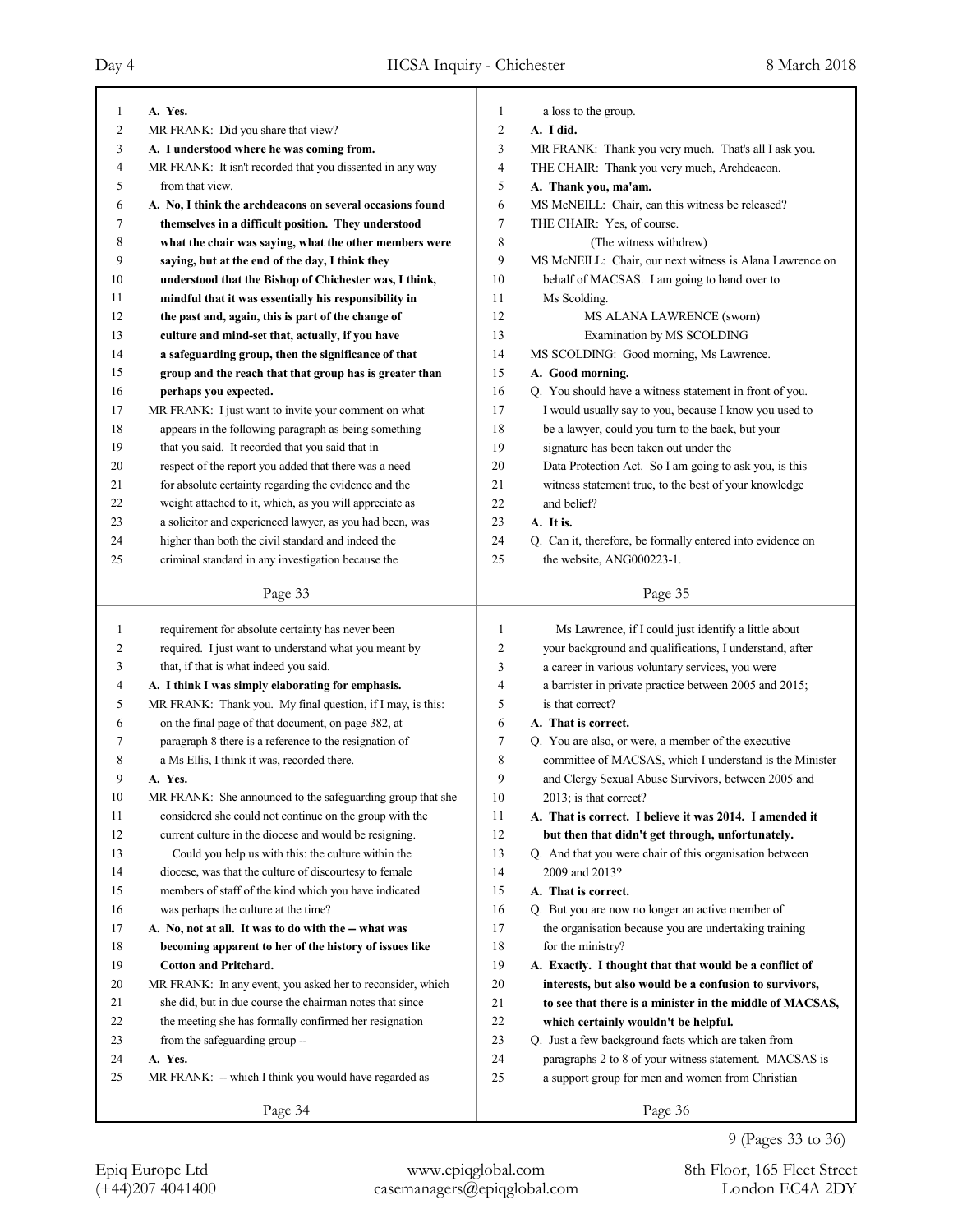| 1              | backgrounds who have been sexually abused by ministers                                                          | 1              | it increased?                                             |
|----------------|-----------------------------------------------------------------------------------------------------------------|----------------|-----------------------------------------------------------|
| $\overline{c}$ | of the clergy or children as adults, and your express                                                           | $\overline{c}$ | A. It has increased, and it's increased significantly in  |
| 3              | role is to support survivors. That's correct, isn't it?                                                         | 3              | the last five years.                                      |
| 4              | A. It is.                                                                                                       | 4              | Q. Can I identify now that your role involved in 2009, as |
| 5              | Q. It came out of a predecessor group, as I understand it,                                                      | 5              | I understand it, being part of and/or working with both   |
| 6              | started and run by somebody called Dr Margaret Kennedy?                                                         | 6              | the Church of England and the Methodist Church whilst     |
| 7              | A. That's correct.                                                                                              | $\tau$         | they were developing specific responses as to how to      |
| 8              | Q. What are the objectives of the MACSAS organisation?                                                          | 8              | respond to survivors of sexual abuse, and you set that    |
| 9              | A. As you say, first, to support survivors who come and                                                         | 9              | out at paragraph 19 of your witness statement, which is   |
| 10             | tell us about their experience in churches. Quite                                                               | 10             | page 5, chair and panel, if you wish to turn it up.       |
| 11             | often, they have come because they have had really poor                                                         | 11             | On or around that time, as I understand it, just          |
| 12             | responses from the church, and it would be fair to say                                                          | 12             | after the past cases review, a joint panel was set up to  |
| 13             | we see them. Also, really, to be with them, advocate on                                                         | 13             | try and consider and to produce some guidance which       |
| 14             | their behalf, to support them through procedures,                                                               | 14             | then, in effect, in the Church of England anyway, was     |
| 15             | whatever they may look like, to ensure or try and link                                                          | 15             | issued in 2011?                                           |
| 16             | them up to support organisations like counselling                                                               | 16             | A. Yes. I'm sorry to interrupt you, Ms Scolding. One of   |
| 17             |                                                                                                                 | 17             | the issues that MACSAS, I think -- whether we were        |
| 18             | provision, and also to speak on their behalf into the<br>institutions, church institutions, across the country. | 18             | confused or whether the whole thing was confused was      |
| 19             |                                                                                                                 | 19             |                                                           |
| 20             | So that's basically the general run.<br>Q. I understand you run a helpline where people can                     | 20             | that, as the past cases review was being published, as    |
|                |                                                                                                                 | 21             | there was a growing sense of unease about some of         |
| 21             | telephone or email you; is that right?                                                                          |                | the responses of the Church of England, at that moment,   |
| 22             | A. Yes.                                                                                                         | 22             | the Church of England and the Methodist Church, through   |
| 23             | Q. In what way do you provide kind of formal responses to                                                       | 23             | Pearl Luxon, who was a national safeguarding adviser and  |
| 24             | church documents or what sort of work does MACSAS do                                                            | 24             | Methodist, set up this working group for Responding       |
| 25             | with church institutions?                                                                                       | 25             | Well. MACSAS was invited. We assumed it was responding    |
|                | Page 37                                                                                                         |                | Page 39                                                   |
|                |                                                                                                                 |                |                                                           |
|                |                                                                                                                 |                |                                                           |
| $\mathbf{1}$   | A. So that has varied over the years. It started by being                                                       | 1              | well to allegations in the church. Indeed, it wasn't.     |
| 2              | on working groups, engaging directly with churches,                                                             | 2              | So it was much more in response to Time for Action,       |
| 3              | talking into things like Time for Action, which was the                                                         | 3              | which was a 2001 document for the Churches Together in    |
| 4              | Churches Together in Britain and Ireland review in the                                                          | 4              | Britain and Ireland, where they had recommended that the  |
| 5              | late '90s. In recent times, as things have evolved in                                                           | 5              | churches produce documents for responding to survivors    |
| 6              | churches, that has included currently being a member of                                                         | 6              | of abuse, full stop. People had been abused in            |
| 7              | the National Safeguarding Panel for the                                                                         | 7              | childhood who were now in churches and receiving very     |
| 8              | Church of England. It did formerly and previously                                                               | 8              | poor responses, according to survivors, and it has been   |
| 9              | involve the Joint Safeguarding Panel of                                                                         | 9              | something that CSSA, the forerunner of MACSAS, had been   |
| 10             | the Church of England and the Methodist Church, which                                                           | 10             | instrumental in being part of. Margaret Kennedy was on    |
| 11             | still exists but I don't believe has anyone from MACSAS                                                         | 11             | the working group, agreed that there should be            |
| 12             | on it anymore, and, wherever possible, and wherever                                                             | 12             | something.                                                |
| 13             | invited, or wherever allowed in, to go to any working                                                           | 13             | Now, by 2009, MACSAS were involved in looking at          |
| 14             | group that is looking at issues of safeguarding.                                                                | 14             | survivors of abuse in the church. So we went along --     |
| 15             | Q. I said earlier that you operated a helpline. Roughly                                                         | 15             | and that's why I write this in my paragraph 19 --         |
| 16             | how many people telephone this helpline on an annual                                                            | 16             | thinking that we were talking about the people that we    |
| 17             | basis?                                                                                                          | 17             | represented specifically, and were told in no uncertain   |
| 18             | A. In 2017, there were over 400 calls to the helpline.                                                          | 18             | terms that this was not such a document. This was not     |
| 19             | There were over 500 people who contacted via email.                                                             | 19             | about clergy abuse victims.                               |
| 20             | Some people continued beyond that to reach to MACSAS                                                            | 20             | Q. It was simply a sort of --                             |
| 21             | members because of the ongoing support. In 2016, there                                                          | 21             | A. It was a wonderful --                                  |
| 22             | were something in the region of 650 calls to the                                                                | 22             | $Q. -$ generic $-$                                        |
| 23             | helpline. So we are looking at between 400 and 600                                                              | 23             | A. Yes.                                                   |
| 24             | calls currently.                                                                                                | 24             | Q. It is probably an incorrect way to describe it.        |
| 25             | Q. Has that remained steady over a number of years or has                                                       | 25             | A. Yes.                                                   |

10 (Pages 37 to 40)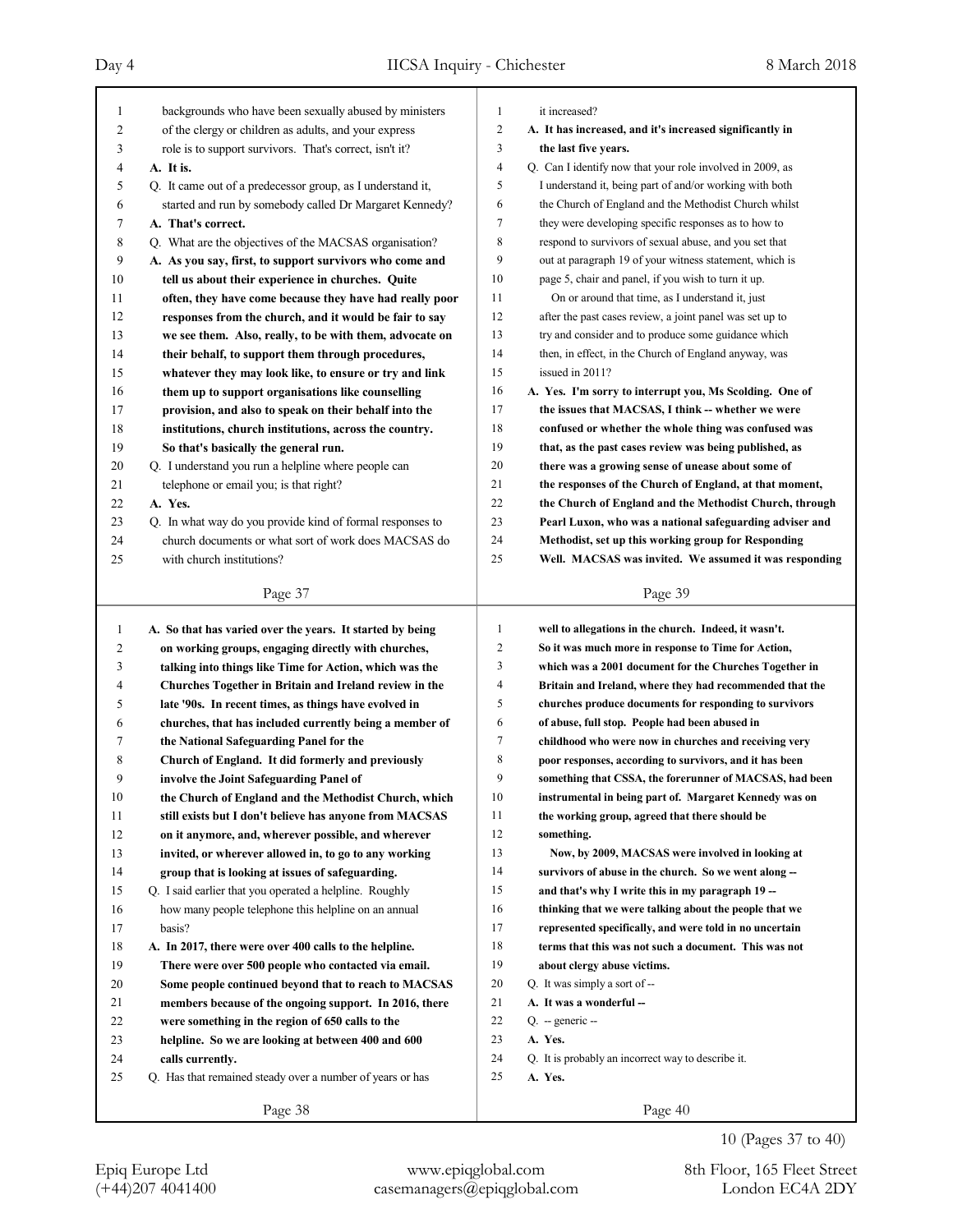| $\mathbf{1}$   | Q. So you attended a couple of meetings, as I understand   | 1              | that this document wasn't at all to do with responding     |
|----------------|------------------------------------------------------------|----------------|------------------------------------------------------------|
| $\overline{c}$ | it, and then, after that, you were separated from the      | $\overline{c}$ | to victims of abuse within the church. She went back       |
| 3              | main group and sat with a lawyer and Pearl Luxon and one   | 3              | and read it and read it and then she said, "I see what     |
| 4              | other, you say to consider trivia?                         | $\overline{4}$ | you mean. It isn't". So we put that to her. We said        |
| 5              | A. Well --                                                 | 5              | it was a well-intentioned pastoral support document for    |
| 6              | Q. If you could expand upon that slightly?                 | 6              | general use in the church, but couldn't in any way be      |
| 7              | A. Yes, I can expand upon it because I suppose it wasn't   | 7              | used for survivors of abuse coming into the church         |
| 8              | trivia, it was the law, and I was a lawyer, so there was   | 8              | because -- by church officials, because they were met by   |
| 9              | that element. But we were focusing on -- rather than       | 9              | institutional responses. So this document couldn't         |
| 10             | dealing with the issues of how you respond, we were        | 10             | apply to them because they wouldn't be able to engage      |
| 11             | focusing on things like, what's the theology like, and     | 11             | with it. They often wouldn't be in the church -- that      |
| 12             | what is the ecclesial law on it? I said, "Really, I'm      | 12             | was one of the issues, most survivors are not in the       |
| 13             | not here to talk about that. I would like you to           | 13             | church, strangely enough, you know, but also it            |
| 14             | respond to survivors, who are not lawyers", and the fact   | 14             | presupposed that you were actively in your church          |
| 15             | that I was wasn't the reason I was coming to the           | 15             | seeking support in the church, and that the church would   |
| 16             | meeting. So I was put into a different category while      | 16             | be neutral in that and be able to offer you the support    |
| 17             | other people got on talking about generic --               | 17             | that it sets down.                                         |
| 18             | a generic -- I call it the CAFOD or Christian Aid          | 18             | The problem is, as soon as an allegation is raised         |
| 19             | version of responding, which is for the good of all        | 19             | against a minister in the church, a whole different set    |
| 20             | people. I was trying to get them to understand that, if    | 20             | of things were happening, and we said, "Therefore, they    |
| 21             | they didn't start with the church victims, of which        | 21             | can't even engage in this well-meaning document, because   |
| 22             | there were thousands, that was our estimate, then they     | 22             | they are told they are not allowed to talk to anyone".     |
| 23             | wouldn't be able to respond appropriately or at all,       | 23             | So it became -- it was just not fit for purpose.           |
| 24             | really, to other survivors. So it was a real culture       | 24             | Q. Okay. So what steps, if any, have you sought to take to |
| 25             | clash, I think, to be fair.                                | 25             | ensure that there is a sort of a "victim and survivor of   |
|                |                                                            |                |                                                            |
|                | Page 41                                                    |                | Page 43                                                    |
| $\mathbf{1}$   | Q. I understand in early 2010 you left the group because   | $\mathbf{1}$   | church abuse" focused document published or promulgated    |
| 2              | you felt that you weren't really having a useful purpose   | $\overline{c}$ | by the church, and has one appeared?                       |
| 3              | upon it?                                                   | 3              | A. So there is currently work to develop Responding Well.  |
| 4              | A. No, I did feel that any conversation I engaged with was | $\overline{4}$ | We are not sure if that is to develop Responding Well      |
| 5              | being met by -- this is where the lawyer was very          | 5              | for the general public because MACSAS haven't been         |
| 6              | interesting, who just sat with me, and kept informing me   | 6              | invited to any working party to deal with that document.   |
| 7              | that this wasn't what the thing was about. I said,         | 7              | It is believed the document will come to the NSP, the      |
| 8              | "Well, that's okay, then, but MACSAS can't keep offering   | 8              | National Safeguarding Panel, on which two members of       |
| 9              | something that was not going to be effective".             | 9              | MACSAS sit and will certainly have a say, but they have    |
| 10             | Q. When the document then came out, in 2011, "Responding   | $10\,$         | not been asked to comment in its new incarnation. We       |
| 11             | well to those who had been sexually abused", did MACSAS    | 11             | have specifically set out in "The Stones Cry Out", and     |
| 12             | seek to express a view and, if so, to whom did you         | 12             | elsewhere, the concerns we had about the failure to        |
| 13             | express that view?                                         | 13             | respond to survivors specifically. I understand that       |
| 14             | A. Firstly, to Elizabeth Hall, who is now the national     | 14             | chapter 7, which is -- we call it chapter 7, of whatever   |
| 15             | safeguarding adviser. She had come in -- to be fair,       | 15             | procedures of the Church of England, safeguarding          |
|                |                                                            |                |                                                            |
|                |                                                            |                |                                                            |
| 16             | Pearl Luxon didn't ever establish Responding Well          | 16             | procedures, now attempts to set in place procedures for    |
| 17             | because I think she also lost faith in it at that time.    | 17             | responding to survivors, but it is very much an            |
| 18             | I don't know. You would have to ask Pearl.                 | 18             | instrument designed to respond institutionally. "We, as    |
| 19             | But Elizabeth Hall came in and she came to see             | 19             | the DSA, will forward this case to the police or to the    |
| 20             | MACSAS -- it was during the Pope's visit, I think, and     | 20             | relevant authorities if the person is alive", and it       |
| 21             | we were doing a lot of work. She came to see us to say     | 21             | sets out that process which had never been set out in      |
| 22             | she was going to resurrect the Responding Well document    | $22\,$         | the same way before.                                       |
| 23             | because it had something of benefit. Well, you know, we    | 23             | But it doesn't really address the situation of             |
| 24             | weren't against that, but I pointed out, and I think it    | 24             | Responding Well. They are two very different documents.    |
| 25             | was the first time that Elizabeth Hall had heard this,     | 25             | Q. Have you been involved -- I understand that the         |

11 (Pages 41 to 44)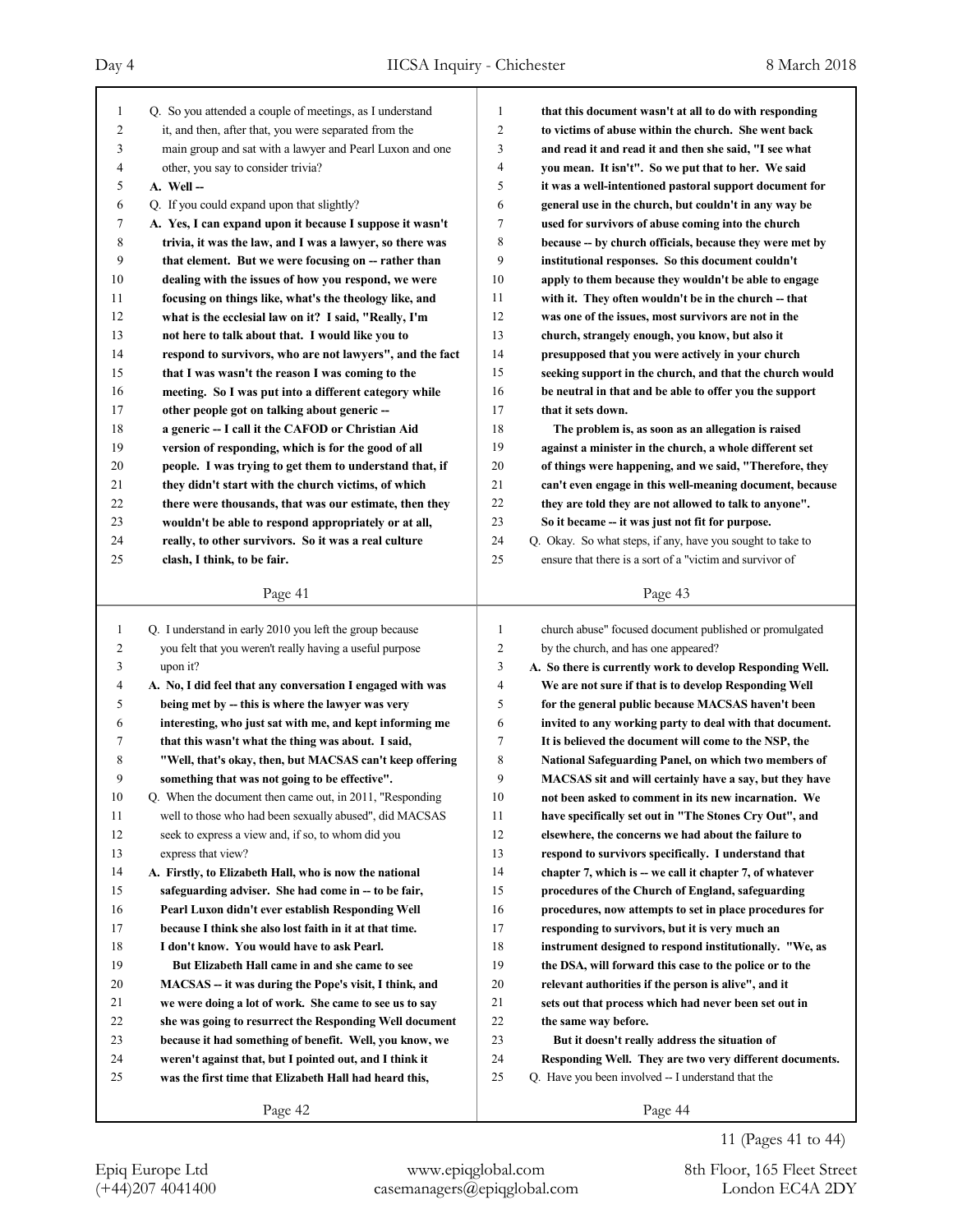| 1              | updated -- or we have evidence that's been given by some   | 1              | that Chichester is now running in the 30s. We looked at     |
|----------------|------------------------------------------------------------|----------------|-------------------------------------------------------------|
| $\overline{c}$ | of the church members that the updated "Responding well    | $\overline{c}$ | these 13 cases of, what were the criteria, and we looked    |
| 3              | to those who have been sexually abused" has been, or       | 3              | at the criteria in the thing, how has it been so reduced    |
| 4              | will be, influenced by a piece of work that SCIE, the      | 4              | to 13 cases, of which basically two had something done?     |
| 5              | Social Care Institute for Excellence, have been doing      | 5              | How did that fit? It was open to criticism anyway,          |
| 6              | with the church around this. Has your organisation or      | 6              | because we criticised the fact that in at least 13 cases    |
| 7              | any members of your organisation had any meetings with     | 7              | bishops knew the people were a risk and allowed them to     |
| 8              | and/or work alongside SCIE in developing that particular   | 8              | continue ministering, so we did raise that issue, but we    |
| 9              | guidance?                                                  | 9              | said this is such a minimisation that we were extremely     |
| 10             | A. As far as I understand it, SCIE came into audit all the | 10             | concerned. Survivors expressed a level of distress          |
| 11             | dioceses.                                                  | 11             | through our helpline and emails. They said, "How is         |
| 12             | Q. Yes, they did.                                          | 12             | this possible?" Because we were very concerned that it      |
| 13             | A. MACSAS did, through Graham Tilby, the national          | 13             | didn't address any sense of urgency that was coming from    |
| 14             | safeguarding adviser. The issue became that this was       | 14             | survivors.                                                  |
| 15             | done, again, on the documents within the dioceses and      | 15             | Q. As a result of that, I understand that you sent a survey |
| 16             | practices of the officers, the safeguarding officers.      | 16             | out to individuals who were -- was it just individuals      |
| 17             | What it didn't do at any time is talk to survivors, and    | 17             | who were members of MACSAS or was it anyone who had         |
| 18             | that's as we have understood it.                           | 18             | telephoned the helpline?                                    |
| 19             | I have just been talking through this with someone         | 19             | A. Specifically, we excluded ourselves, given that we were  |
| 20             | else from MACSAS committee, that -- to make sure that's    | 20             | so bored of our own stories, but we did ask -- we put it    |
| 21             | true. Survivors weren't asked - it is a bit like           | 21             | on the helpline -- we put it on the website, only on the    |
| 22             | service users not being asked when you review something.   | 22             | website. It wasn't because of the past case review,         |
| 23             | They weren't asked at all how they thought processes       | 23             | which had already -- didn't come out until after.           |
| 24             | were going within dioceses. So we got the institutional    | 24             | In 2009, there were a series of statements made by          |
| 25             | view, the church's view, but not the survivors' view of    | 25             | different church officials saying -- I call them gold       |
|                |                                                            |                |                                                             |
|                | Page 45                                                    |                | Page 47                                                     |
|                |                                                            |                |                                                             |
|                |                                                            |                |                                                             |
| 1              | how they experienced the work going on.                    | 1              | standard here, but I think the word was "model              |
| $\overline{c}$ | So there is a gap. It is good, it has raised the           | 2              | standards" and procedures in place. I thought, this         |
| 3              | baseline, but it hasn't really responded to survivors in   | 3              | isn't squaring with what we are hearing. Maybe we are       |
| 4              | the way that MACSAS has been campaigning.                  | 4              | wrong and only hearing a few people and, in fact, things    |
| 5              | Q. Can I turn now to the past cases review, which came out | 5              | are much better. I asked for the survey to go out not       |
| 6              | just before, about a year before, "Responding well to      | 6              | to people we had heard from, but to others, and I said,     |
| 7              | those who have been sexually abused". This identified,     | 7              | "Please respond. If you haven't talked about this           |
| 8              | or certainly the full contents of the review have never    | 8              | before, please let us know what your response is".          |
| 9              | been published, but an executive summary was published     | 9              | I didn't know anyone. I think a couple had been to          |
| 10             | at some point in 2010, as I understand it. It found        | 10             | MACSAS, to be fair, but I didn't know any of the people     |
| 11             | only 13 cases of concern across the country from every     | 11             | involved in these responses. They were anonymous,           |
| 12             | single diocese. What was MACSAS's response to that?        | 12             | primarily -- some did email, some did it on                 |
| 13             | A. Shock. It was shock. We put out a press release         | 13             | SurveyMonkey. What I wanted to find out was whether         |
| 14             | immediately to the effect that this shocking               | 14             | this was true. Whether there had been a cultural shift      |
| 15             | underreporting, the understatement and minimisation, and   | 15             | we hadn't picked up on, in which case we were more than     |
| 16             | the sense of self-confidence coming from the church --     | 16             | willing to say so, but we strongly suspected the            |
| 17             | what do you call that? -- you know, that they really did   | 17             | opposite to be the truth, and that, whatever they were      |
| 18             | believe -- complacency -- that they had dealt with all     | 18             | measuring as procedures of model excellence, or whatever    |
| 19             | these cases.                                               | 19             | it was they used, wasn't actually connected in any way      |
| 20             | As we knew and were beginning to understand from           | 20             | to the experience of survivors and/or the actions taken.    |
| 21             | Chichester, and from the survey we did, that this was      | 21             | So we didn't know what they were measuring. That's why      |
| 22             | far from -- we had dozens of cases from the                | $22\,$         | "Stones Cry Out" came out.                                  |
| 23             | Church of England that no-one seemed to have responded     | 23             | Q. As a result of that, you published a report which you    |
| 24             | to.                                                        | 24             | have, chair and panel, at ACE05487 behind tab 1 of your     |
| 25             | So we looked at these 13 cases -- when you think           | 25             | bundle. Paul, if you could get that up, but I won't         |
|                | Page 46                                                    |                | Page 48                                                     |

12 (Pages 45 to 48)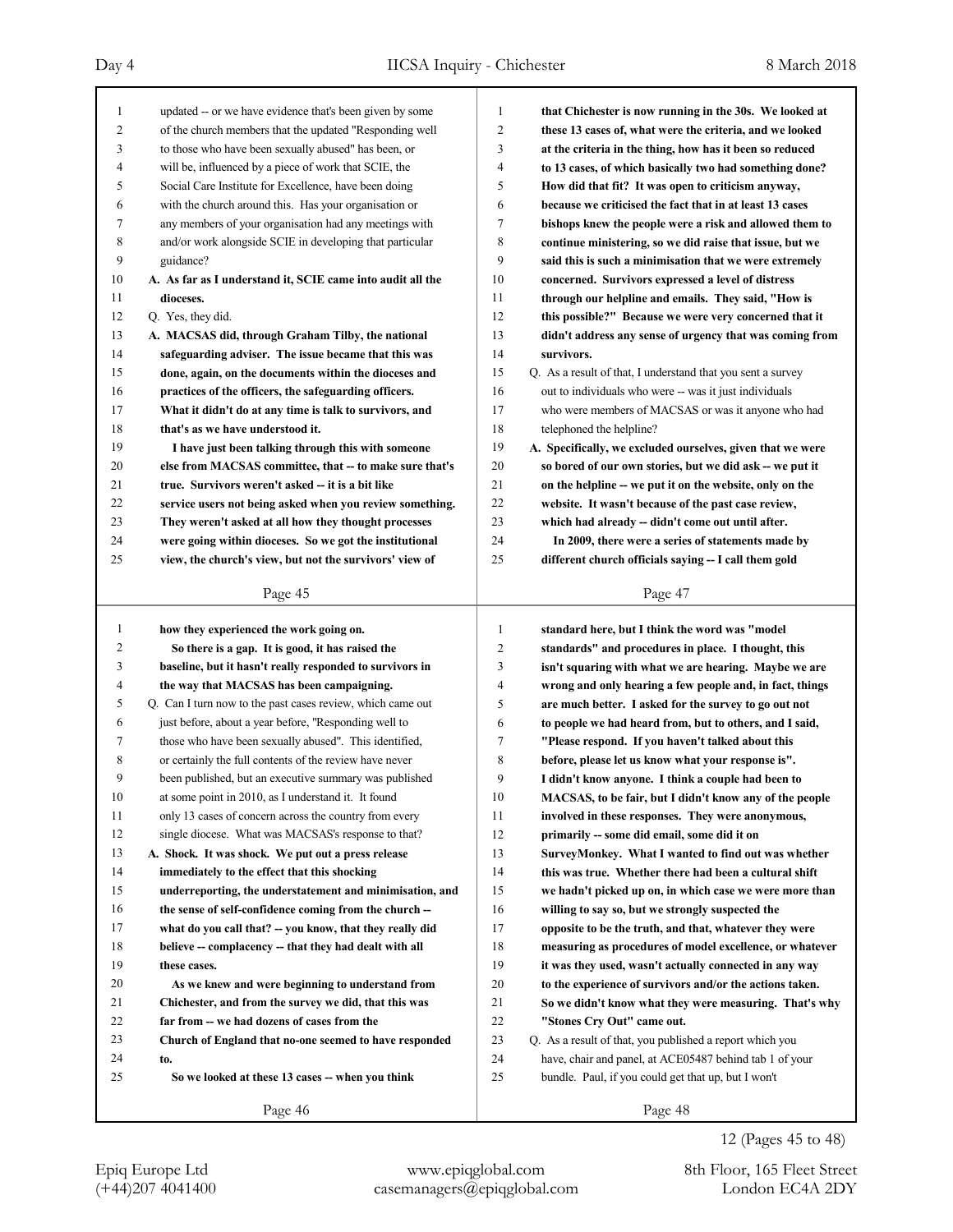| 1      | need it quite yet.                                         | 1              | out of talks with Phil Johnson as part of his settlement    |
|--------|------------------------------------------------------------|----------------|-------------------------------------------------------------|
| 2      | You published "The Stones Cry Out". What was the           | $\overline{c}$ | and part of the pro settlement process, that there would    |
| 3      | aim of publishing that?                                    | 3              | be a review in order to release another document. So        |
| 4      | A. There were two aims. One was to reflect the story that  | 4              | I heard about this. And I thought, I know                   |
| 5      | the survivors had told. I had said in the survey blurb,    | 5              | Elizabeth Butler-Sloss -- I mean, not personally and        |
| 6      | right at the back of the report, that we would publish     | 6              | going to dinner with her, but I had been before her in      |
| 7      | the findings of this survey, so people would be heard.     | 7              | a case, and I had also been before her at the               |
| 8      | The first thing was to let those who had contacted us,     | 8              | Cumberlege Commission. I thought, well, I also knew         |
| 9      | often from a very dark place, a very lonely place, that    | 9              | about the Cleveland Commission. I thought, okay, she        |
| 10     | their voice would be heard. That was the first thing.      | 10             | may pick up a bigger narrative going on.                    |
| 11     | The second thing, though, was to let people know           | 11             | So I asked to see her to talk about the wider               |
| 12     | that they weren't on their own, that in fact there's       | 12             | context of Chichester. So that's why I went to see her.     |
| 13     | phenomenal amounts of information that had accumulated     | 13             | It just so happened, at that time, Phil got in touch        |
| 14     | over decades that were available to the churches, to       | 14             | with me personally, having worked with Margaret Kennedy     |
| 15     | a society, to us and to them, which I wanted them to       | 15             | before. So these two things. That's how I got to meet       |
| 16     | read. So part 2 became this -- it came out of what         | 16             | her.                                                        |
| 17     | I saw in part 1, "Do you know, you are in context, you     | 17             | Q. What discussions took place at that meeting?             |
| 18     | are not alone and your response is not an unusual          | 18             | A. So I went to one meeting. What was lovely, first of      |
| 19     | response? This isn't about you, it is about the            | 19             | all, is I emailed her and said could I come. I thought      |
| 20     | institution".                                              | 20             | maybe she is not going to respond. And she responded        |
| 21     | Those were the two broad aims.                             | 21             | immediately. So clearly she was at this point of            |
| 22     | Q. As a result of this, you made a number of               | 22             | thinking, "Where am I going to get recommendations          |
| 23     | recommendations. Paul, can we get these up,                | 23             | from?". So she said, "Yes, indeed". So I went along.        |
| 24     | ACE005487 174 onwards. Chair and panel, it is page 167     | 24             | The conversation was very general around Chichester. It     |
| 25     | in the internal pagination. I think there are 20           | 25             | did focus on Cotton and Pritchard, but she was able to      |
|        | Page 49                                                    |                | Page 51                                                     |
|        |                                                            |                |                                                             |
|        |                                                            |                |                                                             |
| 1      | recommendations --                                         | $\mathbf{1}$   | tell me about the bishop and that there were other cases    |
| 2      | A. I started and I thought, "I'll keep going".             | $\overline{c}$ | of concern. She said, "What I want to know -- because       |
| 3      | $Q.$ – which were made. What I am going to do in a bit is  | 3              | there is so much concern here, what I would like to know    |
| 4      | take you through them and identify which ones the          | 4              | is, what are we meant to do? What are the                   |
| 5      | Church of England, in any event -- because this is not     | 5              | recommendations I can make? There must be stuff we can      |
| 6      | just the Church of England. This is all Christian          | 6              | do", and she had some and she asked MACSAS to put           |
| 7      | churches?                                                  | 7              | together recommendations. So we went -- I went away and     |
| 8      | A. Yes, it was.                                            | 8              | said, "Well, I haven't got them off the top of my head,     |
| 9      | Q. All Christian organisations and denominations?          | 9              | but I can send them". So she asked me to send them          |
| $10\,$ | A. Yes.                                                    | $10\,$         | quite quickly. So some of the recommendations in the        |
| 11     | Q. So the first one is "Call for an independent inquiry".  | 11             | Butler-Sloss Report actually are in this report. They       |
| 12     | I think we can probably tick that one off the list.        | 12             | weren't contradictory to the findings in "The Stones Cry    |
| 13     | I will come back to the others later.                      | 13             | Out".                                                       |
| 14     | As a result of this, I understand that you arranged        | 14             | Q. So she took into account your views and also adopted the |
| 15     | to meet with Baroness Butler-Sloss to discuss the          | 15             | recommendations that you'd sent?                            |
| 16     | findings of the report. How did that come about?           | 16             | A. Not all of them, of course, because we'd have            |
| 17     | A. So I hadn't yet written this report, but I had collated | 17             | a different planet now and we'd be a different church,      |
| 18     | the information that had come from the report and made     | 18             | but she did support a number of ones, including             |
| 19     | those tables. It looked very concerning because if one     | 19             | independence of DSAs, making sure risk assessments were     |
| 20     | case is being responded to like this, how were the         | $20\,$         | done. The most important for survivors was, she             |
| 21     | others being responded to? So I wasn't saying that it      | 21             | recommended that not only do survivors have support, but    |
| 22     | was all bad news, but I was saying, if in 20 dioceses or   | 22             | that survivors of non-recent abuse are treated exactly      |
| 23     | 15 dioceses, this is an issue in the                       | 23             | the same way as if they were recent. She said the           |
| 24     | Church of England -- as I was putting it together,         | 24             | problem is it's the offender, not the age of the victim,    |
| 25     | I heard of the Butler-Sloss Review, and that had come      | 25             | that's of concern. She was very clear. She was also         |

(+44)207 4041400 casemanagers@epiqglobal.com London EC4A 2DY Epiq Europe Ltd www.epiqglobal.com 8th Floor, 165 Fleet Street

13 (Pages 49 to 52)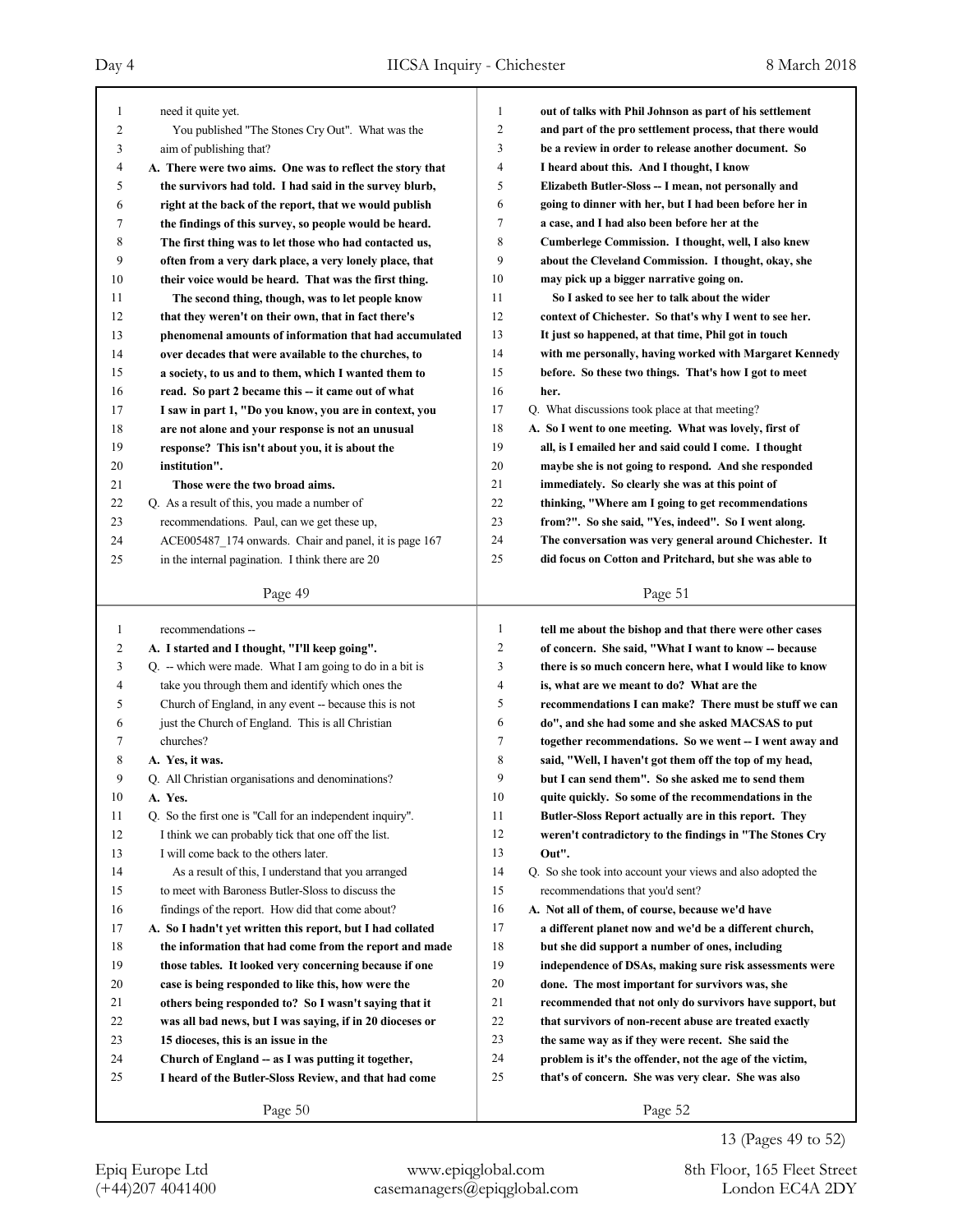Day 4 IICSA Inquiry - Chichester 8 March 2018

| 1              | very clear that the standard of proof required, when     | 1              | this is none of your concern -- was to ignore it. So     |
|----------------|----------------------------------------------------------|----------------|----------------------------------------------------------|
| 2              | considering safety of children and ongoing safety, meant | $\overline{2}$ | I think it was good that Elizabeth Hall did do           |
| 3              | that it had to be, on the balance of probability, having | 3              | something.                                               |
| 4              | regard to the paramountcy principle. So I thought these  | $\overline{4}$ | Out of that, then, she -- we also did -- these           |
| 5              | were two or three very good points that she put into her | 5              | things overlapped. The Stop Church Child Abuse campaign  |
| 6              | recommendations that we crucially wanted to get across.  | 6              | had got going at around the time we were doing our       |
| 7              | There were a load of others. Some of them she put and    | 7              | survey and the Pope's visit and post Pope's visit.       |
| 8              | some she didn't.                                         | 8              | Timing is everything, isn't it? There was a kind of      |
| 9              | Q. As a result of possibly "The Stones Cry Out" and the  | 9              | growing climate. We had become members of that as well.  |
| 10             | discussions that you had with Baroness Butler-Sloss, you | 10             | I said, yes, we should align ourselves to the inquiry,   |
| 11             | began to attend meetings with the then lead safeguarding | 11             | the mandatory reporting, the aims of this group.         |
| 12             | bishop for the church, as I understand it.               | 12             | As a result of that, members of the Abuse -- Stop        |
| 13             | A. Yes.                                                  | 13             | Church Child Abuse campaign, through Elizabeth Hall,     |
| 14             | Q. Bishop Paul Butler, who was then the -- who is the    | 14             | were invited to a meeting with Paul Butler and           |
| 15             | Bishop of Durham?                                        | 15             | David Gamble, the two joint heads of safeguarding on the |
| 16             | A. I think -- I didn't ever sit down and ask for the     | 16             | joint safeguarding.                                      |
| 17             | nitty-gritty of why they did this. I had got in touch    | 17             | Q. We have heard about Paul Butler. Just for clarity,    |
| 18             | with Elizabeth Hall, who had come the year before to     | 18             | David Gamble was head of safeguarding in the             |
| 19             | talk about Responding Well, which I trashed a little     | 19             | Methodist Church?                                        |
| 20             | bit, but I said -- supportive of one another. I sent     | 20             | A. He was. He was the former president of                |
| 21             | her the names of all the alleged offenders raised "The   | 21             | the Methodist Church and therefore considered a wise     |
| 22             | Stones Cry Out". I couldn't tell her who the survivors   | 22             | senior. He was also legal adviser within the church,     |
| 23             | were, even if I wanted to. It was all anonymous and      | 23             | Church House in the Methodist Church, so always had      |
| 24             | I wouldn't have done because it was anonymous. But       | 24             | a legal role. Then he was, therefore, the joint chair    |
| 25             | I thought the only duty of care I have is to ensure that | 25             | with Paul Butler on the Joint Safeguarding Panel. He     |
|                |                                                          |                |                                                          |
|                | Page 53                                                  |                | Page 55                                                  |
|                |                                                          |                |                                                          |
|                |                                                          |                |                                                          |
| 1              | none of these people, if they are living, ever cause any | 1              | had given about 10, 20 years of his life to looking at   |
| $\overline{c}$ | more harm, but also, if survivors have come forward      | $\overline{2}$ | safeguarding in the church, which is very interesting.   |
| 3              | about those who are dead and/or living, that someone has | 3              | He was an interesting man.                               |
| 4              | a context for this.                                      | $\overline{4}$ | Q. So you had discussions with Bishop Butler. What were  |
| 5              | Elizabeth Hall pointed out to me at that first           | 5              | the nature of your discussions? Was it about cultural    |
| 6              | meeting where she took these and I said, "We don't hold  | 6              | change, was it about changing practice and procedure?    |
| 7              | all this information, we want you to have it", she said, | 7              | You must have gone in there with an agenda. What was     |
| 8              | "These are the first names" -- this is Elizabeth Hall -- | 8              | that agenda and was it fulfilled?                        |
| 9              | "These are the first names I have ever been given in the | 9              | A. So there were a number of us at that first meeting.   |
| 10             | Church of England", and I went, "You're the national     | 10             | Elizabeth Hall, Paul Butler, David Gamble, Phil Johnson  |
| 11             | safeguarding adviser". There is not one piece of paper   | 11             | who was, at that time, really speaking out on the        |
| 12             | was left in her office the day she took over. I thought  | 12             | Chichester experience, MACSAS speaking out of            |
| 13             | that was quite an amazing statement for Elizabeth Hall   | 13             | the general experience of survivors across,              |
| 14             | to make. I said, "How can you safeguard if you don't     | 14             | Graham Wilmer from the Lantern Project. It transpired    |
| 15             | know anything?", and she said, "Now I know this and this | 15             | that there were lots of conversations going on. So we    |
| 16             | is what I am going to use to get into " and she did,     | 16             | all met, and David Greenwood, who was also the Stop      |
| 17             | she produced a report for the House of Bishops. She      | 17             | Church Child Abuse, one of the leads in that, organising |
| 18             | looked at some of the case studies of these people which | 18             | it.                                                      |
| 19             | she anonymised at one level for me and showed there are  | 19             | We had two aims: to have an inquiry and to have          |
| 20             | patterns of offending of some of the people named in     | 20             | mandatory reporting, because we saw that the bishops and |
| 21             | "The Stones Cry Out" who had never come to light. So     | 21             | the churches seemed to be incapable of reporting cases   |
| 22             | she did use that information, I think, as effectively as | 22             | they had received to police. That was the constant       |
| 23             | Elizabeth Hall could use it, and I would say that, and   | 23             | narrative we got from survivors: "We have reported it    |
| 24             | I was kind of impressed that someone took it seriously   | 24             | and nothing has happened". So it was very focused, the   |
| 25             | because the response from the Catholic Church -- I know  | 25             | first conversation. It was focused about persuading --   |

14 (Pages 53 to 56)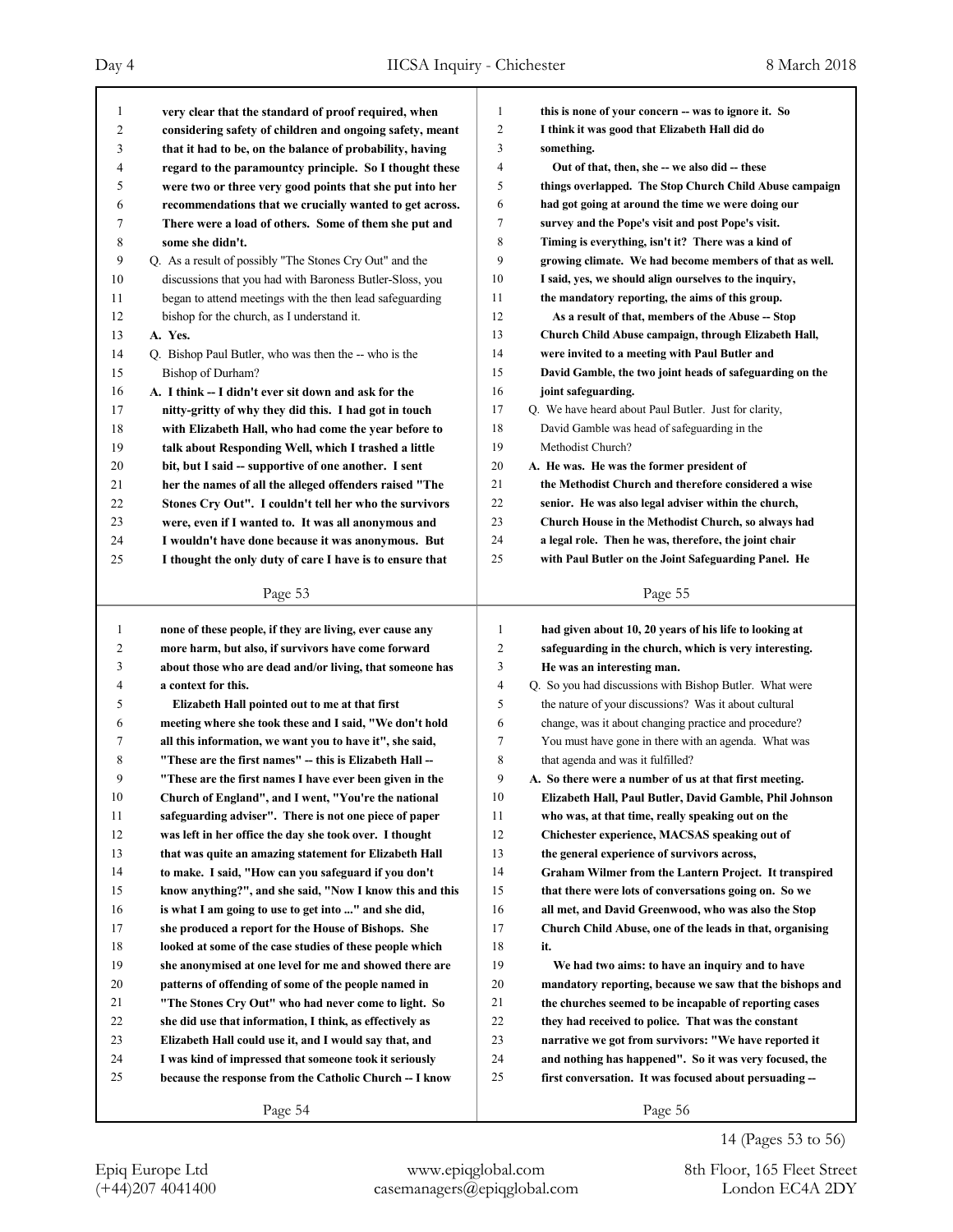| $\mathbf{1}$ | I remember it specifically -- persuading the bishop why   | $\mathbf{1}$   | Safe Spaces-                                                |
|--------------|-----------------------------------------------------------|----------------|-------------------------------------------------------------|
| 2            | it was important to have an inquiry. He said, "But we     | $\overline{c}$ | Q. Yes.                                                     |
| 3            | already know abuse is bad". I said, "Don't you want to    | 3              | A. - which is still -                                       |
| 4            | know how many? Don't you want to know who to support?     | $\overline{4}$ | Q. I was going to say, Mr Johnson gave us some evidence     |
| 5            | Don't you want to know the nature of this?" Of course,    | 5              | about the pilot Safe Spaces Project. I understand he        |
| 6            | in his mind, it was a done deal: if we accept that it is  | 6              | said in his evidence that around 2014/15 there was          |
| 7            | bad, let's just fix it. I said, "You can't, without       | 7              | a suggestion -- I don't know whether it came from you or    |
| 8            | knowing what the harm was, what the responsibility is,    | 8              | came from the church -- that there should be kind of        |
| 9            | where it lies". I said, "You can't fix something          | 9              | a national telephone helpline for victims and survivors     |
| 10           | without understanding the nature of the issue".           | 10             | of church abuse?                                            |
| 11           | Eventually, Paul Butler became a supporter of             | 11             | A. Yes, among the different ways they thought could be      |
| 12           | the inquiry.                                              | 12             | supported would be this national helpline as well as        |
| 13           | Q. MACSAS's relationship with the Church of England then  | 13             | regional support organisations. A number of people were     |
| 14           | became one that you would meet with them, what, fairly    | 14             | approached to ask if they were interested and a number      |
| 15           | regularly, occasionally?                                  | 15             | of organisations said they were interested. But one of      |
| 16           | A. I was trying to work that out. Well, three-monthly,    | 16             | them was a national helpline, because MACSAS had            |
| 17           | six-monthly. It wasn't like every day, every week, it     | 17             | a helpline, so it was seen a bit that MACSAS maybe could    |
| 18           | was as and when. So it would be between three and six     | 18             | offer that because it was this more remote, virtual         |
| 19           | months. Three times a year, maybe. Each time, things      | 19             | engagement.                                                 |
| 20           | would shift a bit and the conversation opened up more.    | 20             | Q. So what involvement did you have in the Safe Spaces      |
| 21           | In the end, the conversation in the Church of England     | 21             | Project and what involvement does MACSAS continue to        |
| 22           | specifically, notwithstanding Stop Church Child Abuse,    | 22             | have?                                                       |
| 23           | was literally about, how do we get survivors into the     | 23             | A. We began by trying to help them shape what that would    |
| 24           | heart of conversations so that we can change things in    | 24             | look like. The idea did come from survivors in              |
| 25           | the institutions? It was kind of, without talking to      | 25             | a meeting, in a heated meeting, I must admit, with the      |
|              |                                                           |                |                                                             |
|              | Page 57                                                   |                | Page 59                                                     |
|              |                                                           |                |                                                             |
|              |                                                           |                |                                                             |
| 1            | survivors, you are never going to change the culture of   | $\mathbf{1}$   | bishop and the then acting safeguarding adviser,            |
| 2            | safeguarding. Just like, without talking to women, you    | 2              | Jill Sandham, because Elizabeth Hall had been ill for       |
| 3            | are never going to affect patriarchy and without talking  | 3              | quite a while.                                              |
| 4            | to people of other races, you are never going to deal     | 4              | Q. Yes.                                                     |
| 5            | with racism. You can't deal with it without meeting the   | 5              | A. So after that meeting, they got back to us and said, "We |
| 6            | people who are affected by it. We are very clear.         | 6              | get it, we get it", and I thought, "That's great. "We       |
| 7            | Q. Would you say that the church's response was to allow  | 7              | are now going to have -- we think we get the idea of        |
| 8            | that to happen or to -- has it been welcoming and         | 8              | Safe Spaces being organisations that really do respond      |
| 9            | permitted that, from MACSAS's experience?                 | 9              | to survivors in a way that the church at the moment         |
| 10           | A. The Church of England -- so it did two things. I think | 10             | isn't able to" -- "at the moment isn't able to". They       |
| 11           | it took the survivor who was on the Joint Safeguarding    | 11             | were his words. So we began to try and put together         |
| 12           | Board, which is higher, off, but opened up a new          | 12             | something, but the institution kind of grabbed it by the    |
| 13           | creature called the National Safeguarding Panel. This     | 13             | tail, really, and although survivors went to a number of    |
| 14           | was new, 2012/13.                                         | 14             | conversations, MACSAS and other organisations, which was    |
| 15           | Q. We heard evidence from Mr Johnson who is a member of   | 15             | aimed at shaping what this would look like, it really       |
| 16           | that panel?                                               | 16             | went into the sand at some point due to, I think,           |
| 17           | A. Exactly. So that happened. But it happened as          | 17             | institutional constraints, and requirements, and an         |
| 18           | a consequence of the conversations, I believe.            | 18             | inability to see something new that could be offered.       |
| 19           | They also wanted to look at how to respond to             | 19             | That was my experience of it.                               |
| 20           | survivors of abuse in the church, and I thought, "Oh, at  | 20             | Q. So is MACSAS currently still then working with the       |
| 21           | last". So we had lots of conversations, some of them      | 21             | church on developing the Safe Spaces Project?               |
| 22           | quite heated. We tried to explain that people aren't      | 22             | A. Trying.                                                  |
| 23           | going to come into the church and use Responding Well.    | 23             | Q. Or what is -- is it something that MACSAS thinks is      |
| 24           | They are going to have to have a different thing to help  | 24             | a good idea in principle?                                   |
| 25           | them. At that point, we began to look at the idea of      | 25             | A. It remains a good idea in principle. It remains a good   |
|              | Page 58                                                   |                | Page 60                                                     |

15 (Pages 57 to 60)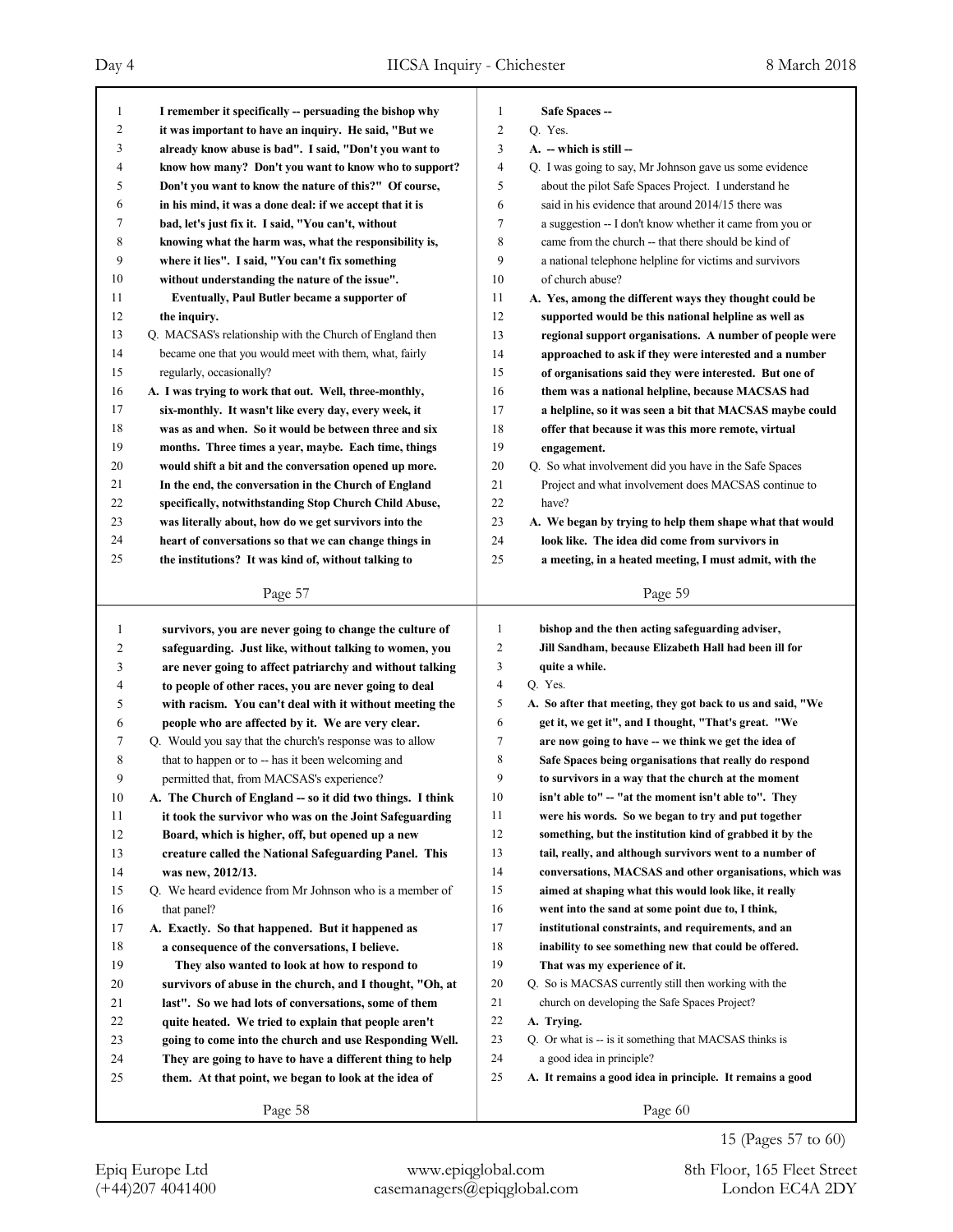| 1            | idea that when a referral is made to the church, someone     | 1              | go to the law and say, "There's been a criminal                                                                   |
|--------------|--------------------------------------------------------------|----------------|-------------------------------------------------------------------------------------------------------------------|
| 2            | reports something, that they're immediately offered          | 2              | offence" -- at the moment, anything to do with someone                                                            |
| 3            | places beyond the church in order to receive help, that      | 3              | over the age of 18 is considered consensual, an affair,                                                           |
| 4            | they may consider safe. So that was the whole idea of        | 4              | and blurring of the boundaries.                                                                                   |
| 5            | it. However, it has really not ever materialised into        | 5              | Q. Bearing in mind that we are dealing with children, so we                                                       |
| 6            | substance.                                                   | 6              | are only the under 18s, as far as this situation is                                                               |
| 7            | Q. I think the church's evidence is that it's still in       | 7              | concerned, but it might affect the 16 to 18 --                                                                    |
| 8            | evolution?                                                   | 8              | A. It would, yes, that blurring.                                                                                  |
| 9            | A. It's probably, what do you call it -- what was the        | 9              | Q. Obviously, the age of consent is 16 for both --                                                                |
| 10           | thing? -- alluvial swamp somewhere. But yes. It rises        | 10             | A. So the blurring between the children's legislation and                                                         |
| 11           | up and then it goes back down again. It is deeply            | 11             | criminal legislation would actually be engaged on that                                                            |
| 12           | frustrating and a number of survivor organisations have      | 12             | as well, and we saw this -- we have seen it in                                                                    |
| 13           | given up. MACSAS hasn't yet given up.                        | 13             | Chichester, where there has been a blurring of ages of                                                            |
| 14           | Q. Can I turn now to "The Stones Cry Out". I thought what    | 14             | victims, to the detriment, I think, of the survivors.                                                             |
| 15           | we could do is explore what MACSAS's view is as to how       | 15             | Q. So that is still outstanding. That is not anything that                                                        |
| 16           | current safeguarding practices could be improved by          | 16             | the church in and of itself can, however, do. That is                                                             |
| 17           | going through those recommendations, looking to see what     | 17             | something which parliament would have to determine?                                                               |
| 18           | the church has already done, what's still outstanding        | 18             | A. But I would say that when the legislation was put in                                                           |
| 19           | from MACSAS's perspective. I know the church is              | 19             | place, they specifically lobbied to keep the clergy out                                                           |
| 20           | perfectly entitled to disagree and say it might have         | 20             | of it when it was originally -- when that legislation                                                             |
| 21           | done it?                                                     | 21             | was originally done, and Elizabeth Hall was able to give                                                          |
| 22           | A. Yes, of course.                                           | 22             | evidence to that. She said it was actually specifically                                                           |
| 23           | Q. And if there is anything else -- if I could just          | 23             | omitted on the request of the churches. So in a way,                                                              |
| 24           | identify, you also set out, from paragraph 38 onwards of     | 24             | they do have some say in it.                                                                                      |
| 25           | your witness statement, various recommendations?             | 25             | Q. Recommendation 3:                                                                                              |
|              |                                                              |                |                                                                                                                   |
|              |                                                              |                |                                                                                                                   |
|              | Page 61                                                      |                | Page 63                                                                                                           |
|              |                                                              |                |                                                                                                                   |
| $\mathbf{1}$ | A. Yes.                                                      | $\mathbf{1}$   | "All diocesan and religious order "                                                                               |
| 2            | Q. That's what I really want to do now. I think we can       | $\overline{c}$ | This is page 170, if I can take you to that.                                                                      |
| 3            | pass over 167 and 168, because you're currently sitting      | 3              | Happily, all the recommendations are in bold:                                                                     |
| 4            | in the middle of it. The second recommendation you           | 4              | "All diocesan and religious order safeguarding                                                                    |
| 5            | make, which in fact you are not the only person who has      | 5              | advisers/commissioners should be professionals within                                                             |
| 6            | identified this. In fact, Elizabeth Hall in her              | 6              | the field of child protection/safeguarding. They should                                                           |
| 7<br>8       | evidence also identifies this as a potential issue, that     | 7              | also be independent of the church/religious order; they                                                           |
|              | at the moment the sexual offences legislation, the           | 8              | should neither be a cleric or a member of religious                                                               |
| 9<br>10      | breach of trust, because there is currently -- this is       | 9              | order, nor related to a cleric or a member of                                                                     |
|              | really for the purposes of the public rather than the        | 10             | a religious order."                                                                                               |
| 11           | chair and panel who know this very well. There is            | 11             | Now, within the Church of England, I think there are                                                              |
| 12           | currently a specific sexual offence of sexual offending      | 12             | diocesan safeguarding advisory regulations from 2016                                                              |
| 13           | against individuals over the age of consent where there      | 13             | which introduce both the need for impartiality and                                                                |
| 14           | is a breach of trust. Now that doesn't, at the moment,       | 14             | neutrality and also the need for appropriate                                                                      |
| 15           | include clergy and religious roles. It's been amended        | 15             | professional guidance?                                                                                            |
| 16           | or I think there is an intention to amend it to include      | 16             | A. This is true. It's not quite gone as far as we wanted                                                          |
| 17           | sports clubs, in the light of --                             | 17             | because -- well, the Church of England's head of                                                                  |
| 18<br>19     | A. Exactly.<br>Q. -- the revelations which have happened. So | 18<br>19       | safeguarding is now -- when it was Pearl Luxon, she was<br>a minister. Janet Hind was the wife of a bishop. There |

21 to include clergy and religious roles. What difference 22 do you think that would practically make?

23 **A. It would provide a mechanism by which those abused over**

- 24 **the page of 18, let's say, would be able to refer to the**
- 25 **law when they bring these allegations. They can either**

Page 62

16 (Pages 61 to 64)

Page 64

 **we got at, and I think you're right, what we got at was the fact that, if there is a conflict of interest -- I just kept thinking about, in law, you shouldn't be able to sit on a panel to judge your husband's friend. You probably would have to recuse yourself. So we saw**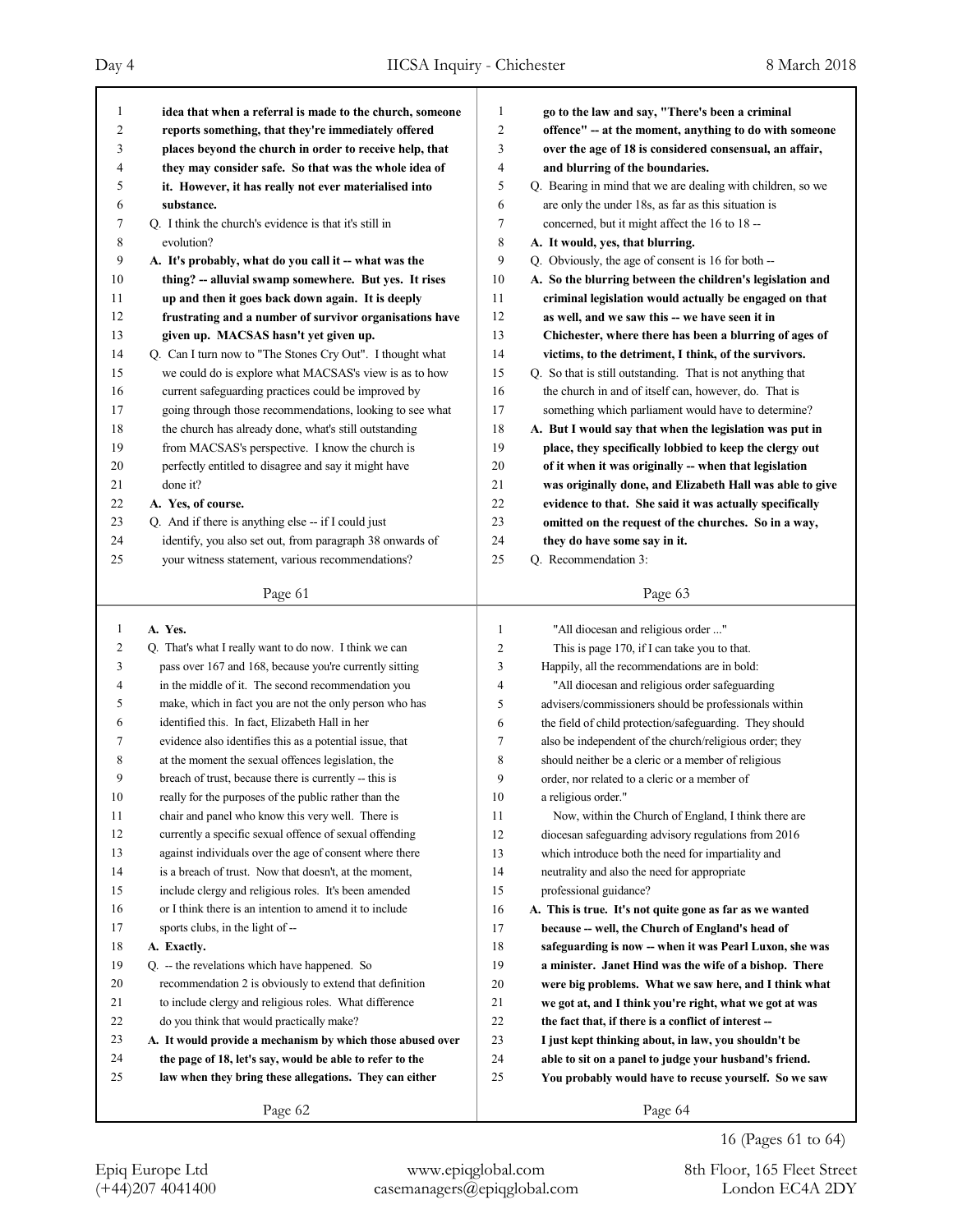| 1                          |                                                             |        |                                                                                                                   |
|----------------------------|-------------------------------------------------------------|--------|-------------------------------------------------------------------------------------------------------------------|
|                            | that the issue wasn't -- hearsays could be conflicted.      | 1<br>2 | issue of mandatory reporting and ask you a few further<br>questions about its context within the church. You said |
| 2                          | So this was an attempt -- I think it has been now set in    | 3      | that it would be the responsibility simply of clergy as                                                           |
| 3                          | legislation. That was the issue.                            |        |                                                                                                                   |
| 4                          | Q. So recommendation 4, which is on the top of the next     | 4<br>5 | office holders, or anyone?                                                                                        |
| 5                          | page, page 171, or 178 of the ACE number:                   |        | A. Anyone.                                                                                                        |
| 6                          | "Diocesan and religious order authorities and               | 6      | Q. How could that be enforced, practically?                                                                       |
| 7                          | safeguarding advisers/commissioners should take             | 7      | A. Normally, when someone reports, they report to someone.                                                        |
| 8                          | effective actions in response to all credible               | 8      | Also, normally, where there is a suspicion, it's made by                                                          |
| 9<br>allegations "         |                                                             | 9      | someone who is in the environment. So my thing is that                                                            |
| 10                         | Now, you simply say "effective action". Within your         | 10     | they need to report it forward. When you're talking                                                               |
| 11                         | witness statement, you identify that MACSAS's position      | 11     | about members of the congregation, that is much harder                                                            |
| 12                         | is that of mandatory reporting?                             | 12     | to enforce. Mandate Now and mandatory reporting has                                                               |
| 13<br>A. Yes. Well-        |                                                             | 13     | never asked for the general public to do it. So it is                                                             |
| 14                         | Q. What do you mean by "mandatory reporting"? I think we    | 14     | effectively some kind of office holder within the church                                                          |
| 15                         | have to be quite clear about -- who are you saying          | 15     | who is either on the PCC, a member of $-$ a reader in the                                                         |
| 16                         | should be doing the reporting to whom and what sanction     | 16     | church, a member of the clergy, a safeguarding adviser,                                                           |
| 17                         | should there be? I'm solely talking about within the        | 17     | the church safeguarding officer. These people need to                                                             |
| 18                         | context of the church?                                      | 18     | report it forward. They're there for a reason. They                                                               |
| 19                         | A. Sanction? Who knows? I mean, that's going to take an     | 19     | all fall under the general safeguarding remit of                                                                  |
| 20                         | inquiry to find that out. Oh, yeah, it's an inquiry         | 20     | the duty of care owed in the church. So we would say                                                              |
| 21                         | here. But what we are saying by mandatory reporting,        | 21     | those who have that duty need to use that duty                                                                    |
| 22                         | and I really do -- I helped support the setup of            | 22     | effectively.                                                                                                      |
| 23                         | the Mandate Now campaign. If an allegation is brought       | 23     | Q. Can I ask, you said "if there is a suspicion". One of                                                          |
| 24                         | or if you suspect or if you are aware of -- you know,       | 24     | the difficulties is working out the threshold,                                                                    |
| 25                         | all these things have happened in the church and no-one     | 25     | practically, for that, because the concern, as has been                                                           |
|                            | Page 65                                                     |        | Page 67                                                                                                           |
|                            |                                                             |        |                                                                                                                   |
|                            |                                                             |        |                                                                                                                   |
| 1                          | has done anything, that it is reported -- if it is up       | 1      | identified most recently in the response that the                                                                 |
| 2                          | through the chain of your diocese, fine. If it goes to      | 2      | Department of Education gave on Monday, to the issue of                                                           |
| 3                          | the DSA under your regulations, fine. But that it           | 3      | mandatory reporting more generally was that there would                                                           |
| 4                          | doesn't stay within the diocese. It is reported to an       | 4      | be a needle in a haystack effect. Do you not run the                                                              |
| 5                          | external agency. It's reported often to the police, if      | 5      | risk of that in this context?                                                                                     |
| 6                          | the person is alive, and in such a state that that would    | 6      | A. Well, as I say, this would need a proper and full study                                                        |
| 7                          | be effective. And/or to the social services and/or the      | 7      | done on it; okay? What we have seen from other                                                                    |
| 8                          | LADO and/or the RSCB. You know, LADO would be more for      | 8      | countries -- 83 per cent of other countries in the world                                                          |
| 9<br>schools, I think.     |                                                             | 9      | who have mandatory reporting -- is that that isn't                                                                |
| 10                         | But it is reported out, so that people can get              | 10     | actually the issue. It is not the issue in Ireland                                                                |
| 11                         | a better view of it from beyond the confines of             | 11     | where they have mandatory reporting now, in Northern                                                              |
| 12                         | the institution. That's what we mean.                       | 12     | Ireland. The issue there is the resources required to                                                             |
| 13                         | Q. I want to come back and ask you some more questions      | 13     | meet the number of allegations coming forward.                                                                    |
| 14                         | about that, but I'm conscious that we have been sitting     | 14     | There is no increase in unsubstantiated allegations.                                                              |
| 15                         | since 10.00 am. I don't know whether, chair, this may       | 15     | There is a proportionate number of them, but in terms of                                                          |
| 16                         | be a convenient moment for a break?                         | 16     | the -- the statistic doesn't change. So if it is                                                                  |
| 17                         | THE CHAIR: Yes, we will take our break now, Ms Scolding,    | 17     | 12 or 15 or 4 or 5 per cent, it's remained the same                                                               |
| 18                         | and return at 11.45 am.                                     | 18     | before and after. So I don't think it is what we think                                                            |
| 19                         | MS SCOLDING: Don't forget, Ms Lawrence, you are under oath. | 19     | it is. I think we have to be very clever in determining                                                           |
| 20                         | A. Don't chat to anyone.                                    | 20     | that in mandatory reporting we need to define who is                                                              |
| 21<br>MS SCOLDING: Yes.    |                                                             | 21     | going to report it upwards absolutely clearly, and the                                                            |
| 22<br>(11.33 am)           |                                                             | 22     | church -- it is not beyond their ken to work out that                                                             |
| 23                         | (A short break)                                             | 23     | chain: who has a duty of care within the church, from                                                             |
| 24<br>$(11.48 \text{ am})$ |                                                             | 24     | the PCC upwards, who has that duty of care? But also                                                              |
| 25                         | MS SCOLDING: Ms Lawrence, I just wanted to explore the      | 25     | that what you are reporting is, if you think, believe,                                                            |

17 (Pages 65 to 68)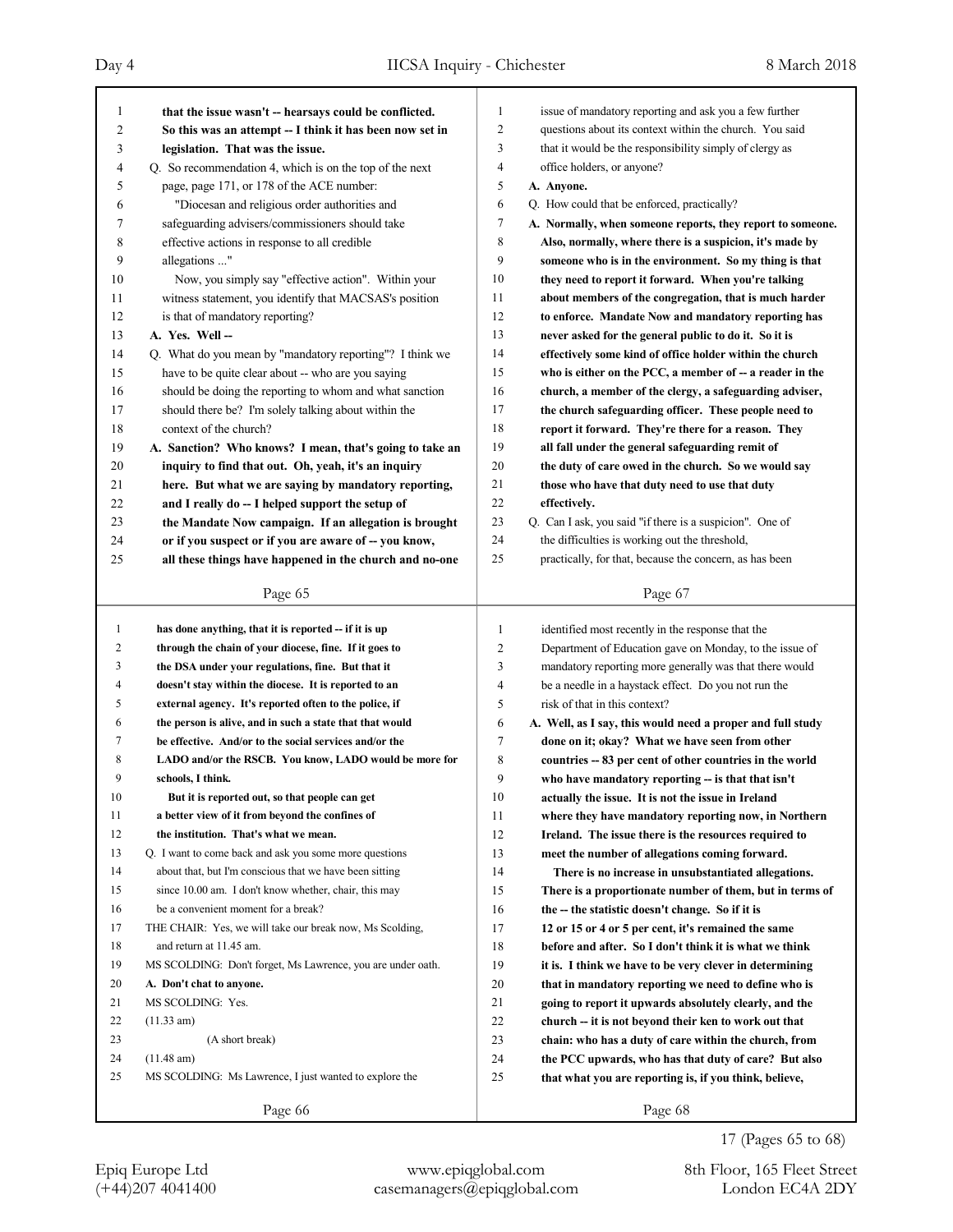| 1            | that something is wrong, you need to report it up,                                                       | 1      | courageously and into a situation. We call them                                                                    |
|--------------|----------------------------------------------------------------------------------------------------------|--------|--------------------------------------------------------------------------------------------------------------------|
| 2            | because, as you go up the chain in the church, it may be                                                 | 2      | whistleblowers at the moment. They would be                                                                        |
| 3            | "No, he's just got a tic or something". That's not                                                       | 3      | whistleblowers still under this guise.                                                                             |
| 4            | actually a safeguarding issue. You can begin to see how                                                  | 4      | The only way we can effectively put into place the                                                                 |
| 5            | these things will work out where it isn't actually an                                                    | 5      | disciplinary measures set down in that is, once it has                                                             |
| 6            | issue, people are just worried. From where it is an                                                      | 6      | been shown that it was a failure of that person to                                                                 |
| 7            | issue, and as you keep going up, if the concern keeps                                                    | 7      | report that delayed whatever justice comes next.                                                                   |
| 8            | remaining, its should be out at the police.                                                              | 8      | In the North Somerset case, with Nigel Platt, it                                                                   |
| 9            | Certainly if someone reports something, there is no                                                      | 9      | took 10 years, 30 victims, and the head teacher was                                                                |
| 10           | problem. We are not here to be detectives, inspectors,                                                   | 10     | finally sacked and had his licence -- had his right to                                                             |
| 11           | people that analyse evidence. What we are saying is,                                                     | 11     | be a teacher removed. That was after 30 children were                                                              |
| 12           | "There's a concern here, I would like it to go out now.                                                  | 12     | abused and after a prosecution. So when will this                                                                  |
| 13           | It needs to go out". It is not discretionary. If you                                                     | 13     | disciplinary measure take place? How will we know it's                                                             |
| 14           | make it mandatory, then it says: if you have that                                                        | 14     | effective? Who going to find out that the bishop, the                                                              |
| 15           | concern, report it. It is exactly what the Department                                                    | 15     | DSA, the parish priest, didn't report? How is that                                                                 |
| 16           | for Education is saying on its website.                                                                  | 16     | going to be determined, except in a court of law when                                                              |
| 17           | Q. What the church would say is, they don't have mandatory                                               | 17     | a victim has finally been vindicated by a process which                                                            |
| 18           | reporting, but they do have the bishops' guidance which                                                  | 18     | allows it? We have no independent process for assessing                                                            |
| 19           | identifies that allegations must be reported up the                                                      | 19     | the allegations coming forward. So a bishop could quite                                                            |
| 20           | chain in the way that you describe and that it is                                                        | 20     | rightly say, or the person could quite rightly say,                                                                |
| 21           | a disciplinary offence to fail to have due regard to                                                     | 21     | "I didn't think it was credible or substantiated and                                                               |
| 22           | that?                                                                                                    | 22     | there's never been any finding".                                                                                   |
| 23           | A. Well --                                                                                               | 23     | Q. If we can come on to that, in terms of the way that any                                                         |
| 24           | Q. Now, as two lawyers, we could have a discussion about                                                 | 24     | disciplinary process can work, but what you were saying                                                            |
| 25           | due regard, but let's leave that to one side. So they                                                    | 25     | earlier on in the first half of your evidence, so to                                                               |
|              |                                                                                                          |        |                                                                                                                    |
|              | Page 69                                                                                                  |        | Page 71                                                                                                            |
|              |                                                                                                          |        |                                                                                                                    |
|              |                                                                                                          |        |                                                                                                                    |
| $\mathbf{1}$ | would say, we might not have something that calls itself                                                 | 1      | speak, there were lots of things about people not                                                                  |
| 2            | mandatory reporting, but in effect, we have something                                                    | 2      | reporting, et cetera, et cetera. Isn't that an                                                                     |
| 3<br>4       | which is very similar which we have just brought into                                                    | 3<br>4 | educative issue, because we heard yesterday and we heard                                                           |
| 5            | operation?<br>A. But we know -- because that's been in teaching for                                      | 5      | today, and as a society we have learned quite a lot                                                                |
| 6            |                                                                                                          | 6      | about grooming, for example, in the past five years. So<br>lots of things that people would think may be a bit odd |
| 7            | decades, or for years. We know that that isn't<br>effective. It can be effective, it can be, and this is | 7      | but not odd enough to be suspicious, people would now                                                              |
| 8            | where we come back to individuals with the moral courage                                                 | 8      |                                                                                                                    |
| 9            | to see something, say something and do something, will                                                   | 9      | definitely, I suspect, think, "Yes, that's a problem.<br>I need to talk to somebody about that. I'm not very       |
| 10           | always use the guidance as a way of saying, "No, I must                                                  | 10     | happy about that". That has come about largely as                                                                  |
| 11           | do this", but we have seen it time and again fail. We                                                    | 11     | a result of an educative process rather than the                                                                   |
| 12           | told the church this, MACSAS. This is exactly the same                                                   | 12     | imposition of any kind of mandatory duty.                                                                          |
| 13           | model we have in other institutions which are subject to                                                 | 13     | One could -- some people may -- say that the way                                                                   |
| 14           | inquiry, this inquiry, that it requires individuals to                                                   | 14     | forward would be a greater level of consciousness                                                                  |
| 15           | have the moral courage and strength to stand up to the                                                   | 15     | raising within the context of the church itself?                                                                   |
| 16           | institutional dynamics that would rather, in this case,                                                  | 16     | A. Let me take that in two parts. I do agree we should do                                                          |
| 17           | they didn't say something. So in this case, this                                                         | 17     | everything we can to educate members of                                                                            |
| 18           | "wonderful, blessed, saintly man", Peter Ball -- that                                                    | 18     | the congregation. I do feel there is a huge resistance,                                                            |
| 19           | was the description -- "In this case, we don't need to                                                   | 19     | even when we do educate members of the congregation, to                                                            |
| 20           | say anything else because, apart from this small                                                         | 20     | believe their priest or any person or any religious                                                                |
| 21           | aberration, he is fine". That will continue to apply                                                     | 21     | person could possibly cause harm. That persists. It                                                                |
| 22           | regardless of these guidelines and it depends who is                                                     | 22     | persists not because people are stupid, because this is                                                            |
| 23           | responding.                                                                                              | 23     | what the government is saying, "People are just stupid                                                             |
| 24           | Now, if we are relying on brave people, about                                                            | 24     | and, when we give them the information, they will be                                                               |
| 25           | 10 per cent they reckon, statistically, would respond                                                    | 25     | clever", it persists because this is not rational. The                                                             |
|              | Page 70                                                                                                  |        | Page 72                                                                                                            |

18 (Pages 69 to 72)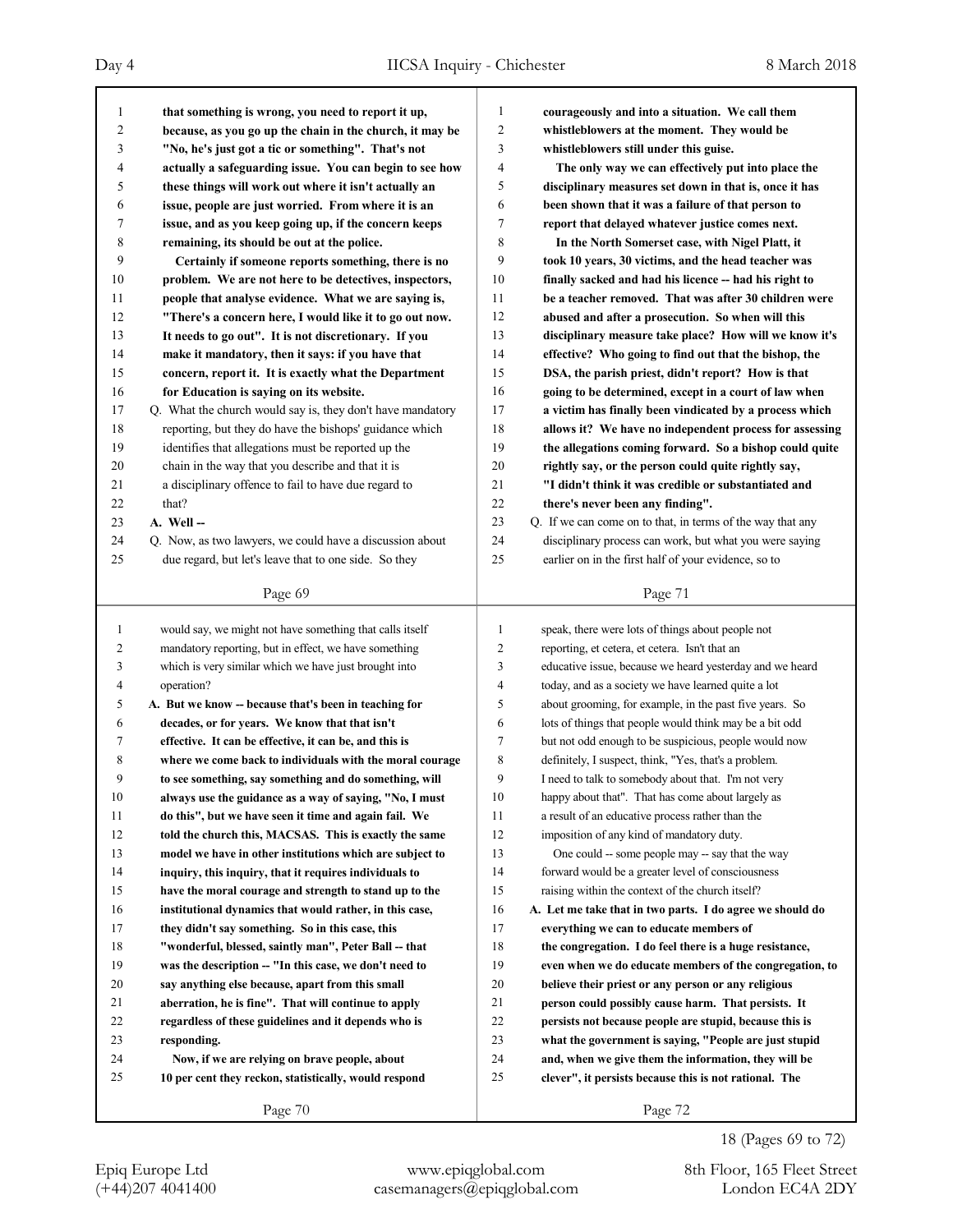| 1        | abuse of power is deeply relational, and the engagement                                                         | 1              | in the church.                                                                                         |
|----------|-----------------------------------------------------------------------------------------------------------------|----------------|--------------------------------------------------------------------------------------------------------|
| 2        | with it is deeply relational. So when we put in place                                                           | $\overline{c}$ | What I'm saying is, it's true anyway. Nothing we                                                       |
| 3        | education processes which say, "Well, look, these are                                                           | 3              | can say about education is going to change our                                                         |
| 4        | the signs. This is what abuse is" - we all get that.                                                            | 4              | relational natures. We can't educate relational nature.                                                |
| 5        | Forever, we have had, "This is what sexual abuse is,                                                            | 5              | But what can shift it is, if you put a moral onus on                                                   |
| 6        | this is what physical abuse is". We can list off the                                                            | 6              | them to say, "Are you a professional? Are you                                                          |
| 7        | abuses forever. As if, somehow, once they can see it,                                                           | 7              | a person -- an office holder in our church? Then you                                                   |
| 8        | they will do something about it. It is a deeply                                                                 | 8              | must report any suspicion". They'll say, "Well, what                                                   |
| 9        | relational thing. It is utterly destructive                                                                     | 9              | kind of suspicion?". "Do you think there is an issue?"                                                 |
| 10       | relationally. It is at the relational level that you                                                            | 10             | "Yes". "Report it". It is not your job or your                                                         |
| 11       | will never get any guidance to work because we are                                                              | 11             | responsibility to find out what happens next. Your                                                     |
| 12       | talking about relationships, not rational things. The                                                           | 12             | responsibility is to report it and to let other people                                                 |
| 13       | relational nature cuts across all this in a very -- we                                                          | 13             | take this on.                                                                                          |
| 14       | have seen it -- I have seen good people do the wrong                                                            | 14             | Q. Can we move on to recommendation 5, ACE005487_178.                                                  |
| 15       | thing, utterly wrong thing, in the face of an allegation                                                        | 15             | Bottom of the same page:                                                                               |
| 16       | that shatters their family or their community or their                                                          | 16             | "The victim of alleged sexual abuse should be                                                          |
| 17       | church building. We have seen in court cases where,                                                             | 17             | informed of the procedures that will be engaged with                                                   |
| 18       | even though the person has pleaded guilty, even though                                                          | 18             | when they report the abuse and should be kept informed                                                 |
| 19       | it is obvious that so many -- the whole community is                                                            | 19             | of all steps  a support person should be provided for                                                  |
| 20       | shattered along relational lines where people say,                                                              | 20             | the victim who is not otherwise involved in the                                                        |
| 21       | "I cannot believe it's happened", in the face of                                                                | 21             | investigation "                                                                                        |
| 22       | the evidence.                                                                                                   | 22             | Now, I understand that there have been some                                                            |
| 23       | If this is true where it's obviously happened, we                                                               | 23             | developments in some dioceses -- in fact, we have some                                                 |
| 24       | have come to the conclusion that it is going to be true                                                         | 24             | written evidence from someone called Ms Marks-Good, who                                                |
| 25       | when we have these undecided cases, where we still get                                                          | 25             | played the independent support person role in the                                                      |
|          |                                                                                                                 |                |                                                                                                        |
|          | Page 73                                                                                                         |                |                                                                                                        |
|          |                                                                                                                 |                | Page 75                                                                                                |
|          |                                                                                                                 |                |                                                                                                        |
| 1        | bishops in all the churches stating in public that if an                                                        | $\mathbf{1}$   | context of the Diocese of Chichester, but that is not,                                                 |
| 2        | allegation has not been proven in a court of law, it is                                                         | $\overline{c}$ | as I understand it, in every diocese, as yet. Is that                                                  |
| 3<br>4   | a false allegation. That's the dynamic we have to                                                               | 3<br>4         | something that MACSAS thinks is a good thing?                                                          |
| 5        | engage with. This is relational. It is not rational.                                                            | 5              | A. Absolutely. The amount of effort put in place - and                                                 |
| 6        | So all the education on the planet has so far, in                                                               | 6              | I'm sure Phil Johnson took you there, I haven't heard                                                  |
| 7        | 25 years, not dinted the prevalence of child abuse in                                                           | 7              | his evidence at all. The amount of effort MACSAS,                                                      |
|          | this country, at all. Plus ca change, plus c'est la                                                             |                | through Phil Johnson, put in place to try and get Gemma                                                |
| 8<br>9   | meme chose, everything has stayed the same. NSPCC                                                               | 8<br>9         | involved in Chichester -- this is after this, of course.                                               |
|          | statistics time and again have shown that the same                                                              |                | This was a few years later. We had the Rideout case                                                    |
| 10       | number and types and vulnerabilities of children are                                                            | 10             | which was, at the time, utterly destructive for people                                                 |
| 11       | exploited. That hasn't changed. It's got worse because                                                          | 11             | that were coming forward. We had the Peter Ball case                                                   |
| 12       | we have got the internet now, but it hasn't actually                                                            | 12             | which obviously led to the death of Neil Todd directly                                                 |
| 13       | shifted in any of the perceptible measures that we could                                                        | 13             | because of the investigation process. I mean, we                                                       |
| 14       | possibly assess. That's 25 years of education. Schools                                                          | 14             | couldn't have foreseen it, it was like Frances Andrade,                                                |
| 15       | are doing the same things wrong today as they did                                                               | 15             | but there it was. We kept saying, you must support. Of                                                 |
| 16       | 10 years ago, as they did 20 years ago, as they did                                                             | 16             | course, what happened in Chichester before Gemma came                                                  |
| 17       | 30 years ago. Not because teachers don't talk in the                                                            | 17             | in, and thank God, but what happened in Chichester was                                                 |
| 18       | staff room. They do talk in the staff room. They did                                                            | 18             | that they would put some stuff in place - Colin Perkins                                                |
| 19       | in the case of the child that was killed by his mother,                                                         | 19             | said, "Okay, I get it, we will put something in place",                                                |
| 20       | starved to death. They talked in the staff room. They                                                           | 20             | and then, because the investigation went on and on, they                                               |
| 21       | didn't report it. Because the mother was an overbearing                                                         | 21             | went, "Oh, we're withdrawing it now". "But this is --                                                  |
| 22       | woman who threatened them and they're relational people,                                                        | 22             | we haven't resolved the case". They said, "Well, that's                                                |
| 23       | we are all relational, and said, "We had better not say                                                         | 23             | not our fault, we were only going to give you six                                                      |
| 24<br>25 | anything", and the child died. You're going, well, if<br>this is true -- if this is true over there, it is true | 24<br>25       | months". So the pressure to put back in place -- so<br>when Gemma came in, at least there seemed to be |

19 (Pages 73 to 76)

(+44)207 4041400 casemanagers@epiqglobal.com London EC4A 2DY Epiq Europe Ltd www.epiqglobal.com 8th Floor, 165 Fleet Street

Page 76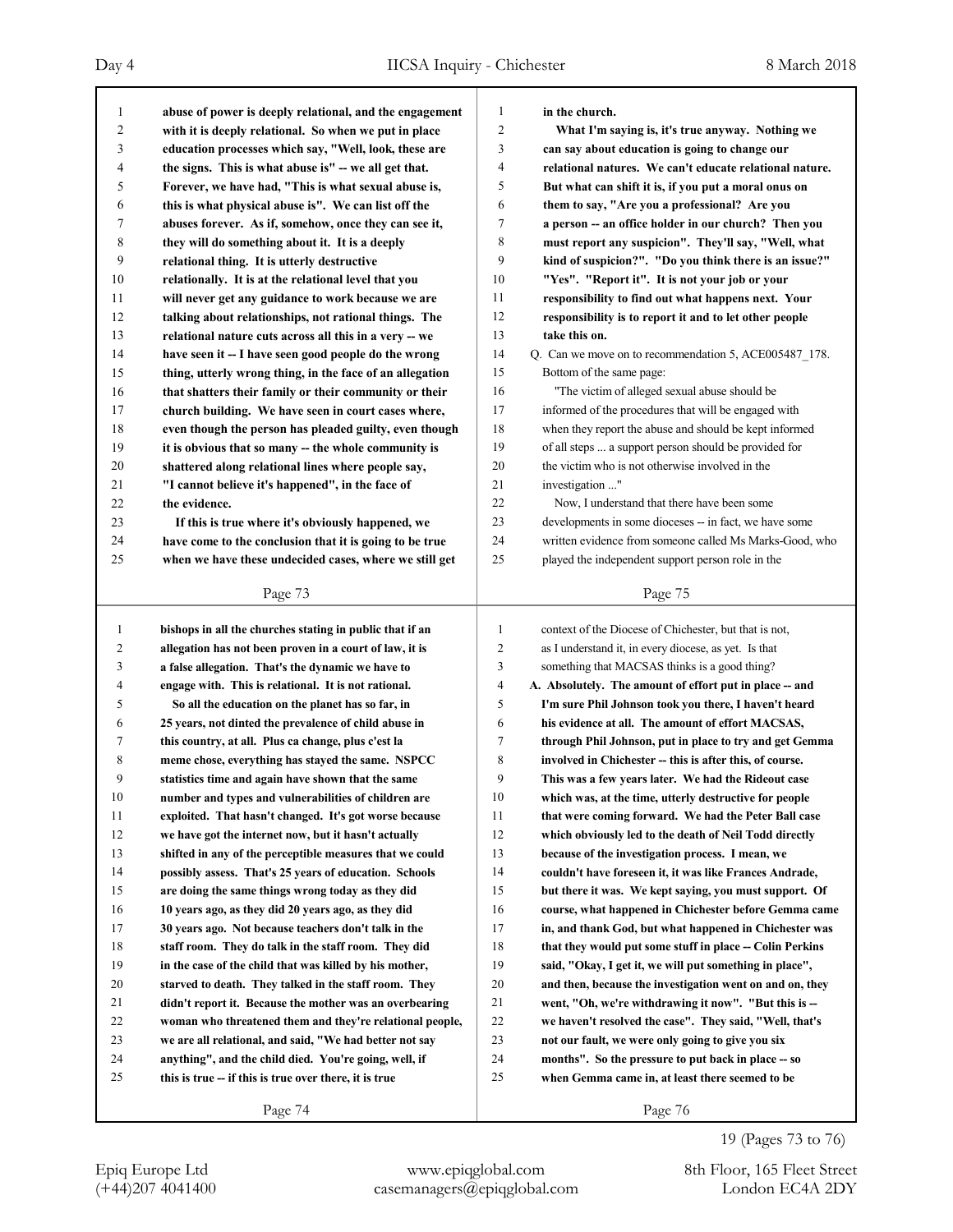| 1                       | a joined-up thinking in Chichester that said, this                                                                | 1              | is going to be at any further danger, then it's                                                                  |
|-------------------------|-------------------------------------------------------------------------------------------------------------------|----------------|------------------------------------------------------------------------------------------------------------------|
| $\overline{c}$          | person will ensure -- I don't know how effective that                                                             | 2              | absolutely imperative that there is an independent                                                               |
| 3                       | was in the end because there were so many cases by the                                                            | 3              | determination, and whether that person continues to pose                                                         |
| 4                       | time I left, hundreds of cases, hundreds of victims,                                                              | 4              | a risk.                                                                                                          |
| 5                       | ensure that there was some continuity of support.                                                                 | 5              | Q. I think that's recommendation 9.                                                                              |
| 6                       | Now, it is the continuity of support as well as the                                                               | 6              | A. So here the problem is -- and the problem remains --                                                          |
| 7                       | quality of support. So there is no point having                                                                   | 7              | I know Justin Welby will tell you that he gets this,                                                             |
| 8                       | brilliant, brilliant support in place and then saying,                                                            | 8              | because he's said this in synod in 2012, I think, when                                                           |
| 9                       | "Oh, look, that police investigation is going on, we                                                              | 9              | we went up there, and he said exactly this, that the                                                             |
| 10                      | haven't got any more money for you". That's utterly                                                               | 10             | standard of proof is not the standard in criminal                                                                |
| 11                      | destructive to survivors because they are going, "But,                                                            | 11             | courts, we have a duty of care which requires                                                                    |
| 12                      | I mean, you know, how am I going to cope without you?"                                                            | 12             | a different standard of proof, requires a balance of                                                             |
| 13                      | If the case wasn't brought against someone, some of                                                               | 13             | probability. But that isn't in the mind of people.                                                               |
| 14                      | the girls involved in the Rideout case, women, were left                                                          | 14             | I have heard cases now -- now, in all the                                                                        |
| 15                      | with nothing because the case wasn't brought forward.                                                             | 15             | churches -- where people are saying, if the person                                                               |
| 16                      | I know you may hear evidence on that from someone. But                                                            | 16             | wasn't prosecuted, there is another innocent man whose                                                           |
| 17                      | it's shocking. So Chichester really for us was                                                                    | 17             | life was tarnished by unfounded allegations. Well, this                                                          |
| 18                      | a benchmark that said, "We have heard this all before                                                             | 18             | still persists. Even though Justin Welby and the                                                                 |
| 19                      | and here it is in one place, the horror of what will                                                              | 19             | national safeguarding team and Graham Tilby understands                                                          |
| 20                      | happen: self-harming, all kinds of problems". It is not                                                           | 20             | it, it's not actually filtering down because, at the                                                             |
| 21                      | everywhere I have seen other places, other dioceses, in                                                           | 21             | practical level on the ground, we have to deal with the                                                          |
| 22                      | recent times where nothing was offered, and yet the same                                                          | 22             | reality, and the reality in churches is that what                                                                |
| 23                      | trauma is being lived out for the people coming forward.                                                          | 23             | happens when a man who is dragged through the press and                                                          |
| 24                      | The church gets it at the top, gets it at one level, but                                                          | 24             | is then found not guilty by a court of law or not                                                                |
| 25                      | it is not filtering into -- because bishops really have                                                           | 25             | prosecuted, which is even worse, they say, "Oh, well, it                                                         |
|                         |                                                                                                                   |                |                                                                                                                  |
|                         | Page 77                                                                                                           |                | Page 79                                                                                                          |
|                         |                                                                                                                   |                |                                                                                                                  |
| $\mathbf{1}$            |                                                                                                                   | 1              |                                                                                                                  |
| $\overline{\mathbf{c}}$ | the ultimate control over what happens in their diocese<br>and it is their discretionary fund that is used. There | $\overline{c}$ | mustn't have been true then", and the communications<br>distort in the church so you don't get a fair reflection |
| 3                       |                                                                                                                   | 3              |                                                                                                                  |
| 4                       | is no central fund that says, "Here is 100 million for<br>supporting the victims of abuse in the                  | 4              | of what's happening, you don't get a sense of --<br>Q. So your view would be, therefore, that there should be    |
| 5                       | Church of England". There might be a nominal figure to                                                            | 5              | risk of mandatory risk assessments, in effect. I mean,                                                           |
| 6                       | that. But actually, it has to come through the bishops'                                                           | 6              | the church would say -- but we do have, again, they                                                              |
| 7                       | discretionary fund by the look of it. And so the                                                                  | 7              | amended their regulations in 2016 to introduce, in                                                               |
| 8                       | bishops can discretionarily say, "No", or they can say,                                                           | 8              | effect, if the bishop considers, then the clergy have to                                                         |
| 9                       |                                                                                                                   | 9              | undertake a mandatory risk assessment. So is your view                                                           |
| 10                      | "Yes", and that's not good enough, I don't think.                                                                 | 10             |                                                                                                                  |
| 11                      | Q. Turning to recommendation 6:<br>"Diocesan and religious order  and safeguarding                                | 11             | that those regulations have addressed the particular<br>problem that you identified within the answer you have   |
| 12                      | advisers/commissioners [page 179] should neither rely                                                             | 12             | just given?                                                                                                      |
| 13                      | upon the procedures and outcomes of the criminal justice                                                          | 13             | A. No, because it's still discretionary. Until we are                                                            |
| 14                      | system nor the criminal standard of proof "                                                                       | 14             | certainly guaranteed that bishops actually are able to                                                           |
| 15                      | I think within the Church of England, anyway, it is                                                               | 15             | see that even their best friend who they went to                                                                 |
| 16                      | the balance of probabilities in respect of that:                                                                  | 16             | seminary with, who has not been found guilty by a court,                                                         |
| 17                      | " to determine the nature and extent of                                                                           | 17             | who has not been prosecuted, even your best friend needs                                                         |
| 18                      | the actions "                                                                                                     | 18             | to have a risk assessment because an allegation has been                                                         |
| 19                      | One of the difficulties that Bishop John gave his                                                                 | 19             | made against them, it is really very difficult. Unless                                                           |
| 20                      | evidence about yesterday was how far the church should                                                            | 20             | it is written in, "It must happen", then we will                                                                 |
| 21                      | carry out internal investigations if criminal                                                                     | 21             | always -- and I say "always" -- going to have cases                                                              |
| 22                      | prosecutions don't take place, or if disciplinary                                                                 | 22             | where it doesn't happen where it should have happened.                                                           |
| 23                      | measures aren't practicable or effective. I mean, what                                                            | 23             | Now, we might have to live with that reality. I get                                                              |
| 24                      | does MACSAS think should happen in those sorts of cases?                                                          | 24             | this, and the panel has to be real and this tribunal has                                                         |
| 25                      | A. If we start with the idea of ensuring that no-one else                                                         | 25             | to be real, but we must at least start by making very                                                            |
|                         | Page 78                                                                                                           |                | Page 80                                                                                                          |

20 (Pages 77 to 80)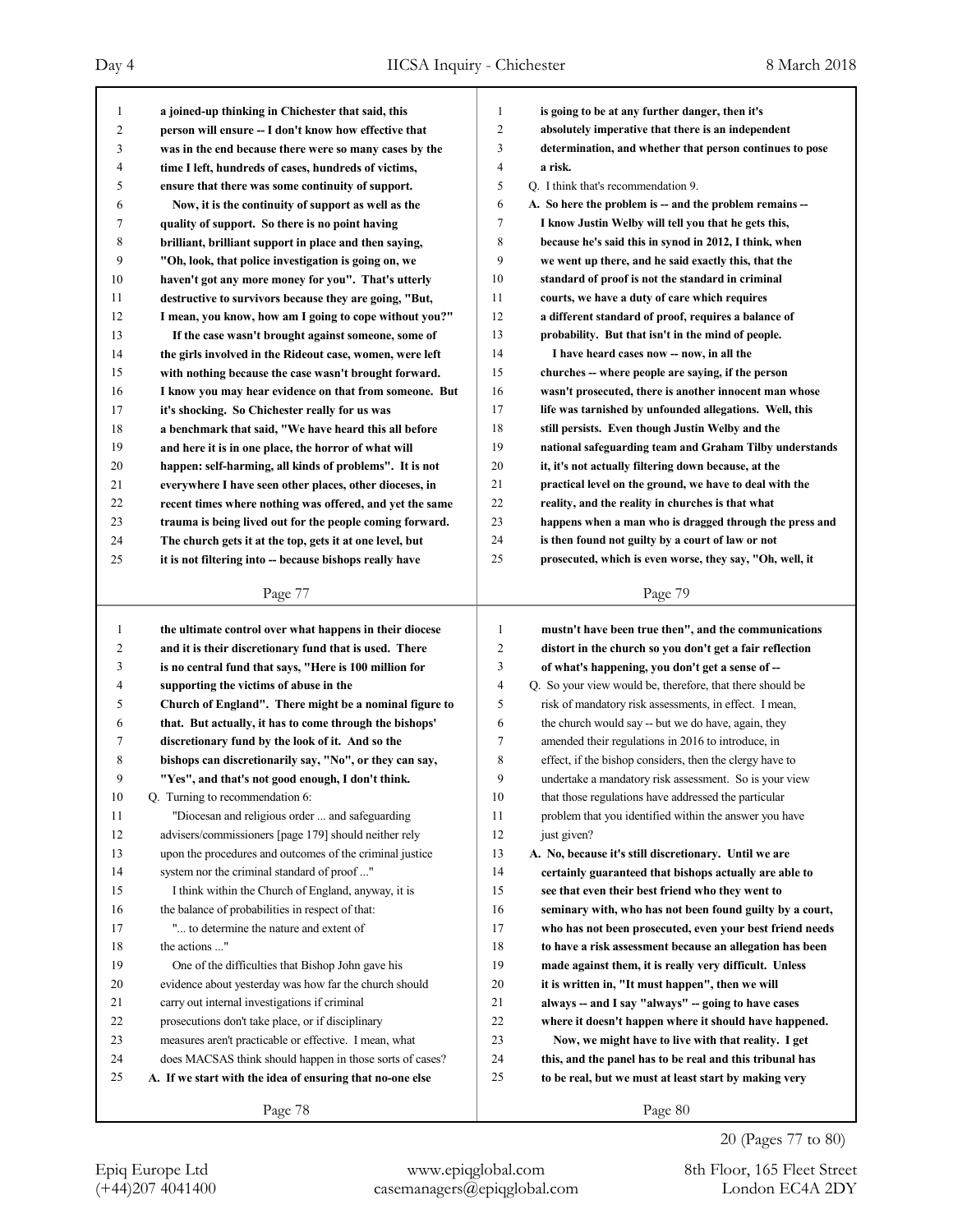| 1  | clear that the institution understands the nature of        | 1              | a minority form of worship?                                |
|----|-------------------------------------------------------------|----------------|------------------------------------------------------------|
| 2  | what's happened here, and the nature of that is not -       | 2              | A. The problem is, because we have this -- remember, it is |
| 3  | it is not always to do with people intentionally,           | 3              | an act of imagination, the confessional thing is just      |
| 4  | wilfully wanting to affect the -- you know, distort         | $\overline{4}$ | something that the church has instituted. Because we       |
| 5  | everything. It is that when it comes to the                 | 5              | have this, and it absolutely can't be touched -- so        |
| 6  | nitty-gritty on the ground, the messiness of what we        | 6              | anyone who has spoken to their bishop -- Robert Coles      |
| 7  | face -- and it is messy -- has to be engaged with           | 7              | speaking to Wallace Benn -- telling them about what        |
| 8  | institutionally or else we are just going to have           | 8              | happened, around the kitchen table. If that happens,       |
| 9  | well-meaning, well-intentioned procedures, as they          | 9              | when is that confessional not a confession? I have seen    |
| 10 | undoubtedly were, that prove ineffective when push comes    | 10             | time and again examples from MACSAS where people were      |
| 11 | to shove, and we will still get these cases coming up.      | 11             | knowingly talking over the kitchen table with the bishop   |
| 12 | At least if they state they understand that in their        | 12             | where the bishop has then said to the police, "I cannot    |
| 13 | procedures, we might see that that lessens considerably.    | 13             | tell you this because it is under the seal of              |
| 14 | At the moment, there is no reason why it should.            | 14             | the confessional".                                         |
| 15 | Q. Can we come on to recommendation 7, if possible,         | 15             | Now, it doesn't have to be in a box, you see,              |
| 16 | recommendations 7 and 8:                                    | 16             | anymore, because they have gotten rid of boxes in the      |
| 17 | " should be suspended from ministry immediately             | 17             | churches, but it can be at the kitchen table, and it       |
| 18 | an allegation is made."                                     | 18             | depends on the interpretation of the people in that room   |
| 19 | Again, there have been amendments subsequent to the         | 19             | at that space.                                             |
| 20 | publication "The Stones Cry Out". So there is now the       | 20             | Q. Well, that's the evidence -- the evidence that          |
| 21 | power to suspend?                                           | 21             | Bishop John gave us was that people say it is              |
| 22 | A. There was always the power to suspend, and in some cases | 22             | confessional over the kitchen table, but it isn't          |
| 23 | that was always exercised by some people always             | 23             | because the sacrament of confession is only when you are   |
| 24 | sometimes, and that's the nature -- I think they            | 24             | appropriately robed, you have advertised the period, you   |
| 25 | strengthen the power, but it is discretionary, of           | 25             | have said that this is the express purpose. Otherwise,     |
|    |                                                             |                |                                                            |
|    | Page 81                                                     |                | Page 83                                                    |
|    |                                                             |                |                                                            |
|    |                                                             |                |                                                            |
| 1  | course. I don't get that.                                   | 1              | it is confessional, but not the seal of the confession.    |
| 2  | Q. So you think that it should be mandatory?                | $\overline{c}$ | A. Chaos. Chaos. Anywhere where there is doubt and         |
| 3  | A. Well, MACSAS thinks it should be mandatory.              | 3              | a blurring of boundaries in child abuse cases,             |
| 4  | Q. Not you, MACSAS?                                         | $\overline{4}$ | specifically, that is where you are going to get a coach   |
| 5  | A. I do personally think that, but MACSAS certainly does    | 5              | and horses running through it. The problem with the        |
| 6  | think it should be mandatory.                               | 6              | church -- it is true across churches, we have even had     |
| 7  | Q. "Diocesan/religious authorities should disclose all      | 7              | it in the Methodist Church, we don't have confessionals,   |
| 8  | information "                                               | 8              | but, there you are, it was a confession made to someone,   |
| 9  | This I think is a variation of recommendation 6 in          | 9              | and they're going, "Okay, now we have chaos let loose      |
| 10 | a way, isn't it?                                            | 10             | because the people are being put under that obligation     |
| 11 | A. Yes.                                                     | 11             | somehow, and who is to determine what happened in the      |
| 12 | Q. We have already dealt with that. Risk assessments,       | 12             | conversation?" Any bishop could say, "Well, it was         |
| 13 | I think we have dealt with that, that's                     | 13             | still in the confessional, can't say anything". Any        |
| 14 | recommendation 9.                                           | 14             | member of clergy could say, "You can't say anything        |
| 15 | Let's move on to recommendation 10, which is the            | 15             | because I was confessing to you". Where do we stand        |
| 16 | seal of the confessional.                                   | 16             | then? What can the police do? They can't intervene.        |
| 17 | Now, I know that this is written as an all-church           | 17             | Because the church, these two people who form the church   |
| 18 | issue. We heard from Bishop John yesterday that the         | 18             | in that moment have said, "Sorry, we can't tell you        |
| 19 | sacrament of confession is practised not only -- or most    | 19             | anything". That doesn't help at all in this situation.     |
| 20 | usually within the Anglo Catholic community within the      | 20             | By defining it as something sacred with a tassel           |
| 21 | Anglican Church and, therefore, for significant numbers     | 21             | around your neck and all kinds of things isn't actually    |
| 22 | of communicant members of the Church of England,            | 22             | helping us because, actually, confession isn't that.       |
| 23 | confession is not -- the sacrament of confession, which     | 23             | The seal of confession is, if someone truly believes       |
| 24 | is the only circumstance, Bishop John tells us, where       | 24             | they are telling someone who can absolve them of sin in    |
| 25 | the seal of the confessional applies, really is             | 25             | God's name that they have committed an offence. It         |

21 (Pages 81 to 84)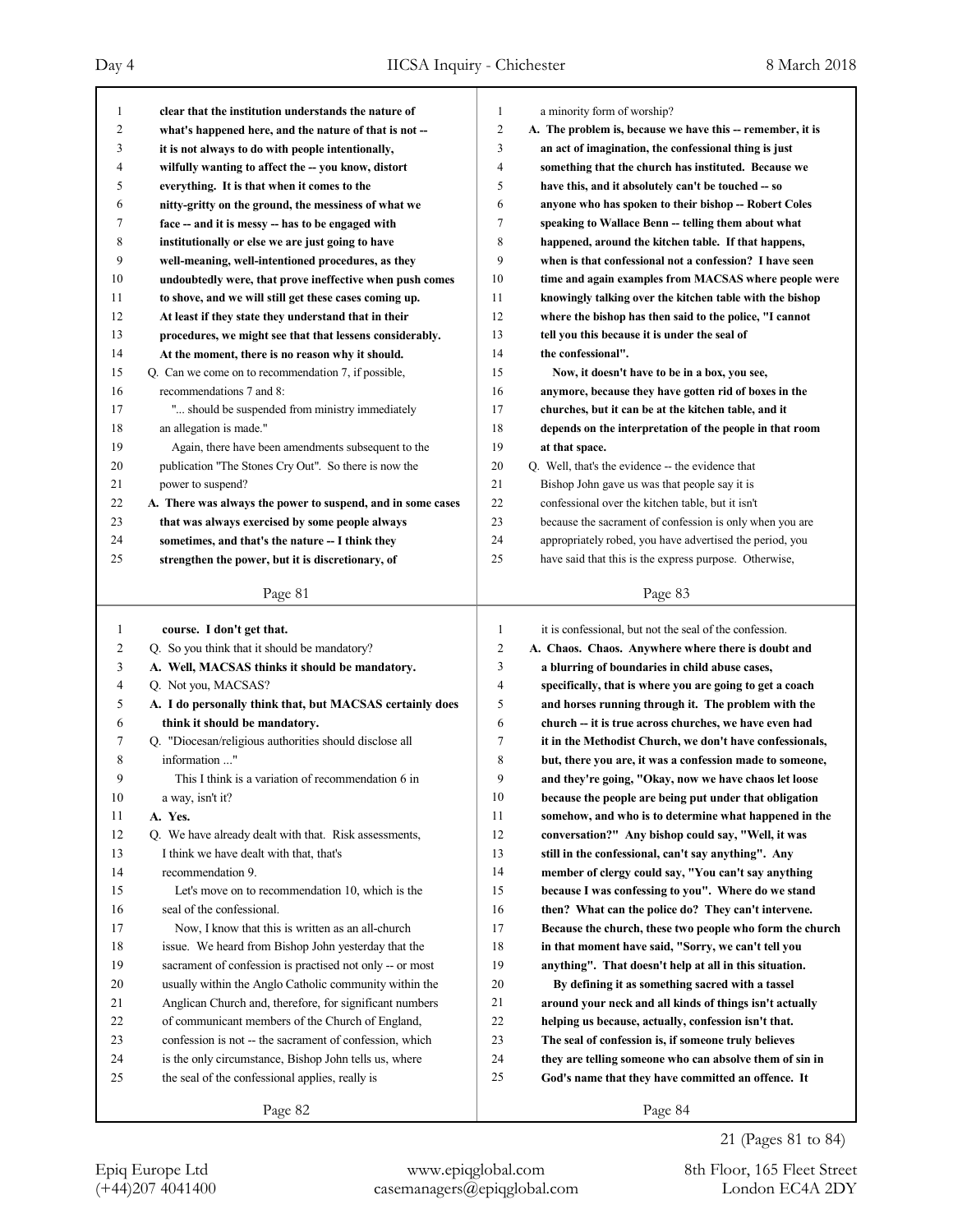٦

| 1      | certainly cannot be seen -- you can't see it. It is                                                              | 1      | destroy evidence.                                            |
|--------|------------------------------------------------------------------------------------------------------------------|--------|--------------------------------------------------------------|
| 2      | a relational -- it is relational.                                                                                | 2      | Now, we don't know how much was destroyed because it         |
| 3      | Q. Recommendation 11:                                                                                            | 3      | was a practice, but we kept getting told it was to do        |
| 4      | "All credible allegations of child sexual abuse                                                                  | 4      | with the DPA. So one of the things I was trying to say       |
| 5      | should be reported to the Independent Safeguarding                                                               | 5      | in there was, keep the records. What's the DPA got to        |
| 6      | Authority "                                                                                                      | 6      | do with it, really? That wasn't articulated there but        |
| 7      | A. They are not there anymore.                                                                                   | 7      | we did say that in other situations: why would DPA stop      |
| 8      | Q. They don't exist anymore, but obviously --                                                                    | 8      | you keeping records of a safeguarding nature?                |
| 9      | A. Whatever creature.                                                                                            | 9      | Q. I think possibly since recommendation 13 there's been     |
| 10     | Q. - they should be referred to the appropriate vetting                                                          | 10     | some more governmental guidance about record keeping and     |
| 11     | and barring service, the DBS, which currently does that.                                                         | 11     | information sharing anyway --                                |
| 12     | I'm not sure we need to trouble further about that.                                                              | 12     | A. There has.                                                |
| 13     | A. No.                                                                                                           | 13     | Q. -- which applies across the board and Working Together    |
| 14     | Q. "Where a priest  or other church official has been                                                            | 14     | is certainly clear about the need, within any                |
| 15     | convicted of sexual offences " they should not be                                                                | 15     | institution, both to keep that and also to pass the          |
| 16     | allowed to continue in ministry, in effect, and they                                                             | 16     | information on, which brings us neatly on to                 |
| 17     | should be permanently removed from such?                                                                         | 17     | recommendation 14, which is about -- I think they are        |
| 18     | A. We had the past case review to indicate, even in its 13                                                       | 18     | called parish safeguarding officers -- I'm sure I'll be      |
| 19     | cases, that all 13 cases were still in ministry                                                                  | 19     | corrected if I'm wrong -- should be informed of anyone       |
| 20     | notwithstanding allegation -- we have Chichester to show                                                         | 20     | who has recorded allegations and the outcome of any risk     |
| 21     | that people were in ministry and notwithstanding --                                                              | 21     | assessments?                                                 |
| 22     | Q. By "ministry" you include permission to officiate?                                                            | 22     | A. Yes, because that wasn't happening.                       |
| 23     | A. Yes.                                                                                                          | 23     | Q. Right.                                                    |
| 24     | Q. So the retired clergy's licence?                                                                              | 24     | A. I'm not 100 per cent sure it's happening now. It was      |
| 25     | A. Because, actually, members of the public don't                                                                | 25     | kind of a "need to know" basis. At best practice it was      |
|        | Page 85                                                                                                          |        | Page 87                                                      |
|        |                                                                                                                  |        |                                                              |
|        |                                                                                                                  |        |                                                              |
| 1      | distinguish at all or in any way.                                                                                | 1      | "need to know" and the fewer people who knew the better.     |
| 2      | Q. Recommendation 13, "Must keep written records". Again,                                                        | 2      | That's the kind of wisdom thinking. But the idea that        |
| 3<br>4 | I think what the church would say, we have clear                                                                 | 3<br>4 | it was at the church level that you had to safeguard the     |
| 5      | guidance now about that -- I think they issued guidance                                                          | 5      | child from the person who had these allegations didn't       |
| 6      | in 2015 about safeguarding and keeping records in                                                                | 6      | seem to be filtering right down to, where is this            |
| 7      | particular and the bishop's guidance identifies that.<br>That's a routine problem across all institutions, isn't | 7      | practically effective? It is effective where people<br>know. |
| 8      | it?                                                                                                              | 8      | Q. Because, for example, there are -- and we have seen       |
| 9      | A. Yes, it is.                                                                                                   | 9      | examples already of safeguarding agreements having been      |
| 10     | Q. That's not a church -- that's just everybody should keep                                                      | 10     | put in place which say, "You have to sit in this row"        |
| 11     | good written records. Most of the time people do, but                                                            | 11     | and we understand from the evidence that Bishop John         |
| 12     | usually at the time of greatest crisis you forget?                                                               | 12     | gave yesterday that in fact there is somebody -- I can't     |
| 13     | A. But what we were trying to get at was that the DPA, that                                                      | 13     | remember the name of the individual -- whose job it is       |
| 14     | wonderful, benign piece of legislation that was meant to                                                         | 14     | to tell you where to sit in church and in fact               |
| 15     | help us all, was being used to fillet the files. We                                                              | 15     | apparently has the power to say, "You have to sit in         |
| 16     | kept seeing burning files and smoking embers left over                                                           | 16     | this row, or you can't sit in this row, or we can eject      |
| 17     | and, you know, shredding machines full and people coming                                                         | 17     | you".                                                        |
| 18     | in with them and saying, "What do you mean there is                                                              | 18     | A. Yes.                                                      |
| 19     | nothing on the files?" This wasn't just in Chichester,                                                           | 19     | Q. That's more a case, again, of enforcing the practice      |
| 20     | this was everywhere, in Catholic Church,                                                                         | 20     | which the church already has?                                |
| 21     | Anglican Church, it didn't matter where you went, there                                                          | 21     | A. Yes.                                                      |
| 22     | were examples of it. They used the DPA to say, "We are                                                           | 22     | Q. So, again, that's about practical enforcement rather      |
| 23     | not allowed to hold on to any stuff where things could                                                           | 23     | than necessarily a change in legislation or a change in      |
| 24     | be incriminating", I suppose, "that haven't been proved"                                                         | 24     | practice?                                                    |
| 25     | or something, and it was all blurry. It was used to                                                              | 25     | A. Well, it is about communication -- sharing information.   |

(+44)207 4041400 casemanagers@epiqglobal.com London EC4A 2DY Epiq Europe Ltd www.epiqglobal.com 8th Floor, 165 Fleet Street

22 (Pages 85 to 88)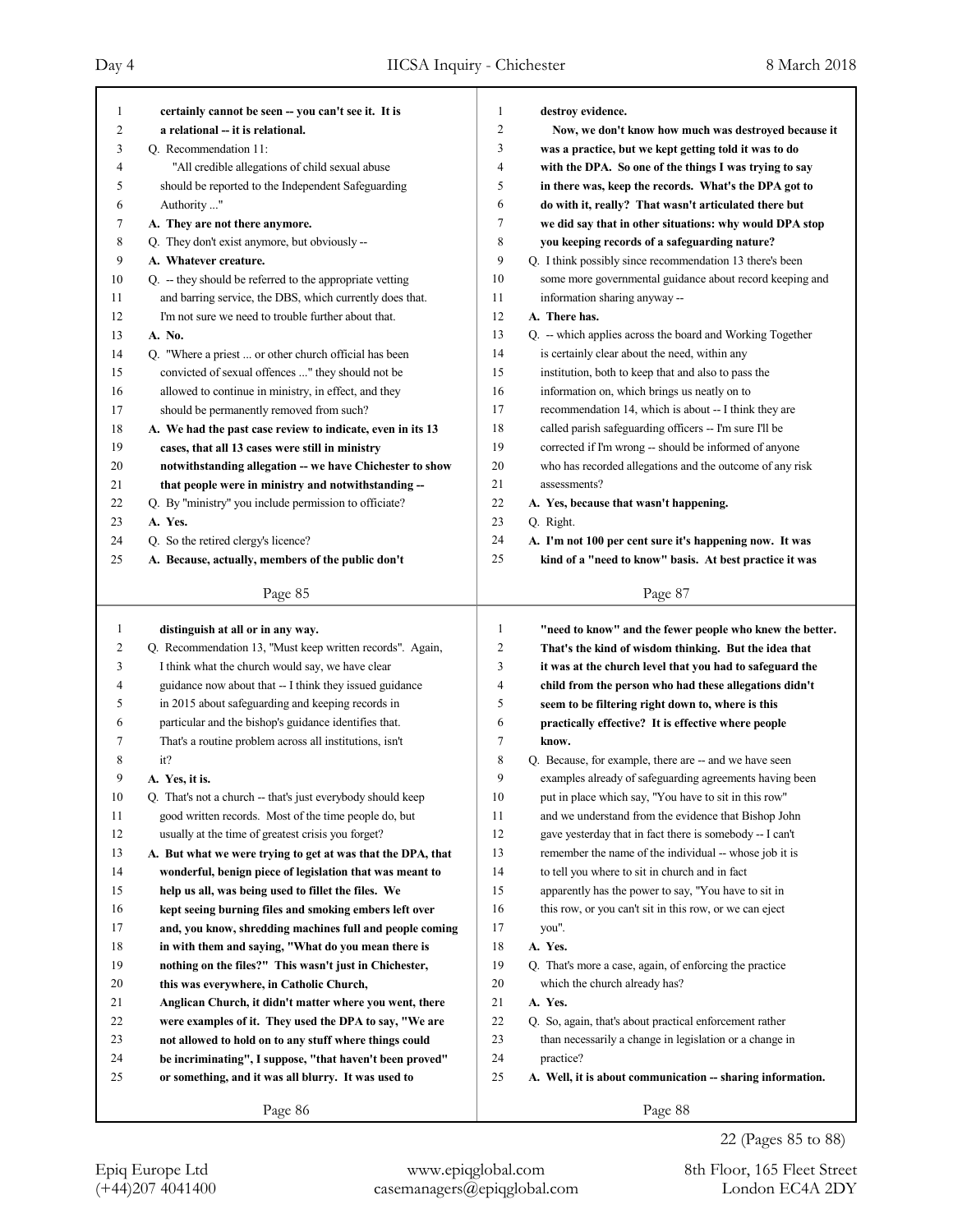| 1            | Q. It is about information sharing?                         | $\mathbf{1}$        | a diocesan level?                                           |
|--------------|-------------------------------------------------------------|---------------------|-------------------------------------------------------------|
| 2            | A. And that "need to know" doesn't stop at the top. It is   | $\overline{2}$      | A. Well, that was part of that conversation that came out   |
| 3            | not that the bishop needs to know -- certainly the          | 3                   | of -- in this thing, because that was what we were          |
| 4            | bishop should know.                                         | $\overline{4}$      | seeing, if it went above the diocese and the bishops and    |
| 5            | Q. Yes.                                                     | 5                   | the institution and went above those dynamics that          |
| 6            | A. But there are people that, for the practical purposes of | 6                   | stopped, then we could see -- of course, Elizabeth Hall     |
| 7            | safeguarding, would need to know.                           | 7                   | already told me she had no information. I thought that      |
| 8            | Q. It is probably more important that the parish            | 8                   | was a shocking gap.                                         |
| 9            | safeguarding officer knows than the bishop knows, some      | 9                   | Q. So your view would be, or MACSAS's view would be,        |
| 10           | people may say, in terms of practically setting up an       | 10                  | rather, that if there is to be internal safeguarding        |
| 11           | arrangement whereby those individuals can still profess     | 11                  | rather than what you in your witness statement              |
| 12           | their faith without causing risk to children?               | 12                  | identified, which in effect is some kind of national        |
| 13           | A. We did have members of church -- people on PCCs did      | 13                  | safeguarding body which would, I think, supervise or        |
| 14           | contact MACSAS to say they didn't know anything about       | 14                  | monitor all institutions, if there needed to be             |
| 15           | certain situations that were coming up in the press and     | 15                  | strengthening internally in terms of the church putting     |
| 16           | we found that shocking.                                     | 16                  | its own house in order, MACSAS's preference would be        |
| 17           | Q. Recommendation 15:                                       | 17                  | a national system rather than a diocesan system?            |
| 18           | "National safeguarding adviser  should collate              | 18                  | A. Yes, and that would --                                   |
| 19           | a record of all allegations "                               | 19                  | Q. Is that for consistency reasons?                         |
| 20           | In other words, there should be a sort of central           | 20                  | A. If each church had that, then you could indeed have the  |
| 21           | audit trail so that those are recommended. Now, I can't     | 21                  | national overarching institutional thing, because you'd     |
| 22           | entirely remember whether that's been done or not.          | 22                  | have these bodies working above their institutional         |
| 23           | I think a national case management system is being          | 23                  | levels that could talk into each other. At the moment,      |
| 24           | trialled which will then enable that to take place?         | 24                  | they can't.                                                 |
| 25           | A. Yes.                                                     | 25                  | Q. The disadvantage of that, however, isn't it,             |
|              |                                                             |                     |                                                             |
|              | Page 89                                                     |                     | Page 91                                                     |
|              |                                                             |                     |                                                             |
|              |                                                             | 1                   |                                                             |
| $\mathbf{1}$ | Q. But as yet, I don't think the processes are in place.    | $\overline{2}$      | Ms Lawrence, that you then have people who are not          |
| 2            | I think some parishes have undertaken audits, but again,    |                     | taking ownership -- sorry to use management speak -- of     |
| 3            | that is parish related. So you would like the collation     | 3<br>$\overline{4}$ | safeguarding so it becomes somebody else's problem?         |
| 4            | of all evidence on a national level?                        |                     | A. No, and it's not, because if the system is a creature of |
| 5            | A. Yes, and for that, I think there was something happening | 5                   | the institution and if the bishops have to agree this,      |
| 6            | in the Catholic Church when COPCA was there, where they     | 6                   | the structure of the Church of England is it would have     |
| 7            | did collate all this evidence and put them into reports     | 7                   | to have --                                                  |
| 8            | annually for transparency purposes, all anonymised and      | 8                   | Q. The synod would have to agree this?                      |
| 9            | everything. It was partial -- that's why I put that in      | 9                   | A. Yes, and the House of Bishops are in it, and if you      |
| 10           | "The Stones Cry Out", but the idea of an independent        | 10                  | don't get two-thirds of the House of Bishops, you don't     |
| 11           | body/place where this information was -- of course, the     | 11                  | get anything past anyway. It is a bit like all of them,     |
| 12           | bishops, when this was first put to them in the             | 12                  | they all have to have a number. So if it were agreed --     |
| 13           | Church of England, absolutely refused point blank to        | 13                  | this is what Cumberlege said in the Catholic Church, as     |
| 14           | engage in a conversation because they said that would       | 14                  | a side thing, that she put it back to the bishops           |
| 15           | take the power from them and their dioceses and place it    | 15                  | because they didn't take ownership. Well, fine. But it      |
| 16           | beyond them. So when they explored having a supra           | 16                  | was the very bishops that had failed to report and          |
| 17           | structure for safeguarding, where the national              | 17                  | respond that were now being given ownership back. It        |
| 18           | safeguarding adviser sat above and beyond --                | 18                  | stopped any conversation with survivors at all. So in       |
| 19           | Q. That was one of the recommendations that came out of     | 19                  | the same way, if the institution -- if the                  |
| 20           | the Cahill Report, which we are not dealing with            | 20                  | Church of England had an overarching safeguarding body,     |
| 21           | directly within the context of this hearing, but which      | 21                  | then they would have something that sits above the          |
| 22           | the chair and panel have access to. It is a key report      | 22                  | dynamics that seem to be distorting.                        |
| 23           | that we have asked various institutional members of         | 23                  | Q. If there is no -- one of the other difficulties is,      |
| 24           | the church about, one of which recommendations was that     | 24                  | there is no legislative power at the moment for any         |
| 25           | safeguarding should be run at a national rather than        | 25                  | bishop to be disciplined or, in effect, so the national     |
|              | Page 90                                                     |                     | Page 92                                                     |

23 (Pages 89 to 92)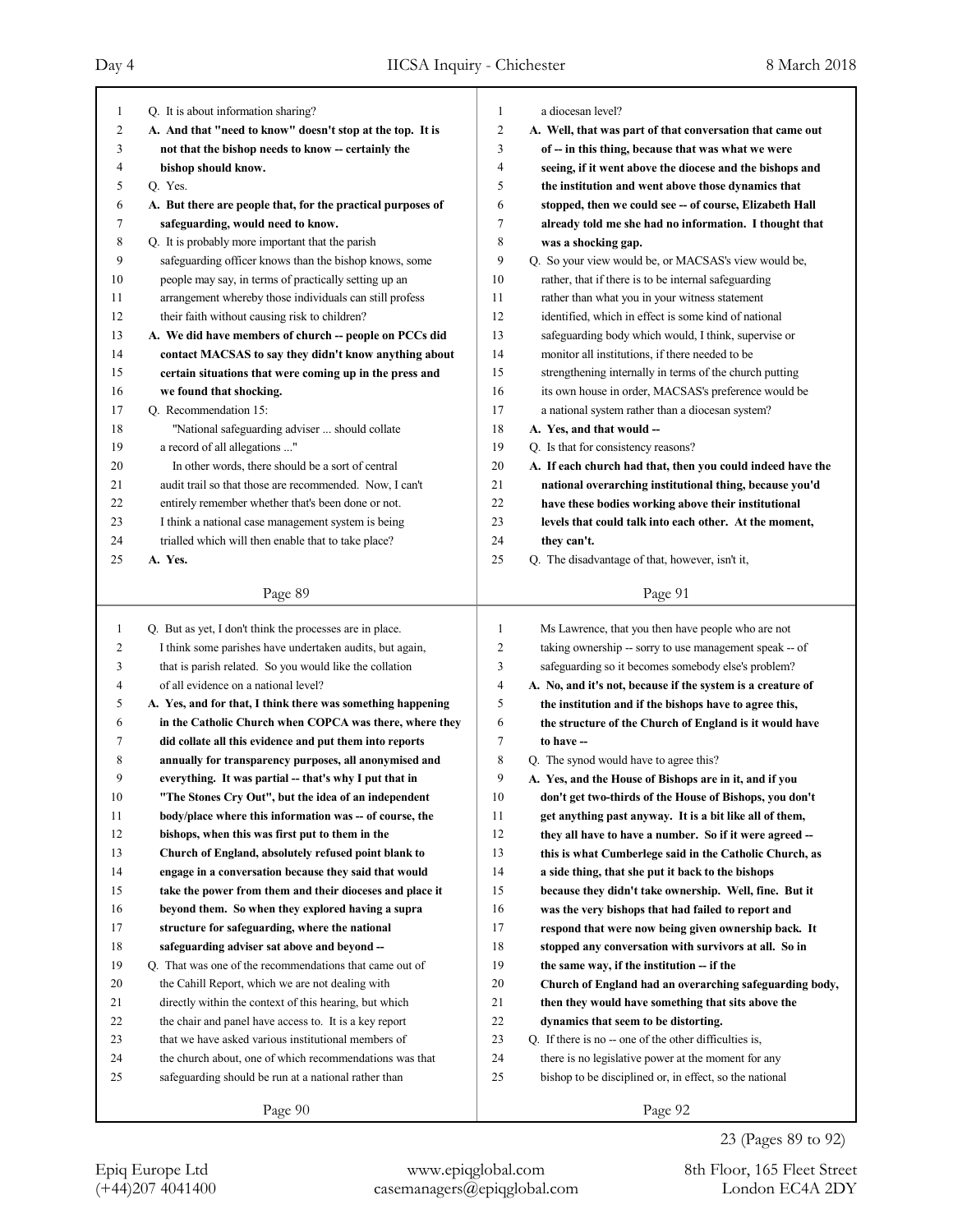## Day 4 IICSA Inquiry - Chichester 8 March 2018

| 1      | safeguarding body would have to have -- canons or           | $\mathbf{1}$   | is such that it takes around about 20 years to report      |
|--------|-------------------------------------------------------------|----------------|------------------------------------------------------------|
| 2      | measures would have to be passed which in effect            | 2              | cases of child abuse, around about, that's the average.    |
| 3      | permitted them, firstly, to intervene, secondly, to take    | 3              | So you're looking at this sense of, this is the nature     |
| 4      | appropriate steps, because there isn't -- the way that      | 4              | of it. There is no point pretending that we can do it      |
| 5      | the structure of the church works, having a national        | 5              | in a day. It is this relational thing.                     |
| 6      | safeguarding body in and of itself wouldn't do anything.    | 6              | Q. But, again, I think we are clear about the complexities |
| 7      | You would need the legislative changes that came from       | 7              | of trying to develop an appropriate situation in respect   |
| 8      | that in order to make that effective?                       | 8              | of the relationship between spiritual adviser and          |
| 9      | A. You couldn't just create it, and that's what we really   | 9              | individual, in whatever way you wish to put it. I use      |
| 10     | did understand from the conversations. But if someone       | 10             | that term advisedly, to encompass all sorts of people in   |
| 11     | collated -- so coming back to the recommendation was,       | 11             | positions of power.                                        |
| 12     | who is looking to see what's happening? We have got the     | 12             | But, again, are you envisaging that this is every          |
| 13     | SCIE auditing, but is there something that's holding all    | 13             | diocese should do this or there should be the sort of      |
| 14     | this information and assuring and assessing and             | 14             | non-recent cases bit of the national safeguarding body?    |
| 15     | determining to feed back into the bishops and the House     | 15             | A. I think there should be a body that's set up that deals |
| 16     | of Bishops? We felt that that was far safer and better      | 16             | with this independently of the diocese, that's where you   |
| 17     | than the current situation that applied then and            | 17             | put to that -- in Ireland, they had the Redress Board,     |
| 18     | possibly still does apply.                                  | 18             | of course. We looked at that as a kind of option as        |
| 19     | Q. If we turn over to recommendations 16, 17, 18 and 19 and | 19             | a model. Now, the Redress Board was writ through with      |
| 20     | 20, all of these are really to do with non-recent           | 20             | problems, but it did effectively enable and investigate,   |
| 21     | cases --                                                    | 21             | even where people had died, the abusers were dead. It      |
| 22     | A. Yes.                                                     | 22             | allowed for people to bring cases to them, balance of      |
| 23     | Q. -- rather than current practices in respect of children. | 23             | probability tests applied, they were able to bring their   |
| 24     | It is practice in respect of adults who come forward and    | 24             | evidence, they were able to bring supporting evidence      |
| 25     | report abuse. Not meaning to minimise the different         | 25             | and there was a determination made by a group of people,   |
|        |                                                             |                |                                                            |
|        | Page 93                                                     |                | Page 95                                                    |
|        |                                                             |                |                                                            |
|        |                                                             |                |                                                            |
| 1      | recommendations, but as a whole, it seems to me that        | $\mathbf{1}$   | a panel – and there were a number of panels of course      |
| 2      | what they are trying to say is there need to be specific    | $\overline{c}$ | in Ireland -- but a panel of people who said, "Right, we   |
| 3      | national processes to deal with non-recent cases where      | 3              | have heard this, we see this and we get it".               |
| 4      | adults come forward. There should be appropriate codes      | 4              | Q. Those people should be independent of the church? It    |
| 5      | of conduct to deal with that. Clergy needs to have          | 5              | would be like an ombudsman-type service in effect?         |
| 6      | appropriate training in managing those allegations and      | 6              | A. Yes. It is not that they are completely independent,    |
| 7      | in recognising the seriousness of them, and they need to    | 7              | ie, detached so much so that they are not a church         |
| 8      | be investigated.                                            | 8              | institution, but that the people they appoint to that      |
| 9      | A. Yes, because over 75 per cent of the allegations that    | 9              | panel are appointed because of their independence, and     |
| $10\,$ | will come in of abuse in the church will come from          | 10             | so, you know, again, it can't be beyond the ken of         |
| 11     | non-recent allegations. So if you want to deal              | 11             | the church to enable that to happen. Maybe, and one of     |
| 12     | seriously with the prevalence of abuse, you need to deal    | 12             | the things we were thinking about was, should that apply   |
| 13     | seriously with those that report that it's happened.        | 13             | for all churches in the country? But then I thought,       |
| 14     | You are not going to impact any change when we all know     | 14             | getting churches to work with themselves is hard enough    |
| 15     | that most children, when they are abused, do not report.    | 15             | without getting them to work with others. So this was      |
| 16     | This has been time and again told -- it has been told to    | 16             | just recommending really that there is an independent      |
| 17     | this panel until blood pours from the ears that this        | 17             | panel that assesses all cases that are brought of          |
| 18     | just doesn't happen. Therefore, how do we take              | 18             | non-recent abuse where the police do not investigate or    |
| 19     | seriously cases, if we are not listening to what            | 19             | no other process determines that case for them.            |
| 20     | happened in the past, because that's the only place from    | 20             | Q. I think the difficulty that the church would say is,    |
| 21     | which people can report because of the nature of            | 21             | "Well, that's all well and good, but we are not an         |
| 22     | the trauma? And so what we said is, if you only look at     | 22             | institution which is an investigative body. We are not     |
| 23     | the few per cent that come forward at the time, you are     | 23             | the best people to deal with or manage that situation"?    |
| 24     | never, ever going to deal with the actual dynamics of       | 24             | A. That's right, but at the moment they are doing nothing. |
| 25     | abuse that mean one of the actual -- the nature of abuse    | 25             | The problem was, when I wrote this, that's - yes, "We      |

(+44)207 4041400 casemanagers@epiqglobal.com London EC4A 2DY Epiq Europe Ltd www.epiqglobal.com 8th Floor, 165 Fleet Street

24 (Pages 93 to 96)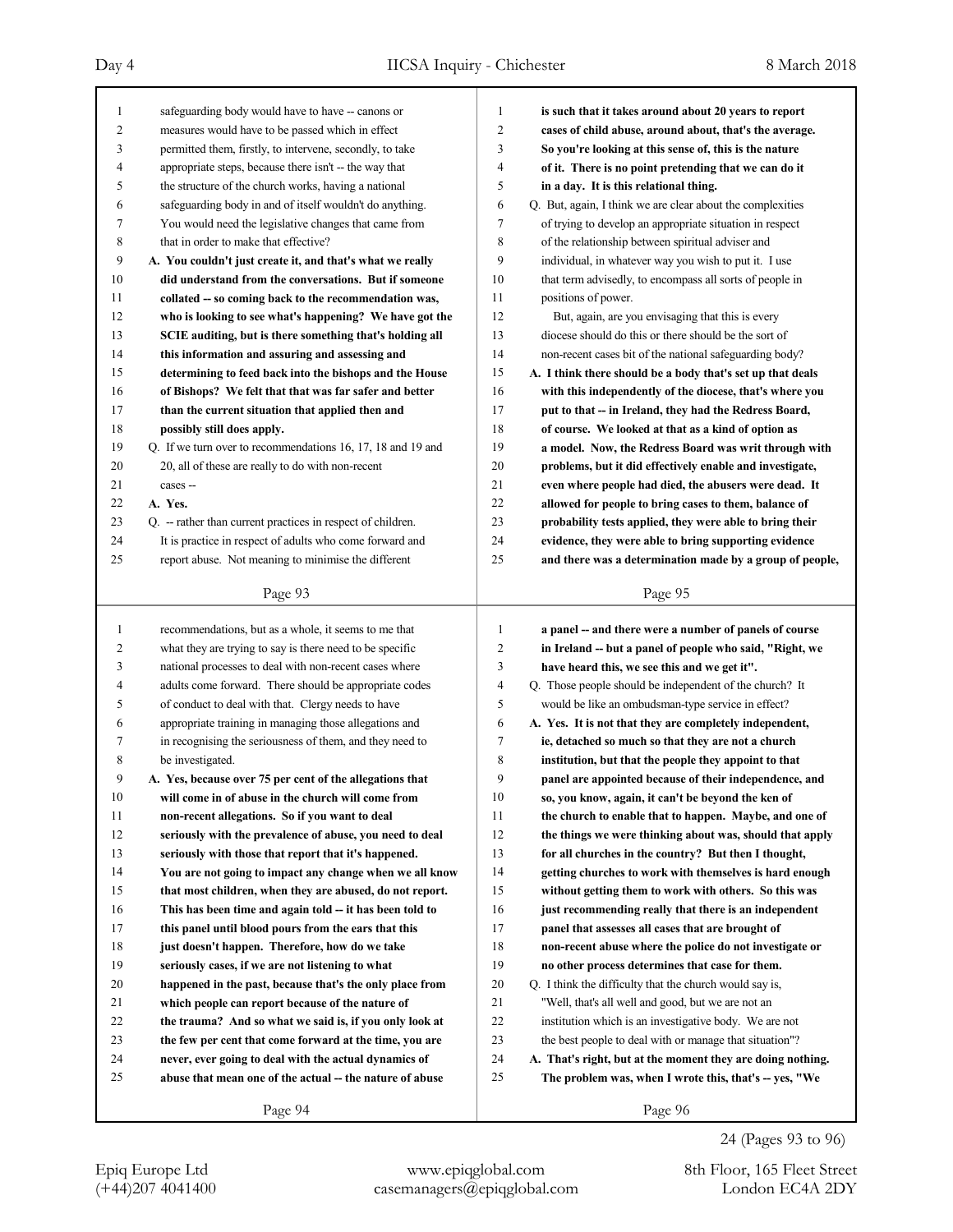| 1              | are not investigators, I don't want to be Sherlock          | 1              | Thank you.                                                  |
|----------------|-------------------------------------------------------------|----------------|-------------------------------------------------------------|
| $\overline{c}$ | Holmes in the Church of England, it is hard enough being    | $\overline{c}$ | MR ROGER MEEKINGS (affirmed)                                |
| 3              | a bishop", but if they haven't got a mechanism, a set of    | 3              | Examination by MS McNEILL                                   |
| 4              | procedures, by which all cases are referred that aren't     | 4              | MS McNEILL: Good afternoon, Mr Meekings. Can you just       |
| 5              | either prosecuted or dealt with by any other means to       | 5              | confirm that you are Mr Roger Meekings?                     |
| 6              | determine -- now, that can be Social Services, it could     | 6              | A. I am.                                                    |
| 7              | be anyone, but if there is nothing else and you have        | 7              | Q. You have produced a witness statement for this inquiry   |
| 8              | this huge number of cases, where are they going to get      | 8              | which was dated 9 February 2018 and runs to 25 pages.       |
| 9              | a determination -- where are the victims going to go and    | 9              | A. Correct.                                                 |
| 10             | how is the church to understand what's happening in         | 10             | Q. When you signed that statement, did you confirm whether  |
| 11             | these cases? They don't know. So what we could see was      | 11             | or not it was true to the best of your knowledge and        |
| 12             | that no-one knows in these cases. They are coming           | 12             | belief?                                                     |
| 13             | forward, lots of people coming forward with these           | 13             | A. Yes, I did.                                              |
| 14             | allegations. Where they are not prosecuted, nothing was     | 14             | Q. Have you had a chance to review it before your evidence? |
| 15             | happening. We said, that can't be right.                    | 15             | A. I have.                                                  |
| 16             | Q. But that's changed slightly, hasn't it, because you have | 16             | Q. Chair, the URN for that document is ANG000210. I am      |
| 17             | now got the core group process, which obviously, in the     | 17             | going to ask that that be put on the website.               |
| 18             | Bishop Bell situation, that was what happened, there was    | 18             | As with all witnesses -- I don't wish to be                 |
| 19             | a core group, so there was -- there has been movement       | 19             | repetitive -- we don't propose, therefore, to take you      |
| 20             | within the church in terms of a level of investigative      | 20             | through it line by line, but, as I have explained           |
| 21             | engagement in these sorts of cases?                         | 21             | outside court, to deal with some core issues.               |
| 22             | A. But they seem to be one-off. George Bell was a huge      | 22             | Chair, before I start asking questions, there is            |
| 23             | case. I mean, it's just -- it was -- it shook the           | 23             | just one matter that I will raise for all core              |
| 24             | church, really, to hear this case. So they had to have      | 24             | participants. In relation to a meeting of                   |
| 25             | something, really, that matched the shock and scandal       | 25             | 5 November 2009 referred to in Mr Meekings' statement       |
|                |                                                             |                |                                                             |
|                | Page 97                                                     |                | Page 99                                                     |
|                |                                                             |                |                                                             |
|                |                                                             |                |                                                             |
| 1              | that it brought on both -- all over the place. We are       | 1              | between himself, John Stapleton and Philip Jones -- we      |
| 2              | talking about people -- Reverend Tommy Two Shoes and the    | $\overline{c}$ | heard a little bit of evidence from Philip Jones, you       |
| 3              | choirmaster Who-de-doody, who no-one cares about really     | 3              | might remember, about this meeting -- Mr Meekings has       |
| 4              | because they have never heard of them. But for the          | 4              | a handwritten note of this meeting. It is two sides.        |
| 5              | victims, an absolutely profound impact, and in terms of     | 5              | I have been handed it this morning.                         |
| 6              | how the church has ever responded, that needs to be         | 6              | What I am going to suggest, out of fairness to              |
| 7              | determined, but there is no place to determine it unless    | 7              | everybody -- it doesn't really raise new ground -- is,      |
| 8              | there is an inquiry. We have had the Moira Gibbs            | 8              | I have had copies made, I will pass them out at the         |
| 9              | inquiry, we've had the Ian Elliott inquiry. We keep         | 9              | lunch adjournment and I will hold any questions I have      |
| 10             | getting these inquiries into individual cases, but there    | $10\,$         | in relation to that until the afternoon, if I may. That     |
| 11             | are thousands of cases, most of which are undetermined      | 11             | way, anybody can let me know if it raises anything.         |
| 12             | by anyone.                                                  | 12             | THE CHAIR: Thank you.                                       |
| 13             | MS SCOLDING: Thank you very much, Ms Lawrence. Chair and    | 13             | MS McNEILL: Mr Meekings, it might mean we go slightly out   |
| 14             | panel, I don't know whether you have any questions?         | 14             | of chronological order, but so you know, we will deal       |
| 15             | THE CHAIR: No, thank you, Ms Scolding. Thank you very       | 15             | with that after the afternoon break, if that is okay.       |
| 16             | much, Ms Lawrence.                                          | 16             | A. Sure.                                                    |
| 17             | (The witness withdrew)                                      | 17             | Q. Mr Meekings, this panel has heard that from 2008 to 2009 |
| 18             | MS SCOLDING: Chair, if I may, I will pass back to           | 18             | you were the independent reviewer appointed by the          |
| 19             | Ms McNeill, who will be taking the next witness, which      | 19             | Diocese of Chichester for the national past cases           |
| 20             | is Mr Roger Meekings.                                       | 20             | review; is that correct?                                    |
| 21             | MS McNEILL: Chair, I'm entirely in your hands. I have just  | 21             | A. That's correct.                                          |
| 22             | looked at the time. It is 12.30 pm now. I know we sat       | $22\,$         | Q. So we get it correct, you produced three reports in      |
| 23             | early. Would you like me to start with Mr Meekings or       | 23             | total. You produced a report for the past cases review,     |
| 24             | take an early lunch? I'm entirely in your hands.            | 24             | a narrative report; yes?                                    |
| 25             | THE CHAIR: No, I think we will proceed until 1.00 pm.       | 25             | A. Yes.                                                     |
|                | Page 98                                                     |                | Page 100                                                    |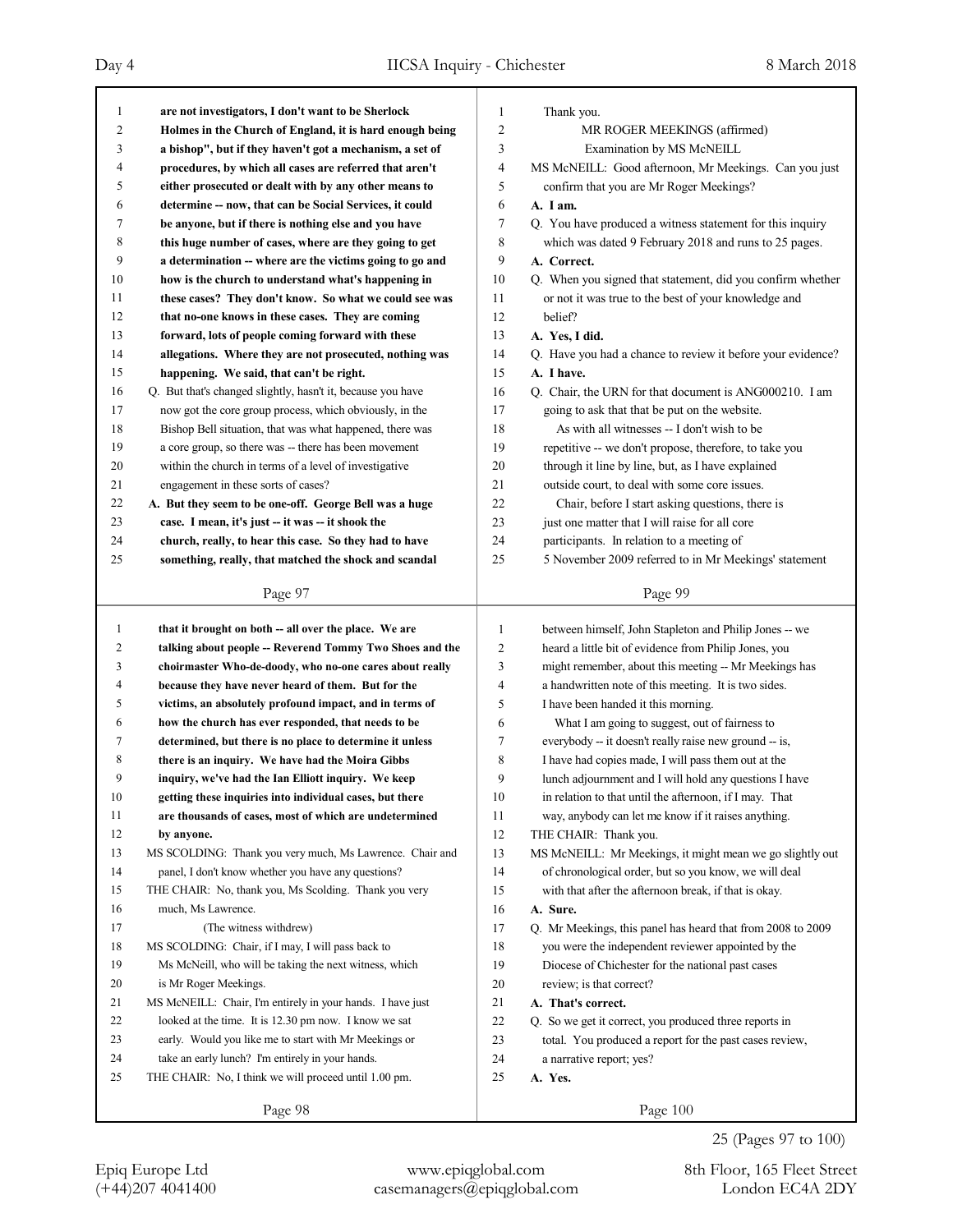| 1              | Q. You produced an addendum, a short addendum, to that      | 1              | although possibly more contact for other reasons.           |
|----------------|-------------------------------------------------------------|----------------|-------------------------------------------------------------|
| $\overline{c}$ | report --                                                   | $\overline{c}$ | Q. There is no mystery about this because the panel heard   |
| 3              | A. Yes.                                                     | 3              | evidence yesterday from Philip Jones, who raised            |
| 4              | Q. -- into Roy Cotton and Colin Pritchard?                  | 4              | a question about your independence: did you feel that       |
| 5              | A. Yes.                                                     | 5              | your role as Mrs Hosgood's professional supervisor          |
| 6              | Q. And then you produced a fuller report into the cases of  | 6              | affected your independence for the purposes of the past     |
| 7              | Roy Cotton and Colin Pritchard?                             | 7              | cases review?                                               |
| 8              | A. Yes.                                                     | 8              | A. Not at all, really. I have been involved in a variety    |
| 9              | Q. I would like to talk a little bit, before we delve into  | 9              | of pieces of work, both the local authorities when          |
| 10             | the detail about your qualifications and your               | 10             | I worked for them and when I was working independently,     |
| 11             | background, about your experience that you brought to       | 11             | and I act currently, and have done for the last             |
| 12             | that report. Is it right that you qualified as a social     | 12             | 10 years, as an independent chair of the adoption panel     |
| 13             | worker in 1975?                                             | 13             | in Hampshire.                                               |
| 14             | A. Yes.                                                     | 14             | Over many years, I have had to manage staff who have        |
| 15             | Q. You worked thereafter as a social worker until you       | 15             | been carrying out tasks, and from time to time I have       |
| 16             | became the head of children's services for East Sussex      | 16             | had to intervene and deal with a variety of issues,         |
| 17             | County Council?                                             | 17             | whether they are challenging reports or taking              |
| 18             | A. Yes.                                                     | 18             | disciplinary action. So I'm capable of I think              |
| 19             | Q. You were there 1997 until 2000 in that post?             | 19             | operating independently, whether it is a very small         |
| 20             | A. Yes.                                                     | 20             | operation or a very big operation.                          |
| 21             | Q. After that, you became an independent social work        | 21             | Q. What might be perhaps the real thrust of it, was there   |
| 22             | consultant?                                                 | 22             | anything you had heard from Mrs Hosgood that would have     |
| 23             | A. Yes.                                                     | 23             | given you any preconceptions about the diocese before       |
| 24             | Q. Turning to your appointment by the Diocese of            | 24             | you undertook your work?                                    |
| 25             | Chichester, is it right that you had acted as the           | 25             | A. Not from Shirley Hosgood, no.                            |
|                |                                                             |                |                                                             |
|                | Page 101                                                    |                | Page 103                                                    |
|                |                                                             |                |                                                             |
|                |                                                             |                |                                                             |
| 1              | diocesan safeguarding adviser and Mrs Hosgood's             | 1              | Q. Did you undertake the work with any preconceptions from  |
| 2              | professional supervisor prior to your appointment?          | 2              | anyone else?                                                |
| 3              | A. Yes, that's correct. Historically, I had worked as her   | 3              | A. I had knowledge of previous child abuse events or        |
| 4              | professional supervisor when she was working in the         | 4              | scandals, particularly around the cathedral.                |
| 5              | Roman Catholic Church, and when she moved to the new        | 5              | Q. What we will do is, when we look at the recommendations, |
| 6              | diocese, the Diocese of Chichester and the                  | 6              | I might come back and ask you whether you think your        |
| 7              | Church of England, at some point after that she invited     | 7              | prior knowledge affected the conclusions that you drew.     |
| 8              | me to consider being her professional supervisor there.     | 8              | Why don't we just do it now. Do you think that your         |
| 9              | Q. What is the role of a professional supervisor?           | 9              | knowledge of the scandals within the cathedral had          |
| 10             | A. It is really to help a social worker reflect on the work | 10             | affected the conclusions you drew in your report            |
| 11             | they are doing and to be a soundboard to help I think       | 11             | subsequently?                                               |
| 12             | pick up directions they are taking and check whether        | 12             | A. Not at all.                                              |
| 13             | they are going in the right ones.                           | 13             | Q. I'd like to turn to talk to you about how the past cases |
| 14             | Q. So it is not supervisor as in line manager?              | 14             | review was carried out. We have heard that it was           |
| 15             | A. No.                                                      | 15             | largely a paper exercise. Would you agree with that?        |
| 16             | Q. You are an external person that they can touch base with | 16             | A. Yes, absolutely. Yes.                                    |
| 17             | and use as a soundingboard?                                 | 17             | Q. You reviewed the blue files --                           |
| 18             | A. Yes.                                                     | 18             | A. Yes.                                                     |
| 19             | Q. How frequently do you do that?                           | 19             | Q. -- that were held in the diocese. Did you review any     |
| 20             | A. Well, that would have varied in the course of the time   | 20             | safeguarding files?                                         |
| 21             | I was there because -- I mean, the object would have        | 21             | A. Yes.                                                     |
| 22             | been, ideally, about monthly. But at the beginning of       | 22             | Q. Were you aware that area bishops held their own files?   |
| 23             | the appointment, we were very much involved in the past     | 23             | A. Yes.                                                     |
| 24             | cases review. That was quite time consuming. So it          | 24             | Q. Were they reviewed also?                                 |
| 25             | would have probably been less frequent at that point,       | 25             | A. I cannot be clear about that now.                        |
|                | Page 102                                                    |                | Page 104                                                    |

26 (Pages 101 to 104)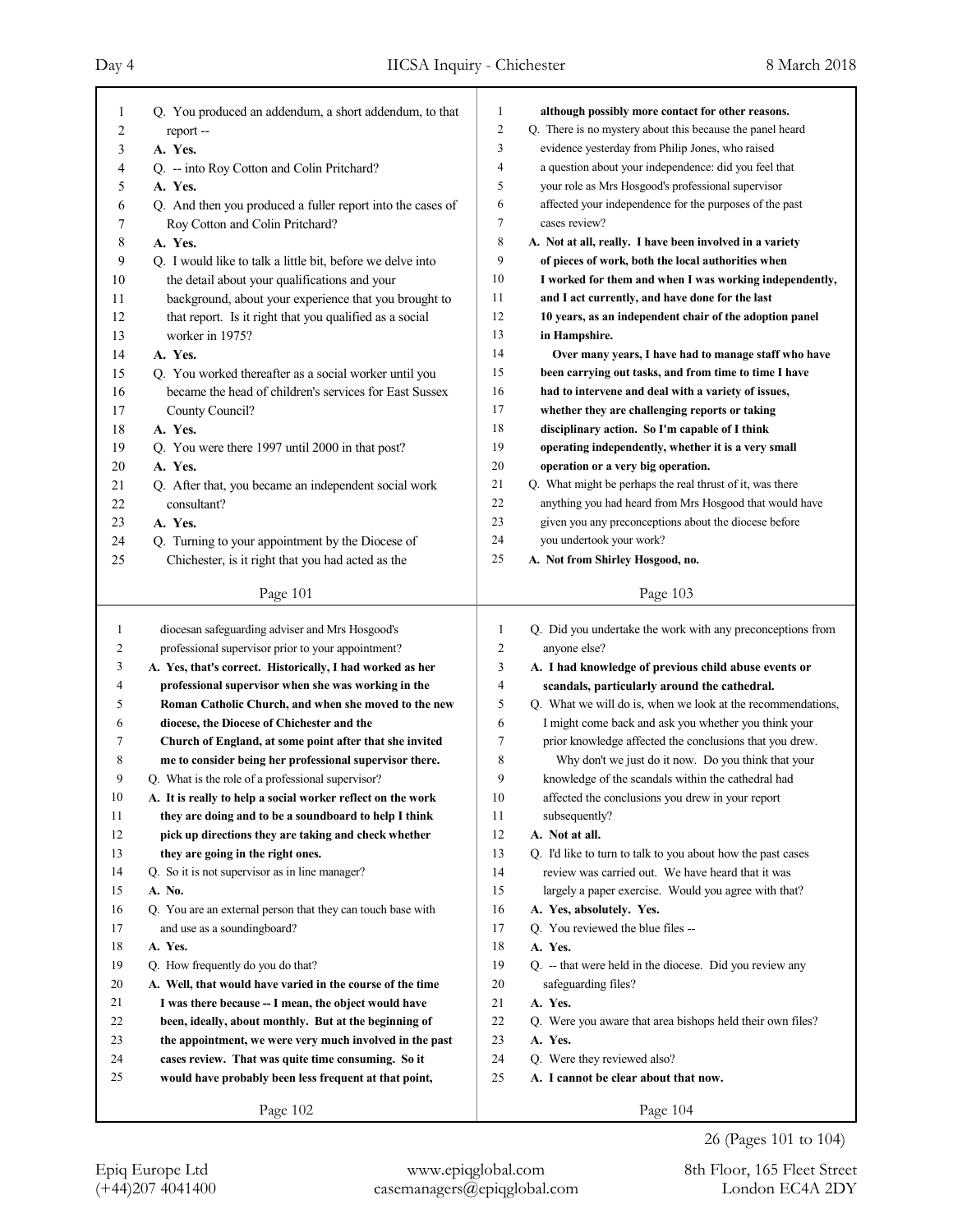| 1              | Q. I would take you to your statement to assist you, but it | $\mathbf{1}$   | within the diocese. Can you help as to where you got        |
|----------------|-------------------------------------------------------------|----------------|-------------------------------------------------------------|
| 2              | doesn't cover it in your statement, which is why I ask      | $\overline{2}$ | the list of the known cases?                                |
| 3              | you the question.                                           | 3              | A. Well, they would have been generated by the diocesan     |
| 4              | A. Okay.                                                    | $\overline{4}$ | officers and Shirley, Shirley Hosgood.                      |
| 5              | Q. So you can't be clear now. We heard evidence from one    | 5              | Q. There was a process, wasn't there, where you sent out    |
| 6              | of the victims/survivors, Mr Philip Johnson, the other      | 6              | also some letters?                                          |
| 7              | day that he had wanted to meet with you as part of your     | 7              | A. The House of Bishops protocol identified that the        |
| 8              | past cases review -- I'm still on the past cases            | 8              | diocesan bishop should send out to past and present         |
| 9              | review -- but that you had said it wasn't part of your      | 9              | clergy and senior clergy and officials to ask them to       |
| 10             | terms of reference; is that correct?                        | 10             | identify whether they can recall any cases that ought to    |
| 11             | A. Yes, the House of Bishops protocol was fairly clear      | 11             | be brought to my attention as the independent reviewer.     |
| 12             | about the nature of the task and it did not involve         | 12             | Q. Paul, can we have a look on screen, please, at           |
| 13             | interviewing or enquiring of witnesses in that              | 13             | ANG000167 017. This is an appendix to your original         |
| 14             | particular past case review exercise. It was a matter       | 14             | report.                                                     |
| 15             | of identifying issues and then passing them on for          | 15             | A. Yes.                                                     |
| 16             | either the diocese safeguarding board to deal with or       | 16             | Q. Paul, can we look at the table, please. This is a list   |
| 17             | the safeguarding adviser to deal with.                      | 17             | of the individuals who received letters?                    |
| 18             | Q. Two questions, I think, arise from that. The first is,   | 18             | A. Yes.                                                     |
| 19             | was it within your remit to go outside those terms of       | 19             | Q. I just want to draw out a couple that we might well have |
| 20             | reference? Could you have said, "That's what they say,      | 20             | heard of. A letter was sent to Peter Ball, if you           |
| 21             | but, no, actually, Mr Johnson, I would like to meet with    | 21             | scroll down, keep going; to the Right Reverend              |
| 22             | you"?                                                       | 22             | Eric Kemp; keep going down, please, and we see a letter     |
| 23             | A. I guess in some ways that was addressed by the           | 23             | was sent to the Right Reverend Bishop Wallace Benn; keep    |
| 24             | confidential addendum that I produced because it had        | 24             | scrolling, Philip Jones. Can we go over the page,           |
| 25             | highlighted a number of issues that I felt were required    | 25             | please, Paul. We see that in addition to letters being      |
|                |                                                             |                |                                                             |
|                | Page 105                                                    |                | Page 107                                                    |
|                |                                                             |                |                                                             |
|                |                                                             |                |                                                             |
| $\mathbf{1}$   | to be addressed, so it was an opportunity for the           | $\mathbf{1}$   | sent directly to bishops themselves, you also sent          |
| $\overline{c}$ | diocese to think about, I think, stepping outside the       | $\overline{2}$ | letters to their secretaries, so we see the names           |
| 3              | past cases review and looking at a separate inquiry.        | 3              | Linda Savage, Shirley Steers, Sandra Medway, secretaries    |
| 4              | Q. I don't want to misquote you. Are you essentially        | $\overline{4}$ | to various bishops?                                         |
| 5              | saying that you think -- you recognised that the voices     | 5              | A. Correct.                                                 |
| 6              | of victims and survivors was useful and that's why you      | 6              | Q. Again, I don't know if it was your decision. What was    |
| 7              | put it in at the Roy Cotton/Colin Pritchard report          | 7              | the purpose of sending letters both directly to the         |
| 8              | stage?                                                      | 8              | bishops but also to their secretaries?                      |
| 9              | A. Not just useful, but needed to be heard and demonstrated | 9              | A. It was either something in the procedures that required  |
| 10             | to be heard.                                                | 10             | it or it just happened. There was no particular reason      |
| 11             | Q. There are a couple of questions that have been raised by | 11             | for that, other than it probably was in the protocol.       |
| 12             | our core participants and I would like you to help us as    | 12             | Q. What you have said at paragraph 12 of your statement --  |
| 13             | much as you can. Did you feel you were given full           | 13             | I don't ask you to turn it up -- is that you then           |
| 14             | access to the information held by the diocese?              | 14             | identified certain cases that you wished to discuss with    |
| 15             | A. At the time, I did, yes.                                 | 15             | senior clergy. How did you identify the cases that you      |
| 16             | Q. Again, it might be a difficult one for you to answer,    | 16             | wanted to discuss further?                                  |
| 17             | but did you have any cause to believe that information      | 17             | A. That would have been a result of either the letters      |
| 18             | was being withheld from you --                              | 18             | I got back from any individuals who had replied or from     |
| 19             | A. No, I didn't.                                            | 19             | the search through the case file, the blue files, where     |
| 20             | $Q. - in any way?$                                          | 20             | I would have identified cases where there were issues       |
| 21             | A. No.                                                      | 21             | that needed to be explored further.                         |
| 22             | Q. Obviously you can only speak to what you did review, not | $22\,$         | Q. To your recollection, did you speak to the diocesan      |
| 23             | what wasn't there?                                          | 23             | bishop and both of the area bishops about certain cases?    |
| 24             | A. Indeed.                                                  | 24             | A. Yes.                                                     |
| 25             | Q. We know that there was a list of known cases identified  | 25             | Q. Did you find them cooperative and able to give you much  |

27 (Pages 105 to 108)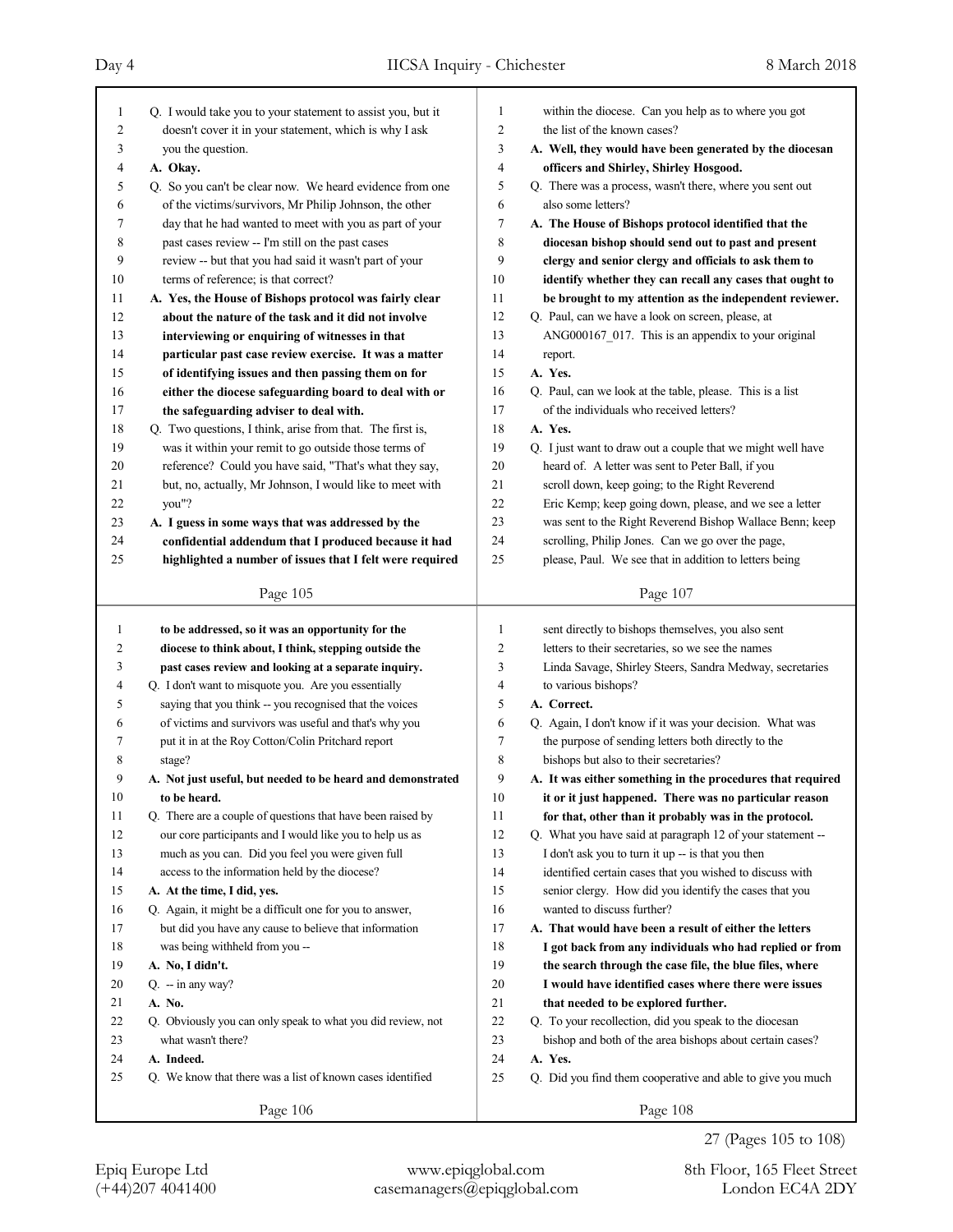# Day 4 IICSA Inquiry - Chichester 8 March 2018

т

| 1        | information during those meetings?                                                                           | 1                       | and I don't know if that is deliberate or not. Was the                                                               |
|----------|--------------------------------------------------------------------------------------------------------------|-------------------------|----------------------------------------------------------------------------------------------------------------------|
| 2        | A. They seemed cooperative, yes.                                                                             | 2                       | outcome of this conversation that you began to believe                                                               |
| 3        | Q. My second question was, were they able to offer much                                                      | 3                       | that CRB information was removed as part of this                                                                     |
| 4        | information or did they refer you to perhaps others who                                                      | $\overline{4}$          | filleting or that there was a policy of not keeping the                                                              |
| 5        | might be better placed? It is not in your statement, so                                                      | 5                       | CRB and the files were filleted?                                                                                     |
| 6        | if you can't --                                                                                              | 6                       | A. I probably haven't put that clearly enough, then.                                                                 |
| 7        | A. No, I think I probably felt that I was given information                                                  | $\tau$                  | I think there was a policy of not recording all the CRB                                                              |
| 8        | at the time.                                                                                                 | 8                       | information on the file. I believe it was kept                                                                       |
| 9        | Q. Can we take a look at your report again -- I think it is                                                  | 9                       | elsewhere, at Church House, rather than on the blue                                                                  |
| 10       | ANG000183. If we can take a look, please, over the                                                           | 10                      |                                                                                                                      |
|          |                                                                                                              |                         | files. I don't think it was necessarily filleted as                                                                  |
| 11<br>12 | page, at paragraph 6, please -- mine has a page 2. Not                                                       | 11                      | a universal action on the files that were held at                                                                    |
|          | to worry. It is about record keeping. One of                                                                 | 12                      | <b>Bishop's Palace.</b>                                                                                              |
| 13       | the conclusions you reached was that the record keeping                                                      | 13                      | Q. Did you reach the conclusion that it was inconsistent as                                                          |
| 14       | was poor in the diocese. We have heard from others                                                           | 14                      | to what was held were?                                                                                               |
| 15       | about the issue, the blue files being in one location                                                        | 15                      | A. It was inconsistent because a lot of files had CRB                                                                |
| 16       | and the area files in another and the safeguarding                                                           | 16                      | checks on them, others didn't, some were thick, some                                                                 |
| 17       | files.                                                                                                       | 17                      | were thin, when they should have -- given the length of                                                              |
| 18       | During your review, how significant did you think                                                            | 18                      | appointment that people had had in the diocese, they                                                                 |
| 19       | the potential effect of this poor record keeping was?                                                        | 19                      | should have been a bit thicker, I would have thought.                                                                |
| $20\,$   | A. I think it was one of the sort of priority                                                                | 20                      | Q. Can we move to talk about the cases of concern that you                                                           |
| 21       | recommendations that I was concerned about. As you say,                                                      | 21                      | identified in your report. Paul, can we put on the                                                                   |
| 22       | there were records being kept in different locations,                                                        | 22                      | screen, please, ANG000149. "Review case summary".                                                                    |
| 23       | and certainly some of the key people weren't accessing                                                       | 23                      | These are the cases you considered there were still some                                                             |
| 24       | all the data on those files. You may come on to it                                                           | 24                      | concerns around following your review; is that correct?                                                              |
| 25       | later. For example, the issuing of PTO wasn't always                                                         | 25                      | A. That's correct.                                                                                                   |
|          |                                                                                                              |                         |                                                                                                                      |
|          | Page 109                                                                                                     |                         | Page 111                                                                                                             |
|          |                                                                                                              |                         |                                                                                                                      |
| 1        | done by reference to the person's blue file, which would                                                     | 1                       | Q. One of the names we see is Peter Ball. You summarised                                                             |
| 2        | have held much more information than perhaps at a local                                                      | $\overline{\mathbf{c}}$ | that there had been an allegation in 1992.                                                                           |
| 3        | level.                                                                                                       | 3                       |                                                                                                                      |
| 4        |                                                                                                              | 4                       | Essentially -- I'm not going to read it all out -- there<br>had been a caution issued, it wasn't clear the range and |
| 5        | Q. Rather than make poor Paul search for the document I'm<br>trying to get on screen, can you take a look at | 5                       | extent of the Gloucester Police investigation and                                                                    |
| 6        |                                                                                                              | 6                       |                                                                                                                      |
| 7        | paragraph 16 of your witness statement, please, which is                                                     | 7                       | whether there were other victims, "issues may well arise                                                             |
|          | page 4 of the statement?                                                                                     | 8                       | as a result of the court case in July re Colin Pritchard                                                             |
| 8<br>9   | A. Sorry, which paragraph?                                                                                   | 9                       | and Peter Ball", and Philip Johnson is said to have                                                                  |
|          | Q. Paragraph 16. I'm not going to read the whole thing but                                                   |                         | involved Peter Ball in those.                                                                                        |
| $10\,$   | I would like to touch on some of the key ones. You have                                                      | 10                      | In relation to Peter Ball, we have heard, or we will                                                                 |
| 11       | said there was no real consistency about what was likely                                                     | 11                      | hear from other witnesses, that amongst the information                                                              |
| 12       | to be in each file?                                                                                          | 12                      | held in Chichester was a significant correspondence file                                                             |
| 13       | A. Yes.                                                                                                      | 13                      | in relation to Peter Ball. Were you aware of that file?                                                              |
| 14       | Q. Not all files had CRB checks or equivalent?                                                               | 14                      | A. I was aware of a file on Peter Ball because I looked at                                                           |
| 15       | A. Yes.                                                                                                      | 15                      | it.                                                                                                                  |
| 16       | Q. What you go on to say is, when you enquired about the                                                     | 16                      | Q. That was the file, was it, that you summarised this                                                               |
| 17       | CRB forms, you were informed that a policy had developed                                                     | 17                      | information from?                                                                                                    |
| 18       | of not retaining the CRB data on file, but you don't                                                         | 18                      | A. Indeed.                                                                                                           |
| 19       | remember who had told you this?                                                                              | 19                      | Q. Can we please put on the screen, Paul, ACE026148, and we                                                          |
| $20\,$   | A. Correct.                                                                                                  | 20                      | will have the first page first.                                                                                      |
| 21       | Q. Another thing -- what you say in the very next sentence                                                   | 21                      | The inquiry received a correspondence file in                                                                        |
| 22       | is:                                                                                                          | 22                      | relation to Peter Ball that was subsequently sent to the                                                             |
| 23       | "I remember being told that a previous bishop may                                                            | 23                      | palace. It is a very large file, running to 470 pages,                                                               |
| 24       | have had a habit of 'filleting' the blue files "                                                             | 24                      | I think, by my last count. To be fair to you, I should                                                               |
| 25       | The two are obviously juxtaposed in your statement                                                           | 25                      | say you haven't seen the entirety of this file in the                                                                |

(+44)207 4041400 casemanagers@epiqglobal.com London EC4A 2DY Epiq Europe Ltd www.epiqglobal.com 8th Floor, 165 Fleet Street

28 (Pages 109 to 112)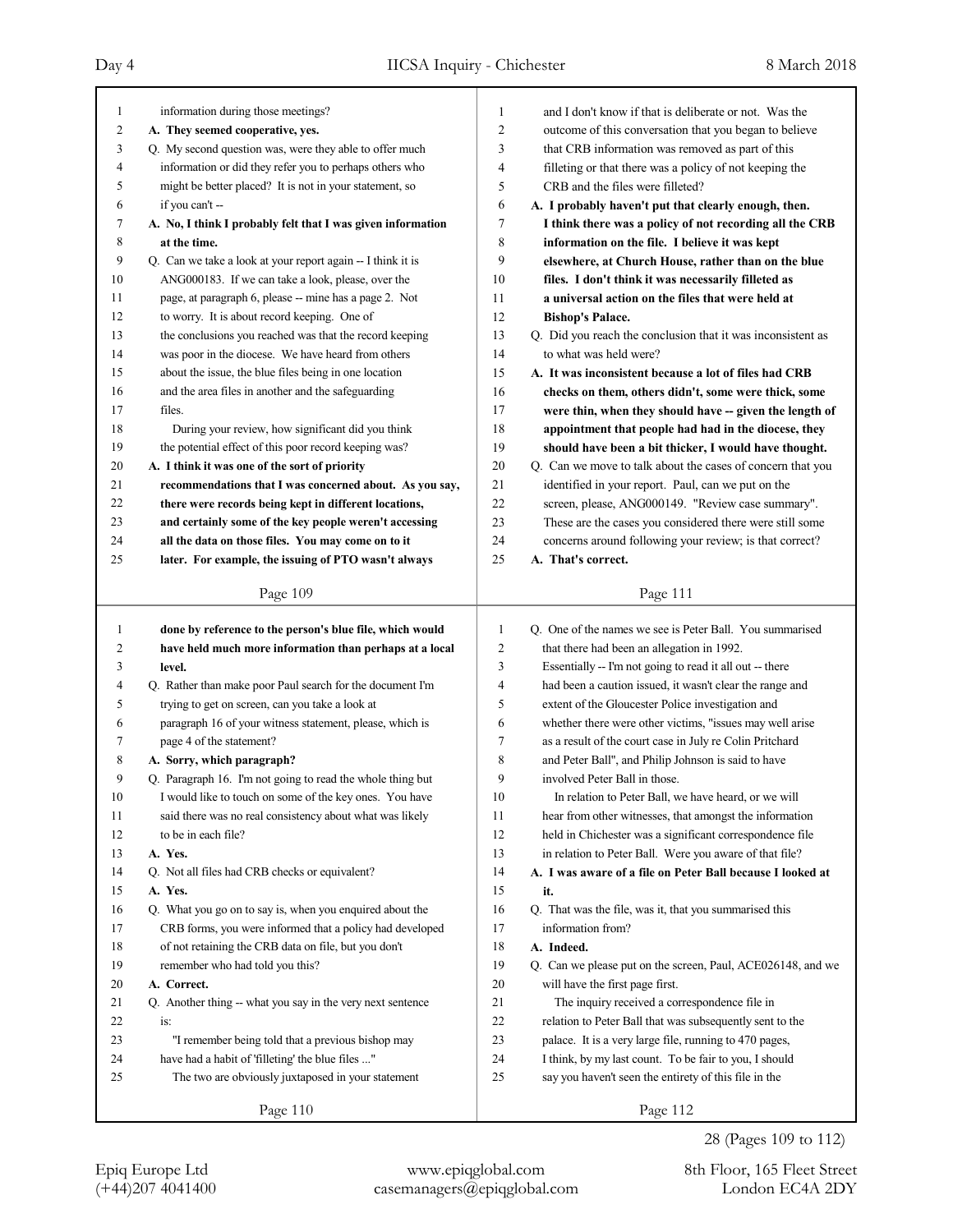| $\mathbf{1}$     | preparation of your witness statement, have you?         | 1                       | that would have changed your conclusions in relation to     |
|------------------|----------------------------------------------------------|-------------------------|-------------------------------------------------------------|
| $\boldsymbol{2}$ | A. No, I haven't.                                        | $\overline{c}$          | Peter Ball in the past cases review?                        |
| 3                | Q. I am going to ask you about a couple of extracts and, | 3                       | A. Well, my conclusions were that action needed to be       |
| 4                | again, out of fairness to you, you only saw those this   | 4                       | taken, but I think this would have given a heightened       |
| 5                | morning?                                                 | 5                       | attention to it, perhaps a red light flashing around it.    |
| 6                | A. Indeed.                                               | 6                       | Q. I don't propose to take that any further, and I think    |
| 7                | Q. I should emphasise, this is a very large document,    | 7                       | that's about as much as you can help us, thank you.         |
| 8                | 476 pages, and 180 of those postdate your review, but    | 8                       | Can we turn back, please, Paul, to the document we          |
| 9                | either way, it is a sizeable document. Was the file you  | 9                       | were on before, the list of names, ANG000149, and if we     |
| $10\,$           | looked at -- can you remember -- a sizeable document?    | 10                      | can go over on to page number 3. At the bottom there,       |
| 11               | A. It wasn't anywhere near as big as either of those     | 11                      | don't worry about zooming it in, we are going to go over    |
| 12               | numbers.                                                 | 12                      | the page in a moment:                                       |
| 13               | Q. Can we in this document, please, skip forward to      | 13                      | "Robert Coles. Resigned 1997. However, previous             |
| 14               | page 330. We can see here a letter -- I don't need any   | 14                      | archdeacon "                                                |
| 15               | part of it to be zoomed, Paul -- from the Reverend       | 15                      | That's Nicholas Reade; is that right? You spoke             |
| 16               | Brian Tyler to the Bishop of Chichester, who at that     | 16                      | with him during the review?                                 |
| 17               | time was Bishop Eric Kemp. I'm not going to go through   | 17                      | A. Yes, indeed, Nicholas Reade.                             |
| 18               | every page here. I know you had a chance to look         | 18                      | Q. " has written re Robert Coles' interview with the        |
| 19               | through it briefly. We know, and so that everybody       | 19                      | police. Unclear what the matter was, but possibly           |
| 20               | following can understand, Reverend Brian Tyler conducted | 20                      | homosexual relationship with an underage boy."              |
| 21               | some investigations during the first police              | 21                      | He goes on to say he may or may not have been linked        |
| 22               | investigation into Peter Ball in 1993, or thereabouts,   | 22                      | to the Roy Cotton and the Colin Pritchard cases.            |
| 23               | and sent some conclusions to the Diocese of Chichester.  | 23                      | I think that's because of the location.                     |
| 24               | As far as you are able to remember, having looked at it  | 24                      | A. Yes.                                                     |
| 25               | this morning, was this information included within the   | 25                      | Q. Were you aware during the past cases review, as far as   |
|                  |                                                          |                         |                                                             |
|                  | Page 113                                                 |                         | Page 115                                                    |
|                  |                                                          |                         |                                                             |
|                  |                                                          |                         |                                                             |
| 1                | file that you reviewed during the past cases review?     | 1                       | you can remember, that at the time of the previous          |
| 2                | A. I think I can be pretty certain it wasn't. The reason | $\overline{\mathbf{c}}$ | police investigation, Robert Coles had admitted to          |
| 3                | I say that is because the name Peter Ball was a name     | 3                       | Bishop Benn, Archdeacon Nicholas and Janet Hind what        |
| 4                | known to me from having worked in East Sussex, and       | 4                       | would now be considered a sexual assault against a young    |
| 5                | I think I mention that in the statement. So I think      | 5                       | boy? Was that level of detail provided to you?              |
| 6                | I would have been fairly vigilant in looking through     | 6                       | A. I can't say I recall it, but --                          |
| 7                | a file of someone about whom suspicions had been raised  | 7                       | Q. If it had been, would that be the kind of thing you      |
| 8                | in the community, so there is no reason I wouldn't have  | 8                       | would have included in that summary?                        |
| 9                | drawn attention to that in my findings.                  | 9                       | A. I would have included that, yes, as a piece of           |
| 10               | Q. Again, I don't think I need to go through every page, | 10                      | information.                                                |
| 11               | but it summarises some investigations that were carried  | 11                      | Q. If you had been told that there had been an admission    |
| 12               | out and some concerns that were raised about him. Paul,  | 12                      | but no subsequent investigation, would that be one of       |
| 13               | can we look at page 347 of that same document. Can we    | 13                      | the cases you may have recommended further action on, or    |
| 14               | zoom in, please, on the third paragraph, and             | 14                      | can you not say?                                            |
| 15               | specifically the sentence beginning "Unfortunately", if  | 15                      | A. Indeed, if it was on the blue file, I think I would have |
| 16               | you could just highlight that one:                       | 16                      | recorded it.                                                |
| 17               | "Unfortunately, I came to the conclusion he had been     | 17                      | Q. Can we take that down now, please, Paul. Thanks.         |
| 18               | involved in abusing not only his office but very many    | 18                      | There are a number of names that aren't in that             |
| 19               | young men who passed through his care. He desperately    | 19                      | document, which is why I don't keep it on the screen,       |
| 20               | needs help."                                             | 20                      | that this inquiry has heard about, one of which is          |
| 21               | Again, I don't know how much further you can take        | 21                      | Canon Gordon Rideout. The inquiry know that by the time     |
| 22               | us. We know this material was there in 2009/2010 when    | $22\,$                  | of your review, Canon Rideout had been subject to court     |
| 23               | Kate Wood undertook a review. Bearing in mind we have    | 23                      | martial proceedings and two police investigations for       |
| 24               | just looked at the summary that you gave in your report  | 24                      | allegations around child sexual abuse. Was his name         |
| 25               | of Peter Ball, had you read this sentence, do you think  | 25                      | provided to you during the course of your review?           |
|                  | Page 114                                                 |                         | Page 116                                                    |

29 (Pages 113 to 116)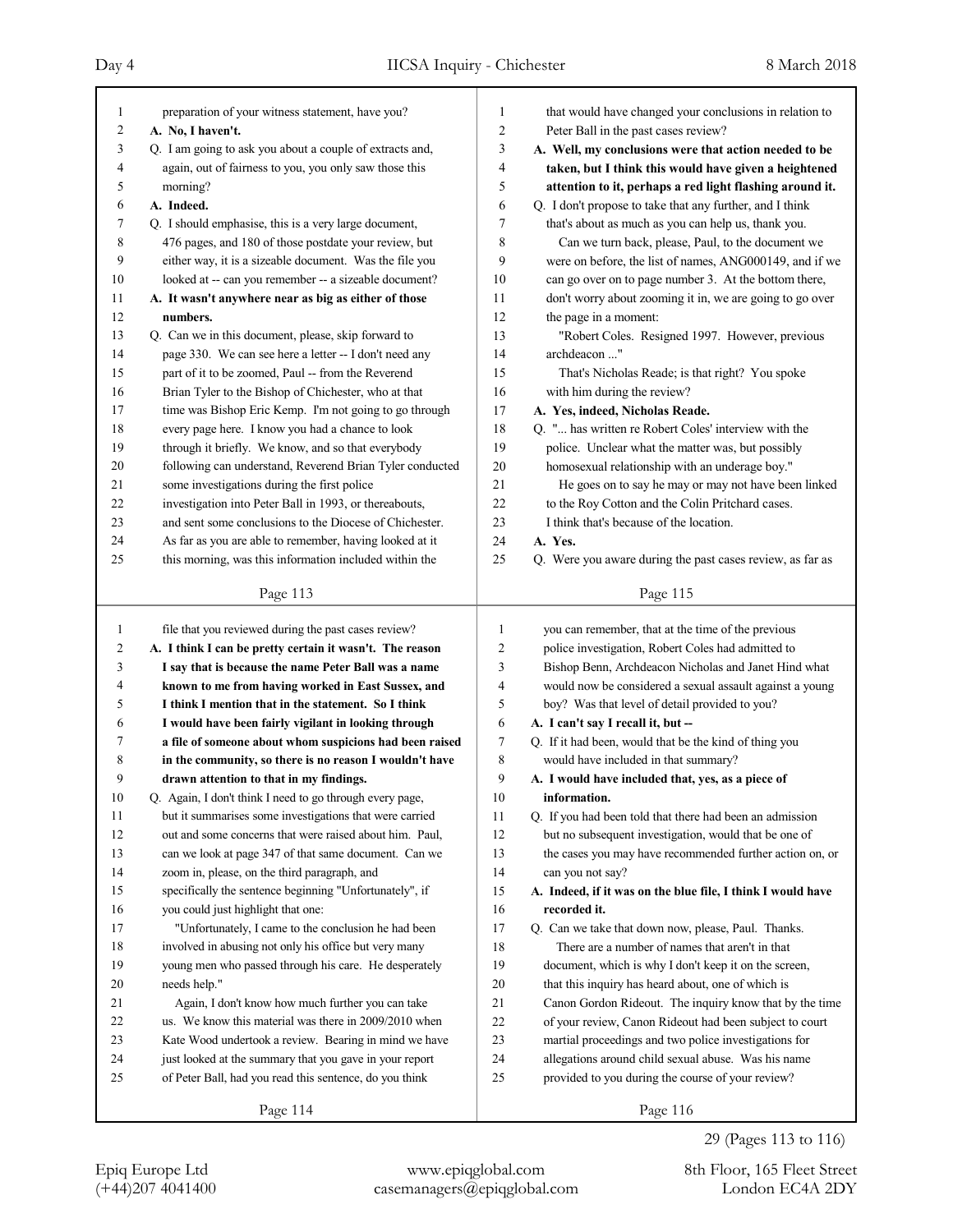| 1  | A. No, it wasn't.                                           | 1      | Q. Professor Sir Malcolm Evans, I hope we can then try to   |
|----|-------------------------------------------------------------|--------|-------------------------------------------------------------|
| 2  | Q. Was his file one that you reviewed?                      | 2      | deal with the question you raised the other day.            |
| 3  | A. Yes, it was.                                             | 3      | Insofar as you can tell us, there was information on        |
| 4  | Q. Was there any information on that file in relation to    | 4      | the file in 2008 when you reviewed it about the             |
| 5  | the previous allegations at the time of your review?        | 5      | conviction?                                                 |
| 6  | A. I have got a note of having reviewed it, and there being | 6      | A. Absolutely, yes.                                         |
| 7  | nothing of concern on it.                                   | 7      | Q. We might look again at your chronology to try to narrow  |
| 8  | Q. One last name is Vickery House. Vickery House is         | 8      | down a little bit more when that information was put on     |
| 9  | somebody who was an associate of Peter Ball and             | 9      | the file.                                                   |
| 10 | subsequently convicted of child sexual offences. We         | 10     | As a result of this confidential addendum,                  |
| 11 | know his name crops up in the Brian Tyler report we have    | 11     | Bishop Hind asked you to carry out a further review into    |
| 12 | just looked at as someone who may require some further      | 12     | the handling of those two cases; is that correct?           |
| 13 | investigation. Was his name provided to you during the      | 13     | A. Yes.                                                     |
| 14 | review?                                                     | 14     | Q. Was there any discussion at that stage about the purpose |
| 15 | A. Yes, it was.                                             | 15     | of your further review?                                     |
| 16 | Q. Was his name provided to you as somebody of whom there   | 16     | A. Well, at that point, it was about reviewing the actions  |
| 17 | were concerns?                                              | 17     | and decisions of the dioceses, officers of the dioceses,    |
| 18 | A. His name was provided to me as being on the list.        | 18     | to see what could be learnt, basically.                     |
| 19 | Q. On the list of people within the diocese?                | 19     | Q. You, in the confidential addendum, had -- chair, I note  |
| 20 | A. Yes. It wasn't -- his name wasn't provided separately    | 20     | the time. I will finish this one question, since I have     |
| 21 | to that, by any individual.                                 | 21     | started it, and then I will suggest perhaps we break.       |
| 22 | Q. So his name wasn't provided about one of those about     | 22     | You had noticed some key possible findings in your          |
| 23 | whom there might be concerns?                               | 23     | confidential addendum which, as we have said, had           |
| 24 | A. No.                                                      | 24     | details on his blue file of the previous conviction?        |
| 25 | Q. I'm sorry to ask an obvious question: if you had         | 25     | A. Mmm.                                                     |
|    |                                                             |        |                                                             |
|    | Page 117                                                    |        | Page 119                                                    |
|    |                                                             |        |                                                             |
|    |                                                             |        |                                                             |
| 1  | reviewed the Brian Tyler file we have just looked at and    | 1      | Q. You had already noted that. You had already noted that,  |
| 2  | it had raised concerns about Vickery House in it, would     | 2      | at the time of Roy Cotton's 1997 arrest, the child          |
| 3  | you have expected to include his name in your review?       | 3      | protection adviser, Mrs Hind, did not have access to the    |
| 4  | A. Absolutely, yes.                                         | 4      | blue file; is that right?                                   |
| 5  | Q. We touched at the beginning that you also produced       | 5      | A. That's correct.                                          |
| 6  | a confidential addendum to this report. Paul, can we        | 6      | Q. You had already noted that the area bishop, Bishop Benn, |
| 7  | look at it, please, at ANG000130. Chair, it is behind       | 7      | who was involved directly in Roy Cotton's case, did not     |
| 8  | tab 8 of your bundle. I apologise, I have been rather       | 8      | have access to the blue file?                               |
| 9  | slack at bringing you to the pages. I have been             | 9      | A. Correct.                                                 |
| 10 | trotting along. So I am sorry.                              | $10$   | Q. You had noted that the police were not aware, as far as  |
| 11 | ANG000138. Was this confidential addendum requested         | 11     | you could tell, of the previous conviction during the       |
| 12 | by the diocese or did you produce it of your own            | 12     | 1997 investigation?                                         |
| 13 | initiative?                                                 | 13     | A. Correct.                                                 |
| 14 | A. Again, my memory is not terribly clear about that, but   | 14     | Q. You noted that, in 1999, Roy Cotton was granted PTO      |
| 15 | I suspect it's more than likely that I would have           | 15     | without reference to the blue file?                         |
| 16 | suggested it, perhaps even informally, and then             | 16     | A. Correct.                                                 |
| 17 | formalised it.                                              | 17     | Q. And you expressly say the wisdom of that should be       |
| 18 | Q. What I want to ask -- you might be able to help us --    | 18     | considered?                                                 |
| 19 | is, when you reviewed Roy Cotton's blue file, we know       | 19     | A. Yes.                                                     |
| 20 | that he had a conviction in 1954 for indecent exposure.     | $20\,$ | Q. Finally, that you asked the question in relation to      |
| 21 | Was there information on the file in relation to that       | 21     | Colin Pritchard why his PTO had not been suspended          |
| 22 | conviction?                                                 | $22\,$ | during the subsequent police investigation?                 |
| 23 | A. There were a number of letters over a period of time     | 23     | A. Yes.                                                     |
| 24 | that identified that people were writing in connection      | 24     | Q. It was those areas that you were going to look into      |
| 25 | with his previous offence.                                  | 25     | further in your report specifically into Cotton and         |
|    | Page 118                                                    |        | Page 120                                                    |

30 (Pages 117 to 120)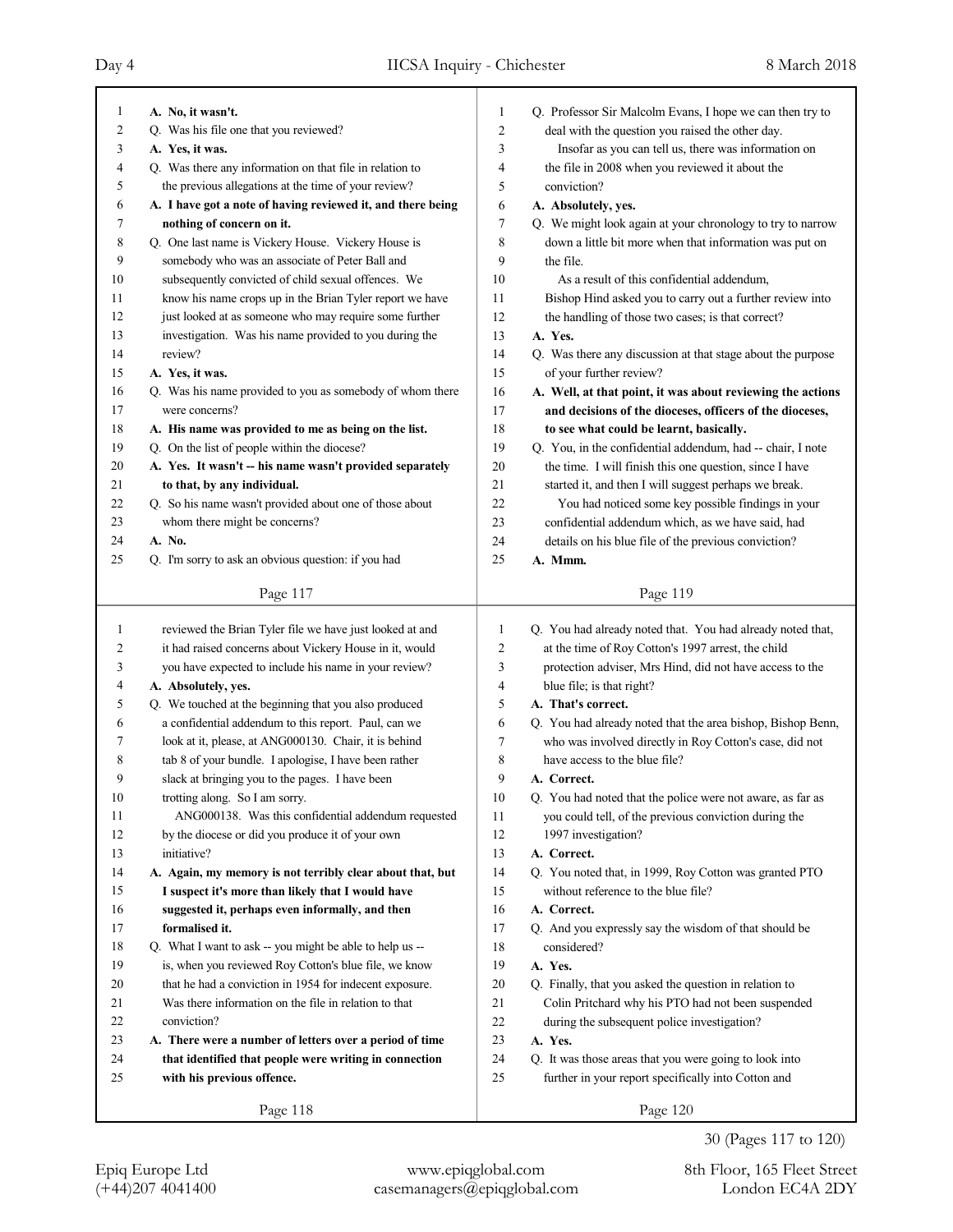٦

| 1  | Pritchard?                                                  | 1              | Ian Gibson and Shirley Hosgood?                                   |
|----|-------------------------------------------------------------|----------------|-------------------------------------------------------------------|
| 2  | A. They were certainly areas I identified in the previous   | $\overline{c}$ | A. Correct.                                                       |
| 3  | trawl that generated this confidential addendum, but        | 3              | Q. You also spoke to a number of individuals over the             |
| 4  | I wouldn't have felt constrained just to keep to that.      | 4              | phone, one of which was Nicholas Reade, by then Bishop            |
| 5  | It would have been examining the whole range of issues      | 5              | of Blackburn, but previously Archdeacon of Lewes and              |
| 6  | that might have emerged from a further in-depth look.       | 6              | Hastings. Is it right that, whilst you were speaking              |
| 7  | MS McNEILL: That might be, chair, a convenient moment. We   | 7              | with individuals, you kept contemporaneous handwritten            |
| 8  | will talk about that in-depth look after lunch.             | 8              | notes of the meetings?                                            |
| 9  | If the core participants' representatives could just        | 9              | A. Yes, it is.                                                    |
| 10 | see me before they leave, I will give them the document     | 10             | Q. Before the meetings, you prepared in advance a typed-up        |
| 11 | I told them about earlier.                                  | 11             |                                                                   |
|    |                                                             |                | list of questions or areas you wanted to go through with<br>them? |
| 12 | And please do remember you are under oath.                  | 12             | A. Yes.                                                           |
| 13 | A. Indeed.                                                  | 13             |                                                                   |
| 14 | $(1.00 \text{ pm})$                                         | 14             | Q. Paul, can we have on screen -- I'm hoping this will            |
| 15 | (The short adjournment)                                     | 15             | work -- ANG000178. Can I have side by side page 1 and             |
| 16 | $(2.00 \text{ pm})$                                         | 16             | page 4 of that document.                                          |
| 17 | MS McNEILL: Thank you, chair. Before I begin with more      | 17             | We are talking about a meeting between yourself and               |
| 18 | questions, Mr Meekings, I am asked to make one              | 18             | Bishop Wallace on 16 March 2009. Do we see on the                 |
| 19 | correction that I got wrong and one clarification.          | 19             | right, is this your list of questions or topics you               |
| 20 | The first is, I said earlier, chair, in relation to         | 20             | prepared in advance?                                              |
| 21 | the Peter Ball file, the Brian Tyler documentation we       | 21             | A. Yes, it is.                                                    |
| 22 | looked at was on there when it was reviewed by              | 22             | Q. Do we see on the left your handwritten notes?                  |
| 23 | Kate Wood. I think I said 2009. I should have said          | 23             | A. Yes.                                                           |
| 24 | 2012. I apologise for that slip of the tongue.              | 24             | Q. Chair, if you prefer the document copy, it is at tab 11        |
| 25 | The second is a point of clarification, Mr Meekings,        | 25             | of your bundle. It is just a bit more difficult to have           |
|    |                                                             |                |                                                                   |
|    | Page 121                                                    |                | Page 123                                                          |
|    |                                                             |                |                                                                   |
|    |                                                             |                |                                                                   |
| 1  | again in relation to Peter Ball. Your note in your past     | 1              | the two side by side in hard copy.                                |
| 2  | cases review said Peter Ball had permission to officiate    | 2              | I'm not going to go through all of this, but there's              |
| 3  | in Chichester Diocese. You might not know, but the          | 3              | obviously a very key area around the conviction of                |
| 4  | records tell us he in fact had permission to officiate      | 4              | Roy Cotton in 1954 that I think we should look at. We             |
| 5  | granted elsewhere and he was permitted to perform           | 5              | can see, looking on the right, your fourth bullet point           |
| 6  | services within the diocese occasionally and that there     | 6              | is:                                                               |
| 7  | is a distinction between the two. I'm not sure you          | 7              | "Did he make you aware of the previous conviction?"               |
| 8  | would have known that at the time, would you?               | 8              | I have told you outside court I mean no disrespect                |
| 9  | A. Probably not.                                            | 9              | when I say this, but your handwriting is not necessarily          |
| 10 | Q. I think that's clarified. We will go back in our         | $10\,$         | the easiest to read.                                              |
| 11 | chronology, then, to your completion of the report into     | 11             | A. No, it is quite small.                                         |
| 12 | Roy Cotton and Colin Pritchard specifically. In your        | 12             | Q. Can you help us with the document on the left with where       |
| 13 | witness statement -- chair, if you are following, it        | 13             | you recorded the answers in relation to this topic? It            |
| 14 | starts at paragraph 44 on page 11. We touched on it         | 14             | is tab 11 of your bundle. Can you help us with that?              |
| 15 | slightly this morning, but in terms of methodology, for     | 15             | A. I can try to help you. I think it starts off with              |
| 16 | the Cotton and Pritchard report, it was a detailed paper    | 16             | "1" -- I have different page here, sorry.                         |
| 17 | exercise but you also carried out interviews as well; is    | 17             | Q. No, I have the wrong tab now. That's why. It is                |
| 18 | that correct?                                               | 18             | tab 10. It is my fault. I apologise, chair, I have                |
| 19 | A. That's right, yes.                                       | 19             | confused everybody. Tab 10 is the first meeting of                |
| 20 | Q. Do we see in paragraph 44 a list of the individuals that | 20             | 16 March. Paul has it right on the screen, as usual.              |
| 21 | you spoke with?                                             | 21             | I see on the third line down something that looks                 |
| 22 | A. Yes.                                                     | $22\,$         | like "First knew 12/97"?                                          |
| 23 | Q. Amongst them was Mr Philip Johnson, an individual with   | 23             | A. Yes, that's right:                                             |
| 24 | a cipher we call A31, who was another complainant as        | 24             | "Did not know about police investigation until the                |
| 25 | against Roy Cotton, Janet Hind, Bishop Wallace,             | 25             | end, ie, 1999. First knew 12/97. Nicholas Reade knew              |
|    | Page 122                                                    |                | Page 124                                                          |

(+44)207 4041400 casemanagers@epiqglobal.com London EC4A 2DY Epiq Europe Ltd www.epiqglobal.com 8th Floor, 165 Fleet Street

31 (Pages 121 to 124)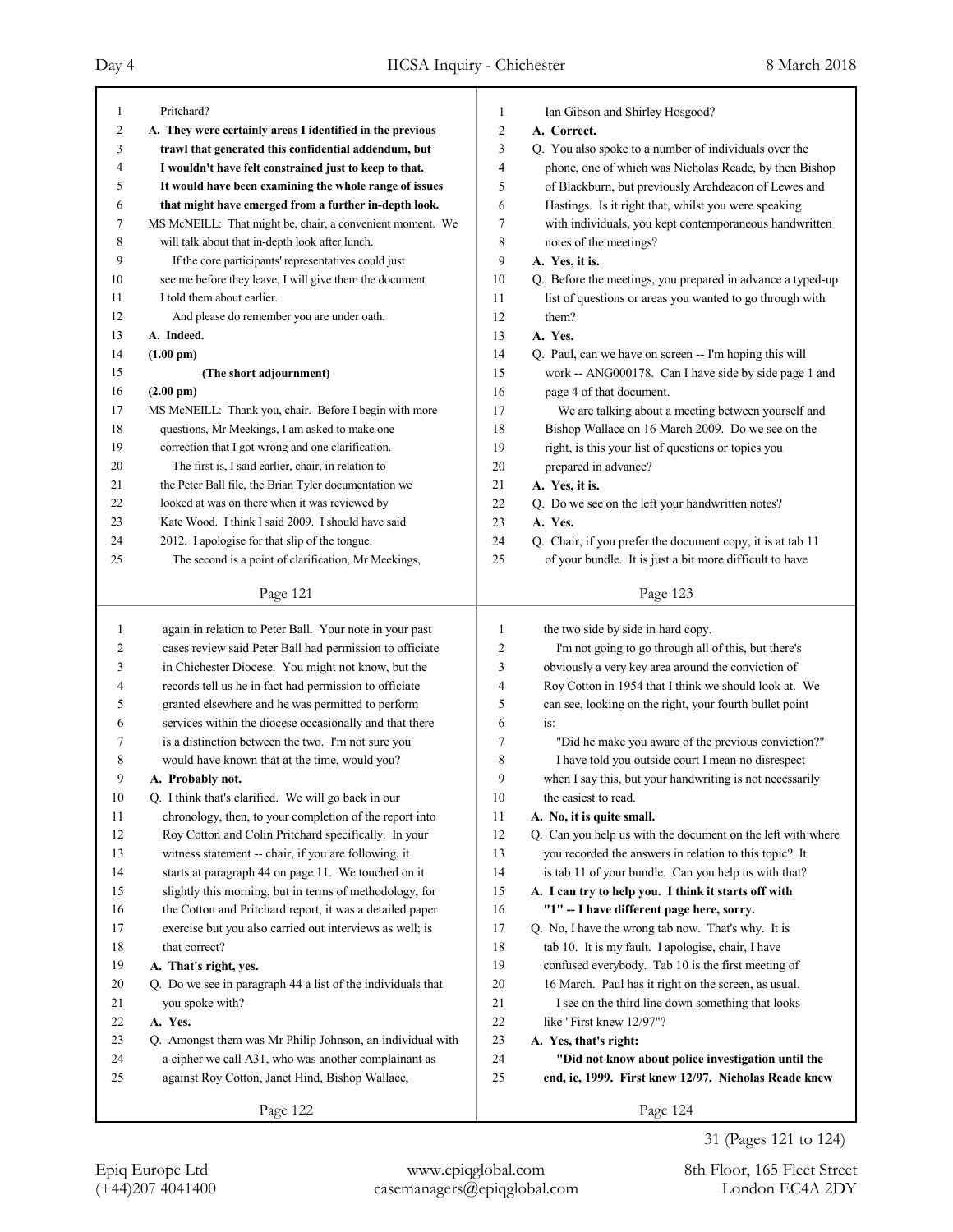Day 4 IICSA Inquiry - Chichester 8 March 2018

Page 125 1 **there was ... he'd been the rural dean."** 2 Q. If we go down, there seems to be, for want of a better 3 word, at the second paragraph "Asked NR to look into 4 RC." Can you read the rest of that for us? 5 **A. "There was no protocol at that time for this and we** 6 **[discussed] something on file a long time back".** 7 Q. Can you remember what the "something on file" referred 8 to now or not? 9 **A. That was I think Bishop Wallace's "something", not my** 10 **"something".** 11 Q. We can see it reads on -- it looks like it says: 12 "We became concerned, whilst on police bail, he was 13 guilty." 14 **A. "... he was guilty -- but no proof. We pushed him,** 15 **therefore, into retirement. He wanted to carry on --** 16 **accept we pushed him."** 17 Q. I want to talk about the discussion you had in relation 18 to PTO: 19 "We were keen to get him out of parish", does that 20 say? 21 **A. Yes, "out of parish ministry".** 22 Q. Can you read the rest of that section for us, please? 23 **A. "Police had ceased and we had no grounds to not give** 24 **PTO".** 25 Q. And the next bit? Page 126 1 **A. "Anglo Catholic, therefore, right to hold sacraments,** 2 **more important than other aspects. Both NR and** 3 **Bishop Wallace felt uneasy."** 4 Q. If we can pause there, were you ever told during this 5 meeting that PTO had only been granted because 6 Bishop Eric had directed Bishop Wallace to grant it 7 during this meeting? 8 **A. I don't recall whether it was at that meeting. I think** 9 **other comments had been made about that later on,** 10 **certainly.** 11 Q. But it is not in your note of the meeting? 12 **A. No.** 13 Q. Also, what we see is, were you told during this meeting 14 that Roy Cotton was unwell and granted his PTO into 15 a nursing home, or anything to that effect? 16 **A. "By the time PJ" -- that is Philip Johnson -- "came to** 17 **see Bishop Wallace -- Roy Cotton was in an old people's** 18 **home and very ill and not fit/well and unable to** 19 **minister".** 20 Q. That's all I intend to take you to on that page. My 21 question in relation to it is, how confident are you of 22 the accuracy of your notes? 23 **A. Pretty sure.** 24 Q. As far as you were concerned, and you can only speak for 25 yourself, how clear was it during this meeting that you Page 127 1 were discussing an old conviction as opposed to an old 2 allegation? 3 **A. The word "allegation" had not been used at all in this** 4 **particular meeting, it was all about a conviction.** 5 Q. I'm going to ask you do the same exercise again, if 6 I can, for the second meeting. This time it is tab 11, 7 chair, I hope, ANG000179, pages 4 and 5 are the 8 handwritten. Can we start at page 4, please, at the 9 same time as page 1 I think makes sense. 10 On the left, you have a box. What was the purpose 11 of going back to Bishop Wallace for a further interview? 12 **A. The reason for going back was that I wasn't at all clear** 13 **that the information I had got was sufficiently robust** 14 **to be able to incorporate in a report at that point.** 15 Q. The issue you have highlighted is specifically the 16 awareness of Roy Cotton's conviction? 17 **A. Yes.** 18 Q. What we can see there is, having spoken to various 19 people, that's your perception of their -- I don't want 20 to say "evidence", but account to you so far? 21 **A. Yes, indeed.** 22 Q. If we can go down to page 4 to "Questions arising from 23 above accounts", you wanted to go back and specifically 24 ask Bishop Wallace: 25 "1. Did you know during the '98/'99 investigations Page 128 1 Roy Cotton had a conviction? 2 "2. How did you know ...? 3 "3. Did you see the blue file ...? 4 "4. Did Bishop Eric tell you ...?" 5 Can you help us again with deciphering a little bit 6 your notes on the right and how they relate to those 7 questions? Paul, you can leave the one on the left as 8 it is. 9 **A. Reading from the top line, this is what I would have** 10 **been recording Bishop Benn's comments:** 11 **"Think/couldn't swear if something came to light.** 12 **Nicholas Reade. Nicholas Reade -- that's significant."** 13 **I think at this point what I'm recording is a lot of** 14 **vagueness, impreciseness and inability to get into the** 15 **kind of answering mode, really. Then it goes on to say:** 16 **"I think I knew then ... but may.** 17 **"My memory is Nicholas Reade I found out.** 18 **"Not Bishop Eric.** 19 **"I came in '97, after building trust 2 to 3 years** 20 **Bishop Eric, getting old -- [I was] being allowed to do** 21 **more in area. [Bishop Eric was] Not as hands-on.** 22 **"Senior staff meeting.** 23 **"Bishop Wallace -- hazy about when told [but] knew** 24 **it was by NR."** 25 Q. Just so I'm clear, were you specifically, as per the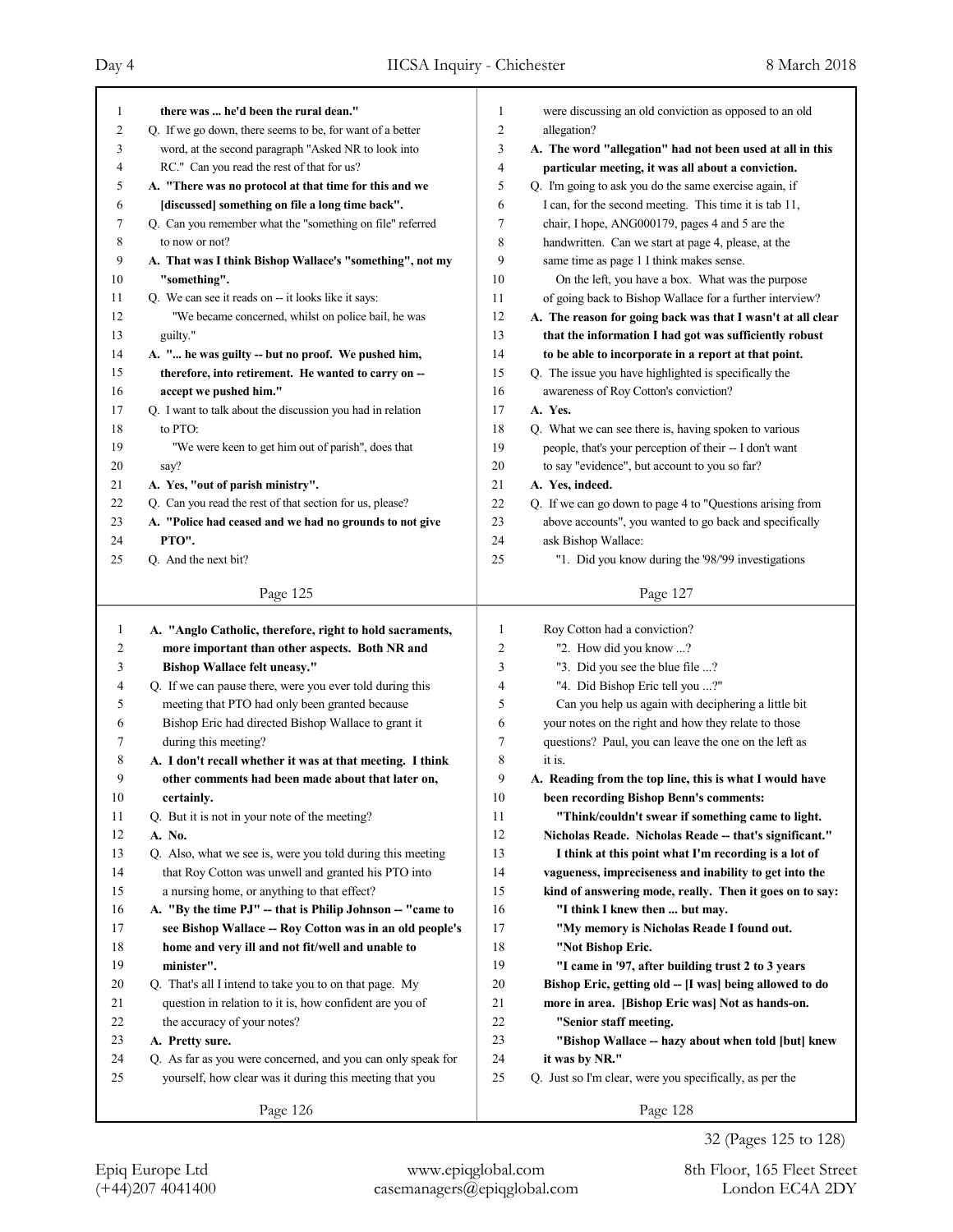| 1              | questions you set out in advance, asking about             | 1              | diocese on 29 May 2009; is that correct?                                 |
|----------------|------------------------------------------------------------|----------------|--------------------------------------------------------------------------|
| $\overline{c}$ | a conviction?                                              | $\overline{c}$ | A. Yes.                                                                  |
| 3              | A. Yes.                                                    | 3              | Q. Is it fair to say that you were rather critical of                    |
| 4              | Q. Do we surmise from the parts you read out, he's saying  | 4              | Bishop Wallace, amongst others in the diocese, in                        |
| 5              | he was told by Nicholas Reade?                             | 5              | relation to this?                                                        |
| 6              | A. Essentially, yes.                                       | 6              | A. Yes, there was a clear criticism to be made, I thought.               |
| 7              | Q. Thank you, Paul, we can take that down.                 | $\tau$         | Q. I am going to summarise rather than go through it, but                |
| 8              | You subsequently produced, for the purposes of your        | 8              | tell me if I summarise incorrectly. Some of your main                    |
| 9              | report, a chronology; is that right?                       | 9              | conclusions were that Bishop Benn knew about                             |
| 10             | A. Yes, I did.                                             | 10             | Roy Cotton's 1954 conviction in 1998.                                    |
| 11             | Q. If you need your report, it is behind tab 9 of your     | 11             | A. Yes.                                                                  |
| 12             | bundle. Did you, as part of that chronology -- I'm         | 12             | Q. That was one conclusion you reached?                                  |
| 13             | looking at page 12, chair -- Paul, perhaps we had better   | 13             | A. Yes.                                                                  |
| 14             | put it on screen, ACN022270 012. I'm looking at the        | 14             | Q. That Bishop Benn did not tell Mrs Hind about the 1954                 |
| 15             | 1997 to 1999 entry. Essentially, you concluded, did you    | 15             | conviction at that time --                                               |
| 16             | not, that Nicholas Reade knew -- was not told by Cotton    | 16             | A. Yes.                                                                  |
| 17             | that he had appeared in court and had a conviction for     | 17             | Q. -- but should have done?                                              |
| 18             | a sex offence?                                             | 18             | A. Yes.                                                                  |
| 19             | A. Yes.                                                    | 19             | Q. This meant that in 1998 Sussex Police did not know about              |
| 20             | Q. I'm not going to go through this in detail, but I think | 20             | Roy Cotton's past, which you thought might have had an                   |
| 21             | this copy is actually the finalised report, not your       | 21             | effect on their enquiries?                                               |
| 22             | first report, so we can take that back down.               | 22             | A. Yes.                                                                  |
| 23             | In the chronology that you circulated to                   | 23             | Q. That when the blemished disclosure of Roy Cotton's                    |
| 24             | Bishop Wallace, did it record your understanding that he   | 24             | conviction was submitted in 2001, it was not shared with                 |
| 25             | knew of the conviction in 1997 from the police --          | 25             | Tony Selwood --                                                          |
|                |                                                            |                |                                                                          |
|                | Page 129                                                   |                | Page 131                                                                 |
|                |                                                            |                |                                                                          |
| 1              | $A. It did -$                                              | 1              | A. Correct.                                                              |
| 2              | Q. - investigation?                                        | 2              |                                                                          |
| 3              | $A. - yes.$                                                | 3              | Q. -- who was the diocesan safeguarding adviser at the                   |
| 4              | Q. Yes?                                                    | 4              | time. And that Mr Selwood did not take any action when                   |
| 5              | A. I believe so.                                           | 5              | approached by a further complainant -- AN-A37, we are                    |
| 6              | Q. I talked over you. It is my fault. Why did you          | 6              | going to call him -- who met with Bishop Benn and<br>Mr Selwood in 2003? |
| 7              | specifically circulate that chronology to Bishop Wallace   | 7              | A. Yes.                                                                  |
| 8              | before finalising your report?                             | 8              | Q. In relation to Colin Pritchard, you concluded that PTO                |
| 9              | A. I thought I'd had a number of different accounts from   | 9              | was issued to Colin Pritchard in February 2007 during an                 |
| 10             | Bishop Wallace about how and when he knew about the        | $10\,$         | ongoing investigation in which you thought it should not                 |
| 11             | offence, and by sending him the chronology at that         | 11             | have been granted?                                                       |
| 12             | point, I was asking him, really, to confirm the accuracy   | 12             | A. Correct.                                                              |
| 13             | of it.                                                     | 13             | Q. That the suspension of Colin Pritchard was late in the                |
| 14             | Q. Did he raise any queries about that chronology at that  | 14             | day, given that it was not suspended until partway                       |
| 15             | time?                                                      | 15             | through the ongoing investigation?                                       |
| 16             | A. Not relevant to what we are talking about here. He did  | 16             | A. That was my view. I think there was some contention                   |
| 17             | make one comment, I think, which I can't remember, which   | 17             | about that, but yes.                                                     |
| 18             | I incorporated without a problem.                          | 18             | Q. Overall, some of the comments you made, sort of                       |
| 19             | Q. So you believed he'd checked the chronology because he  | 19             | overarching, were that the responsibility owed to the                    |
| 20             | raised one point?                                          | 20             | victims could be perceived to have been adversely                        |
| 21             | A. Oh, yes, yes.                                           | 21             | affected by the way this information was dealt with?                     |
| 22             | Q. But he didn't raise any question about this part, about | $22\,$         | A. Yes.                                                                  |
| 23             | the conviction?                                            | 23             | Q. Why did you conclude that the responsibility owed to the              |
| 24             | A. No, he didn't.                                          | 24             | victims may not have been?                                               |
| 25             | Q. You submitted your initial draft of the report to the   | 25             | A. Well, I think there's a distinction between -- if I have              |

33 (Pages 129 to 132)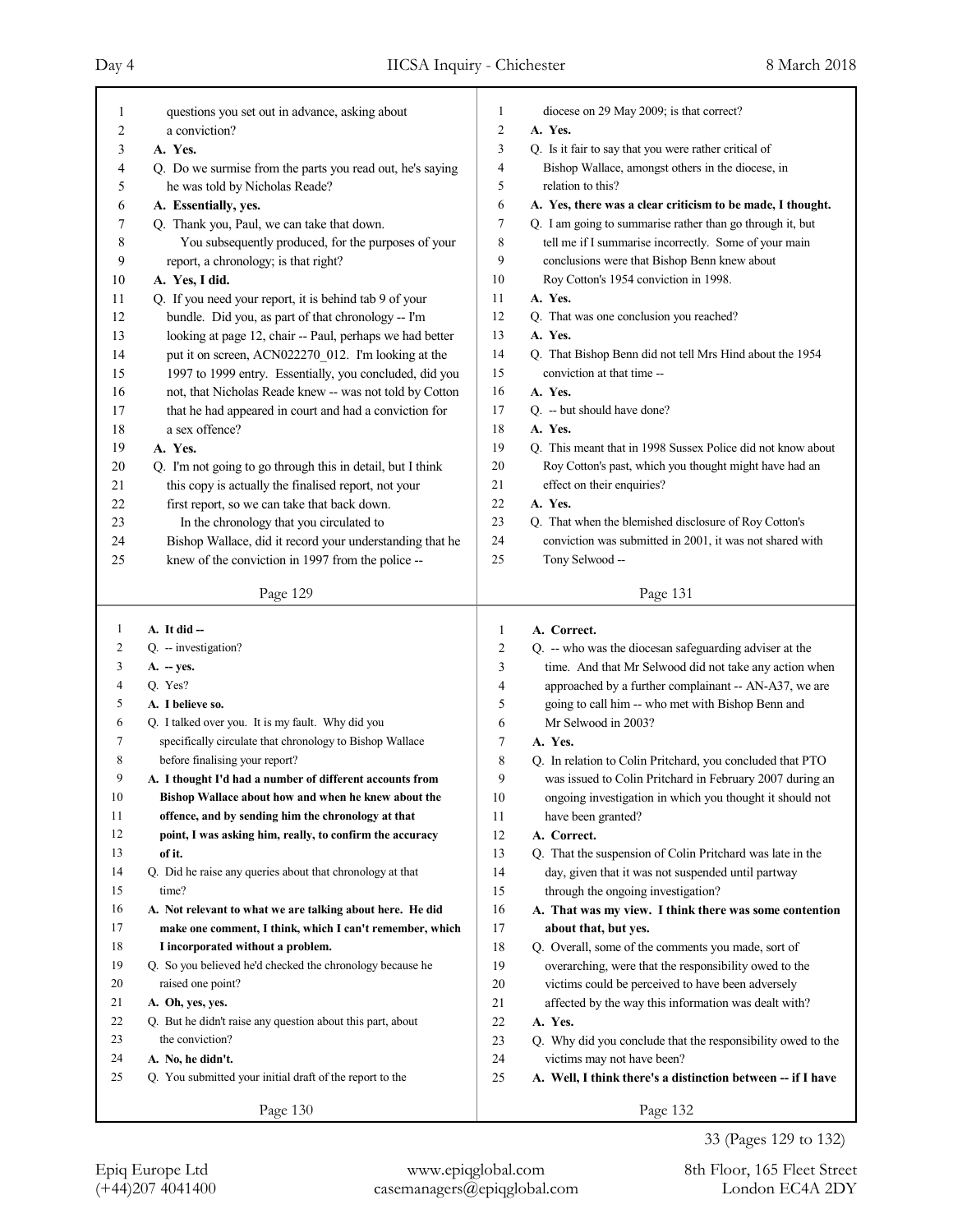| $\mathbf{1}$            | got the question right -- about laying responsibility       | $\mathbf{1}$ | about all of the detail of the backwards and forwards      |
|-------------------------|-------------------------------------------------------------|--------------|------------------------------------------------------------|
| $\overline{\mathbf{c}}$ | with the perpetrators, on one hand, but there being         | 2            | between yourself and Bishop Benn around the factual        |
| 3                       | a corporate act, on another, which, on occasion, if         | 3            | disputes. Is it fair to summarise there were some --       |
| 4                       | things go wrong, there is a shared responsibility for       | 4            | quite a number of objections raised by Bishop Benn to      |
| 5                       | the failures there.                                         | 5            | your report?                                               |
| 6                       | Q. The failure specifically, putting aside the              | 6            | A. Yes, there were a number of objections, and I think     |
| 7                       | perpetrators, was that the failure to appropriately         | 7            | they're set out in one of the appendices.                  |
| 8                       | share information?                                          | 8            | Q. Yes, we end up with a table, pretty much, of what he    |
| 9                       | A. Yes, and act on it.                                      | 9            | says and your response?                                    |
| $10\,$                  | Q. And act on it. You also raised a question about the      | 10           | A. Exactly.                                                |
| 11                      | issuing of PTO to both priests?                             | 11           | Q. We looked at a section of that this morning. With whom  |
| 12                      | A. Yes.                                                     | 12           | was your contact within the diocese during the process     |
| 13                      | Q. When you had your first report, so May 2009, I think     | 13           | of trying to agree this report?                            |
| 14                      | I just said, with whom did you share a copy at that         | 14           | A. Well, it probably was Archdeacon Philip Jones -- or it  |
| 15                      | stage?                                                      | 15           | was Philip Jones.                                          |
| 16                      | A. Bishop John.                                             | 16           | Q. Did you feel that during that period he was acting as   |
| 17                      | Q. Did you give a copy, at that stage, to anybody else?     | 17           | a neutral sort of intermediary, or did you feel that he    |
| $18\,$                  | A. No, not to my recollection.                              | 18           | was advocating on behalf of either you or                  |
| 19                      | Q. The panel heard evidence yesterday from                  | 19           | Bishop Wallace?                                            |
| 20                      | Shirley Hosgood -- not yesterday, the day before. She       | 20           | A. Well, my view was that he was Bishop Wallace's          |
| 21                      | said that she had received a copy of your report            | 21           | mouthpiece, really, and advocating for him and acting      |
| 22                      | directly from you. Do you remember sharing that with        | 22           | for him.                                                   |
| 23                      | her?                                                        | 23           | Q. When I asked questions of Philip Jones, I asked him     |
| 24                      | A. I believe it was shared at the very end so that would    | 24           | whether the discussions and his submissions, for want of   |
| 25                      | have been a December report. It seemed to me that it        | 25           | a better word, in relation to your report were factual     |
|                         |                                                             |              |                                                            |
|                         | Page 133                                                    |              | Page 135                                                   |
|                         |                                                             |              |                                                            |
|                         |                                                             |              |                                                            |
| $\mathbf{1}$            | was right that the diocesan safeguarding adviser should     | $\mathbf{1}$ | or were they relating to conclusions arising from your     |
| 2                       | have a copy of a report that was affecting safeguarding.    | 2            | expertise in safeguarding. Which of the two would you      |
| 3                       | Q. We have jumped ahead in the chronology, but while we are | 3            | say that you were receiving representations about, or      |
| 4                       | there, December 2009, that's when you finalised the         | 4            | both?                                                      |
| 5                       | report as far as you were concerned?                        | 5            | A. Well, both. I would take the view that the meeting we   |
| 6                       | A. Yes.                                                     | 6            | had on 5 November, if I'm not moving ahead too fast --     |
| 7                       | Q. So the version that you shared with Mrs Hosgood, was     | 7            | Q. No, that's okay, please.                                |
| 8                       | that the finalised version?                                 | 8            | A. - looked at -- the note of the meeting certainly        |
| 9                       | A. That was the finalised version.                          | 9            | reflected what the outcomes were they hoped to -- felt     |
| 10                      | Q. Did you share with her any of the earlier versions?      | 10           | they'd achieved. My note of that meeting, which I think    |
| 11                      | A. Not to my knowledge.                                     | 11           | you circulated this morning --                             |
| 12                      | Q. When you shared it with her in December 2009, were you   | 12           | Q. I'm just going to pause you there. I have realised --   |
| 13                      | aware that she hadn't yet seen any of the other             | 13           | chair, I apologise -- I distributed to all of the CP       |
| 14                      | versions?                                                   | 14           | representatives and I didn't pass it up to yourself or     |
| 15                      | A. Well, by implication, I must have been aware, yes.       | 15           | the panel. It is entirely my fault. May I ask that it      |
| 16                      | I hadn't shared any of them with her.                       | 16           | is passed up now. I do again apologise. I completely       |
| 17                      | Q. The reason I ask is, why did you think it was so         | 17           | forgot. In case it helps you to refer to it -- I don't     |
| 18                      | important for the diocesan safeguarding adviser to see      | 18           | prepare to go through it in detail, but I do ask you to    |
| 19                      | the report?                                                 | 19           | give me your account of what happened in that meeting?     |
| 20                      | A. Well, first of all, she was the key person carrying      | 20           | A. Okay. The meeting started by --                         |
| 21                      | safeguarding responsibilities. I had made an                | 21           | Q. Just pause and maybe let's let the panel have a copy of |
| 22                      | assumption -- obviously wrong -- that she would be          | 22           | it before we start.                                        |
| 23                      | involved in discussions about how the issues I was          | 23           | A. Of course.                                              |
| 24                      | raising were going to be taken forward.                     | 24           | Q. Chair, what we will do is have this uploaded onto       |
| 25                      | Q. I'm not going to ask you, and we might hear from others, | 25           | Relativity and disclosed properly and have it be given     |

34 (Pages 133 to 136)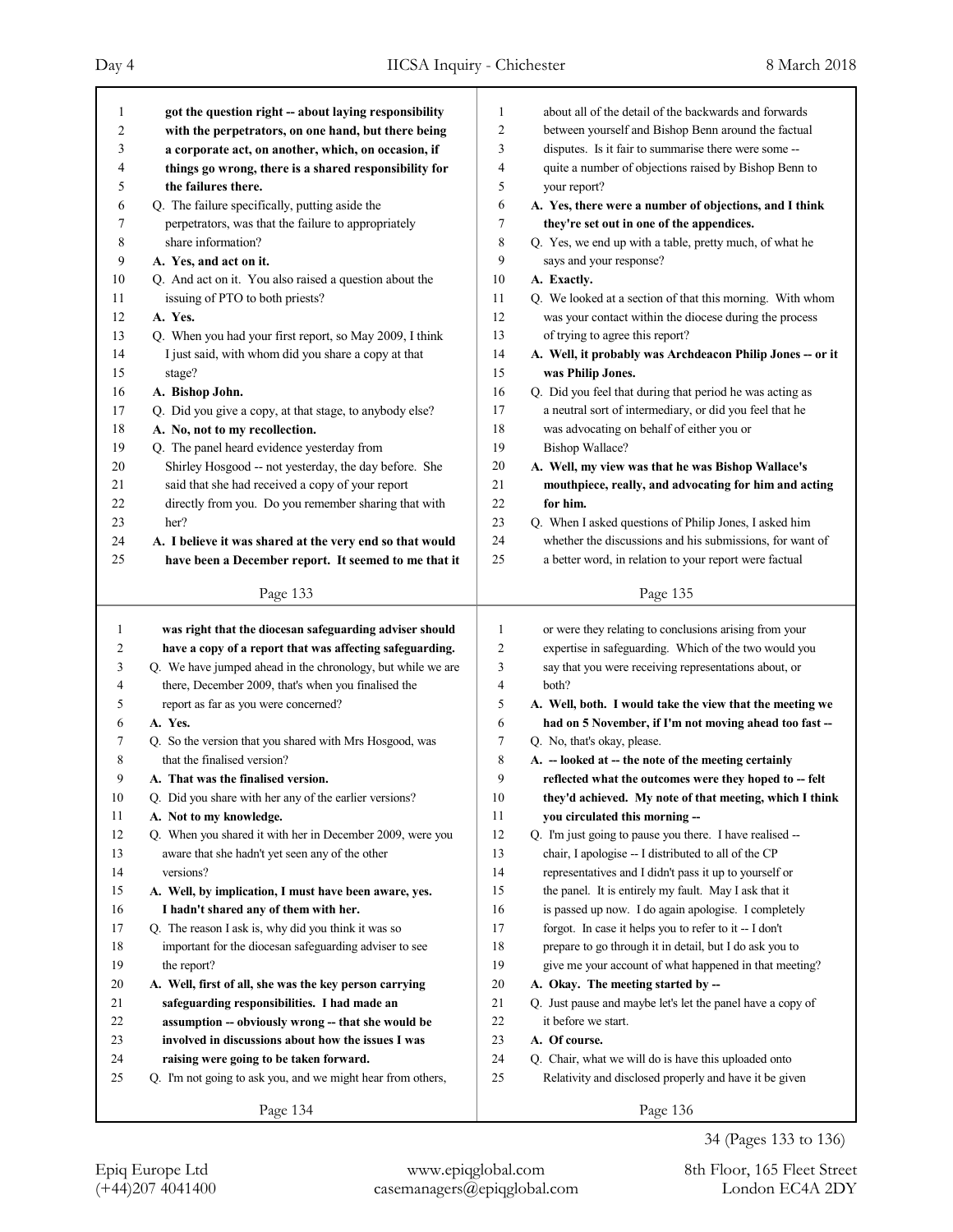| $\mathbf{1}$ | a URN to go onto the website. Again, I apologise.           | 1              | received, on 18 September, a copy of the draft points of    |
|--------------|-------------------------------------------------------------|----------------|-------------------------------------------------------------|
| 2            | We don't necessarily need word for word?                    | $\overline{c}$ | action, which was the diocese's approach to responding      |
| 3            | A. No, I will go through some of the key points that are    | 3              | to your reports?                                            |
| 4            | important, really. It was clear that the officers           | $\overline{4}$ | A. Yes, that's correct. I think I probably had taken the    |
| 5            | wanted an end product they could take to the                | 5              | view at that point that this might have been the            |
| 6            | Bishops' Council that included measurement points of        | 6              | combination of points of action from the original           |
| 7            | action and a document available to victims.                 | 7              | historic review and also taking account of some of          |
| 8            | Q. I'm sorry, the purpose of the discussions were that you  | 8              | the points that I had made in the Cotton/Pritchard          |
| 9            | thought that Archdeacon Philip wanted the document to be    | 9              | report.                                                     |
| 10           | in a form that could be shared with victims?                | 10             | Q. Did you think that the draft points of action            |
| 11           | A. That's what I recorded, yes. That point was followed by  | 11             | sufficiently addressed both sets of recommendations?        |
| 12           | the question about whether Bishop Eric had signed PTO       | 12             | A. Well, no, I didn't.                                      |
| 13           | for Cotton in 2001 and was there a letter or a copy on      | 13             | Q. Why was that?                                            |
| 14           | file, Bishop Wallace says he has a copy. I was told         | 14             | A. I thought there were deficiencies on a number of fronts, |
| 15           | that the report cast a slur on his professional             | 15             | really. I think one of my problems about it was that        |
| 16           | reputation. I was advised that it would be important to     | 16             | there had been -- I had made the point about, if there      |
| 17           | consider the impression of the institution, the church,     | 17             | was going to be a sharing of the information in the         |
| 18           | from the outside. Libel was talked about.                   | 18             | review, there needed to be a discussion about how that      |
| 19           | Q. When libel was talked about, can you remember now in     | 19             | would be shared and what would be shared. I think it        |
| 20           | what circumstances? Why were you talking about libel?       | 20             | was becoming clear that there wasn't any sharing            |
| 21           | A. Bishop Wallace had obviously talked to his colleagues    | 21             | planned.                                                    |
| 22           | about the report being libellous and wanting to take        | 22             | Q. By "sharing", sharing with whom?                         |
| 23           | action, which was what I was advised in this meeting.       | 23             | A. With victims and survivors.                              |
| 24           | I was advised, I think, that my approach had something      | 24             | Q. Why did you think it was so important for information to |
| 25           | of a Scout mentality - I'm not quite sure what that         | 25             | be shared with victims and survivors?                       |
|              |                                                             |                |                                                             |
|              | Page 137                                                    |                | Page 139                                                    |
|              |                                                             |                |                                                             |
|              |                                                             |                |                                                             |
| 1            | meant -- and it was suggested I should be posing            | 1              | A. I think, by this stage, we had had a number of court     |
| 2            | questions rather than making statements of fact.            | $\overline{2}$ | cases where it was very clear that there were major         |
| 3            | Q. It looks to me on the next page, where we see "RM", that | 3              | issues for the diocese and ongoing investigations as        |
| 4            | the agreed way forwards was --                              | 4              | well. I felt that there was a real need for openness        |
| 5            | A. Yes, I should reconsider drafting the report, do tracked | 5              | and transparency, rather than a tightening up and           |
| 6            | changes and revise, try and free up the report so it's      | 6              | closing down.                                               |
| 7            | not log-jammed by libel action, and to note the impact      | 7              | Q. Did you think that openness and transparency could only  |
| 8            | on Bishop Wallace has been acute.                           | 8              | be achieved by sharing the full report or did you think     |
| 9            | Q. So the objective of that meeting, was that in order to   | 9              | there was a middle ground?                                  |
| 10           | reach some agreement about the report so that it could      | $10\,$         | A. No, I never suggested that the full report should be     |
| 11           | be circulated to victims and survivors and others, as       | 11             | shared. Indeed, when I originally submitted it in May,      |
| 12           | far as you were concerned?                                  | 12             | I did make the point that it would need to be thought       |
| 13           | A. Well, I think there were two different agendas here.     | 13             | about at that stage, about how it could be shared, and      |
| 14           | I think I wanted to talk about the areas of dispute, or     | 14             | offered to be part of that process. But I was aware         |
| 15           | disagreement, and though I did touch on those, I think      | 15             | it's a sensitive issue.                                     |
| 16           | clearly my notes cover the agenda that the diocese          | 16             | Q. So you didn't necessarily think they had to push it out  |
| 17           | wanted to pursue.                                           | 17             | as is, but you thought that something reflecting the        |
| 18           | Q. In terms of -- whilst we are talking about               | 18             | findings of that report should go out; is that a fair       |
| 19           | Archdeacon Philip, can we look on the screen, please,       | 19             | summary?                                                    |
| 20           | Paul, at ACE022267. Chair, it is behind tab 1 of your       | $20\,$         | A. Yes, absolutely. Yes.                                    |
| 21           | bundle and it is the very last page of tab 1 of your        | 21             | Q. Looking specifically at a couple of the lines in here,   |
| 22           | bundle. I would start at the second-to-last page.           | 22             | I want to look at the -- about the fourth paragraph         |
| 23           | We can see here that you wrote an email on                  | 23             | down, which says, "In a situation" at the end. I just       |
| 24           | 23 September 2009 to the Bishop of Chichester and           | 24             | wonder if this summarises the view. I'm just going to       |
| 25           | others. By the time you had sent this email, you            | 25             | read it out for the record:                                 |

35 (Pages 137 to 140)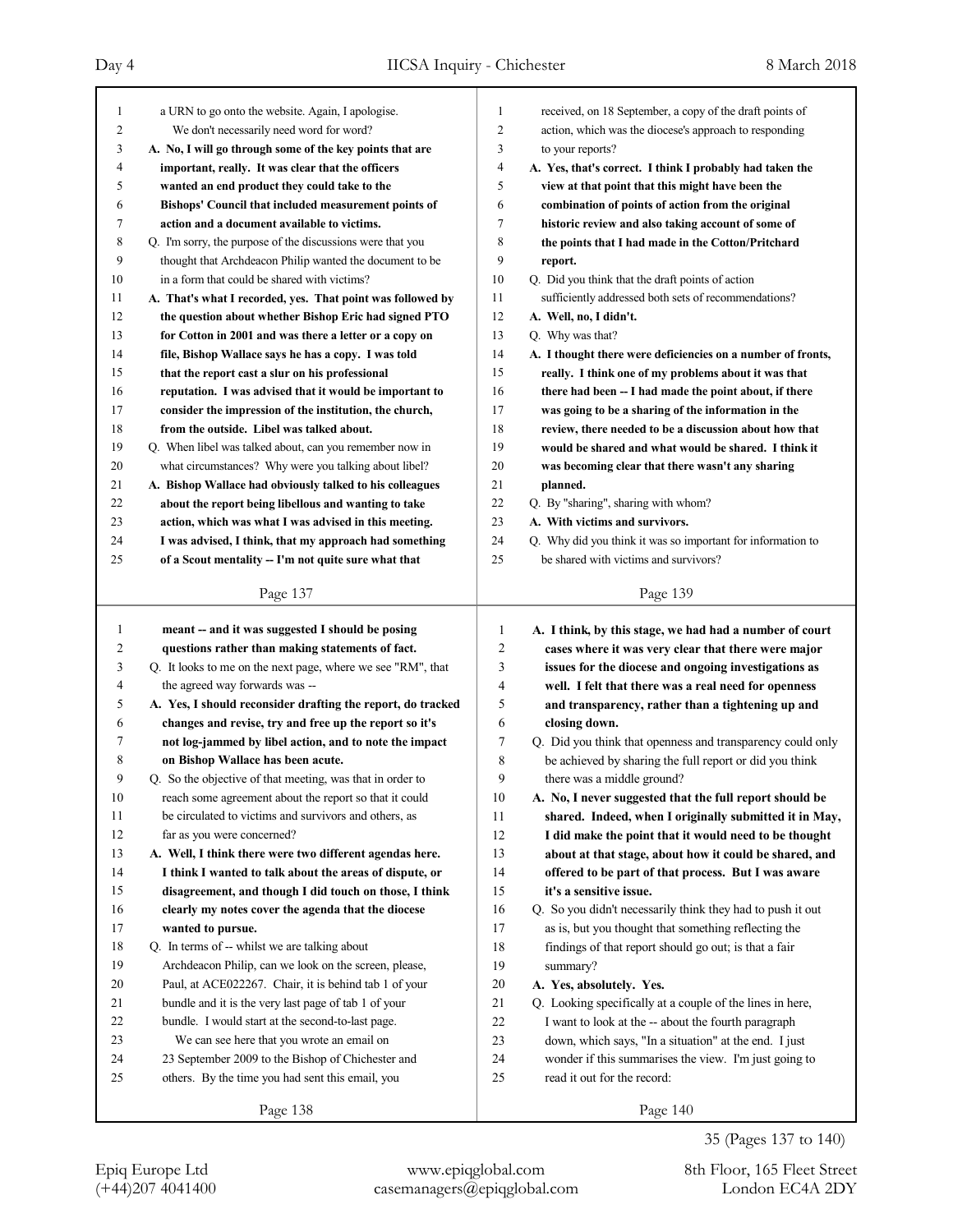| 1            | "In a situation where difficult information appears        | 1      | a conflict of interest, given he was the Archdeacon of      |
|--------------|------------------------------------------------------------|--------|-------------------------------------------------------------|
| 2            | to be reluctantly provided, or emerges bit by bit after    | 2      | Lewes. Can you explain your concerns there?                 |
| 3            | enquiry, in a way that does not convey openness and        | 3      | A. Yes.                                                     |
| 4            | transparency [suggestive of learning from the past] it     | 4      | Q. And Hastings, I should say; the Archdeacon for Lewes and |
| 5            | tends to place one on the 'back foot' and in a defensive   | 5      | Hastings. He corrected me yesterday.                        |
| 6            | position."                                                 | 6      | A. Indeed. Again, from a public perception point of view,   |
| 7            | Is that what you were trying to explain to us              | 7      | if you have a bishop who is, as it were, in my report       |
| 8            | a minute moment ago --                                     | 8      | being heavily criticised and those cases going on in        |
| 9            | A. Yes, it probably is.                                    | 9      | that part of the world, and you have got the diocese        |
| 10           | Q. -- the concerns?                                        | 10     | appointing the archdeacon, it will be regarded, I think,    |
| 11           | A. Yes, absolutely.                                        | 11     | by the general public that that archdeacon is               |
| 12           | Q. You also, at the bottom of that page -- can we look at  | 12     | accountable in some way to his local bishop. That seems     |
| 13           | the one that begins number 2, please, Paul -- raised       | 13     | like a conflict of interests, really.                       |
| 14           | concerns here specifically about the delegation, for       | 14     | I noticed in Archdeacon Jones' statement that he was        |
| 15           | want of a better word, to Philip Jones, the                | 15     | clearly put in a number of difficult positions by the       |
| 16           | responsibilities in relation to safeguarding. What you     | 16     | bishop, including having been briefed by Wallace Benn to    |
| 17           | say is you can see the benefits of that, in that           | 17     | present his script to the BBC and sort of finding it        |
| 18           | additional senior staff will become more familiar with     | 18     | unravelling.                                                |
| 19           | the issues and be in various positions to create           | 19     | Q. One question I am asked to ask on behalf of those        |
| 20           | positive influence. What is not clear is whether this      | 20     | representing Bishop Hind and others is, do you accept       |
| 21           | affects the safeguarding adviser's line of                 | 21     | that the scrutiny of the evidential basis of your           |
| 22           | accountability or requires formal arrangements for the     | 22     | conclusions was fair and reasonable, given the              |
| 23           | sharing of information to ensure effectiveness. Why        | 23     | seriousness of the implications for Bishop Benn, at the     |
| 24           | were you so concerned about the decision, or were you      | 24     | very least?                                                 |
| 25           | particularly concerned?                                    | 25     | A. I would have liked, after my report was sent to          |
|              |                                                            |        |                                                             |
|              | Page 141                                                   |        | Page 143                                                    |
|              |                                                            |        |                                                             |
|              |                                                            |        |                                                             |
| $\mathbf{1}$ | A. Yes, I was concerned. I felt that at what was           | 1      | Bishop John, for there to have been a discussion. Given     |
| 2            | a difficult time and has continued to be a difficult       | 2      | how significant the points that I was making were,          |
| 3            | time, I felt it was important that, if you like, the       | 3      | a discussion about how verifiable they were and whether     |
| 4            | chief executive, the bishop, Bishop John, should be seen   | 4      | someone else should be brought in to actually establish     |
| 5            | to be the person who was directing and responding. If      | 5      | whether they could stand or not, that would have been       |
| 6            | it was going to be delegated, in my view, and it is an     | 6      | the right thing to do, I think, at that point.              |
| 7            | outsider's view, so it is not technical, the next person   | 7      | Q. That covers all the questions I have in relation to that |
| 8            | down would be a local bishop, not an archdeacon. So        | 8      | topic. What I would like to ask you about is --             |
| 9            | I felt it had jumped a management line almost.             | 9      | I suppose what I will do, sorry, out of fairness to         |
| 10           | Q. Again, as an outsider from the church, was your concern | $10\,$ | those behind, is put up ANG000147. I'm asked to show        |
| 11           | mainly about presentation, or the way it looks, being an   | 11     | you Bishop Hind's response to that email. A later           |
| 12           | archdeacon as opposed to a bishop, or were you thinking    | 12     | response to similar concerns. If we just zoom in the        |
| 13           | specifically in terms of power --                          | 13     | top there. If I want to look down to paragraph 4, he        |
| 14           | A. Yes, both those. I mean, from the outside, people       | 14     | says:                                                       |
| 15           | perceive the bishop to be the person that is fronting      | 15     | "Having made your report, you do not have any               |
| 16           | the church and fronting the main issues.                   | 16     | ongoing responsibility for it. It is now my                 |
| 17           | Q. Is that why you thought it was important that he seemed | 17     | responsibility to act on your report and                    |
| $18\,$       | also to be fronting safeguarding, so that it becomes       | 18     | recommendations, in the best interests of victims, the      |
| 19           | a main issue?                                              | 19     | diocese and the wider church "                              |
| 20           | A. Yes, indeed. If it couldn't be him, then someone of not | 20     | He goes on:                                                 |
| 21           | too junior seniority.                                      | 21     | "However, I do of course understand the personal            |
| 22           | Q. You also -- it is not in this email and I don't intend  | 22     | interest you will continue to take in the results of        |
| 23           | to bring it up -- later raised concerns about whether      | 23     | your work and shall certainly share the outcomes with       |
| 24           | Philip Jones specifically was the right person to be       | 24     | you in confidence, if need be, as fully as possible.        |
| 25           | doing it and you queried whether he might have             | 25     | "Your findings and recommendations have already             |

36 (Pages 141 to 144)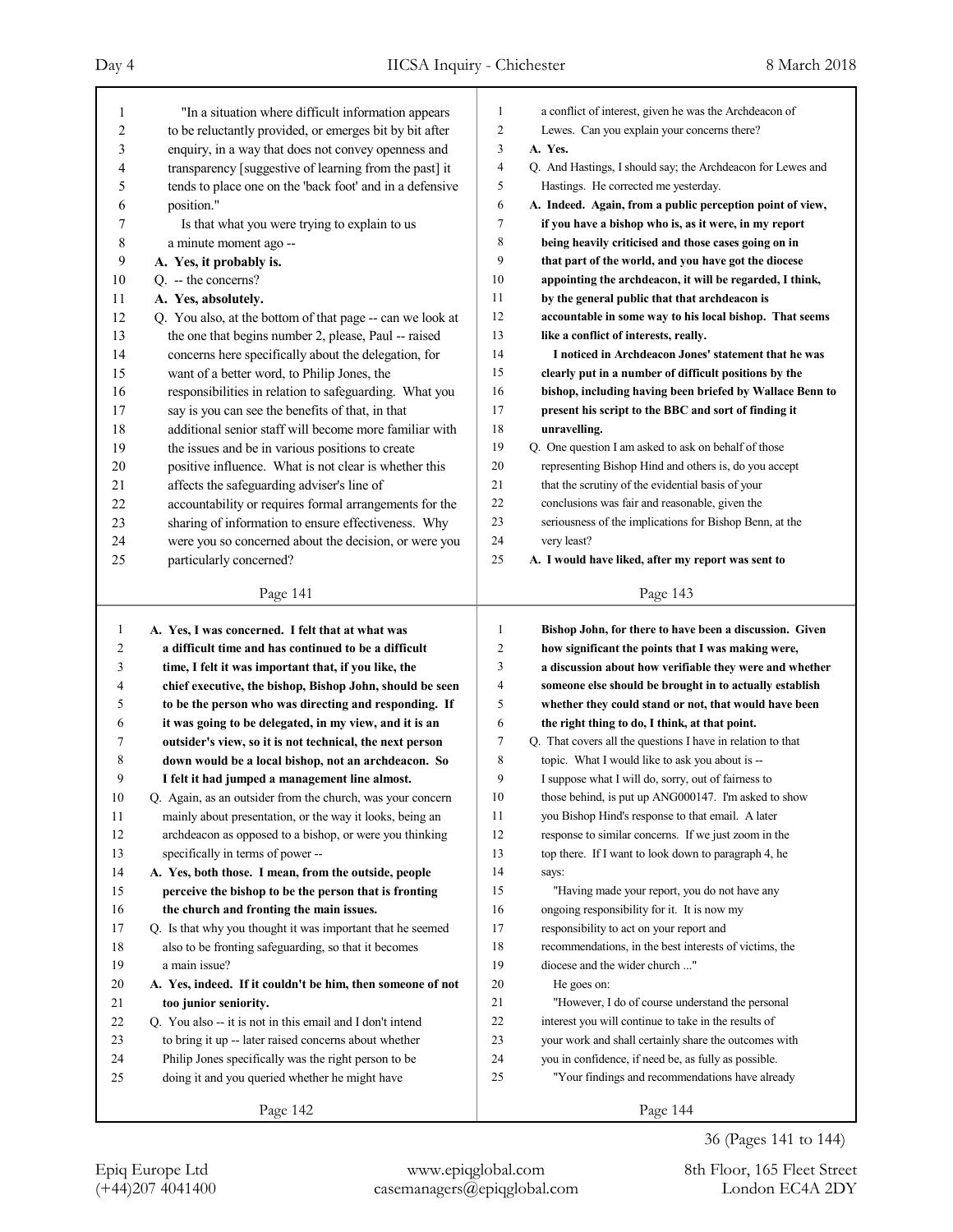| 1  | proved very useful "                                       | 1  | on how to address the findings of the report "              |
|----|------------------------------------------------------------|----|-------------------------------------------------------------|
| 2  | This wasn't in response to the email we just looked        | 2  | I just query that one with you. We know now you did         |
| 3  | at, it was actually in response to a further email you     | 3  | actually give Shirley Hosgood the report. I just wonder     |
| 4  | sent in which you raised the concerns about                | 4  | why the fact that she didn't have a copy of the report      |
| 5  | Bishop Benn -- Archdeacon Philip. Is that right? We        | 5  | was one of the concerns you've raised?                      |
| 6  | have the timeline. I don't think it is necessarily in      | 6  | A. Well, she wasn't given a copy of the report by the       |
| 7  | dispute. My question is whether this response provided     | 7  | diocese and, as a result of that, was not formally aware    |
| 8  | you with any reassurance?                                  | 8  | of what the recommendations were or formally involved in    |
| 9  | A. This was after I'd completed the --                     | 9  | any of the discussions or debate about how they might be    |
| 10 | Q. That's right.                                           | 10 | considered.                                                 |
| 11 | A. And had left the diocese.                               | 11 | Q. The other bullet points essentially are largely about    |
| 12 | Q. Yes.                                                    | 12 | sharing the report; is that fair?                           |
| 13 | A. It did not provide me with any greater assurance than   | 13 | A. Yes.                                                     |
| 14 | I had before, really. It was business as usual, as far     | 14 | Q. The second bullet point, sharing the report anywhere     |
| 15 | as I could see.                                            | 15 | within the diocese; third bullet point, sharing it with     |
| 16 | Q. You reached a point where you wrote and said, "I don't  | 16 | the safeguarding management group?                          |
| 17 | think that I can professionally, in line with my own       | 17 | A. Yes.                                                     |
| 18 | professional obligations, continue to be involved with     | 18 | Q. And then accountability for safeguarding appears to be   |
| 19 | the diocese". Why was that?                                | 19 | the subject of much change -- that's what we have talked    |
| 20 | A. Well, I found that I was, I guess, being pushed around  | 20 | about -- with Archdeacon Philip taking a greater role,      |
| 21 | quite a lot with regard to the report. Having given it     | 21 | and then some other areas.                                  |
| 22 | quite a lot of time for the diocese, between May and       | 22 | What I want to ask, in relation to how you came to          |
| 23 | effectively November, to kind of reach a view about how    | 23 | form this opinion, how much were you involved in the        |
| 24 | it was going to try to take it forward or, if not, how     | 24 | day-to-day running of the diocese and how much of this      |
| 25 | to provide additional information that would help me       | 25 | was information you received via Shirley Hosgood?           |
|    |                                                            |    |                                                             |
|    | Page 145                                                   |    | Page 147                                                    |
|    |                                                            |    |                                                             |
|    |                                                            |    |                                                             |
| 1  | improve the report, I felt I had to bring it to an end     | 1  | A. I received this information over time, really. I had     |
| 2  | and I took advice from my professional association, who    | 2  | met a number of people who had worked or were working       |
| 3  | agreed that that was the thing to do at that point.        | 3  | with West Sussex County Council and were associated with    |
| 4  | It felt to me like there was work yet to be done           | 4  | the diocese either in a clerical role or in an advisory     |
| 5  | that I could have been involved in to actually help        | 5  | role. I had also had contact with Philip Johnson.           |
| 6  | resolve some of these problems.                            | 6  | I may have seen Shirley at adoption training events, and    |
| 7  | Q. Could we have ACE023553_002. Chair, it is behind tab 16 | 7  | I would have asked her how things were going. Beyond        |
| 8  | of your bundle. This is actually the letter we have        | 8  | that, no.                                                   |
| 9  | been talking about. It is attached to an email dated       | 9  | O. The reason I ask, I'm asked by those who sit behind me   |
| 10 | 24 April 2010, which we don't need to put on screen.       | 10 | on behalf of Bishop Hind and others to ask, it is fair,     |
| 11 | I only want to draw out a couple of them. One was          | 11 | isn't it, that you wouldn't have known all of the steps     |
| 12 | that in the fourth paragraph, you have become              | 12 | that were being taken --                                    |
| 13 | increasingly concerned at the possible lack of priority:   | 13 | A. Oh, correct.                                             |
| 14 | "The approach that seems to have been taken could be       | 14 | Q. -- within the diocese?                                   |
| 15 | seen as cherry picking the more convenient                 | 15 | A. Indeed.                                                  |
| 16 | recommendations in the report; whilst the more             | 16 | Q. And there would have been engagement with victims and    |
| 17 | challenging aspects for the diocese, that are actually     | 17 | implementation actions put in place you wouldn't            |
| 18 | fundamental to the way in which safeguarding of children   | 18 | necessarily have known about?                               |
| 19 | has [or has not] been carried out in parts of              | 19 | A. I think there was no visible signs of movement. I did    |
| 20 | the diocese, do not seem to be addressed."                 | 20 | speak to Philip Johnson as one of the victims, and          |
| 21 | You have put at the bottom of the page and the             | 21 | I didn't get a great sense of satisfaction.                 |
| 22 | beginning of the next page -- at the same time, please,    | 22 | Q. So do we go back, then, to the point you made earlier,   |
| 23 | Paul -- at the bottom bullet point:                        | 23 | that doing this in an open and transparent way is almost    |
| 24 | "The safeguarding adviser  was excluded from               | 24 | as important as doing it at all?                            |
| 25 | having sight of the report and excluded from discussions   | 25 | A. It is, but if you don't start off being clear about what |

37 (Pages 145 to 148)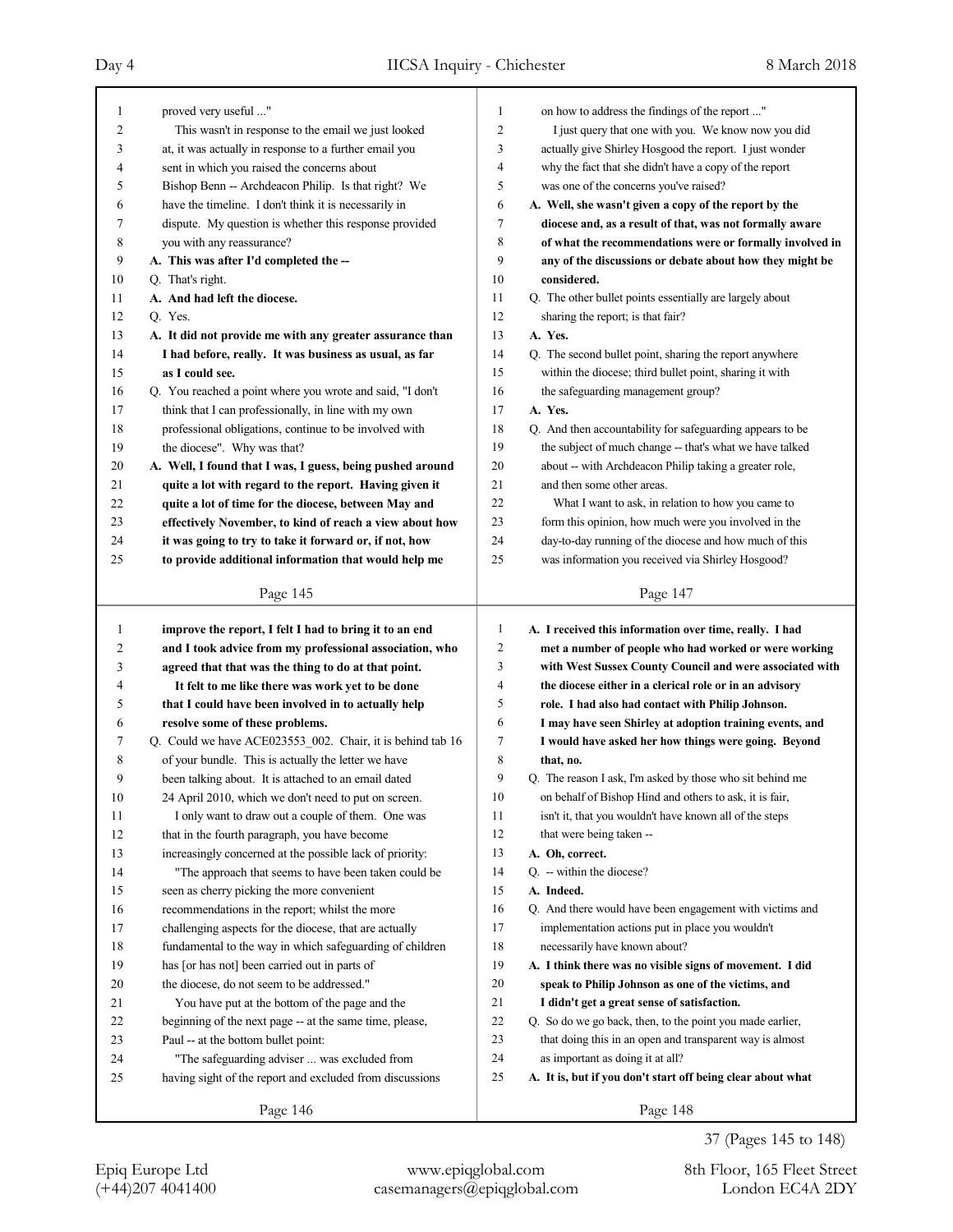| 1  | you intend at the end, you lose control of it. I think      | 1              | have touched on it but I think we should say it            |
|----|-------------------------------------------------------------|----------------|------------------------------------------------------------|
| 2  | that's what's happened in this particular review.           | $\overline{2}$ | explicitly: did you consider the Diocese of Chichester     |
| 3  | Q. We know that a subsequent review was carried out of your | 3              | as a whole to be receptive to comments in relation to      |
| 4  | review by Baroness Butler-Sloss. Did you have any           | 4              | safeguarding? Again, I am trying to separate factual       |
| 5  | involvement in that?                                        | 5              | disputes from safeguarding unless you tell me we can't.    |
| 6  | A. I was asked if I wanted to be involved in the process.   | 6              | Do you think the diocese was receptive to your comments    |
| 7  | I declined.                                                 | 7              | on safeguarding procedures?                                |
| 8  | Q. Why did you decline?                                     | 8              | A. I find it quite hard to answer, really, without linking |
| 9  | A. I felt fairly removed and fairly hurt, really,           | 9              | it to this particular aspect of the investigation.         |
| 10 | I suppose, by everything that had gone on. I didn't         | 10             | There were times when I met with the senior staff group    |
| 11 | really want to be going through the same exercise again.    | 11             | and they appeared responsive, in other words, making       |
| 12 | Although I was contacted by Elizabeth Butler-Sloss,         | 12             | very correct noises of concern and interest; at other      |
| 13 | I did respond to her, although I didn't meet her, and       | 13             | times, particularly in the ones I've described with        |
| 14 | I submitted a draft to her.                                 | 14             | regard to more to do with fact, the relations were not     |
| 15 | Q. You submitted some comments on her draft; is that --     | 15             | quite so receptive and were quite difficult.               |
| 16 | A. Yes.                                                     | 16             | Q. If you could take a look for me at paragraph 95 of your |
| 17 | Q. Can we turn to your bundle tab 19, chair, ANG000143 for  | 17             | witness statement, which is page 24 of the statement,      |
| 18 | the screen. I'm not going to go through all of this but     | 18             | chair.                                                     |
| 19 | this is essentially the comments and factual corrections    | 19             | A. Yes.                                                    |
| 20 | that you raised. As we have mentioned earlier, we don't     | 20             | Q. You say:                                                |
| 21 | want to get too bogged down in the detail for the           | 21             | "I believe that over a period of many years                |
| 22 | purposes of my questioning. What I do want to ask is        | 22             | a culture or climate has developed in the Diocese of       |
| 23 | about your more general comments at the end. It begins,     | 23             | Chichester that has allowed the introduction or            |
| 24 | "As more general comments":                                 | 24             | appointment to parishes and other positions of people,     |
| 25 | "What I have found most difficult to understand in          | 25             | priests, whose records would elsewhere I hope have         |
|    |                                                             |                |                                                            |
|    | Page 149                                                    |                | Page 151                                                   |
|    |                                                             |                |                                                            |
|    |                                                             |                |                                                            |
| 1  | the narrative around 2001 self-disclosure of the 1954       | 1              | attracted more careful scrutiny and weeding out.           |
| 2  | conviction is the stunning lack of action."                 | $\overline{c}$ | Sometimes such people have managed to move to work or      |
| 3  | I'm going to pause there. We spent a lot of time            | 3              | live close by others with similar outlooks, as in the      |
| 4  | earlier talking about 1997, but in fact, the inquiry and    | $\overline{4}$ | cases of Roy Cotton and Colin Pritchard."                  |
| 5  | the chair has heard that Roy Cotton submitted a 2001        | 5              | A. Yes.                                                    |
| 6  | form, as he was required, setting out that he had been      | 6              | Q. My question is, you say over a period of many years     |
| 7  | convicted, so whether or not Bishop Wallace knew in         | 7              | a culture has developed. Are you giving your view there    |
| 8  | 1997, he certainly did in 2001, and that's what you are     | 8              | on the current situation within Chichester or the          |
| 9  | raising your concerns about here?                           | 9              | situation as it was in 2009 to 2011 where you spent most   |
| 10 | A. It is. I think the difficulty about this is, as I put    | 10             | of your time?                                              |
| 11 | it in the narrative, I think Bishop Wallace Benn would      | 11             | A. I guess it is much more in respect of the earlier stage |
| 12 | say that there was disclosure, it did arrive at his         | 12             | because I think since -- more recently, I think more       |
| 13 | office. I think he said at one point it may have been       | 13             | attention has been given to looking with greater           |
| 14 | misfiled. It was also stated that it was then sent to       | 14             | scrutiny at who is coming into the diocese. I think        |
| 15 | the Bishop's Palace in Chichester, where it also            | 15             | with the cessation of the area bishops scheme being able   |
| 16 | appeared to be misfiled or mislaid or there was a lot of    | 16             | to award PTO without reference to the blue file, that's    |
| 17 | confusion about it at the time.                             | 17             | been an improvement.                                       |
| 18 | I found it hard to believe that if it was seen first        | 18             | Q. What you also say is:                                   |
| 19 | by his secretary or PA that it wouldn't have been a red     | 19             | "The dominant or prevailing culture of the Diocese         |
| 20 | flag, that she would not have kind of immediately come      | 20             | of Chichester with regard to women may have had            |
| 21 | in and drawn it to his attention.                           | 21             | a significant influence in this regard."                   |
| 22 | Q. That concludes my questions about what I call sort of    | 22             | Again, are we talking currently or 2009 to 2011,           |
| 23 | the factual narrative. I would like to just ask you         | 23             | when you were involved?                                    |
| 24 | a few reflecting questions on your interactions with the    | 24             | A. I can only comment about the earlier stage. I think     |
| 25 | diocese, the first of which is, overall -- we may well      | 25             | a number of people would probably say the view of          |
|    | Page 150                                                    |                | Page 152                                                   |

38 (Pages 149 to 152)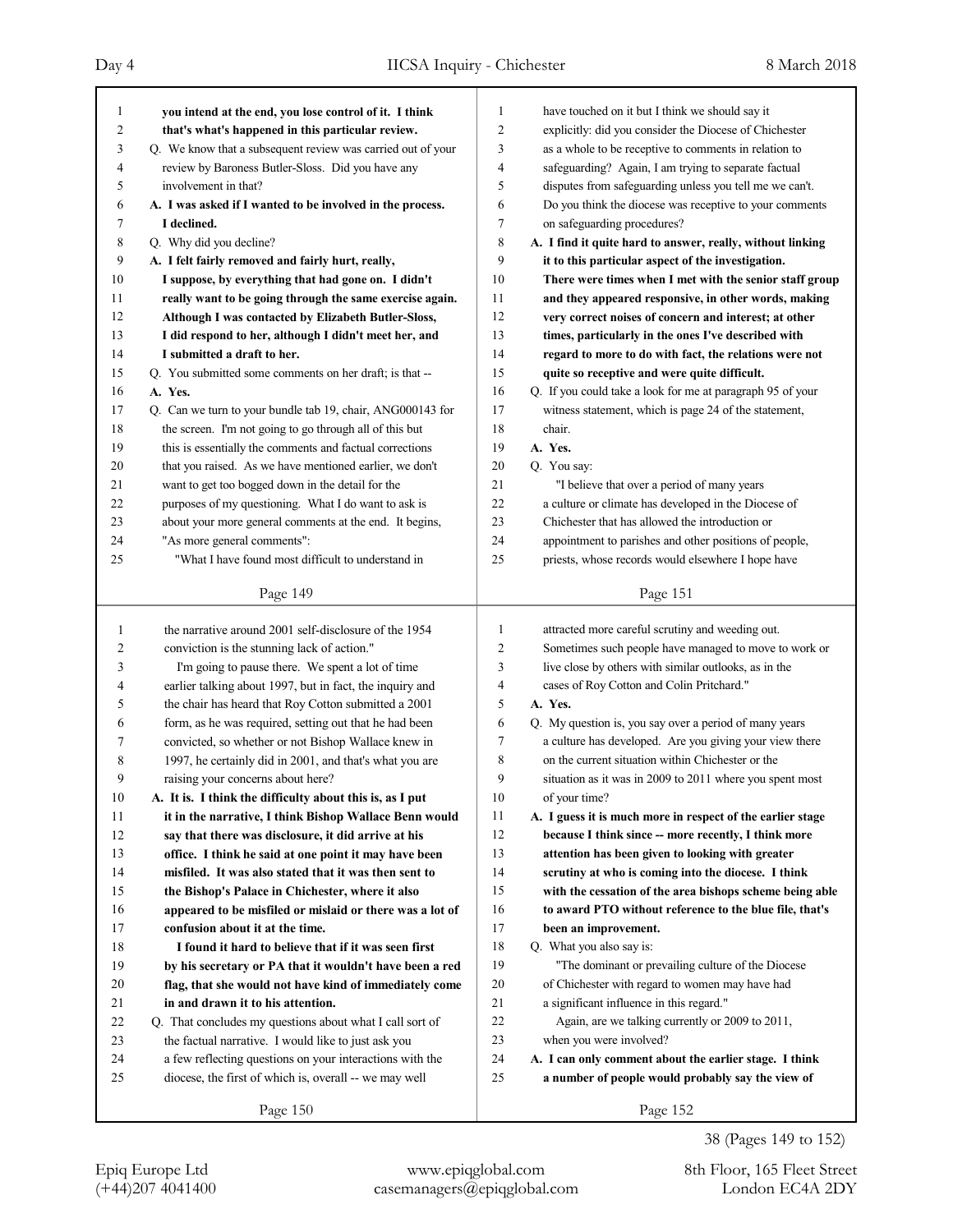| 1            | Chichester Diocese with regard to the ordination of         | 1<br>MS McNEILL: Thank you, Mr Meekings. Chair, do you or the     |
|--------------|-------------------------------------------------------------|-------------------------------------------------------------------|
| 2            | women is a factor in that and not supporting it, to my      | 2<br>panel have any questions for Mr Meekings?                    |
| 3            | understanding.                                              | 3<br>Questions by THE PANEL                                       |
| 4            | Q. This is something you have heard from others rather than | 4<br>THE CHAIR: Yes. Can I just ask you about the process of      |
| 5            | a view that you reached yourself --                         | 5<br>commissioning your report, Mr Meekings. Was there any        |
| 6            | A. No, it is a view I have reached myself. I would also     | 6<br>agreement about who should receive the final version of      |
| 7            | tend to take the view in retrospect, benefit of             | 7<br>$it -$                                                       |
| 8            | hindsight, that Shirley's uphill struggle was possibly      | 8<br>A. No.                                                       |
| 9            | born out of that kind of issue and problem, really. It      | 9<br>THE CHAIR: - and how many people it should be distributed    |
| 10           | was a very male-oriented environment. I'm not sure          | 10<br>to?                                                         |
| 11           | whether Bishop Hind may have called it in the course of     | 11<br>A. No.                                                      |
| 12           | these proceedings "muscular" in some way. I think,          | 12<br>THE CHAIR: So you felt free to give a copy to Mrs Hosgood   |
| 13           | faced with a female safeguarding officer who was working    | 13<br>because you thought it was important she should have it,    |
| 14           | to a degree of authority, because she was aware of          | 14<br>rather than there was any agreement with anyone?            |
| 15           | the law and was not prepared to accept less than            | 15<br>A. Correct.                                                 |
| 16           | appropriate action, provided a challenge to male            | 16<br>THE CHAIR: Can I ask you if you continued your professional |
| 17           | authority in some ways.                                     | 17<br>supervision of Mrs Hosgood?                                 |
| 18           | Q. I have concluded my questions for you. Before I turn to  | 18<br>A. No, I ceased that when I -- I ceased doing that when     |
| 19           | the panel and the chair to see if they have any             | 19<br>I removed myself from the diocese at the end of 2009.       |
| 20           | questions, you are somebody who has worked for a long       | 20<br>THE CHAIR: I see. Given there were a lot of tensions        |
| 21           | time within the safeguarding roles and within the areas     | 21<br>around at the time, did you cease that contact with her     |
| 22           | of East and West Sussex. Do you have anything else that     | 22<br>in an amicable way?                                         |
| 23           | you would like to add specifically that might assist the    | 23<br>A. Oh, no, the only reason I left was because of my         |
| 24           | panel in reaching any recommendations that they may wish    | 24<br>disagreement with the church over its handling of           |
| 25           | to consider?                                                | 25<br>the outcome of the review, really. I felt I couldn't be     |
|              |                                                             |                                                                   |
|              | Page 153                                                    | Page 155                                                          |
|              |                                                             |                                                                   |
|              |                                                             |                                                                   |
| $\mathbf{1}$ | A. There are one or two things I would like to say, chair.  | 1<br>honest by continuing to support someone working in that      |
| 2            | I think there have been a number of crises and              | $\overline{2}$<br>situation.                                      |
| 3            | difficulties that the Church of England have                | 3<br>THE CHAIR: So there were no tensions arose with              |
| 4            | experienced, and I think it probably is time for some       | 4<br>Mrs Hosgood?                                                 |
| 5            | fairly radical action to be taken by the church, and        | 5<br>A. No, not at all.                                           |
| 6            | I know they are thinking carefully about that, but          | 6<br>PROF SIR MALCOLM EVANS: Just picking up perhaps on one or    |
| 7            | I think my problem is the amount of time it does seem to    | 7<br>two of those last points, did Shirley Hosgood ask you        |
| 8            | be taking.                                                  | 8<br>for a copy of the report?                                    |
| 9            | I would like to ask a question, really, about               | 9<br>A. I couldn't tell you. I don't know.                        |
| 10           | whether they should be stripped of their exemption under    | 10<br>PROF SIR MALCOLM EVANS: So what caused you to decide to     |
| 11           | the Equality Act to help stamp out a culture of abuse       | 11<br>give it to her?                                             |
| 12           | and homophobia and sexism, because under the 2010 Act,      | 12<br>A. She was the safeguarding adviser.                        |
| 13           | the church, as a religious institution, has special         | 13<br>PROF SIR MALCOLM EVANS: Indeed, I understand that, yes.     |
| 14           | permission to insist that those it appoints are             | 14<br>A. And why not?                                             |
| 15           | Christians, but it can also discriminate over sex,          | 15<br>PROF SIR MALCOLM EVANS: Okay. Thank you. Could I ask        |
| 16           | sexuality, marital history and gender identity if they      | 16<br>another question, and I am sorry if I failed to pick        |
| 17           | conflict with strongly held religious convictions.          | 17<br>this up from what was said, but obviously what seems to     |
| 18           | Secondly, I would probably support the development          | 18<br>be emerging as a key point is the comments about            |
| 19           | now of an independent safeguarding body. Operationally,     | 19<br>Bishop Wallace's knowledge in relation to Cotton in         |
| 20           | I'm surprised that the church has not already set up        | 20<br>around the state of his knowledge in 1998 around this.      |
| 21           | a national database to record cases of concern and to       | 21<br>Could you just recall on what basis it was that you         |
| 22           | upload case notes and allow a proper audit trail.           | 22<br>reached the conclusion that he did have knowledge of        |
| 23           | I think I said in my witness statement I think that         | 23<br>the conviction at that time?                                |
| 24           | the Clergy Discipline Measure does require a complete       | 24<br>A. I think I have set it out somewhere. I'm racking my      |
| 25           | overhaul to be able to hold people to account.              | 25<br>brain to try to draw it to my recollection. Yes, I have     |
|              | Page 154                                                    | Page 156                                                          |

# 39 (Pages 153 to 156)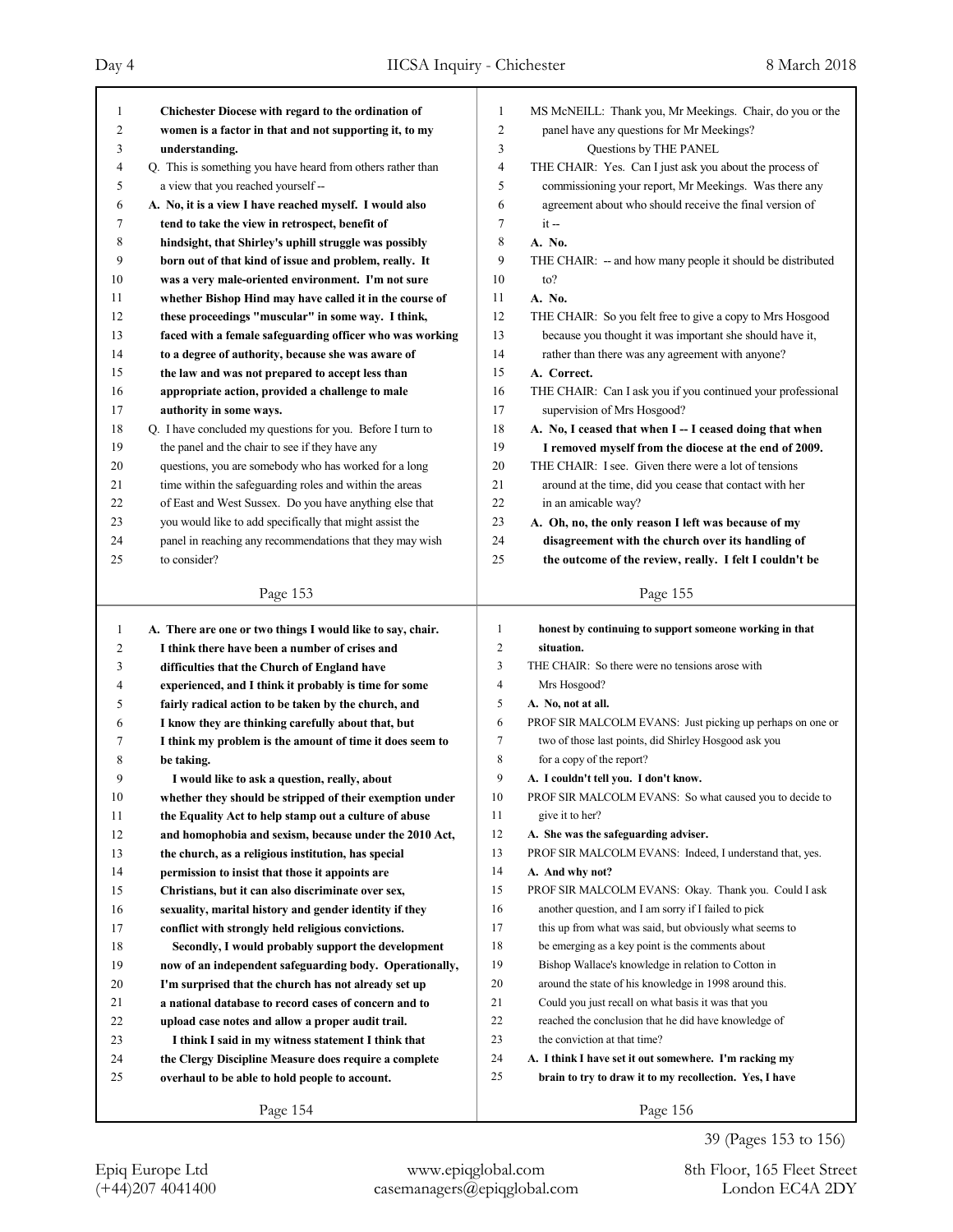Page 157 1 **found it here, in fact. So after the second interview** 2 **I reviewed the information Bishop Wallace had given me.** 3 **I formed the view that Nicholas Reade's enquiries had** 4 **thrown up some real concerns about a matter in Cotton's** 5 **past, that Nicholas Reade shared this information with** 6 **Bishop Wallace. Bishop Wallace asked Roy Cotton about** 7 **his past and I came to the conclusion that Roy Cotton** 8 **had told him of the conviction but described it to him** 9 **as a false accusation.** 10 **So I took the view that, as Cotton had used that** 11 **approach previously to be open about his conviction but** 12 **described it as a false accusation or, "I did it to take** 13 **the pressure off other people", I formed the view that** 14 **he'd done it again.** 15 PROF SIR MALCOLM EVANS: And that that came from information 16 that flowed to him through Nicholas Reade? 17 **A. No, I took the view that it was divulged directly from** 18 **Roy Cotton to Bishop Wallace in probably the second** 19 **interview he had with him in 1999.** 20 PROF SIR MALCOLM EVANS: Thank you. 21 MS SHARPLING: We have heard, of course, today from 22 Archdeacon Philip, who said in the latter part of his 23 evidence that one of the problems that he associated 24 with the diocese was the dominance of large 25 personalities -- I'm truncating what he said. Is that Page 158 1 a phrase that you would agree with? 2 **A. I suppose his position in the diocese was very different** 3 **from mine. Mine was very specific. It was peripheral.** 4 **You know, by probably May my role had started to** 5 **considerably diminish and I wasn't involved other than** 6 **in providing professional supervision to Shirley.** 7 **I was aware from Shirley's meetings with me that** 8 **there were difficulties, but I wasn't aware that that** 9 **dominated.** 10 MS SHARPLING: How did Shirley, as you describe her, 11 Ms Hosgood, describe those difficulties to you? 12 **A. Well, she described them in terms of the cases that were** 13 **under consideration by her. In some instances, I think** 14 **she'd taken matters to Bishop Wallace and hadn't felt** 15 **that he'd wanted to hear what she was saying or taken** 16 **the action she felt was appropriate.** 17 MR FRANK: Just going back to the question of the source of 18 information regarding the difference there appears to 19 have been between Bishop Wallace and how he got 20 information about the conviction that we have spoken 21 about, I wonder if you can just help us to understand 22 from your handwritten note, because that's probably 23 contemporaneous, if we could put up ANG000179, and in 24 particular page 002, it is behind tab 11 of your 25 evidence as I have got it. I don't know whether it is Page 159 1 the same with you. 2 **A. I think it probably is.** 3 MR FRANK: On the page 002, I think it is a record of 4 a discussion on 20 April 2009, looking at the top of 5 the page. 6 **A. Yes.** 7 MR FRANK: I think about a third of the way down, you have 8 got handwritten, about four lines down: 9 "Believed NR [Nicholas Reade] told me." 10 Is that the bishop telling you that Nicholas Reade 11 had told him about this information? That's where he 12 got his information from? 13 **A. Yes.** 14 MR FRANK: Then you have made a further note just a few 15 lines down: 16 "NR has forgotten!!" 17 Can you just help us with that? 18 **A. I think at that interview I advised Bishop Wallace that** 19 **I'd spoken to Nicholas Reade and that he had no** 20 **knowledge of that.** 21 MR FRANK: There is a further marginal note there saying, 22 "Probably did know. Even if he didn't, I can recall 23 conversation." 24 Can you help us with what that refers to? 25 **A. I'm a bit lost on the page, I'm afraid.** Page 160 1 MR FRANK: It's the same page, it has 002 at the bottom. It 2 is ANG000179, the note of the conversation on 3 20 April 2009. 4 **A. Does it have a "2" at the top of the page?** 5 MR FRANK: It does indeed. It is also on your screen, 6 I think, to help you. 7 **A. Oh, yes, thank you.** 8 MR FRANK: In relation to the marginal note "probably did 9 know", it looks as if it is pointing to "NR" and "Even 10 if it didn't, I can recall conversation with 11 Roy Cotton". Can you help us with that? 12 **A. Basically Bishop Wallace was saying Nicholas Reade has** 13 **forgotten. Bishop Wallace senses that --** 14 **Bishop Wallace's information came from Nicholas Reade** 15 **and he was aware of conviction from the past.** 16 MR FRANK: On the following page, 003 at the bottom 17 right-hand corner. 18 **A. Yes, I have it.** 19 MR FRANK: The penultimate paragraph -- so it is the same 20 conversation, indeed, and we see: 21 "Seen a number of people reputations blackened 22 unnecessarily. Listened to people ..." 23 **A. "... take the hump because of a trivial thing they've** 24 **done".** 25 MR FRANK: "It's not that important. You can't write off

40 (Pages 157 to 160)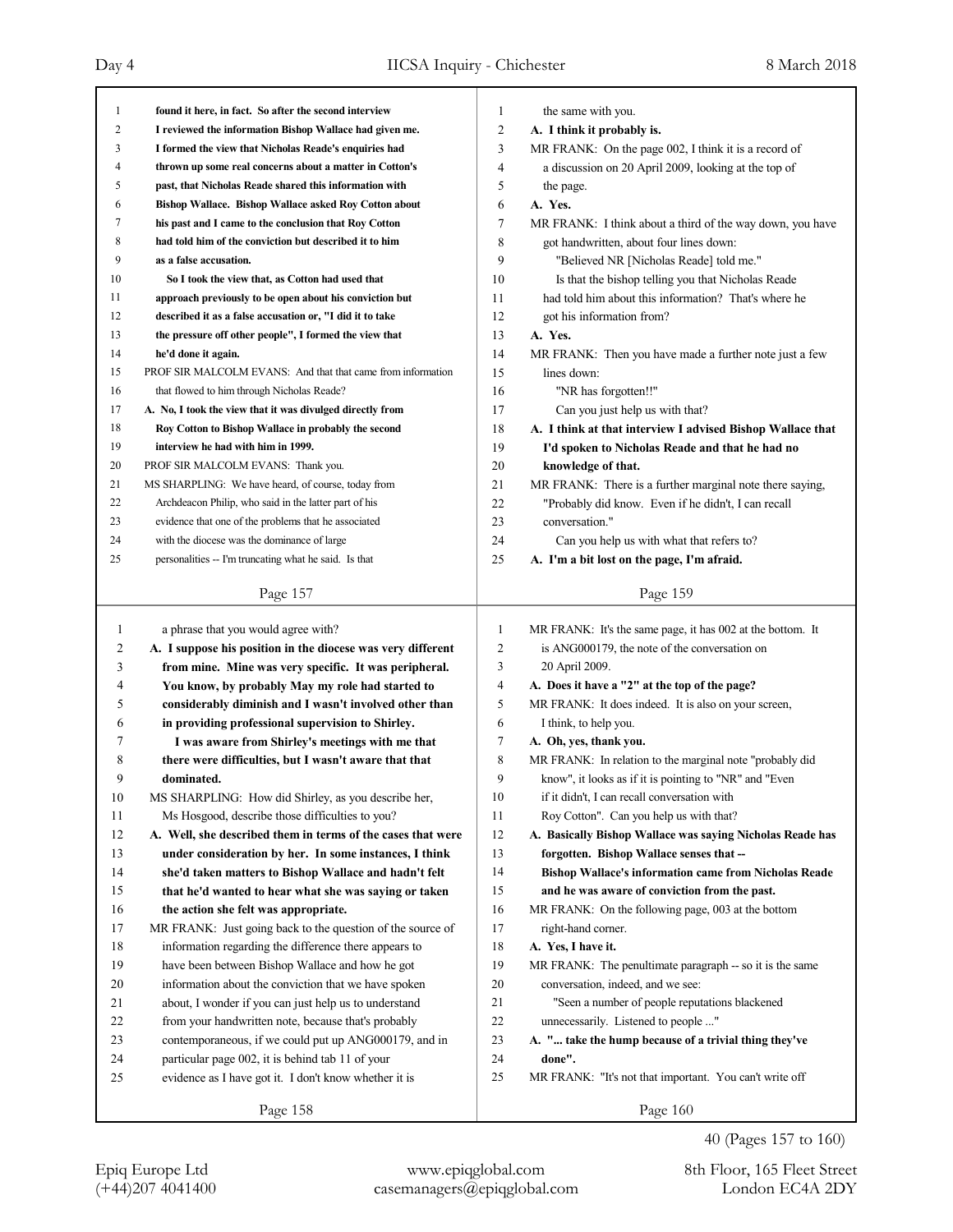| 1      | a good guy because of a bad day".                           | 1              | more housekeeping matter. As I know you're aware,          |
|--------|-------------------------------------------------------------|----------------|------------------------------------------------------------|
| 2      | Who said that?                                              | $\overline{c}$ | Angela Sibson has been waiting, but looking at the time    |
| 3      | A. Bishop Wallace.                                          | 3              | a decision has been made to put her evidence over until    |
| 4      | MR FRANK: And what was he referring to?                     | 4              | tomorrow morning, if that is okay with you and your        |
| 5      | A. He was talking generally.                                | 5              | colleagues. After we have concluded Ian Gibson's           |
| 6      | MR FRANK: If we could turn on, then, to a later             | 6              | evidence today, we will hear the read evidence of          |
| 7      | conversation also with Bishop Wallace, I think,             | 7              | Kate Wood, chair, if that is all right?                    |
| 8      | ANG000182_001, which should be behind your tab 12,          | 8              | CANON IAN GIBSON (sworn)                                   |
| 9      | 22 April.                                                   | 9              | Examination by MS McNEILL                                  |
| 10     | A. Yes.                                                     | 10             | MS McNEILL: Good afternoon. Can I confirm that you are     |
| 11     | MR FRANK: About a third of the way down:                    | 11             | Canon Ian Gibson?                                          |
| 12     | "Would appear that this information on conviction           | 12             | A. I am indeed.                                            |
| 13     | remained with Bishop Wallace. Would not appear to have      | 13             | Q. I know that we have spoken outside the room and you are |
| 14     | been shared with Nicholas Reade "                           | 14             | content for us to either refer to you as Canon Ian or      |
| 15     | Can you help us about that?                                 | 15             | Canon Gibson.                                              |
| 16     | A. Well, Nicholas Reade was much clearer in the             | 16             | A. Fine.                                                   |
| 17     | conversation I had with him about what he knew and what     | 17             | Q. You provided a witness statement to the inquiry on      |
| 18     | he didn't know. He was very clear, he had no knowledge.     | 18             | 11 January of this year. It runs to 25 pages. Have you     |
| 19     | MR FRANK: In terms of being clear, can you tell us, what    | 19             | had the opportunity to review your statement to confirm    |
| 20     | impression did you clearly have about what the source of    | 20             | whether it is true, to the best of your knowledge and      |
| 21     | Bishop Wallace's information was?                           | 21             | belief?                                                    |
| 22     | A. I formed the view that he'd had a discussion with        | 22             | A. Yes, I have.                                            |
| 23     | Roy Cotton, and in all probability in the second            | 23             | Q. Can you confirm that it is?                             |
| 24     | discussion, which was one of the things he told me,         | 24             | A. It is.                                                  |
| 25     | although changed it at some point, that Cotton had told     | 25             | Q. Chair, the reference for that statement is WWS000070.   |
|        |                                                             |                |                                                            |
|        | Page 161                                                    |                | Page 163                                                   |
|        |                                                             |                |                                                            |
|        |                                                             |                |                                                            |
| 1      | him that he had a conviction, Bishop Wallace was shocked    | 1              | I ask if it can be put onto the website so, as usual, we   |
| 2      | and horrified, Cotton is reported to have called it an      | $\overline{c}$ | don't need to take the witness line by line through the    |
| 3      | allegation.                                                 | 3              | entire statement.                                          |
| 4      | MR FRANK: Thank you very much. That's all I ask you.        | 4              | Canon Gibson, is it right that you were chaplain to        |
| 5      | THE CHAIR: Thank you very much, Mr Meekings.                | 5              | Bishop Hind between 2004 and 2013?                         |
| 6      | (The witness withdrew)                                      | 6              | A. It is right, yes.                                       |
| 7      | Housekeeping                                                | 7              | Q. In addition, in 2009, you also took on the role of      |
| 8      | MS McNEILL: Chair, can I address you on a housekeeping      | 8              | episcopal vicar for ministry and Canon Treasurer of        |
| 9      | matter at this stage? We are at 3.00 pm. We have two        | 9              | Chichester Cathedral?                                      |
| $10\,$ | further witnesses listed today, as I know you're aware.     | 10             | A. I did.                                                  |
| 11     | We have Canon Ian Gibson and Angela Sibson, who was the     | 11             | Q. You remained in that role until 2015 when you retired?  |
| 12     | diocesan secretary at one of the stages.                    | 12             | A. Absolutely right.                                       |
| 13     | For logistical reasons, we have decided to take             | 13             | Q. Something we may return to later: is it right that in   |
| 14     | Canon Ian Gibson first, unless you or your colleagues       | 14             | addition to your roles within the diocese, you have        |
| 15     | have an objection. My question is whether you would         | 15             | a significant amount of management experience?             |
| 16     | like me to start Ian Gibson's evidence now or take          | 16             | A. Yes, I have.                                            |
| 17     | a slightly earlier break?                                   | 17             | Q. In fact, you were a national field sales manager for    |
| $18\,$ | THE CHAIR: We will take our break now and then we can start | 18             | Martini Rossi for some years?                              |
| 19     | after the break.                                            | 19             | A. Correct.                                                |
| 20     | MS McNEILL: Thank you, chair.                               | $20\,$         | Q. You spent 10 years as a management consultant?          |
| 21     | $(3.02 \text{ pm})$                                         | 21             | A. Correct.                                                |
| 22     | (A short break)                                             | $22\,$         | Q. Both of which were prior to your role as chaplain but   |
| 23     | $(3.20 \text{ pm})$                                         | 23             | not prior to your ordination?                              |
| 24     | MS McNEILL: Before the witness is sworn, chair, if I can,   | 24             | A. That's right. I was a non-stipendiary ministry whilst   |
| 25     | at the risk of making it a habit, just one                  | 25             | doing those jobs.                                          |
|        | Page 162                                                    |                | Page 164                                                   |

41 (Pages 161 to 164)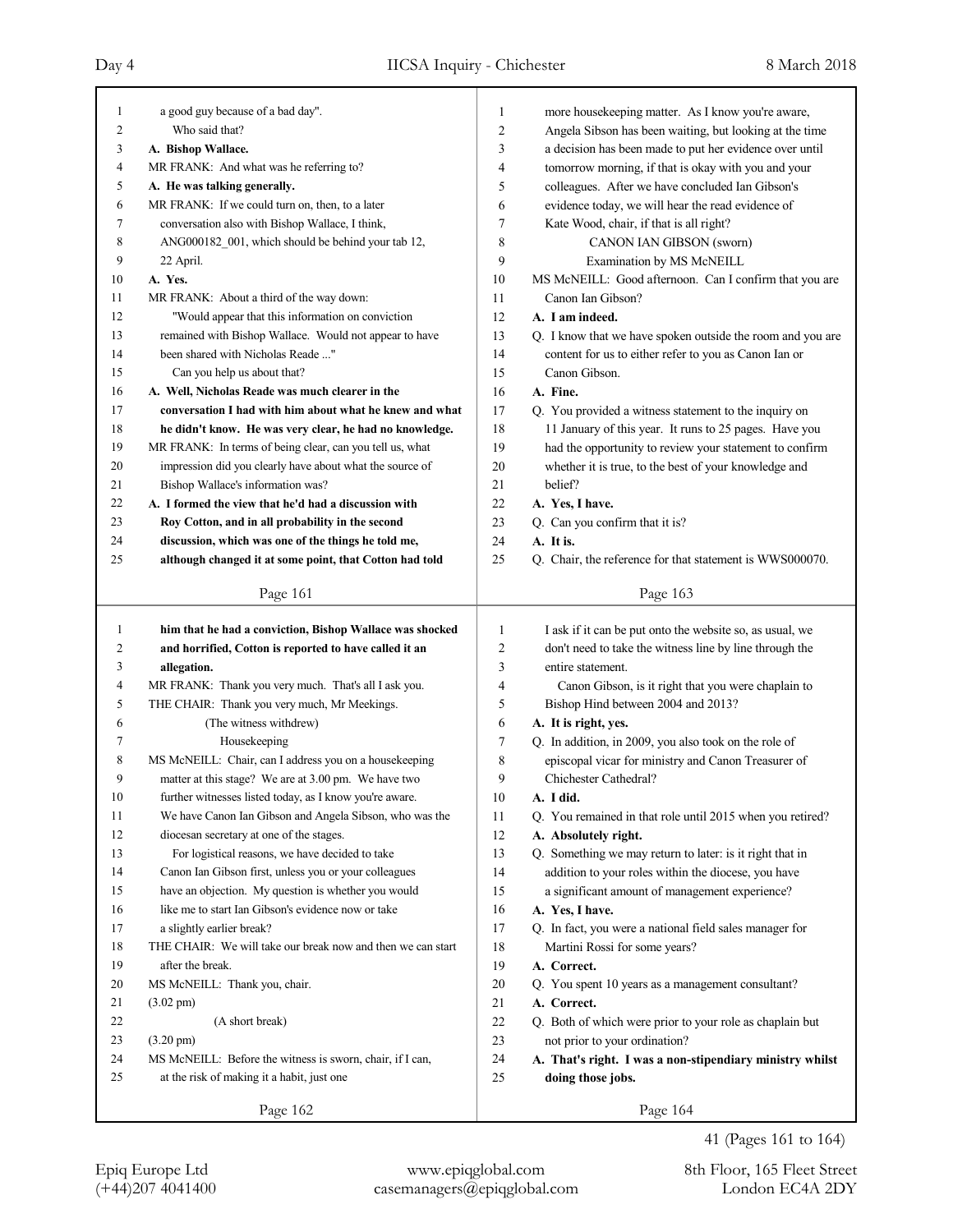| 1  | Q. I'm grateful. You also have, I understand, specific     | 1              | A. Yes.                                                     |
|----|------------------------------------------------------------|----------------|-------------------------------------------------------------|
| 2  | Masters degrees in management and HR-related matters?      | $\overline{c}$ | Q. Probably more the records of it as opposed to the actual |
| 3  | A. That's right. I have a Masters degree in Strategic      | 3              | carrying out of the checks?                                 |
| 4  | Human Resource Management and a Masters degree in          | $\overline{4}$ | A. Later we took on the actual checks ourselves as well as  |
| 5  | specifically looking at changes in Church of England       | 5              | Church House, Hove. That wasn't until after the             |
| 6  | human resource management, notably the clergy terms of     | 6              | recommendations of the historic cases review.               |
| 7  | service.                                                   | 7              | Q. We will explore that, if we may, in a moment. You        |
| 8  | Q. You are actually quite softly spoken. I don't know      | $\,$ 8 $\,$    | handled the licensing records and the issues of notices?    |
| 9  | whether it is because you are far away from the            | 9              | A. Yes.                                                     |
| 10 | microphone. If you could just keep your voice up so        | 10             | Q. Does that cover permission to officiate?                 |
| 11 | that the stenographers can get a note?                     | 11             | A. It did.                                                  |
| 12 | A. Is that better?                                         | 12             | O. It does?                                                 |
| 13 | Q. Much better, thank you. Can you explain again in brief  | 13             | A. Yes.                                                     |
| 14 | terms -- I don't expect your full role description --      | 14             | Q. Again, we will touch on the way that that changed        |
| 15 | what the role of a bishop's chaplain is?                   | 15             | slightly after the recommendations.                         |
| 16 | A. Sure. The majority of bishops' chaplains, and my role   | 16             | A. Sure.                                                    |
| 17 | specifically for John Hind, was to help him with           | 17             | Q. You wrote "safeguarding officer management and record    |
| 18 | liturgical services, to plan specifically when he was      | 18             | management in liaison with safeguarding officer". Can       |
| 19 | going out to parishes for confirmations, licensings,       | 19             | you explain that one for us a little bit more?              |
| 20 | that sort of thing, but also very much in this case to     | 20             | A. We obviously liaised with the diocesan safeguarding      |
| 21 | be his -- I suppose you could call it chief of staff at    | 21             | adviser as and when. I was perhaps the first line of        |
| 22 | the office, to run what we called the Bishop's Palace      | 22             | contact if something happened that needed to be told to     |
| 23 | staff, which was different from the bishop's senior        | 23             | the bishop. If the bishop wasn't there, for example,        |
| 24 | staff, and then make sure the administrative details and   | 24             | then information would be passed through to me and then     |
| 25 | the management of the staff, that was really the           | 25             | I would pass it on to the bishop. But it was only           |
|    |                                                            |                |                                                             |
|    | Page 165                                                   |                | Page 167                                                    |
|    |                                                            |                |                                                             |
|    |                                                            |                |                                                             |
| 1  | chaplain's role. So it was a liturgical role as well as    | 1              | really as an interim. It wasn't a management of             |
| 2  | an administrative role.                                    | $\overline{2}$ | diocesan safeguarding advisers at all. Safeguarding         |
| 3  | Q. So there is no confusion, can you explain for us the    | 3              | advisers were in their own position and they held that      |
| 4  | difference between the Bishop's Palace staff and the       | 4              | position responsible to both the bishop, on one hand,       |
| 5  | bishop's senior staff?                                     | 5              | but also to the diocesan secretary, who was their line      |
| 6  | A. The senior staff consisted of himself, the two area     | 6              | manager. So it was the liaison rather than any form of      |
| 7  | bishops, the three archdeacons, dean of the cathedral,     | 7              | management.                                                 |
| 8  | diocesan secretary and me there as virtual note taker,     | 8              | Q. That's the reason I seek the clarity. It wasn't put in   |
| 9  | but also, as part of that team, sometimes I was asked my   | 9              | another chain of command?                                   |
| 10 | opinion. So that's the senior staff.                       | 10             | A. No.                                                      |
| 11 | The palace staff was myself, a full-time secretary,        | 11             | Q. You were the middle man between herself or himself and   |
| 12 | a part-time clerical assistant and also the financial      | 12             | the bishop?                                                 |
| 13 | and resources -- premises resource manager. That was       | 13             | A. Yes.                                                     |
| 14 | the person that looked after the care of the palace,       | 14             | Q. You also recorded management of the Clergy Discipline    |
| 15 | which of course, being a listed building, took some        | 15             | Measure process.                                            |
| 16 | care, and there was also during Bishop John's time         | 16             | A. Yes.                                                     |
| 17 | a gardener who was on a full-time basis. So I was in       | 17             | Q. Again, were you physically involved in making the        |
| 18 | charge of them as line manager.                            | 18             | decisions of whether to bring Clergy Discipline Measures    |
| 19 | Q. Again, I'm not minimising it, but having looked at your | 19             | or management of the process?                               |
| 20 | job description, I'm going to pull out some of the key     | 20             | A. The management of the process.                           |
| 21 | headings for what I read as your responsibilities:         | 21             | Q. We have heard a lot of evidence so far about the blue    |
| 22 | management of the blue folders, which we have heard        | 22             | files.                                                      |
| 23 | about?                                                     | 23             | A. Yes.                                                     |
| 24 | A. Yes.                                                    | 24             | Q. We have already had an explanation of generally what was |
| 25 | Q. CRB management?                                         | 25             | included in them and who managed them. You have also        |
|    | Page 166                                                   |                | Page 168                                                    |

42 (Pages 165 to 168)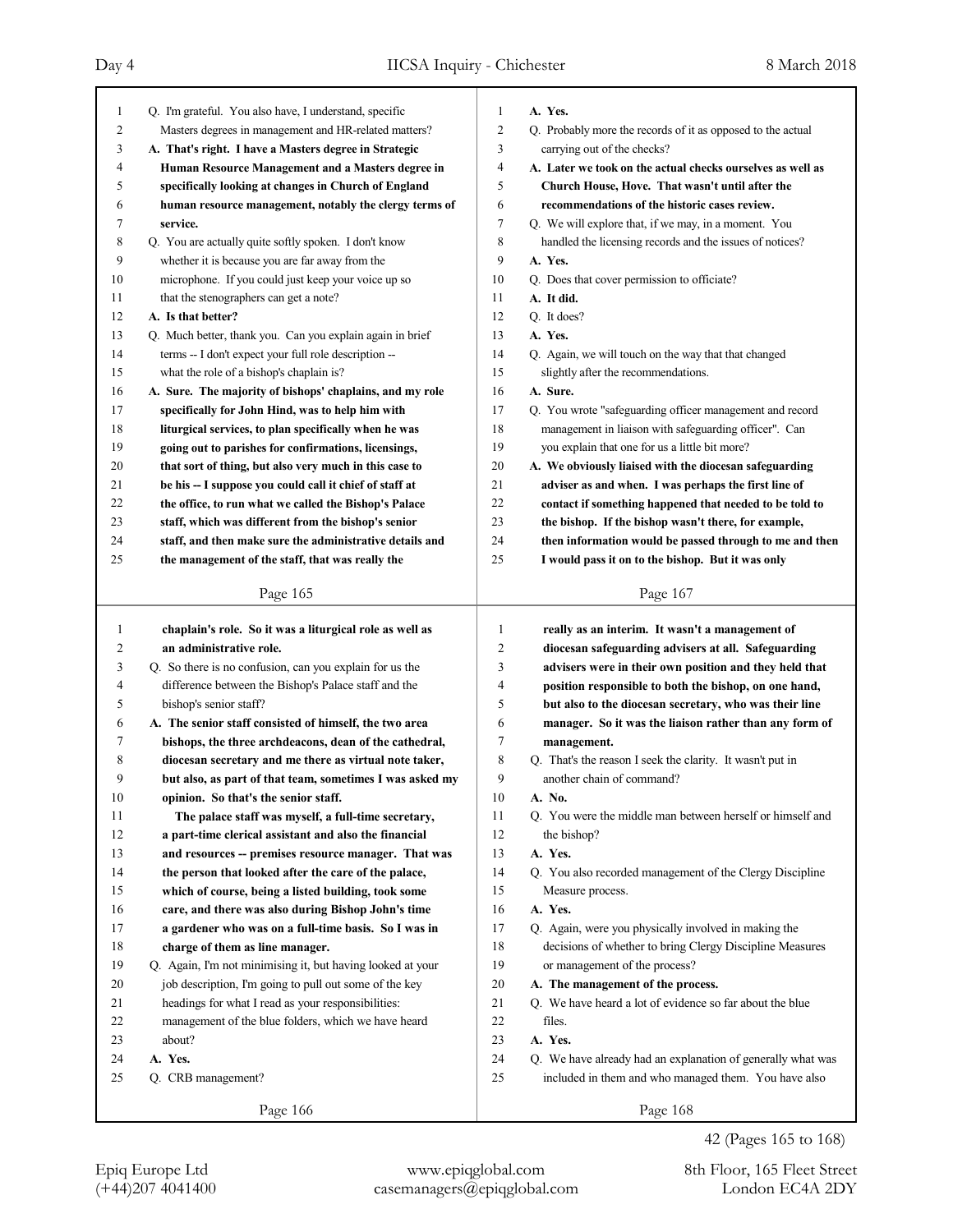٦

| 1      | given a lot of detail in your statement. What I would                                                           | 1              | because obviously, if they were interviewing people on                                       |
|--------|-----------------------------------------------------------------------------------------------------------------|----------------|----------------------------------------------------------------------------------------------|
| 2      | like to explore is the status of those blue files when                                                          | 2              | a local basis, they may need some information about                                          |
| 3      | you took up post in 2004.                                                                                       | 3              | them, but what we really needed to do is to make sure                                        |
| 4      | A. Right.                                                                                                       | 4              | that we had all the relevant information in original                                         |
| 5      | Q. Could you tell us about that?                                                                                | 5              | documents. So I specifically asked the area officers to                                      |
| 6      | A. Yes. When I arrived at the office itself to take up the                                                      | 6              | send me any original documents so that they could be                                         |
| 7      | job, the filing, shall we say, was in a bit of                                                                  | 7              | placed on the new file so that we had records.                                               |
| 8      | a disarray. In fact, it was in great disarray. The                                                              | 8              | Q. Was that request in 2009?                                                                 |
| 9      | secretary that was in charge of the office at the time                                                          | 9              | A. Yes.                                                                                      |
| 10     | had failed to do a lot of filing on the excuse that she                                                         | 10             | Q. One effect of the area files system, was it not, was                                      |
| 11     | needed somebody else to help her because she was very                                                           | 11             | that permission to officiate was being granted by area                                       |
| 12     | much involved in secretarial tasks rather than filing                                                           | 12             | bishops within the area --                                                                   |
| 13     | tasks, and she felt that she needed somebody else to do                                                         | 13             | A. Yes.                                                                                      |
| 14     | it.                                                                                                             | 14             | Q. -- without sight of the blue files?                                                       |
| 15     | So there were a lot of files, not necessarily all of                                                            | 15             | A. Yes.                                                                                      |
| 16     | the blue files, but there were some files which I found                                                         | 16             | Q. If we can take a look on screen at an email, WWS000090.                                   |
| 17     | in a separate filing place which related to people that                                                         | 17             | It is just one page. If we look at the bottom half,                                          |
| 18     | had either left the diocese or had died, and we still                                                           | 18             | please, this is an email from you to various diocesan                                        |
| 19     | had records. Those files needed to be pushed onto                                                               | 19             | staff:                                                                                       |
| 20     | somebody else.                                                                                                  | 20             | "The staff meeting yesterday requested that all                                              |
| 21     | Q. That's what I was going to pick up. Is the implication                                                       | 21             | holders of PTO in the diocese must have current CRB                                          |
| 22     | of the first the fact that you have blue files for                                                              | 22             | clearances "                                                                                 |
| 23     | individuals no longer in the diocese?                                                                           | 23             | At November 2009, is this one of the actions that                                            |
| 24     | A. Yes.                                                                                                         | 24             | occurred as a result of the Meekings Report?                                                 |
| 25     | Q. Does that mean they potentially had PTO or were still                                                        | 25             | A. Yes, it was.                                                                              |
|        | Page 169                                                                                                        |                | Page 171                                                                                     |
|        |                                                                                                                 |                |                                                                                              |
|        |                                                                                                                 |                |                                                                                              |
| 1      | ministering in other dioceses without sight of that blue                                                        | $\mathbf{1}$   | Q. What you found was:                                                                       |
| 2      | file?                                                                                                           | $\overline{c}$ | "I have looked through the list in the online                                                |
| 3<br>4 | A. That could have happened, yes.                                                                               | 3<br>4         | directory and about 90 per cent have never been through                                      |
| 5      | Q. Is it fair that you took significant steps to organise                                                       | 5              | a CRB check or are over five years with their last<br>check."                                |
| 6      | the filing within?                                                                                              | 6              |                                                                                              |
| 7      | A. Yes, very much so. A temporary secretary was employed<br>to help me and during the early months of my tenure | 7              | That's 90 per cent of people with PTO?<br>A. Not necessarily 90 per cent of people with PTO. |
| 8      | I went about making sure that all of the blue files were                                                        | 8              | 90 per cent of people that we had necessarily records of                                     |
| 9      | in order and any blue files that were left behind were                                                          | 9              | as being -- as part of our mailing list. It might not                                        |
| 10     | either sent to what we thought was the sending diocese,                                                         | 10             | necessarily have been that they had PTO. There is an                                         |
| 11     | having looked up that person in Crockfords, the clerical                                                        | 11             | assumption that if they were acting within the diocese,                                      |
| 12     | directory, as such, making sure that those files were                                                           | 12             | that they did have PTO, but what we had to make sure of                                      |
| 13     | passed on and any files of any person we knew had                                                               | 13             | is that everybody was covered and therefore that's why                                       |
| 14     | deceased, again referring to Crockfords, were sent to                                                           | 14             | I did that as a general letter.                                                              |
| 15     | Lambeth for archiving.                                                                                          | 15             | Q. So the 90 per cent, did that include active clergy as                                     |
| 16     | Q. In terms of the changes that happened in response to                                                         | 16             | well as retired clergy?                                                                      |
| 17     | Meekings' recommendations, that was about trying to put                                                         | 17             | A. It could well have done, yes.                                                             |
| 18     | all the files together in one location, was it not?                                                             | 18             | Q. 90 per cent total within the diocese?                                                     |
| 19     | A. Yes. All of the blue files were in one location, they                                                        | 19             | A. Yes, remembering -- not people in the diocese,                                            |
| 20     | were at the palace, but we knew some of the area bishops                                                        | 20             | necessarily, but people -- not in full-time clergy work.                                     |
| 21     | specifically were holding their own files. The one                                                              | 21             | They were possibly PTO or people we knew as retired.                                         |
| 22     | thing I wanted to make sure of is if there were any                                                             | 22             | There were people that came to the diocese who didn't                                        |
| 23     | original letters, that they were sent to the palace                                                             | 23             | seek PTO because they were in retirement, and therefore                                      |
| 24     | office to be placed in the blue file for that person                                                            | 24             | they didn't want any active ministry. Of course, under                                       |
| 25     | concerned. They could keep copies if they wanted to                                                             | 25             | Canon B8, I think it is, there are people who could be                                       |

43 (Pages 169 to 172)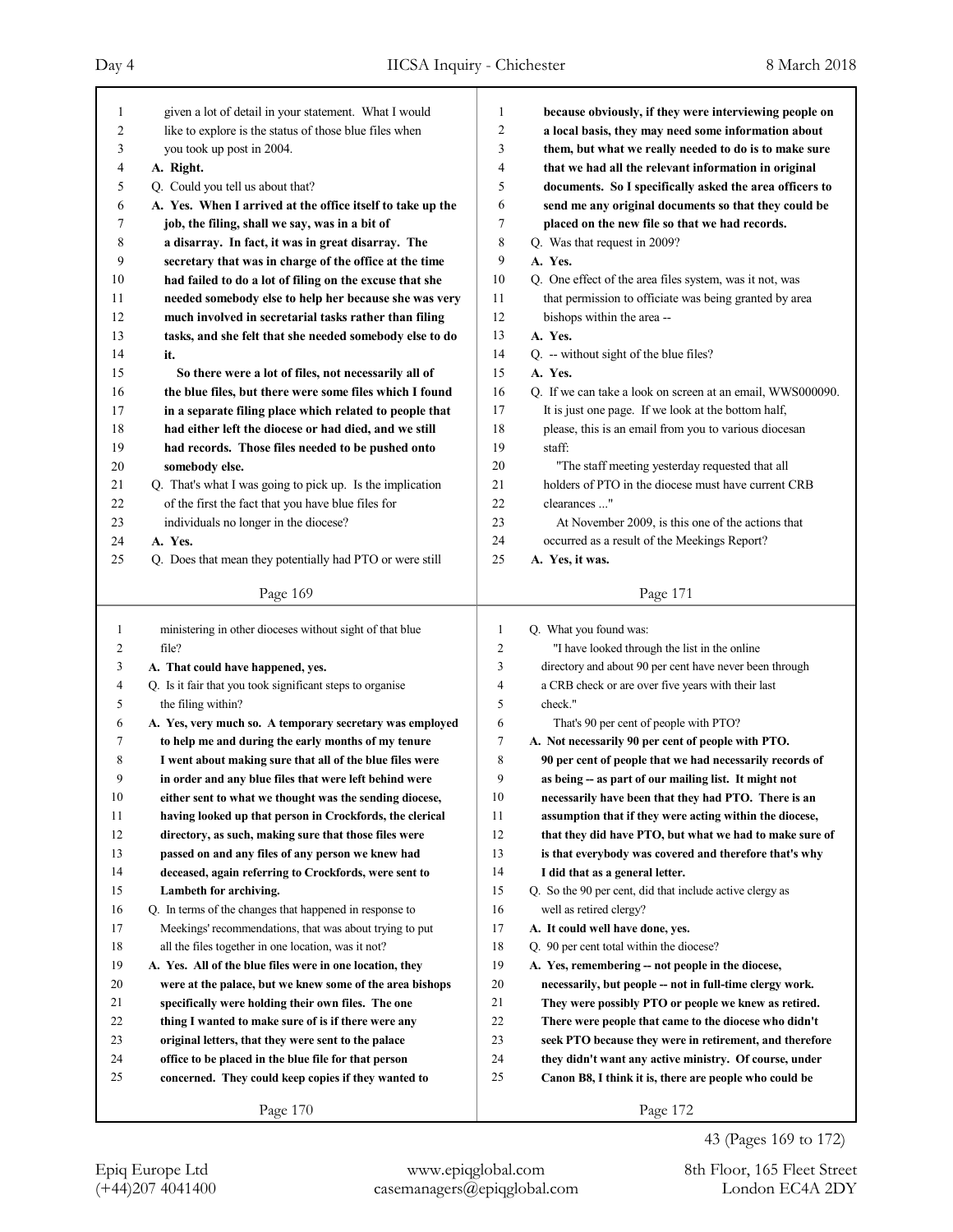| -1           | invited to preach once or twice under the supervision of   | 1              | cases review, was he given access to all of the blue        |
|--------------|------------------------------------------------------------|----------------|-------------------------------------------------------------|
| 2            | the local incumbent, if they wanted to, without the need   | $\overline{c}$ | files --                                                    |
| 3            | for permission to officiate, provided they were            | 3              | A. Yes.                                                     |
| 4            | accompanied within the action they were doing. But as      | $\overline{4}$ | Q. -- that were in existence at that time?                  |
| 5            | far as the five years were concerned, remembering five     | 5              | A. Yes. All of the blue files that were in existence, he    |
| 6            | years was the gap which we expected people to renew        | 6              | had access to.                                              |
| 7            | a PTO within.                                              | $\overline{7}$ | Q. Were any blue files hidden away --                       |
| 8            | Q. So what you were saying is the 90 per cent isn't        | 8              | A. No.                                                      |
| 9            | necessarily as bad as it might look at first blush, but    | 9              | Q. -- or amended or documents removed from them?            |
| 10           | nonetheless, were you very concerned by this finding?      | 10             | A. No, not at all.                                          |
| 11           | A. Yes, absolutely.                                        | 11             | Q. I don't know if you heard the evidence this morning, but |
| 12           | Q. Were you surprised by this finding?                     | 12             | we talked a little bit about Peter Ball.                    |
| 13           | A. Yes, I think I was.                                     | 13             | A. Yes.                                                     |
| 14           | Q. Was action taken to make sure that everybody's checks   | 14             | Q. First of all, is it right that there was no blue file    |
| 15           | were brought up to date as a result?                       | 15             | for Peter Ball within the Diocese of Chichester?            |
| 16           | A. Yes. Anybody on our PTO current list was sent a letter. | 16             | A. No. Peter Ball was a bishop. As far as we are            |
| 17           | I also made sure that each parish priest was notified to   | 17             | concerned, we don't hold -- or never held bishops' files    |
| 18           | say that, as far as we are concerned, if you have          | 18             | at the palace. Bishops' files, their blue folder            |
| 19           | anybody within your parish that you think either has PTO   | 19             | equivalent, would be held at Lambeth, not at palace         |
| 20           | or requires PTO, then we need to know about it because     | 20             | level, so we didn't have any bishops' files as such. So     |
| 21           | PTO then had to be issued through the palace.              | 21             | there wasn't a blue file for Bishop Peter Ball.             |
| 22           | Q. We know, as do you, that the archbishop's visitation -- | 22             | Q. What file for Peter Ball did the diocese hold?           |
| 23           | the commissaries had a look at the clergy files held       | 23             | A. There was a file which I think was put together by       |
| 24           | within the diocese.                                        | 24             | Bishop Eric Kemp and his staff which consisted -- it was    |
| 25           | A. Yes.                                                    | 25             | quite a thick file which we found when we were asked by     |
|              |                                                            |                |                                                             |
|              | Page 173                                                   |                | Page 175                                                    |
|              |                                                            |                |                                                             |
|              |                                                            |                |                                                             |
| $\mathbf{1}$ | Q. One of the findings in their report was, at that time,  | 1              | Lambeth during the investigations later into Peter Ball     |
| 2            | 138 clergy files were without a current CRB check. Can     | $\overline{c}$ | that we provided all of the contents for. A lot of          |
| 3            | you respond to that?                                       | 3              | those contents were to do with newspaper cuttings,          |
| 4            | A. It depends on what they understand by "current". I was  | 4              | allegations and things happening to the trial or the        |
| 5            | surprised by the number. I think "current" means, was      | 5              | accusation that he had in Gloucester when he was            |
| 6            | it done yesterday or current within five years. Now,       | 6              | <b>Bishop of Gloucester.</b>                                |
| 7            | most CRB checks were done through area offices             | 7              | Q. My question is, you say that it was found. Where was it  |
| 8            | originally or through Church House or eventually through   | 8              | found?                                                      |
| 9            | palace. I know for a fact that everybody was covered       | 9              | A. It was found in a cabinet just outside of the palace     |
| 10           | that was required to be covered if they had a previous     | 10             | door. It was there, but it wasn't noted as a blue file.     |
| 11           | CRB. Certainly anybody coming into the diocese would       | 11             | Q. So it wasn't stored with all of the other blue files?    |
| 12           | have had to go through CRB or eventually DBS. So in        | 12             | A. No. No, not at all.                                      |
| 13           | terms of that number, I was very surprised they felt       | 13             | Q. Was that file, as far as you could tell, provided to     |
| 14           | there were those people outstanding. I think probably      | 14             | Roger Meekings?                                             |
| 15           | due to be renewed, but certainly not outstanding or had    | 15             | A. Yes.                                                     |
| 16           | never been done before.                                    | 16             | Q. Were there any amendments to that file before it was     |
| 17           | Q. Chair, obviously Canon Bursell is coming to give        | 17             | handed to Roger Meekings?                                   |
| 18           | evidence. Perhaps that's something we can clarify with     | 18             | A. No, not at all.                                          |
| 19           | him when he comes.                                         | 19             | Q. Mr Meekings' evidence this morning was that some         |
| 20           | I would like to move on to talk, if I can, about the       | 20             | material within that file by Brian Tyler was not in the     |
| 21           | past cases review only to a very limited extent. For       | 21             | file at the time that he reviewed it?                       |
| 22           | want of a better word, you were the gate keeper to the     | 22             | A. I can't see how it couldn't have been. I'm almost        |
| 23           | blue files during your tenure; is that right?              | 23             | certain -- because that file was never tampered with, if    |
| 24           | A. Yes.                                                    | 24             | that was the accusation. That file was complete --          |
| 25           | Q. When Roger Meekings was asked to carry out the past     | 25             | I never even saw it -- I never even looked at it until      |

44 (Pages 173 to 176)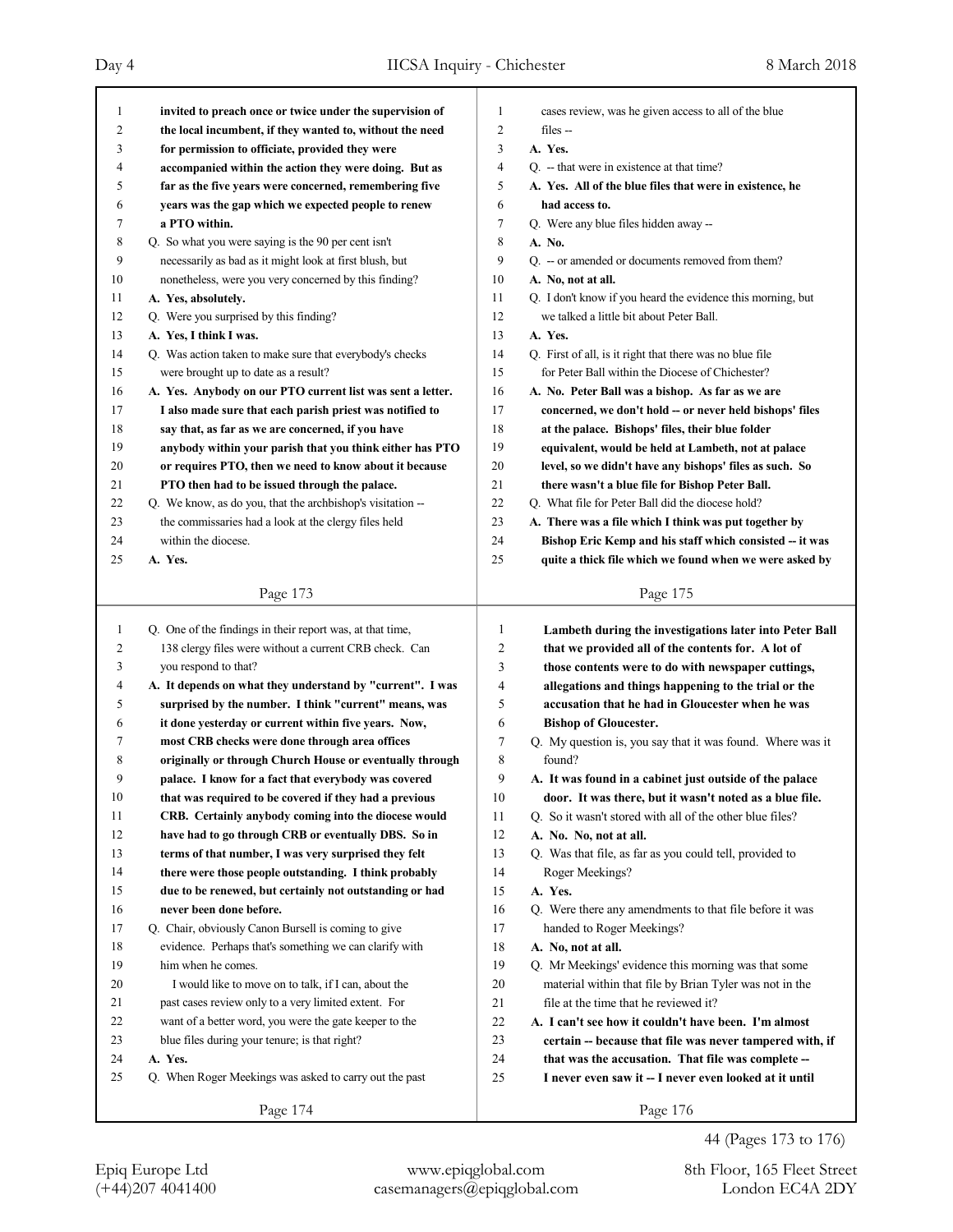| $\mathbf{1}$        | after we got the request from Kate Wood regarding the       | 1                   | a visitation to take place which highlighted the fact       |
|---------------------|-------------------------------------------------------------|---------------------|-------------------------------------------------------------|
| $\overline{2}$      | Lambeth investigation.                                      | $\overline{2}$      | that there was a lack of communication between senior       |
| 3                   | Q. When you received the request, did you take a look       | 3                   | staff within the diocese.                                   |
| $\overline{4}$<br>5 | through the file?                                           | $\overline{4}$<br>5 | Q. From your perspective, specifically, of course, you were |
|                     | A. I did.                                                   |                     | Bishop John's chaplain. Can you help us to understand       |
| 6                   | Q. Was the Brian Tyler material within it at the time that  | 6                   | why there was such a lack of communication between the      |
| 7                   | you reviewed it?                                            | $\tau$              | bishop's senior staff?                                      |
| 8                   | A. It was there.                                            | 8                   | A. Yes. The area scheme that had been put in place by       |
| 9                   | Q. Are we talking 2012?                                     | 9                   | Bishop Eric Kemp allowed Bishop Wallace in the east of      |
| 10                  | A. Yes.                                                     | 10                  | the country, on the east of the diocese, to take a lot      |
| 11                  | Q. Moving forward, if I can -- I don't propose to ask       | 11                  | of responsibility almost as a mini diocesan bishop. For     |
| 12                  | you -- the chair and panel may well have questions --       | 12                  | example, the number of parishes that were in                |
| 13                  | about the implementation of the recommendations of          | 13                  | Bishop Wallace's area was approximately the same amount     |
| 14                  | the Meekings Report, but I think we have heard a lot of     | 14                  | of parishes there was in the whole Diocese of Leicester,    |
| 15                  | detail about that from others and you have set it out in    | 15                  | for example. So it was more or less a mini diocese.         |
| 16                  | your statement.                                             | 16                  | Bishop Eric, when he was getting towards, shall we          |
| 17                  | I want to talk to you about whether you felt that           | 17                  | say, the end of his tenure, regarded that part of           |
| 18                  | the change within the diocese had been significant by       | 18                  | the diocese as Bishop Wallace's domain and allowed          |
| 19                  | the time that the Archepiscopal Visitation was              | 19                  | Bishop Wallace, I think, the freedom to do the things       |
| 20                  | announced?                                                  | 20                  | that he felt was necessary.                                 |
| 21                  | A. Yes, very much so. We took on board a lot of             | 21                  | When Bishop John came to the role of bishop in 2001,        |
| 22                  | the recommendations as far as Roger Meekings' report and    | 22                  | Bishop John didn't like the way that the area scheme was    |
| 23                  | also the subsequent report by Elizabeth Butler-Sloss.       | 23                  | running. He felt that it didn't need an area scheme, it     |
| 24                  | We realised there were some failings. I think those         | 24                  | would be better for a diocesan and two suffragans to        |
| 25                  | failings have been acknowledged. We went -- not out of      | 25                  | work underneath him and it would work more effectively.     |
|                     | Page 177                                                    |                     | Page 179                                                    |
|                     |                                                             |                     |                                                             |
|                     |                                                             |                     |                                                             |
| $\mathbf{1}$        | our way, but as far as our normal procedure was             | 1                   | He wasn't in favour of the area scheme. But because         |
| 2                   | concerned, to make sure they were re-enacted and            | $\overline{2}$      | Bishop Wallace was appointed before Bishop John by          |
| 3                   | certainly during the time of the end of Bishop John's       | 3                   | Bishop Eric to an area bishopric, then he felt that he      |
| 4                   | tenure when he was either on sabbatical or before he        | 4                   | couldn't change Bishop Wallace's status at the time. He     |
| 5                   | left, and as he left, then Bishop Mark would make sure      | 5                   | did, however, when Bishop Mark arrived, state               |
| 6                   | that they were implemented and they were implemented.       | 6                   | categorically that it was his intention, should the         |
| 7                   | We had -- you know, a lot of the recommendations were;      | 7                   | occasion arise, to do away with the area scheme and make    |
| 8                   | without any problem.                                        | 8                   | sure they were back to a suffraganship, which he            |
| 9                   | Q. What you have said exactly at paragraph 70 of your       | 9                   | consequently did under Bishop Martin Warner.                |
| 10                  | statement is that you did not think that the                | 10                  | Q. Archdeacon Philip this morning gave us some evidence     |
| 11                  | safeguarding situation in Chichester did not warrant        | 11                  | about the effect of personalities within the diocese and    |
| 12                  | a visitation?                                               | 12                  | Ms Sharpling asked our last witness a question about the    |
| 13                  | A. I thought the visitation was warranted because of a lack | 13                  | effect which that had on the diocese. Do you think the      |
| 14                  | of relationship between the senior staff rather than the    | 14                  | difficulties in what you describe of communication          |
| 15                  | fact that the safeguarding procedures at that time were     | 15                  | between the bishop's senior staff were caused by the        |
| 16                  | at fault. Yes, I'm sure that the safeguarding               | 16                  | individual personalities involved or inherent within the    |
| 17                  | procedures in the past had been at fault, but we went       | 17                  | area scheme or perhaps both?                                |
| 18                  | out of our way to make sure that implementation from the    | 18                  | A. I think it was probably both. Basically, because         |
| 19                  | historic cases review was in place.                         | 19                  | Bishop Wallace felt that he had the authority to do what    |
| 20                  | Q. Just so I understand your answer, do you agree that      | 20                  | he felt he needed to do rather than consulting with the     |
| 21                  | a visitation was necessary but just not on the grounds      | 21                  | diocesan bishop. The diocesan bishop obviously felt         |
| 22                  | of the safeguarding procedures?                             | 22                  | that he had a responsibility for the whole of               |
| 23                  | A. A visitation was necessary not only on the grounds of    | 23                  | the diocese. Consequently, there was sometimes a clash      |
| 24                  | investigating the safeguarding procedure. I think the       | 24                  | of personalities, and also a lack of communication          |
| 25                  | safeguarding procedure was an adjunct which allowed         | 25                  | between the two areas, and I think that was an important    |

45 (Pages 177 to 180)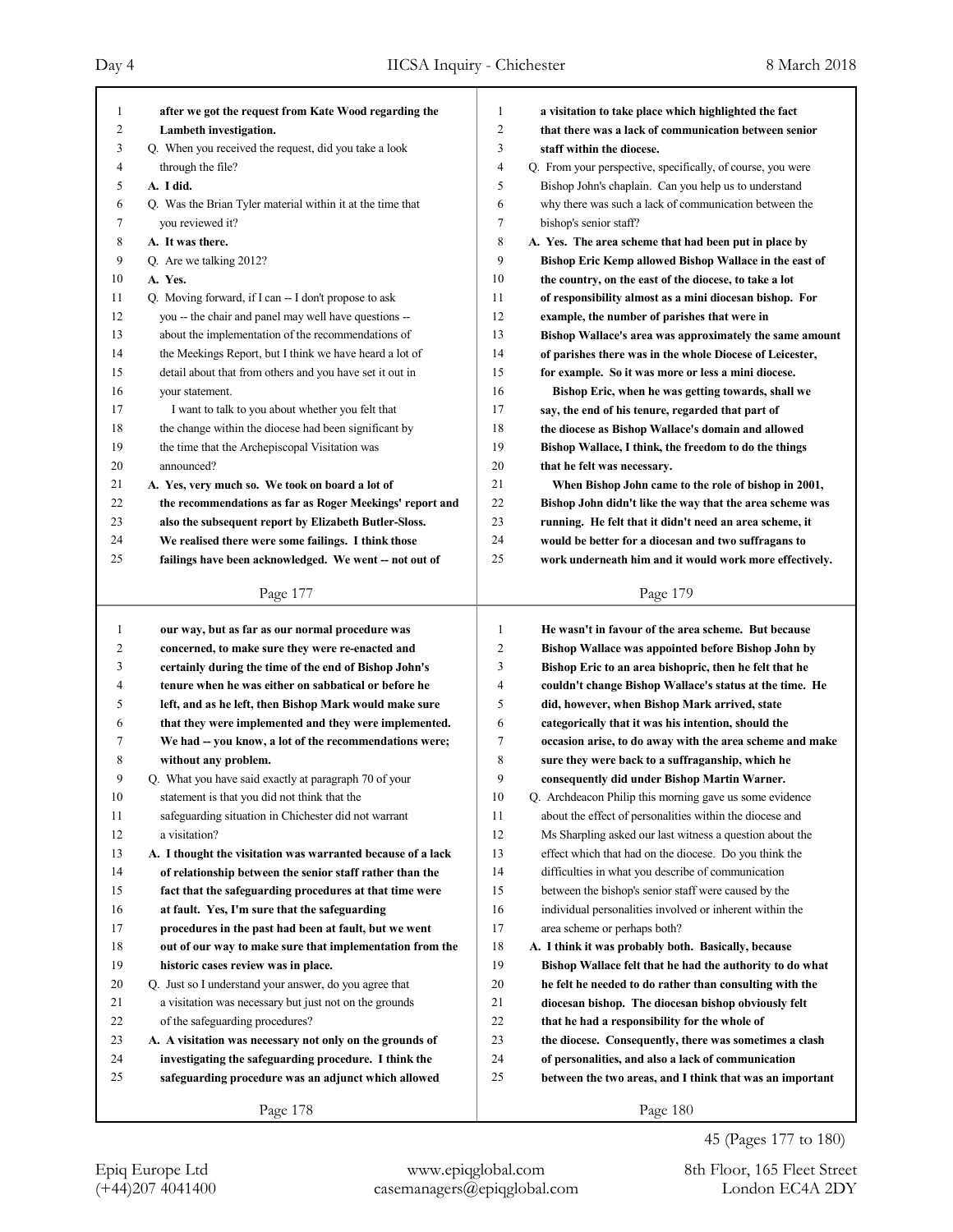| 1  |                                                          |                |                                                             |
|----|----------------------------------------------------------|----------------|-------------------------------------------------------------|
|    | factor in terms of relationships, and I think that was   | 1              | it. We know that Canon Gordon Rideout had been in the       |
| 2  | one reason why, when it came to the visitation, the      | $\overline{c}$ | diocese for some time?                                      |
| 3  | visitation picked up that there was a dysfunctionality   | 3              | A. Yes.                                                     |
| 4  | within the diocese. The dysfunctionality was basically   | $\overline{4}$ | Q. He had been through a court martial and two police       |
| 5  | between certain people because of their attitude towards | 5              | investigations?                                             |
| 6  | certain things.                                          | 6              | A. Yes.                                                     |
| 7  | Q. Who were those certain people?                        | 7              | Q. When did you first become aware of these previous        |
| 8  | A. Bishop Wallace Benn and Bishop John and also the      | 8              | allegations against Gordon Rideout?                         |
| 9  | safeguarding adviser, the diocesan secretary and         | 9              | A. When the allegations, the later allegations, came out,   |
| 10 | Archdeacon Philip. This aspect as far as, "If you do     | 10             | which actually put him on trial eventually. That's the      |
| 11 | anything, then I might bring a libel case against you",  | 11             | first time I knew. I had never gone through his blue        |
| 12 | that obviously caused a lot of tension.                  | 12             | file, for example.                                          |
| 13 | Q. The panel have a witness statement from Ian Sandbrook | 13             | Q. We know there was a blemished disclosure received in     |
| 14 | who carried out a report into the diocese. One of his    | 14             | relation to Canon Rideout on 6 September 2010. Before       |
| 15 | conclusions was that there was significant cultural      | 15             | we go any further, can you explain what a blemished         |
| 16 | variation across the diocese, specifically as regards to | 16             | disclosure is?                                              |
| 17 | safeguarding. From what you have just told us, would     | 17             | A. Yes. When a disclosure comes through from the DBS/CRB    |
| 18 | you agree with that conclusion?                          | 18             | aspect, it usually mentions when there is a case either     |
| 19 | A. It's difficult to put it in whether it related        | 19             | that's been proven or an allegation against somebody        |
| 20 | specifically to safeguarding. I think I've explained in  | 20             | regarding some behaviour. It doesn't necessarily have       |
| 21 | my witness statement that Bishop Eric always appointed   | 21             | to be on the safeguarding process, it could be criminal,    |
| 22 | a different tradition to each of the area bishops to     | 22             | for example, if somebody had been involved with drugs       |
| 23 | make sure there was some form of balance -- by           | 23             | when they were at university or something, or they'd        |
| 24 | "tradition" I mean whether Anglo Catholic or             | 24             | been in a protest march or something like that. But         |
| 25 | evangelical. If Bishop Wallace, as an evangelical,       | 25             | that blemish came through and that's what that blemish      |
|    |                                                          |                |                                                             |
|    | Page 181                                                 |                | Page 183                                                    |
| 1  | would have a broad Catholic archdeacon working with him; | 1              | was examined. If it was a safeguarding blemish, then        |
|    |                                                          |                |                                                             |
|    |                                                          |                |                                                             |
| 2  | if Bishop Horsham was a Catholic, they would have an     | $\overline{c}$ | obviously it needed to be highlighted to the DSA.           |
| 3  | evangelical archdeacon working with him; and with        | 3              | Q. Let's go through that. So the blemish -- you have        |
| 4  | Bishop John, well, his own archdeacon was of a smaller   | $\overline{4}$ | explained what a blemished disclosure is. Did the one       |
| 5  | area in any case. I think what we are looking at there,  | 5              | in relation to Gordon Rideout come about during the         |
| 6  | the tradition as far as they were concerned may have had | 6              | usual five-year renewal process?                            |
| 7  | a different aspect not towards safeguarding, but to do   | 7              | A. Yes. The CRB/DBS, whatever it was at the time, was       |
| 8  | with the way that people who perhaps needed safeguarding | 8              | handled through Bishop Wallace's office and it had come     |
| 9  | instruction or advice was handled. So in other words,    | 9              | through Bishop Wallace's office and his PA down there       |
| 10 | Bishop Wallace was much more of a one-to-one             | $10\,$         | had reported that there was a blemish on it which hadn't    |
| 11 | relationship and talking to a person perhaps rather than | 11             | been picked up before. It wasn't on a previous CRB or       |
| 12 | reporting something that may have happened that needed   | 12             | DBS and that's when Bishop Wallace notified Bishop John     |
| 13 | to be reporting.                                         | 13             | or talked to Bishop John after that blemish had been        |
| 14 | Q. So you're saying there were varying levels of this    | 14             | disclosed.                                                  |
| 15 | cultural variation. There is mode of worship, there is   | 15             | Q. I'm just taking it slowly, piece by piece. The           |
| 16 | personality and management style, for want of a better   | 16             | five-year process worked, essentially, that                 |
| 17 | word?                                                    | 17             | a disclosure -- a blemished disclosure came back?           |
| 18 | A. Very much so, yes.                                    | 18             | A. Yes.                                                     |
| 19 | Q. Can you help us: did that have an effect on           | 19             | Q. It went initially to the area office, as it should?      |
| 20 | safeguarding, which is the big question?                 | 20             | A. Yes.                                                     |
| 21 | A. I think it must have done, but I didn't have any      | 21             | Q. What was the correct process once the area office        |
| 22 | specific evidence, apart from the obvious example        | 22             | received such a blemished disclosure?                       |
| 23 | regarding Gordon Rideout and the request of              | 23             | A. The correct procedure should be to let the palace office |
| 24 | <b>Bishop Wallace later.</b>                             | 24             | know and the diocesan safeguarding adviser know. If         |
| 25 | Q. Let's talk about Canon Rideout whilst you have raised | 25             | there was a blemish that was regarding safeguarding, not    |
|    | Page 182                                                 |                | Page 184                                                    |

46 (Pages 181 to 184)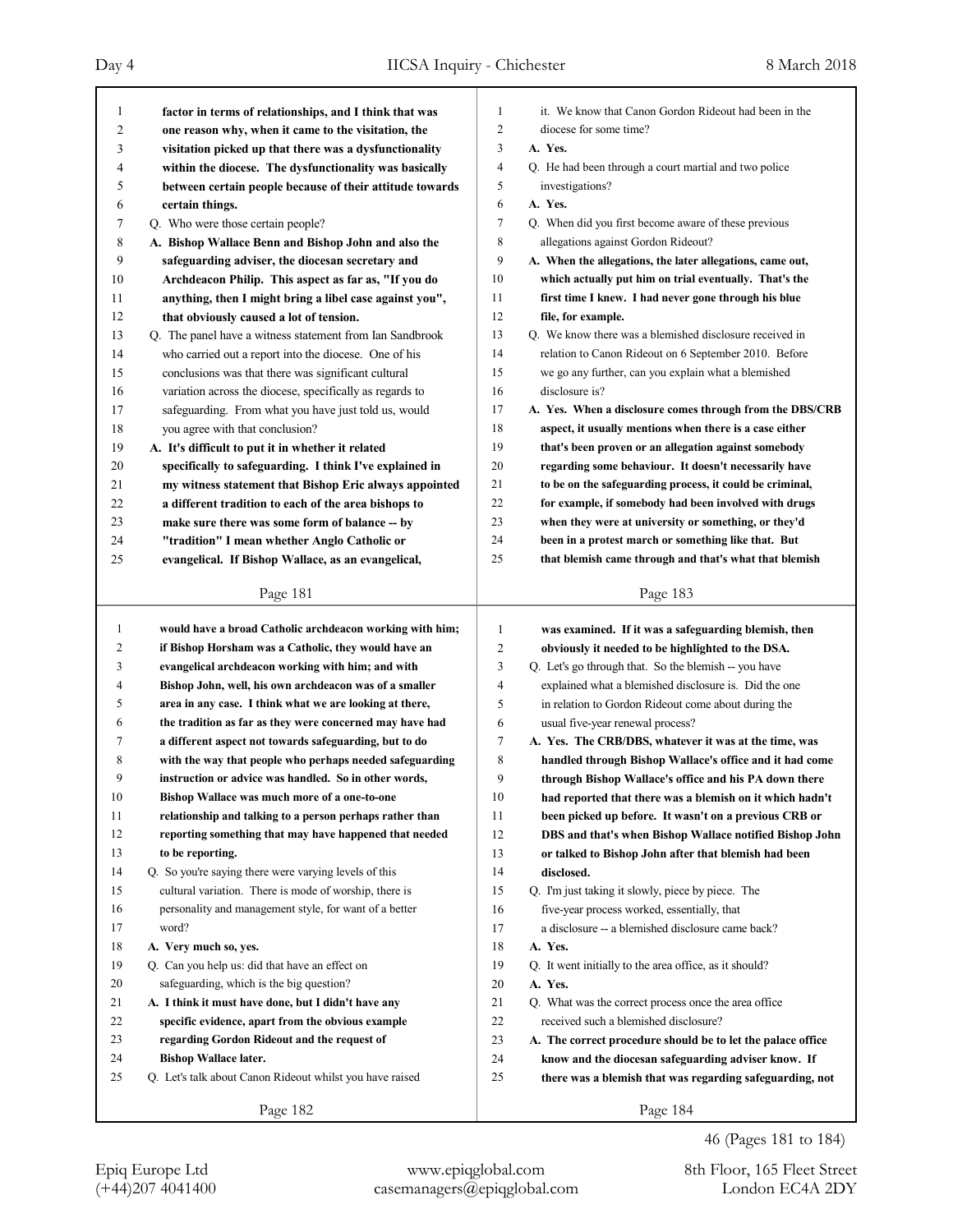| 1              | necessarily if it was a criminal offence other than         | $\mathbf{1}$ | person'. Bishop John then requested that Bishop Wallace     |
|----------------|-------------------------------------------------------------|--------------|-------------------------------------------------------------|
| $\overline{c}$ | safeguarding, if you see what I mean.                       | 2            | to go with him into his room and discuss the matter.        |
| 3              | Q. Obviously Canon Rideout's blemished disclosure was       | 3            | The rest of the conversation was held between the two of    |
| 4              | a safeguarding issue?                                       | 4            | them. Bishop John came back into the room where I was       |
| 5              | A. Yes.                                                     | 5            | present after the conversation and expressed his alarm      |
| 6              | Q. Can you tell us what happened or the circumstances in    | 6            | at what Bishop Wallace had asked for. I agreed that it      |
| 7              | which that was brought to the attention of the palace?      | 7            | went beyond the bounds of our procedure in the diocese.     |
| 8              | A. It was mentioned -- no, it came through to Bishop John   | 8            | The above is a record of my remembrance, no notes were      |
| 9              | at the palace as such, and shortly afterwards there was     | 9            | taken at the time but I vouch for the accuracy "            |
| 10             | a senior staff meeting. In fact, I think it was within      | 10           | Was this the first or only time you had received            |
| 11             | a day or so of the senior staff meeting, and at the end     | 11           | such a request from anyone within the diocese?              |
| 12             | of that senior staff meeting, Bishop Wallace asked to       | 12           | A. For, sorry?                                              |
| 13             | see or talk to Bishop John when he mentioned to             | 13           | Q. Sorry, that was inelegantly put. Before this, had        |
| 14             | Bishop John that, "You know about Gordon Rideout's          | 14           | anyone within the diocese ever requested that               |
| 15             | blemished CRB and the comments that were made. Do we        | 15           | a blemished CRB not be passed to the diocesan               |
| 16             | have to report this to a DSA because, after all, he is      | 16           | safeguarding adviser?                                       |
| 17             | a friend and a trusted man and one of" -- I can't           | 17           | A. No. No, this was the first time. I think that's why      |
| 18             | remember the exact words. It's in the bundle.               | 18           | there was quite a shock. I know Bishop John was very        |
| 19             | Q. Is it right that you made a note of this conversation?   | 19           | shocked at the time when he heard it, and I perhaps         |
| 20             | A. I did.                                                   | 20           | think that Bishop Wallace shouldn't have said it in my      |
| 21             | Q. WWS000060. Chair, it is within your bundle at tab 3.     | 21           | presence, although there I'm a witness to it. I don't       |
| 22             | The first question must be -- you say this conversation     | 22           | know what happened in the conversation afterwards           |
| 23             | occurred on September 6, 2010?                              | 23           | because Bishop John took him into his office privately      |
| 24             | A. Yes.                                                     | 24           | and spoke to him and, when he came out, he said he was      |
| 25             | Q. The very bottom we see "End note IG, December 17, 2010"? | 25           | disgusted.                                                  |
|                |                                                             |              |                                                             |
|                | Page 185                                                    |              | Page 187                                                    |
|                |                                                             |              |                                                             |
|                |                                                             |              |                                                             |
| $\mathbf{1}$   | A. Yes.                                                     | 1            | Q. Your role was managing blemished disclosures, at least   |
| 2              | Q. Is that the date that you made this note?                | 2            | the admin that arose from them?                             |
| 3              | A. That's the date I made that note.                        | 3            | A. Yes.                                                     |
| 4              | Q. So it is not wholly contemporaneous?                     | 4            | Q. As far as you were aware, how well known was it within   |
| 5              | A. No, and shall I tell you the reason why I made that note | 5            | the diocese that the correct procedure was to pass it to    |
| 6              | on that date?                                               | 6            | the palace and then it must be passed to the diocesan       |
| 7              | Q. You anticipate me. Please do.                            | 7            | safeguarding adviser?                                       |
| 8              | A. It was either Baroness Butler-Sloss or I think it may    | 8            | A. Yes, this was the procedure that we had set out post the |
| 9              | have even been the registrar of -- John Rees who asked      | 9            | Meekings Report to make sure that everything went           |
| 10             | me to ratify that in fact I had heard those --              | 10           | through the palace, to make sure that anything that came    |
| 11             | I mentioned this to Elizabeth Butler-Sloss and she asked    | 11           | through as a blemished disclosure was placed on the blue    |
| 12             | me to make a note, I'm almost certain. It was at that       | 12           | file.                                                       |
| 13             | date that I actually made it. But I remember it             | 13           | Q. Have you ever had occasion to discuss this conversation  |
| 14             | specifically.                                               | 14           | with Bishop Wallace?                                        |
| 15             | Q. That is the next question: how sure are you of           | 15           | A. Yes. It was discussed at a meeting with me present,      |
| 16             | the accuracy of this note?                                  | 16           | with Bishop John, with the diocesan registrar at the        |
| 17             | A. I'm very sure.                                           | 17           | time, safeguarding adviser, and also Mrs Benn and           |
| 18             | Q. Let's just look through it, I think, for the purposes of | 18           | Wallace Benn at the time, and that was discussed then.      |
| 19             | the record:                                                 | 19           | Q. Did Bishop Wallace accept the accuracy of your           |
| 20             | "At the conclusion of the senior staff meeting              | 20           | recollection?                                               |
| 21             | on September 6, Bishop Wallace spoke to Bishop John         | 21           | A. No, he called me a liar.                                 |
| 22             | about a blemished CRB disclosure his office had             | 22           | Q. Did he say that this conversation didn't happen at all?  |
| 23             | received  he asked Bishop John if he could not              | 23           | A. He called me a liar and said it didn't happen. That was  |
| 24             | disclose the information to the safeguarding officer for    | 24           | me, my record, not necessarily the conversation he had      |
| 25             | the diocese as 'he is a friend and a much respected         | 25           | with Bishop John.                                           |
|                | Page 186                                                    |              | Page 188                                                    |

47 (Pages 185 to 188)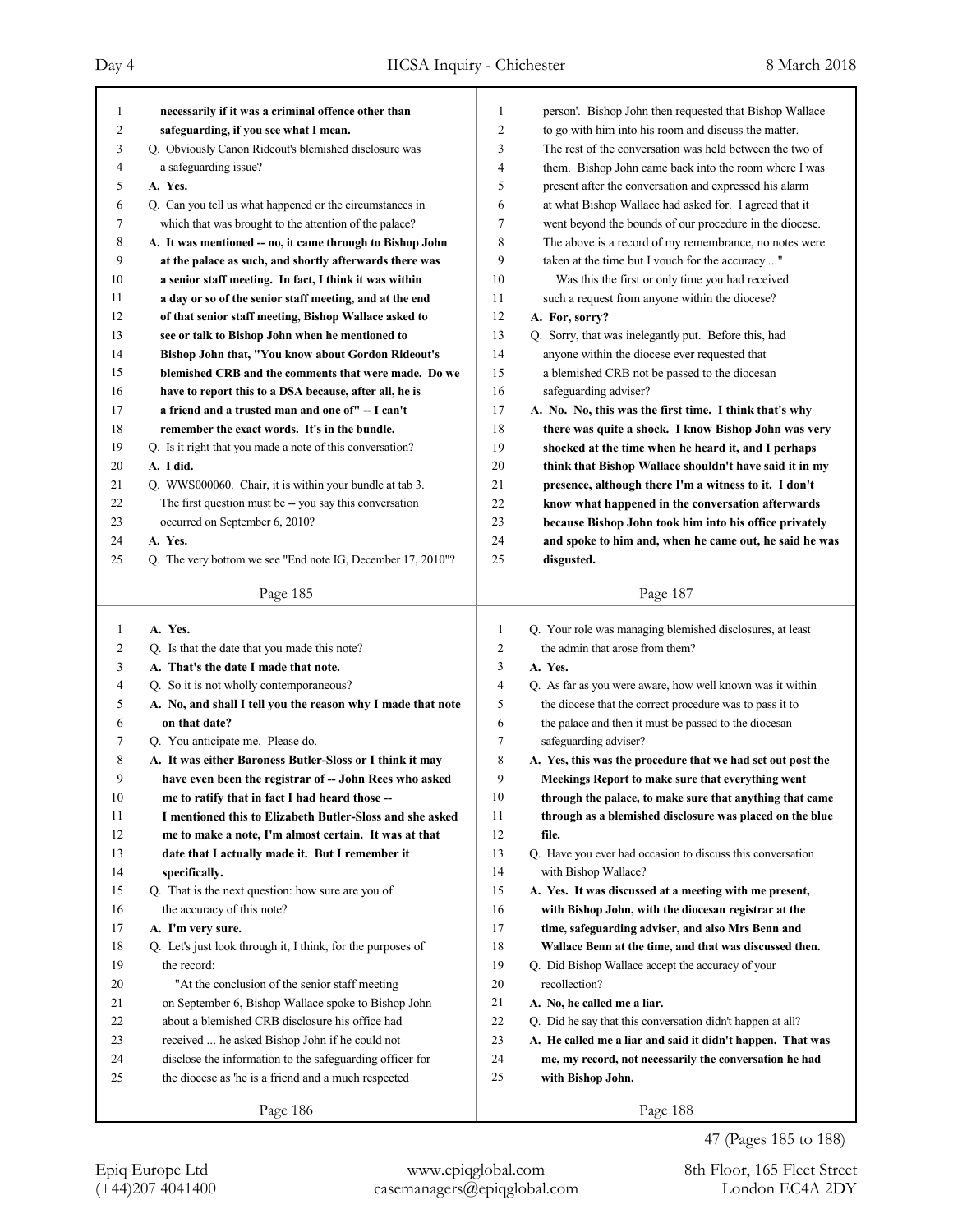| 1      | Q. Of course. Thank you, we will take that back down.       | 1              | A. Yes, on a monthly -- well, ten times a year.             |
|--------|-------------------------------------------------------------|----------------|-------------------------------------------------------------|
| 2      | What I would like to ask you about now is cultural          | $\overline{c}$ | Q. You were the note taker?                                 |
| 3      | issues arising in the diocese that we haven't already       | 3              | A. I was the note taker and setter of the agenda. I used    |
| 4      | touched on. Then I would like to conclude by asking         | 4              | to send out the agenda in advance and pass the minutes      |
| 5      | about management-related issues.                            | 5              | on afterwards.                                              |
| 6      | You have mentioned, and I think we have largely             | 6              | Q. We heard from Bishop John and there is some mention in   |
| 7      | touched on it, so I just want to check in case there is     | 7              | Bishop Wallace's statement that, as bishops, they had       |
| 8      | anything you want to add, that it is very difficult to      | 8              | a lot of hats to wear and one of those hats involved        |
| 9      | talk in terms of "the diocese" and that, when we ask you    | 9              | national work?                                              |
| 10     | questions about "the diocese", it is very difficult to      | 10             | A. Yes.                                                     |
| 11     | describe what they are?                                     | 11             | Q. And another hat international work?                      |
| 12     | A. Yes.                                                     | 12             | A. Yes.                                                     |
| 13     | Q. Is that because of the issues we have already discussed  | 13             | Q. Do you think that, given the number of roles that they   |
| 14     | around the area scheme and the different modes of           | 14             | had to fulfil, the bishop's senior staff meeting was an     |
| 15     | worship within the diocese or are there other issues you    | 15             | adequate way of them collaborating together? Were they      |
| 16     | would like to draw out that make it very difficult to       | 16             | often enough, did they work well enough?                    |
| 17     | generalise across the Diocese of Chichester?                | 17             | A. The bishop's staff meetings were really an               |
| 18     | A. It is looking at the size of the diocese in any case, as | 18             | information-passing process. The purpose of the meeting     |
| 19     | I said before, it is equivalent, really, to two             | 19             | specifically was to look at appointments, to look at any    |
| 20     | ordinary-sized dioceses. Because of the difference that     | 20             | issues that happened to be around, basically with the       |
| 21     | the palace is at one end of the diocese, Church House is    | 21             | fulfilling of parishes. A lot of the admin stuff, a lot     |
| 22     | at another end of the diocese and, in fact, the extreme     | 22             | of the introduction of new legislature, for example,        |
| 23     | of the diocese from one end to the other, from              | 23             | clergy discipline, clergy --                                |
| 24     | Chichester through to Canberra, is a matter of 77 miles,    | 24             | Q. Did they touch on safeguarding?                          |
| 25     | it's quite a distance. The number of things that go on      | 25             | A. Safeguarding was always a part of it, but I don't        |
|        |                                                             |                |                                                             |
|        | Page 189                                                    |                | Page 191                                                    |
|        |                                                             |                |                                                             |
|        |                                                             |                |                                                             |
| 1      | within each of the areas which the area bishops and the     | 1              | suppose it took as much priority as it did when the         |
| 2      | archdeacons were involved in was obviously difficult.       | 2              | bishops talked themselves, because Bishop John would        |
| 3      | Local management was obviously a priority prior to the      | 3              | meet with Bishop of Lewes, Bishop of Horsham separately     |
| 4      | fact that we started centralising things. There wasn't      | 4              | and also the three archdeacons separately.                  |
| 5      | necessarily a great deal of involvement by Bishop Eric      | 5              | Q. But informally?                                          |
| 6      | in either of the two areas. He had his own very small       | 6              | A. As a formal basis rather than an informal basis.         |
| 7      | episcopal area which was basically Brighton and Hove and    | 7              | Q. Formally?                                                |
| 8      | Worthing and Chichester -- not even Worthing: Brighton      | 8              | A. Once or twice a year we had social occasions -- a summer |
| 9      | and Hove and Chichester, as such, which he took care of     | 9              | event and a Christmas event -- which was more of            |
| 10     | as a bishop.                                                | 10             | a social event rather than a formal event, usually after    |
| 11     | May I give an example? When I was a parish priest           | 11             | a meeting.                                                  |
| 12     | myself up in the north of East Sussex, I don't think we     | 12             | Q. The wrap-up question on that would be, do you think that |
| 13     | ever saw the diocesan bishop up there. It was left to       | 13             | the bishop's senior staff meeting augmented by these        |
| 14     | the area bishop.                                            | 14             | other meetings you have described were adequate in order    |
| 15     | Q. What about under Bishop John's tenure? Do you think he   | 15             | to properly manage ongoing safeguarding issues?             |
| 16     | had sufficient engagement throughout the diocese?           | 16             | A. Yes. Sorry, thinking about it -- I was just thinking of  |
| 17     | A. I think Bishop John himself left quite a lot to the area | 17             | reasons why it shouldn't be. But yes, it was.               |
| 18     | bishops to look after. But whenever he was called upon      | 18             | Q. My final question, then, and I imagine the question may  |
| 19     | to visit, or to go out and do, he would always go out       | 19             | be short, but the answer not. You say at paragraph 34       |
| $20\,$ | and do. So he would go to specific parishes that asked      | 20             | of your statement:                                          |
| 21     | for licensing or to ask for a confirmation or something     | 21             | "The Church of England has failed in the past to            |
| 22     | like that. He wasn't loath in going out. He tried to        | 22             | accept that people in senior positions within the clergy    |
| 23     | spread himself around the diocese.                          | 23             | also need the skills required of such roles, identical      |
| 24     | Q. You have told us about the bishop's senior staff. Is it  | $24\,$         | in many ways to those skills needed by senior managers      |
| 25     | right they had bishop's senior staff meetings?              | 25             | in commerce or industry. We promote or prefer clergy to     |
|        | Page 190                                                    |                | Page 192                                                    |

48 (Pages 189 to 192)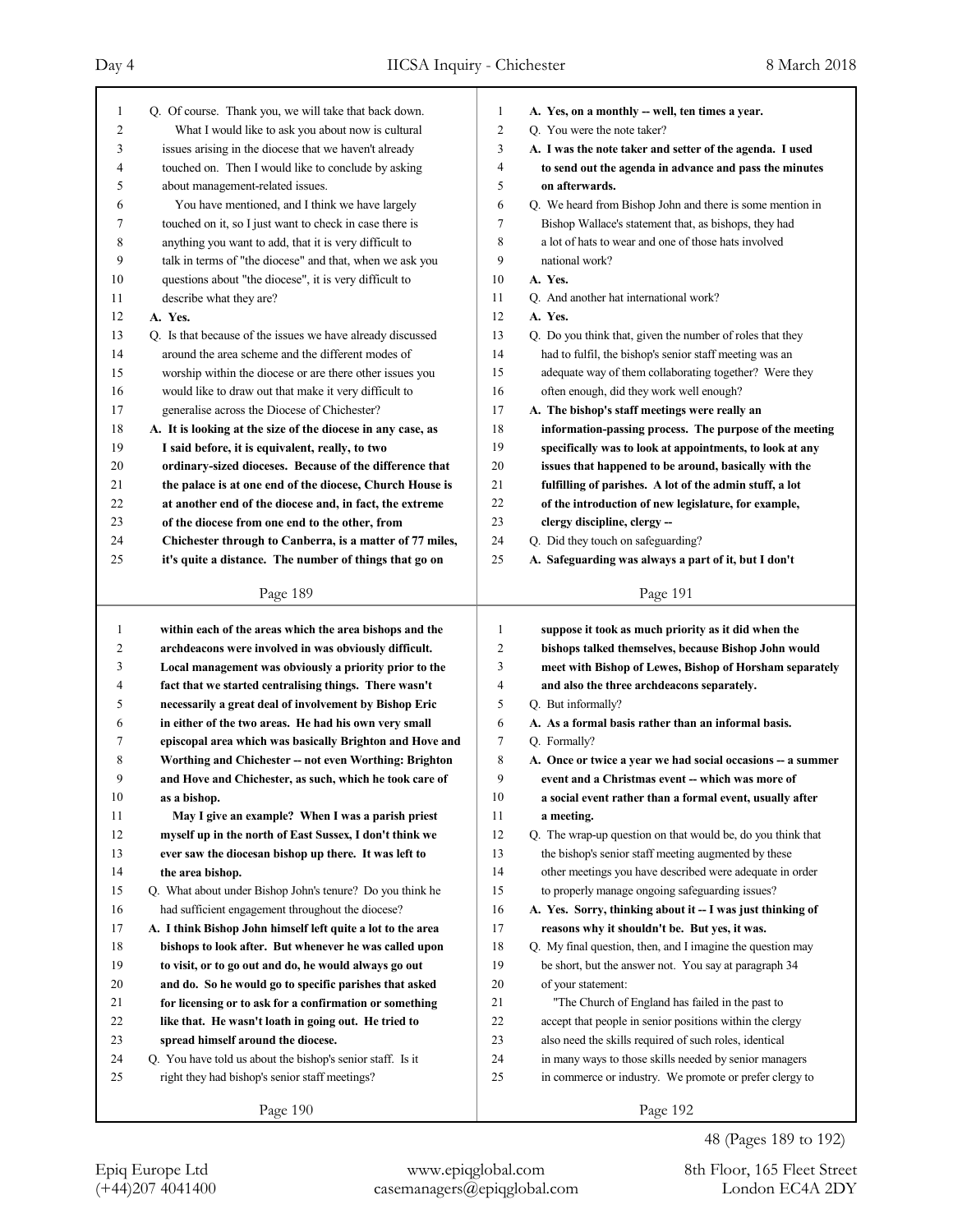| senior roles in many cases without basic training needed<br>1<br>Q. -- amongst the desirable qualities, for want of a better<br>1<br>$\overline{c}$<br>to equip them to be people managers or managers of<br>2<br>word; or that the existing factors remain but management<br>3<br>a large organisation."<br>3<br>training is provided.<br>4<br>4<br>A. Yes.<br>A. Yes.<br>Q. Can you explain that for us, please? Can you explain<br>5<br>5<br>Q. Do you think that they are alternatives, do you think<br>why you think management experience is or should be<br>there is one would be preferred over the other?<br>6<br>6<br>7<br>important for a bishop?<br>7<br>A. Taking it one step back, which looks at bishops being<br>8<br>8<br>A. Remember, I'm slightly biased in that I come from<br>the pastoral head of a community, not just of people --<br>9<br>9<br>a management background rather than I do a clergy<br>not just of clergy but obviously as far as their people<br>10<br>10<br>academic background. In the past and probably now,<br>are concerned, I think it should be an ongoing process<br>11<br>11<br>presently, a lot of our bishops are academically<br>in terms of continual professional development for any<br>12<br>12<br>qualified, very much so. When we thrust people into<br>person in any senior role, whether it is a bishop,<br>13<br>13<br>senior positions such as diocesan bishops, very few of<br>a canon, a residentiary or an archdeacon, to go through<br>14<br>14<br>them -- and that's a generalisation, I admit, but very<br>some form of training or areas of training where they<br>15<br>15<br>few of them have actually had first-class management<br>don't feel they have the skills to do. When I was part<br>16<br>16<br>experience or training. Before anybody in a commercial<br>of the episcopal vicar for ministry role in post<br>17<br>17<br>environment or in an industrial environment can take on<br>ordination training years 5 and 6 for clergy, it was my<br>18<br>18<br>a senior management position, they usually go through<br>job to make sure that those people that were being<br>19<br>19<br>either stages of management process or at least<br>trained for incumbency roles had management experience<br>20<br>20<br>management training, and ongoing management training in<br>and training in things like communication, running<br>21<br>21<br>terms of continuing professional development.<br>meetings, administration, project management, team<br>22<br>22<br>The majority of bishops and especially the bishops<br>working together.<br>23<br>23<br>Q. Can I pause you there just to ask you, the decision to<br>that we had in the diocese, they hadn't had that<br>24<br>24<br>provide those in training for incumbency roles that sort<br>background, although an opportunity is sometimes given<br>25<br>25<br>of management training, did that come centrally or was<br>when -- they are what we call "baby bishops". When they<br>Page 193<br>Page 195<br>1<br>are first appointed to a first bishopric, then they go<br>1<br>that on your imperative?<br>$\overline{\mathbf{c}}$<br>2<br>through a scheme at St George's, Windsor. Now there is<br>3<br>3<br>a leadership scheme that's in part of<br>4<br>4<br>the Church of England which attracts younger ordination<br>for qualification within management experience before<br>5<br>5<br>people to actually go through some form of management<br>people went into incumbency. I think it's now being --<br>6<br>experience and leadership experience.<br>6<br>sorry, being retired for the last three years, I don't<br>7<br>7<br>But it is a very difficult job to take on, as<br>know if it is part of the Church of England process to<br>8<br>8<br>a bishop, the management of a senior management team, in<br>do so. I'm not 100 per cent certain.<br>9<br>9<br>Q. Do you think there would be some resistance within<br>the case of Chichester, two area bishops or suffragan<br>10<br>bishops, three archdeacons, rural deans, 21 of them,<br>10<br>senior clergy to start acting like managers, for want of<br>11<br>which, technically speaking, you are in overall control<br>11<br>a better word? |    |                                                         |    |                                                             |
|---------------------------------------------------------------------------------------------------------------------------------------------------------------------------------------------------------------------------------------------------------------------------------------------------------------------------------------------------------------------------------------------------------------------------------------------------------------------------------------------------------------------------------------------------------------------------------------------------------------------------------------------------------------------------------------------------------------------------------------------------------------------------------------------------------------------------------------------------------------------------------------------------------------------------------------------------------------------------------------------------------------------------------------------------------------------------------------------------------------------------------------------------------------------------------------------------------------------------------------------------------------------------------------------------------------------------------------------------------------------------------------------------------------------------------------------------------------------------------------------------------------------------------------------------------------------------------------------------------------------------------------------------------------------------------------------------------------------------------------------------------------------------------------------------------------------------------------------------------------------------------------------------------------------------------------------------------------------------------------------------------------------------------------------------------------------------------------------------------------------------------------------------------------------------------------------------------------------------------------------------------------------------------------------------------------------------------------------------------------------------------------------------------------------------------------------------------------------------------------------------------------------------------------------------------------------------------------------------------------------------------------------------------------------------------------------------------------------------------------------------------------------------------------------------------------------------------------------------------------------------------------------------------------------------------------------------------------------------------------------------------------------------------------------------------------------------------------------------------------------------------------------------------------------------------------------------------------------------------------------------------------------------------------------------------------------------------------------------------------------------------------------------------------------------------------------------------------------------------------------------------------------------------------------------------------------------------------------------------------------------------------------------------------------------------------------------------------------------------------------------------------------------------------------------------------------------------------------------------------------------------------------------------------------------------------------------------------------------------------------------------------------------------------------------------------------------------------------------------------------------------------------------------------------------------------------------------------------------------------------------------------|----|---------------------------------------------------------|----|-------------------------------------------------------------|
|                                                                                                                                                                                                                                                                                                                                                                                                                                                                                                                                                                                                                                                                                                                                                                                                                                                                                                                                                                                                                                                                                                                                                                                                                                                                                                                                                                                                                                                                                                                                                                                                                                                                                                                                                                                                                                                                                                                                                                                                                                                                                                                                                                                                                                                                                                                                                                                                                                                                                                                                                                                                                                                                                                                                                                                                                                                                                                                                                                                                                                                                                                                                                                                                                                                                                                                                                                                                                                                                                                                                                                                                                                                                                                                                                                                                                                                                                                                                                                                                                                                                                                                                                                                                                                                               |    |                                                         |    |                                                             |
|                                                                                                                                                                                                                                                                                                                                                                                                                                                                                                                                                                                                                                                                                                                                                                                                                                                                                                                                                                                                                                                                                                                                                                                                                                                                                                                                                                                                                                                                                                                                                                                                                                                                                                                                                                                                                                                                                                                                                                                                                                                                                                                                                                                                                                                                                                                                                                                                                                                                                                                                                                                                                                                                                                                                                                                                                                                                                                                                                                                                                                                                                                                                                                                                                                                                                                                                                                                                                                                                                                                                                                                                                                                                                                                                                                                                                                                                                                                                                                                                                                                                                                                                                                                                                                                               |    |                                                         |    |                                                             |
|                                                                                                                                                                                                                                                                                                                                                                                                                                                                                                                                                                                                                                                                                                                                                                                                                                                                                                                                                                                                                                                                                                                                                                                                                                                                                                                                                                                                                                                                                                                                                                                                                                                                                                                                                                                                                                                                                                                                                                                                                                                                                                                                                                                                                                                                                                                                                                                                                                                                                                                                                                                                                                                                                                                                                                                                                                                                                                                                                                                                                                                                                                                                                                                                                                                                                                                                                                                                                                                                                                                                                                                                                                                                                                                                                                                                                                                                                                                                                                                                                                                                                                                                                                                                                                                               |    |                                                         |    |                                                             |
|                                                                                                                                                                                                                                                                                                                                                                                                                                                                                                                                                                                                                                                                                                                                                                                                                                                                                                                                                                                                                                                                                                                                                                                                                                                                                                                                                                                                                                                                                                                                                                                                                                                                                                                                                                                                                                                                                                                                                                                                                                                                                                                                                                                                                                                                                                                                                                                                                                                                                                                                                                                                                                                                                                                                                                                                                                                                                                                                                                                                                                                                                                                                                                                                                                                                                                                                                                                                                                                                                                                                                                                                                                                                                                                                                                                                                                                                                                                                                                                                                                                                                                                                                                                                                                                               |    |                                                         |    |                                                             |
|                                                                                                                                                                                                                                                                                                                                                                                                                                                                                                                                                                                                                                                                                                                                                                                                                                                                                                                                                                                                                                                                                                                                                                                                                                                                                                                                                                                                                                                                                                                                                                                                                                                                                                                                                                                                                                                                                                                                                                                                                                                                                                                                                                                                                                                                                                                                                                                                                                                                                                                                                                                                                                                                                                                                                                                                                                                                                                                                                                                                                                                                                                                                                                                                                                                                                                                                                                                                                                                                                                                                                                                                                                                                                                                                                                                                                                                                                                                                                                                                                                                                                                                                                                                                                                                               |    |                                                         |    |                                                             |
|                                                                                                                                                                                                                                                                                                                                                                                                                                                                                                                                                                                                                                                                                                                                                                                                                                                                                                                                                                                                                                                                                                                                                                                                                                                                                                                                                                                                                                                                                                                                                                                                                                                                                                                                                                                                                                                                                                                                                                                                                                                                                                                                                                                                                                                                                                                                                                                                                                                                                                                                                                                                                                                                                                                                                                                                                                                                                                                                                                                                                                                                                                                                                                                                                                                                                                                                                                                                                                                                                                                                                                                                                                                                                                                                                                                                                                                                                                                                                                                                                                                                                                                                                                                                                                                               |    |                                                         |    |                                                             |
|                                                                                                                                                                                                                                                                                                                                                                                                                                                                                                                                                                                                                                                                                                                                                                                                                                                                                                                                                                                                                                                                                                                                                                                                                                                                                                                                                                                                                                                                                                                                                                                                                                                                                                                                                                                                                                                                                                                                                                                                                                                                                                                                                                                                                                                                                                                                                                                                                                                                                                                                                                                                                                                                                                                                                                                                                                                                                                                                                                                                                                                                                                                                                                                                                                                                                                                                                                                                                                                                                                                                                                                                                                                                                                                                                                                                                                                                                                                                                                                                                                                                                                                                                                                                                                                               |    |                                                         |    |                                                             |
|                                                                                                                                                                                                                                                                                                                                                                                                                                                                                                                                                                                                                                                                                                                                                                                                                                                                                                                                                                                                                                                                                                                                                                                                                                                                                                                                                                                                                                                                                                                                                                                                                                                                                                                                                                                                                                                                                                                                                                                                                                                                                                                                                                                                                                                                                                                                                                                                                                                                                                                                                                                                                                                                                                                                                                                                                                                                                                                                                                                                                                                                                                                                                                                                                                                                                                                                                                                                                                                                                                                                                                                                                                                                                                                                                                                                                                                                                                                                                                                                                                                                                                                                                                                                                                                               |    |                                                         |    |                                                             |
|                                                                                                                                                                                                                                                                                                                                                                                                                                                                                                                                                                                                                                                                                                                                                                                                                                                                                                                                                                                                                                                                                                                                                                                                                                                                                                                                                                                                                                                                                                                                                                                                                                                                                                                                                                                                                                                                                                                                                                                                                                                                                                                                                                                                                                                                                                                                                                                                                                                                                                                                                                                                                                                                                                                                                                                                                                                                                                                                                                                                                                                                                                                                                                                                                                                                                                                                                                                                                                                                                                                                                                                                                                                                                                                                                                                                                                                                                                                                                                                                                                                                                                                                                                                                                                                               |    |                                                         |    |                                                             |
|                                                                                                                                                                                                                                                                                                                                                                                                                                                                                                                                                                                                                                                                                                                                                                                                                                                                                                                                                                                                                                                                                                                                                                                                                                                                                                                                                                                                                                                                                                                                                                                                                                                                                                                                                                                                                                                                                                                                                                                                                                                                                                                                                                                                                                                                                                                                                                                                                                                                                                                                                                                                                                                                                                                                                                                                                                                                                                                                                                                                                                                                                                                                                                                                                                                                                                                                                                                                                                                                                                                                                                                                                                                                                                                                                                                                                                                                                                                                                                                                                                                                                                                                                                                                                                                               |    |                                                         |    |                                                             |
|                                                                                                                                                                                                                                                                                                                                                                                                                                                                                                                                                                                                                                                                                                                                                                                                                                                                                                                                                                                                                                                                                                                                                                                                                                                                                                                                                                                                                                                                                                                                                                                                                                                                                                                                                                                                                                                                                                                                                                                                                                                                                                                                                                                                                                                                                                                                                                                                                                                                                                                                                                                                                                                                                                                                                                                                                                                                                                                                                                                                                                                                                                                                                                                                                                                                                                                                                                                                                                                                                                                                                                                                                                                                                                                                                                                                                                                                                                                                                                                                                                                                                                                                                                                                                                                               |    |                                                         |    |                                                             |
|                                                                                                                                                                                                                                                                                                                                                                                                                                                                                                                                                                                                                                                                                                                                                                                                                                                                                                                                                                                                                                                                                                                                                                                                                                                                                                                                                                                                                                                                                                                                                                                                                                                                                                                                                                                                                                                                                                                                                                                                                                                                                                                                                                                                                                                                                                                                                                                                                                                                                                                                                                                                                                                                                                                                                                                                                                                                                                                                                                                                                                                                                                                                                                                                                                                                                                                                                                                                                                                                                                                                                                                                                                                                                                                                                                                                                                                                                                                                                                                                                                                                                                                                                                                                                                                               |    |                                                         |    |                                                             |
|                                                                                                                                                                                                                                                                                                                                                                                                                                                                                                                                                                                                                                                                                                                                                                                                                                                                                                                                                                                                                                                                                                                                                                                                                                                                                                                                                                                                                                                                                                                                                                                                                                                                                                                                                                                                                                                                                                                                                                                                                                                                                                                                                                                                                                                                                                                                                                                                                                                                                                                                                                                                                                                                                                                                                                                                                                                                                                                                                                                                                                                                                                                                                                                                                                                                                                                                                                                                                                                                                                                                                                                                                                                                                                                                                                                                                                                                                                                                                                                                                                                                                                                                                                                                                                                               |    |                                                         |    |                                                             |
|                                                                                                                                                                                                                                                                                                                                                                                                                                                                                                                                                                                                                                                                                                                                                                                                                                                                                                                                                                                                                                                                                                                                                                                                                                                                                                                                                                                                                                                                                                                                                                                                                                                                                                                                                                                                                                                                                                                                                                                                                                                                                                                                                                                                                                                                                                                                                                                                                                                                                                                                                                                                                                                                                                                                                                                                                                                                                                                                                                                                                                                                                                                                                                                                                                                                                                                                                                                                                                                                                                                                                                                                                                                                                                                                                                                                                                                                                                                                                                                                                                                                                                                                                                                                                                                               |    |                                                         |    |                                                             |
|                                                                                                                                                                                                                                                                                                                                                                                                                                                                                                                                                                                                                                                                                                                                                                                                                                                                                                                                                                                                                                                                                                                                                                                                                                                                                                                                                                                                                                                                                                                                                                                                                                                                                                                                                                                                                                                                                                                                                                                                                                                                                                                                                                                                                                                                                                                                                                                                                                                                                                                                                                                                                                                                                                                                                                                                                                                                                                                                                                                                                                                                                                                                                                                                                                                                                                                                                                                                                                                                                                                                                                                                                                                                                                                                                                                                                                                                                                                                                                                                                                                                                                                                                                                                                                                               |    |                                                         |    |                                                             |
|                                                                                                                                                                                                                                                                                                                                                                                                                                                                                                                                                                                                                                                                                                                                                                                                                                                                                                                                                                                                                                                                                                                                                                                                                                                                                                                                                                                                                                                                                                                                                                                                                                                                                                                                                                                                                                                                                                                                                                                                                                                                                                                                                                                                                                                                                                                                                                                                                                                                                                                                                                                                                                                                                                                                                                                                                                                                                                                                                                                                                                                                                                                                                                                                                                                                                                                                                                                                                                                                                                                                                                                                                                                                                                                                                                                                                                                                                                                                                                                                                                                                                                                                                                                                                                                               |    |                                                         |    |                                                             |
|                                                                                                                                                                                                                                                                                                                                                                                                                                                                                                                                                                                                                                                                                                                                                                                                                                                                                                                                                                                                                                                                                                                                                                                                                                                                                                                                                                                                                                                                                                                                                                                                                                                                                                                                                                                                                                                                                                                                                                                                                                                                                                                                                                                                                                                                                                                                                                                                                                                                                                                                                                                                                                                                                                                                                                                                                                                                                                                                                                                                                                                                                                                                                                                                                                                                                                                                                                                                                                                                                                                                                                                                                                                                                                                                                                                                                                                                                                                                                                                                                                                                                                                                                                                                                                                               |    |                                                         |    |                                                             |
|                                                                                                                                                                                                                                                                                                                                                                                                                                                                                                                                                                                                                                                                                                                                                                                                                                                                                                                                                                                                                                                                                                                                                                                                                                                                                                                                                                                                                                                                                                                                                                                                                                                                                                                                                                                                                                                                                                                                                                                                                                                                                                                                                                                                                                                                                                                                                                                                                                                                                                                                                                                                                                                                                                                                                                                                                                                                                                                                                                                                                                                                                                                                                                                                                                                                                                                                                                                                                                                                                                                                                                                                                                                                                                                                                                                                                                                                                                                                                                                                                                                                                                                                                                                                                                                               |    |                                                         |    |                                                             |
|                                                                                                                                                                                                                                                                                                                                                                                                                                                                                                                                                                                                                                                                                                                                                                                                                                                                                                                                                                                                                                                                                                                                                                                                                                                                                                                                                                                                                                                                                                                                                                                                                                                                                                                                                                                                                                                                                                                                                                                                                                                                                                                                                                                                                                                                                                                                                                                                                                                                                                                                                                                                                                                                                                                                                                                                                                                                                                                                                                                                                                                                                                                                                                                                                                                                                                                                                                                                                                                                                                                                                                                                                                                                                                                                                                                                                                                                                                                                                                                                                                                                                                                                                                                                                                                               |    |                                                         |    |                                                             |
|                                                                                                                                                                                                                                                                                                                                                                                                                                                                                                                                                                                                                                                                                                                                                                                                                                                                                                                                                                                                                                                                                                                                                                                                                                                                                                                                                                                                                                                                                                                                                                                                                                                                                                                                                                                                                                                                                                                                                                                                                                                                                                                                                                                                                                                                                                                                                                                                                                                                                                                                                                                                                                                                                                                                                                                                                                                                                                                                                                                                                                                                                                                                                                                                                                                                                                                                                                                                                                                                                                                                                                                                                                                                                                                                                                                                                                                                                                                                                                                                                                                                                                                                                                                                                                                               |    |                                                         |    |                                                             |
|                                                                                                                                                                                                                                                                                                                                                                                                                                                                                                                                                                                                                                                                                                                                                                                                                                                                                                                                                                                                                                                                                                                                                                                                                                                                                                                                                                                                                                                                                                                                                                                                                                                                                                                                                                                                                                                                                                                                                                                                                                                                                                                                                                                                                                                                                                                                                                                                                                                                                                                                                                                                                                                                                                                                                                                                                                                                                                                                                                                                                                                                                                                                                                                                                                                                                                                                                                                                                                                                                                                                                                                                                                                                                                                                                                                                                                                                                                                                                                                                                                                                                                                                                                                                                                                               |    |                                                         |    |                                                             |
|                                                                                                                                                                                                                                                                                                                                                                                                                                                                                                                                                                                                                                                                                                                                                                                                                                                                                                                                                                                                                                                                                                                                                                                                                                                                                                                                                                                                                                                                                                                                                                                                                                                                                                                                                                                                                                                                                                                                                                                                                                                                                                                                                                                                                                                                                                                                                                                                                                                                                                                                                                                                                                                                                                                                                                                                                                                                                                                                                                                                                                                                                                                                                                                                                                                                                                                                                                                                                                                                                                                                                                                                                                                                                                                                                                                                                                                                                                                                                                                                                                                                                                                                                                                                                                                               |    |                                                         |    |                                                             |
|                                                                                                                                                                                                                                                                                                                                                                                                                                                                                                                                                                                                                                                                                                                                                                                                                                                                                                                                                                                                                                                                                                                                                                                                                                                                                                                                                                                                                                                                                                                                                                                                                                                                                                                                                                                                                                                                                                                                                                                                                                                                                                                                                                                                                                                                                                                                                                                                                                                                                                                                                                                                                                                                                                                                                                                                                                                                                                                                                                                                                                                                                                                                                                                                                                                                                                                                                                                                                                                                                                                                                                                                                                                                                                                                                                                                                                                                                                                                                                                                                                                                                                                                                                                                                                                               |    |                                                         |    |                                                             |
|                                                                                                                                                                                                                                                                                                                                                                                                                                                                                                                                                                                                                                                                                                                                                                                                                                                                                                                                                                                                                                                                                                                                                                                                                                                                                                                                                                                                                                                                                                                                                                                                                                                                                                                                                                                                                                                                                                                                                                                                                                                                                                                                                                                                                                                                                                                                                                                                                                                                                                                                                                                                                                                                                                                                                                                                                                                                                                                                                                                                                                                                                                                                                                                                                                                                                                                                                                                                                                                                                                                                                                                                                                                                                                                                                                                                                                                                                                                                                                                                                                                                                                                                                                                                                                                               |    |                                                         |    |                                                             |
|                                                                                                                                                                                                                                                                                                                                                                                                                                                                                                                                                                                                                                                                                                                                                                                                                                                                                                                                                                                                                                                                                                                                                                                                                                                                                                                                                                                                                                                                                                                                                                                                                                                                                                                                                                                                                                                                                                                                                                                                                                                                                                                                                                                                                                                                                                                                                                                                                                                                                                                                                                                                                                                                                                                                                                                                                                                                                                                                                                                                                                                                                                                                                                                                                                                                                                                                                                                                                                                                                                                                                                                                                                                                                                                                                                                                                                                                                                                                                                                                                                                                                                                                                                                                                                                               |    |                                                         |    |                                                             |
|                                                                                                                                                                                                                                                                                                                                                                                                                                                                                                                                                                                                                                                                                                                                                                                                                                                                                                                                                                                                                                                                                                                                                                                                                                                                                                                                                                                                                                                                                                                                                                                                                                                                                                                                                                                                                                                                                                                                                                                                                                                                                                                                                                                                                                                                                                                                                                                                                                                                                                                                                                                                                                                                                                                                                                                                                                                                                                                                                                                                                                                                                                                                                                                                                                                                                                                                                                                                                                                                                                                                                                                                                                                                                                                                                                                                                                                                                                                                                                                                                                                                                                                                                                                                                                                               |    |                                                         |    |                                                             |
|                                                                                                                                                                                                                                                                                                                                                                                                                                                                                                                                                                                                                                                                                                                                                                                                                                                                                                                                                                                                                                                                                                                                                                                                                                                                                                                                                                                                                                                                                                                                                                                                                                                                                                                                                                                                                                                                                                                                                                                                                                                                                                                                                                                                                                                                                                                                                                                                                                                                                                                                                                                                                                                                                                                                                                                                                                                                                                                                                                                                                                                                                                                                                                                                                                                                                                                                                                                                                                                                                                                                                                                                                                                                                                                                                                                                                                                                                                                                                                                                                                                                                                                                                                                                                                                               |    |                                                         |    |                                                             |
|                                                                                                                                                                                                                                                                                                                                                                                                                                                                                                                                                                                                                                                                                                                                                                                                                                                                                                                                                                                                                                                                                                                                                                                                                                                                                                                                                                                                                                                                                                                                                                                                                                                                                                                                                                                                                                                                                                                                                                                                                                                                                                                                                                                                                                                                                                                                                                                                                                                                                                                                                                                                                                                                                                                                                                                                                                                                                                                                                                                                                                                                                                                                                                                                                                                                                                                                                                                                                                                                                                                                                                                                                                                                                                                                                                                                                                                                                                                                                                                                                                                                                                                                                                                                                                                               |    |                                                         |    |                                                             |
|                                                                                                                                                                                                                                                                                                                                                                                                                                                                                                                                                                                                                                                                                                                                                                                                                                                                                                                                                                                                                                                                                                                                                                                                                                                                                                                                                                                                                                                                                                                                                                                                                                                                                                                                                                                                                                                                                                                                                                                                                                                                                                                                                                                                                                                                                                                                                                                                                                                                                                                                                                                                                                                                                                                                                                                                                                                                                                                                                                                                                                                                                                                                                                                                                                                                                                                                                                                                                                                                                                                                                                                                                                                                                                                                                                                                                                                                                                                                                                                                                                                                                                                                                                                                                                                               |    |                                                         |    |                                                             |
|                                                                                                                                                                                                                                                                                                                                                                                                                                                                                                                                                                                                                                                                                                                                                                                                                                                                                                                                                                                                                                                                                                                                                                                                                                                                                                                                                                                                                                                                                                                                                                                                                                                                                                                                                                                                                                                                                                                                                                                                                                                                                                                                                                                                                                                                                                                                                                                                                                                                                                                                                                                                                                                                                                                                                                                                                                                                                                                                                                                                                                                                                                                                                                                                                                                                                                                                                                                                                                                                                                                                                                                                                                                                                                                                                                                                                                                                                                                                                                                                                                                                                                                                                                                                                                                               |    |                                                         |    |                                                             |
|                                                                                                                                                                                                                                                                                                                                                                                                                                                                                                                                                                                                                                                                                                                                                                                                                                                                                                                                                                                                                                                                                                                                                                                                                                                                                                                                                                                                                                                                                                                                                                                                                                                                                                                                                                                                                                                                                                                                                                                                                                                                                                                                                                                                                                                                                                                                                                                                                                                                                                                                                                                                                                                                                                                                                                                                                                                                                                                                                                                                                                                                                                                                                                                                                                                                                                                                                                                                                                                                                                                                                                                                                                                                                                                                                                                                                                                                                                                                                                                                                                                                                                                                                                                                                                                               |    |                                                         |    | A. It wasn't necessarily through mine, but it was certainly |
|                                                                                                                                                                                                                                                                                                                                                                                                                                                                                                                                                                                                                                                                                                                                                                                                                                                                                                                                                                                                                                                                                                                                                                                                                                                                                                                                                                                                                                                                                                                                                                                                                                                                                                                                                                                                                                                                                                                                                                                                                                                                                                                                                                                                                                                                                                                                                                                                                                                                                                                                                                                                                                                                                                                                                                                                                                                                                                                                                                                                                                                                                                                                                                                                                                                                                                                                                                                                                                                                                                                                                                                                                                                                                                                                                                                                                                                                                                                                                                                                                                                                                                                                                                                                                                                               |    |                                                         |    | part of the Diocese of Chichester where we were looking     |
|                                                                                                                                                                                                                                                                                                                                                                                                                                                                                                                                                                                                                                                                                                                                                                                                                                                                                                                                                                                                                                                                                                                                                                                                                                                                                                                                                                                                                                                                                                                                                                                                                                                                                                                                                                                                                                                                                                                                                                                                                                                                                                                                                                                                                                                                                                                                                                                                                                                                                                                                                                                                                                                                                                                                                                                                                                                                                                                                                                                                                                                                                                                                                                                                                                                                                                                                                                                                                                                                                                                                                                                                                                                                                                                                                                                                                                                                                                                                                                                                                                                                                                                                                                                                                                                               |    |                                                         |    |                                                             |
|                                                                                                                                                                                                                                                                                                                                                                                                                                                                                                                                                                                                                                                                                                                                                                                                                                                                                                                                                                                                                                                                                                                                                                                                                                                                                                                                                                                                                                                                                                                                                                                                                                                                                                                                                                                                                                                                                                                                                                                                                                                                                                                                                                                                                                                                                                                                                                                                                                                                                                                                                                                                                                                                                                                                                                                                                                                                                                                                                                                                                                                                                                                                                                                                                                                                                                                                                                                                                                                                                                                                                                                                                                                                                                                                                                                                                                                                                                                                                                                                                                                                                                                                                                                                                                                               |    |                                                         |    |                                                             |
|                                                                                                                                                                                                                                                                                                                                                                                                                                                                                                                                                                                                                                                                                                                                                                                                                                                                                                                                                                                                                                                                                                                                                                                                                                                                                                                                                                                                                                                                                                                                                                                                                                                                                                                                                                                                                                                                                                                                                                                                                                                                                                                                                                                                                                                                                                                                                                                                                                                                                                                                                                                                                                                                                                                                                                                                                                                                                                                                                                                                                                                                                                                                                                                                                                                                                                                                                                                                                                                                                                                                                                                                                                                                                                                                                                                                                                                                                                                                                                                                                                                                                                                                                                                                                                                               |    |                                                         |    |                                                             |
|                                                                                                                                                                                                                                                                                                                                                                                                                                                                                                                                                                                                                                                                                                                                                                                                                                                                                                                                                                                                                                                                                                                                                                                                                                                                                                                                                                                                                                                                                                                                                                                                                                                                                                                                                                                                                                                                                                                                                                                                                                                                                                                                                                                                                                                                                                                                                                                                                                                                                                                                                                                                                                                                                                                                                                                                                                                                                                                                                                                                                                                                                                                                                                                                                                                                                                                                                                                                                                                                                                                                                                                                                                                                                                                                                                                                                                                                                                                                                                                                                                                                                                                                                                                                                                                               |    |                                                         |    |                                                             |
|                                                                                                                                                                                                                                                                                                                                                                                                                                                                                                                                                                                                                                                                                                                                                                                                                                                                                                                                                                                                                                                                                                                                                                                                                                                                                                                                                                                                                                                                                                                                                                                                                                                                                                                                                                                                                                                                                                                                                                                                                                                                                                                                                                                                                                                                                                                                                                                                                                                                                                                                                                                                                                                                                                                                                                                                                                                                                                                                                                                                                                                                                                                                                                                                                                                                                                                                                                                                                                                                                                                                                                                                                                                                                                                                                                                                                                                                                                                                                                                                                                                                                                                                                                                                                                                               |    |                                                         |    |                                                             |
|                                                                                                                                                                                                                                                                                                                                                                                                                                                                                                                                                                                                                                                                                                                                                                                                                                                                                                                                                                                                                                                                                                                                                                                                                                                                                                                                                                                                                                                                                                                                                                                                                                                                                                                                                                                                                                                                                                                                                                                                                                                                                                                                                                                                                                                                                                                                                                                                                                                                                                                                                                                                                                                                                                                                                                                                                                                                                                                                                                                                                                                                                                                                                                                                                                                                                                                                                                                                                                                                                                                                                                                                                                                                                                                                                                                                                                                                                                                                                                                                                                                                                                                                                                                                                                                               |    |                                                         |    |                                                             |
|                                                                                                                                                                                                                                                                                                                                                                                                                                                                                                                                                                                                                                                                                                                                                                                                                                                                                                                                                                                                                                                                                                                                                                                                                                                                                                                                                                                                                                                                                                                                                                                                                                                                                                                                                                                                                                                                                                                                                                                                                                                                                                                                                                                                                                                                                                                                                                                                                                                                                                                                                                                                                                                                                                                                                                                                                                                                                                                                                                                                                                                                                                                                                                                                                                                                                                                                                                                                                                                                                                                                                                                                                                                                                                                                                                                                                                                                                                                                                                                                                                                                                                                                                                                                                                                               |    |                                                         |    |                                                             |
|                                                                                                                                                                                                                                                                                                                                                                                                                                                                                                                                                                                                                                                                                                                                                                                                                                                                                                                                                                                                                                                                                                                                                                                                                                                                                                                                                                                                                                                                                                                                                                                                                                                                                                                                                                                                                                                                                                                                                                                                                                                                                                                                                                                                                                                                                                                                                                                                                                                                                                                                                                                                                                                                                                                                                                                                                                                                                                                                                                                                                                                                                                                                                                                                                                                                                                                                                                                                                                                                                                                                                                                                                                                                                                                                                                                                                                                                                                                                                                                                                                                                                                                                                                                                                                                               |    |                                                         |    |                                                             |
|                                                                                                                                                                                                                                                                                                                                                                                                                                                                                                                                                                                                                                                                                                                                                                                                                                                                                                                                                                                                                                                                                                                                                                                                                                                                                                                                                                                                                                                                                                                                                                                                                                                                                                                                                                                                                                                                                                                                                                                                                                                                                                                                                                                                                                                                                                                                                                                                                                                                                                                                                                                                                                                                                                                                                                                                                                                                                                                                                                                                                                                                                                                                                                                                                                                                                                                                                                                                                                                                                                                                                                                                                                                                                                                                                                                                                                                                                                                                                                                                                                                                                                                                                                                                                                                               | 12 | of, especially as you're not an employer, which of      | 12 | A. Oh, yes. I think sometimes the word "management",        |
|                                                                                                                                                                                                                                                                                                                                                                                                                                                                                                                                                                                                                                                                                                                                                                                                                                                                                                                                                                                                                                                                                                                                                                                                                                                                                                                                                                                                                                                                                                                                                                                                                                                                                                                                                                                                                                                                                                                                                                                                                                                                                                                                                                                                                                                                                                                                                                                                                                                                                                                                                                                                                                                                                                                                                                                                                                                                                                                                                                                                                                                                                                                                                                                                                                                                                                                                                                                                                                                                                                                                                                                                                                                                                                                                                                                                                                                                                                                                                                                                                                                                                                                                                                                                                                                               | 13 | course a bishop isn't in the Church of England, and by  | 13 | albeit with a small "m" or a big "M", is considered         |
|                                                                                                                                                                                                                                                                                                                                                                                                                                                                                                                                                                                                                                                                                                                                                                                                                                                                                                                                                                                                                                                                                                                                                                                                                                                                                                                                                                                                                                                                                                                                                                                                                                                                                                                                                                                                                                                                                                                                                                                                                                                                                                                                                                                                                                                                                                                                                                                                                                                                                                                                                                                                                                                                                                                                                                                                                                                                                                                                                                                                                                                                                                                                                                                                                                                                                                                                                                                                                                                                                                                                                                                                                                                                                                                                                                                                                                                                                                                                                                                                                                                                                                                                                                                                                                                               | 14 | doing that, to manage them effectively and to lead them | 14 | a bit of anathema to people who are in a ministerial        |
|                                                                                                                                                                                                                                                                                                                                                                                                                                                                                                                                                                                                                                                                                                                                                                                                                                                                                                                                                                                                                                                                                                                                                                                                                                                                                                                                                                                                                                                                                                                                                                                                                                                                                                                                                                                                                                                                                                                                                                                                                                                                                                                                                                                                                                                                                                                                                                                                                                                                                                                                                                                                                                                                                                                                                                                                                                                                                                                                                                                                                                                                                                                                                                                                                                                                                                                                                                                                                                                                                                                                                                                                                                                                                                                                                                                                                                                                                                                                                                                                                                                                                                                                                                                                                                                               | 15 | in the way that perhaps they should be led.             | 15 | role, especially when it is a pastoral role.                |
|                                                                                                                                                                                                                                                                                                                                                                                                                                                                                                                                                                                                                                                                                                                                                                                                                                                                                                                                                                                                                                                                                                                                                                                                                                                                                                                                                                                                                                                                                                                                                                                                                                                                                                                                                                                                                                                                                                                                                                                                                                                                                                                                                                                                                                                                                                                                                                                                                                                                                                                                                                                                                                                                                                                                                                                                                                                                                                                                                                                                                                                                                                                                                                                                                                                                                                                                                                                                                                                                                                                                                                                                                                                                                                                                                                                                                                                                                                                                                                                                                                                                                                                                                                                                                                                               | 16 | If I could ask for any recommendation, it would be      | 16 | Q. Have you experienced that level of resistance when you   |
|                                                                                                                                                                                                                                                                                                                                                                                                                                                                                                                                                                                                                                                                                                                                                                                                                                                                                                                                                                                                                                                                                                                                                                                                                                                                                                                                                                                                                                                                                                                                                                                                                                                                                                                                                                                                                                                                                                                                                                                                                                                                                                                                                                                                                                                                                                                                                                                                                                                                                                                                                                                                                                                                                                                                                                                                                                                                                                                                                                                                                                                                                                                                                                                                                                                                                                                                                                                                                                                                                                                                                                                                                                                                                                                                                                                                                                                                                                                                                                                                                                                                                                                                                                                                                                                               | 17 | that leadership and management training was certainly   | 17 | were delivering the training that you were just             |
| 18<br>18<br>describing?<br>part of a curriculum for any person that is being                                                                                                                                                                                                                                                                                                                                                                                                                                                                                                                                                                                                                                                                                                                                                                                                                                                                                                                                                                                                                                                                                                                                                                                                                                                                                                                                                                                                                                                                                                                                                                                                                                                                                                                                                                                                                                                                                                                                                                                                                                                                                                                                                                                                                                                                                                                                                                                                                                                                                                                                                                                                                                                                                                                                                                                                                                                                                                                                                                                                                                                                                                                                                                                                                                                                                                                                                                                                                                                                                                                                                                                                                                                                                                                                                                                                                                                                                                                                                                                                                                                                                                                                                                                  |    |                                                         |    |                                                             |
| 19<br>19<br>considered for preferment to senior management in the                                                                                                                                                                                                                                                                                                                                                                                                                                                                                                                                                                                                                                                                                                                                                                                                                                                                                                                                                                                                                                                                                                                                                                                                                                                                                                                                                                                                                                                                                                                                                                                                                                                                                                                                                                                                                                                                                                                                                                                                                                                                                                                                                                                                                                                                                                                                                                                                                                                                                                                                                                                                                                                                                                                                                                                                                                                                                                                                                                                                                                                                                                                                                                                                                                                                                                                                                                                                                                                                                                                                                                                                                                                                                                                                                                                                                                                                                                                                                                                                                                                                                                                                                                                             |    |                                                         |    | A. Oh, yes, people are sort of saying, "Why do I need these |
| 20<br>20<br>skills?" What I tried to do is, by giving them some<br>church.                                                                                                                                                                                                                                                                                                                                                                                                                                                                                                                                                                                                                                                                                                                                                                                                                                                                                                                                                                                                                                                                                                                                                                                                                                                                                                                                                                                                                                                                                                                                                                                                                                                                                                                                                                                                                                                                                                                                                                                                                                                                                                                                                                                                                                                                                                                                                                                                                                                                                                                                                                                                                                                                                                                                                                                                                                                                                                                                                                                                                                                                                                                                                                                                                                                                                                                                                                                                                                                                                                                                                                                                                                                                                                                                                                                                                                                                                                                                                                                                                                                                                                                                                                                    |    |                                                         |    |                                                             |
| 21<br>21<br>Q. There's two possibilities arising: either management<br>experience, by doing tasks, actually -- not specific but                                                                                                                                                                                                                                                                                                                                                                                                                                                                                                                                                                                                                                                                                                                                                                                                                                                                                                                                                                                                                                                                                                                                                                                                                                                                                                                                                                                                                                                                                                                                                                                                                                                                                                                                                                                                                                                                                                                                                                                                                                                                                                                                                                                                                                                                                                                                                                                                                                                                                                                                                                                                                                                                                                                                                                                                                                                                                                                                                                                                                                                                                                                                                                                                                                                                                                                                                                                                                                                                                                                                                                                                                                                                                                                                                                                                                                                                                                                                                                                                                                                                                                                               |    |                                                         |    |                                                             |
| 22<br>22<br>experience or management ability, albeit not necessarily<br>just in practice during the lessons, to sort of say,                                                                                                                                                                                                                                                                                                                                                                                                                                                                                                                                                                                                                                                                                                                                                                                                                                                                                                                                                                                                                                                                                                                                                                                                                                                                                                                                                                                                                                                                                                                                                                                                                                                                                                                                                                                                                                                                                                                                                                                                                                                                                                                                                                                                                                                                                                                                                                                                                                                                                                                                                                                                                                                                                                                                                                                                                                                                                                                                                                                                                                                                                                                                                                                                                                                                                                                                                                                                                                                                                                                                                                                                                                                                                                                                                                                                                                                                                                                                                                                                                                                                                                                                  |    |                                                         |    |                                                             |
| 23<br>23<br>experience, is included as a consideration during the<br>well, where do you think this might come in handy and                                                                                                                                                                                                                                                                                                                                                                                                                                                                                                                                                                                                                                                                                                                                                                                                                                                                                                                                                                                                                                                                                                                                                                                                                                                                                                                                                                                                                                                                                                                                                                                                                                                                                                                                                                                                                                                                                                                                                                                                                                                                                                                                                                                                                                                                                                                                                                                                                                                                                                                                                                                                                                                                                                                                                                                                                                                                                                                                                                                                                                                                                                                                                                                                                                                                                                                                                                                                                                                                                                                                                                                                                                                                                                                                                                                                                                                                                                                                                                                                                                                                                                                                    |    |                                                         |    |                                                             |
| 24<br>24<br>recruitment process --<br>putting it into a theological and ministerial context                                                                                                                                                                                                                                                                                                                                                                                                                                                                                                                                                                                                                                                                                                                                                                                                                                                                                                                                                                                                                                                                                                                                                                                                                                                                                                                                                                                                                                                                                                                                                                                                                                                                                                                                                                                                                                                                                                                                                                                                                                                                                                                                                                                                                                                                                                                                                                                                                                                                                                                                                                                                                                                                                                                                                                                                                                                                                                                                                                                                                                                                                                                                                                                                                                                                                                                                                                                                                                                                                                                                                                                                                                                                                                                                                                                                                                                                                                                                                                                                                                                                                                                                                                   |    |                                                         |    |                                                             |
| 25<br>25<br>rather than a separate context, "Oh, you've got to be<br>A. Yes.                                                                                                                                                                                                                                                                                                                                                                                                                                                                                                                                                                                                                                                                                                                                                                                                                                                                                                                                                                                                                                                                                                                                                                                                                                                                                                                                                                                                                                                                                                                                                                                                                                                                                                                                                                                                                                                                                                                                                                                                                                                                                                                                                                                                                                                                                                                                                                                                                                                                                                                                                                                                                                                                                                                                                                                                                                                                                                                                                                                                                                                                                                                                                                                                                                                                                                                                                                                                                                                                                                                                                                                                                                                                                                                                                                                                                                                                                                                                                                                                                                                                                                                                                                                  |    |                                                         |    |                                                             |
|                                                                                                                                                                                                                                                                                                                                                                                                                                                                                                                                                                                                                                                                                                                                                                                                                                                                                                                                                                                                                                                                                                                                                                                                                                                                                                                                                                                                                                                                                                                                                                                                                                                                                                                                                                                                                                                                                                                                                                                                                                                                                                                                                                                                                                                                                                                                                                                                                                                                                                                                                                                                                                                                                                                                                                                                                                                                                                                                                                                                                                                                                                                                                                                                                                                                                                                                                                                                                                                                                                                                                                                                                                                                                                                                                                                                                                                                                                                                                                                                                                                                                                                                                                                                                                                               |    |                                                         |    |                                                             |
|                                                                                                                                                                                                                                                                                                                                                                                                                                                                                                                                                                                                                                                                                                                                                                                                                                                                                                                                                                                                                                                                                                                                                                                                                                                                                                                                                                                                                                                                                                                                                                                                                                                                                                                                                                                                                                                                                                                                                                                                                                                                                                                                                                                                                                                                                                                                                                                                                                                                                                                                                                                                                                                                                                                                                                                                                                                                                                                                                                                                                                                                                                                                                                                                                                                                                                                                                                                                                                                                                                                                                                                                                                                                                                                                                                                                                                                                                                                                                                                                                                                                                                                                                                                                                                                               |    |                                                         |    |                                                             |
|                                                                                                                                                                                                                                                                                                                                                                                                                                                                                                                                                                                                                                                                                                                                                                                                                                                                                                                                                                                                                                                                                                                                                                                                                                                                                                                                                                                                                                                                                                                                                                                                                                                                                                                                                                                                                                                                                                                                                                                                                                                                                                                                                                                                                                                                                                                                                                                                                                                                                                                                                                                                                                                                                                                                                                                                                                                                                                                                                                                                                                                                                                                                                                                                                                                                                                                                                                                                                                                                                                                                                                                                                                                                                                                                                                                                                                                                                                                                                                                                                                                                                                                                                                                                                                                               |    |                                                         |    |                                                             |
|                                                                                                                                                                                                                                                                                                                                                                                                                                                                                                                                                                                                                                                                                                                                                                                                                                                                                                                                                                                                                                                                                                                                                                                                                                                                                                                                                                                                                                                                                                                                                                                                                                                                                                                                                                                                                                                                                                                                                                                                                                                                                                                                                                                                                                                                                                                                                                                                                                                                                                                                                                                                                                                                                                                                                                                                                                                                                                                                                                                                                                                                                                                                                                                                                                                                                                                                                                                                                                                                                                                                                                                                                                                                                                                                                                                                                                                                                                                                                                                                                                                                                                                                                                                                                                                               |    |                                                         |    |                                                             |
|                                                                                                                                                                                                                                                                                                                                                                                                                                                                                                                                                                                                                                                                                                                                                                                                                                                                                                                                                                                                                                                                                                                                                                                                                                                                                                                                                                                                                                                                                                                                                                                                                                                                                                                                                                                                                                                                                                                                                                                                                                                                                                                                                                                                                                                                                                                                                                                                                                                                                                                                                                                                                                                                                                                                                                                                                                                                                                                                                                                                                                                                                                                                                                                                                                                                                                                                                                                                                                                                                                                                                                                                                                                                                                                                                                                                                                                                                                                                                                                                                                                                                                                                                                                                                                                               |    |                                                         |    |                                                             |
|                                                                                                                                                                                                                                                                                                                                                                                                                                                                                                                                                                                                                                                                                                                                                                                                                                                                                                                                                                                                                                                                                                                                                                                                                                                                                                                                                                                                                                                                                                                                                                                                                                                                                                                                                                                                                                                                                                                                                                                                                                                                                                                                                                                                                                                                                                                                                                                                                                                                                                                                                                                                                                                                                                                                                                                                                                                                                                                                                                                                                                                                                                                                                                                                                                                                                                                                                                                                                                                                                                                                                                                                                                                                                                                                                                                                                                                                                                                                                                                                                                                                                                                                                                                                                                                               |    |                                                         |    |                                                             |
|                                                                                                                                                                                                                                                                                                                                                                                                                                                                                                                                                                                                                                                                                                                                                                                                                                                                                                                                                                                                                                                                                                                                                                                                                                                                                                                                                                                                                                                                                                                                                                                                                                                                                                                                                                                                                                                                                                                                                                                                                                                                                                                                                                                                                                                                                                                                                                                                                                                                                                                                                                                                                                                                                                                                                                                                                                                                                                                                                                                                                                                                                                                                                                                                                                                                                                                                                                                                                                                                                                                                                                                                                                                                                                                                                                                                                                                                                                                                                                                                                                                                                                                                                                                                                                                               |    |                                                         |    |                                                             |
|                                                                                                                                                                                                                                                                                                                                                                                                                                                                                                                                                                                                                                                                                                                                                                                                                                                                                                                                                                                                                                                                                                                                                                                                                                                                                                                                                                                                                                                                                                                                                                                                                                                                                                                                                                                                                                                                                                                                                                                                                                                                                                                                                                                                                                                                                                                                                                                                                                                                                                                                                                                                                                                                                                                                                                                                                                                                                                                                                                                                                                                                                                                                                                                                                                                                                                                                                                                                                                                                                                                                                                                                                                                                                                                                                                                                                                                                                                                                                                                                                                                                                                                                                                                                                                                               |    |                                                         |    |                                                             |
|                                                                                                                                                                                                                                                                                                                                                                                                                                                                                                                                                                                                                                                                                                                                                                                                                                                                                                                                                                                                                                                                                                                                                                                                                                                                                                                                                                                                                                                                                                                                                                                                                                                                                                                                                                                                                                                                                                                                                                                                                                                                                                                                                                                                                                                                                                                                                                                                                                                                                                                                                                                                                                                                                                                                                                                                                                                                                                                                                                                                                                                                                                                                                                                                                                                                                                                                                                                                                                                                                                                                                                                                                                                                                                                                                                                                                                                                                                                                                                                                                                                                                                                                                                                                                                                               |    |                                                         |    |                                                             |
|                                                                                                                                                                                                                                                                                                                                                                                                                                                                                                                                                                                                                                                                                                                                                                                                                                                                                                                                                                                                                                                                                                                                                                                                                                                                                                                                                                                                                                                                                                                                                                                                                                                                                                                                                                                                                                                                                                                                                                                                                                                                                                                                                                                                                                                                                                                                                                                                                                                                                                                                                                                                                                                                                                                                                                                                                                                                                                                                                                                                                                                                                                                                                                                                                                                                                                                                                                                                                                                                                                                                                                                                                                                                                                                                                                                                                                                                                                                                                                                                                                                                                                                                                                                                                                                               |    |                                                         |    |                                                             |
|                                                                                                                                                                                                                                                                                                                                                                                                                                                                                                                                                                                                                                                                                                                                                                                                                                                                                                                                                                                                                                                                                                                                                                                                                                                                                                                                                                                                                                                                                                                                                                                                                                                                                                                                                                                                                                                                                                                                                                                                                                                                                                                                                                                                                                                                                                                                                                                                                                                                                                                                                                                                                                                                                                                                                                                                                                                                                                                                                                                                                                                                                                                                                                                                                                                                                                                                                                                                                                                                                                                                                                                                                                                                                                                                                                                                                                                                                                                                                                                                                                                                                                                                                                                                                                                               |    |                                                         |    |                                                             |
|                                                                                                                                                                                                                                                                                                                                                                                                                                                                                                                                                                                                                                                                                                                                                                                                                                                                                                                                                                                                                                                                                                                                                                                                                                                                                                                                                                                                                                                                                                                                                                                                                                                                                                                                                                                                                                                                                                                                                                                                                                                                                                                                                                                                                                                                                                                                                                                                                                                                                                                                                                                                                                                                                                                                                                                                                                                                                                                                                                                                                                                                                                                                                                                                                                                                                                                                                                                                                                                                                                                                                                                                                                                                                                                                                                                                                                                                                                                                                                                                                                                                                                                                                                                                                                                               |    |                                                         |    |                                                             |
|                                                                                                                                                                                                                                                                                                                                                                                                                                                                                                                                                                                                                                                                                                                                                                                                                                                                                                                                                                                                                                                                                                                                                                                                                                                                                                                                                                                                                                                                                                                                                                                                                                                                                                                                                                                                                                                                                                                                                                                                                                                                                                                                                                                                                                                                                                                                                                                                                                                                                                                                                                                                                                                                                                                                                                                                                                                                                                                                                                                                                                                                                                                                                                                                                                                                                                                                                                                                                                                                                                                                                                                                                                                                                                                                                                                                                                                                                                                                                                                                                                                                                                                                                                                                                                                               |    |                                                         |    |                                                             |
|                                                                                                                                                                                                                                                                                                                                                                                                                                                                                                                                                                                                                                                                                                                                                                                                                                                                                                                                                                                                                                                                                                                                                                                                                                                                                                                                                                                                                                                                                                                                                                                                                                                                                                                                                                                                                                                                                                                                                                                                                                                                                                                                                                                                                                                                                                                                                                                                                                                                                                                                                                                                                                                                                                                                                                                                                                                                                                                                                                                                                                                                                                                                                                                                                                                                                                                                                                                                                                                                                                                                                                                                                                                                                                                                                                                                                                                                                                                                                                                                                                                                                                                                                                                                                                                               |    |                                                         |    |                                                             |
|                                                                                                                                                                                                                                                                                                                                                                                                                                                                                                                                                                                                                                                                                                                                                                                                                                                                                                                                                                                                                                                                                                                                                                                                                                                                                                                                                                                                                                                                                                                                                                                                                                                                                                                                                                                                                                                                                                                                                                                                                                                                                                                                                                                                                                                                                                                                                                                                                                                                                                                                                                                                                                                                                                                                                                                                                                                                                                                                                                                                                                                                                                                                                                                                                                                                                                                                                                                                                                                                                                                                                                                                                                                                                                                                                                                                                                                                                                                                                                                                                                                                                                                                                                                                                                                               |    |                                                         |    |                                                             |

49 (Pages 193 to 196)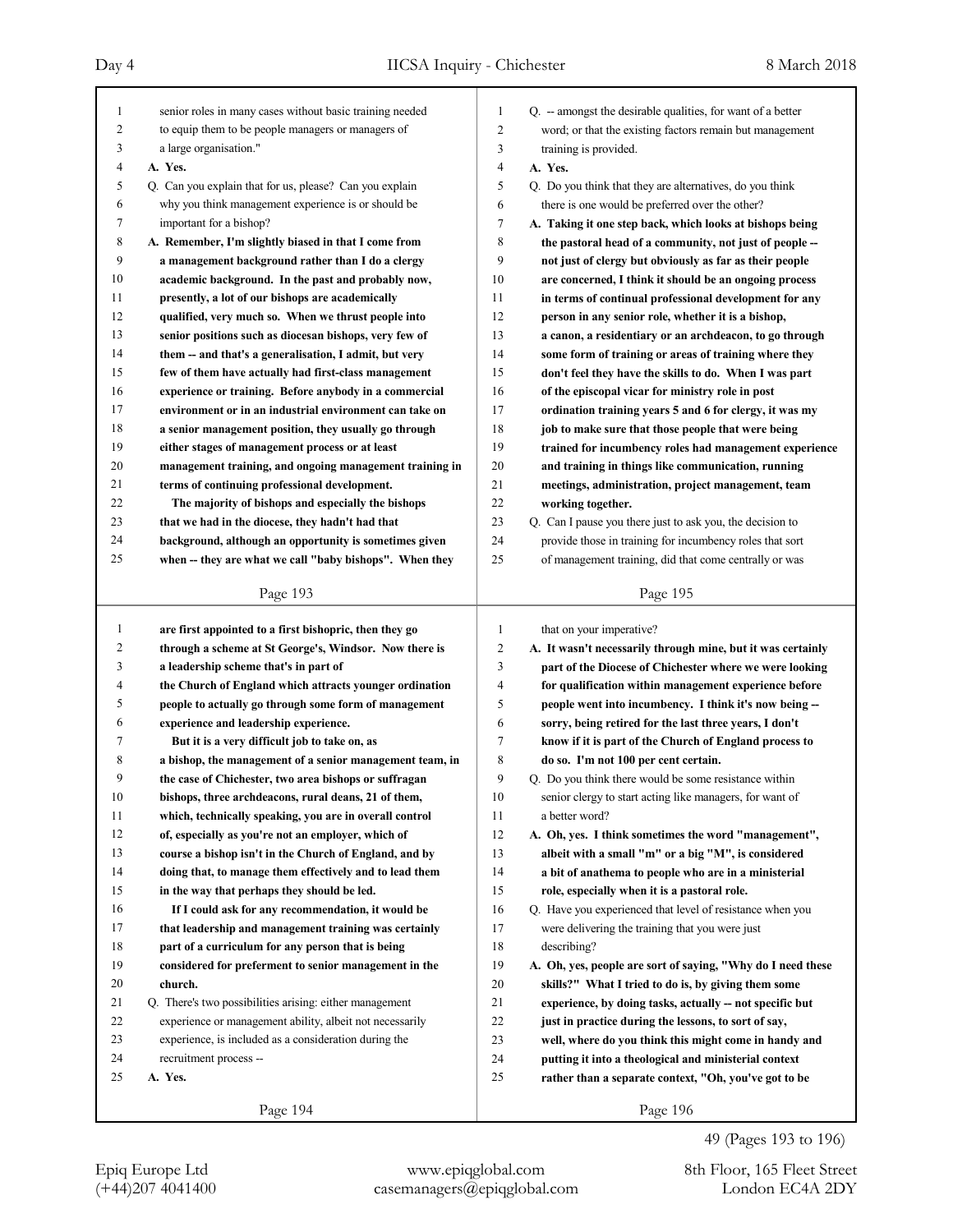| 1                       | a manager". When you think that somebody as an              | $\mathbf{1}$   | to that procedure, a job offer would be made. The job       |
|-------------------------|-------------------------------------------------------------|----------------|-------------------------------------------------------------|
| 2                       | incumbent is running a parish or parishes, which has got    | $\overline{c}$ | offer would not be made if there was a blemished            |
| 3                       | the responsibility for -- and perhaps a building that's     | 3              | disclosure to do with safeguarding. If it was to do         |
| 4                       | worth £1 million, that's listed, that you have to have      | 4              | with another offence, perhaps, for example, a drug          |
| 5                       | historical significance for, that you are in a situation    | 5              | offence, or something like that, then there could have      |
| 6                       | where you are running a management team, whether it is      | 6              | been consideration in terms of appointment. But the         |
| 7                       | church wardens and parochial church council members and     | 7              | appointment would not have been made.                       |
| 8                       | you're also doing volunteer management. All the people      | 8              | If a disclosure was made that was blemished on an           |
| 9                       | that help in the church are usually needing some form of    | 9              | existing appointment, then that person would be put into    |
| 10                      | leadership. If you haven't got those skills, it's           | 10             | suspension. Now, suspension is a very difficult word to     |
| 11                      | sometimes very difficult to get the job done.               | 11             | use. It was never used, "You are suspended"; it was,        |
| 12                      | MS McNEILL: Thank you very much. That concludes my          | 12             | "You will cease from doing your duties whilst this is       |
| 13                      | questions. You have given quite a long answer to my         | 13             | being investigated". You call it what you like. It          |
| 14                      | last. Is there anything you would like to add before        | 14             | wasn't necessarily garden leave. That person was not        |
| 15                      | the chair and panel ask their questions that you think      | 15             | allowed to do anything during that time of suspension.      |
| 16                      | would assist them?                                          | 16             | THE CHAIR: But there were clear criteria --                 |
| 17                      | A. No, I don't think there is. I think we've covered it,    | 17             | A. Yes.                                                     |
| 18                      | thank you.                                                  | 18             | THE CHAIR: - as to how decisions were reached about         |
| 19                      | MS McNEILL: Chair, do you have any questions for this       | 19             | blemished --                                                |
| 20                      | witness?                                                    | 20             | A. Yes, that was agreed within the senior staff meeting.    |
| 21                      | Questions by THE PANEL                                      | 21             | THE CHAIR: Is that recorded somewhere?                      |
| 22                      | THE CHAIR: Thank you very much, Canon Gibson. Could you     | 22             | A. Yes, there is a letter that the safeguarding procedure   |
| 23                      | clarify for me the issue of the process around blemished    | 23             | would have been instituted amongst the three bishops and    |
| 24                      | disclosures -- this is in general terms not relating to     | 24             | the three archdeacons, and this is while it's happening.    |
| 25                      | any specific one, but I think you told us that if           | 25             | THE CHAIR: Thank you.                                       |
|                         | Page 197                                                    |                | Page 199                                                    |
|                         |                                                             |                |                                                             |
|                         |                                                             |                |                                                             |
| $\mathbf{1}$            | a blemished disclosure came in, there was a process for     | $\mathbf{1}$   | MS SHARPLING: Just one question from me, and it is in       |
| $\overline{\mathbf{c}}$ | reporting it to the palace. What happened to it after       | 2              | relation to paragraph 84 of your statement. It is very      |
| 3                       | that?                                                       | 3              | short, so I will read it out:                               |
| 4                       | A. The blemished disclosure was put on file and recorded on | 4              | "I'm aware that many years previously                       |
| 5                       | file, but not until after a safeguarding adviser had        | 5              | Bishop Wallace's friend had accompanied Rideout to the      |
| 6                       | actually been informed about it. So the bishop was          | 6              | police station when he was charged and indeed tried not     |
| 7                       | aware of what was going on, but the DSA would also be       | 7              | to disclose his blemished CRB. Subsequently, of course,     |
| 8                       | aware. Sometimes it would have come through                 | 8              | Rideout was found guilty and served a prison sentence."     |
| 9                       | Church House rather than necessarily through the palace     | 9              | How did you come about that awareness?                      |
| $10\,$                  | and then they would have been informed before it reached    | $10\,$         | A. He told us that he had accompanied on another            |
| 11                      | the palace.                                                 | 11             | occasion -- Bishop Wallace said that he had accompanied     |
| 12                      | THE CHAIR: Was there any intention or did it actually occur | 12             | Gordon Rideout to the police station when he was            |
| 13                      | that there was a discussion as to whether this affected     | 13             | under -- well, when he was cautioned by the police and      |
| 14                      | the suitability of the individual to be performing the      | 14             | under arrest to go to the police station. So he             |
| 15                      | work they were doing?                                       | 15             | actually took him to the police station.                    |
| 16                      | A. Yes, very much so. If there was a blemished disclosure   | 16             | MS SHARPLING: As far as Bishop Wallace was concerned, did   |
| 17                      | regarding safeguarding, then very often, if not always,     | 17             | you hear about this, that Rideout in fact had tried not     |
| 18                      | the appointment would not have taken place.                 | 18             | to disclose his blemished CRB? Was that part of             |
| 19                      | THE CHAIR: Would that have the formality of a meeting which | 19             | the conversation that you had with Bishop Wallace?          |
| 20                      | was minuted? How was the decision made?                     | 20             | That's in your statement.                                   |
| 21                      | A. If a blemished disclosure came through during the        | 21             | A. His blemished CRB in terms of --                         |
| 22                      | appointment process, then the person who had been           | 22             | MS SHARPLING: Yes. It's just clarifying what you have       |
| 23                      | interviewed and perhaps even been put up for the job, it    | 23             | written, Canon Gibson.                                      |
| 24                      | would have been said to them that they would have to go     | 24             | A. Yes, I appreciate that.                                  |
| 25                      | through a DBS procedure or a CRB procedure and, subject     | 25             | MS SHARPLING: "Bishop Wallace, as a friend, had accompanied |

50 (Pages 197 to 200)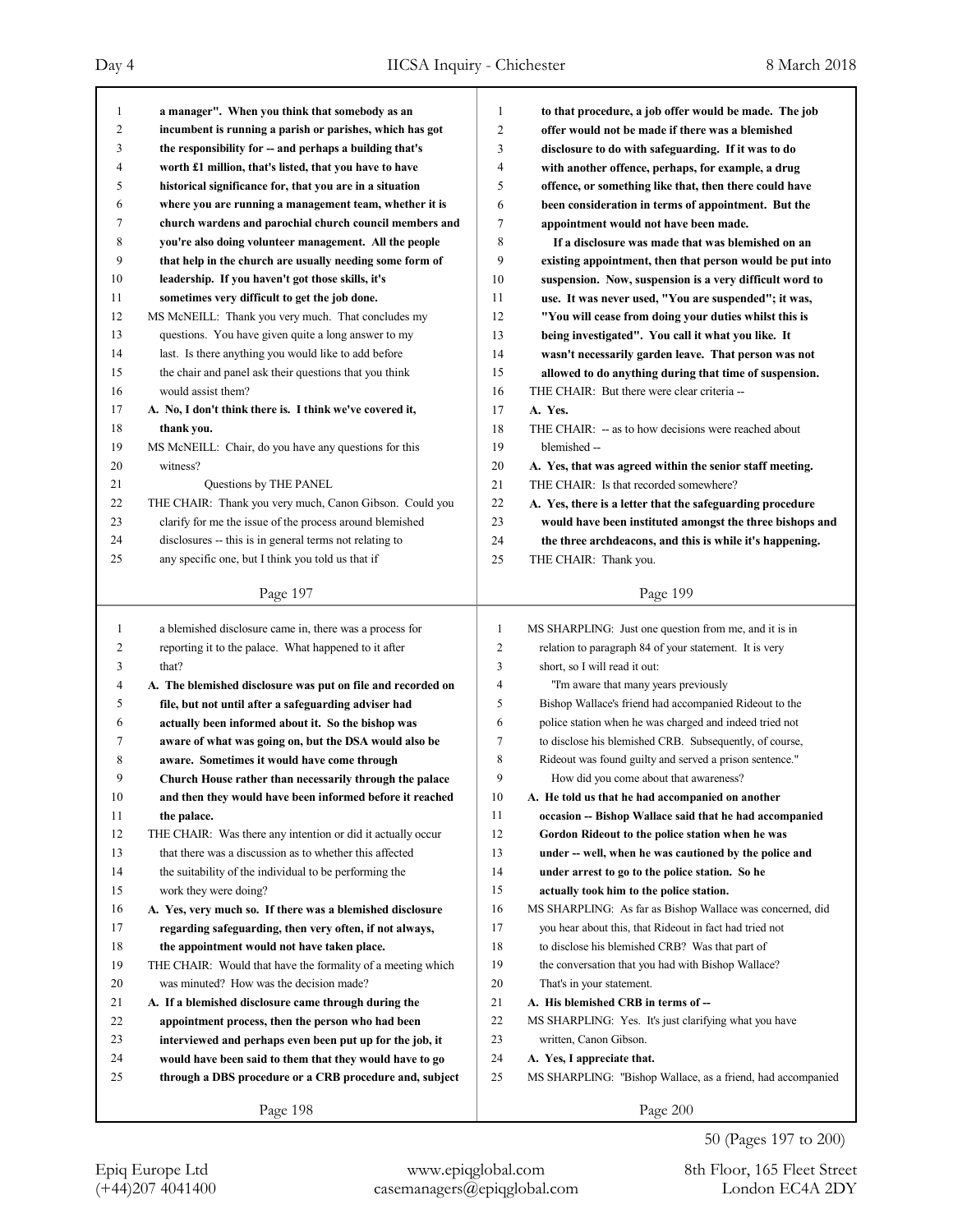| 1      | Rideout to the police station when he was charged and       | 1              | A. The finished report was, yes.                           |
|--------|-------------------------------------------------------------|----------------|------------------------------------------------------------|
| 2      | indeed tried not to disclose his blemished CRB."            | $\mathfrak{2}$ | PROF SIR MALCOLM EVANS: When would that have been          |
| 3      | A. I think it was -- in that case, it was Bishop Wallace    | 3              | circulated to the DSA?                                     |
| 4      | that had tried not to disclose the CRB, and this was the    | 4              | A. I think that's when Bishop John would have notified --  |
| 5      | occasion that I recalled at the end of the meeting which    | 5              | no, actually, it may well have been that Roger Meekings    |
| 6      | was recorded on there regarding -- it wasn't                | 6              | gave it to her at that stage, at the end of it. This       |
| 7      | Gordon Rideout had failed to tell Bishop Wallace, it was    | 7              | was the final report that was coming out, it wasn't the    |
| 8      | Bishop Wallace wanted to not disclose the fact that he'd    | 8              | interim report. So I would have thought it would have      |
| 9      | had a blemished CRB.                                        | 9              | been the final report.                                     |
| 10     | MS SHARPLING: Was that at the police station he said he did | 10             | PROF SIR MALCOLM EVANS: But you are not sure --            |
| 11     | that?                                                       | 11             | A. Not 100 per cent.                                       |
| 12     | A. No, no, this was Bishop Wallace that was saying it at    | 12             | PROF SIR MALCOLM EVANS: - whether it was released by       |
| 13     | the meeting afterwards, not at the police station.          | 13             | Roger Meekings or circulated by the --                     |
| 14     | Sorry if that was confusing.                                | 14             | A. I'm not certain. I'm not 100 per cent certain.          |
| 15     | MS SHARPLING: Not at all.                                   | 15             | PROF SIR MALCOLM EVANS: Thank you.                         |
| 16     | THE CHAIR: Mr Frank?                                        | 16             | Further examination by MS McNEILL                          |
| 17     | MR FRANK: In summary, in your statement you point out there | 17             | MS McNEILL: Chair, I have been nudged that there is one    |
| 18     | came a point when there was what you called a breakdown     | 18             | question I was asked to ask and didn't ask. I apologise    |
| 19     | in relationship between Bishop John and Bishop Wallace      | 19             | if anything is arising of course and you and your          |
| 20     | which became irreconcilable.                                | 20             | colleagues have some questions.                            |
| 21     | A. Yes.                                                     | 21             | You might be able to help us, Canon Gibson, to             |
| 22     | MR FRANK: That's what you said. I'm not asking you for the  | 22             | answer a question that Mr Frank asked of Bishop John       |
| 23     | details of that. Can I ask you, was that before or          | 23             | yesterday about the removal of documents from the blue     |
| 24     | after the meeting on September 6 where you have recorded    | 24             | files.                                                     |
| 25     | that conversation taking place?                             | 25             | A. Yes.                                                    |
|        |                                                             |                |                                                            |
|        | Page 201                                                    |                | Page 203                                                   |
|        |                                                             |                |                                                            |
|        |                                                             |                |                                                            |
| 1      | A. No, it was after. I think there was a continuation       | 1              | Q. Bishop John told us that you there was some guidance    |
| 2      | while Bishop Wallace was coming through the                 | 2              | from the palace in relation to this but couldn't at the    |
| 3      | Meekings reports and also Butler-Sloss reports that were    | 3              | time lay his hand on it. Can I bring up, please,           |
| 4      | saying, you know, "You cannot disclose this because "       | 4              | WWS000087, page 1 to begin with. WWS000087. This is        |
| 5      | and he was threatening libel at everybody. I think          | 5              | confidential files on clergy, guidance notes for bishops   |
| 6      | Bishop John had got past the stage of actually trying to    | 6              | and bishops' secretaries. This version is issued           |
| 7      | discuss with Bishop Wallace some sensible form that they    | 7              | June 2008. There is a little murmuring to my side,         |
| 8      | would actually get together regarding the safeguarding      | 8              | chair, because this was, until today, the only version     |
| 9      | reports, and I think that's when it came irreconcilable.    | 9              | that could be located in the system. I have just been      |
| $10\,$ | There was certainly a tension between both of them.         | 10             | notified that helpfully those representing the             |
| 11     | MR FRANK: So at the time of the meeting where the           | 11             | Archbishops' Council think they have found the 2001        |
| 12     | conversation that you recorded on September 6, at that      | 12             | version. Maybe we should deal with that with another       |
| 13     | stage there was no irreconcilable difference between        | 13             | witness and I will just ask the question: you obviously    |
| 14     | them?                                                       | 14             | weren't in post in 2001, were you?                         |
| 15     | A. Not that it was noticeable. Certainly not at staff       | 15             | A. No.                                                     |
| 16     | meetings which I attended. Whether or not there was         | 16             | Q. You weren't involved in the removal of any documents at |
| 17     | within a private meeting of each of them when they met      | 17             | that time?                                                 |
| 18     | together without anybody else being there, I don't know.    | 18             | A. Certainly not.                                          |
| 19     | MR FRANK: Thank you very much.                              | 19             | Q. If we just quickly look at page 4 of this document,     |
| 20     | THE CHAIR: Sorry, one more question from Sir Malcolm.       | 20             | obviously you would have been in post for the June 2008?   |
| 21     | PROF SIR MALCOLM EVANS: I'm sorry. In paragraph 64 of your  | 21             | A. Yes.                                                    |
| 22     | statement, and here we are talking about the past cases     | 22             | Q. Can we zoom in on numbers 6 to 8:                       |
| 23     | review and the Meekings Report, ie on Cotton and            | 23             | "The blue files need to be kept up to date and             |
| 24     | Pritchard, you said it was circulated to all senior         | 24             | regularly reviewed in order to discard irrelevant and      |
| 25     | staff and to the DSA.                                       | 25             | out-of-date material, otherwise they lose much of their    |

51 (Pages 201 to 204)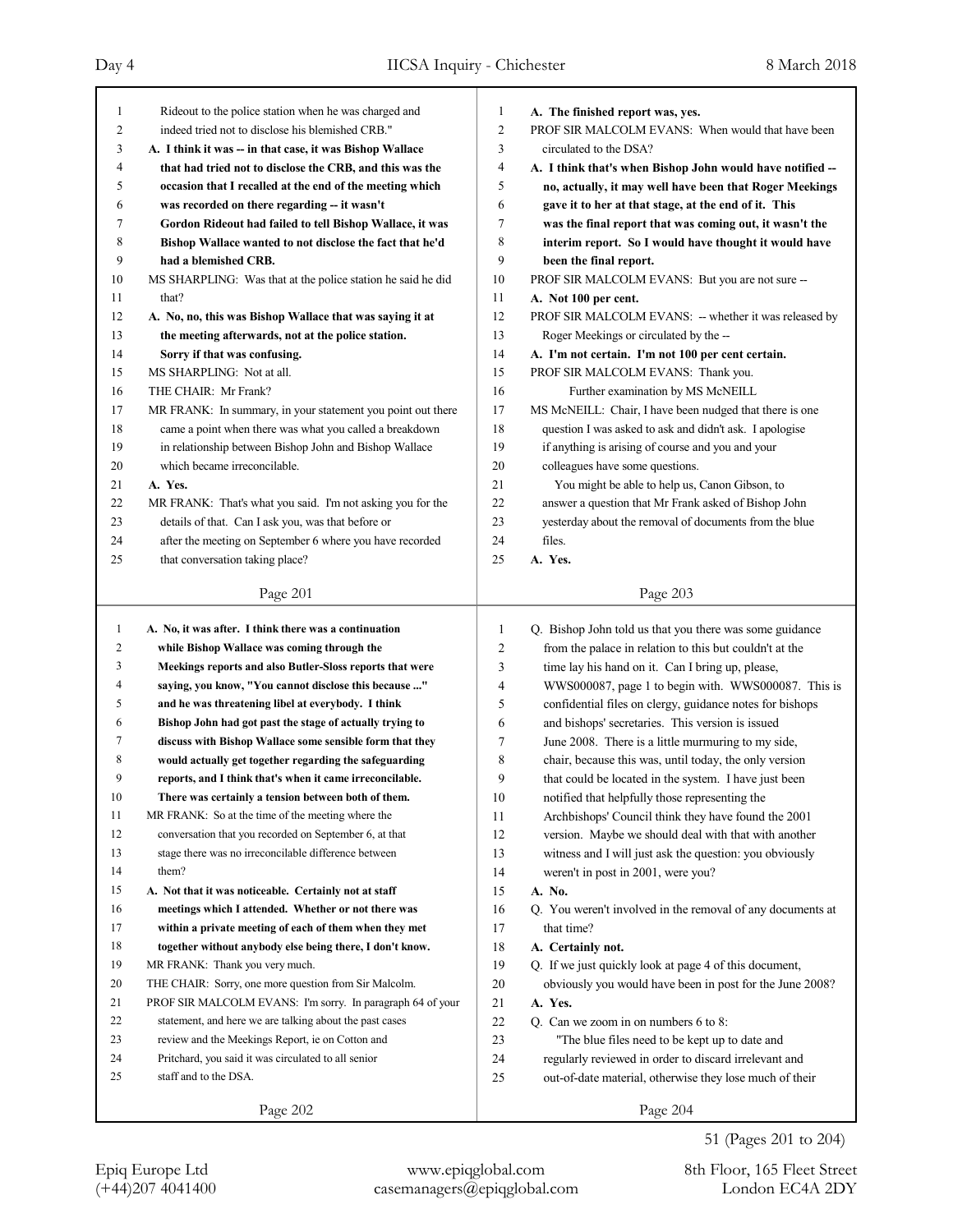|    | value. Reviewing and thinning out of the right kind is      |                |                                                             |
|----|-------------------------------------------------------------|----------------|-------------------------------------------------------------|
| 1  |                                                             | 1<br>2         | remember, the historic cases review was very much about     |
| 2  | particularly important before a file is sent forward to     |                | clergy and so the blue files would have taken priority.     |
| 3  | another diocese.                                            | 3              | Perhaps if anything had been found in the blue file         |
| 4  | "Personal files should only contain information of          | 4              | which was necessarily related to a parish event, if it      |
| 5  | continuing interest to those concerned with the             | 5              | was to do with safeguarding or anything of particular       |
| 6  | minister's development, including pastoral care."           | 6              | note, it would still be in the blue file. Anything that     |
| 7  | It goes on to say that any information that has been        | 7              | was taken out would be in the parish file for review if     |
| 8  | received in confidence should be clearly marked             | 8              | necessary. Sorry to sound so confusing.                     |
| 9  | confidential.                                               | 9              | MR FRANK: Am I right in understanding there might be        |
| 10 | Finally, number 8:                                          | 10             | information about current clergy or past clergy that had    |
| 11 | "Papers of an ephemeral nature, (eg relating to             | 11             | been transferred to a parish file in which their name       |
| 12 | visits by bishops to a parish for confirmation or other     | 12             | might be referred to in a document but which was not        |
| 13 | purposes) or relating to other parish officers              | 13             | regarded as central to their role as a clergyman in the     |
| 14 | should ideally be kept  not in the personal file but        | 14             | diocese?                                                    |
| 15 | in a separate parish file."                                 | 15             | A. Yes.                                                     |
| 16 | Is this the guidance you followed during your time          | 16             | MR FRANK: In addition to that, have I understood this       |
| 17 | in post?                                                    | 17             | right: blue file, parish file and something called a red    |
| 18 | A. Yes. If there was anything irrelevant - if it was, for   | 18             | file?                                                       |
| 19 | example, "Thank you, Father X, because coming along you     | 19             | A. Yes.                                                     |
| 20 | were wonderful when you preached your sermon at our         | 20             | MR FRANK: For the sake of clarity, can you just explain     |
| 21 | son's wedding", that was not necessarily related to         | 21             | that?                                                       |
| 22 | a passing on if that person moved on to another diocese,    | 22             | A. Sure. Red file, I'm afraid, was my invention. If there   |
| 23 | but it did go into what we call the parish file. We had     | 23             | was some form of accusation or the hint of a blemish,       |
| 24 | a file for every parish within the diocese and in that      | 24             | then I would make sure alongside the blue file would be     |
| 25 | file would have been such information.                      | 25             | a red file. Sometimes it was information that we            |
|    |                                                             |                |                                                             |
|    | Page 205                                                    |                | Page 207                                                    |
|    |                                                             |                |                                                             |
|    |                                                             | 1              |                                                             |
| 1  | Q. This guidance is June 2008. Does this reflect your       |                | gleaned from a DSA comment or a DSA note which would go     |
| 2  | approach from 2004 onwards?                                 | 2              | alongside a blue file. If it was found to be recordable     |
| 3  | A. Yes.                                                     | 3              | and worthy -- it doesn't sound an awful expression to       |
| 4  | Q. Or was this new guidance?                                | $\overline{4}$ | use -- then it would be included in the blue file, it       |
| 5  | A. No, we would have covered that in any case. There was    | 5              | was never discarded, but if it was an allegation which      |
| 6  | nothing irrelevant necessarily in blue files.               | 6              | wasn't, for example, proved or it proved to be              |
| 7  | Q. And ephemeral information, would that have ever included | 7              | malicious, for whatever reason, then sometimes the red      |
| 8  | anything such as CRB checks or other safeguarding --        | 8              | file would be taken out. There wasn't a red file for        |
| 9  | A. No. Anything that was of an important nature, what we    | 9              | everybody. It was only a red file on occasion.              |
| 10 | considered to be an important nature, CRBs,                 | 10             | MR FRANK: For completeness' sake, can I understand this: on |
| 11 | safeguarding, would be in the blue file.                    | 11             | a review -- Meekings, Butler-Sloss, any other -- the red    |
| 12 | MS McNEILL: Chair, those are my questions. Are there any    | 12             | file would have been available?                             |
| 13 | questions from yourself or your colleagues arising from     | 13             | A. Yes.                                                     |
| 14 | this? Once we get the 2001 version, we will endeavour       | 14             | MR FRANK: Thank you very much.                              |
| 15 | to get that to you and through another witness.             | 15             | MS McNEILL: Are there any further questions for this        |
| 16 | Questions by THE PANEL                                      | 16             | witness, chair?                                             |
| 17 | MR FRANK: Just one question, if I may. You have referred    | 17             | THE CHAIR: No. Thank you very much, Canon Gibson.           |
| 18 | to the parish files --                                      | 18             | (The witness withdrew)                                      |
| 19 | A. Yes.                                                     | 19             | MS McNEILL: Chair, we are now at 4.15 pm. We had            |
| 20 | MR FRANK: -- into which the ephemera might be transferred.  | 20             | considered doing some reading to conclude the day until     |
| 21 | A. Yes.                                                     | 21             | 4.30 pm when we last talked about it. The witness we        |
| 22 | MR FRANK: That would be still kept and available for        | 22             | are going to read is Kate Wood. It will take more than      |
| 23 | inspection by anyone conducting a review who wished to      | 23             | 15 minutes to read it in full, but we could make a start    |
| 24 | see it.                                                     | 24             | on it until 4.30 pm, if you would like to finish on         |
| 25 | A. If anybody wished to see the parish file, then yes. But  | 25             | another occasion, or we could rise now.                     |
|    | Page 206                                                    |                | Page 208                                                    |

52 (Pages 205 to 208)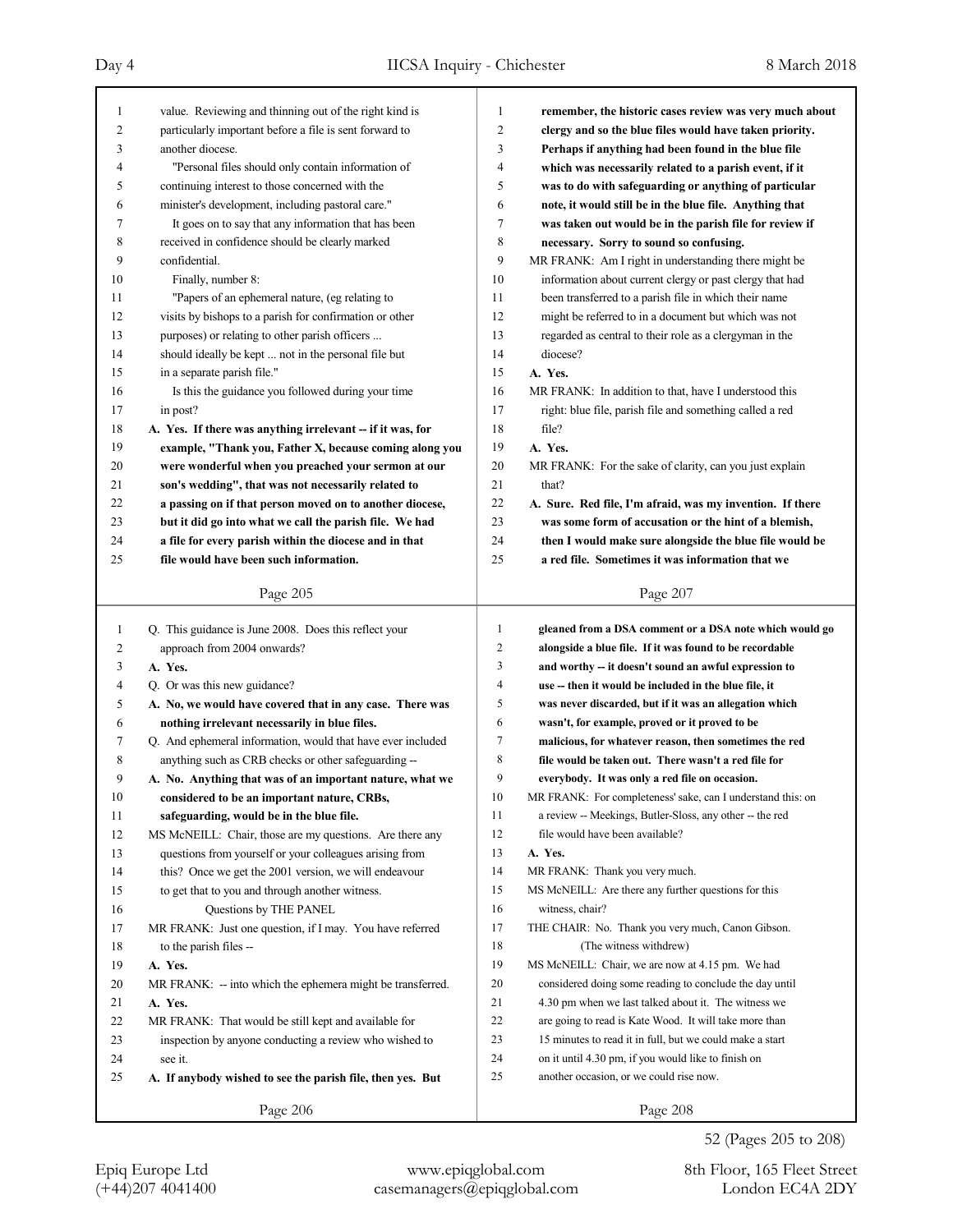| 1                   | THE CHAIR: How long will Ms Wood's statement take to be     | 1              | "In May 2007, I wrote to Reverend Pearl Luxon, the       |
|---------------------|-------------------------------------------------------------|----------------|----------------------------------------------------------|
| 2                   | read?                                                       | $\overline{c}$ | joint national safeguarding adviser for the              |
| 3                   | MS McNEILL: I think the estimate is half an hour to read it | 3              | Church of England  and the Methodist Church at that      |
| 4                   | in full.                                                    | 4              | time. This was in response to a report in the national   |
| 5                   | THE CHAIR: We could do half of it just now, then, but we    | 5              | media regarding the Church of England's recognition of   |
| 6                   | need to conclude at 4.30.                                   | 6              | the need for an independent review of historic           |
| 7                   | MS McNEILL: Thank you, chair. If I could pass over to       | 7              | allegations within the church. I asked to be considered  |
| 8                   | Ms McCaffrey who is going to read it out. I think you       | 8              | for this role. I received a favourable reply, with an    |
| 9                   | have a bundle called "Read bundle", that has a copy in      | 9              | explanation that a model national guidance for the       |
| 10                  | it.                                                         | 10             | review process was about to commence and once this was   |
| 11                  | Statement of MS KATE JUDITH WOOD (read)                     | 11             | completed I would again be contacted.                    |
| 12                  | MS McCAFFREY: Chair and panel, a selection of the most      | 12             | "In May 2008, I was contacted by Andrew Nunn, the        |
| 13                  | pertinent evidence from the witness Kate Wood will now      | 13             | premises and administration secretary to the Archbishop  |
| 14                  | be read into the record. Her full statement can be          | 14             | of Canterbury, who offered me the role of reviewing      |
| 15                  | found at ACE025951 and a paper copy of the statement is     | 15             | files at Lambeth Palace. This is how I commenced my      |
| 16                  | behind tab B1 of the read bundle.                           | 16             | work with the Church of England. I will elaborate on     |
| 17                  | Paul, may I ask that the statement be placed onto           | 17             | the past cases review process at Lambeth Palace later in |
| 18                  | the screen whilst it is being read, for everybody's ease    | 18             | this statement.                                          |
| 19                  | of reference. Thank you very much.                          | 19             | "My safeguarding work at Lambeth Palace evolved          |
| 20                  | Chair, I should also say that the full statement of         | 20             | significantly from 2008 when I started the past cases    |
| 21                  | this witness will be published on the website in due        | 21             | review process until 2015 when I left this role.         |
| 22                  | course.                                                     | 22             | "Throughout this period, I was self-employed as an       |
| 23                  | Kate Judith Wood has produced a signed statement            | 23             | independent safeguarding consultant 'contracted' to      |
| 24                  | dated 22 January 2018 and it is endorsed with               | 24             | Lambeth Palace, although the contract was only ever      |
| 25                  | a statement of truth. I begin at paragraph 4 on page 1      | 25             | verbal. This was a part-time commitment as I had other   |
|                     |                                                             |                |                                                          |
|                     | Page 209                                                    |                | Page 211                                                 |
|                     |                                                             |                |                                                          |
| $\mathbf{1}$        | where the witness states as follows:                        | 1              | contracts for much of this time.                         |
|                     |                                                             | 2              | "During 2008 and 2009, my role at Lambeth Palace was     |
| $\overline{c}$<br>3 | "I am an independent safeguarding consultant and            | 3              |                                                          |
| 4                   | a retired detective inspector.                              | $\overline{4}$ | focused almost entirely on the review process. However,  |
| 5                   | "I served as a Sussex police officer from 1985 until        | 5              | from 2009 onwards, my role began to expand as it became  |
|                     | 2006. I specialised in criminal investigations with         | 6              | clear there was a need for a safeguarding adviser at the |
| 6                   | a particular emphasis on the field of child protection.     | 7              | palace to provide professional safeguarding advice in    |
| 7                   | This included several years investigating child abuse       |                | a similar way to the advice given to dioceses by the     |
| 8                   | and domestic abuse as a detective constable and then        | 8<br>9         | diocesan safeguarding advisers (DSAs). I worked closely  |
| 9                   | managing a child protection team in Brighton as             |                | with Andrew Nunn who sought my advice on how to respond  |
| $10\,$              | a detective sergeant. This role involved investigating      | $10\,$         | to communications he received which involved, or were    |
| 11                  | serious crimes against children and young people,           | 11             | connected to, safeguarding. Occasionally, I would deal   |
| $12\,$              | reviewing complex cases and assessing risk of harm.         | 12             | with the matter directly and liaise with the relevant    |
| 13                  | After this, I moved into a child protection policy and      | 13             | diocese or dioceses but in general my role at            |
| 14                  | strategic role as a detective inspector, before             | 14             | Lambeth Palace during 2009 to 2011 was very limited and  |
| 15                  | returning to an operational role, managing serious crime    | 15             | consisted of more of an advisory role for Andrew Nunn.   |
| 16                  | investigations, including investigations into               | 16             | "By 2011, it became apparent that there were certain     |
| 17                  | child abuse and domestic abuse. My final role within        | 17             | safeguarding concerns and issues, such as the number of  |
| $18\,$              | Sussex Police was a review role as a detective inspector    | 18             | dioceses involved; the complexity of the case; the       |
| 19                  | in the performance review department.                       | 19             | sensitivity of the case; or the high profile of          |
| 20                  | "Throughout my service, I undertook several training        | $20\,$         | the accused person, which meant that the case needed to  |
| 21                  | courses in criminal investigation, including the            | 21             | be handled either by the national safeguarding adviser   |
| 22                  | investigation of serious sexual offences. I also            | $22\,$         | or by an adviser at Lambeth Palace. Some cases only      |
| 23                  | undertook single-agency and multi-agency training in        | 23             | involved offering advice to the DSA on a diocesan case   |
| 24                  | child abuse and domestic abuse on many occasions.           | 24             | but other cases, such as that of Peter Ball, were        |
| 25                  | "My involvement with the Church of England.                 | $25\,$         | complex and time consuming. The national safeguarding    |

53 (Pages 209 to 212)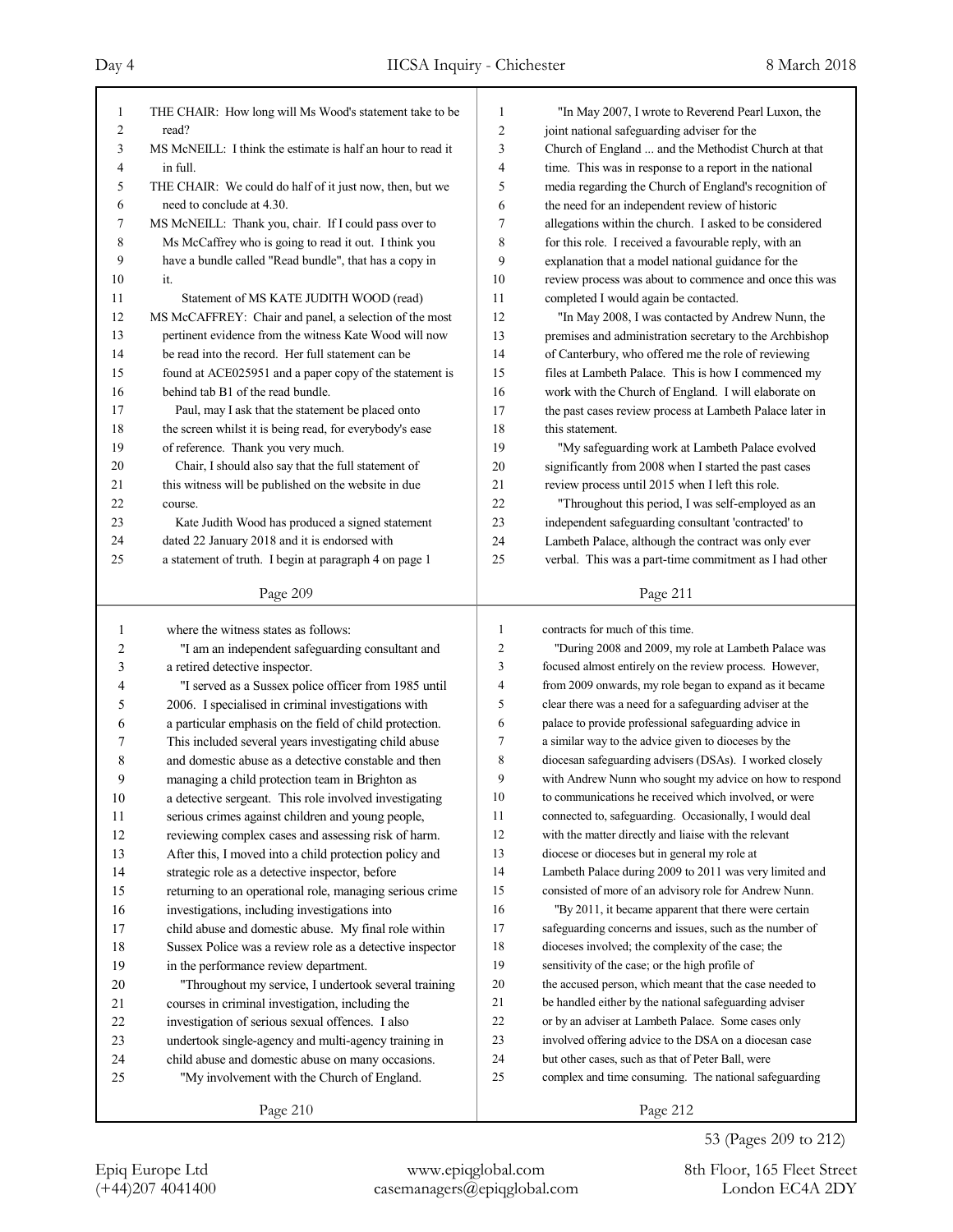| 1            | adviser would decide which cases they or an adviser at   | 1              | Church House) two or three times a week for core group   |
|--------------|----------------------------------------------------------|----------------|----------------------------------------------------------|
| 2            | Lambeth Palace should manage, although this was always   | 2              | meetings or to meet with smaller groups. At other        |
| 3            | negotiated with the dioceses involved. I am unable to    | 3              | times, it could be several weeks between visits to       |
| 4            | say how many cases this amounted to, but there were      | 4              | Lambeth Palace as all of my work could be conducted      |
| 5            | usually a few ongoing at any given time.                 | 5              | remotely via emails, teleconferences or telephone calls  |
| 6            | "Previously, I had had virtually no contact with         | 6              | during those periods. I had no administrative resources  |
| 7            | Reverend Luxon, the then joint national safeguarding     | 7              | allocated to me and I had no line manager. However,      |
| 8            | adviser, and it would be true to say that I felt in an   | 8              | Andrew Nunn assisted me greatly throughout my time at    |
| 9            | isolated position, with my only point of contact being   | 9              | Lambeth, with his immense knowledge of church systems,   |
| 10           | Andrew Nunn, who is not a safeguarding professional.     | 10             | procedures and personnel and my past cases review work   |
| 11           | The situation improved after the new adviser,            | 11             | and casework management would have been virtually        |
| 12           | Elizabeth Hall, came into post and by 2011, a good       | 12             | impossible without this assistance, particularly in the  |
| 13           | working relationship had been formed, with our           | 13             | earlier years.                                           |
| 14           | respective roles to some extent being established.       | 14             | "I have concentrated so far on my work at                |
| 15           | However, this was in some ways a distant working         | 15             | Lambeth Palace, however, since 2009 I have also          |
| 16           | relationship as both Elizabeth and I only worked part    | 16             | undertaken safeguarding work for dioceses.               |
| 17           | time for the Church of England and Elizabeth was often   | 17             | "In 2009, I jointly undertook the past cases review      |
| 18           | away due to her national role.                           | 18             | in both the dioceses of Southwark and St Albans.         |
| 19           | "The workload significantly increased from 2012 with     | 19             | "In 2010, for five months I covered the role of DSA      |
| 20           | the investigation into Peter Ball and continued to       | 20             | in the Diocese of Southwark. This involved taking prime  |
| 21           | increase over the next three years with several other    | 21             | responsibility for and coordinating the response to new  |
| 22           | complex high-profile cases. From 2013, I often worked    | 22             | and current safeguarding concerns and allegations        |
| 23           | on these cases jointly with the new temporary national   | 23             | against church officers in line with diocesan policy;    |
| 24           | safeguarding adviser, Jill Sandham. My role evolved      | 24             | advising and supporting parishes in response to          |
| 25           | over time and involved working closely with the national | 25             | safeguarding concerns and allegations not involving      |
|              | Page 213                                                 |                | Page 215                                                 |
|              |                                                          |                |                                                          |
|              |                                                          |                |                                                          |
| $\mathbf{1}$ | safeguarding adviser to undertake casework on complex    | 1              | church officers; assessing positive CRB disclosures      |
| 2            | cross-diocesan cases and those involving bishops and     | $\overline{c}$ | including referrals to a risk assessment panel; working  |
| 3            | other senior figures in the church. As far as I'm        | 3              | with the police and parishes to negotiate new agreements |
| 4            | aware, Jill Sandham and I dealt with all of the cases    | 4              | with offenders wishing to attend church; and responding  |
| 5            | involving bishops. However, this approach was an         | 5              | to complex queries regarding implementation of diocesan  |
| 6            | informal working practice that had been introduced in    | 6              | safeguarding policies.                                   |
| 7            | 2011 and was not a formalised process, at that time.     | 7              | "Since 2010, I have been a safeguarding consultant       |
| 8            | This involved advising the bishop at Lambeth who in turn | 8              | for the Diocese of Southwark undertaking complex         |
| 9            | advised the archbishop when necessary. As part of my     | 9              | investigations, risk assessments and case and parish     |
| 10           | role, I attended core group meetings and statutory       | 10             | reviews.                                                 |
| 11           | authority and police meetings, where relevant. On        | 11             | "In 2011, for four months, I covered the role of DSA     |
| 12           | occasion, I also provided safeguarding advice to DSAs.   | 12             | in the Diocese of Chichester on a part-time basis, which |
| 13           | "In relation to resources that were available to me,     | 13             | involved managing particular current cases identified by |
| 14           | it was only in the last couple of months of my time      | 14             | the safeguarding advisory group and any new allegations  |
| 15           | working for Lambeth Palace that a desk and computer were | 15             | involving church officers. I was asked to provide        |
| 16           | provided for me. Until then, I worked most of the time   | 16             | a steadying influence on safeguarding following the      |
| 17           | remotely from my home office, only visiting              | 17             | sudden departure of the DSA and the concerns about the   |
| 18           | Lambeth Palace for meetings or to access files; when     | 18             | lack of adherence to safeguarding procedures by          |
| 19           | required, I would also visit other dioceses. The         | 19             | Wallace Benn. I then assisted with some review work in   |
| 20           | frequency of my visits to Lambeth Palace would vary      | 20             | connection with the Clergy Discipline Measure            |
| 21           | depending on the type of work I was conducting or the    | 21             | investigation relating to Wallace Benn, also for the     |
| $22\,$       | stage that my current case or cases had reached. For     | 22             | Diocese of Chichester.                                   |
| 23           | example, in the first stages of a complex case or at     | 23             | "In 2016, I assisted the national safeguarding team      |
| 24           | a significant time during the management of the case,    | 24             | with the past case review screening process.             |
| 25           | I could be at Lambeth Palace (or Westminster             | 25             | "For a year across 2016 and 2017, I worked as            |
|              | Page 214                                                 |                | Page 216                                                 |

54 (Pages 213 to 216)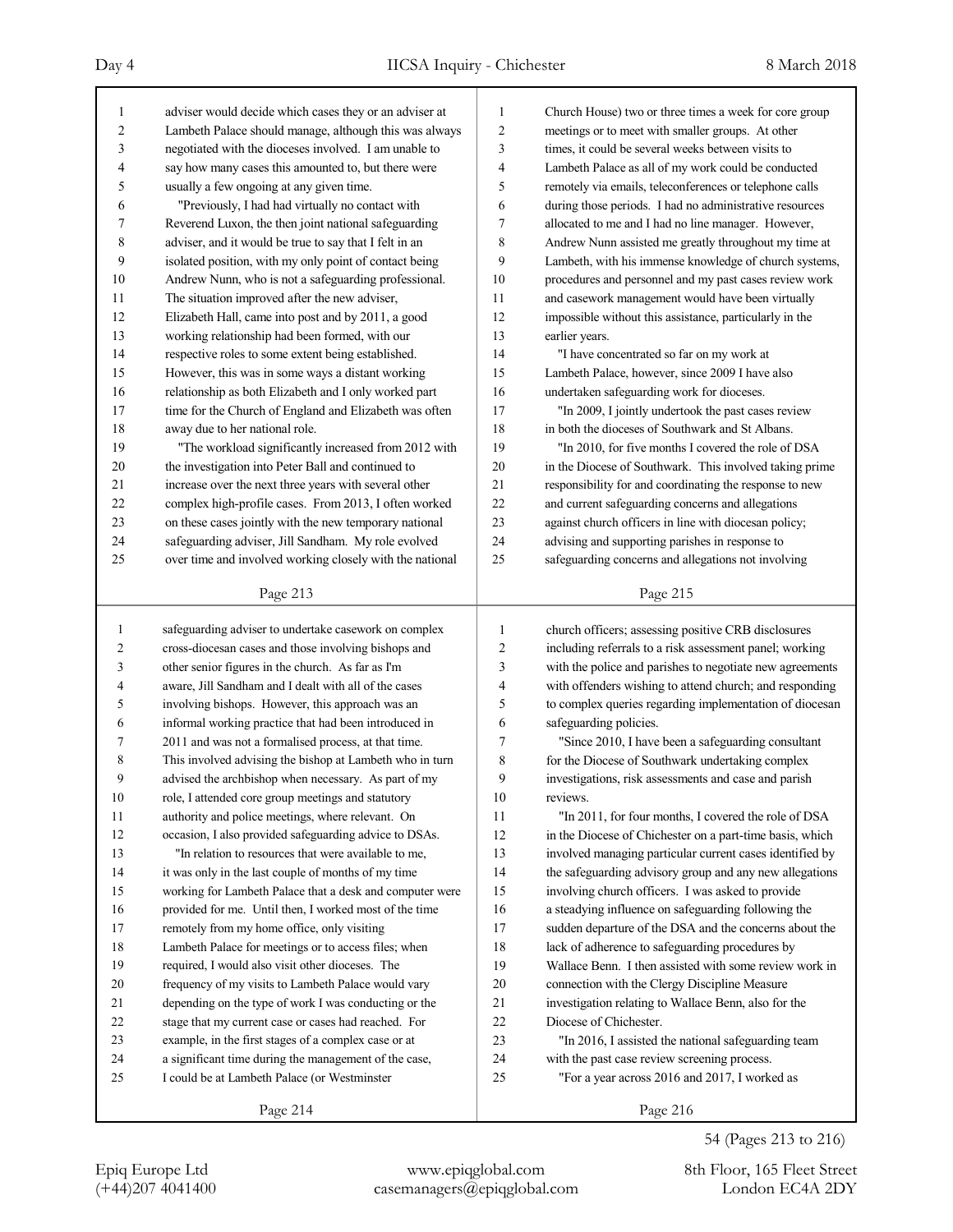| 1      |                                                             |
|--------|-------------------------------------------------------------|
|        | a safeguarding consultant with the Diocese of Chichester    |
| 2      | safeguarding team assisting with casework and case          |
| 3      | review."                                                    |
| 4      | Chair, I note the time. I wonder if that would be           |
|        |                                                             |
| 5      | a convenient place to stop for today?                       |
| 6      | THE CHAIR: Thank you very much.                             |
| 7      | MS McCAFFREY: May I invite you, chair, to adjourn now until |
| 8      | 10.00 am tomorrow?                                          |
| 9      | $(4.30 \text{ pm})$                                         |
| 10     | (The hearing was adjourned until                            |
| 11     | Friday, 9 March 2018 at 10.00 am)                           |
| 12     |                                                             |
|        |                                                             |
| 13     | INDEX                                                       |
| 14     |                                                             |
| 15     |                                                             |
| 16     | ARCHDEACON PHILIP JONES (continued) 1                       |
| 17     |                                                             |
| 18     | Examination by MS McNEILL (continued) 1                     |
| 19     |                                                             |
| 20     |                                                             |
|        | Questions by THE PANEL 28                                   |
| 21     |                                                             |
| 22     | MS ALANA LAWRENCE (sworn) 35                                |
| 23     |                                                             |
| 24     | Examination by MS SCOLDING 35                               |
| 25     |                                                             |
|        |                                                             |
|        | Page 217                                                    |
|        |                                                             |
| 1      | MR ROGER MEEKINGS (affirmed) 99                             |
| 2      |                                                             |
| 3      | Examination by MS McNEILL 99                                |
| 4      |                                                             |
| 5      |                                                             |
|        |                                                             |
|        | Questions by THE PANEL 155                                  |
| 6      |                                                             |
| 7      |                                                             |
| 8      |                                                             |
| 9      | CANON IAN GIBSON (sworn) 163                                |
| $10\,$ |                                                             |
| $11\,$ | Examination by MS McNEILL 163                               |
|        |                                                             |
| $12\,$ |                                                             |
| 13     | Questions by THE PANEL 197                                  |
| 14     |                                                             |
| 15     | Further examination by MS McNEILL 203                       |
| 16     |                                                             |
| $17\,$ | Questions by THE PANEL 206                                  |
| $18\,$ |                                                             |
|        |                                                             |
| 19     | Statement of MS KATE JUDITH WOOD 209                        |
| $20\,$ | (read)                                                      |
| 21     |                                                             |
| $22\,$ |                                                             |
| 23     |                                                             |
| $24\,$ |                                                             |
| 25     |                                                             |
|        | Page 218                                                    |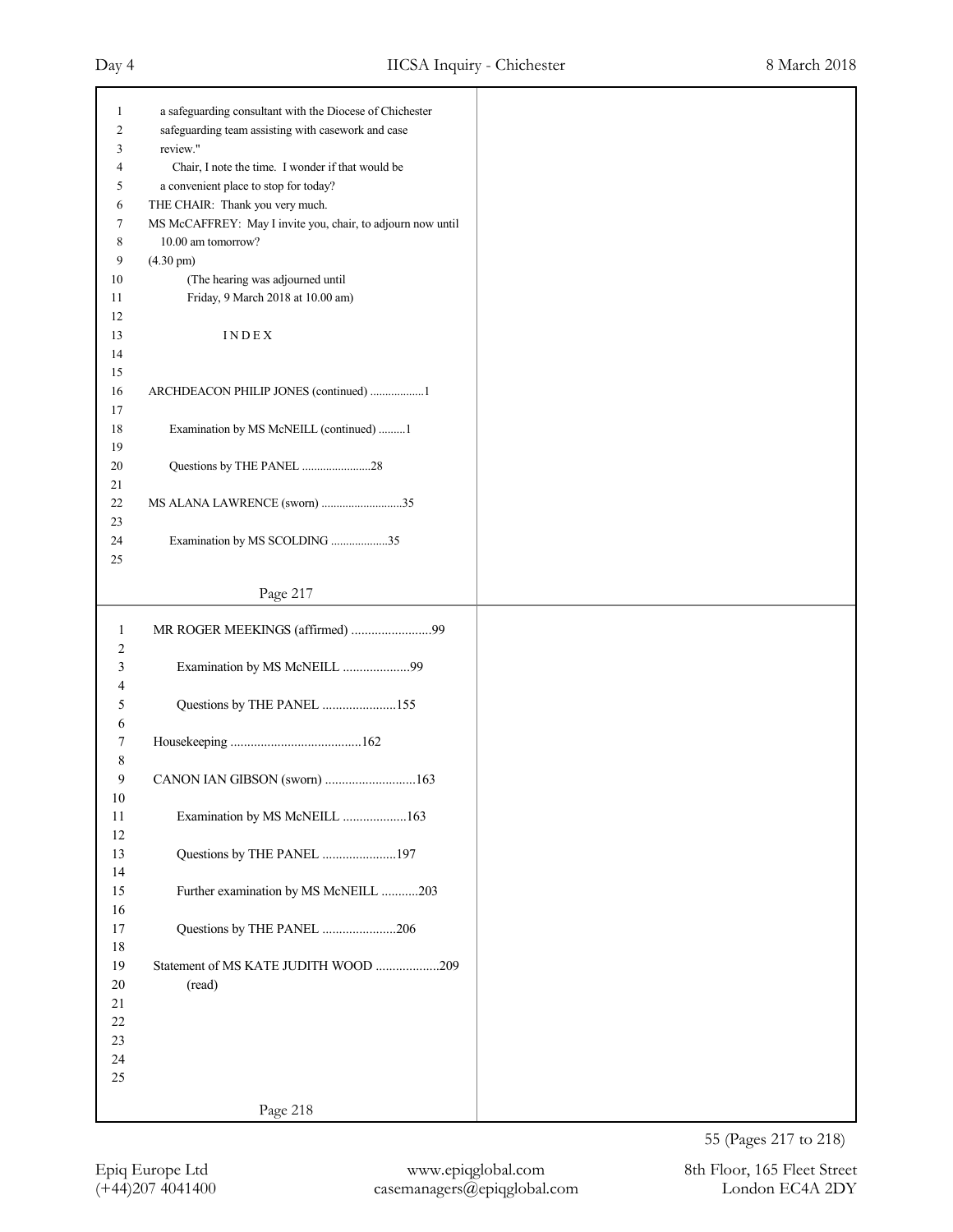|                         |                     |                            |                          | Page 219             |
|-------------------------|---------------------|----------------------------|--------------------------|----------------------|
|                         |                     |                            |                          |                      |
| A                       | academic 193:10     | ACE026148 112:19           | 207:16                   | 214:12               |
| A1 1:20                 | academically        | ACE0548748:24              | additional 141:18        | <b>advise</b> 32:19  |
| A31 122:24              | 193:11              | achieved 14:16             | 145:25                   | advised 137:16,23    |
| aberration 70:21        | accept 19:10 22:18  | 136:10 140:8               | address 9:8 44:23        | 137:24 159:18        |
| ability 10:2 194:22     | 57:6 125:16         | acknowledged               | 47:13 147:1 162:8        | 214:9                |
| able 6:12 13:6 30:3     | 143:20 153:15       | 177:25                     | addressed 17:11          | advisedly 95:10      |
| 41:23 43:10,16          | 188:19 192:22       | ACN022270 012              | 18:7 19:5 22:22          | adviser 24:15 29:4   |
| 51:25 60:10,10          | access 90:22 106:14 | 129:14                     | 80:10 105:23             | 39:23 42:15 45:14    |
| 62:24 63:21 64:24       | 120:3,8 175:1,6     | act 9:16 12:13             | 106:1 139:11             | 54:11 55:22 60:1     |
| 80:14 95:23,24          | 214:18              | 35:20 83:3 103:11          | 146:20                   | 67:16 89:18 90:18    |
| 108:25 109:3            | accessing 109:23    | 133:3,9,10 144:17          | addressing 17:17         | 95:8 102:1 105:17    |
| 113:24 118:18           | accompanied 173:4   | 154:11,12                  | adequate 191:15          | 120:3 132:2 134:1    |
| 127:14 152:15           | 200:5, 10, 11, 25   | acted 101:25               | 192:14                   | 134:18 146:24        |
| 154:25 203:21           | account 16:24       | acting 60:1 135:16         | adhere 30:9              | 156:12 167:21        |
| absence 10:11           | 52:14 127:20        | 135:21 172:11              | adherence 13:16          | 181:9 184:24         |
| absolute 33:21 34:1     | 136:19 139:7        | 196:10                     | 216:18                   | 187:16 188:7,17      |
| absolutely 15:3         | 154:25              | action 10:16 38:3          | adjourn 217:7            | 198:5 211:2 212:5    |
| 18:15 27:17 31:6        | accountability      | 40:2 65:10 103:18          | adjourned 217:10         | 212:21,22 213:1,1    |
| 68:21 76:4 79:2         | 141:22 147:18       | 111:11 115:3               | adjournment 100:9        | 213:8, 11, 24 214:1  |
| 83:5 90:13 98:5         | accountable 143:12  | 116:13 132:3               | 121:15                   | adviser's 141:21     |
| 104:16 118:4            | accounts 127:23     | 137:7,23 138:7             | adjunct 178:25           | advisers $168:2,3$   |
| 119:6 140:20            | 130:9               | 139:2,6,10 150:2           | admin 188:2              | 212:8                |
| 141:11 164:12           | accumulated 49:13   | 153:16 154:5               | 191:21                   | advisers/commis      |
| 173:11                  | accuracy 5:8        | 158:16 173:4,14            | administration           | 64:5 65:7 78:12      |
| absolution 15:23        | 126:22 130:12       | actions 48:20 65:8         | 195:21 211:13            | advising 214:8       |
| absolve 84:24           | 186:16 187:9        | 78:18 119:16               | administrative           | 215:24               |
| abuse 36:9 39:8         | 188:19              | 148:17 171:23              | 165:24 166:2             | advisory 11:7        |
| 40:6,14,19 43:2,7       | accusation 157:9    | active 36:16 172:15        | 215:6                    | 26:10 64:12 148:4    |
| 44:1 52:22 55:5         | 157:12 176:5,24     | 172:24                     | admission 116:11         | 212:15 216:14        |
| 55:12,13 56:17          | 207:23              | actively 43:14             | admit 59:25 193:14       | advocate 37:13       |
| 57:3,22 58:20           | accused 212:20      | activity 22:12             | <b>admitted</b> 4:20 6:6 | advocating 135:18    |
| 59:10 73:1,4,5,6        | <b>ACE 65:5</b>     | actual 94:24,25            | 116:2                    | 135:21               |
| 74:6 75:16,18           | ACE005487 174       | 167:2,4                    | adopted 52:14            | affair $63:3$        |
| 78:4 84:3 85:4          | 49:24               | acute 138:8                | adoption 103:12          | affect 58:3 63:7     |
| 93:25 94:10,12,25       | ACE005487_178       | adapted 14:25              | 148:6                    | 81:4                 |
| 94:25 95:2 96:18        | 75:14               | add 26:25 27:4             | adults 18:3 37:2         | affiliations 17:8    |
| 104:3 116:24            | ACE022267 138:20    | 153:23 189:8               | 93:24 94:4               | affirmed 99:2        |
| 154:11 210:7,8,17       | ACE022267 375       | 197:14                     | <b>advance</b> 123:10,20 | 218:1                |
| 210:17,24,24            | 31:14               | <b>added</b> 33:20         | 129:1 191:4              | <b>afoot</b> 10:13   |
| <b>abused</b> 37:1 40:6 | ACE023515 005       | addendum 1:18              | adverse 22:25            | <b>afraid</b> 159:25 |
| 42:11 45:3 46:7         | 3:13                | 101:1,1 105:24             | adversely 12:11          | 207:22               |
| 62:23 71:12 94:15       | ACE023553 002       | 118:6,11 119:10            | 132:20                   | afternoon 99:4       |
| abusers 95:21           | 146:7               | 119:19,23 121:3            | advertised 83:24         | 100:10,15 163:10     |
| abuses 73:7             | ACE023815 24:9      | <b>addition</b> 2:11 18:16 | advice 146:2 182:9       | age 52:24 62:13      |
| abusing $114:18$        | ACE025951 209:15    | 107:25 164:7,14            | 212:6,7,9,23             | 63:3,9               |
|                         |                     |                            |                          |                      |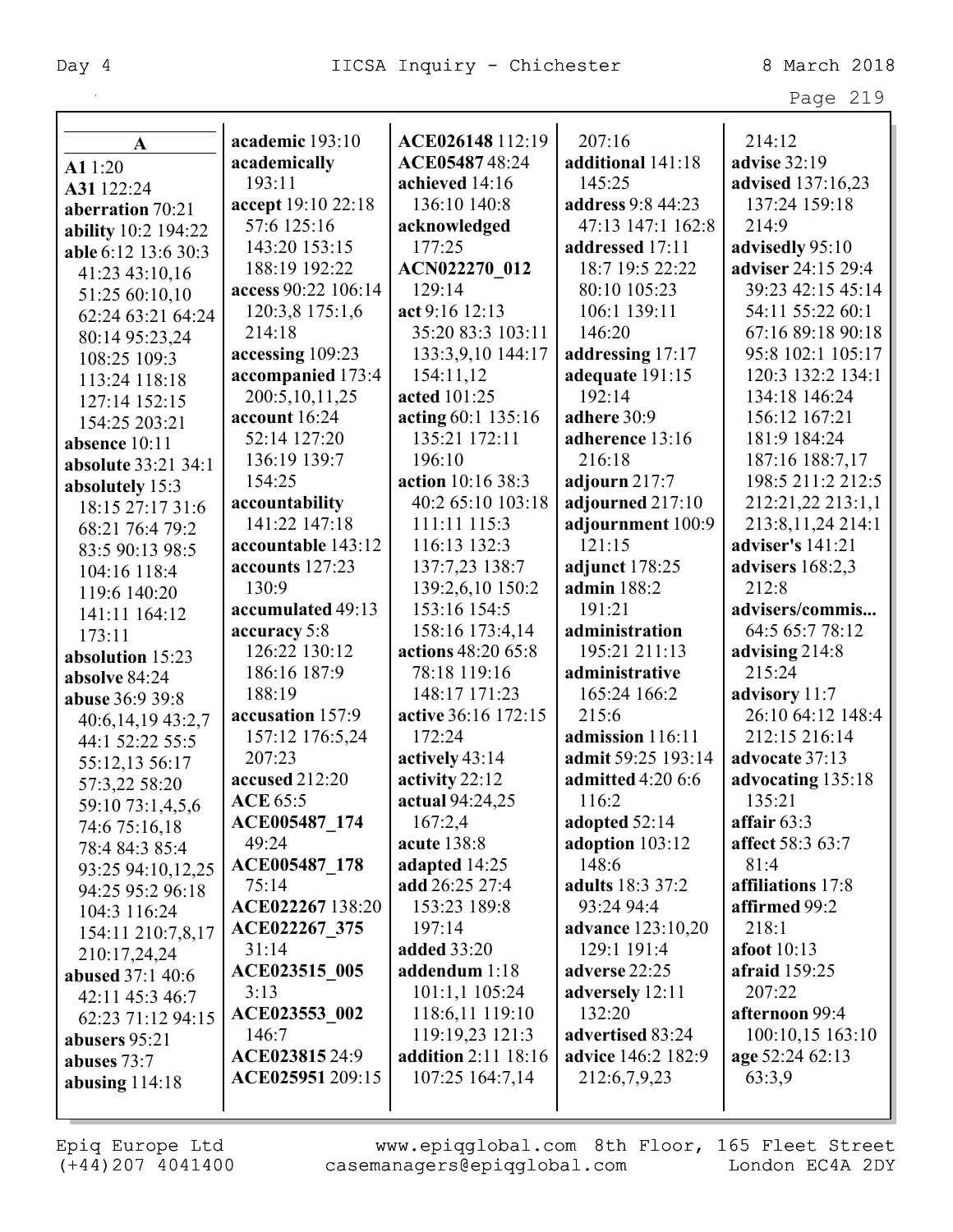| Aσ<br>. . |  |
|-----------|--|
|-----------|--|

| agency 66:5             | 65:9 68:13,14        | 215:8              | anticipate 11:24    | 194:1              |
|-------------------------|----------------------|--------------------|---------------------|--------------------|
| agenda 56:7,8           | 69:19 71:19 79:17    | ANG000130 118:7    | 186:7               | appointing 143:10  |
| 138:16 191:3,4          | 85:4 87:20 88:4      | <b>ANG000138</b>   | antiwoman 20:25     | appointment 29:7   |
| agendas 138:13          | 89:19 94:6,9,11      | 118:11             | 21:3                | 29:10 101:24       |
| ages 63:13              | 97:14 116:24         | <b>ANG000143</b>   | anybody 9:1 12:3    | 102:2,23 111:18    |
| ago 19:12 20:14         | 117:5 176:4 183:8    | 149:17             | 100:11 133:17       | 151:24 198:18,22   |
| 21:6 74:16,16,17        | 183:9,9 211:7        | <b>ANG000147</b>   | 173:16,19 174:11    | 199:6,7,9          |
| 141:8                   | 215:22,25 216:14     | 144:10             | 193:16 202:18       | appointments       |
| agree 21:3 72:16        | alleged 53:21 75:16  | <b>ANG000149</b>   | 206:25              | 191:19             |
| 92:5,8 104:15           | allocated 215:7      | 111:22 115:9       | anymore 38:12       | appoints 154:14    |
| 135:13 158:1            | allow 10:6 58:7      | ANG000167 017      | 83:16 85:7,8        | appreciate 30:3    |
| 178:20 181:18           | 154:22               | 107:13             | anyone's 8:14       | 33:22 200:24       |
| agreed 10:21 40:11      | allowed 38:13        | <b>ANG000178</b>   | anyway $31:15$      | approach 11:25     |
| 92:12 138:4 146:3       | 43:22 47:7 85:16     | 123:15             | 39:14 47:5 75:2     |                    |
|                         |                      |                    |                     | 14:7 15:8,9,13     |
| 187:6 199:20            | 86:23 95:22          | ANG000179 127:7    | 78:15 87:11 92:11   | 17:7,23,23 29:21   |
| agreement 138:10        | 128:20 151:23        | 158:23 160:2       | apart 70:20 182:22  | 30:4,11,22 137:24  |
| 155:6,14                | 178:25 179:9,18      | ANG000182 001      | apologise 118:8     | 139:2 146:14       |
| agreements 88:9         | 199:15               | 161:8              | 121:24 124:18       | 157:11 206:2       |
| 216:3                   | allows $71:18$       | <b>ANG000183</b>   | 136:13,16 137:1     | 214:5              |
| ahead 134:3 136:6       | alluvial 61:10       | 109:10             | 203:18              | approached 59:14   |
| Aid 41:18               | alongside 45:8       | ANG00021099:16     | appalling 22:14     | 132:4              |
| aim 14:8 49:3           | 207:24 208:2         | ANG000223-1        | appallingly 22:17   | approaching 12:3   |
| aimed 60:15             | alternative 4:18     | 35:25              | apparent 34:18      | appropriate 10:7   |
| aims 25:4 49:4,21       | alternatives 195:5   | Angela 25:13,19,23 | 212:16              | 29:22 64:14 85:10  |
| 55:11 56:19             | amazing $54:13$      | 162:11 163:2       | apparently 88:15    | 93:4 94:4,6 95:7   |
| <b>Akerman</b> 31:17,18 | amend 62:16          | Anglican 82:21     | appear 161:12,13    | 153:16 158:16      |
| 32:12                   | amended 36:11        | 86:21              | appeared 44:2       | appropriately      |
| Alana 35:9,12           | 62:15 80:7 175:9     | Anglo 14:1 16:12   | 129:17 150:16       | 17:18 21:11,12     |
| 217:22                  | amendments 81:19     | 82:20 126:1        | 151:11              | 41:23 83:24 133:7  |
| alarm 187:5             | 176:16               | 181:24             | appears 7:14 33:18  | approximately      |
| <b>Albans 215:18</b>    | amicable 155:22      | announced 34:10    | 141:1 147:18        | 179:13             |
| albeit 194:22           | <b>amount</b> 76:4,6 | 177:20             | 158:18              | April 146:10 159:4 |
| 196:13                  | 154:7 164:15         | annual $38:16$     | appendices 135:7    | 160:3 161:9        |
| align $55:10$           | 179:13               | annually 90:8      | appendix $107:13$   | archbishop 23:13   |
| alive 44:20 66:6        | amounted 213:4       | anonymised 54:19   | application 30:7    | 211:13 214:9       |
| all-church 82:17        | amounts 49:13        | 90:8               | applied 7:9,11,14   | archbishop's       |
| allegation 2:8          | AN-A37 132:4         | anonymous 48:11    | 29:15 93:17 95:23   | 173:22             |
| 30:11 43:18 65:23       | analyse 69:11        | 53:23,24           | applies 82:25 87:13 | Archbishops'       |
| 73:15 74:2,3            | anathema 196:14      | another's 16:10    | apply 14:15 29:6    | 204:11             |
| 80:18 81:18 85:20       | and/or 25:13 39:5    | answer 80:11       | 43:10 70:21 93:18   | archdeacon 1:3,7   |
| 112:2 127:2,3           | 45:8 48:20 54:3      | 106:16 151:8       | 96:12               | $1:24$ 2:19 3:5,11 |
| 162:3 183:19            | 66:7,7,8             | 178:20 192:19      | appoint 96:8        | 16:19 22:13 24:9   |
| 208:5                   | Andrade 76:14        | 197:13 203:22      | appointed 24:19     | 24:21 28:6,20      |
| allegations 2:12        | <b>Andrew 211:12</b> | answering 128:15   | 25:20 96:9 100:18   | 30:16 35:4 115:14  |
| 30:5 40:1 62:25         | 212:9,15 213:10      | answers 124:13     | 180:2 181:21        | 116:3 123:5        |
|                         |                      |                    |                     |                    |
|                         |                      |                    |                     |                    |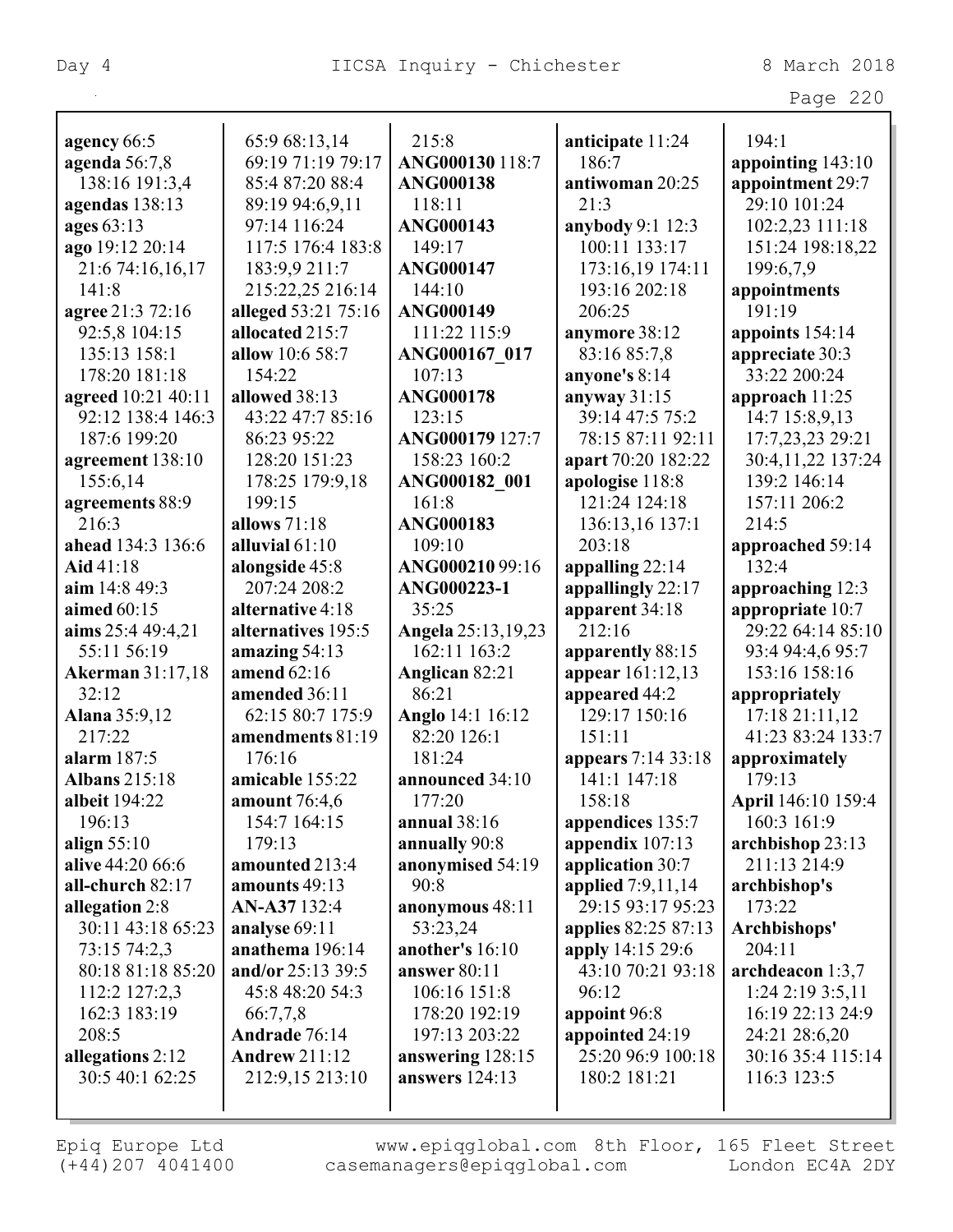|                                      |                                      |                                       |                     | Page 221                                    |
|--------------------------------------|--------------------------------------|---------------------------------------|---------------------|---------------------------------------------|
| 135:14 137:9                         | Arranging 5:19                       | 80:5 82:12 87:21                      | authority 13:5 85:6 | 36:2,23 101:11                              |
| 138:19 142:8,12                      | arrest 120:2 200:14                  | 216:9                                 | 153:14,17 180:19    | 193:9, 10, 24                               |
| 143:1,4,10,11,14                     | arrested 11:18                       | assist 1:19 3:15,19                   | 214:11              | backgrounds 37:1                            |
| 145:5 147:20                         | arrive 150:12                        | 13:6 27:2 105:1                       | available 49:14     | backwards 135:1                             |
| 157:22 180:10                        | arrived 169:6                        | 153:23 197:16                         | 137:7 206:22        | <b>bad</b> 50:22 57:3,7                     |
| 181:10 182:1,3,4                     | 180:5                                | assistance 215:12                     | 208:12 214:13       | 161:1 173:9                                 |
| 195:13 217:16                        | articulated 87:6                     | assistant 166:12                      | average 95:2        | <b>badly</b> 22:15,17                       |
| archdeacons 8:10                     | aside 11:15,22 12:5                  | assisted 215:8                        | avoiding 16:2       | <b>bail</b> 125:12                          |
| 33:6 166:7 190:2                     | 12:12 133:6                          | 216:19,23                             | award 152:16        | <b>balance 30:8 31:10</b>                   |
| 192:4 194:10                         | asked 1:13 16:19                     | assisting $3:8$ 217:2                 | aware 2:9 10:16     | 53:3 78:16 79:12                            |
| 199:24                               | 24:7 34:20 44:10                     | associate 117:9                       | 28:15,16 31:10      | 95:22 181:23                                |
| Archepiscopal                        | 45:21, 22, 23 48:5                   | associated 148:3                      | 65:24 104:22        | <b>Ball</b> 70:18 76:11                     |
| 10:18 177:19                         | 51:11 52:6,9                         | 157:23                                | 112:13,14 115:25    | 107:20 112:1,8,9                            |
| archiving 170:15                     | 67:13 90:23                          | association 146:2                     | 120:10 124:7        | 112:10,13,14,22                             |
| area 1:16,24 5:19                    | 119:11 120:20                        | assumed 39:25                         | 134:13,15 140:14    | 113:22 114:3,25                             |
| 6:3 23:19 104:22                     | 121:18 125:3                         | assumption 134:22                     | 147:7 153:14        | 115:2 117:9                                 |
| 108:23 109:16                        | 135:23,23 143:19                     | 172:11                                | 158:7,8 160:15      | 121:21 122:1,2                              |
| 120:6 124:3                          | 144:10 148:7,9                       | assurance 145:13                      | 162:10 163:1        | 175:12,15,16,21                             |
| 128:21 152:15                        | 149:6 157:6 166:9                    | assuring 93:14                        | 183:7 188:4 198:7   | 175:22 176:1                                |
| 166:6 170:20                         | 171:5 174:25                         | attached 7:2 33:22                    | 198:8 200:4 214:4   | 212:24 213:20                               |
|                                      | 175:25 180:12                        | 146:9                                 | awareness 127:16    |                                             |
| 171:5,10,11,12<br>174:7 179:8,13,22  | 185:12 186:9,11                      |                                       | 200:9               | Baptist 13:21<br><b>Baroness</b> 1:13,25    |
|                                      | 186:23 187:6                         | attempt 65:2                          | awful 208:3         | 2:16 3:6 5:8                                |
| 179:23 180:1,3,7<br>180:17 181:22    | 190:20 203:18,22                     | attempts 44:16<br>attend 53:11 216:4  |                     | 20:23 50:15 53:10                           |
|                                      | 211:7 216:15                         | attended 41:1                         | B                   | 149:4 186:8                                 |
| 182:5 184:19,21<br>189:14 190:1,7,14 | asking 99:22 129:1                   | 202:16 214:10                         | $b$ 7:20            |                                             |
| 190:17 194:9                         | 130:12 189:4                         | attention 22:25                       | <b>B1</b> 209:16    | <b>barring 20:9 85:11</b><br>barrister 36:4 |
| areas 120:24 121:2                   | 201:22                               | 107:11 114:9                          | B8 172:25           | <b>base</b> 102:16                          |
| 123:11 138:14                        |                                      | 115:5 150:21                          | <b>baby</b> 193:25  | baseline 46:3                               |
| 147:21 153:21                        | aspect $151:9$<br>181:10 182:7       | 152:13 185:7                          | back 3:19 4:4 16:16 | <b>basic</b> 193:1                          |
|                                      |                                      |                                       | 23:5 24:4 26:5      |                                             |
| 180:25 190:1,6                       | 183:18                               | attitude 181:5<br>attitudes 14:22     | 35:18 43:2 49:6     | basically 37:19                             |
| 195:14                               | <b>aspects</b> 10:20 126:2           |                                       | 50:13 60:5 61:11    | 47:4 119:18                                 |
| argument $31:4$<br>arisen $19:20$    | 146:17<br>assault 116:4              | 20:14 23:9                            | 66:13 70:8 76:24    | 160:12 180:18<br>181:4 190:7                |
|                                      |                                      | attracted 152:1<br>attractive 27:15   | 92:14,17 93:11,15   | 191:20                                      |
| arising $127:22$<br>136:1 189:3      | assess $74:14$                       | attracts 194:4                        | 98:18 104:6         |                                             |
| 194:21 203:19                        | assessed 28:9<br>assesses 96:17      |                                       | 108:18 115:8        | <b>basis</b> 38:17 87:25                    |
|                                      |                                      | audit 45:10 89:21                     | 122:10 125:6        | 143:21 156:21                               |
| 206:13<br>arose 10:5 15:2            | assessing 16:25<br>17:24 71:18 93:14 | 154:22                                | 127:11,12,23        | 166:17 171:2                                |
| 156:3 188:2                          | 210:12 216:1                         | auditing 93:13<br>audits 90:2         | 129:22 141:5        | 192:6,6 216:12<br><b>BBC</b> 5:7 143:17     |
|                                      |                                      |                                       | 148:22 158:17       |                                             |
| arrange $11:15$                      | assessment $17:1,7$                  | augmented 192:13<br>authorities 25:16 | 180:8 184:17        | <b>Bearing 63:5</b><br>114:23               |
| arranged 50:14<br>arrangement 89:11  | 18:16,19 24:5<br>29:9 30:10,13       | 26:2,12 28:10                         | 187:4 189:1 195:7   | becoming 34:18                              |
| arrangements                         | 80:9,18 216:2                        | 44:20 65:6 82:7                       | background 13:19    | 139:20                                      |
| 141:22                               | assessments 52:19                    | 103:9                                 | 29:10 30:2 31:12    | <b>began</b> 53:11 58:25                    |
|                                      |                                      |                                       |                     |                                             |
|                                      |                                      |                                       |                     |                                             |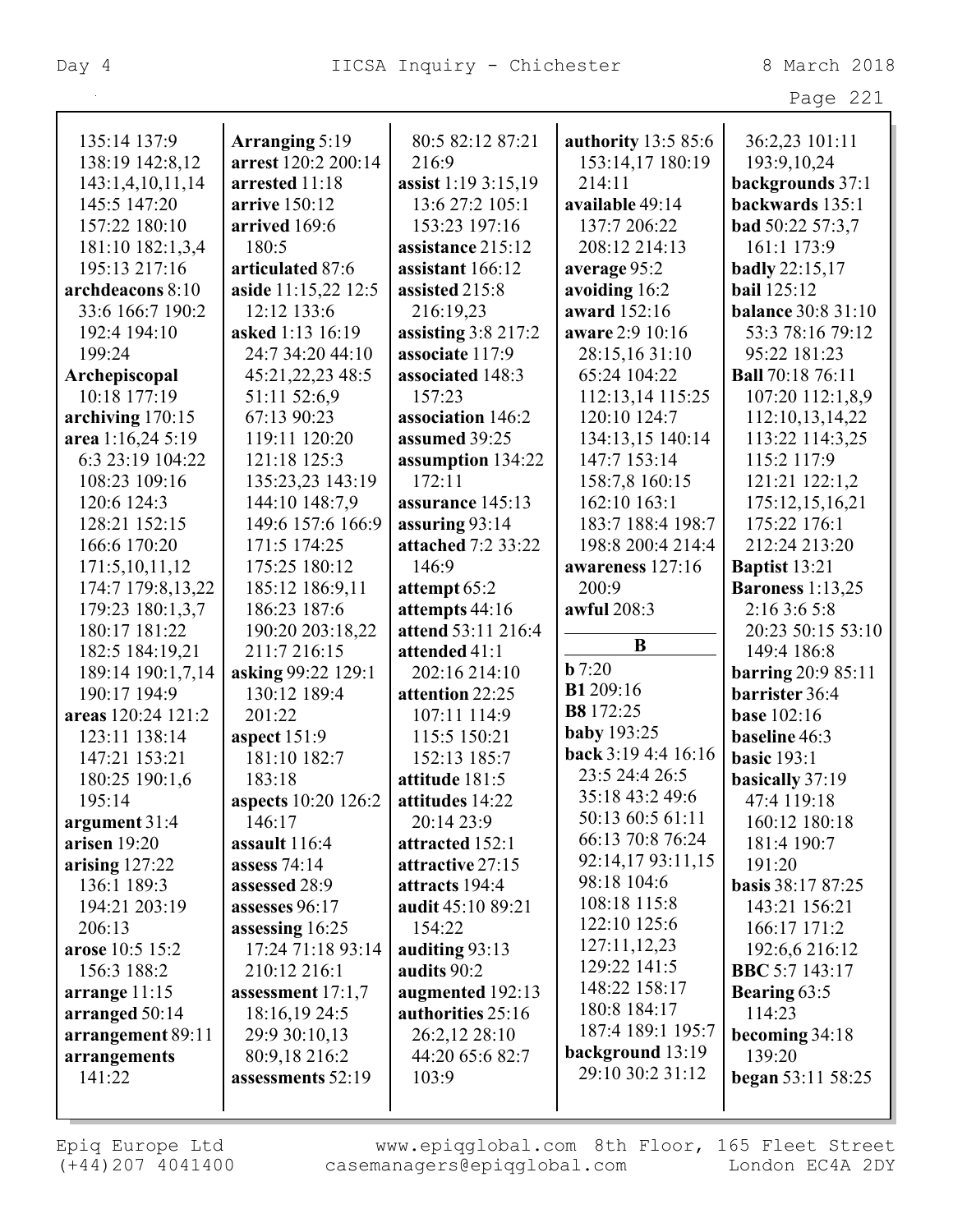Page 222

| 59:23 60:11 111:2          | <b>better</b> 1:22 7:25 | 130:7,10 131:4,9      | 166:4,5 179:7            | 184:17,22 185:3          |
|----------------------------|-------------------------|-----------------------|--------------------------|--------------------------|
| 212:4                      | 8:18 9:24 18:12         | 131:14 132:5          | 180:15 190:24,25         | 185:15 186:22            |
| beginning 46:20            | 23:6,6,16 48:5          | 133:16 135:2,4,19     | 191:14,17 192:13         | 187:15 188:1,11          |
| 102:22 114:15              | 66:11 74:23 88:1        | 135:20 137:12,14      | bishopric 180:3          | 197:23 198:1,4,16        |
| 118:5 146:22               | 93:16 109:5 125:2       | 137:21 138:8,24       | 194:1                    | 198:21 199:2,8,19        |
| begins $141:13$            | 129:13 135:25           | 142:4,4,8,12,15       | bishops 8:9 13:15        | 200:7,18,21 201:2        |
| 149:23                     | 141:15 165:12,13        | 143:7, 12, 16, 20, 23 | 22:9 47:7 54:17          | 201:9                    |
| <b>behalf</b> 32:23 35:10  | 174:22 179:24           | 144:1,11 145:5        | 56:20 74:1 77:25         | blessed 70:18            |
| 37:14,17 135:18            | 182:16 195:1            | 148:10 150:7,11       | 78:8 80:14 90:12         | blew 6:8                 |
| 143:19 148:10              | 196:11                  | 153:11 156:19         | 91:4 92:5,9,10,14        | <b>blood</b> 94:17       |
| behaviour 183:20           | beyond 4:23 29:12       | 157:2,6,6,18          | 92:16 93:15,16           | blue 104:17 108:19       |
| belief 35:22 99:12         | 30:9 38:20 61:3         | 158:14,19 159:10      | 104:22 105:11            | 109:15 110:1,24          |
| 163:21                     | 66:11 68:22 90:16       | 159:18 160:12,13      | 107:7 108:1,4,8          | 111:9 116:15             |
| <b>beliefs</b> 16:10,14    | 90:18 96:10 148:7       | 160:14 161:3,7,13     | 108:23 152:15            | 118:19 119:24            |
| <b>believe</b> 6:24 15:4,6 | 187:7                   | 161:21 162:1          | 166:7 170:20             | 120:4,8,15 128:3         |
| 18:6,20 36:11              | biased 193:8            | 164:5 166:16          | 171:12 181:22            | 152:16 166:22            |
| 38:11 46:18 58:18          | big 31:24 64:20         | 167:23,23,25          | 190:1,18 191:7           | 168:21 169:2,16          |
| 68:25 72:20 73:21          | 103:20 113:11           | 168:4,12 175:16       | 192:2 193:11,13          | 169:22 170:1,8,9         |
| 106:17 111:2,8             | 182:20 196:13           | 175:21,24 176:6       | 193:22,22,25             | 170:19,24 171:14         |
| 130:5 133:24               | bigger $51:10$          | 178:3,5 179:5,9,9     | 194:9,10 195:7           | 174:23 175:1,5,7         |
| 150:18 151:21              | bishop 2:7 3:7,18       | 179:11,13,16,18       | 199:23 204:5             | 175:14,18,21             |
| <b>believed</b> 28:17 44:7 | 3:254:1,8,11,13         | 179:19,21,21,22       | 205:12 214:2,5           | 176:10,11 183:11         |
| 130:19 159:9               | 4:17,19 5:4 6:23        | 180:2,2,3,4,5,9,19    | bishops' 69:18 78:6      | 188:11 203:23            |
| believes 84:23             | 7:14 11:4,10,25         | 180:21,21 181:8,8     | 137:6 165:16             | 204:23 206:6,11          |
| <b>Bell</b> 97:18,22       | 12:7, 10, 19 13:3       | 181:21,25 182:2,4     | 175:17,18,20             | 207:2,3,6,17,24          |
| benchmark 77:18            | 13:10 14:6,20           | 182:10,24 184:8,9     | 204:6                    | 208:2,4                  |
| <b>benefit 42:23 153:7</b> | 15:25 16:8,20           | 184:12,12,13          | bit 14:2 20:16           | <b>blurb</b> 49:5        |
| benefits $141:17$          | 23:15 24:19 27:21       | 185:8, 12, 13, 14     | 45:21 50:3 53:20         | blurring $63:4,8,10$     |
| benign $86:14$             | 30:24 33:10 52:1        | 186:21,21,23          | 57:20 59:17 72:6         | 63:13 84:3               |
| <b>Benn</b> 2:23 3:2,22    | 53:12,14,15 56:4        | 187:1,1,4,6,18,20     | 92:11 95:14 100:2        | <b>blurry</b> 86:25      |
| 11:25 14:6 30:5            | 57:1 60:1 64:19         | 187:23 188:14,16      | 101:9 111:19             | <b>blush</b> 173:9       |
| 30:24 31:19 83:7           | 71:14,19 78:19          | 188:19,25 190:5       | 119:8 123:25             | board 22:6 58:12         |
| 107:23 116:3               | 80:8 82:18,24           | 190:10,13,14,15       | 125:25 128:5             | 87:13 95:17,19           |
| 120:6 131:9,14             | 83:6, 11, 12, 21        | 190:17 191:6,7        | 141:2,2 159:25           | 105:16 177:21            |
| 132:5 135:2,4              | 84:12 88:11 89:3        | 192:2,3,3 193:7       | 167:19 169:7             | <b>bodies</b> 91:22      |
| 143:16,23 145:5            | 89:4,9 92:25 97:3       | 194:8,13 195:12       | 175:12 196:14            | <b>body</b> 91:13 92:20  |
| 150:11 181:8               | 97:18 107:8,23          | 198:6 200:5,11,16     | <b>Blackburn 6:23</b>    | 93:1,6 95:14,15          |
| 188:17,18 216:19           | 108:23 110:23           | 200:19,25 201:3,7     | 123:5                    | 96:22 154:19             |
| 216:21                     | 113:16,17 116:3         | 201:8,12,19,19        | blackened 160:21         | <b>body/place</b> 90:11  |
| <b>Benn's 3:7 30:11</b>    | 119:11 120:6,6          | 202:2,6,7 203:4       | <b>blank</b> 90:13       | bogged $149:21$          |
| 128:10                     | 122:25 123:4,18         | 203:22 204:1          | <b>blemish</b> 183:25,25 | <b>bold</b> $64:3$       |
| <b>best</b> 12:4 35:21     | 125:9 126:3,6,6         | 214:8                 | 184:1,3,10,13,25         | <b>bored</b> 47:20       |
| 80:15,17 87:25             | 126:17 127:11,24        | bishop's $86:6$       | 207:23                   | born $153:9$             |
| 96:23 99:11                | 128:4, 10, 18, 20, 21   | 111:12 150:15         | blemished 131:23         | <b>borne</b> 16:18       |
| 144:18 163:20              | 128:23 129:24           | 165:15,22,23          | 183:13,15 184:4          | <b>bottom 3:16 75:15</b> |
|                            |                         |                       |                          |                          |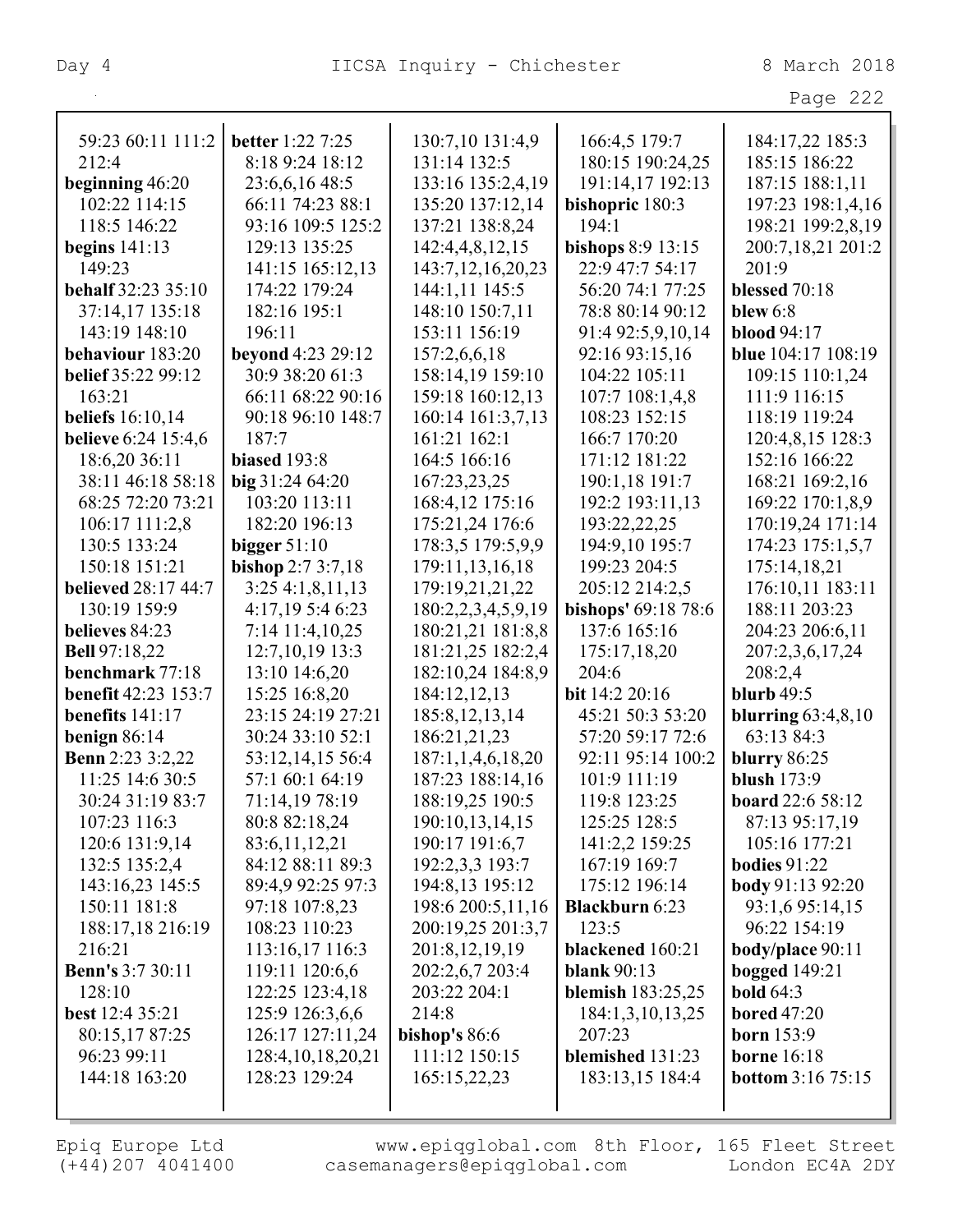|                                   |                                         |                                 |                                        | Page 223                            |
|-----------------------------------|-----------------------------------------|---------------------------------|----------------------------------------|-------------------------------------|
|                                   |                                         |                                 |                                        |                                     |
| 115:10 141:12                     | 128:19 166:15                           | 207:17 209:9                    | 74:19 76:9,11,22                       | casework 214:1                      |
| 146:21,23 160:1<br>160:16 171:17  | 197:3<br><b>bullet</b> 124:5 146:23     | calls 38:18,22,24<br>70:1 215:5 | 77:13,14,15 85:18<br>88:19 89:23 96:19 | 215:11 217:2<br>cast 137:15         |
| 185:25                            |                                         |                                 |                                        |                                     |
| <b>boundaries</b> 63:4            | 147:11,14,15<br><b>bundle</b> 1:21 3:14 | campaign $55:5,13$<br>65:23     | 97:23,24 105:14<br>108:19 111:22       | categorically 180:6                 |
| 84:3                              | 24:10 48:25 118:8                       | campaigning 46:4                | 112:7 120:7                            | category 41:16<br>cathedral 104:4,9 |
| <b>bounds</b> 187:7               | 123:25 124:14                           | Canberra 189:24                 | 136:17 154:22                          | 164:9 166:7                         |
|                                   |                                         | candidate 18:9                  | 165:20 181:11                          | <b>Catholic</b> 14:1 15:22          |
| box $3:164::4,13$<br>83:15 127:10 | 129:12 138:21,22<br>146:8 149:17        | canon 15:15 116:21              | 182:5 183:18                           | 54:25 82:20 86:20                   |
|                                   |                                         |                                 |                                        | 90:6 92:13 102:5                    |
| boxes $83:16$                     | 185:18,21 209:9,9<br>209:16             | 116:22 162:11,14                | 189:7,18 194:9                         |                                     |
| boy 115:20 116:5                  |                                         | 163:8, 11, 14, 15               | 201:3 206:5                            | 126:1 181:24                        |
| <b>brain</b> 156:25               | burden 30:8                             | 164:4,8 172:25                  | 212:18,19,20,23                        | 182:1,2                             |
| brave $70:24$                     | burning $86:16$                         | 174:17 182:25                   | 214:22,23,24                           | Catholics 16:12                     |
| breach 62:9,14                    | <b>Bursell</b> 174:17                   | 183:1,14 185:3                  | 216:9,24 217:2                         | cause 54:1 72:21                    |
| <b>break</b> 66:16,17,23          | business $145:14$                       | 195:13 197:22                   | cases 17:21 39:12                      | 106:17                              |
| 100:15 119:21                     | <b>Butler</b> 53:14 55:14               | 200:23 203:21                   | 39:19 46:5,11,19                       | caused 156:10                       |
| 162:17,18,19,22                   | 55:17,25 56:4,10                        | 208:17 218:9                    | 46:22,25 47:2,4,6                      | 180:15 181:12                       |
| breakdown 201:18                  | 57:11                                   | canons 93:1                     | 52:1 56:21 73:17                       | causing 89:12                       |
| <b>Brede 5:23</b>                 | <b>Butler-Sloss</b> 1:13                | Canterbury 23:14                | 73:25 77:3,4                           | caution 112:4                       |
| <b>Brian</b> 113:16,20            | 20:23 50:15,25                          | 211:14                          | 78:24 79:14 80:21                      | cautioned 200:13                    |
| 117:11 118:1                      | 51:5 52:11 53:10                        | canvassed 12:8                  | 81:11,22 84:3                          | CDM 11:3,10,16                      |
| 121:21 176:20                     | 149:4,12 177:23                         | capable 103:18                  | 85:19,19 93:21                         | 12:1 31:19                          |
| 177:6                             | 186:8,11 202:3                          | care 45:5 53:25                 | 94:3,19 95:2,14                        | cease 155:21                        |
| brief 13:6 165:13                 | 208:11                                  | 67:20 68:23,24                  | 95:22 96:17 97:4                       | 199:12                              |
| <b>briefed</b> 143:16             | <b>Butler-Sloss's 1:25</b>              | 79:11 114:19                    | 97:8,11,12,21                          | ceased 125:23                       |
| briefly $113:19$                  | 2:16 3:6 5:8                            | 166:14,16 190:9                 | 98:10,11 100:19                        | 155:18,18                           |
| Brighton 190:7,8                  |                                         | 205:6                           | 100:23 101:6                           | celebrate 3:3                       |
| 210:9                             | $\mathbf C$                             | career 36:3                     | 102:24 103:7                           | cent 68:8,17 70:25                  |
| brilliant 77:8,8                  | c'est 74:7                              | careful 152:1                   | 104:13 105:8,8                         | 87:24 94:9,23                       |
| bring $29:11\,62:25$              | ca 74:7                                 | carefully 154:6                 | 106:3,25 107:2,10                      | 172:3,6,7,8,15,18                   |
| 95:22,23,24                       | <b>CAAG 27:10</b>                       | cares 98:3                      | 108:14,15,20,23                        | 173:8 196:8                         |
| 142:23 146:1                      | cabinet 176:9                           | carried $104:14$                | 111:20,23 114:1                        | 203:11,14                           |
| 168:18 181:11                     | <b>CAFOD</b> 41:18                      | 114:11 122:17                   | 115:2,22,25                            | central 78:3 89:20                  |
| 204:3                             | <b>Cahill 90:20</b>                     | 146:19 149:3                    | 116:13 119:12                          | 207:13                              |
| bringing $118:9$                  | call 41:18 44:14                        | 181:14                          | 122:2 140:2 143:8                      | centralising 190:4                  |
| brings $87:16$                    | 46:17 47:25 50:11                       | carry 20:2 78:21                | 152:4 154:21                           | centrally 195:25                    |
| <b>Britain</b> 38:4 40:4          | 61:9 71:1 122:24                        | 119:11 125:15                   | 158:12 167:6                           | centre $5:11$                       |
| broad 49:21 182:1                 | 132:5 150:22                            | 174:25                          | 174:21 175:1                           | certain 89:15                       |
| brought 11:9 25:15                | 165:21 193:25                           | carrying 103:15                 | 178:19 193:1                           | 108:14,23 114:2                     |
| 27:11 65:23 70:3                  | 199:13 205:23                           | 134:20 167:3                    | 202:22 207:1                           | 176:23 181:5,6,7                    |
| 77:13,15 96:17                    | called 13:13 37:6                       | case 7:19,20 9:14               | 210:12 211:17,20                       | 186:12 196:8                        |
| 98:1 101:11                       | 58:13 75:24 87:18                       | 10:5 17:25 44:19                | 212:22,24 213:1,4                      | 203:14,14 212:16                    |
| 107:11 144:4                      | 153:11 162:2                            | 47:22 48:15 50:20               | 213:22,23 214:2,4                      | certainly 21:6                      |
| 173:15 185:7                      | 165:22 188:21,23                        | 51:7 54:18 70:16                | 214:22 215:10,17                       | 36:22 44:9 46:8                     |
| building $73:17$                  | 190:18 201:18                           | 70:17,19 71:8                   | 216:13                                 | 69:9 80:14 82:5                     |
|                                   |                                         |                                 |                                        |                                     |
|                                   |                                         |                                 |                                        |                                     |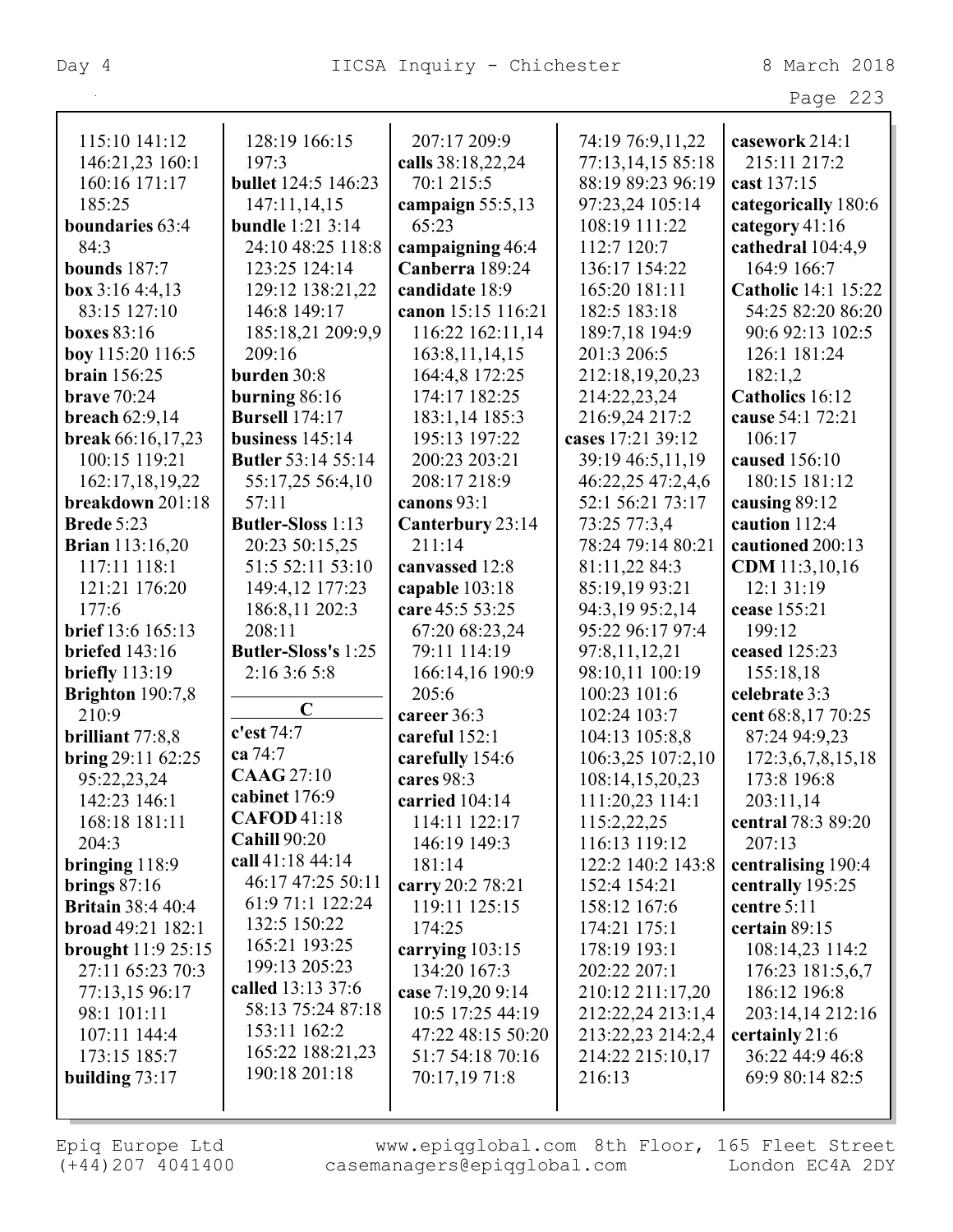| 85:1 87:14 89:3              | 208:19 209:1,5,7                     | checked 19:25             | Christian 14:12                      | 96:4,7,11,20 97:2           |
|------------------------------|--------------------------------------|---------------------------|--------------------------------------|-----------------------------|
| 109:23 121:2                 | 209:12,20 217:4,6                    | 130:19                    | 36:25 41:18 50:6                     | 97:10,20,24 98:6            |
| 126:10 136:8                 | 217:7                                | checks 10:8 19:1,3        | 50:9                                 | 102:5,7 111:9               |
| 144:23 150:8                 | chaired 31:17                        | 19:21 20:15,18            | Christians 154:15                    | 137:17 142:10,16            |
| 174:11,15 178:3              | chairman $32:12,21$                  | 110:14 111:16             | Christmas 192:9                      | 144:19 154:3,5,13           |
| 194:17 196:2                 | 34:21                                | 167:3,4 173:14            | <b>Christopher 11:18</b>             | 154:20 155:24               |
| 202:10,15 204:18             | challenge 153:16                     | 174:7 206:8               | chronological                        | 165:5 167:5 174:8           |
| certainty 33:21              | challenges 28:22                     | cherry 146:15             | 100:14                               | 189:21 192:21               |
| 34:1                         | challenging 103:17                   | Chichester 16:11          | chronology 2:3                       | 194:4,13,20 196:7           |
| cessation 152:15             | 146:17                               | 20:25 22:3 24:13          | 7:23 119:7 122:11                    | 197:7,7,9 198:9             |
| cetera 26:19,20              | chance 99:14                         | 33:10 46:21 47:1          | 129:9, 12, 23 130:7                  | 210:25 211:3,3,5            |
| 72:2,2                       | 113:18                               | 51:12,24 56:12            | 130:11,14,19                         | 211:7,16 213:17             |
| chain 66:2 68:23             | change 27:6 29:20                    | 63:13 76:1,8,16           | 134:3                                | 214:3 215:1,9,23            |
| 69:2,20 168:9                | 30:23 31:25 32:4                     | 76:17 77:1,17             | church 10:25 16:10                   | 216:1,4,15                  |
| chair 1:4,6,20 3:13          | 33:12 56:6 57:24                     | 85:20 86:19               | 19:16 21:18 25:4                     | church's 45:25              |
| 10:24 18:18 24:9             | 58:1 68:16 74:7                      | 100:19 101:25             | 26:11 31:25 37:12                    | 58:7 61:7                   |
| 26:24 27:2,4 28:3            | 75:3 88:23,23                        | 102:6 112:12              | 37:18,24,25 38:8                     | church/religious            |
| 28:6, 12, 15, 19             | 94:14 147:19                         | 113:16,23 122:3           | 38:10,10 39:6,6                      | 64:7                        |
| 29:25 31:21 33:8             | 177:18 180:4                         | 138:24 150:15             | 39:14,21,22,22                       | churches 37:10              |
| 35:4,6,7,9 36:13             | changed 21:7 74:11                   | 151:2,23 152:8,20         | 40:1,14 41:21                        | 38:2,4,6 40:3,5,7           |
| 39:10 48:24 49:24            | 97:16 115:1                          | 153:1 164:9               | 43:2,6,7,8,11,13                     | 49:14 50:7 56:21            |
| 55:24 62:11 66:15            | 161:25 167:14                        | 175:15 178:11             | 43:14,15,15,19                       | 63:23 74:1 79:15            |
| 66:17 90:22 98:13            | changes 21:25 22:2                   | 189:17,24 190:8,9         | 44:1,2,15 45:2,6                     | 79:22 83:17 84:6            |
| 98:15,18,21,25               | 27:8 29:19 93:7                      | 194:9 196:3               | 46:16,23 47:25                       | 96:13,14                    |
| 99:16,22 100:12              | 138:6 165:5                          | 216:12,22 217:1           | 50:5,6,24 52:17                      | cipher 122:24               |
| 103:12 118:7                 | 170:16                               | chief 142:4 165:21        | 53:12 54:10,25                       | circle 23:5                 |
| 119:19 121:7,17              | changing 56:6                        | child 2:4 55:5,13         | 55:5, 13, 19, 21, 22                 | circulate 130:7             |
| 121:20 122:13                | chaos 84:2,2,9                       | 56:17 57:22 64:6          | 55:23,23 56:2,17                     | circulated 129:23           |
| 123:24 124:18                | chaplain $164:4,22$                  | 74:6,19,24 84:3           | 57:13,21,22 58:10                    | 136:11 138:11               |
| 127:7 129:13                 | 165:15 179:5                         | 85:4 88:4 95:2            | 58:20,23 59:8,10                     | 202:24 203:3,13             |
| 136:13,24 138:20             | chaplain's 166:1                     | 104:3 116:24              | 60:9,21 61:1,3,18                    | circumstance 28:15          |
| 146:7 149:17                 | chaplains 165:16                     | 117:10 120:2              | 61:19 63:16 64:11                    | 82:24<br>circumstances 1:17 |
| 150:5 151:18<br>153:19 154:1 | chapter $44:14,14$<br>character 17:8 | 210:6,7,9,13,17<br>210:24 | 64:17 65:18,25                       | 15:13 137:20                |
| 155:1,4,9,12,16              | characteristics                      | childhood 40:7            | 67:2,14,16,17,20<br>68:22,23 69:2,17 | 185:6                       |
| 155:20 156:3                 | 17:10,24                             | children 3:1 18:2         | 70:12 72:15 73:17                    | civil 30:7 31:10            |
| 162:5,8,18,20,24             | charge 166:18                        | 19:10,13 37:2             | 75:1,7 77:24 78:5                    | 33:24                       |
| 163:7,25 174:17              | 169:9                                | 53:2 63:5 71:11           | 78:15,20 80:2,6                      | clarification 24:7          |
| 177:12 185:21                | charged 200:6                        | 74:10 89:12 93:23         | 82:21,22 83:4                        | 121:19,25                   |
| 197:15,19,22                 | 201:1                                | 94:15 146:18              | 84:6,7,17,17                         | clarified $122:10$          |
| 198:12,19 199:16             | chat 66:20                           | 210:11                    | 85:14 86:3,10,20                     | clarifies 26:23             |
| 199:18,21,25                 | check 19:14,24                       | children's 63:10          | 86:21 88:3,14,20                     | clarify 20:13 24:25         |
| 201:16 202:20                | 20:5,16,20 102:12                    | 101:16                    | 89:13 90:6,13,24                     | 28:8 174:18                 |
| 203:17 204:8                 | 172:4,5 174:2                        | choirmaster 98:3          | 91:15,20 92:6,13                     | 197:23                      |
| 206:12 208:16,17             | 189:7                                | chose $74:8$              | 92:20 93:5 94:10                     | clarifying 200:22           |
|                              |                                      |                           |                                      |                             |
|                              |                                      |                           |                                      |                             |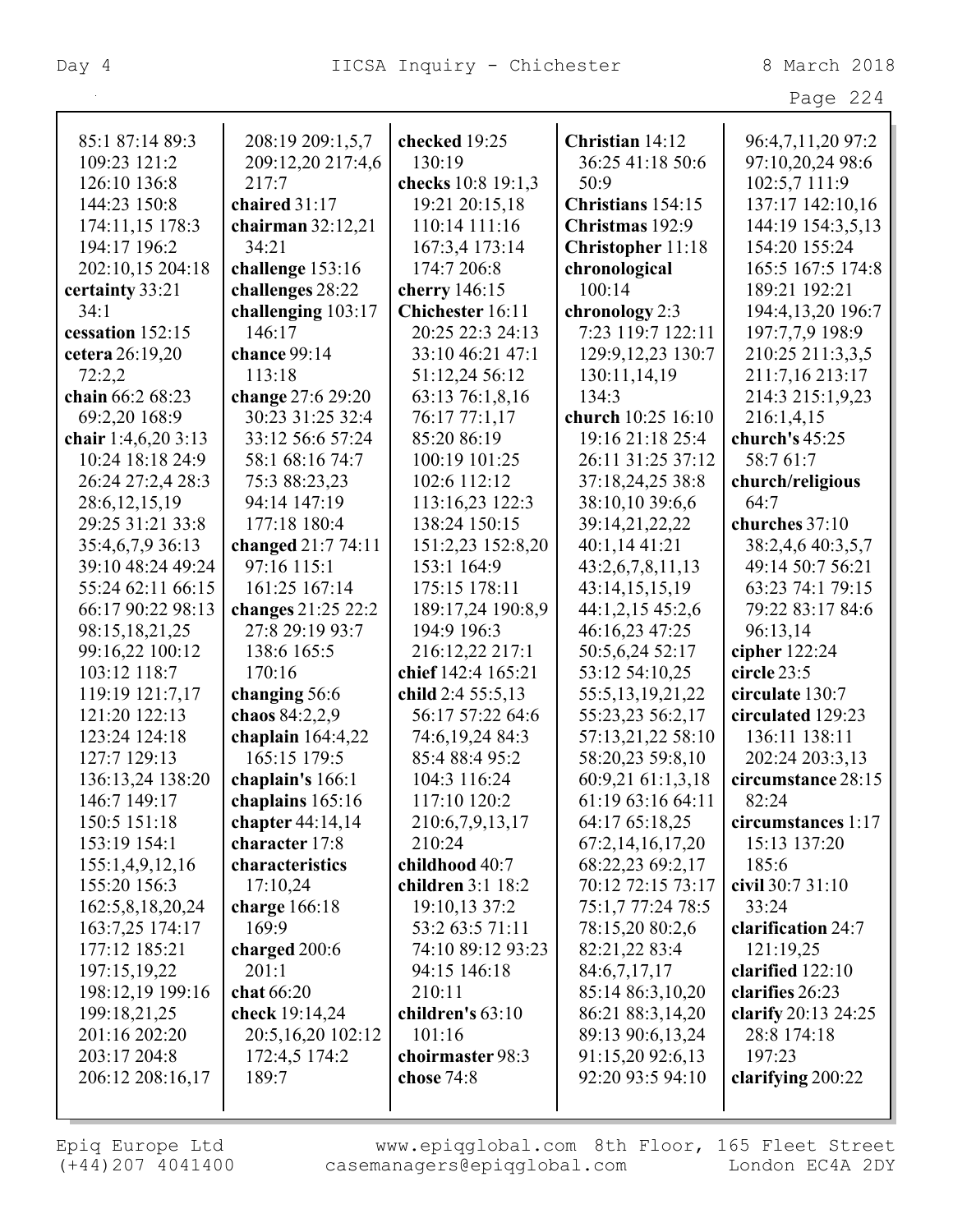|                     |                     |                          |                    | Page 225             |
|---------------------|---------------------|--------------------------|--------------------|----------------------|
|                     |                     |                          |                    |                      |
| clarity 55:17 168:8 | climate 55:9 151:22 | 198:8 200:9              | 88:25 179:2,6      | 146:13 170:25        |
| 207:20              | <b>Clive 24:21</b>  | comes 4:9 71:7 81:5      | 180:14,24 195:20   | 173:5, 10, 18        |
| clash 41:25 180:23  | close 152:3         | 81:10 174:19             | communications     | 175:17 178:2         |
| clean $15:7$        | closely 212:8       | 183:17                   | 80:1 212:10        | 182:6 195:10         |
| clear 1:12 5:3      | 213:25              | coming 5:6 10:23         | communion 3:3      | 200:16 205:5         |
| 17:13 21:8 22:5     | closing $140:6$     | 13:1 33:3 41:15          | 4:22               | concerning 50:19     |
| 31:6 52:25 53:1     | clubs 62:17         | 43:7 46:16 47:13         | community 73:16    | concerns 5:8,11,16   |
| 58:6 65:15 81:1     | coach $84:4$        | 68:13 71:19 76:11        | 73:19 82:20 114:8  | 7:25 8:6 9:8         |
| 86:3 87:14 95:6     | codes 94:4          | 77:23 81:11 86:17        | 195:8              | 20:24 21:2 24:5      |
| 104:25 105:5,11     | Coles 83:6 115:13   | 89:15 93:11 97:12        | complacency 46:18  | 24:20 25:14 26:1     |
| 112:4 118:14        | 116:2               | 97:13 152:14             | complainant        | 26:11,16 44:12       |
| 126:25 127:12       | Coles' 115:18       | 174:11,17 202:2          | 122:24 132:4       | 111:24 114:12        |
| 128:25 131:6        | Colin 6:11 27:22    | 203:7 205:19             | complaint $11:3,9$ | 117:17,23 118:2      |
| 137:4 139:20        | 76:18 101:4,7       | command 168:9            | 11:10 30:17 31:19  | 141:10,14 142:23     |
| 140:2 141:20        | 112:7 115:22        | commands 13:17           | complaints 11:5    | 143:2 144:12         |
| 148:25 161:18,19    | 120:21 122:12       | commas $14:10$           | complete 154:24    | 145:4 147:5 150:9    |
| 199:16 212:5        | 132:8,9,13 152:4    | commence 211:10          | 176:24             | 157:4 212:17         |
| clearances 171:22   | collaborating       | commenced 211:15         | completed 145:9    | 215:22,25 216:17     |
| clearer 161:16      | 191:15              | comment 4:7 18:19        | 211:11             | conclude 132:23      |
| clearly 51:21 68:21 | collate 89:18 90:7  | 25:7 33:17 44:10         | completely 14:12   | 189:4 208:20         |
| 111:6 138:16        | collated 50:17      | 130:17 152:24            | 17:13 96:6 136:16  | 209:6                |
| 143:15 161:20       | 93:11               | 208:1                    | completeness'      | concluded 129:15     |
| 205:8               | collation 90:3      | commented 10:20          | 31:18 208:10       | 132:8 153:18         |
| clergy 8:13 19:8    | colleague 6:10      | comments $3:9,17$        | completion 122:11  | 163:5                |
| 22:6,16 23:20       | colleagues 137:21   | 3:21 4:2 126:9           | complex 210:12     | concludes 150:22     |
| 30:6 36:9 37:2      | 162:14 163:5        | 128:10 132:18            | 212:25 213:22      | 197:12               |
| 40:19 62:15,21      | 203:20 206:13       | 149:15, 19, 23, 24       | 214:1,23 216:5,8   | concluding 28:7      |
| 63:19 67:3,16       | college 17:4 18:8   | 151:3,6 156:18           | complexities 95:6  | conclusion 73:24     |
| 80:8 84:14 94:5     | column 4:6          | 185:15                   | complexity 212:18  | 111:13 114:17        |
| 107:9,9 108:15      | combination 139:6   | commerce 192:25          | computer $214:15$  | 131:12 156:22        |
| 154:24 165:6        | come 6:3 8:17 9:11  | commercial 193:16        | concentrated       | 157:7 181:18         |
| 168:14,18 172:15    | 10:25 19:23 25:11   | commissaries             | 215:14             | 186:20               |
| 172:16,20 173:23    | 26:6 27:25 31:15    | 10:19 173:23             | concern 46:11 52:2 | conclusions 104:7    |
| 174:2 191:23,23     | 37:9,11 42:15       | <b>Commission 51:8,9</b> | 52:3,25 55:1       | 104:10 109:13        |
| 192:22,25 193:9     | 44:7 47:23 50:13    | commissioning            | 67:25 69:7,12,15   | 113:23 115:1,3       |
| 195:9,17 196:10     | 50:16,18,25 51:19   | 155:5                    | 111:20 117:7       | 131:9 136:1          |
| 204:5 207:2,10,10   | 53:18 54:2,21       | commitment               | 142:10 151:12      | 143:22 181:15        |
| 216:20              | 58:23 59:24 66:13   | 211:25                   | 154:21             | condition 10:10      |
| clergy's $85:24$    | 70:8 71:23 72:10    | committed 84:25          | concerned 2:24     | conditions $7:2,3,9$ |
| clergyman 207:13    | 73:24 78:6 81:15    | committee 36:8           | 15:4 16:4 18:1     | 7:14,21              |
| cleric 64:8,9       | 93:24 94:4,10,10    | 45:20                    | 21:22 26:14 47:10  | conduct 1:13 29:1    |
| clerical 148:4      | 94:23 104:6         | common 19:20             | 47:12 63:7 109:21  | 94:5                 |
| 166:12 170:11       | 109:24 150:20       | communicant              | 125:12 126:24      | conducted 113:20     |
| Cleveland 51:9      | 184:5,8 193:8       | 82:22                    | 134:5 138:12       | 215:4                |
| clever 68:19 72:25  | 195:25 196:23       | communication            | 141:24,25 142:1    | conducting 206:23    |
|                     |                     |                          |                    |                      |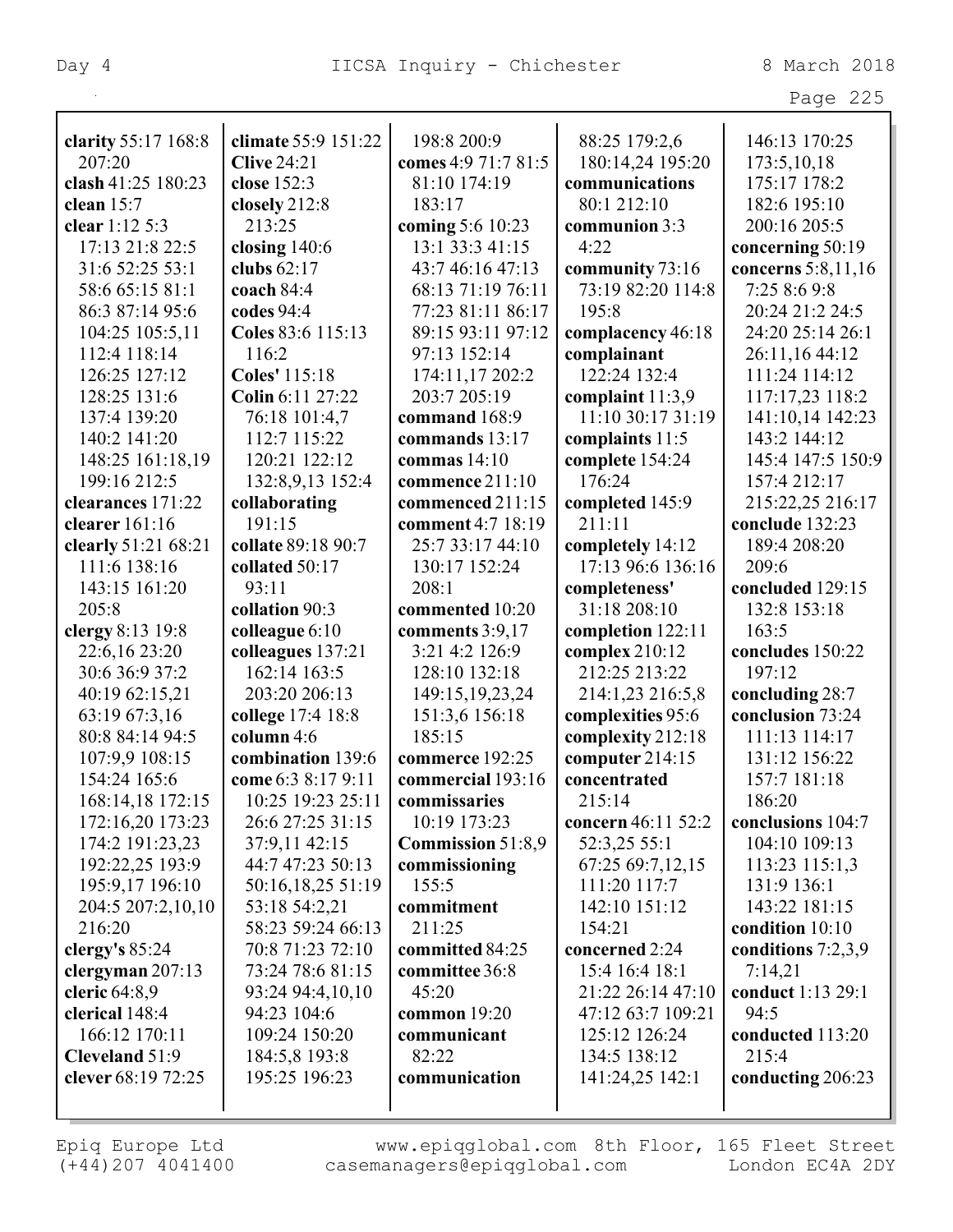|                          |                                       |                     |                     | Page 226                 |
|--------------------------|---------------------------------------|---------------------|---------------------|--------------------------|
| 214:21                   | 216:20                                | 217:1               | control 8:15 78:1   | 136:21 137:13,14         |
| confessing 84:15         | Conquest 6:18                         | consulting 180:20   | 149:1 194:11        | 139:1 147:4,6            |
| confession 15:23         | conscious 66:14                       | consuming 102:24    | convenient 66:16    | 155:12 156:8             |
| 82:19,23,23 83:9         | consciousness                         | 212:25              | 121:7 146:15        | 209:9,15                 |
|                          | 72:14                                 | contact 3:1 5:19    | 217:5               | core 97:17,19 99:21      |
| 83:23 84:1,8,22<br>84:23 |                                       | 6:4 89:14 103:1     | conversation 25:24  | 99:23 106:12             |
| confessional 82:16       | consensual 63:3<br>consent 62:13 63:9 | 135:12 148:5        | 42:4 51:24 56:25    | 121:9 214:10             |
|                          |                                       |                     |                     | 215:1                    |
| 82:25 83:3,9,14          | consequence 58:18                     | 155:21 167:22       | 57:20,21 84:12      |                          |
| 83:22 84:1,13            | consequently 180:9<br>180:23          | 213:6,9             | 90:14 91:2 92:18    | corner 160:17            |
| confessionals 84:7       |                                       | contacted 6:16      | 111:2 159:23        | corporate 133:3          |
| confidence 144:24        | conservative 13:4,9                   | 38:19 49:8 149:12   | 160:2,10,20 161:7   | correct 36:5,6,10        |
| 205:8                    | 14:5,23 15:10                         | 211:11,12           | 161:17 185:19,22    | 36:11,15 37:3,7          |
| confident 126:21         | 16:12                                 | contain 205:4       | 187:3,5,22 188:13   | 99:9 100:20,21,22        |
| confidential 105:24      | consider 12:3 39:13                   | contemporaneous     | 188:22,24 200:19    | 102:3 105:10             |
| 118:6,11 119:10          | 41:4 61:4 102:8                       | 123:7 158:23        | 201:25 202:12       | 108:5 110:20             |
| 119:19,23 121:3          | 137:17 151:2                          | 186:4               | conversations       | 111:24,25 119:12         |
| 204:5 205:9              | 153:25                                | content 163:14      | 56:15 57:24 58:18   | 120:5,9,13,16            |
| confines 66:11           | considerable 27:9                     | contention 132:16   | 58:21 60:14 93:10   | 122:18 123:2             |
| confirm 6:13 99:5        | considerably 81:13                    | contents 46:8 176:2 | convey $141:3$      | 131:1 132:1,12           |
| 99:10 130:12             | 158:5                                 | 176:3               | convicted 15:12,19  | 139:4 148:13             |
| 163:10,19,23             | consideration 1:25                    | context 49:17 51:12 | 85:15 117:10        | 151:12 155:15            |
| confirmation             | 11:12 27:3 158:13                     | 54:4 65:18 67:2     | 150:7               | 164:19,21 184:21         |
| 190:21 205:12            | 194:23 199:6                          | 68:5 72:15 76:1     | conviction 2:4,9    | 184:23 188:5             |
| confirmations            | considered 11:25                      | 90:21 196:24,25     | 4:12 15:2,5         | corrected 23:2           |
| 165:19                   | 32:13 34:11 55:21                     | continual 195:11    | 118:20,22 119:5     | 87:19 143:5              |
| confirmed 3:9 6:14       | 63:3 111:23 116:4                     | continuation 202:1  | 119:24 120:11       | correction 121:19        |
| 6:17 34:22               | 120:18 147:10                         | continue 34:11      | 124:3,7 127:1,4     | corrections 149:19       |
| conflict 36:19           | 194:19 196:13                         | 47:8 59:21 70:21    | 127:16 128:1        | correspondence           |
| 64:22 143:1,13           | 206:10 208:20                         | 85:16 144:22        | 129:2,17,25         | 112:12,21                |
| 154:17                   | 211:7                                 | 145:18              | 130:23 131:10,15    | Cotton $2:1,3,11,25$     |
| conflicted $65:1$        | considering 10:12                     | continued $1:3,5$   | 131:24 150:2        | 4:9 5:4,12,20 6:2        |
| conflicts 25:4           | 53:2                                  | 2:25 38:20 142:2    | 156:23 157:8,11     | 6:4,177:5,6,11           |
| confrontational          | considers 80:8                        | 155:16 213:20       | 158:20 160:15       | 34:19 51:25 101:4        |
| 29:21                    | consisted 166:6                       | 217:16,18           | 161:12 162:1        | 101:7 115:22             |
| confused 7:4,5           | 175:24 212:15                         | continues 79:3      | convictions 154:17  | 120:14,25 122:12         |
| 39:18,18 124:19          | consistency 91:19                     | continuing $22:4$   | cooperative 108:25  | 122:16,25 124:4          |
| confusing $201:14$       | 110:11                                | 156:1 193:21        | 109:2               | 126:14,17 128:1          |
| 207:8                    | consistent 26:3                       | 205:5               | coordinating        | 129:16 137:13            |
| confusion 36:20          | constable 210:8                       | continuity 77:5,6   | 215:21              | 150:5 152:4              |
| 150:17 166:3             | constant 56:22                        | contract $211:24$   | <b>COPCA</b> 90:6   | 156:19 157:6,7,10        |
| congregation 67:11       | constrained 121:4                     | contracted' 211:23  | cope 77:12          | 157:18 160:11            |
| 72:18,19                 | constraints 60:17                     | contracts 212:1     | copies 100:8 170:25 | 161:23,25 162:2          |
| connected 48:19          | consultant 101:22                     | contradictory       | copy 123:24 124:1   | 202:23                   |
| 212:11                   | 164:20 210:2                          | 52:12               | 129:21 133:14,17    | <b>Cotton's 4:20 7:2</b> |
| connection 118:24        | 211:23 216:7                          | contrast 15:22      | 133:21 134:2        | 118:19 120:2,7           |
|                          |                                       |                     |                     |                          |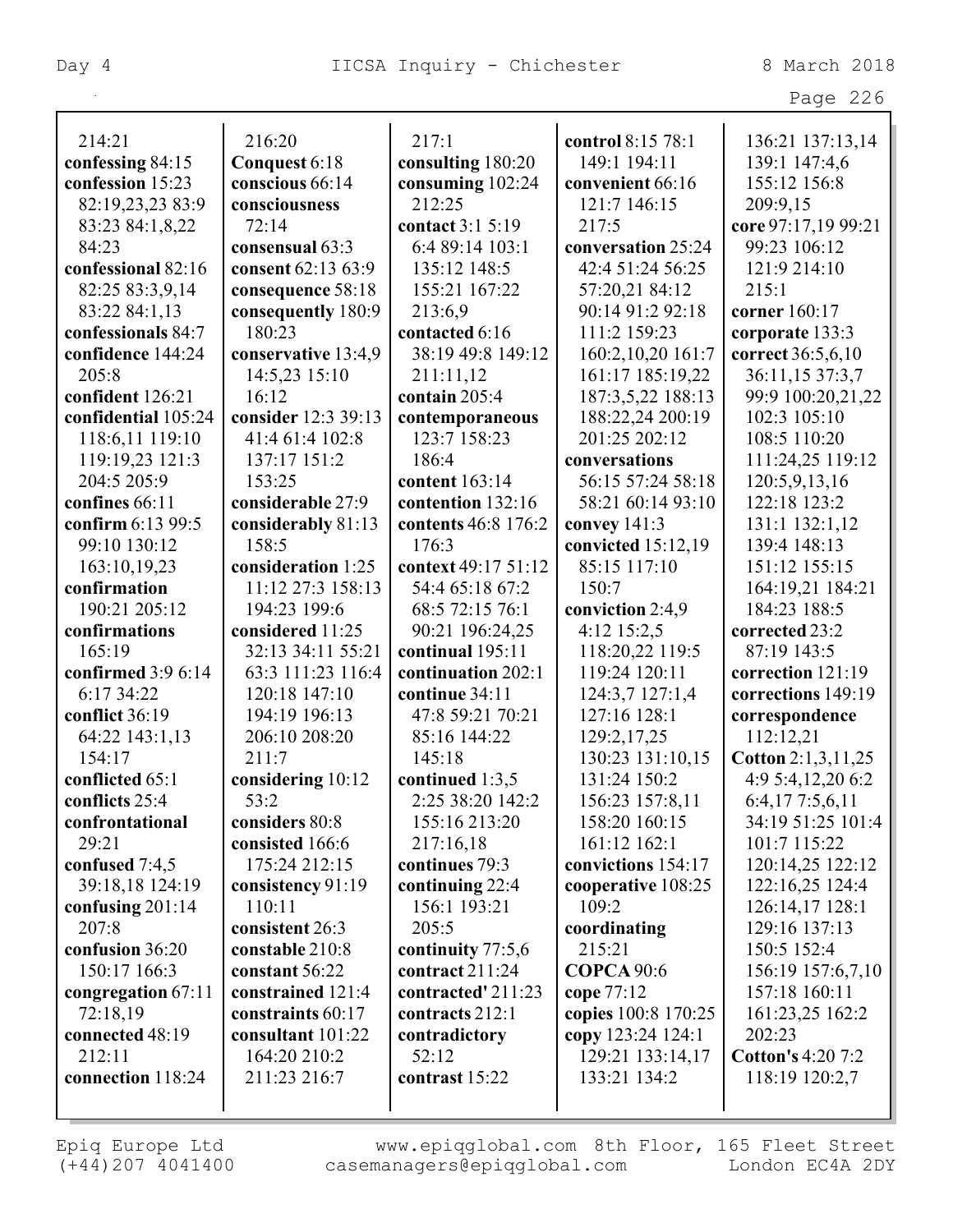| ٠ |  |  |
|---|--|--|
|---|--|--|

| 127:16 131:10,20        | courts 79:11         | Crockfords 170:11  | 110:18                | debate 147:9        |
|-------------------------|----------------------|--------------------|-----------------------|---------------------|
| 131:23 157:4            | cover 105:2 138:16   | 170:14             | database 154:21       | decades 49:14 70:6  |
| Cotton/Colin 106:7      | 167:10               | crops 117:11       | date 20:6 173:15      | deceased 170:14     |
| <b>Cotton/Pritchard</b> | covered 21:16        | cross-diocesan     | 186:2,3,6,13          | December 133:25     |
| 139:8                   | 24:22 172:13         | 214:2              | 204:23                | 134:4,12 185:25     |
| council 19:16           | 174:9,10 197:17      | crucially 53:6     | dated 3:22 99:8       | decide 156:10       |
| 101:17 137:6            | 206:5 215:19         | Cry 44:11 48:22    | 146:9 209:24          | 213:1               |
| 148:3 197:7             | 216:11               | 49:2 52:12 53:9    | dates $6:14$          | decided 9:4 162:13  |
| 204:11                  | covers 25:19 144:7   | 53:22 54:21 61:14  | David 55:15,18        | deciphering 128:5   |
| counselling 37:16       | CP 136:13            | 81:20 90:10        | 56:10,16              | decision 32:20      |
| count 112:24            | CRB 19:1,3,6         | crystal $31:6$     | day 9:9 28:1,16       | 108:6 141:24        |
| countries 68:8,8        | 110:14,17,18         | <b>CSSA</b> 40:9   | 29:9 33:9 54:12       | 163:3 195:23        |
| country 37:18           | 111:3,5,7,15         | cultural 31:25     | 57:17 95:5 105:7      | 198:20              |
| 46:11 74:7 96:13        | 166:25 171:21        | 48:14 56:5 181:15  | 119:2 132:14          | decisions 119:17    |
| 179:10                  | 172:4 174:2,7,11     | 182:15 189:2       | 133:20 161:1          | 168:18 199:18       |
| <b>County 101:17</b>    | 174:12 184:11        | culture 20:25 21:4 | 185:11 208:20         | decline 149:8       |
| 148:3                   | 185:15 186:22        | 21:5 33:13 34:12   | day-to-day $147:24$   | declined 149:7      |
| couple 20:22 41:1       | 187:15 198:25        | 34:13,14,16 41:24  | DBS 19:6,21,24,25     | deeply 61:11 73:1,2 |
| 48:9 106:11             | 200:7,18,21 201:2    | 58:1 151:22 152:7  | 20:5 85:11 174:12     | 73:8                |
| 107:19 113:3            | 201:4,9 206:8        | 152:19 154:11      | 184:12 198:25         | defensive 141:5     |
| 140:21 146:11           | 216:1                | Cumberlege 51:8    | <b>DBS/CRB</b> 183:17 | deficiencies 139:14 |
| 214:14                  | <b>CRB/DBS</b> 184:7 | 92:13              | deacon 17:5           | define 68:20        |
| courage $70:8,15$       | <b>CRBs</b> 206:10   | curacy $17:5$      | dead 54:3 95:21       | defining $84:20$    |
| courageously 71:1       | create 93:9 141:19   | current 20:14      | deal 7:3 23:15 44:6   | definite 31:6       |
| course 1:7 3:8          | creature 58:13 85:9  | 34:12 61:16 93:17  | 57:6 58:4,5 79:21     | definitely 72:8     |
| 12:12 16:21,23          | 92:4                 | 93:23 152:8        | 94:3,5,11,12,24       | definition 62:20    |
| 17:4 22:24 34:21        | credible 65:8 71:21  | 171:21 173:16      | 96:23 99:21           | degree 9:20 153:14  |
| 35:7 52:16 57:5         | 85:4                 | 174:2,4,5,6        | 100:14 103:16         | 165:3,4             |
| 61:22 76:8,16           | crime 210:15         | 207:10 214:22      | 105:16,17 119:2       | degrees 165:2       |
| 82:1 90:11 91:6         | crimes 210:11        | 215:22 216:13      | 190:5 204:12          | Del 25:23,25 26:8   |
| 95:18 96:1 102:20       | criminal 30:9 33:25  | currently 38:6,24  | 212:11                | delayed 71:7        |
| 116:25 136:23           | 63:1,11 78:13,14     | 44:3 60:20 62:3,9  | dealing $1:10\,27:13$ | delegated 142:6     |
| 144:21 153:11           | 78:21 79:10          | 62:12 85:11        | 29:20 41:10 63:5      | delegation 141:14   |
| 157:21 166:15           | 183:21 185:1         | 103:11 152:22      | 90:20                 | deliberate 111:1    |
| 172:24 179:4            | 210:5,21             | curriculum 194:18  | dealings 25:20        | delivering 196:17   |
| 189:1 194:13            | crises 154:2         | curve $31:8$       | deals 1:19 27:6       | delve 101:9         |
| 200:7 203:19            | crisis $86:12$       | cuts 73:13         | 95:15                 | demonstrated        |
| 209:22                  | criteria $47:2,3$    | cutting $3:11$     | dealt 17:22 26:18     | 106:9               |
| courses $210:21$        | 199:16               | cuttings 176:3     | 26:20,21,22 46:18     | denominations       |
| court 71:16 73:17       | critical 27:18 131:3 |                    | 82:12,13 97:5         | 50:9                |
| 74:2 79:24 80:16        | criticised 47:6      | D                  | 132:21 214:4          | department 68:2     |
| 99:21 112:7             | 143:8                | $D$ 217:13         | dean 10:3 125:1       | 69:15 210:19        |
| 116:22 124:8            | criticising 30:24    | danger 79:1        | 166:7                 | departure 216:17    |
| 129:17 140:1            | criticism 47:5       | dark 49:9          | deans 194:10          | depend 22:24        |
| 183:4                   | 131:6                | data 35:20 109:24  | death 74:20 76:12     | depending 214:21    |
|                         |                      |                    |                       |                     |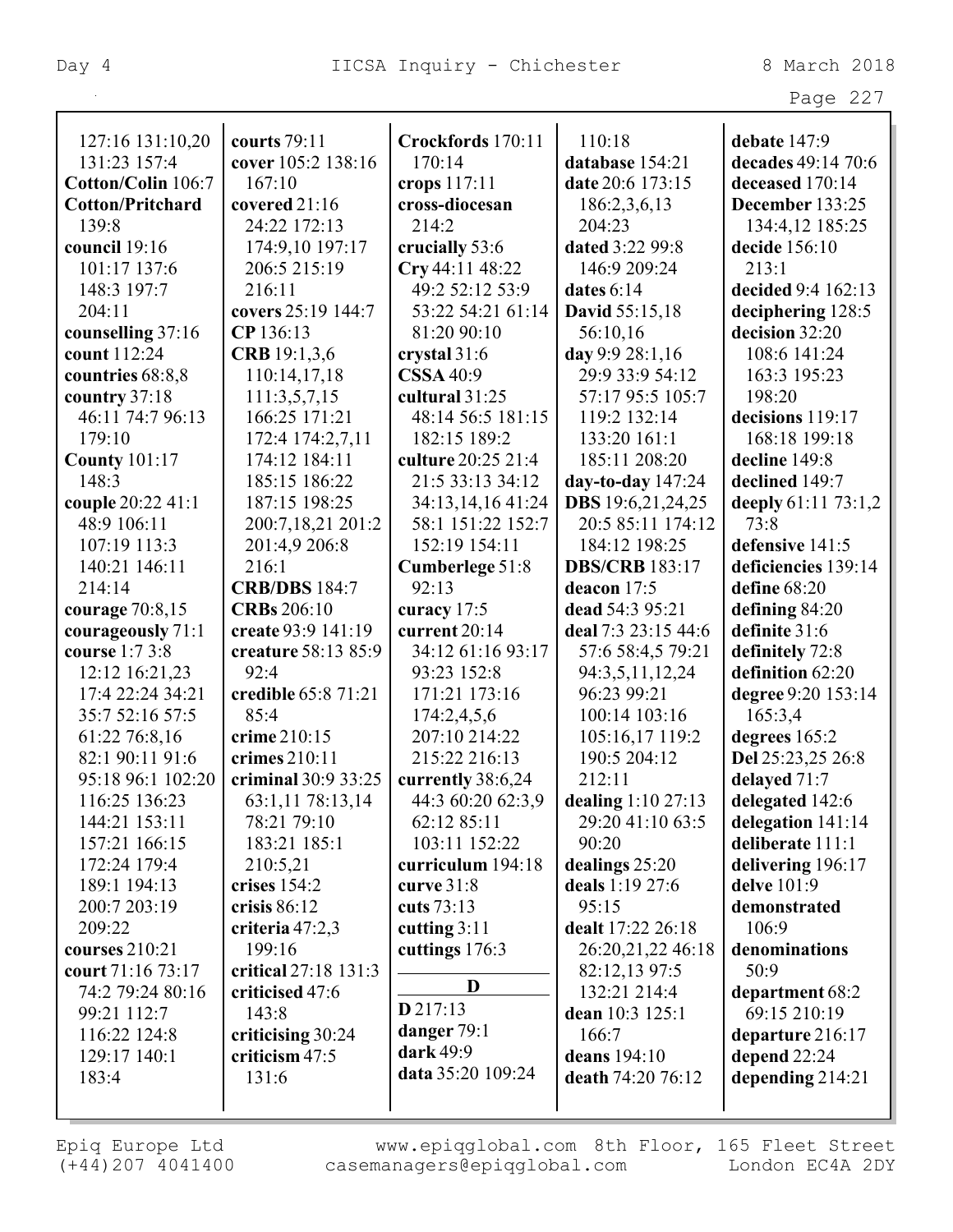| $\sim$ $\sim$<br>ao |  |
|---------------------|--|
|---------------------|--|

| depends 70:22       | 151:22 152:7          | diminish $158:5$       | 155:19 157:24       | discarded 208:5     |
|---------------------|-----------------------|------------------------|---------------------|---------------------|
| 83:18 174:4         | developing 39:7       | dinner $51:6$          | 158:2 164:14        | disciplinary 14:14  |
| describe 40:24      | 45:8 60:21            | dinted 74:6            | 169:18,23 170:10    | 22:21 30:19 69:21   |
| 69:20 158:10,11     | development           | diocesan $11:7$ $12:7$ | 171:21 172:11,18    | 71:5, 13, 24 78: 22 |
| 180:14 189:11       | 154:18 193:21         | 23:15,24 25:20         | 172:19,22 173:24    | 103:18              |
| described 14:2      | 195:11 205:6          | 26:9 29:4,7 64:1,4     | 174:11 175:15,22    | discipline 30:20    |
| 27:18 151:13        | developments          | 64:12 65:6 78:11       | 177:18 179:3,10     | 154:24 168:14,18    |
| 157:8,12 158:12     | 75:23                 | 91:1,17 102:1          | 179:14,15,18        | 191:23 216:20       |
| 192:14              | died 74:24 95:21      | 107:3,8 108:22         | 180:11,13,23        | disciplined 92:25   |
| describing 196:18   | 169:18                | 132:2 134:1,18         | 181:4,14,16 183:2   | disclose 82:7       |
| description 70:19   | difference 27:8,19    | 162:12 166:8           | 186:25 187:7,11     | 186:24 200:7,18     |
| 165:14 166:20       | 27:23 62:21           | 167:20 168:2,5         | 187:14 188:5        | 201:2,4,8 202:4     |
| designed 44:18      | 158:18 166:4          | 171:18 179:11,24       | 189:3,9,10,15,17    | disclosed 136:25    |
| desirable 195:1     | 189:20 202:13         | 180:21,21 181:9        | 189:18,21,22,23     | 184:14              |
| desk 214:15         | differences 23:10     | 184:24 187:15          | 190:16,23 193:23    | disclosure 20:9     |
| desperately 114:19  | different 5:20 16:9   | 188:6,16 190:13        | 196:3 205:3,22,24   | 131:23 150:12       |
| destroy 87:1        | 16:14,14 19:22        | 193:13 212:8,23        | 207:14 212:13       | 183:13,16,17        |
| destroyed 87:2      | 23:12 24:23 30:18     | 215:23 216:5           | 215:20 216:8,12     | 184:4, 17, 17, 22   |
| destructive 73:9    | 30:22 41:16 43:19     | Diocesan/religious     | 216:22 217:1        | 185:3 186:22        |
| 76:10 77:11         | 44:24 47:25 52:17     | 82:7                   | diocese's 139:2     | 188:11 198:1,4,16   |
| detached 96:7       | 52:17 58:24 59:11     | diocese 1:12 8:23      | dioceses 45:11,15   | 198:21 199:3,8      |
| detail 11:5 101:10  | 79:12 93:25           | 8:24 9:2,3 12:14       | 45:24 50:22,23      | disclosures 188:1   |
| 116:5 129:20        | 109:22 124:16         | 12:23 14:21 16:11      | 75:23 77:21 90:15   | 197:24 216:1        |
| 135:1 136:18        | 130:9 138:13          | 16:13 20:25 21:4       | 119:17,17 170:1     | discourtesy 34:14   |
| 149:21 169:1        | 158:2 165:23          | 21:11,23 22:2,11       | 189:20 212:7,13     | discover 6:6        |
| 177:15              | 181:22 182:7          | 25:5 29:2,17           | 212:18 213:3        | discovered 7:18     |
| detailed 122:16     | 189:14                | 32:19 34:12,14         | 214:19 215:16,18    | discretionarily     |
| details 119:24      | differentiates        | 46:12 66:2,4 76:1      | directed 126:6      | 78:8                |
| 165:24 201:23       | 30:20                 | 76:2 78:1 91:4         | directing $142:5$   | discretionary       |
| detective 210:3,8   | difficult 23:21 29:3  | 95:13,16 100:19        | directions 102:12   | 69:13 78:2,7        |
| 210:10,14,18        | 30:7 31:12 33:7       | 101:24 102:6,6         | directly 28:13 38:2 | 80:13 81:25         |
| detectives 69:10    | 80:19 106:16          | 103:23 104:19          | 76:12 90:21 108:1   | discriminate        |
| determination 79:3  | 123:25 141:1          | 105:16 106:2,14        | 108:7 120:7         | 154:15              |
| 95:25 97:9          | 142:2,2 143:15        | 107:1 109:14           | 133:22 157:17       | discuss $50:15$     |
| determine 63:17     | 149:25 151:15         | 111:18 113:23          | 212:12              | 108:14,16 187:2     |
| 78:17 84:11 97:6    | 181:19 189:8,10       | 117:19 118:12          | directory 170:12    | 188:13 202:7        |
| 98:7                | 189:16 190:2          | 122:3,6 131:1,4        | 172:3               | discussed 1:9,9     |
| determined 71:16    | 194:7 197:11          | 135:12 138:16          | disadvantage 91:25  | 125:6 188:15,18     |
| 98:7                | 199:10                | 140:3 143:9            | disagree 61:20      | 189:13              |
| determines 96:19    | difficulties 67:24    | 144:19 145:11,19       | disagreement        | discussing 127:1    |
| determining 68:19   | 78:19 92:23 154:3     | 145:22 146:17,20       | 138:15 155:24       | discussion 7:8      |
| 93:15               | 158:8,11 180:14       | 147:7,15,24 148:4      | disappear $22:10$   | 25:17 69:24         |
| detriment 63:14     | difficulty $27:20,24$ | 148:14 150:25          | 23:3                | 119:14 125:17       |
| develop 44:3,4 95:7 | 96:20 150:10          | 151:2,6,22 152:14      | disarray $169:8,8$  | 139:18 144:1,3      |
| developed 110:17    | Dilloway 24:21        | 152:19 153:1           | discard $204:24$    | 159:4 161:22,24     |
|                     |                       |                        |                     |                     |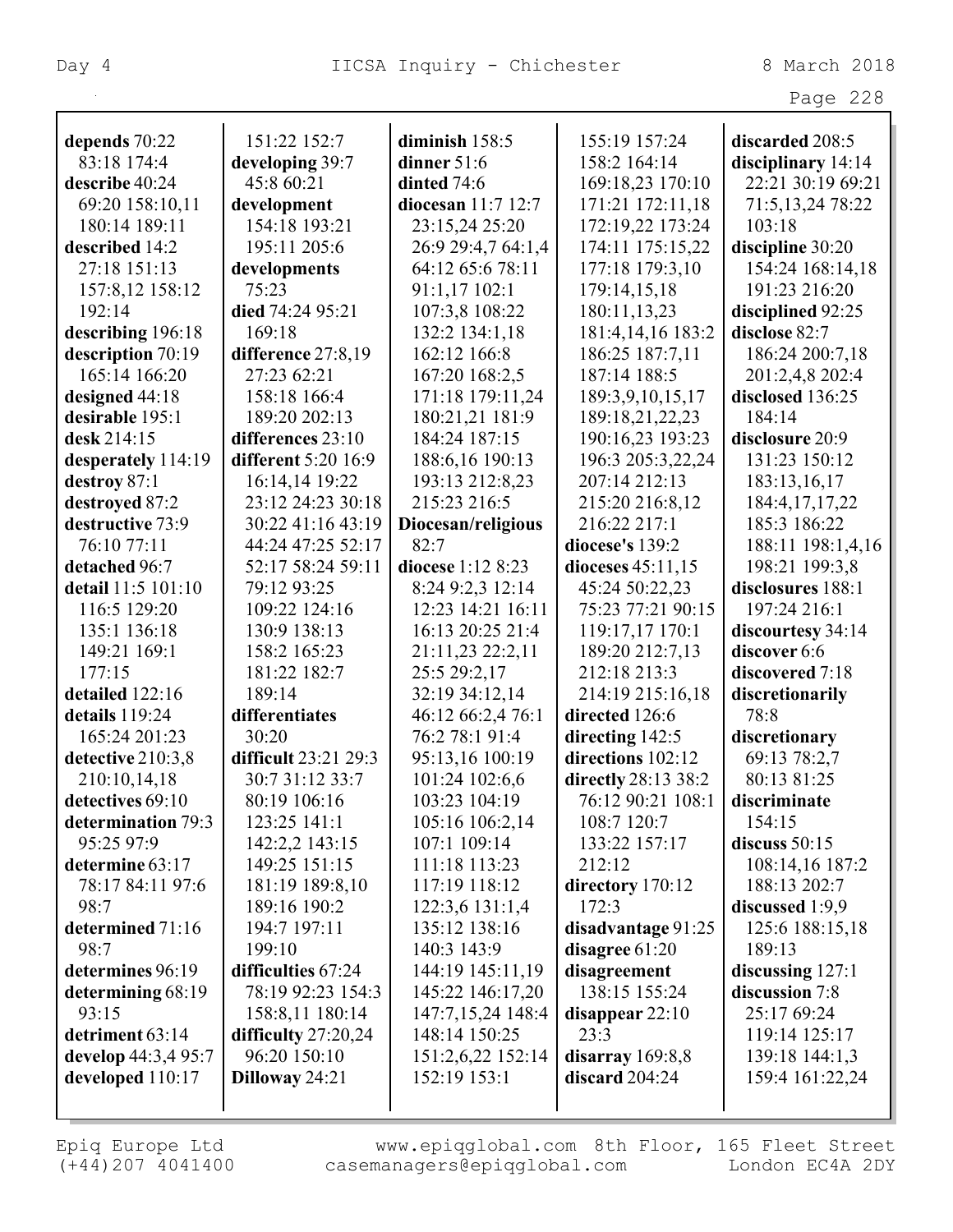|                                |                                      |                           |                                   | Page 229                             |
|--------------------------------|--------------------------------------|---------------------------|-----------------------------------|--------------------------------------|
| 198:13                         | doing 10:6 21:19                     | due 4:20 28:22            | 126:15 131:21                     | 171:16,18                            |
| discussions $5:1$ 7:1          | 42:21 45:5 55:6                      | 31:25 34:21 60:16         | 171:10 180:11,13                  | emailed 51:19                        |
| 7:13 51:17 53:10               | 65:16 74:15 96:24                    | 69:21,25 174:15           | 182:19                            | emails 47:11 215:5                   |
| 56:4,5 134:23                  | 102:11 142:25                        | 209:21 213:18             | effective 42:9 65:8               | embers 86:16                         |
| 135:24 137:8                   | 148:23,24 155:18                     | Duncan 5:25               | 65:10 66:7 70:7,7                 | emerge $23:19$                       |
| 146:25 147:9                   | 164:25 173:4                         | <b>Durham 53:15</b>       | 71:14 77:2 78:23                  | emerged 27:21                        |
| disgusted 187:25               | 194:14 196:21                        | duties 199:12             | 88:6,693:8                        | 121:6                                |
| dispute 2:8 138:14             | 197:8 198:15                         | duty 53:25 67:20          | effectively 54:22                 | emerges 141:2                        |
| 145:7                          | 199:12 208:20                        | 67:21,21 68:23,24         | 67:14,22 71:4                     | emerging 156:18                      |
| disputes 135:3                 | <b>domain</b> 179:18                 | 72:12 79:11               | 95:20 145:23                      | emphasis 27:19                       |
| 151:5                          | <b>domestic</b> 210:8,17             | dynamic 74:3              | 179:25 194:14                     | 34:4 210:6                           |
| disrespect 124:8               | 210:24                               | dynamics 70:16            | effectiveness                     | emphasise 27:7                       |
| dissented 33:4                 | dominance 157:24                     | 91:5 92:22 94:24          | 141:23                            | 113:7                                |
| distance 189:25                | dominant 28:25                       | dysfunctionality          | effort $76:4,6$                   | employed 170:6                       |
| distant $213:15$               | 152:19                               | 181:3,4                   | either 7:7 16:5                   | employer 194:12                      |
| distinction 122:7              | dominated 158:9                      |                           | 17:20 62:25 67:15                 | employing 29:4                       |
| 132:25                         | door 176:10                          | E                         | 97:5 105:16 108:9                 | enable 89:24 95:20                   |
| distinguish 86:1               | doubt 10:11 27:12                    | E 217:13                  | 108:17 113:9,11                   | 96:11                                |
| distort 80:2 81:4              | 30:10 84:2                           | earlier 38:15 71:25       | 135:18 148:4                      | enabling $23:12$                     |
| distorting 92:22               | dozens 46:22                         | 121:11,20 134:10          | 163:14 169:18                     | encompass 95:10                      |
| distress $47:10$               | <b>DPA</b> 86:13,22 87:4             | 148:22 149:20             | 170:10 173:19                     | endeavour 206:14                     |
| distributed 136:13             | 87:5,7                               | 150:4 152:11,24           | 178:4 183:18                      | endorsed 209:24                      |
| 155:9                          | Dr 23:15 37:6                        | 162:17 215:13             | 186:8 190:6                       | enforce 67:12                        |
| diverse 31:3                   | draft 9:5 130:25                     | early 42:1 98:23,24       | 193:19 194:21                     | enforced 67:6                        |
| division $31:7$                | 139:1,10 149:14                      | 170:7                     | 212:21                            | enforcement 88:22                    |
| divulged 157:17                | 149:15                               | ears 94:17                | either/or 25:15                   | enforcing 88:19                      |
| doctrines 13:17                | drafting $10:21$                     | ease 209:18               | eject 88:16                       | engage 13:7 14:23                    |
| document $3:13,17$             | 138:5                                | easier $2:19$             | elaborate 211:16                  | 43:10,21 74:4                        |
| 3:21 4:1 34:6                  | dragged 79:23                        | easiest 124:10            | elaborating 34:4                  | 90:14                                |
| 40:3,18 42:10,22               | draw 107:19                          | east 101:16 114:4         | element 41:9                      | engaged 42:4 63:11                   |
| $43:1,5,9,21$ $44:1,6$         | 146:11 156:25                        | 153:22 179:9,10<br>190:12 | Elizabeth 24:14                   | 75:17 81:7                           |
| 44:7 51:3 99:16                | 189:16                               | ecclesial 41:12           | 42:14,19,25 51:5                  | engagement 59:19                     |
| 110:4 113:7,9,10               | drawn $114:9$                        | educate 72:17,19          | 53:18 54:5,8,13                   | 73:1 97:21 148:16                    |
| 113:13 114:13                  | 150:21                               | 75:4                      | 54:23 55:2,13                     | 190:16                               |
| 115:8 116:19                   | drew $104:7,10$                      | education 68:2            | 56:10 60:2 62:6                   | engaging 38:2                        |
| 121:10 123:16,24               | drug 199:4                           | 69:16 73:3 74:5           | 63:21 91:6 149:12                 | <b>England</b> 38:8,10               |
| 124:12 137:7,9                 | drugs $183:22$                       | 74:14 75:3                | 177:23 186:11                     | 39:6, 14, 21, 22<br>44:15 46:23 50:5 |
| 204:19 207:12<br>documentation | <b>DSA</b> 44:19 66:3<br>71:15 184:2 | educative 72:3,11         | 213:12,16,17                      |                                      |
| 121:21                         |                                      | effect 23:23,25,25        | Elliott 98:9<br><b>Ellis</b> 34:8 | 50:6,24 54:10                        |
| documents 37:24                | 185:16 198:7<br>202:25 203:3         | 28:1 29:1 39:14           | else's 92:3                       | 57:13,21 58:10<br>64:11 78:5,15      |
| 40:5 44:24 45:15               | 208:1,1 212:23                       | 46:14 68:4 70:2           | email 37:21 38:19                 | 82:22 90:13 92:6                     |
| 171:5,6 175:9                  | 215:19 216:11,17                     | 80:5,8 85:16              | 48:12 138:23,25                   | 92:20 97:2 102:7                     |
| 203:23 204:16                  | DSAs 52:19 212:8                     | 91:12 92:25 93:2          | 142:22 144:11                     | 154:3 165:5                          |
| dogma $12:16$                  | 214:12                               | 96:5 109:19               | 145:2,3 146:9                     | 192:21 194:4,13                      |
|                                |                                      |                           |                                   |                                      |
|                                |                                      |                           |                                   |                                      |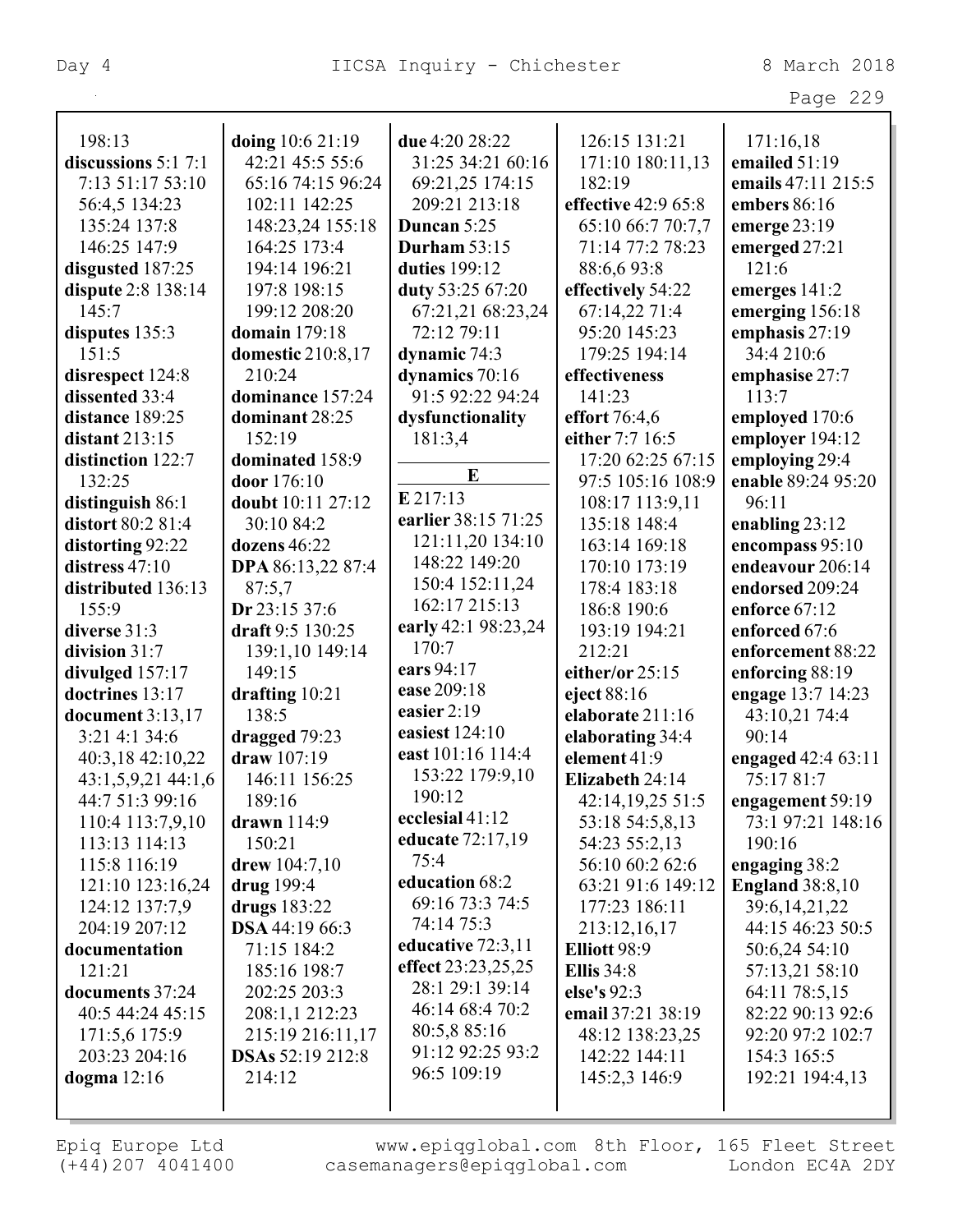|                     |                          |                     |                    | Page 230                        |
|---------------------|--------------------------|---------------------|--------------------|---------------------------------|
| 196:7 210:25        | especially 193:22        | 95:24,24 99:14      | 104:15 105:14      | exposure 118:20                 |
| 211:3,16 213:17     | 194:12 196:15            | 100:2 103:3 105:5   | 122:17 127:5       | express 37:2 42:12              |
| England's 64:17     | essentially 33:11        | 127:20 133:19       | 149:11             | 42:13 83:25                     |
| 211:5               | 106:4 112:3 129:6        | 157:23 158:25       | exercised 81:23    | expressed 31:1                  |
| enlarge $23:18$     | 129:15 147:11            | 162:16 163:3,6,6    | exhibiting $17:10$ | 47:10 187:5                     |
| enquired 110:16     | 149:19 184:16            | 168:21 174:18       | exist 10:11 85:8   | expression 208:3                |
| enquiries $5:16,18$ | establish 24:11          | 175:11 176:19       | existence 175:4,5  | expressly 120:17                |
| 6:22 131:21 157:3   | 42:16 144:4              | 180:10 182:22       | existing 195:2     | extend 62:20                    |
| enquiring $105:13$  | established 213:14       | 209:13              | 199:9              | extent 5:22 13:19               |
| enquiry $141:3$     | estimate 41:22           | evidential 143:21   | exists 38:11       | 15:5 16:1 78:17                 |
| ensure 16:14 37:15  | 209:3                    | evolution 61:8      | expand $41:6,7$    | 112:5 174:21                    |
| 43:25 53:25 77:2    | et 26:19,20 72:2,2       | evolved 38:5        | 212:4              | 213:14                          |
| 77:5 141:23         | ethos 29:16              | 211:19 213:24       | expect 8:5 25:21   | external $32:14,20$             |
| ensuring 19:1       | evangelical 13:4,9       | exact 185:18        | 165:14             | 66:5 102:16                     |
| 26:10 78:25         | 14:5 181:25,25           | exactly 6:13 36:19  | expected 14:15     | externally 25:16                |
| entered 35:24       | 182:3                    | 52:22 58:17 62:18   | 33:16 118:3 173:6  | 26:16                           |
| entire 17:5 164:3   | evangelicals 13:20       | 69:15 70:12 79:9    | experience 13:20   | extracts 113:3                  |
| entirely 26:17      | 14:23 16:13              | 135:10 178:9        | 15:18 20:19 22:3   | extreme 189:22                  |
| 89:22 98:21,24      | <b>Evans</b> 119:1 156:6 | examination 1:5     | 30:2,2 37:10       | extremely 23:21                 |
| 136:15 212:3        | 156:10,13,15             | 35:13 99:3 163:9    | 48:20 56:12,13     | 29:3 47:9                       |
| entirety 112:25     | 157:15,20 202:21         | 203:16 217:18,24    | 58:9 60:19 101:11  |                                 |
| entitled 61:20      | 203:2,10,12,15           | 218:3,11,15         | 164:15 193:6,16    | $\mathbf{F}$                    |
| entry 129:15        | event 18:8 34:20         | examined 10:19      | 194:6,6,22,23      | face 22:15 73:15,21             |
| environment 13:21   | 50:5 192:9,9,10          | 184:1               | 195:19 196:4,21    | 81:7                            |
| 67:9 153:10         | 192:10 207:4             | examining 121:5     | experienced 19:2,4 | faced 14:13 153:13              |
| 193:17,17           | events 15:11 104:3       | example 11:16       | 28:22 33:23 46:1   | fact 5:11,20 6:11               |
| envisaging 95:12    | 148:6                    | 22:13 29:5,6 72:5   | 154:4 196:16       | 8:10 9:19 14:17                 |
| ephemera 206:20     | eventually 57:11         | 88:8 109:25         | expertise 136:2    | 17:22 18:3,21                   |
| ephemeral 205:11    | 174:8,12 183:10          | 167:23 179:12,15    | explain 19:4 20:9  | 41:14 47:6 48:4                 |
| 206:7               | everybody 86:10          | 182:22 183:12,22    | 25:7 58:22 141:7   | 49:12 62:5,6                    |
| episcopal 164:8     | 100:7 113:19             | 190:11 191:22       | 143:2 165:13       | 64:22 75:23 88:12               |
| 190:7 195:16        | 124:19 172:13            | 199:4 205:19        | 166:3 167:19       | 88:14 122:4 138:2               |
| episode 7:24        | 174:9 202:5 208:9        | 208:6 214:23        | 183:15 193:5,5     | 147:4 150:4                     |
| Equality 154:11     | everybody's 12:4         | examples 83:10      | 207:20             | 151:14 157:1                    |
| equally 15:25 22:16 | 173:14 209:18            | 86:22 88:9          | explained 12:23    | 164:17 169:8,22<br>174:9 178:15 |
| equip $193:2$       | evidence 4:16 7:21       | excellence 45:5     | 13:3 14:4 99:20    | 179:1 185:10                    |
| equivalent 110:14   | 10:24 17:15 20:8         | 48:18               | 181:20 184:4       | 186:10 189:22                   |
| 175:19 189:19       | 20:11 21:24 24:16        | Excellent 20:10     | explanation 168:24 | 190:4 200:17                    |
| era $31:5$          | 33:21 35:24 45:1         | excluded 47:19      | 211:9              | 201:8                           |
| Eric 107:22 113:17  | 58:15 59:4,6 61:7        | 146:24,25           | explicitly 151:2   | factor 17:1 153:2               |
| 126:6 128:4,18,20   | 62:7 63:22 69:11         | excuse 169:10       | exploited 74:11    | 181:1                           |
| 128:21 137:12       | 71:25 73:22 75:24        | executive 36:7 46:9 | explore 61:15      | factors 16:24 17:8              |
| 175:24 179:9,16     | 76:6 77:16 78:20         | 142:4               | 66:25 167:7 169:2  | 18:4 195:2                      |
| 180:3 181:21        | 83:20,20 87:1            | exemption 154:10    | explored 90:16     | facts 36:23                     |
| 190:5               | 88:11 90:4,7             | exercise 8:22       | 108:21             |                                 |
|                     |                          |                     |                    |                                 |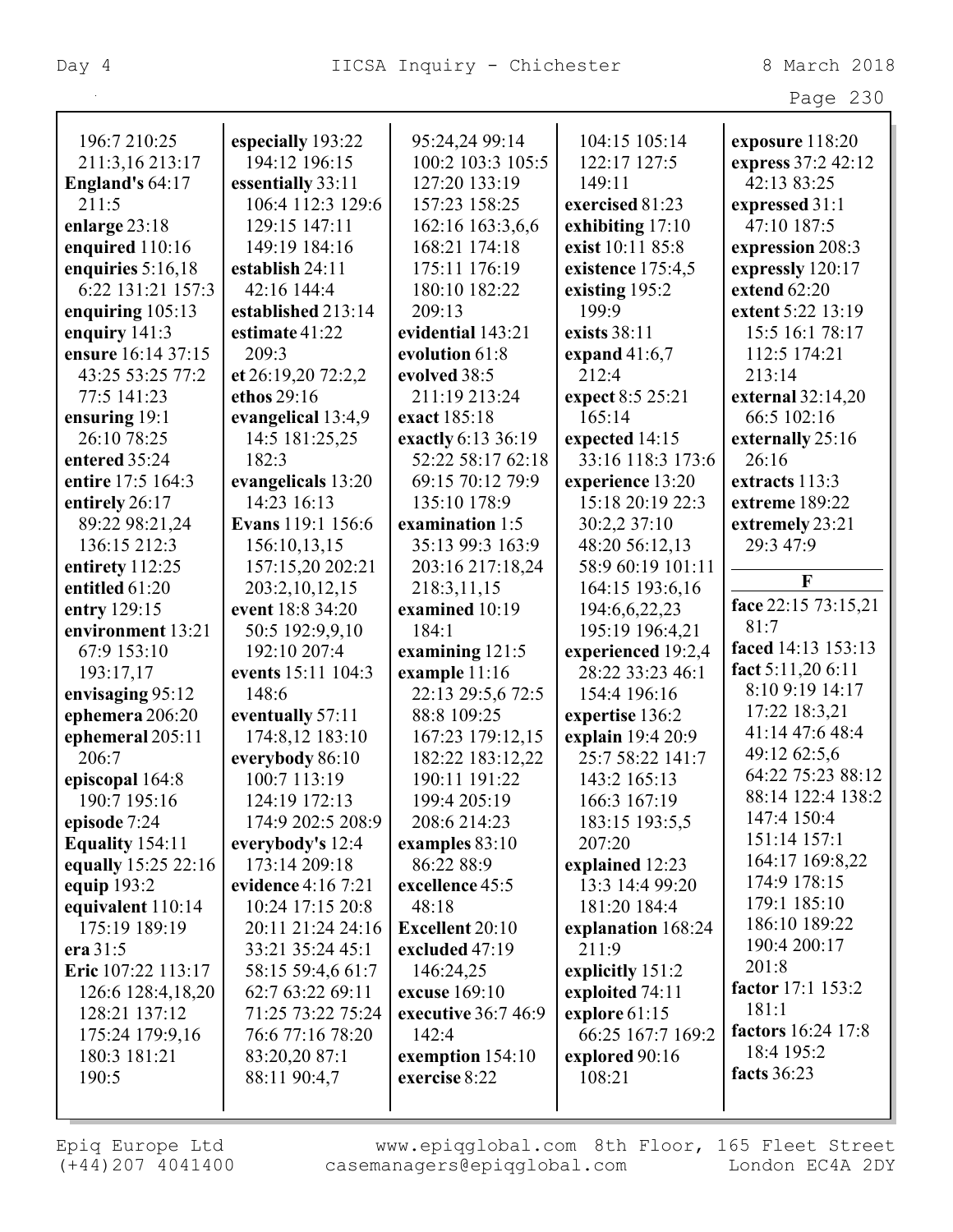|                     |                           |                       |                      | Page 231              |
|---------------------|---------------------------|-----------------------|----------------------|-----------------------|
| factual 135:2,25    | fast 136:6                | 175:25 176:10,13      | 23:21 48:13 65:20    | flag $150:20$         |
| 149:19 150:23       | Father 6:11 205:19        | 176:16,20,21,23       | 71:14 75:11          | flashing $115:5$      |
| 151:4               | fault 25:22,24            | 176:24 177:4          | 108:25 151:8         | flowed 157:16         |
| fail 69:21 70:11    | 76:23 124:18              | 183:12 188:12         | finding $71:22$      | focus 14:20 51:25     |
| failed 92:16 156:16 | 130:6 136:15              | 198:4,5 205:2,14      | 143:17 173:10,12     | focused 6:25 44:1     |
| 169:10 192:21       | 178:16,17                 | 205:15,23,24,25       | findings $1:14,16$   | 56:24,25 212:3        |
| 201:7               | favour 180:1              | 206:11,25 207:3,6     | 49:7 50:16 52:12     | focusing $41:9,11$    |
| failings 177:24,25  | favourable 211:8          | 207:7,11,17,17,18     | 114:9 119:22         | <b>folder</b> 175:18  |
| failure 44:12 71:6  | February 99:8             | 207:22,24,25          | 140:18 144:25        | <b>folders</b> 166:22 |
| 133:6,7             | 132:9                     | 208:2,4,8,8,9,12      | 147:1 174:1          | <b>followed</b> 6:2   |
| failures 133:5      | feed 93:15                | files $86:15,16,19$   | fine $27:1766:2,3$   | 137:11 205:16         |
| fair 37:12 41:25    | feel 42:4 72:18           | 104:17,20,22          | 70:21 92:15          | following $4:15$      |
| 42:15 48:10 80:2    | 103:4 106:13              | 108:19 109:15,16      | 163:16               | 31:22 32:10 33:18     |
| 112:24 131:3        | 135:16,17 195:15          | 109:17,24 110:14      | finish $24:7$ 119:20 | 111:24 113:20         |
| 135:3 140:18        | felt 4:18 42:2 93:16      | 110:24 111:5,10       | 208:24               | 122:13 160:16         |
| 143:22 147:12       | 105:25 109:7              | 111:11,15 168:22      | finished 203:1       | 216:16                |
| 148:10 170:4        | 121:4 126:3 136:9         | 169:2, 15, 16, 16, 19 | firmly $31:1$        | follows 210:1         |
| fairly 13:21 15:16  | 140:4 142:1,3,9           | 169:22 170:8,9,12     | first $3:6,19$ 11:11 | foot' 141:5           |
| 57:14 105:11        | 146:1,4 149:9             | 170:13,18,19,21       | 13:5 16:16 20:22     | forerunner 40:9       |
| 114:6 149:9,9       | 155:12,25 158:14          | 171:10,14 173:23      | 24:17,18 26:1        | foreseen $76:14$      |
| 154:5               | 158:16 169:13             | 174:2,23 175:2,5      | 32:17 37:9 42:25     | forever $73:5,7$      |
| fairness 100:6      | 174:13 177:17             | 175:7,17,18,20        | 49:8,10 50:11        | forget 66:19 86:12    |
| 113:4 144:9         | 179:20,23 180:3           | 176:11 203:24         | 51:18 54:5,8,9       | forgiven 15:7         |
| faith $42:1789:12$  | 180:19,20,21              | 204:5,23 205:4        | 56:9,25 71:25        | forgiveness $14:8,11$ |
| fall 21:18 67:19    | 213:8                     | 206:6,18 207:2        | 90:12 105:18         | $15:1,13$ 16:1        |
| false 74:3 157:9,12 | <b>female</b> 22:16 34:14 | 211:15 214:18         | 112:20,20 113:21     | forgot $136:17$       |
| familiar 141:18     | 153:13                    | filing 169:7,10,12    | 121:20 124:19,22     | forgotten 159:16      |
| families 19:13      | fewer 88:1                | 169:17 170:5          | 124:25 129:22        | 160:13                |
| family $73:16$      | field 64:6 164:17         | fill 8:15             | 133:13 134:20        | form 83:1 84:17       |
| far 5:3 7:1 10:15   | 210:6                     | <b>fillet</b> 86:15   | 150:18,25 162:14     | 137:10 147:23         |
| 15:4 16:3 21:21     | figure 78:5               | filleted $111:5,10$   | 167:21 169:22        | 150:6 168:6           |
| 28:16 45:10 46:22   | figures $214:3$           | filleting $111:4$     | 173:9 175:14         | 181:23 194:5          |
| 63:6 64:16 74:5     | file $108:19$ $110:1,12$  | filleting' $110:24$   | 183:7,11 185:22      | 195:14 197:9          |
| 78:20 93:16         | 110:18 111:8              | filtering 77:25       | 187:10,17 194:1,1    | 202:7 207:23          |
| 113:24 115:25       | 112:12,13,14,16           | 79:20 88:5            | 214:23               | formal $37:23$        |
| 120:10 126:24       | 112:21,23,25              | final $20:22$ 34:5,6  | first-class 193:15   | 141:22 192:6,10       |
| 127:20 134:5        | 113:9 114:1,7             | 155:6 192:18          | firstly $30:1$ 42:14 | formalised 118:17     |
| 138:12 145:14       | 116:15 117:2,4            | 203:7,9 210:17        | 93:3                 | 214:7                 |
| 165:9 168:21        | 118:1, 19, 21 119: 4      | finalised 129:21      | fit $43:23\,47:5$    | formality 198:19      |
| 173:5,18 175:16     | 119:9,24 120:4,8          | 134:4,8,9             | $fit/well$ 126:18    | formally 11:20        |
| 176:13 177:22       | 120:15 121:21             | finalising $130:8$    | five $39:372:5172:4$ | 34:22 35:24 147:7     |
| 178:1 181:10        | 125:6,7 128:3             | finally $71:10,17$    | 173:5,5 174:6        | 147:8 192:7           |
| 182:6 188:4 195:9   | 137:14 152:16             | 120:20 205:10         | 215:19               | formed $157:3,13$     |
| 200:16 214:3        | 170:2,24 171:7            | financial 166:12      | five-year $184:6,16$ | 161:22 213:13         |
| 215:14              | 175:14,21,22,23           | find $6:9$ 12:25      | fix 57:7,9           | former $6:10\,55:20$  |
|                     |                           |                       |                      |                       |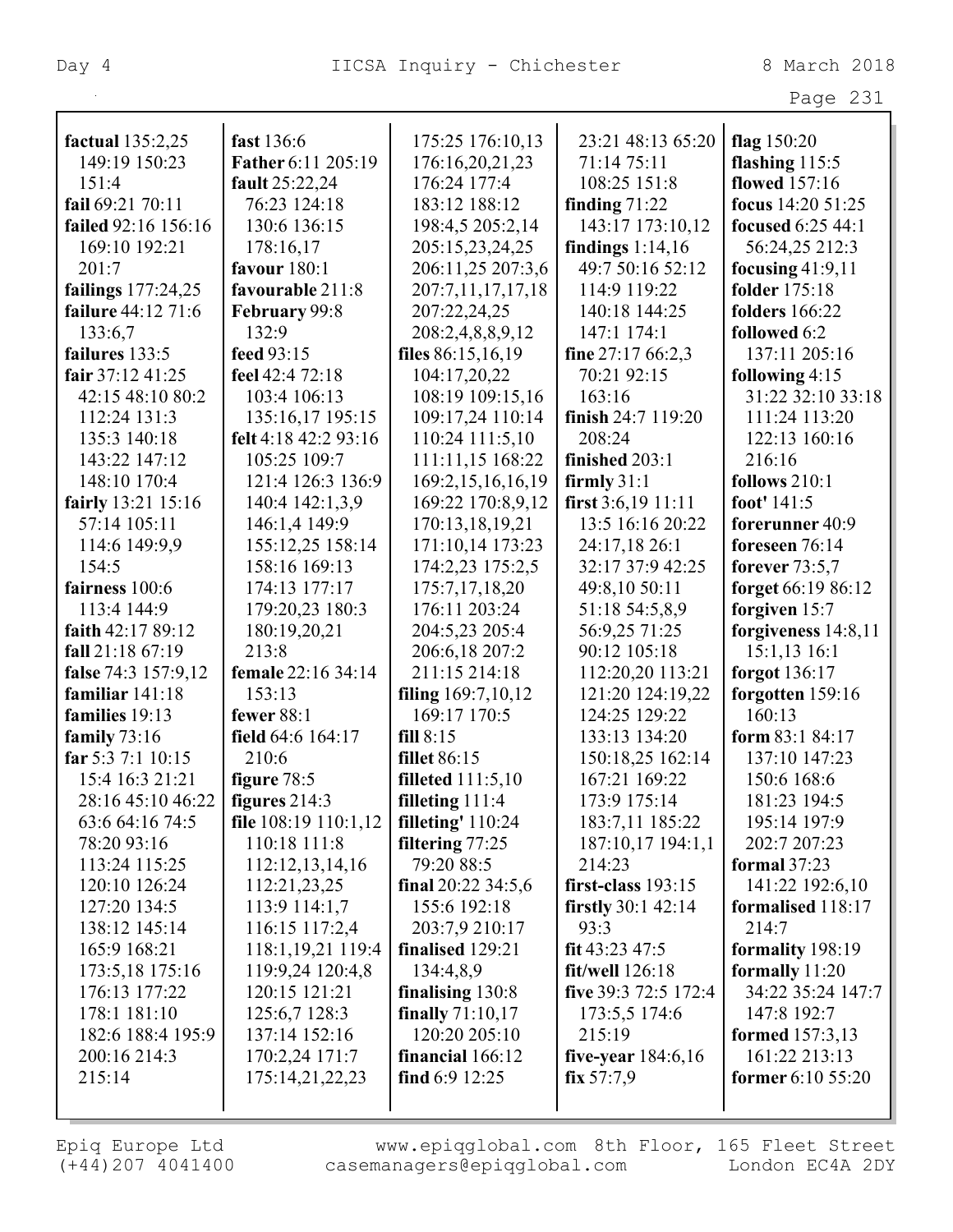Page 232

| formerly 38:8             | freedom 179:19       | future 17:17 28:25    | girls $77:14$       | 174:12 183:15     |
|---------------------------|----------------------|-----------------------|---------------------|-------------------|
| forms 110:17              | frequency 214:20     | G                     | give 8:5 11:4 63:21 | 184:3 187:2       |
| forward 10:23             | frequent $102:25$    | Gamble 55:15,18       | 72:24 76:23         | 189:25 190:19,19  |
| 44:19 54:2 67:10          | frequently 102:19    | 56:10                 | 108:25 121:10       | 190:20 193:18     |
| 67:18 68:13 71:19         | Friday 217:11        |                       | 125:23 133:17       | 194:1,5 195:13    |
| 72:14 76:11 77:15         | friend 6:10 27:19    | gap 46:2 91:8 173:6   | 136:19 147:3        | 198:24 200:14     |
| 77:23 93:24 94:4          | 27:19 64:24 80:15    | gaps $8:16$           | 155:12 156:11       | 205:23 208:1      |
| 94:23 97:13,13            | 80:17 185:17         | garden 199:14         | 174:17 190:11       | God 15:7 76:17    |
| 113:13 134:24             | 186:25 200:5,25      | gardener 166:17       | given 4:10 9:18,22  | God's 84:25       |
| 145:24 177:11             | front $35:16$        | gate 174:22           | 18:7 26:4 32:18     | goes 8:13 16:16   |
| 205:2                     | fronting $142:15,16$ | gather 10:23          | 45:1 47:19 54:9     | 61:11 66:2 115:21 |
| forwards 135:1            | 142:18               | Gemma 76:7,16,25      | 56:1 61:13,13       | 128:15 144:20     |
| 138:4                     | fronts 139:14        | gender 154:16         | 80:12 92:17         | 205:7             |
| found 30:6 33:6           | frustrating $61:12$  | general 8:11 37:19    | 103:23 106:13       | going 3:12 24:15  |
| 46:10 79:24 80:16         | fulfil 191:14        | 43:6 44:5 51:24       | 109:7 111:17        | 26:5 35:10,20     |
| 89:16 128:17              | fulfilled 56:8       | 56:13 67:13,19        | 115:4 132:14        | 42:9,22 45:24     |
| 145:20 149:25             | fulfilling 191:21    | 143:11 149:23,24      | 136:25 143:1,22     | 46:1 50:2,3 51:6  |
| 150:18 157:1              | full 8:5 23:5 40:6   | 172:14 197:24         | 144:1 145:21        | 51:10,20,22 54:16 |
| 169:16 172:1              | 46:8 68:6 86:17      | 212:13                | 147:6 152:13        | 55:6 56:15 58:1,3 |
| 175:25 176:7,8,9          | 106:13 140:8,10      | generalisation        | 155:20 157:2        | 58:4,23,24 59:4   |
| 200:8 204:11              | 165:14 208:23        | 193:14                | 169:1 175:1         | 60:7 61:17 65:19  |
| 207:3 208:2               | 209:4,14,20          | generalise 189:17     | 191:13 193:24       | 68:21 69:7 71:14  |
| 209:15                    | full-time 166:11,17  | generally 12:17       | 197:13 212:7        | 71:16 73:24 74:24 |
| four 6:20 159:8           | 172:20               | 68:3 161:5 168:24     | 213:5               | 75:3 76:23 77:9   |
| 216:11                    | <b>fuller</b> 101:6  | generated 107:3       | giving 18:14 152:7  | 77:11,12 79:1     |
| <b>fourth</b> 124:5       | fully 17:24 31:10    | 121:3                 | 196:20              | 80:21 81:8 84:4,9 |
| 140:22 146:12             | 144:24               | generation 22:5       | gleaned 208:1       | 94:14,24 97:8,9   |
| Frances 76:14             | function 32:19       | generationally        | glib $15:17$        | 99:17 100:6       |
| <b>Francesca</b> 25:23,25 | functioned 5:21      | 22:20                 | Gloucester 112:5    | 102:13 107:21,22  |
| 26:4                      | fund 78:2,3,7        | generic 40:22 41:17   | 176:5,6             | 110:9 112:3 113:3 |
| <b>Frank 29:25 30:1</b>   | fundamental          | 41:18                 | glowing 18:8        | 113:17 115:11     |
| 30:15 31:13,21            | 146:18               | George 97:22          | go 3:19 4:4 8:17,17 | 120:24 124:2      |
| 32:3,9,23,25 33:2         | further 2:23 11:1    | <b>George's 194:2</b> | 13:18 17:2 19:23    | 127:5,11,12       |
| 33:4,17 34:5,10           | 13:18 26:24 28:4     | getting 87:3 96:14    | 38:13 48:5 63:1     | 129:20 131:7      |
| 34:20,25 35:3             | 67:1 79:1 85:12      | 96:15 98:10           | 69:2, 12, 13 97:9   | 132:5 134:24,25   |
| 158:17 159:3,7,14         | 108:16,21 114:21     | 128:20 179:16         | 100:13 105:19       | 136:12 139:17     |
| 159:21 160:1,5,8          | 115:6 116:13         | <b>Gibbs 98:8</b>     | 107:24 110:16       | 140:24 142:6      |
| 160:16,19,25              | 117:12 119:11,15     | <b>Gibson</b> 123:1   | 113:17 114:10       | 143:8 145:24      |
| 161:4,6,11,19             | 120:25 121:6         | 162:11,14 163:8       | 115:10,11 122:10    | 148:7 149:11,18   |
| 162:4 201:16,17           | 127:11 132:4         | 163:11,15 164:4       | 123:11 124:2        | 150:3 158:17      |
| 201:22 202:11,19          | 145:3 159:14,21      | 197:22 200:23         | 125:2 127:22,23     | 165:19 166:20     |
| 203:22 206:17,20          | 162:10 183:15        | 203:21 208:17         | 129:20 131:7        | 169:21 190:22     |
| 206:22 207:9,16           | 203:16 208:15        | 218:9                 | 133:4 136:18        | 198:7 208:22      |
| 207:20 208:10,14          | 218:15               | Gibson's 162:16       | 137:1,3 140:18      | 209:8             |
| free 138:6 155:12         | Furthermore 4:15     | 163:5                 | 148:22 149:18       | gold 47:25        |
|                           |                      |                       |                     |                   |
|                           |                      |                       |                     |                   |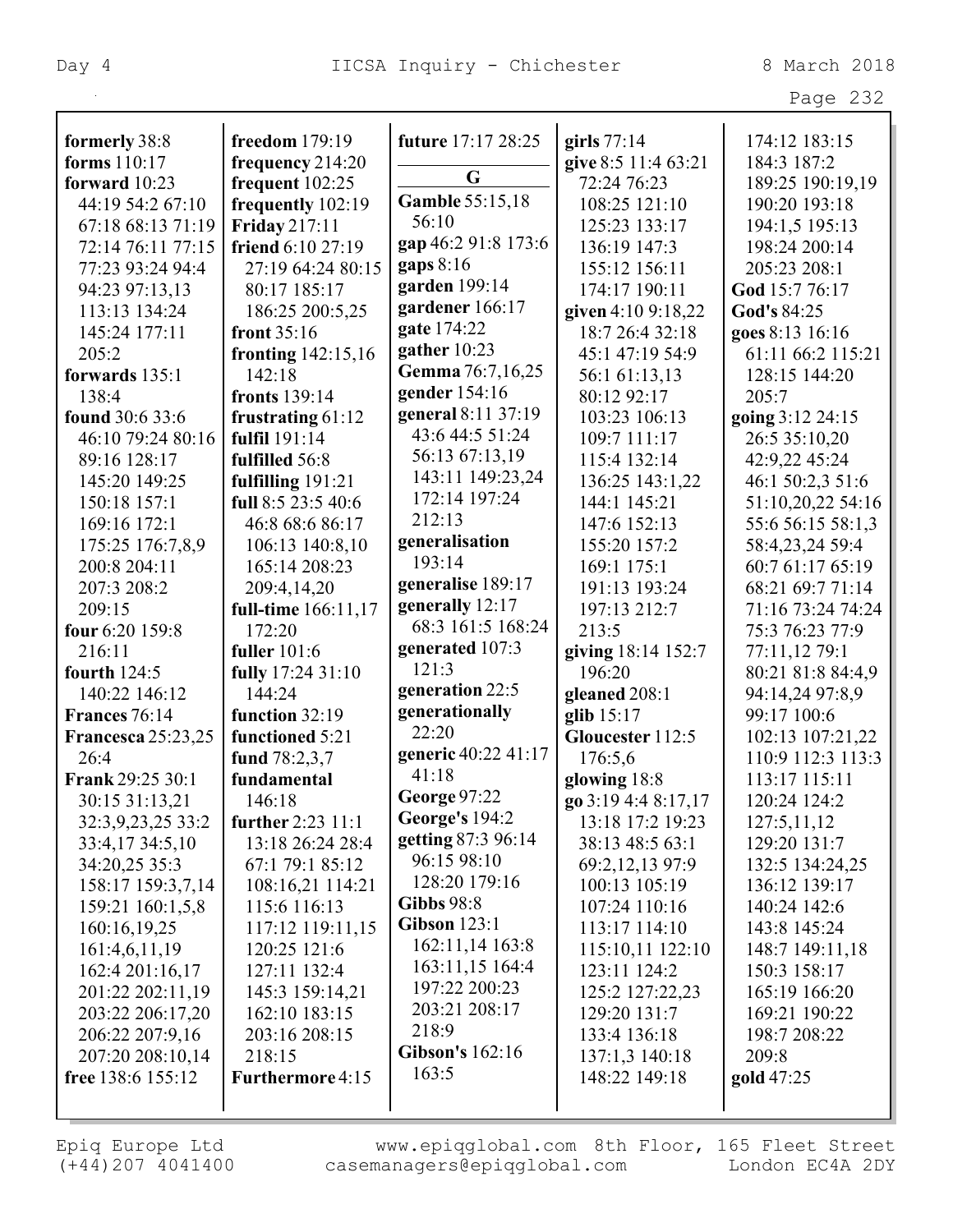|                    |                                     |                     |                     | Page 233            |
|--------------------|-------------------------------------|---------------------|---------------------|---------------------|
| good 1:4 35:14,15  | 27:10 32:13,17,18                   | handed 100:5        | 72:21 210:12        | 106:14 110:2        |
| 41:19 46:2 53:5    | 32:23 33:14,15,15                   | 176:17              | Harper 6:1          | 111:11,14 112:12    |
| 55:2 60:24,25,25   | 34:10,11,23 35:1                    | handled 167:8       | Hastings $6:5,18$   | 154:17 168:3        |
| 73:14 76:3 78:9    | 36:25 37:5 38:14                    | 182:9 184:8         | 123:6 143:4,5       | 173:23 175:17,19    |
| 86:11 96:21 99:4   | 39:24 40:11 41:3                    | 212:21              | hat 191:11          | 187:3               |
| 161:1 163:10       | 42:1 55:11 95:25                    | handling $119:12$   | hats 191:8,8        | help 3:12 14:24     |
| 213:12             | 97:17,19 147:16                     | 155:24              | haystack 68:4       | 24:8 34:13 58:24    |
| Gordon 15:2 16:4   | 151:10 214:10                       | hands 98:21,24      | hazy 128:23         | 59:23 61:3 84:19    |
| 116:21 182:23      | 215:1 216:14                        | hands-on $128:21$   | head 52:8 55:18     | 86:15 102:10,11     |
| 183:1,8 184:5      | groups 23:19 24:3                   | handwriting 124:9   | 64:17 71:9 101:16   | 106:12 107:1        |
| 185:14 200:12      | 38:2 215:2                          | handwritten 100:4   | 195:8               | 114:20 115:7        |
| 201:7              | growing 39:20 55:9                  | 123:7,22 127:8      | headings 166:21     | 118:18 124:12,14    |
| gotten 1:11 83:16  | guaranteed 80:14                    | 158:22 159:8        | heads $55:15$       | 124:15 128:5        |
| government 72:23   | guess 105:23                        | <b>handy</b> 196:23 | headship 13:13      | 145:25 146:5        |
| governmental       | 145:20 152:11                       | happen 58:8 77:20   | health $4:21$       | 154:11 158:21       |
| 87:10              | guidance 39:13                      | 78:24 80:20,22      | hear 10:24 24:15    | 159:17,24 160:6     |
| grabbed 60:12      | 45:9 64:15 69:18                    | 94:18 96:11         | 30:16 77:16 97:24   | 160:11 161:15       |
| Graham $45:13$     | 70:10 73:11 86:4                    | 188:22,23           | 112:11 134:25       | 165:17 169:11       |
| 56:14 79:19        | 86:4,6 87:10                        | happened 15:12      | 158:15 163:6        | 170:7 179:5         |
| grant 1:25 6:20    | 204:1,5 205:16                      | 27:11 51:13 56:24   | 200:17              | 182:19 197:9        |
| 126:6              | 206:1,4 211:9                       | 58:17,17 62:19      | heard 15:24 16:8    | 203:21              |
| granted $10:10$    | guide $13:5$                        | 65:25 73:21,23      | 42:25 48:6 49:7     | helped 10:5 65:22   |
| 120:14 122:5       | guidelines 70:22                    | 76:16,17 80:22      | 49:10 50:25 51:4    | helpful 36:22       |
| 126:5,14 132:11    | guilty 15:3 73:18                   | 81:2 83:8 84:11     | 55:17 58:15 72:3    | helpfully 204:10    |
| 171:11             | 79:24 80:16                         | 94:13,20 97:18      | 72:3 76:5 77:18     | helping 84:22       |
| granting $2:24$    | 125:13,14 200:8                     | 108:10 136:19       | 79:14 82:18 96:3    | helpline 37:20      |
| grateful 165:1     | guise $71:3$                        | 149:2 167:22        | 98:4 100:2,17       | 38:15,16,18,23      |
| great 7:3 23:15    | guy 161:1                           | 170:3,16 182:12     | 103:2,22 104:14     | 47:11,18,21 59:9    |
| 60:6 148:21 169:8  |                                     | 185:6 187:22        | 105:5 106:9,10      | 59:12,16,17         |
| 190:5              | $\bf H$                             | 191:20 198:2        | 107:20 109:14       | helps 136:17        |
| greater 9:20 18:13 | <b>habit</b> 110:24                 | happening 21:22     | 112:10 116:20       | hesitation 21:21    |
| 33:15 72:14        | 162:25                              | 43:20 80:3 87:22    | 133:19 150:5        | hidden $175:7$      |
| 145:13 147:20      | half 71:25 171:17                   | 87:24 90:5 93:12    | 153:4 157:21        | high 212:19         |
| 152:13             | 209:3,5                             | 97:10,15 176:4      | 166:22 168:21       | high-profile 213:22 |
| greatest 86:12     | halfway $31:23$                     | 199:24              | 175:11 177:14       | higher 33:24 58:12  |
| greatly 215:8      | Hall 24:14 42:14,19                 | happens 29:23       | 186:10 187:19       | highlight $2:17$    |
| Greenwood 24:8     | 42:25 53:18 54:5                    | 75:11 78:1 79:23    | 191:6               | 114:16              |
| 56:16              | 54:8, 13, 23 55:2                   | 83:8                | hearing $21:2448:3$ | highlighted 8:8     |
| $green$ 13:21      | 55:13 56:10 60:2                    | Happily 64:3        | 48:4 90:21 217:10   | 105:25 127:15       |
| grooming $72:5$    | 62:6 63:21 91:6                     | happy $72:10$       | hearsays 65:1       | 179:1 184:2         |
| ground 79:21 81:6  | 213:12                              | hard 96:14 97:2     | heart $57:24$       | Hind 13:10 15:25    |
| 100:7 140:9        | Hampshire 103:13<br>hand $21:15,16$ | 124:1 150:18        | heated 58:22 59:25  | 16:8 64:19 116:3    |
| grounds 125:23     | 35:10 133:2 168:4                   | 151:8               | heavily 143:8       | 119:11 120:3        |
| 178:21,23          | 204:3                               | harder $67:11$      | heightened 115:4    | 122:25 131:14       |
| group 11:7 26:6,10 |                                     | harm 54:2 57:8      | held 104:19,22      | 143:20 148:10       |
|                    |                                     |                     |                     |                     |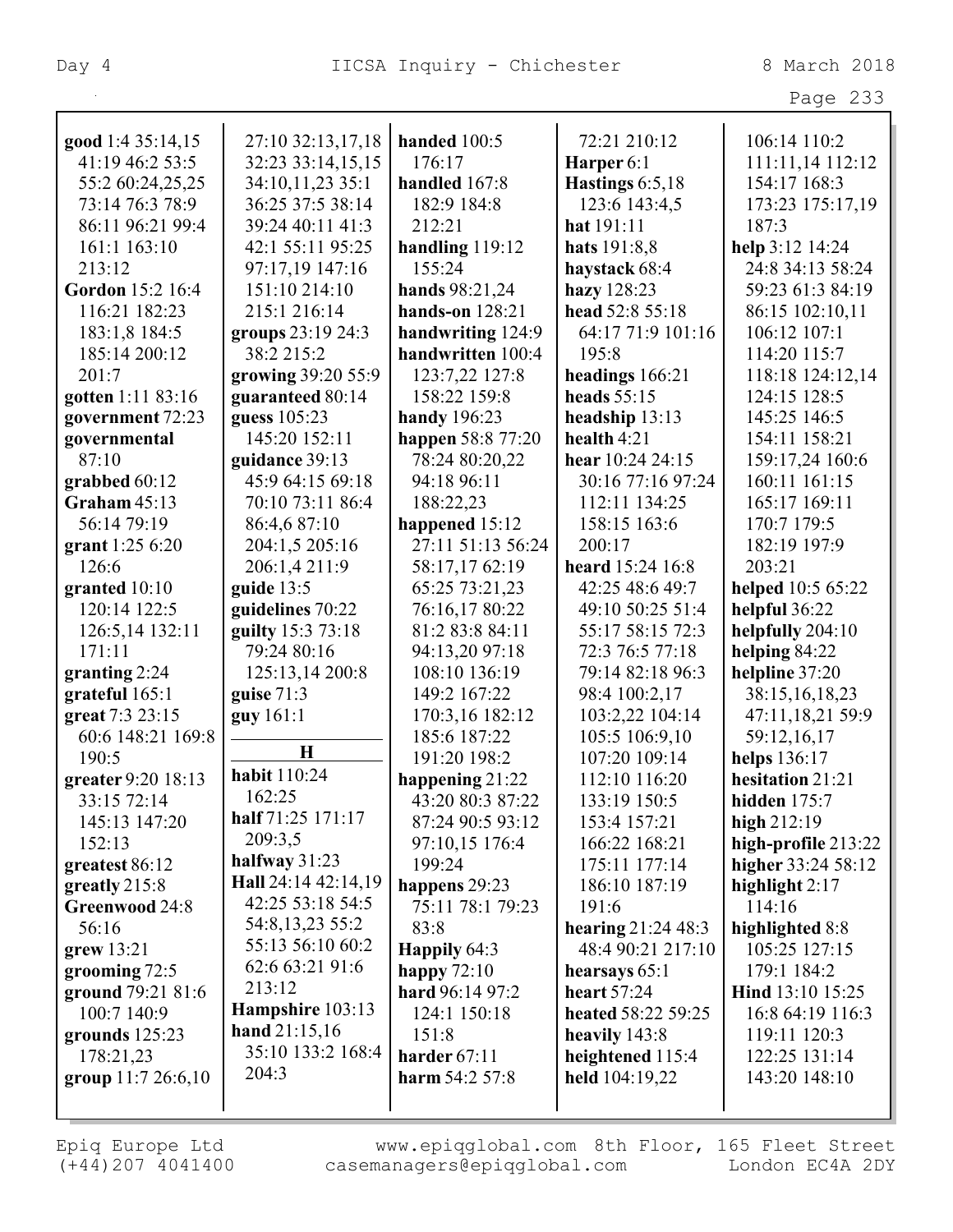| 153:11 164:5        | 123:1 133:20             | 106:25 107:7               | 160:25 180:25        | 213:19             |
|---------------------|--------------------------|----------------------------|----------------------|--------------------|
| 165:17              | 134:7 147:3,25           | 108:14,20 111:21           | 193:7 205:2 206:9    | increasingly       |
| Hind's 144:11       | 155:12,17 156:4,7        | 118:24 121:2               | 206:10               | 146:13             |
| hindsight 153:8     | 158:11                   | 216:13                     | imposition 72:12     | incriminating      |
| hint 207:23         | Hosgood's 32:1           | identifies 62:7            | impossible 215:12    | 86:24              |
| historic 139:7      | 102:1 103:5              | 69:19 86:6                 | impreciseness        | incumbency         |
| 167:6 178:19        | <b>hospital</b> 6:18 7:7 | <b>identify</b> 13:25 23:9 | 128:14               | 195:19,24 196:5    |
| 207:1 211:6         | hospitalised 4:24        | 36:1 39:4 50:4             | impressed 54:24      | incumbent 5:23 6:2 |
| historical 197:5    | hour 209:3               | 61:24 65:11                | impression 14:17     | 173:2 197:2        |
| Historically 102:3  | house 8:14 54:17         | 107:10 108:15              | 32:18 137:17         | indecent 118:20    |
| history 27:6 34:18  | 55:23 91:16 92:9         | identifying 17:16          | 161:20               | independence       |
| 154:16              | 92:10 93:15              | 105:15                     | improve 146:1        | 52:19 96:9 103:4   |
| hold 14:6 15:19     | 105:11 107:7             | identity 154:16            | improved 61:16       | 103:6              |
| 54:6 86:23 100:9    | 111:9 117:8,8            | IG 185:25                  | 213:11               | independent 50:11  |
| 126:1 154:25        | 118:2 167:5 174:8        | ignore 55:1                | improvement          | 64:7 71:18 75:25   |
| 175:17,22           | 189:21 198:9             | ill 60:2 126:18            | 152:17               | 79:2 85:5 90:10    |
| holder 67:14 75:7   | 215:1                    | ill-health $2:25$          | in-depth $121:6,8$   | 96:4,6,16 100:18   |
| holders 67:4        | housekeeping             | imagination 83:3           | inability 60:18      | 101:21 103:12      |
| 171:21              | 162:7,8 163:1            | imagine 192:18             | 128:14               | 107:11 154:19      |
| holding $93:13$     | 218:7                    | immediately 46:14          | inappropriate 22:9   | 210:2 211:6,23     |
| 170:21              | Hove 167:5 190:7,9       | 51:21 61:2 81:17           | 28:18                | independently      |
| Holmes 97:2         | Howarth 11:18            | 150:20                     | incapable 56:21      | 95:16 103:10,19    |
| holy $13:4$         | HR-related 165:2         | immense 215:9              | incarnation 44:10    | indicate 85:18     |
| home 3:4 4:20,22    | huge 72:18 97:8,22       | <b>impact</b> 94:14 98:5   | incident 8:8         | indicated 34:15    |
| 5:12 6:4,7,12,14    | human $165:4,6$          | 138:7                      | include 62:15,16,21  | indicators 18:4    |
| 7:7,7,11,15         | hump 160:23              | impartiality 64:13         | 85:22 118:3          | individual 9:25    |
| 126:15,18 214:17    | hundreds 77:4,4          | impede 16:15               | 172:15               | 88:13 95:9 98:10   |
| homophobia          | hurt 149:9               | imperative 79:2            | included 38:6        | 117:21 122:23      |
| 154:12              | husband's 64:24          | 196:1                      | 113:25 116:8,9       | 180:16 198:14      |
| homosexual 115:20   | hybrid $14:3$            | implement 10:16            | 137:6 168:25         | individuals 10:24  |
| <b>honest</b> 156:1 |                          | implementation             | 194:23 206:7         | 11:21 15:20 17:17  |
| hope 24:6 29:11,14  |                          | 1:10 148:17                | 208:4 210:7          | 17:18 19:1,3       |
| 119:1 127:7         | $\text{Ian } 98:9 123:1$ | 177:13 178:18              | including $52:18$    | 21:25 24:2,4       |
| 151:25              | 162:11,14,16             | 216:5                      | 143:16 205:6         | 26:11 28:23 47:16  |
| hoped 29:14 136:9   | 163:5,8,11,14            | implemented 178:6          | 210:16,21 216:2      | 47:16 62:13 70:8   |
| hoping $123:14$     | 181:13 218:9             | 178:6                      | inconsistent 111:13  | 70:14 89:11        |
| horrified 162:2     | idea 58:25 59:24         | implication 134:15         | 111:15               | 107:17 108:18      |
| <b>horror</b> 77:19 | 60:7,24,2561:1,4         | 169:21                     | incorporate 127:14   | 122:20 123:3,7     |
| horses 84:5         | 78:25 88:2 90:10         | implications               | incorporated         | 169:23             |
| Horsham $22:14$     | ideal $9:14$             | 143:23                     | 130:18               | individuals' 18:17 |
| 182:2 192:3         | ideally 102:22           | important 52:20            | incorrect 40:24      | industrial 193:17  |
| Hosgood 25:12,21    | 205:14                   | 57:2 89:8 126:2            | incorrectly 131:8    | industry $192:25$  |
| 25:25 26:14 27:11   | identical 192:23         | 134:18 137:4,16            | increase 68:14       | ineffective 81:10  |
| 28:9 31:5 32:3      | identified $46:762:6$    | 139:24 142:3,17            | 213:21               | inelegantly 18:11  |
| 103:22,25 107:4     | 68:1 80:11 91:12         | 148:24 155:13              | increased $39:1,2,2$ | 187:13             |
|                     |                          |                            |                      |                    |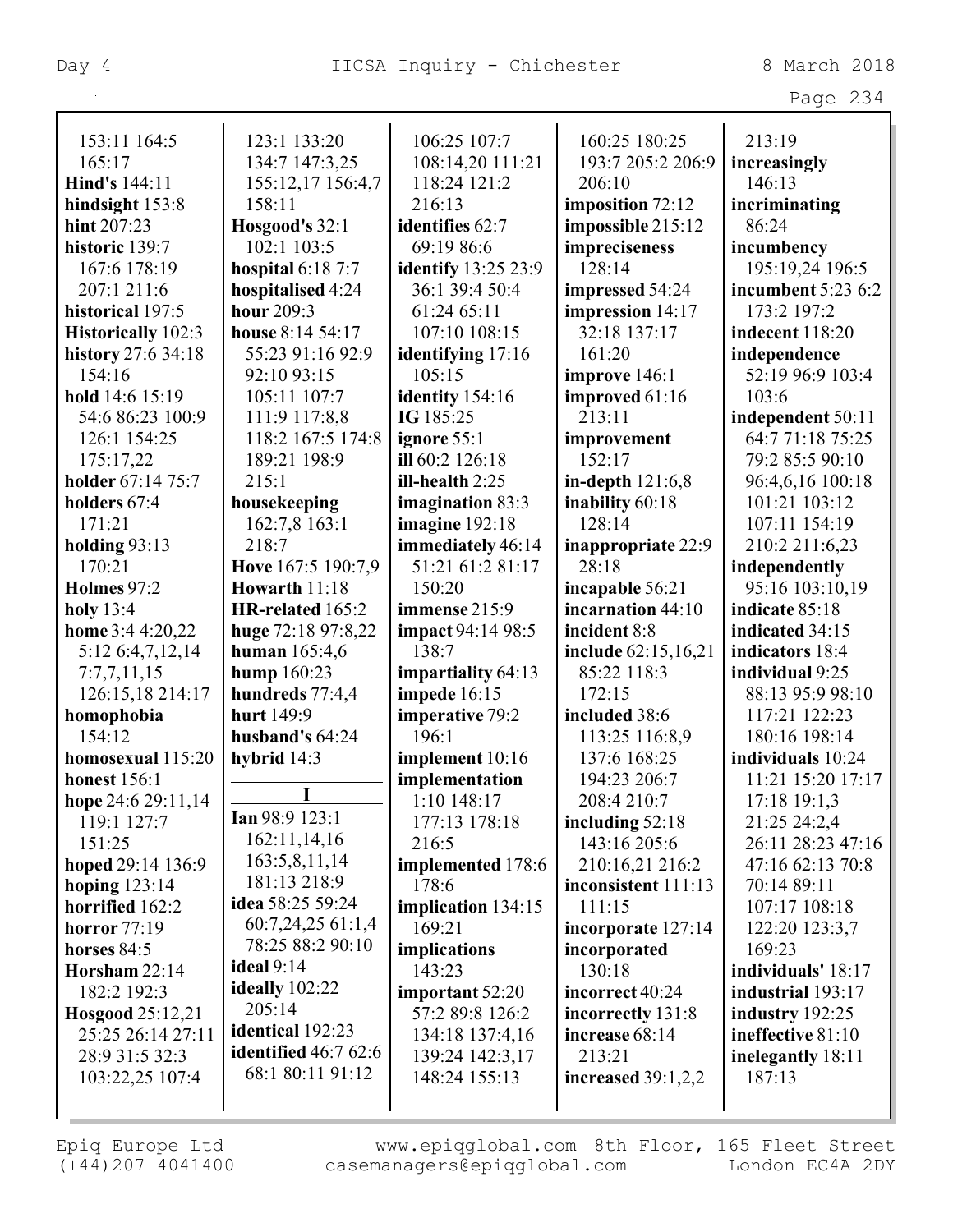Page 235

| inevitably 29:23         | 70:14,14 98:8,9,9    | 56:2,3               | 116:2,12 117:13          | 96:2                       |
|--------------------------|----------------------|----------------------|--------------------------|----------------------------|
| infallible 16:23         | 99:7 106:3 112:21    | interests 12:4 36:20 | 120:12,22 124:24         | irreconcilable             |
| influence 141:20         | 116:20,21 150:4      | 143:13 144:18        | 130:2 132:10,15          | 201:20 202:9,13            |
| 152:21 216:16            | 163:17               | interim 168:1        | 151:9 177:2              | irrelevant 20:11           |
| influenced 45:4          | insist 154:14        | 203:8                | 210:21,22 213:20         | 204:24 205:18              |
| informal 192:6           | Insofar 119:3        | intermediary 3:25    | 216:21                   | 206:6                      |
| 214:6                    | inspection 206:23    | 5:2 135:17           | investigations           | irritated 19:21            |
| informally 118:16        | inspector $210:3,14$ | internal 49:25       | 78:21 113:21             | irritation 20:17           |
| 192:5                    | 210:18               | 78:21 91:10          | 114:11 116:23            | isolated 213:9             |
| information 49:13        | inspectors 69:10     | internally 91:15     | 127:25 140:3             | <b>issue</b> 4:19 8:1 16:2 |
| 50:18 54:7,22            | instance 17:25       | international        | 176:1 183:5 210:5        | 18:2,3 20:6 22:21          |
| 72:24 82:8 87:11         | 32:17                | 191:11               | 210:16,16 216:9          | 23:11 26:5,19              |
| 87:16 88:25 89:1         | instances 158:13     | internet 74:12       | investigative 96:22      | 29:8,12 31:3               |
| 90:11 91:7 93:14         | Institute 45:5       | interpretation       | 97:20                    | 45:14 47:8 50:23           |
| 106:14,17 109:1,4        | instituted 83:4      | 83:18                | investigators 97:1       | 57:10 62:7 65:1,3          |
| 109:7 110:2 111:3        | 199:23               | interprets 25:5      | invite 33:17 217:7       | 67:1 68:2,10,10            |
| 111:8 112:11,17          | institution 20:1     | interrupt 39:16      | invited 38:13 39:25      | 68:12 69:4,6,7             |
| 113:25 116:10            | 29:24 49:20 60:12    | interrupting 17:14   | 44:6 55:14 102:7         | 72:3 75:9 82:18            |
| 117:4 118:21             | 66:12 81:1 87:15     | intervene 84:16      | 173:1                    | 109:15 127:15              |
| 119:3,8 127:13           | 91:5 92:5,19 96:8    | 93:3 103:16          | involve 18:13 38:9       | 140:15 142:19              |
| 132:21 133:8             | 96:22 137:17         | interview 115:18     | 105:12                   | 153:9 185:4                |
| 139:17,24 141:1          | 154:13               | 127:11 157:1,19      | involved 28:23           | 197:23                     |
| 141:23 145:25            | institutional 43:9   | 159:18               | 30:19 39:4 40:13         | <b>issued</b> 4:8 39:15    |
| 147:25 148:1             | 45:24 60:17 70:16    | interviewed 198:23   | 44:25 48:11 75:20        | 86:4 112:4 132:9           |
| 157:2,5,15 158:18        | 90:23 91:21,22       | interviewing 29:11   | 76:8 77:14 102:23        | 173:21 204:6               |
| 158:20 159:11,12         | institutionally      | 105:13 171:1         | 103:8 112:9              | <b>issues</b> 14:18 23:2   |
| 160:14 161:12,21         | 44:18 81:8           | interviews 122:17    | 114:18 120:7             | 26:18 34:18 38:14          |
| 167:24 171:2,4           | institutions 37:18   | introduce 64:13      | 134:23 145:18            | 39:17 41:10 43:12          |
| 186:24 205:4,7,25        | 37:18,25 57:25       | 80:7                 | 146:5 147:8,23           | 99:21 103:16               |
| 206:7 207:10,25          | 70:13 86:7 91:14     | introduced 214:6     | 149:6 152:23             | 105:15,25 108:20           |
| information-pass         | instruction 182:9    | introduction         | 158:5 168:17             | 112:6 121:5                |
| 191:18                   | instrument 44:18     | 151:23 191:22        | 169:12 180:16            | 134:23 140:3               |
| <b>informed</b> 75:17,18 | instrumental 40:10   | invention 207:22     | 183:22 190:2             | 141:19 142:16              |
| 87:19 110:17             | <b>intend</b> 126:20 | inverted 14:10       | 191:8 204:16             | 167:8 189:3,5,13           |
| 198:6,10                 | 142:22 149:1         | investigate 95:20    | 210:10 212:10,18         | 189:15 191:20              |
| informing 42:6           | intention 62:16      | 96:18                | 212:23 213:3,25          | 192:15 212:17              |
| inherent 180:16          | 180:6 198:12         | investigated 2:11    | 214:8 215:20             | <b>issuing</b> 4:16 109:25 |
| <b>initial</b> 130:25    | intentionally 81:3   | 94:8 199:13          | 216:13                   | 133:11                     |
| initially 184:19         | interactions 150:24  | investigating        | involvement 21:18        | italics 4:6                |
| initiative 118:13        | interest 64:22       | 178:24 210:7,10      | 59:20,21 149:5           |                            |
| innocent 79:16           | 143:1 144:22         | investigation 4:11   | 190:5 210:25             | ${\bf J}$                  |
| inquiries 98:10          | 151:12 205:5         | 4:16 11:18,22        | involving $214:2,5$      | <b>James</b> 5:25          |
| inquiry 50:11            | interested 16:7      | 15:11,20 33:25       | 215:25 216:15            | <b>Janet 64:19 116:3</b>   |
| 55:10 56:19 57:2         | 59:14,15             | 75:21 76:13,20       | <b>Ireland 38:4 40:4</b> | 122:25                     |
| 57:12 65:20,20           | interesting 42:6     | 77:9 112:5 113:22    | 68:10,12 95:17           | <b>January</b> 163:18      |
|                          |                      |                      |                          |                            |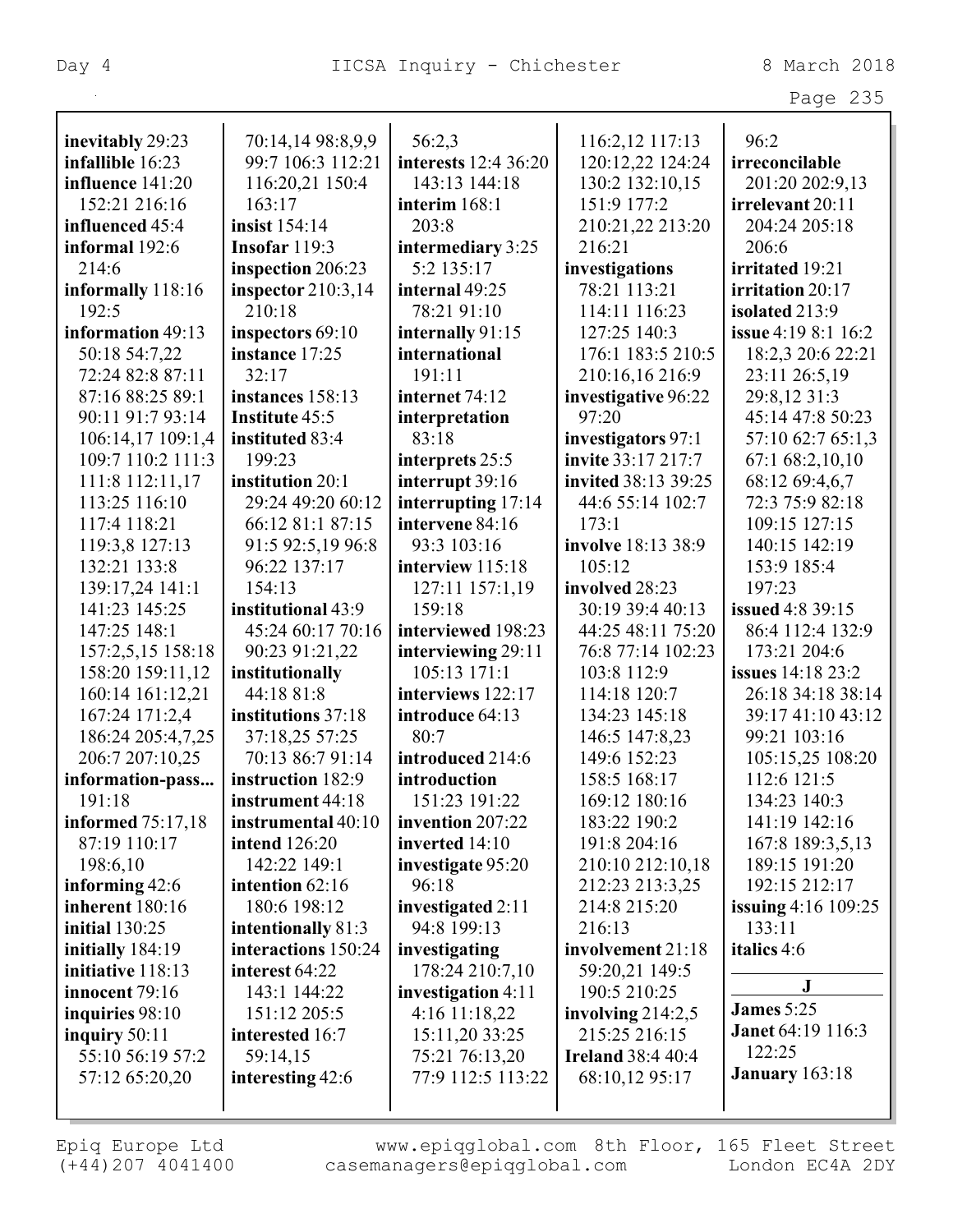| ane | ח ר |
|-----|-----|
|-----|-----|

| 209:24                  | 217:16                             | 204:23 205:14         | 88:1,7 89:2,3,4,7              | <b>Lambeth</b> 170:15    |
|-------------------------|------------------------------------|-----------------------|--------------------------------|--------------------------|
| Jill 60:2 213:24        | <b>Jones' 143:14</b>               | 206:22                | 89:14 94:14 96:10              | 175:19 176:1             |
| 214:4                   | journalist 5:7                     | key 23:11 90:22       | 97:11 98:14,22                 | 177:2 211:15,17          |
| job 75:10 88:13         | judge 64:24                        | 109:23 110:10         | 100:11,14 106:25               | 211:19,24 212:2          |
| 166:20 169:7            | <b>Judith 209:11,23</b>            | 119:22 124:3          | 108:6 111:1                    | 212:14,22 213:2          |
| 194:7 195:18            | 218:19                             | 134:20 137:3          | 113:18,19 114:21               | 214:8,15,18,20,25        |
| 197:11 198:23           | July 3:22 5:6 112:7                | 156:18 166:20         | 114:22 116:21                  | 215:4,9,15               |
| 199:1,1                 | jumped $134:3$                     | killed 74:19          | 117:11 118:19                  | Lantern 56:14            |
| jobs 164:25             | 142:9                              | kind 14:22 21:5,19    | 122:3 124:24                   | large 112:23 113:7       |
| John 13:10 24:19        | jumping $12:24$                    | 29:12 31:3 34:15      | 127:25 128:2                   | 157:24 193:3             |
| 78:19 82:18,24          | <b>June 204:7,20</b>               | 37:23 54:24 55:8      | 131:19 147:2                   | largely $72:10$          |
| 83:21 88:11 100:1       | 206:1                              | 57:25 59:8 60:12      | 149:3 154:6 156:9              | 104:15 147:11            |
| 133:16 142:4            | junior 142:21                      | 67:14 72:12 75:9      | 158:4,25 159:22                | 189:6                    |
| 144:1 165:17            | jurisdiction 31:10                 | 87:25 88:2 91:12      | 160:9 161:18                   | late 38:5 132:13         |
| 179:21,22 180:2         | justice 71:7 78:13                 | 95:18 116:7           | 162:10 163:1,13                | law $30:2$ 41:8,12       |
| 181:8 182:4             | <b>Justin 79:7,18</b>              | 128:15 145:23         | 165:8 173:20,22                | 62:25 63:1 64:23         |
| 184:12,13 185:8         | juxtaposed 110:25                  | 150:20 153:9          | 174:9 175:11                   | 71:16 74:2 79:24         |
| 185:13,14 186:9         |                                    | 205:1                 | 178:7 183:1,13                 | 153:15                   |
| 186:21,23 187:1,4       | K                                  | kinds 23:9 77:20      | 184:24,24 185:14               | Lawrence $35:9,12$       |
| 187:18,23 188:16        | Kate 114:23 121:23                 | 84:21                 | 187:18,22 196:7                | 35:14 36:1 66:19         |
| 188:25 190:17           | 163:7 177:1                        | kitchen 83:8,11,17    | 202:4,18                       | 66:25 92:1 98:13         |
| 191:6 192:2             | 208:22 209:11,13                   | 83:22                 | knowing 57:8                   | 98:16 217:22             |
| 201:19 202:6            | 209:23 218:19                      | knew $2:77:618:9$     | knowingly 83:11                | lawyer 33:23 35:18       |
| 203:4,22 204:1          | keen 125:19                        | 26:11 46:20 47:7      | knowledge 4:11                 | 41:3,8 42:5              |
| John's 166:16           | keep 9:22 42:8 50:2                | 51:8 88:1 124:22      | 35:21 99:11 104:3              | lawyers $41:14$          |
| 178:3 179:5             | 63:19 69:7 86:2                    | 124:25,25 128:16      | 104:7,9 134:11                 | 69:24                    |
| 190:15                  | 86:10 87:5,15                      | 128:23 129:16,25      | 156:19,20,22                   | lay 4:10 19:8 21:9       |
| <b>Johnson 2:12 5:7</b> | 98:9 107:21,22,23                  | 130:10 131:9          | 159:20 161:18                  | 21:19 204:3              |
| 51:1 56:10 58:15        | 116:19 121:4                       | 150:7 161:17          | 163:20 215:9                   | laying $133:1$           |
| 59:4 76:5,7 105:6       | 165:10 170:25                      | 170:13,20 172:21      | known 8:10 106:25              | layperson 21:13          |
| 105:21 112:8            | keeper 174:22                      | 183:11                | 107:2 114:4 122:8              | lead 17:9 53:11          |
| 122:23 126:16           | keeping 86:5 87:8                  | <b>know</b> 5:4 12:17 | 148:11,18 188:4                | 194:14                   |
| 148:5,20                | 87:10 109:12,13                    | 16:7 17:22 20:23      | knows 8:16 65:19               | leadership 19:9          |
| join $20:2$             | 109:19 111:4                       | 22:11,13,15 27:1      | 89:9,9 97:12                   | 21:15,16 194:3,6         |
| joined-up $77:1$        | keeps $69:7$                       | 35:17 42:18,23        |                                | 194:17 197:10            |
| joint 38:9 39:12        | <b>Kemp</b> 107:22                 | 43:13 46:17 48:8      | L                              | leads 56:17              |
| 55:15,16,24,25          | 113:17 175:24                      | 48:9,10,21 49:11      | $a\,74:7$                      | <b>learned</b> 25:6 72:4 |
| 58:11 211:2 213:7       | 179:9                              | 49:17 51:4 52:2,3     | lack 2:25 18:21                | learning $31:8$ 141:4    |
| jointly $213:23$        | ken 68:22 96:10                    | 54:15,15,25 57:3      | 146:13 150:2                   | learnt 119:18            |
| 215:17                  | <b>Kennedy</b> 37:6<br>40:10 51:14 | 57:4,4,5 59:7         | 178:13 179:2,6                 | leave 69:25 121:10       |
| <b>Jones</b> 1:3 24:21  | kept 20:3 42:6                     | 61:19 62:11 65:24     | 180:24 216:18<br>lacuna $9:12$ | 128:7 199:14             |
| 25:2 100:1,2            | 64:23 75:18 76:15                  | 66:8,15 70:5,6        | LADO 26:19 66:8                | led 1:17 10:22           |
| 103:3 107:24            | 86:16 87:3 109:22                  | 71:13 77:2,12,16      | 66:8                           | 31:19 76:12              |
| 135:14,15,23            | 111:8 123:7                        | 79:7 81:4 82:17       | laid 31:18                     | 194:15                   |
| 141:15 142:24           |                                    | 86:17 87:2,25         |                                | left 1:8 42:1 54:12      |
|                         |                                    |                       |                                |                          |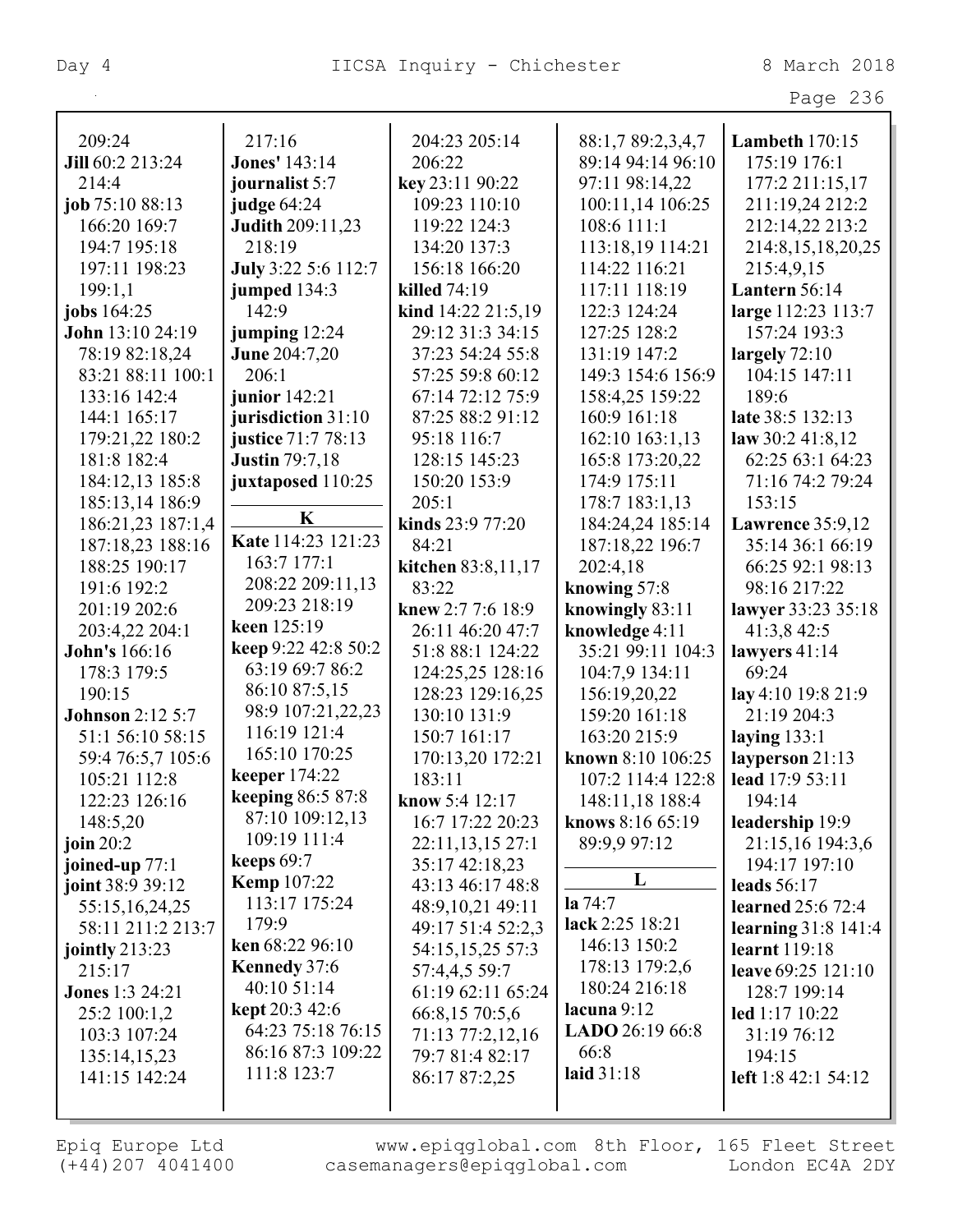| د،<br>٦<br>21 C |  |
|-----------------|--|
|-----------------|--|

| 77:4,14 86:16         | <b>liaised</b> 167:20 | literally 57:23     | 141:12 144:13      | lunch 98:24 100:9     |
|-----------------------|-----------------------|---------------------|--------------------|-----------------------|
| 123:22 124:12         | liaison 167:18        | little 29:13 36:1   | 151:16 171:16,17   | 121:8                 |
| 127:10 128:7          | 168:6                 | 53:19 100:2 101:9   | 173:9,23 177:3     | Luxon 39:23 41:3      |
| 145:11 155:23         | liar 188:21,23        | 119:8 128:5         | 186:18 190:18      | 42:16 64:18 211:1     |
| 169:18 170:9          | libel 137:18,19,20    | 167:19 175:12       | 191:19,19 204:19   | 213:7                 |
| 178:5,5 190:13,17     | 138:7 181:11          | 204:7               | looked 24:23 46:25 |                       |
| 211:21                | 202:5                 | liturgical 165:18   | 47:1,2 50:19       | M                     |
| left-hand 4:6         | libellous 137:22      | 166:1               | 54:18 95:18 98:22  | m 196:13,13           |
| legal 30:1 31:11      | licence 71:10 85:24   | live 8:13 80:23     | 112:14 113:10,24   | ma'am 35:5            |
| 55:22,24              | licensing 167:8       | 152:3               | 114:24 117:12      | machines 86:17        |
| legislation 62:8      | 190:21                | lived 9:2 77:23     | 118:1 121:22       | <b>MACSAS 35:10</b>   |
| 63:10,11,18,20        | licensings 165:19     | living $3:45:57:7$  | 135:11 136:8       | 36:8,21,24 37:8       |
| 65:3 86:14 88:23      | lies 57:9             | $7:11\,54:1,3$      | 145:2 166:14,19    | 37:24 38:11,20        |
| legislative 92:24     | life 4:24 13:5 14:9   | Lloyd $5:25$        | 170:11 172:2       | 39:17,25 40:9,13      |
| 93:7                  | 14:12 29:18,23        | <b>load</b> 53:7    | 176:25             | 42:8,11,20 44:5,9     |
| legislature 191:22    | 56:1 79:17            | <b>loath</b> 190:22 | looking $4:46:15$  | 45:13,20 46:4         |
| Leicester 179:14      | light $9:954:21$      | lobbied $63:19$     | 8:3 15:21 38:14    | 47:17 48:10 52:6      |
| length $23:18$        | 62:17 115:5           | local 103:9 110:2   | 38:23 40:13 56:1   | 56:12 59:16,17,21     |
| 111:17                | 128:11                | 142:8 143:12        | 61:17 93:12 95:3   | 60:14,20,23 61:13     |
| lessens $81:13$       | liked 143:25          | 171:2 173:2 190:3   | 106:3 114:6 124:5  | 70:12 76:3,6          |
| <b>lessons</b> 196:22 | <b>limited</b> 174:21 | located 204:9       | 129:13,14 140:21   | 78:24 82:3,4,5        |
| let's 24:10 57:7      | 212:14                | location 109:15     | 152:13 159:4       | 83:10 89:14           |
| 62:24 69:25 82:15     | <b>Linda</b> 108:3    | 115:23 170:18,19    | 163:2 165:5 182:5  | <b>MACSAS's 46:12</b> |
| 136:21 182:25         | line $99:20,20$       | locations 109:22    | 189:18 196:3       | 57:13 58:9 61:15      |
| 184:3 186:18          | 102:14 124:21         | <b>Lodge</b> 6:5,16 | looks 124:21       | 61:19 65:11 91:9      |
| letter 24:23 107:20   | 128:9 141:21          | log-jammed 138:7    | 125:11 138:3       | 91:16                 |
| 107:22 113:14         | 142:9 145:17          | logistical $162:13$ | 142:11 160:9       | mailing $172:9$       |
| 137:13 146:8          | 164:2,2 166:18        | lonely 49:9         | 195:7              | main 8:6 41:3         |
| 172:14 173:16         | 167:21 168:5          | long 125:6 153:20   | <b>loose 84:9</b>  | 131:8 142:16,19       |
| 199:22                | 215:7,23              | 197:13 209:1        | lose 149:1 204:25  | major 140:2           |
| letters 22:14 107:6   | lines 14:18 73:20     | longer $36:16$      | loss 35:1          | majority 165:16       |
| 107:17,25 108:2,7     | 140:21 159:8,15       | 169:23              | lost 42:17 159:25  | 193:22                |
| 108:17 118:23         | link 23:5 37:15       | look $2:15,18,19$   | lot 21:23 42:21    | making 52:19          |
| 170:23                | <b>linked</b> 18:23   | 3:15,214:14         | 72:4 111:15        | 80:25 138:2 144:2     |
| level 10:1 19:3       | 115:21                | 24:10,17 32:10      | 128:13 145:21,22   | 151:11 162:25         |
| 21:19 47:10 54:19     | linking $151:8$       | 37:15 58:19,25      | 150:3,16 155:20    | 168:17 170:8,12       |
| 72:14 73:10 77:24     | list 50:12 73:6       | 59:24 60:15 73:3    | 168:21 169:1,10    | Malcolm 119:1         |
| 79:21 88:3 90:4       | 106:25 107:2,16       | 77:9 78:7 94:22     | 169:15 176:2       | 156:6, 10, 13, 15     |
| 91:1 97:20 110:3      | 115:9 117:18,19       | 104:5 107:12,16     | 177:14,21 178:7    | 157:15,20 202:20      |
| 116:5 175:20          | 122:20 123:11,19      | 109:9,10 110:5      | 179:10 181:12      | 202:21 203:2,10       |
| 196:16                | 172:2,9 173:16        | 113:18 114:13       | 190:17 191:8,21    | 203:12,15             |
| levels 91:23 182:14   | <b>listed</b> 162:10  | 118:7 119:7         | 191:21 193:11      | male 153:16           |
| Lewes 123:5 143:2     | 166:15 197:4          | 120:24 121:6,8      | lots 56:15 58:21   | male-oriented         |
| 143:4 192:3           | Listened 160:22       | 124:4 125:3         | 72:1,6 97:13       | 153:10                |
| liaise $212:12$       | listening 94:19       | 138:19 140:22       | lovely $51:18$     | malicious 208:7       |
|                       |                       |                     |                    |                       |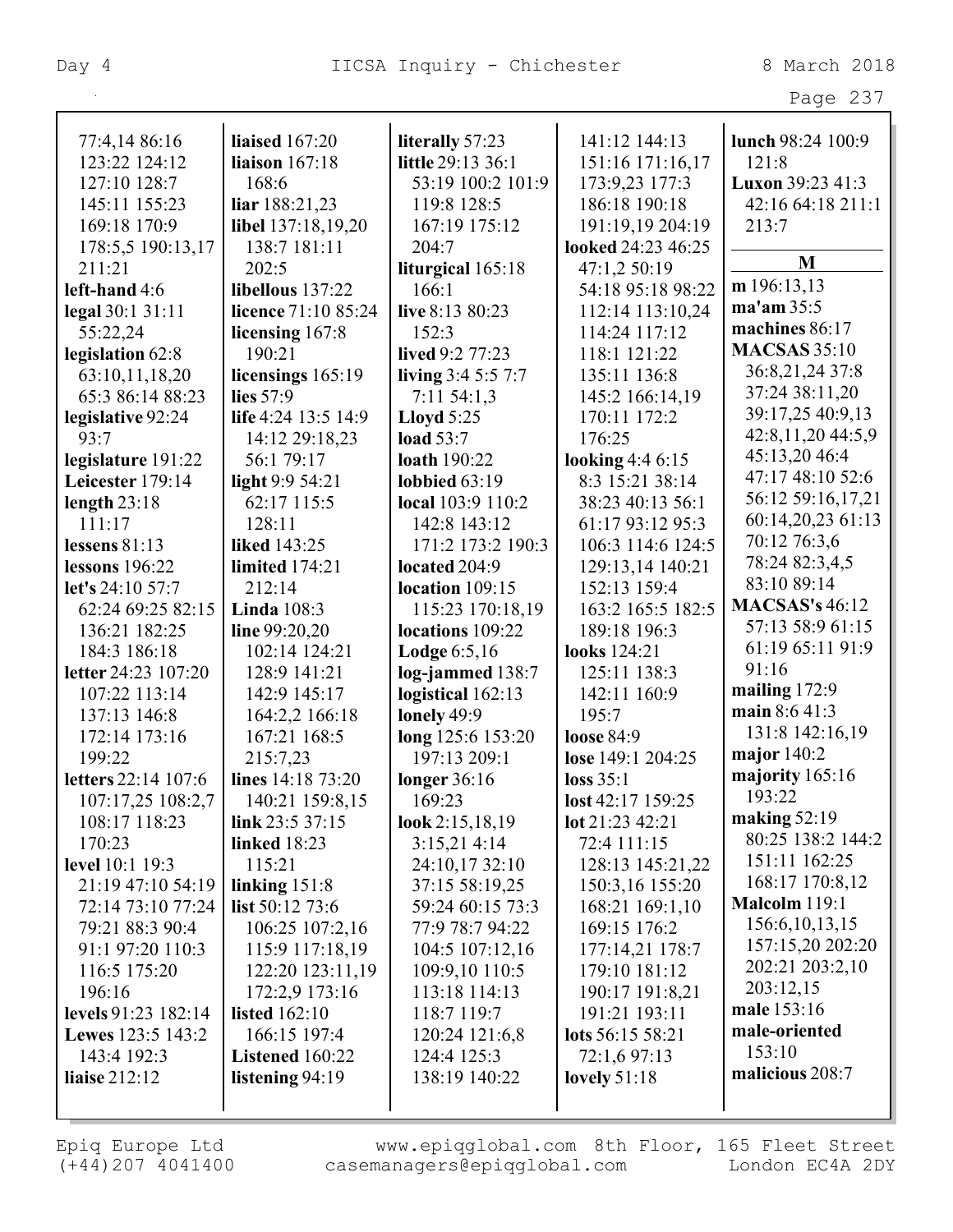| ≏<br>aa | 8 |
|---------|---|
|---------|---|

| man 56:3 70:18        | 160:8                    | meaning 93:25            | 126:11,13,25       | 42:5 43:8 56:16       |
|-----------------------|--------------------------|--------------------------|--------------------|-----------------------|
| 79:16,23 168:11       | marital 154:16           | means 15:14 17:3         | 127:4,6 128:22     | 132:5 148:2           |
| 185:17                | Mark 178:5 180:5         | 28:11 97:5 174:5         | 136:5,8,10,19,20   | 151:10 202:17         |
| manage 96:23          | marked 205:8             | meant 34:2 52:4          | 137:23 138:9       | Methodist 38:10       |
| 103:14 192:15         | Marks-Good 75:24         | 53:2 86:14 131:19        | 171:20 185:10,11   | 39:6,22,24 55:19      |
| 194:14 213:2          | martial 116:23           | 138:1 212:20             | 185:12 186:20      | 55:21,23 84:7         |
| managed 152:2         | 183:4                    | measure 71:13            | 188:15 191:14,18   | 211:3                 |
| 168:25                | <b>Martin 6:1 180:9</b>  | 154:24 168:15            | 192:11,13 198:19   | methodology           |
| management 89:23      | <b>Martini</b> 164:18    | 216:20                   | 199:20 201:5,13    | 122:15                |
| 92:2 142:9 147:16     | <b>Mary</b> 6:5,16       | measurement              | 201:24 202:11,17   | microphone 165:10     |
| 164:15,20 165:2,4     | <b>Masters</b> 165:2,3,4 | 137:6                    | meetings 41:1 45:7 | middle 32:11 36:21    |
| 165:6,25 166:22       | matched 97:25            | measures 71:5            | 53:11 109:1 123:8  | 62:4 140:9 168:11     |
| 166:25 167:17,18      | material 114:22          | 74:13 78:23 93:2         | 123:10 158:7       | miles 189:24          |
| 168:1,7,14,19,20      | 176:20 177:6             | 168:18                   | 190:25 191:17      | million 78:3 197:4    |
| 182:16 190:3          | 204:25                   | measuring 48:18          | 192:14 195:21      | mind 57:6 63:5        |
| 193:6,9,15,18,19      | materialised 61:5        | 48:21                    | 202:16 214:10,11   | 79:13 114:23          |
| 193:20,20 194:5,8     | matter 86:21 99:23       | mechanism 62:23          | 214:18 215:2       | $mind-set$ 27:6       |
| 194:8, 17, 19, 21, 22 | 105:14 115:19            | 97:3                     | member 11:6 19:13  | 30:23 33:13           |
| 195:2, 19, 21, 25     | 157:4 162:9 163:1        | media 211:5              | 36:7,16 38:6       | mindful 13:7 27:1     |
| 196:4,12 197:6,8      | 187:2 189:24             | Medway 108:3             | 58:15 64:8,9       | 33:11                 |
| 214:24 215:11         | 212:12                   | <b>Meekings</b> 1:9 3:18 | 67:15,16 84:14     | mine 109:11 158:3     |
| management-rel        | matters 30:20            | 4:1 98:20,23 99:2        | members 33:8       | 158:3 196:2           |
| 189:5                 | 158:14 165:2             | 99:4,5 100:3,13          | 34:15 38:21 44:8   | mini 179:11,15        |
| manager $102:14$      | McCaffrey 209:8          | 100:17 121:18,25         | 45:2,7 47:17 55:9  | minimisation 46:15    |
| 164:17 166:13,18      | 209:12 217:7             | 155:1,2,5 162:5          | 55:12 67:11 72:17  | 47:9                  |
| 168:6 197:1 215:7     | McNEILL $1:5,6$          | 171:24 174:25            | 72:19 82:22 85:25  | minimise 93:25        |
| managers 192:24       | 28:3 35:6,9 98:19        | 176:14,17 177:14         | 89:13 90:23 197:7  | minimising $166:19$   |
| 193:2,2 196:10        | 98:21 99:3,4             | 188:9 202:3,23           | meme 74:8          | minister 36:8,21      |
| managing $9:5,12$     | 100:13 121:7,17          | 203:5,13 208:11          | memory 118:14      | 43:19 64:19           |
| 94:6 188:1 210:9      | 155:1 162:8,20,24        | 218:1                    | 128:17             | 126:19                |
| 210:15 216:13         | 163:9,10 197:12          | Meekings' 4:7            | men 13:12,13 36:25 | minister's 205:6      |
| <b>Mandate 65:23</b>  | 197:19 203:16.17         | 99:25 170:17             | 114:19             | ministerial 196:14    |
| 67:12                 | 206:12 208:15,19         | 176:19 177:22            | mental $15:8,12$   | 196:24                |
| mandatory 55:11       | 209:3,7 217:18           | meet 50:15 51:15         | mentality 137:25   | ministering 8:24      |
| 56:20 65:12,14,21     | 218:3,11,15              | 57:14 68:13 105:7        | mention 114:5      | 47:8 170:1            |
| 67:1,12 68:3,9,11     | mean 12:16 13:8          | 105:21 149:13            | 191:6              | ministers 37:1        |
| 68:20 69:14,17        | 15:17 25:5,8,18          | 192:3 215:2              | mentioned 6:10     | ministries 16:21      |
| 70:2 72:12 80:5,9     | 43:4 51:5 65:14          | meeting $23:20$          | 27:5 149:20 185:8  | ministry $4:21,23,25$ |
| 82:2,3,6              | 65:19 66:12 76:13        | 31:16,21 34:22           | 185:13 186:11      | 36:18 81:17 85:16     |
| march 1:1 123:18      | 77:12 78:23 80:5         | 41:16 51:17,18           | 189:6              | 85:19,21,22           |
| 124:20 183:24         | 86:18 94:25 97:23        | 54:6 55:14 56:9          | mentions 183:18    | 125:21 164:8,24       |
| 217:11                | 100:13 102:21            | 58:5 59:25,25            | Mese 25:23,25 26:8 | 172:24 195:16         |
| Margaret 37:6         | 124:8 142:14             | 60:5 99:24 100:3         | messiness $81:6$   | minority $83:1$       |
| 40:10 51:14           | 169:25 181:24            | 100:4 123:17             | messy $81:7$       | minute $141:8$        |
| marginal 159:21       | 185:2                    | 124:19 126:5,7,8         | met 16:20 22:16    | minuted 198:20        |
|                       |                          |                          |                    |                       |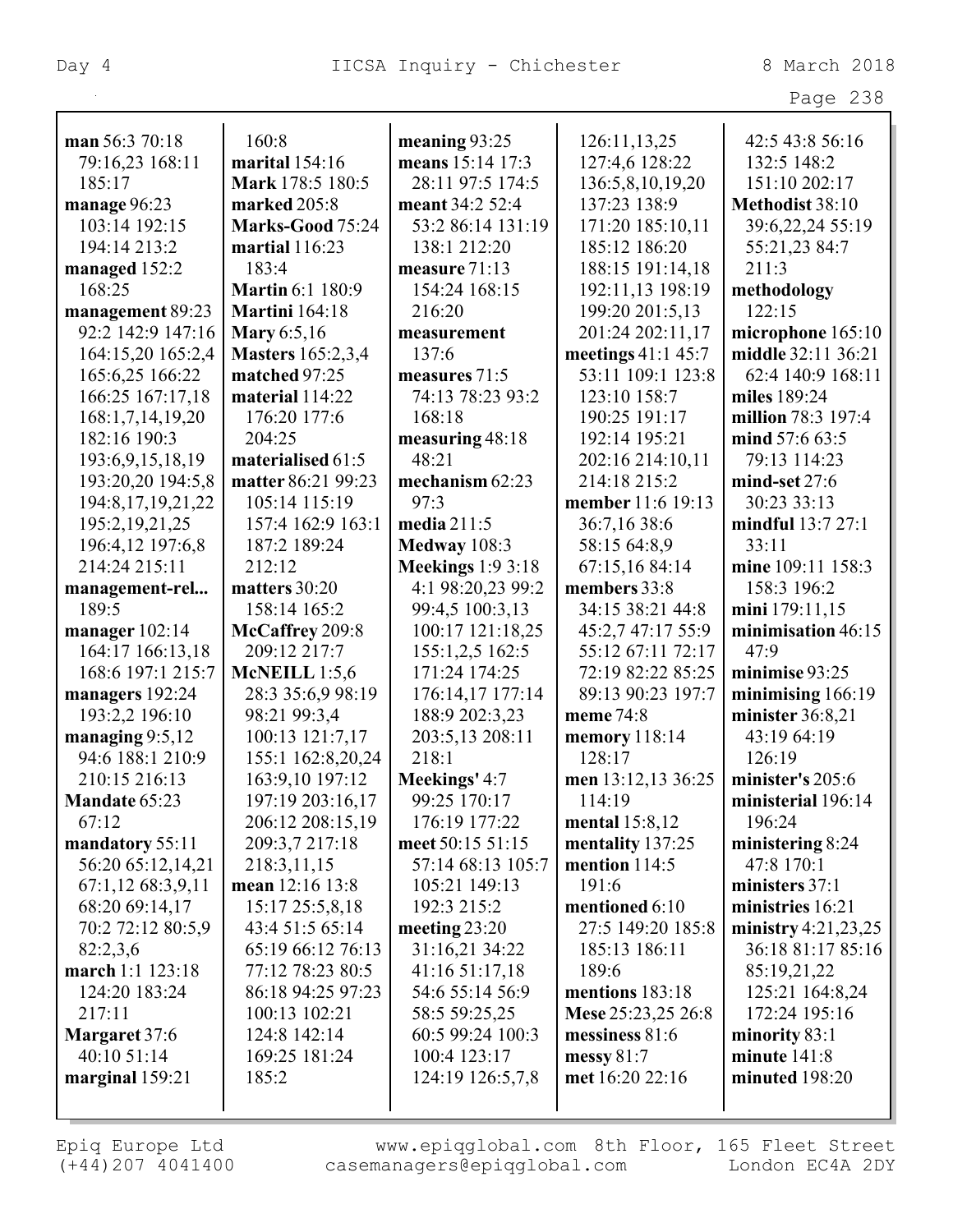| minutes $31:16$     | 102:5 205:22          | 216:23              | 209:6 211:6 212:5        | 159:19 160:12,14      |
|---------------------|-----------------------|---------------------|--------------------------|-----------------------|
| 191:4 208:23        | 210:13                | nature 56:5 57:5,10 | needed 14:10 91:14       | 161:14,16             |
| misconduct 30:5,12  | movement 97:19        | 73:13 75:4 78:17    | 106:9 108:21             | <b>Nigel 71:8</b>     |
| misfiled 150:14,16  | 148:19                | 81:1,2,24 87:8      | 115:3 139:18             | nitty-gritty 53:17    |
| mislaid 150:16      | movements 6:13        | 94:21,25 95:3       | 167:22 169:11,13         | 81:6                  |
| misquote 106:4      | 7:58:11               | 105:12 205:11       | 169:19 171:3             | no-one 8:16 28:18     |
| Mmm 21:1 119:25     | moves 10:13           | 206:9,10            | 180:20 182:8,12          | 46:23 65:25 78:25     |
| mode 12:22 128:15   | moving 23:16 31:2     | natures 75:4        | 184:2 192:24             | 97:12 98:3            |
| 182:15              | 136:6 177:11          | near 113:11         | 193:1 212:20             | noises 151:12         |
| model 48:1,18       | multi-agency          | neatly $87:16$      | needing 28:9 197:9       | nominal 78:5          |
| 70:13 95:19 211:9   | 210:23                | necessarily 20:1    | needle 68:4              | non-recent 52:22      |
| modes 16:11,14      | murmuring 204:7       | 27:14,14 30:24      | needs 20:2 22:21         | 93:20 94:3,11         |
| 189:14              | muscular 153:12       | 88:23 111:10        | 69:13 80:17 89:3         | 95:14 96:18           |
| <b>Moira 98:8</b>   | mustn't 80:1          | 124:9 137:2         | 94:5 98:6 114:20         | non-stipendiary       |
| <b>moment</b> 18:25 | mystery 103:2         | 140:16 145:6        | negotiate 216:3          | 164:24                |
| 27:23 39:21 60:9    |                       | 148:18 169:15       | negotiated 213:3         | normal 178:1          |
| 60:10 62:8,14       | N                     | 172:7,8,10,20       | <b>Neil 76:12</b>        | normally $67:7,8$     |
| 63:2 66:16 71:2     | N 217:13              | 173:9 183:20        | neither 64:8 78:12       | north 71:8 190:12     |
| 81:14 84:18 91:23   | name 84:25 88:13      | 185:1 188:24        | neutral $12:13,15$       | Northern 68:11        |
| 92:24 96:24         | 114:3,3 116:24        | 190:5 194:22        | 43:16 135:17             | notably 165:6         |
| 115:12 121:7        | 117:8, 11, 13, 16, 18 | 196:2 198:9         | neutrality 64:14         | note 100:4 117:6      |
| 141:8 167:7         | 117:20,22 118:3       | 199:14 205:21       | never 18:1 21:21         | 119:19 122:1          |
| Monday 24:16 68:2   | 207:11                | 206:6 207:4         | 27:24 34:1 44:21         | 126:11 136:8,10       |
| money 77:10         | named 54:20           | necessary 27:12     | 46:8 54:21 58:1,3        | 138:7 158:22          |
| monitor 91:14       | names 53:21 54:8,9    | 29:19 178:21,23     | 58:4 67:13 71:22         | 159:14,21 160:2,8     |
| monthly $102:22$    | 108:2 112:1 115:9     | 179:20 207:8        | 73:11 94:24 98:4         | 165:11 166:8          |
| 191:1               | 116:18                | 214:9               | 140:10 172:3             | 185:19,25 186:2,3     |
| months 57:19        | narrative 27:5        | neck 84:21          | 174:16 175:17            | 186:5, 12, 16 191:2   |
| 76:24 170:7         | 51:10 56:23           | need 1:17 14:25     | 176:23,25,25             | 191:3 207:6 208:1     |
| 214:14 215:19       | 100:24 150:1,11       | 16:9 17:11 18:22    | 183:11 199:11            | 217:4                 |
| 216:11              | 150:23                | 20:5 22:2 23:2      | 208:5                    | noted 32:12 120:1     |
| moral 70:8,15 75:5  | narrow 119:7          | 25:6 26:14 33:20    | new $44:10\,58:12.14$    | 120:1,6,10,14         |
| morning $1:435:14$  | national 10:25        | 49:1 64:13,14       | 60:18 100:7 102:5        | 176:10                |
| 35:15 100:5 113:5   | 24:14 38:7 39:23      | 67:10,17,21 68:6    | 171:7 191:22             | notes 1:8 34:21       |
| 113:25 122:15       | 42:14 44:8 45:13      | 68:20 69:1 70:19    | 206:4 213:11,23          | 123:8,22 126:22       |
| 135:11 136:11       | 54:10 58:13 59:9      | 72:9 85:12 87:14    | 215:21 216:3,14          | 128:6 138:16          |
| 163:4 175:11        | 59:12,16 79:19        | 87:25 88:1 89:2,7   | news 50:22               | 154:22 187:8          |
| 176:19 180:10       | 89:18,23 90:4,17      | 93:7 94:2,7,12      | newspaper 176:3          | 204:5                 |
| mother 74:19,21     | 90:25 91:12,17,21     | 113:14 114:10       | <b>Nicholas 3:3 4:18</b> | noticeable 202:15     |
| mouthpiece 135:21   | 92:25 93:5 94:3       | 129:11 137:2        | 6:23 7:4 115:15          | <b>noticed</b> 119:22 |
| move 7:23 11:3      | 95:14 100:19          | 140:4,12 144:24     | 115:17 116:3             | 143:14                |
| 14:11 75:14 82:15   | 154:21 164:17         | 146:10 164:2        | 123:4 124:25             | notices $167:8$       |
| 111:20 152:2        | 191:9 211:2,4,9       | 171:2 173:2,20      | 128:12,12,17             | notified $173:17$     |
| 174:20              | 212:21,25 213:7       | 179:23 192:23       | 129:5, 16 157:3, 5       | 184:12 203:4          |
| moved 7:12 31:5     | 213:18,23,25          | 196:19 204:23       | 157:16 159:9,10          | 204:10                |
|                     |                       |                     |                          |                       |
|                     |                       |                     |                          |                       |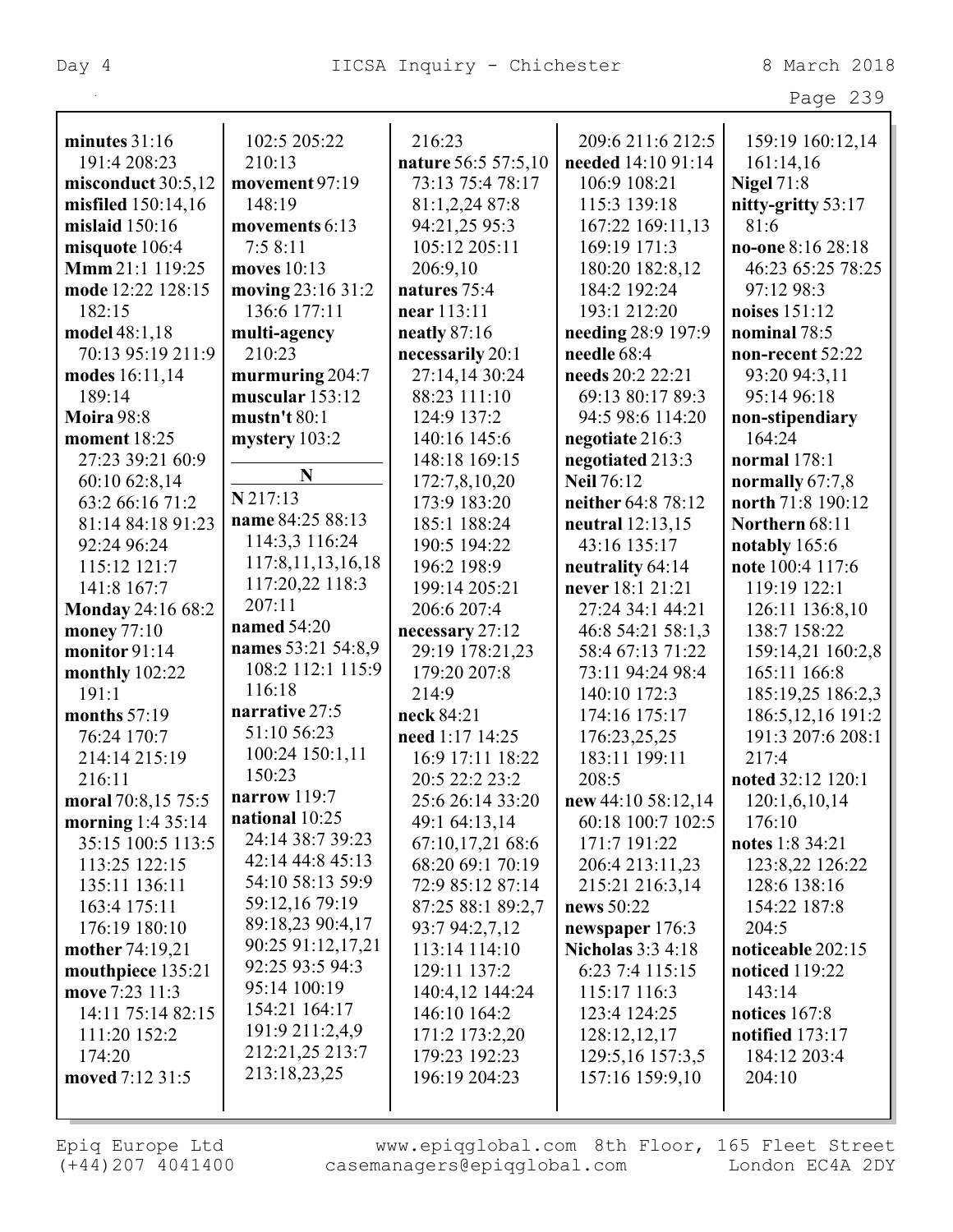Γ

|                                      |                                              |                                      |                                            | Page 240                              |
|--------------------------------------|----------------------------------------------|--------------------------------------|--------------------------------------------|---------------------------------------|
| notwithstanding                      | obligation 84:10                             | offending 54:20                      | old 126:17 127:1,1                         | 163:19 193:24                         |
| 57:22 85:20,21                       | obligations 145:18                           | 62:12                                | 128:20                                     | opposed 22:12                         |
| November 24:15                       | observation 8:14                             | offer 43:16 59:18                    | ombudsman-type                             | 127:1 142:12                          |
| 99:25 136:6                          | 31:23                                        | 109:3 199:1,2                        | 96:5                                       | 167:2                                 |
| 145:23 171:23                        | obstruction 28:8,12                          | offered 60:18 61:2                   | omitted 63:23                              | opposing $23:12,12$                   |
| NR 3:2 125:3 126:2                   | obtains 9:15                                 | 77:22 140:14                         | once 8:12 27:22                            | 23:20                                 |
| 128:24 159:9,16                      | obvious $73:19$                              | 211:14                               | 71:5 73:7 173:1                            | opposite 48:17                        |
| 160:9                                | 117:25 182:22                                | offering 42:8                        | 184:21 192:8                               | opposition 12:9                       |
| <b>NSP 44:7</b>                      | obviously 62:20                              | 212:23                               | 206:14 211:10                              | 13:14                                 |
| <b>NSPCC 74:8</b>                    | 63:9 73:23 76:12                             | office 54:12 67:4,14                 | one-off 97:22                              | option 95:18                          |
| nudged 203:17                        | 85:8 97:17 106:22                            | 75:7 114:18                          | one-to-one 182:10                          | ordained 16:22                        |
| number $12:25$                       | 110:25 124:3                                 | 150:13 165:22                        | ones 50:4 52:18                            | 18:1                                  |
| 19:13 38:25 49:22                    | 134:22 137:21                                | 169:6,9 170:24                       | 102:13 110:10                              | order 32:4 51:3                       |
| 52:18 56:9 59:13                     | 156:17 167:20                                | 184:8,9,19,21,23                     | 151:13                                     | 61:3 64:1,4,7,9,10                    |
| 59:14 60:13 61:12                    | 171:1 174:17                                 | 186:22 187:23                        | ongoing 11:11,13                           | 65:6 78:11 91:16                      |
| 65:5 68:13,15                        | 180:21 181:12                                | 214:17                               | 11:19 12:5 17:7                            | 93:8 100:14 138:9                     |
| 74:10 92:12 96:1                     | 184:2 185:3 190:2                            | officer 67:17 89:9                   | 18:16 38:21 53:2                           | 170:9 192:14                          |
| 97:8 105:25                          | 190:3 195:9                                  | 153:13 167:17,18                     | 132:10,15 140:3                            | 204:24                                |
| 115:10 116:18                        | 204:13,20                                    | 186:24 210:4                         | 144:16 192:15                              | ordinary 11:14                        |
| 118:23 123:3                         | occasion 29:14                               | officers 45:16,16                    | 193:20 195:10                              | ordinary-sized                        |
| 130:9 135:4,6                        | 133:3 180:7                                  | 87:18 107:4                          | 213:5                                      | 189:20                                |
| 139:14 140:1                         | 188:13 200:11                                | 119:17 137:4                         | <b>online</b> 172:2                        | ordination 13:14                      |
| 141:13 143:15                        |                                              |                                      | onus 75:5                                  |                                       |
| 148:2 152:25                         | 201:5 208:9,25<br>214:12                     | 171:5 205:13                         | onwards 1:20                               | 17:1,4 18:5 21:9<br>22:8 153:1 164:23 |
| 154:2 160:21                         |                                              | 215:23 216:1,15<br>offices 174:7     | 49:24 61:24 206:2                          | 194:4 195:17                          |
| 174:5,13 179:12                      | occasionally 29:21<br>57:15 122:6            | official 85:14                       | 212:4                                      |                                       |
| 189:25 191:13                        | 212:11                                       | <b>officials</b> 43:8 47:25          |                                            | organisation 36:13                    |
| 205:10 212:17                        | occasions 33:6                               | 107:9                                | open 27:8 47:5<br>148:23 157:11            | 36:17 37:8 45:6,7<br>193:3            |
|                                      | 192:8 210:24                                 |                                      |                                            |                                       |
| numbers 82:21<br>113:12 204:22       | occur 198:12                                 | officiate $8:1,79:6$                 | opened 57:20 58:12                         | organisations<br>37:16 50:9 59:13     |
| Nunn 211:12 212:9                    |                                              | 9:13 10:7 85:22                      | openness 18:14                             |                                       |
| 212:15 213:10                        | occurred 32:5                                | 122:2,4 167:10                       | 25:6 140:4,7                               | 59:15 60:8,14<br>61:12                |
|                                      | 171:24 185:23                                | 171:11 173:3                         | 141:3                                      |                                       |
| 215:8                                | <b>October 31:16 32:6</b><br>odd 4:22 72:6,7 | officiating 8:20<br>Oh 58:20 65:20   | operate 9:3                                | organise 170:4<br>organising 56:17    |
| nursing $3:45:12$<br>6:4,7,14 7:7,15 | offence 2:4 62:12                            | 76:21 77:9 79:25                     | operated 27:9<br>38:15                     | original 4:8 107:13                   |
|                                      | 63:2 69:21 84:25                             | 130:21 148:13                        |                                            | 139:6 170:23                          |
| 126:15                               | 118:25 129:18                                | 155:23 160:7                         | operating 9:22<br>103:19                   |                                       |
| $\mathbf 0$                          | 130:11 185:1                                 |                                      |                                            | 171:4,6<br>originally 63:20,21        |
| oath 1:7 66:19                       | 199:4,5                                      | 196:12,19,25<br><b>OHY0001862:17</b> | operation 70:4<br>103:20,20                | 140:11 174:8                          |
| 121:12                               | offences 62:8 85:15                          | okay 2:21 24:25                      |                                            |                                       |
| object $102:21$                      | 117:10 210:22                                | 42:8 43:24 51:9                      | operational 210:15<br><b>Operationally</b> | ostensibly 9:16<br>ought 107:10       |
| objection 162:15                     | <b>offend</b> 17:18                          | 68:7 76:19 84:9                      | 154:19                                     | out-of-date 204:25                    |
| objections 135:4,6                   | offender 52:24                               | 100:15 105:4                         | opinion 147:23                             | outcome 87:20                         |
| objective 138:9                      | offenders 53:21                              | 136:7,20 156:15                      | 166:10                                     | 111:2 155:25                          |
| objectives 37:8                      | 216:4                                        | 163:4                                | opportunity 106:1                          | outcomes 78:13                        |
|                                      |                                              |                                      |                                            |                                       |
|                                      |                                              |                                      |                                            |                                       |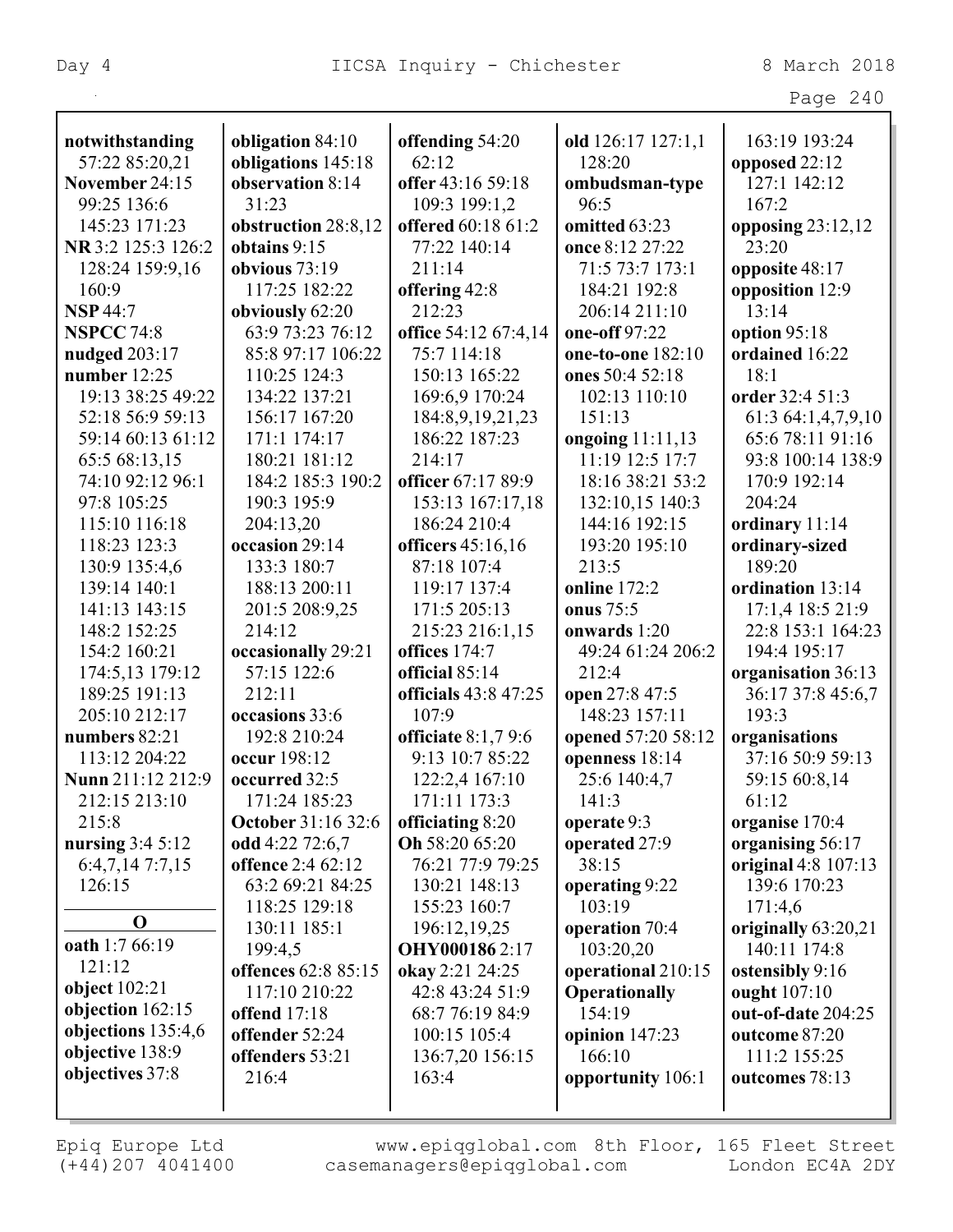Page 241

| 136:9 144:23          | 138:22 141:12        | 2:18 6:15 8:3     | 166:9 172:9         | 53:14 55:14,17,25  |
|-----------------------|----------------------|-------------------|---------------------|--------------------|
| outline 24:12         | 146:21,22 151:17     | 12:23,25 18:24    | 179:17 191:25       | 56:10 57:11        |
| outlooks 152:3        | 158:24 159:3,5,25    | 24:12,18,25 30:4  | 194:3,18 195:15     | 107:12,16,25       |
| outside 9:2 99:21     | 160:1,4,16 171:17    | 32:11 33:18 34:7  | 196:3,7 200:18      | 110:4 111:21       |
| 105:19 106:2          | 204:4,19 209:25      | 39:9 40:15 61:24  | 213:16 214:9        | 112:19 113:15      |
| 124:8 137:18          | pages 99:8 112:23    | 108:12 109:11     | part-time 166:12    | 114:12 115:8       |
| 142:14 163:13         | 113:8 118:9 127:7    | 110:6,8,9 114:14  | 211:25 216:12       | 116:17 118:6       |
| 176:9                 | 163:18               | 122:14,20 125:3   | partial 90:9        | 123:14 124:20      |
| outsider 142:10       | pagination 49:25     | 140:22 144:13     | partially 9:4       | 128:7 129:7,13     |
| outsider's 142:7      | <b>palace</b> 111:12 | 146:12 151:16     | participants 99:24  | 138:20 141:13      |
| outstanding 22:1      | 112:23 150:15        | 160:19 178:9      | 106:12              | 146:23 209:17      |
| 61:18 63:15           | 165:22 166:4,11      | 192:19 200:2      | participants' 121:9 | pause 126:4 136:12 |
| 174:14,15             | 166:14 170:20,23     | 202:21 209:25     | particular 1:16     | 136:21 150:3       |
| <b>overall</b> 132:18 | 173:21 174:9         | paragraphs 36:24  | 13:11 15:21 17:21   | 195:23             |
| 150:25 194:11         | 175:18,19 176:9      | paramountcy 53:4  | 17:25 19:9 45:8     | PCC 19:14,15       |
| overarching 91:21     | 184:23 185:7,9       | parish 5:19 8:13  | 80:10 86:6 105:14   | 67:15 68:24        |
| 92:20 132:19          | 188:6,10 189:21      | 9:16,17,17,19,25  | 108:10 127:4        | <b>PCCs</b> 89:13  |
| overbearing 74:21     | 198:2,9,11 204:2     | 11:10,14 19:3,12  | 149:2 151:9         | Pearl 39:23 41:3   |
| overhaul 154:25       | 211:15,17,19,24      | 19:19 20:14,15    | 158:24 207:5        | 42:16,18 64:18     |
| overlapped 55:5       | 212:2,6,14,22        | 71:15 87:18 89:8  | 210:6 216:13        | 211:1              |
| oversight 9:20 10:1   | 213:2 214:15,18      | 90:3 125:19,21    | particularly 5:23   | penultimate 160:19 |
| 10:2                  | 214:20,25 215:4      | 173:17,19 190:11  | 104:4 141:25        | people 9:2 12:17   |
| overtaken 10:18       | 215:15               | 197:2 205:12,13   | 151:13 205:2        | 14:2 15:21 16:21   |
| owed 67:20 132:19     | panel 13:7 16:7      | 205:15,23,24      | 215:12              | 19:9,20 20:5       |
| 132:23                | 20:4 26:24 27:2      | 206:18,25 207:4,7 | parts 72:16 129:4   | 21:16 22:11,17     |
| ownership 92:2,15     | 28:3,5 38:7,9        | 207:11,17 216:9   | 146:19              | 23:7,12 24:3,19    |
| 92:17                 | 39:10,12 44:8        | parishes 5:20,21  | partway $132:14$    | 27:8,15,17 31:1    |
|                       | 48:24 49:24 55:25    | 8:15 90:2 151:24  | party 44:6          | 37:20 38:16,19,20  |
| $\mathbf{P}$          | 58:13,16 62:11       | 165:19 179:12,14  | pass 62:3 87:15     | 40:6,16 41:17,20   |
| PA 150:19 184:9       | 64:24 80:24 90:22    | 190:20 191:21     | 98:18 100:8         | 47:7 48:4,6,10     |
| page 1:21,23 2:17     | 94:17 96:1,2,9,17    | 197:2 215:24      | 136:14 167:25       | 49:7,11 54:1,18    |
| 3:16,19,21 4:4 8:4    | 98:14 100:17         | 216:3             | 188:5 191:4 209:7   | 54:20 58:4,6,22    |
| 12:25 13:2 24:10      | 103:2,12 133:19      | parliament 63:17  | passage 22:10       | 59:13 66:10 67:17  |
| 24:17 31:22,23        | 136:15,21 153:19     | parochial 19:16   | passed 10:3 93:2    | 69:6,11 70:24      |
| 32:10 34:6,6          | 153:24 155:2,3       | 197:7             | 114:19 136:16       | 72:1,6,7,13,22,23  |
| 39:10 49:24 62:24     | 177:12 181:13        | part 11:20 12:9   | 167:24 170:13       | 73:14,20 74:22     |
| 64:2 65:5,5 75:15     | 197:15,21 206:16     | 16:16 18:25 29:7  | 187:15 188:6        | 75:12 76:10 77:23  |
| 78:12 107:24          | 209:12 216:2         | 29:23 30:23 31:9  | passing $105:15$    | 79:13,15 81:3,23   |
| 109:11,11 110:7       | 217:20 218:5,13      | 32:25 33:12 39:5  | 205:22              | 83:10,18,21 84:10  |
| 112:20 113:14,18      | 218:17               | 40:10 49:16,17    | pastoral 43:5 195:8 | 84:17 85:21 86:11  |
| 114:10,13 115:10      | panels 96:1          | 51:1,2 91:2 105:7 | 196:15 205:6        | 86:17 88:1,6 89:6  |
| 115:12 122:14         | paper 54:11 104:15   | 105:9 111:3       | patriarchy 58:3     | 89:10,13 92:1      |
| 123:15,16 124:16      | 122:16 209:15        | 113:15 129:12     | patterns 54:20      | 94:21 95:10,21,22  |
| 126:20 127:8,9,22     | <b>Papers 205:11</b> | 130:22 140:14     | Paul 2:15 3:12,16   | 95:25 96:2,4,8,23  |
| 129:13 138:3,21       | paragraph $1:20,23$  | 143:9 157:22      | 25:1 48:25 49:23    | 97:13 98:2 109:23  |
|                       |                      |                   |                     |                    |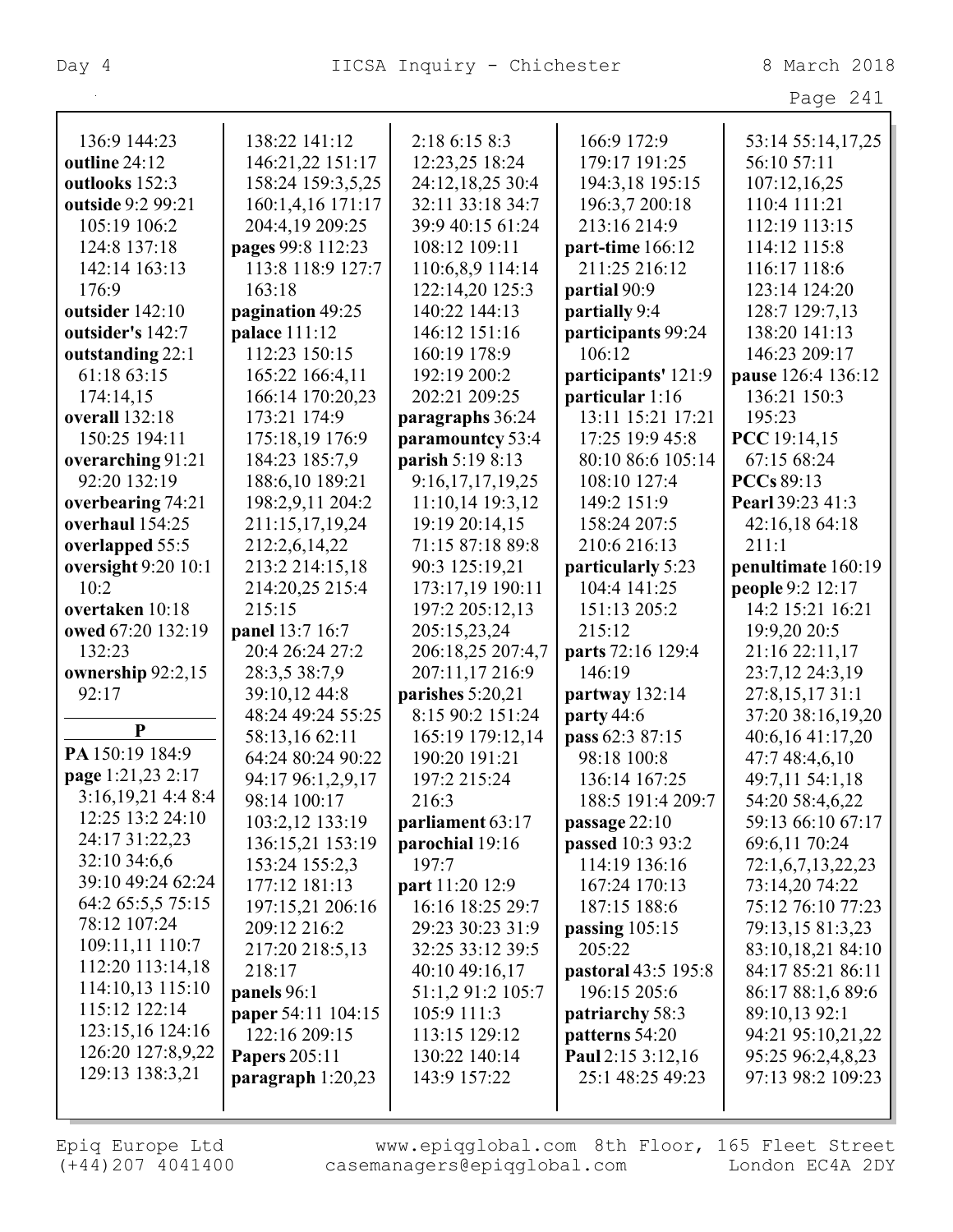Page 242

| 111:18 117:19       | 133:7               | phenomenal 49:13     | 217:5              | 150:13 156:18         |
|---------------------|---------------------|----------------------|--------------------|-----------------------|
| 118:24 127:19       | persistence 32:1,7  | Phil 51:1,13 56:10   | placed 109:5       | 161:25 201:17,18      |
| 142:14 148:2        | persistent 32:4     | 76:5,7               | 170:24 171:7       | 213:9                 |
| 151:24 152:2,25     | persists 72:21,22   | Philip 1:3,7,24 2:12 | 188:11 209:17      | pointed 42:24 54:5    |
| 154:25 155:9        | 72:25 79:18         | 2:19 3:5,11 5:7      | places 61:3 77:21  | pointing 160:9        |
| 157:13 160:21,22    | person 4:10 9:15    | 24:9,21 25:2         | plan 165:18        | points 53:5 137:3,6   |
| 169:17 171:1        | 18:1 29:15 44:20    | 100:1,2 103:3        | planet 52:17 74:5  | 139:1,6,8,10          |
| 172:6,7,8,19,20     | 62:5 66:6 71:6,20   | 105:6 107:24         | planned 139:21     | 144:2 147:11          |
| 172:21,22,25        | 72:20,21 73:18      | 112:8 122:23         | <b>Platt</b> 71:8  | 156:7                 |
| 173:6 174:14        | 75:7,19,25 77:2     | 126:16 135:14,15     | play 29:23         | poles 31:3            |
| 181:5,7 182:8       | 79:3,15 88:4        | 135:23 137:9         | played 75:25       | police 4:10,15        |
| 192:22 193:2,12     | 102:16 134:20       | 138:19 141:15        | pleaded 73:18      | 11:19 44:19 56:22     |
| 194:5 195:8,9,18    | 142:5,7,15,24       | 142:24 145:5         | please 25:1 30:1   | 66:5 69:8 77:9        |
| 196:5, 14, 19 197:8 | 166:14 170:11,13    | 147:20 148:5,20      | 31:13 32:10 48:7   | 83:12 84:16 96:18     |
| 210:11              | 170:24 182:11       | 157:22 180:10        | 48:8 107:12,16,22  | 112:5 113:21          |
| people's 126:17     | 194:18 195:12       | 181:10 217:16        | 107:25 109:10,11   | 115:19 116:2,23       |
| perceive 142:15     | 198:22 199:9,14     | phone 123:4          | 110:6 111:22       | 120:10,22 124:24      |
| perceived 29:20     | 205:22 212:20       | phrase 158:1         | 112:19 113:13      | 125:12,23 129:25      |
| 132:20              | person' 187:1       | physical 73:6        | 114:14 115:8       | 131:19 183:4          |
| perceptible 74:13   | person's 110:1      | physically 168:17    | 116:17 118:7       | 200:6, 12, 13, 14, 15 |
| perception 20:24    | personal 144:21     | pick 28:6 30:25      | 121:12 125:22      | 201:1,10,13 210:4     |
| 127:19 143:6        | 205:4,14            | 51:10 102:12         | 127:8 136:7        | 210:18 214:11         |
| perfectly 61:20     | personalities 27:25 | 156:16 169:21        | 138:19 141:13      | 216:3                 |
| perform 122:5       | 28:1,23,25 157:25   | picked 29:17 48:15   | 146:22 171:18      | policies 216:6        |
| performance         | 180:11,16,24        | 181:3 184:11         | 186:7 193:5 204:3  | policy 110:17 111:4   |
| 210:19              | personality 29:8,22 | picking 146:15       | plus 74:7,7        | 111:7 210:13          |
| performing 198:14   | 182:16              | 156:6                | pm 98:22,25        | 215:23                |
| period 29:15 83:24  | personally 27:13    | piece 45:4 54:11     | 121:14,16 162:9    | poor 4:21 37:11       |
| 118:23 135:16       | 51:5,14 82:5        | 86:14 116:9          | 162:21,23 208:19   | 40:8 109:14,19        |
| 151:21 152:6        | personnel 215:10    | 184:15,15            | 208:21,24 217:9    | 110:4                 |
| 211:22              | perspective 31:2    | pieces 103:9         | point 5:6 6:8 7:10 | Pope's 42:20 55:7,7   |
| periods $215:6$     | 61:19 179:4         | pilot 59:5           | 20:7 21:17 22:4    | portable 20:4         |
| peripheral 158:3    | persuaded 11:21     | PJ 126:16            | 23:5 24:6 25:12    | pose 79:3             |
| Perkins 27:22       | persuading 56:25    | place 11:1 12:6,7    | 26:20,23 28:7      | posing 138:1          |
| 76:18               | 57:1                | 23:17 27:22 44:16    | 29:9 46:10 51:21   | position 3:7 18:19    |
| permanently 85:17   | pertinent 209:13    | 48:2 49:9,9 51:17    | 58:25 60:16 77:7   | 33:7 65:11 141:6      |
| permission $8:1,7$  | Peter 70:18 76:11   | 63:19 71:4,13        | 90:13 95:4 102:7   | 158:2 168:3,4         |
| 9:6,12 10:7 85:22   | 107:20 112:1,8,9    | 73:2 76:4,7,18,19    | 102:25 119:16      | 193:18 213:9          |
| 122:2,4 154:14      | 112:10,13,14,22     | 76:24 77:8,19        | 121:25 124:5       | positions 19:9        |
| 167:10 171:11       | 113:22 114:3,25     | 78:22 88:10 89:24    | 127:14 128:13      | 21:10,10,11,15        |
| 173:3               | 115:2 117:9         | 90:1,15 94:20        | 130:12,20 137:11   | 23:13 95:11           |
| permit 3:3          | 121:21 122:1,2      | 98:1,7 141:5         | 139:5,16 140:12    | 141:19 143:15         |
| permitted 58:9      | 175:12,15,16,21     | 148:17 169:17        | 143:6 144:6        | 151:24 192:22         |
| 93:3 122:5          | 175:22 176:1        | 178:19 179:1,8       | 145:16 146:3,23    | 193:13                |
| perpetrators 133:2  | 212:24 213:20       | 198:18 201:25        | 147:14,15 148:22   | positive 141:20       |
|                     |                     |                      |                    |                       |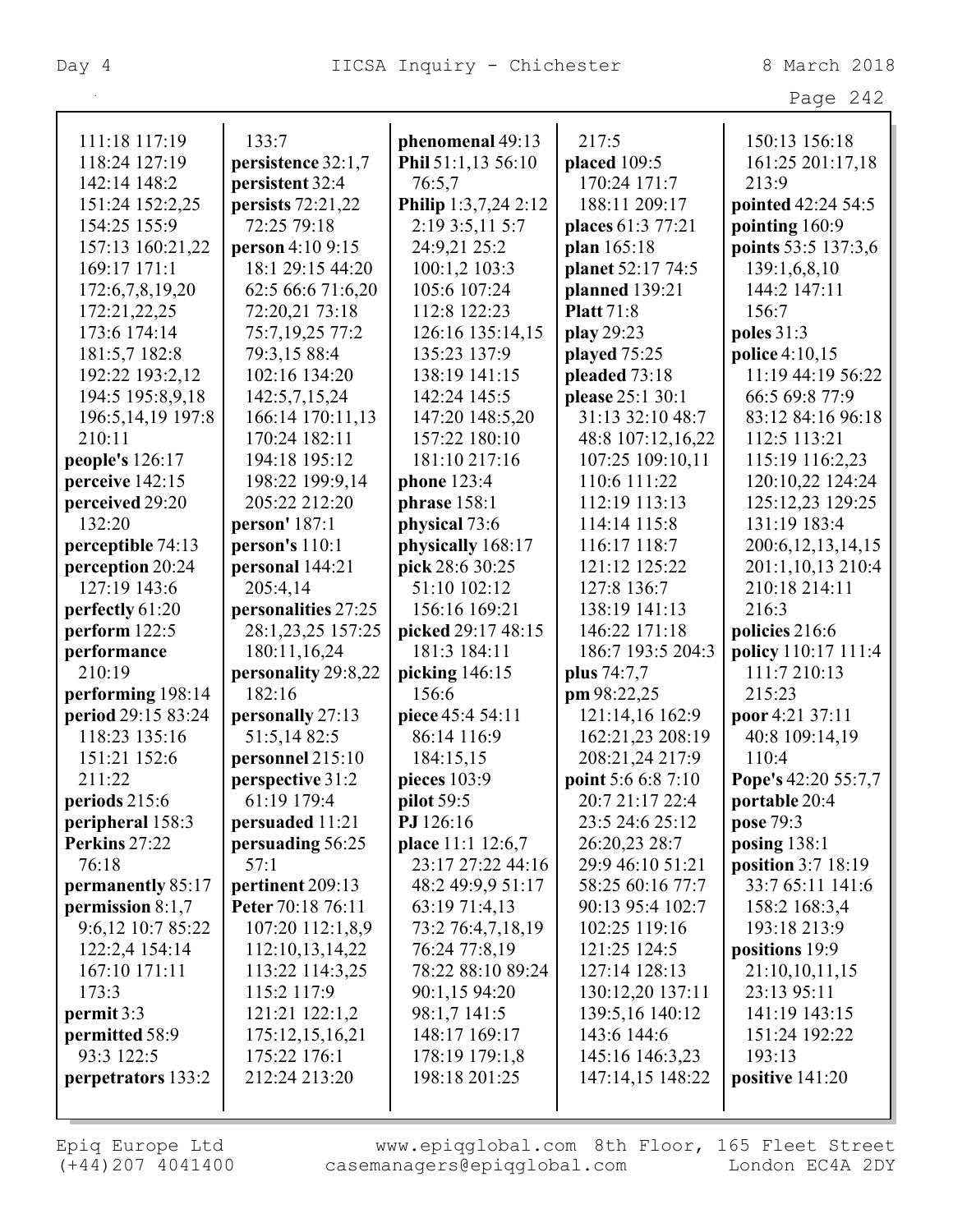| 21 C |  |
|------|--|
|      |  |

| 216:1                | 103:23 104:1         | 174:10 183:7          | 31:9 32:8 40:24    | 140:14 149:6       |
|----------------------|----------------------|-----------------------|--------------------|--------------------|
| possibilities 194:21 | predecessor 25:23    | 184:11                | 50:12 61:9 64:25   | 155:4 168:15,19    |
| possible 8:11 14:22  | 37:5                 | previously 38:8       | 89:8 102:25        | 168:20 183:21      |
| 38:12 47:12 81:15    | <b>prefer</b> 123:24 | 123:5 157:11          | 108:11 109:7       | 184:6, 16, 21      |
| 119:22 144:24        | 192:25               | 200:4 213:6           | 111:6 122:9        | 191:18 193:19      |
| 146:13               | preference 91:16     | priest 5:19 8:12      | 135:14 139:4       | 194:24 195:10      |
| possibly 7:9 53:9    | preferment 194:19    | 9:16,17,19,21,21      | 141:9 152:25       | 196:7 197:23       |
| 72:21 74:14 87:9     | preferred 195:6      | 9:25 11:10,14         | 154:4,18 157:18    | 198:1,22 211:10    |
| 93:18 103:1          | preferring 30:9      | 71:15 72:20 85:14     | 158:4,22 159:2,22  | 211:17,21 212:3    |
| 115:19 153:8         | prejudgment 12:15    | 173:17 190:11         | 160:8 167:2        | 214:7 216:24       |
| 172:21               | premises 166:13      | priestly 22:12        | 174:14 180:18      | processes 18:20    |
| post 27:22 29:5      | 211:13               | priests 6:3 13:15     | 193:10             | 45:23 73:3 90:1    |
| 32:7 55:7 101:19     | preparation 113:1    | 22:9 133:11           | problem 19:11,19   | 94:3               |
| 169:3 188:8          | prepare 3:8 136:18   | 151:25                | 24:4 29:8 43:18    | produce 1:17 4:1   |
| 195:16 204:14,20     | prepared 24:13       | primarily 48:12       | 52:24 69:10 72:8   | 39:13 40:5 118:12  |
| 205:17 213:12        | 123:10,20 153:15     | prime 215:20          | 79:6,6 80:11 83:2  | produced 3:17      |
| postdate 113:8       | presence 187:21      | principal 18:8        | 84:5 86:7 92:3     | 54:17 99:7 100:22  |
| posts 29:16          | present 19:19        | principally 13:15     | 96:25 130:18       | 100:23 101:1,6     |
| potential 16:24      | 22:13 31:3 107:8     | principle 10:22       | 153:9 154:7 178:8  | 105:24 118:5       |
| 23:25 62:7 109:19    | 143:17 187:5         | 20:16,17,19 53:4      | problems 64:20     | 129:8 209:23       |
| potentially 21:3     | 188:15               | 60:24,25              | 77:20 95:20        | product 137:5      |
| 26:15 169:25         | presentation         | principles 14:15      | 139:15 146:6       | PROF 156:6,10,13   |
| pours 94:17          | 142:11               | prior 17:3 27:10      | 157:23             | 156:15 157:15,20   |
| power 11:11,19       | presently 193:11     | 28:7 102:2 104:7      | procedure 56:6     | 202:21 203:2,10    |
| 12:1 73:1 81:21      | president 55:20      | 164:22,23 190:3       | 178:1,24,25        | 203:12,15          |
| 81:22,25 88:15       | press 46:13 79:23    | priority 109:20       | 184:23 187:7       | profess 89:11      |
| 90:15 92:24 95:11    | 89:15                | 146:13 190:3          | 188:5,8 198:25,25  | professional 27:16 |
| 142:13               | pressure 76:24       | 192:1 207:2           | 199:1,22           | 64:15 75:6 102:2   |
| practicable 78:23    | 157:13               | prison $200:8$        | procedures 18:12   | 102:4,8,9 103:5    |
| practical 9:11 11:6  | presupposed 43:14    | Pritchard 34:19       | 23:6 37:14 44:15   | 137:15 145:18      |
| 79:21 88:22 89:6     | pretending 95:4      | 51:25 101:4,7         | 44:16,16 48:2,18   | 146:2 155:16       |
| practically 62:22    | pretty 114:2 126:23  | 106:7 112:7           | 75:17 78:13 81:9   | 158:6 193:21       |
| 67:6,25 88:6         | 135:8                | 115:22 120:21         | 81:13 97:4 108:9   | 195:11 212:6       |
| 89:10                | prevailing 152:19    | 121:1 122:12,16       | 151:7 178:15,17    | 213:10             |
| practice 11:14       | prevalence 74:6      | 132:8,9,13 152:4      | 178:22 215:10      | professionally     |
| 12:21,22 28:17       | 94:12                | 202:24                | 216:18             | 145:17             |
| 36:4 56:6 87:3,25    | prevalent $15:16,17$ | private 36:4 202:17   | proceed 98:25      | professionals 64:5 |
| 88:19,24 93:24       | prevent 4:16         | privately 187:23      | proceedings 116:23 | Professor 119:1    |
| 196:22 214:6         | prevented 28:24      | $\mathbf{proj} 51:2$  | 153:12             | profile 212:19     |
| practices 14:24      | previous 4:12        | probabilities 30:8    | process $11:13$    | profound 98:5      |
| 45:16 61:16 93:23    | 104:3 110:23         | 31:11 78:16           | 16:22 17:5 19:11   | project 56:14 59:5 |
| practised 82:19      | 115:13 116:1         | probability 53:3      | 44:21 51:2 71:17   | 59:21 60:21        |
| preach $173:1$       | 117:5 118:25         | 79:13 95:23           | 71:18,24 72:11     | 195:21             |
| preached 205:20      | 119:24 120:11        | 161:23                | 76:13 96:19 97:17  | promote 192:25     |
| preconceptions       | 121:2 124:7          | probably $1:22\,24:8$ | 107:5 135:12       | promptly 19:18     |
|                      |                      |                       |                    |                    |
|                      |                      |                       |                    |                    |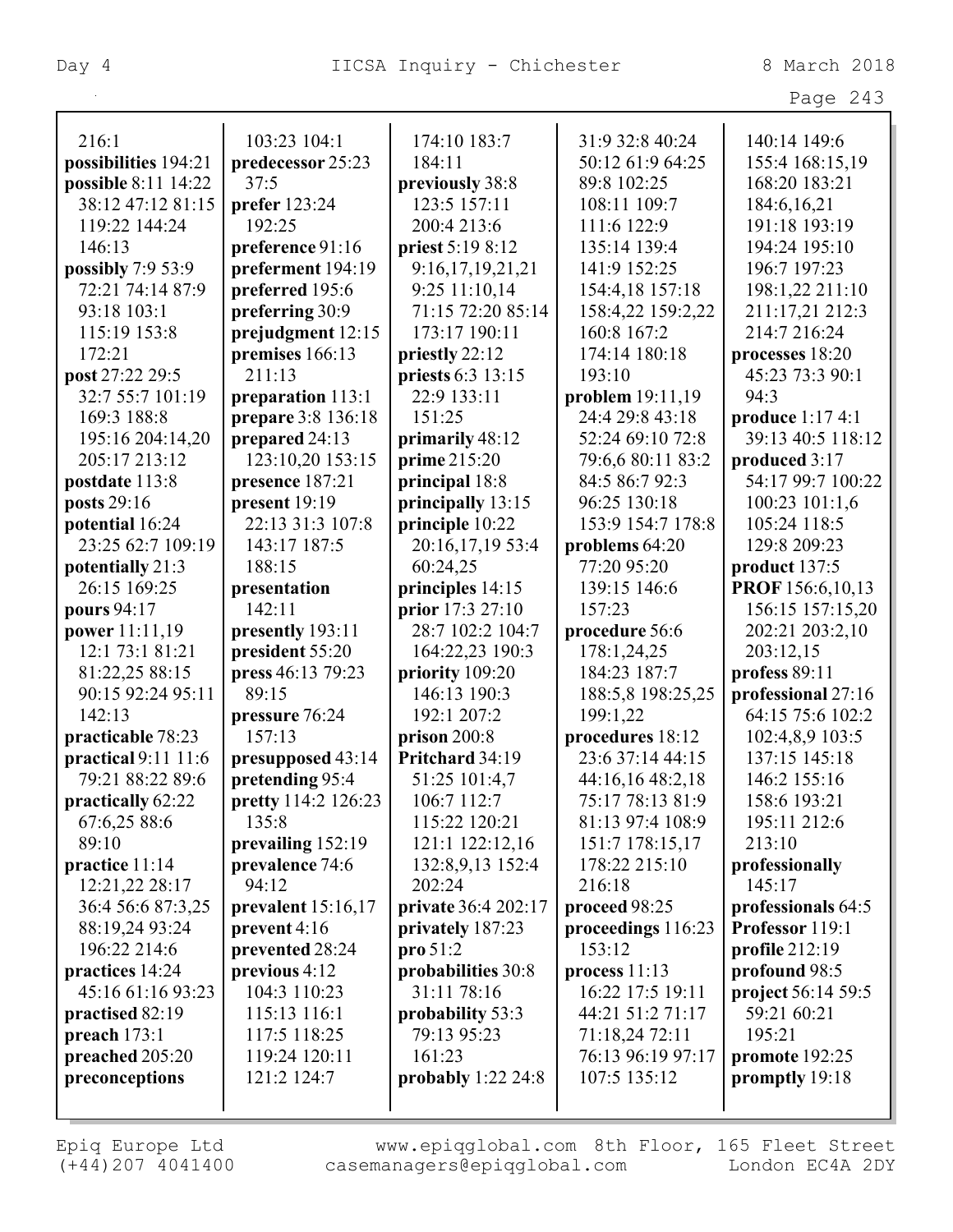| v<br>- 1<br>⌒ |  |
|---------------|--|
|---------------|--|

| promulgated 44:1                     | provision 37:17                             | 76:18,19,24 84:10                   | 203:18,22 204:13    | 46:2 53:21 103:3      |
|--------------------------------------|---------------------------------------------|-------------------------------------|---------------------|-----------------------|
| proof 30:8 53:1                      | psychological 15:9                          | 88:10 90:7,9,12                     | 206:17              | 106:11 114:7,12       |
| 78:14 79:10,12                       | PTO 2:1,24 3:1 4:8                          | 92:14 95:9,17                       | questioning 149:22  | 118:2 119:2           |
| 125:14                               | 4:17 6:20 7:2                               | 99:17 106:7 111:6                   | questions 10:4      | 130:20 133:10         |
| proper 16:15 29:10                   | 8:19,21,23 9:3,15                           | 111:21 112:19                       | 20:22 26:24 28:3    | 135:4 141:13          |
| 29:10 68:6 154:22                    | 9:17,20 10:10                               | 119:8 129:14                        | 28:4,5 66:13 67:2   | 142:23 145:4          |
| properly 17:24                       | 109:25 120:14,21                            | 143:15 144:10                       | 98:14 99:22 100:9   | 147:5 149:20          |
| 136:25 192:15                        | 125:18,24 126:5                             | 146:10,21 148:17                    | 105:18 106:11       | 182:25                |
| proportionate                        | 126:14 132:8                                | 150:10 158:23                       | 121:18 123:11,19    | raises 100:11         |
| 68:15                                | 133:11 137:12                               | 163:3 164:1 168:8                   | 127:22 128:7        | raising $72:15$       |
| proposal 10:15                       | 152:16 169:25                               | 170:17 175:23                       | 129:1 135:23        | 134:24 150:9          |
| proposals 10:23                      | 171:21 172:6,7,10                           | 179:8 181:19                        | 138:2 144:7         | range 112:4 121:5     |
| propose 11:1 99:19                   | 172:12,21,23                                | 183:10 187:13                       | 150:22,24 153:18    | ratify 186:10         |
| 115:6 177:11                         |                                             | 198:4,23 199:9                      | 153:20 155:2,3      | rational 72:25        |
|                                      | 173:7,16,19,20,21                           |                                     | 177:12 189:10       | 73:12 74:4            |
| proposing 9:19<br>10:9               | <b>public</b> 4:23 5:14<br>44:5 62:10 67:13 | putting 50:24 91:15<br>133:6 196:24 |                     |                       |
|                                      |                                             |                                     | 197:13,15,19,21     | <b>RC</b> 125:4       |
| prosecuted 79:16<br>79:25 80:17 97:5 | 74:1 85:25 143:6                            | $\mathbf 0$                         | 203:20 206:12,13    | re-enacted 178:2      |
|                                      | 143:11                                      | qualification 196:4                 | 206:16 208:15       | reach 33:15 38:20     |
| 97:14                                | publication 3:6<br>81:20                    | qualifications 36:2                 | 217:20 218:5,13     | 111:13 138:10         |
| prosecution 71:12                    |                                             | 101:10                              | 218:17              | 145:23                |
| prosecutions 78:22                   | publish 49:6                                | qualified 101:12                    | quickly 52:10       | reached 109:13        |
| protection 35:20                     | published 39:19                             | 193:12                              | 204:19              | 131:12 145:16         |
| 120:3 210:6,9,13                     | 44:1 46:9,9 48:23                           | qualities 195:1                     | quite 19:12 37:10   | 153:5,6 156:22        |
| protection/safeg                     | 49:2 209:21                                 | quality 77:7                        | 49:1 52:10 54:13    | 198:10 199:18         |
| 64:6                                 | publishing 49:3                             | <b>Queen</b> 6:5,16                 | 58:22 60:3 64:16    | 214:22                |
| protest 183:24                       | pull 166:20                                 | queried 142:25                      | 65:15 71:19,20      | reaching 153:24       |
| protocol 9:5 105:11                  | purpose 3:1 26:10                           | queries 130:14                      | 72:4 102:24         | read 18:24 43:3,3     |
| 107:7 108:11                         | 42:2 43:23 83:25                            | 216:5                               | 124:11 135:4        | 49:16 110:9 112:3     |
| 125:5                                | 108:7 119:14                                | query 147:2                         | 137:25 145:21,22    | 114:25 124:10         |
| prove 81:10                          | 127:10 137:8                                | question 11:24 13:6                 | 151:8, 15, 15 165:8 | 125:4,22 129:4        |
| proved 86:24 145:1                   | 191:18                                      | 16:5,16 28:20                       | 175:25 187:18       | 140:25 163:6          |
| 208:6,6                              | purposes 62:10                              | 34:5 103:4 105:3                    | 189:25 190:17       | 166:21 200:3          |
| proven 74:2 183:19                   | 89:6 90:8 103:6                             | 109:3 117:25                        | 197:13              | 208:22,23 209:2,3     |
| provide 37:23                        | 129:8 149:22                                | 119:2,20 120:20                     | $\bf R$             | 209:8,9,11,14,16      |
| 62:23 145:13,25                      | 186:18 205:13                               | 126:21 130:22                       | races 58:4          | 209:18 218:20         |
| 195:24 212:6                         | pursue 138:17                               |                                     | racism 58:5         | <b>Reade</b> 3:3 4:18 |
| 216:15                               | push 81:10 140:16                           | 133:1,10 137:12                     |                     | 6:23 7:4 115:15       |
| provided 75:19                       | pushed 125:14,16                            | 143:19 145:7                        | racking 156:24      | 115:17 123:4          |
| 116:5,25 117:13                      | 145:20 169:19                               | 152:6 154:9                         | radical 154:5       | 124:25 128:12,12      |
| 117:16,18,20,22                      | put 9:5 10:15 12:21                         | 156:16 158:17                       | radically 21:7      | 128:17 129:5,16       |
| 141:2 145:7                          | 24:8 31:13 41:16                            | 162:15 176:7                        | raise 5:7 24:8 47:8 | 157:5,16 159:9,10     |
| 153:16 163:17                        | 43:4 46:13 47:20                            | 180:12 182:20                       | 99:23 100:7         | 159:19 160:12,14      |
| 173:3 176:2,13                       | 47:21 52:6 53:5,7                           | 185:22 186:15                       | 130:14,22           | 161:14,16             |
| 195:3 214:12,16                      | 60:11 63:18 71:4                            | 192:12,18,18                        | raised 7:25 20:24   | <b>Reade's 157:3</b>  |
| providing 158:6                      | 73:2 75:5 76:4,7                            | 200:1 202:20                        | 21:2 26:15 43:18    | reader $67:15$        |
|                                      |                                             |                                     |                     |                       |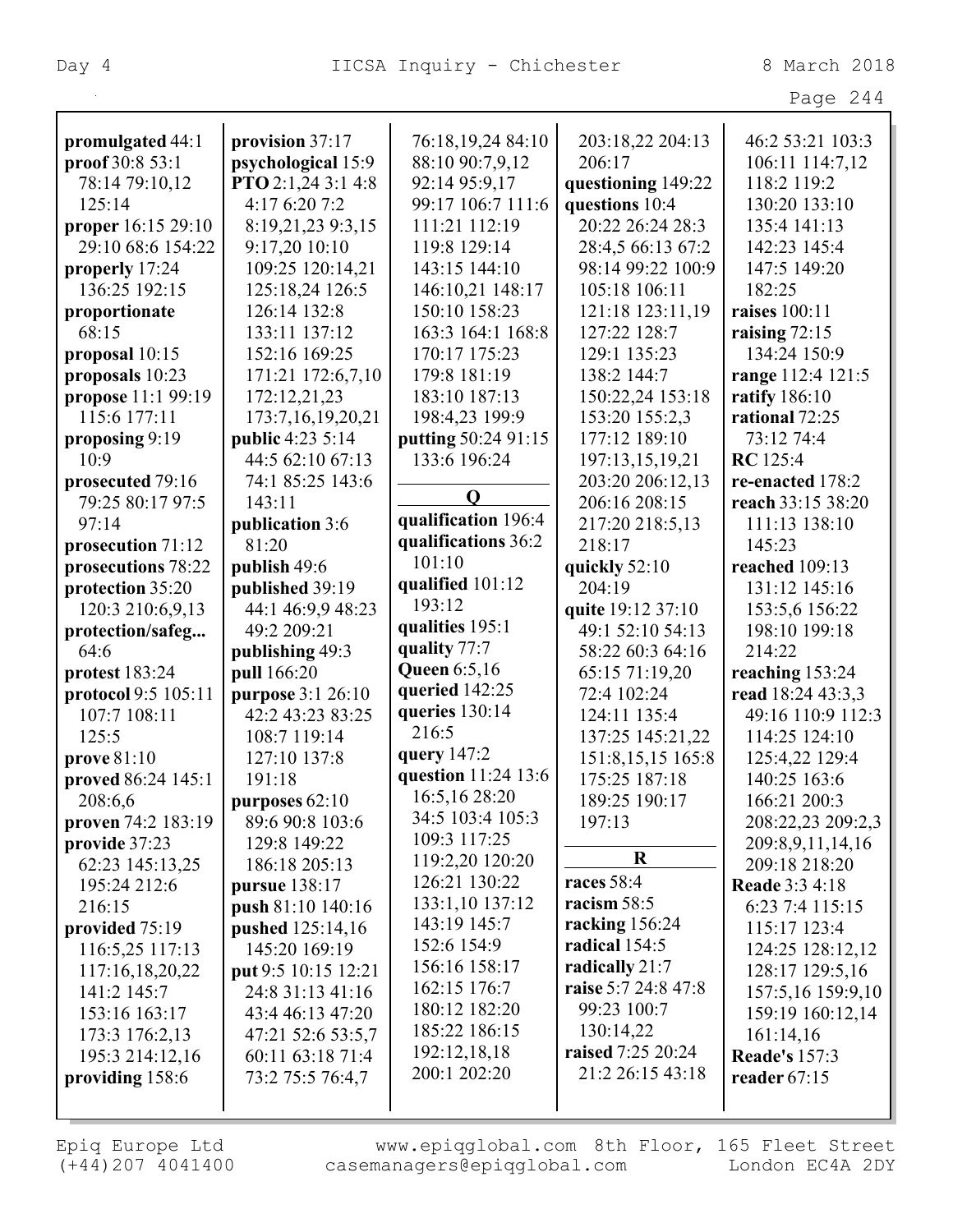|                               |                                        |                     |                                      | Page 245                     |
|-------------------------------|----------------------------------------|---------------------|--------------------------------------|------------------------------|
| readers 19:8                  | 192:17                                 | 81:16 90:19,24      | <b>Redress 95:17,19</b>              | region 38:22                 |
| readily 19:10                 | reassess 18:22                         | 93:19 94:1 104:5    | reduced 7:22 47:3                    | regional 59:13               |
| reading 128:9                 | reassurance 145:8                      | 109:21 139:11       | <b>Rees</b> 186:9                    | register $8:18,21$           |
| 208:20                        | reassured 20:8                         | 144:18,25 146:16    | refer 62:24 109:4                    | registered 25:3              |
| reads 125:11                  | recall 5:3 26:3,13                     | 147:8 153:24        | 136:17 163:14                        | registrar 186:9              |
| real 7:25 24:3                | 31:18 32:21                            | 167:6,15 170:17     | reference 18:7                       | 188:16                       |
| 41:24 80:24,25                | 107:10 116:6                           | 177:13,22 178:7     | 20:13 26:5 34:7                      | regularly 57:15              |
| 103:21 110:11                 | 126:8 156:21                           | recommended 40:4    | 105:10,20 110:1                      | 204:24                       |
| 140:4 157:4                   | 159:22 160:10                          | 52:21 89:21         | 120:15 152:16                        | regulations 64:12            |
| realised 136:12               | recalled 201:5                         | 116:13              | 163:25 209:19                        | 66:3 80:7,10                 |
| 177:24                        | receive 61:3 155:6                     | recommending        | references 18:14                     | rehearse 2:3                 |
| reality 79:22,22              | received 56:22                         | 96:16               | 29:10                                | relate 8:22 128:6            |
| 80:23                         | 107:17 112:21                          | reconciled 14:11    | referral $61:1$                      | related 64:9 90:3            |
| really 4:17 7:6 15:1          | 133:21 139:1                           | reconciliation 14:8 | referrals 216:2                      | 169:17 181:19                |
| 16:21 18:9,18                 | 147:25 148:1                           | reconsider 34:20    | referred 7:9 25:16                   | 205:21 207:4                 |
| 27:7 37:11,13                 | 177:3 183:13                           | 138:5               | 28:10 85:10 97:4                     | relates 21:20                |
| 41:12,24 42:2                 | 184:22 186:23                          | record 9:22 10:2,2  | 99:25 125:7                          | relating $14:18$             |
| 44:23 46:3,17                 | 187:10 205:8                           | 10:4 87:10 89:19    | 206:17 207:12                        | 136:1 197:24                 |
| 56:11 60:8,13,15              | 211:8 212:10                           | 109:12,13,19        | referring 26:1                       | 205:11,13 216:21             |
| 61:5 62:2,10                  | receiving 40:7                         | 129:24 140:25       | 161:4 170:14                         | relation 32:14               |
| 65:22 77:17,25                | 136:3                                  | 154:21 159:3        | refers 159:24                        | 99:24 100:10                 |
| 80:19 82:25 87:6              |                                        | 167:17 186:19       | reflect 5:1 12:10                    | 112:10,13,22                 |
|                               | receptive 151:3,6<br>151:15            | 187:8 188:24        | 49:4 102:10 206:1                    | 115:1 117:4                  |
| 93:9,20 96:16                 | recipient $22:14,24$                   | 209:14              | reflected 136:9                      | 118:21 120:20                |
| 97:24,25 98:3<br>100:7 102:10 | reckon 70:25                           | recordable 208:2    |                                      | 121:20 122:1                 |
| 103:8 128:15                  |                                        | recorded 31:24      | reflecting 140:17<br>150:24          | 124:13 125:17                |
| 130:12 135:21                 | recognise 32:5<br>recognised 106:5     | 33:4,19 34:8        | reflection 80:2                      | 126:21 131:5                 |
| 137:4 139:15                  | recognising 94:7                       | 87:20 116:16        | reflections 12:20                    | 132:8 135:25                 |
| 143:13 145:14                 |                                        | 124:13 137:11       | refused 19:14                        | 141:16 144:7                 |
| 148:1 149:9,11                | recognition 211:5<br>recollection 25:9 | 168:14 198:4        | 90:13                                | 147:22 151:3                 |
| 151:8 153:9 154:9             | 108:22 133:18                          | 199:21 201:6,24     |                                      |                              |
| 155:25 165:25                 | 156:25 188:20                          | 202:12              | regard 14:18 53:4<br>69:21,25 145:21 | 156:19 160:8<br>183:14 184:5 |
| 168:1 171:3                   | recommendation                         | recording 111:7     | 151:14 152:20,21                     | 200:2 204:2                  |
| 189:19 191:17                 | 9:15,18 62:4,20                        | 128:10,13           | 153:1                                | 214:13                       |
| reason 2:23 25:18             | 63:25 65:4 75:14                       | records 86:2,5,11   | regarded 34:25                       | relational $73:1,2,9$        |
| 41:15 67:18 81:14             | 78:10 79:5 81:15                       | 87:5,8 109:22       | 143:10 179:17                        | 73:10,13,20 74:4             |
| 108:10 114:2,8                | 82:9, 14, 15 85:3                      | 122:4 151:25        | 207:13                               | 74:22,23 75:4,4              |
| 127:12 134:17                 | 86:2 87:9,17                           | 167:2,8 169:19      |                                      | 85:2,295:5                   |
| 148:9 155:23                  | 89:17 93:11                            | 171:7 172:8         | regarding 33:21<br>158:18 177:1      | relationally 73:10           |
| 168:8 181:2 186:5             | 194:16                                 | recruitment 18:12   | 182:23 183:20                        | relations 151:14             |
| 208:7                         | recommendations                        | 23:6 194:24         | 184:25 198:17                        | relationship 27:16           |
| reasonable 30:10              | 1:11,15 49:23                          | recuse $64:25$      | 201:6 202:8 211:5                    | 57:13 95:8 115:20            |
| 143:22                        | 50:1 51:22 52:5,7                      | red 115:5 150:19    | 216:5                                | 178:14 182:11                |
| reasons 91:19                 | 52:10,15 53:6                          | 207:17,22,25        | regardless 70:22                     | 201:19 213:13,16             |
| 103:1 162:13                  | 61:17,25 64:3                          | 208:7,8,9,11        | regards $181:16$                     | relationships 73:12          |
|                               |                                        |                     |                                      |                              |
|                               |                                        |                     |                                      |                              |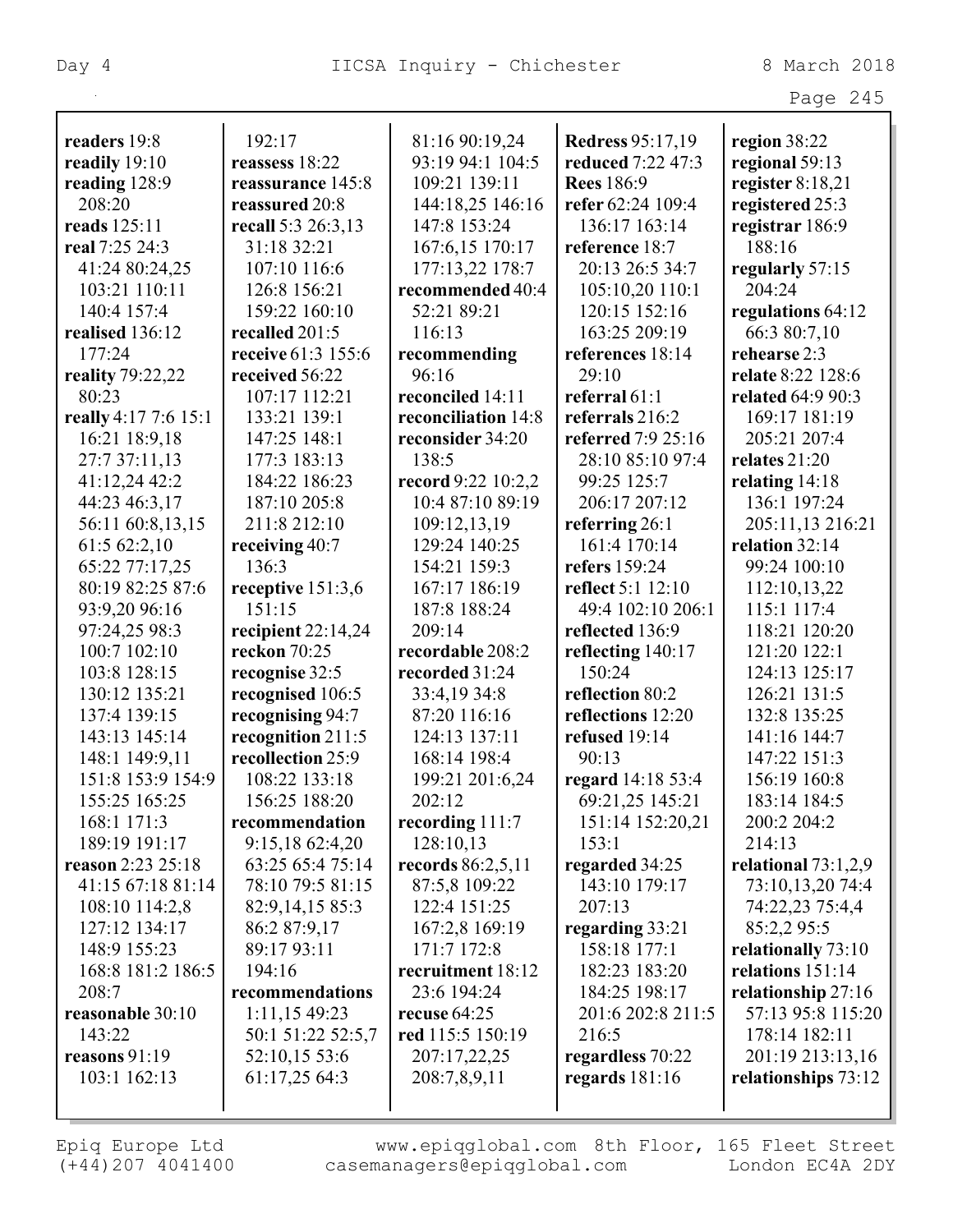Page 246

| 181:1                       | 215:5                                 | 177:23 181:14              | 173:20                              | 145:7 170:16             |
|-----------------------------|---------------------------------------|----------------------------|-------------------------------------|--------------------------|
| relatively 22:7             | removal 203:23                        | 185:16 188:9               | residentiary                        | 211:4 215:21,24          |
| <b>Relativity 136:25</b>    | 204:16                                | 202:23 203:1,7,8           | 195:13                              | responses $37:12,23$     |
| release 46:13 51:3          | removed 71:11                         | 203:9 211:4                | resignation 34:7,22                 | 39:7,21 40:8 43:9        |
| released 35:6               | 85:17 111:3 149:9                     | reported 26:18             | resigned 19:18                      | 48:11                    |
| 203:12                      | 155:19 175:9                          | 56:23 66:1,4,5,10          | 115:13                              | responsibilities         |
| relevant 44:20              | renew 173:6                           | 69:19 85:5 162:2           | resigning $34:12$                   | 134:21 141:16            |
| 130:16 171:4                | renewal 184:6                         | 184:10                     | resistance 72:18                    | 166:21                   |
| 212:12 214:11               | <b>renewed</b> 174:15                 | reporting 55:11            | 196:9,16                            | responsibility           |
| relied 2:23                 | repeated 19:21                        | 56:20,21 65:12,14          | resisted 15:3                       | 33:11 57:8 67:3          |
| religious $62:15,21$        | 20:15,17                              | 65:16,21 67:1,12           | resolve 146:6                       | 75:11,12 132:19          |
| 64:1,4,8,10 65:6            | repetitive 99:19                      | 68:3,9,11,20,25            | resolved 76:22                      | 132:23 133:1,4           |
| 72:20 78:11                 | replied 108:18                        | 69:18 70:2 72:2            | resource 165:4,6                    | 144:16,17 179:11         |
| 154:13,17                   | reply $211:8$                         | 182:12,13 198:2            | 166:13                              | 180:22 197:3             |
| reluctance 19:2,4           | report 1:9,18 2:16                    | reports 21:23 61:2         | resources 68:12                     | 215:21                   |
| 20:15,19 22:23              | 3:6,184:85:9                          | 67:7 69:9 90:7             | 166:13 214:13                       | responsible 30:6         |
| reluctantly 141:2           | 9:21 33:20 48:23                      | 100:22 103:17              | 215:6                               | 168:4                    |
| rely 78:12                  | 49:6 50:16,17,18                      | 139:3 202:3,3,9            | respect 16:10 23:21                 | responsive 151:11        |
| relying 70:24               | 52:11,11 54:17                        | representations            | 33:20 78:16 93:23                   | rest 125:4,22 187:3      |
| remain 1:7 195:2            | 67:7,10,18 68:21                      | 136:3                      | 93:24 95:7 152:11                   | restitution 16:2,6       |
| remained 38:25              | 69:1,15 71:7,15                       | representatives            | respected 21:12                     | restoration 16:1         |
| 68:17 161:13                | 74:21 75:8,10,12                      | 121:9 136:14               | 186:25                              | restored 14:11           |
| 164:11                      | 75:18 90:20,22                        | represented 40:17          | respective 213:14                   | result 4:3 5:16 6:22     |
| remaining 69:8              | 92:16 93:25 94:13                     | representing               | respond 17:18 21:2                  | 9:4 21:24 47:15          |
| remains $60:25,25$          | 94:15,21 95:1                         | 143:20 204:10              | 39:8 41:10,14,23                    | 48:23 49:22 50:14        |
| 79:6                        | 100:23,24 101:2,6                     | reputation 137:16          | 44:13,18 48:7                       | 53:9 55:12 72:11         |
| remarks 28:21               | 101:12 104:10                         | reputations 160:21         | 51:20 58:19 60:8                    | 108:17 112:7             |
| remember $23:10$            | 106:7 107:14                          | request 63:23              | 70:25 92:17                         | 119:10 147:7             |
| 25:17 57:1 83:2             | 109:9 111:21                          | 171:8 177:1,3              | 149:13 174:3                        | 171:24 173:15            |
| 88:13 89:22 100:3           | 114:24 117:11                         | 182:23 187:11              | 212:9                               | results 144:22           |
| 110:19,23 113:10            | 118:6 120:25                          | requested 118:11           |                                     | resume 1:6               |
| 113:24 116:1                |                                       | 171:20 187:1,14            | responded 46:3,23<br>50:20,21 51:20 | resurrect 42:22          |
| 121:12 125:7                | 122:11,16 127:14<br>129:9, 11, 21, 22 |                            | 98:6                                | retaining 110:18         |
| 130:17 133:22               | 130:8,25 133:13                       | require $117:12$<br>154:24 | responding 39:24                    | <b>retired 2:1 7:12</b>  |
| 137:19 185:18               | 133:21,25 134:2,5                     |                            | 39:25 40:5 41:19                    | 8:12 85:24 164:11        |
|                             |                                       | required 32:15             |                                     |                          |
| 186:13 193:8<br>207:1       | 134:19 135:5,13                       | 34:2 53:1 68:12            | 42:10,16,22 43:1                    | 172:16,21 196:6<br>210:3 |
|                             | 135:25 137:15,22                      | 105:25 108:9               | 44:3,4,17,24 45:2                   |                          |
| remembering<br>172:19 173:5 | 138:5,6,10 139:9                      | 150:6 174:10               | 46:6 53:19 58:23                    | retirement 4:9,20        |
|                             | 140:8, 10, 18 143:7                   | 192:23 214:19              | 70:23 139:2 142:5                   | 125:15 172:23            |
| remembrance                 | 143:25 144:15,17                      | requirement 10:14          | 216:4                               | retires 8:12             |
| 187:8                       | 145:21 146:1,16                       | 34:1                       | <b>response</b> 4:13 40:2           | retribution $16:2,5$     |
| remit 32:16 67:19           | 146:25 147:1,3,4                      | requirements               | 46:12 48:8 49:18                    | retrospect 153:7         |
| 105:19                      | 147:6, 12, 14 155:5                   | 60:17                      | 49:19 54:25 58:7                    | return 66:18             |
| <b>remote 59:18</b>         | 156:8 171:24                          | requires $70:14$           | 65:8 68:1 135:9                     | 164:13                   |
| remotely 214:17             | 174:1 177:14,22                       | 79:11,12 141:22            | 144:11,12 145:2,3                   | returning $210:15$       |
|                             |                                       |                            |                                     |                          |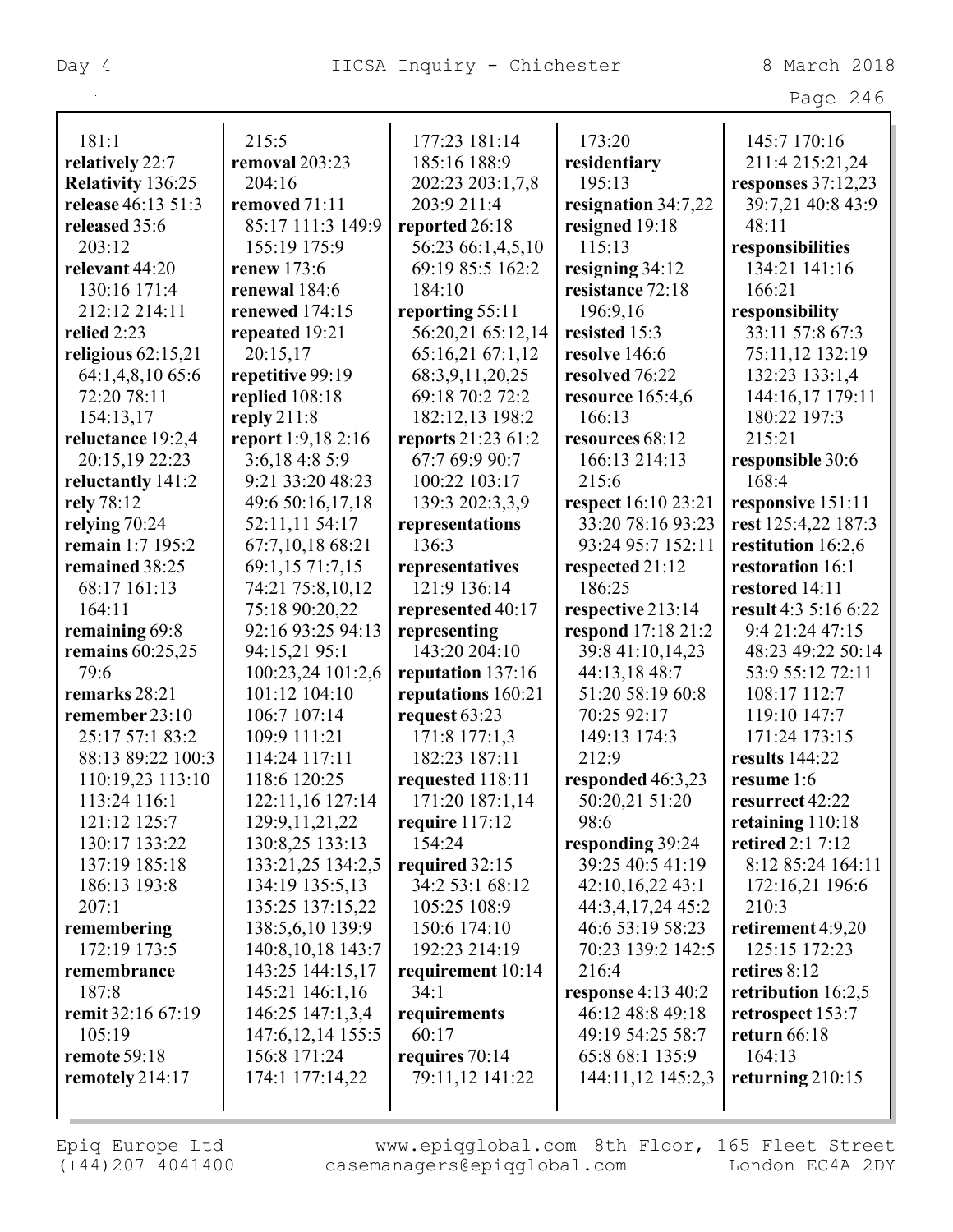| . . |  |  |
|-----|--|--|
|-----|--|--|

| revelations 62:19         | <b>Rideout</b> 15:15 16:4 | robust 127:13      | 126:14,17 127:16     | 69:4 78:11 79:19      |
|---------------------------|---------------------------|--------------------|----------------------|-----------------------|
| Reverend 11:17            | 76:9 77:14 116:21         | Roger 3:18 4:1,7   | 128:1 131:10,20      | 85:5 86:5 87:8,18     |
| 98:2 107:21,23            | 116:22 182:23,25          | 98:20 99:2,5       | 131:23 150:5         | 88:9 89:7,9,18        |
| 113:15,20 211:1           | 183:1,8,14 184:5          | 174:25 176:14,17   | 152:4 157:6,7,18     | 90:17,18,25 91:10     |
| 213:7                     | 200:5,8,12,17             | 177:22 203:5,13    | 160:11 161:23        | 91:13 92:3,20         |
| review $1:13,14$          | 201:1,7                   | 218:1              | <b>RSCB</b> 66:8     | 93:1,6 95:14          |
| 18:16,22 20:3             | Rideout's 15:2            | role 1:10 3:24 5:2 | run $26:15\,37:6,19$ | 102:1 104:20          |
| 24:20 32:13,14,20         | 185:3,14                  | 13:12 18:25 19:24  | 37:20 68:4 90:25     | 105:16,17 109:16      |
| 38:4 39:12,19             | right 1:24 2:13           | 20:2 22:18 26:9    | 165:22               | 132:2 134:1,2,18      |
| 45:22 46:5,8              | 3:23 9:4 13:19            | 37:3 39:4 55:24    | running 23:24 47:1   | 134:21 136:2          |
| 47:22 50:25 51:3          | 28:17 32:3,8              | 75:25 102:9 103:5  | 84:5 112:23          | 141:16,21 142:18      |
| 85:18 99:14               | 37:21 49:6 64:21          | 147:20 148:4,5     | 147:24 179:23        | 146:18,24 147:16      |
| 100:20,23 102:24          | 71:10 87:23 88:5          | 158:4 164:7,11,22  | 195:20 197:2,6       | 147:18 151:4,5,7      |
| 103:7 104:14,19           | 96:2,24 97:15             | 165:14,15,16       | runs 99:8 163:18     | 153:13,21 154:19      |
| 105:8,9,14 106:3          | 101:12,25 102:13          | 166:1,1,2 179:21   | rural 10:3 125:1     | 156:12 167:17,18      |
| 106:22 109:18             | 107:21,23 115:15          | 188:1 195:12,16    | 194:10               | 167:20 168:2,2        |
| 111:22,24 113:8           | 120:4 122:19              | 196:15,15 207:13   |                      | 178:11,15,16,22       |
| 114:1,23 115:2,16         | 123:6,19 124:5,20         | 210:10,14,15,17    | S                    | 178:24,25 181:9       |
| 115:25 116:22,25          | 124:23 126:1              | 210:18 211:8,14    | sabbatical 178:4     | 181:17,20 182:7,8     |
| 117:5,14 118:3            | 128:6 129:9 133:1         | 211:21 212:2,4,13  | sacked 71:10         | 182:20 183:21         |
| 119:11,15 122:2           | 134:1 142:24              | 212:15 213:18,24   | sacrament 82:19      | 184:1,24,25 185:2     |
| 139:7,18 149:2,3          | 144:6 145:5,10            | 214:10 215:19      | 82:23 83:23          | 185:4 186:24          |
| 149:4 155:25              | 163:7 164:4,6,12          | 216:11             | sacraments 126:1     | 187:16 188:7,17       |
| 163:19 167:6              | 164:13,24 165:3           | roles 19:22 62:15  | sacred 84:20         | 191:24,25 192:15      |
| 174:21 175:1              | 169:4 174:23              | 62:21 153:21       | safe 59:1,5,20 60:8  | 198:5,17 199:3,22     |
| 178:19 202:23             | 175:14 185:19             | 164:14 191:13      | 60:21 61:4           | 202:8 206:8,11        |
| 206:23 207:1,7            | 190:25 205:1              | 192:23 193:1       | safeguard 54:14      | 207:5 210:2 211:2     |
| 208:11 210:18,19          | 207:9,17                  | 195:19,24 213:14   | 88:3                 | 211:19,23 212:5,6     |
| 211:6, 10, 17, 21         | right-hand $160:17$       | <b>Roman</b> 102:5 | safeguarding 10:8    | 212:8, 11, 17, 21, 25 |
| 212:3 215:10,17           | rightly $71:20,20$        | room $74:18,18,20$ | 10:8,9 11:7 14:7     | 213:7,10,24 214:1     |
| 216:19,24 217:3           | rigorous 13:16 17:7       | 83:18 163:13       | 14:19,24 16:15       | 214:12 215:16,22      |
| <b>reviewed</b> 104:17,24 | 18:12 29:11               | 187:2,4            | 17:19 18:2,3         | 215:25 216:6,7,14     |
| 114:1 117:2,6             | rigour $27:12$            | Rossi 164:18       | 21:10,20 24:1,12     | 216:16,18,23          |
| 118:1,19 119:4            | rise 208:25               | rota 4:22          | 24:14 25:14 26:6     | 217:1,2               |
| 121:22 157:2              | rises $61:10$             | rotas $8:16$       | 26:9,18 27:10        | safer 93:16           |
| 176:21 177:7              | risk 16:24 17:1,8         | Roughly 38:15      | 29:1,4 30:21         | safety $53:2,2$       |
| 204:24                    | 18:4 47:7 52:19           | routine 86:7       | 32:13,16 33:14       | saintly 70:18         |
| reviewer 100:18           | 68:5 79:4 80:5,5,9        | row 88:10,16,16    | 34:10,23 38:7,9      | sake 31:18 207:20     |
| 107:11                    | 80:18 82:12 87:20         | Roy $2:1,3,11,25$  | 38:14 39:23 42:15    | 208:10                |
| reviewing 119:16          | 89:12 162:25              | 4:20 5:4,12,20 6:2 | 44:8,15 45:14,16     | sales 164:17          |
| 205:1 210:12              | 210:12 216:2,9            | 6:47:2,5,6,11      | 53:11 54:11 55:15    | sanction $65:16,19$   |
| 211:14                    | <b>RM</b> 138:3           | 101:4,7 106:7      | 55:16,18,25 56:2     | sand $60:16$          |
| reviews $216:10$          | <b>robed 83:24</b>        | 115:22 118:19      | 58:2,11,13 60:1      | Sandbrook 181:13      |
| <b>revise</b> 138:6       | <b>Robert 83:6 115:13</b> | 120:2,7,14 122:12  | 61:16 64:4,12,18     | Sandham 60:2          |
| rid $83:16$               | 115:18 116:2              | 122:25 124:4       | 65:7 67:16,17,19     | 213:24 214:4          |
|                           |                           |                    |                      |                       |
|                           |                           |                    |                      |                       |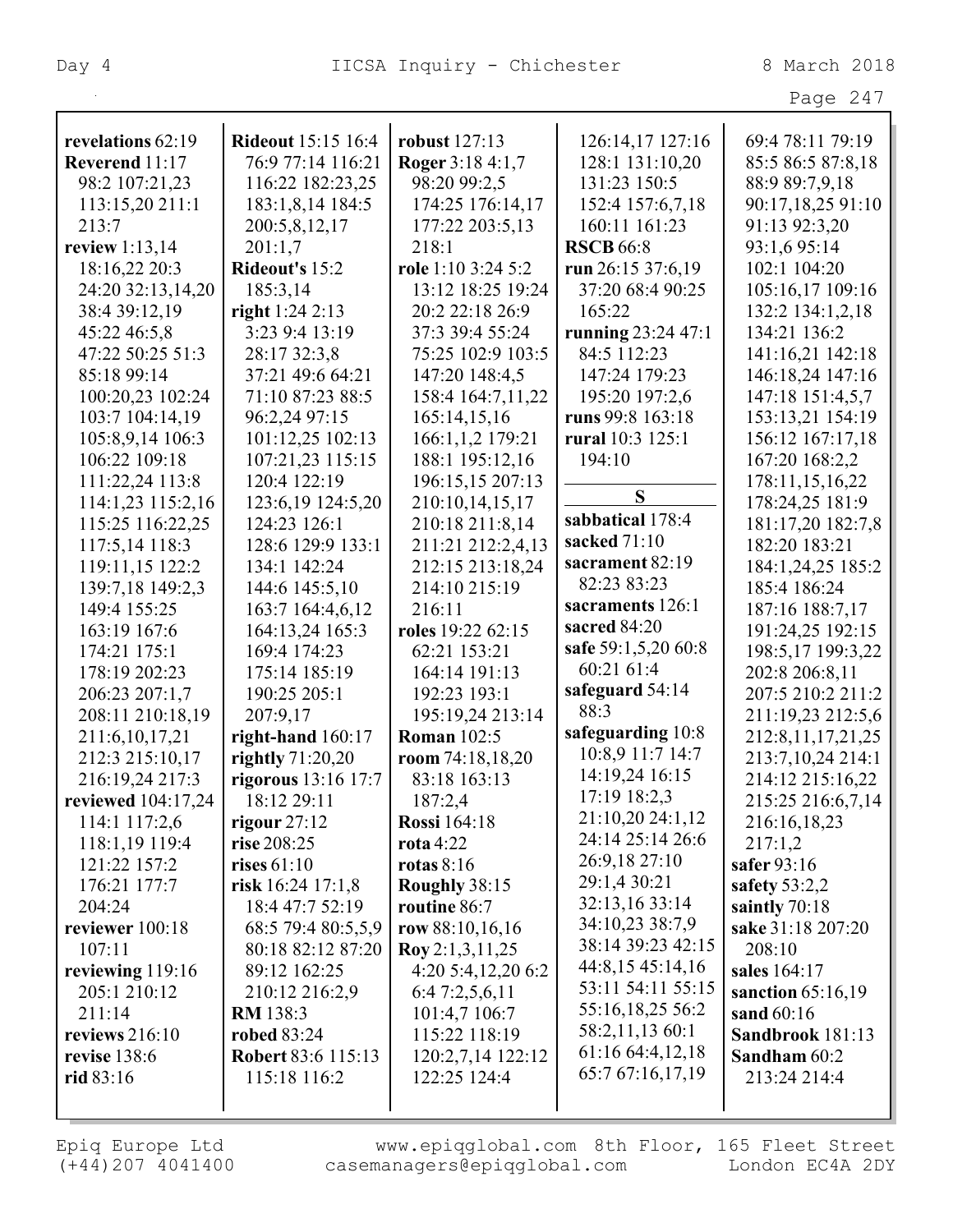| $\sim$ $\sim$<br>21 C | O |
|-----------------------|---|
|-----------------------|---|

| Sandra 108:3             | 111:22 112:19         | 42:21 43:3 51:11      | 171:6 191:4        | 183:14 185:23              |
|--------------------------|-----------------------|-----------------------|--------------------|----------------------------|
| sat 41:3 42:6 90:18      | 116:19 123:14         | 51:12 60:18 61:17     | sending 108:7      | 186:21 201:24              |
| 98:22                    | 124:20 129:14         | 69:4 70:9 73:7        | 130:11 170:10      | 202:12                     |
| satisfaction 148:21      | 138:19 146:10         | 80:15 81:13 83:15     | senior 55:22 107:9 | sergeant $210:10$          |
| Savage 108:3             | 149:18 160:5          | 85:1 91:6 93:12       | 108:15 128:22      | series 47:24               |
| saw 9:9 29:18            | 171:16 209:18         | 96:3 97:11 107:22     | 141:18 151:10      | serious 210:11,15          |
| 49:17 56:20 63:12        | screening 216:24      | 107:25 108:2          | 165:23 166:5,6,10  | 210:22                     |
| 64:20,25 113:4           | script 143:17         | 112:1 113:14          | 178:14 179:2,7     | seriously 12:18            |
| 176:25 190:13            | scriptural 13:16      | 119:18 121:10         | 180:15 185:10,11   | 54:24 94:12,13,19          |
| saying 12:4 15:5         | 14:15                 | 122:20 123:18,22      | 185:12 186:20      | seriousness 94:7           |
| 22:19 25:9 26:8          | scripture 13:4,11     | 124:5,21 125:11       | 190:24,25 191:14   | 143:23                     |
| 28:18 33:8,9             | 13:16                 | 126:13,17 127:18      | 192:13,22,24       | sermon 205:20              |
| 47:25 50:21,22           | scroll 107:21         | 128:3 134:18          | 193:1,13,18 194:8  | served 200:8 210:4         |
| 65:15,21 69:11,16        | scrolling 107:24      | 138:3,23 141:17       | 194:19 195:12      | service 4:22 20:9          |
| 70:10 71:24 72:23        | scrutiny 143:21       | 145:15 153:19         | 196:10 199:20      | 45:22 85:11 96:5           |
| 75:2 76:15 77:8          | 152:1,14              | 155:20 160:20         | 202:24 214:3       | 165:7 210:20               |
| 79:15 86:18 106:5        | seal 82:16,25 83:13   | 176:22 185:2,13       | seniority 142:21   | services 5:14 8:16         |
| 129:4 158:15             | 84:1,23               | 185:25 206:24,25      | sense 14:13 21:13  | 36:3 66:7 97:6             |
| 159:21 160:12            | search 108:19         | seeing 86:16 91:4     | 21:14 39:20 46:16  | 101:16 122:6               |
| 173:8 182:14             | 110:4                 | seek 14:10 32:20      | 47:13 80:3 95:3    | 165:18                     |
| 196:19 201:12            | second 2:22 4:14      | 42:12 168:8           | 127:9 148:21       | serving 22:6               |
| 202:4                    | 11:12 24:17 25:1      | 172:23                | senses $160:13$    | set 30:3,7 39:8,12         |
| says 2:22 12:16          | 49:11 62:4 109:3      | seeking 43:15         | sensible 202:7     | 39:24 43:19 44:11          |
| 69:14 78:3 125:11        | 121:25 125:3          | seen 17:21 18:7,20    | sensitive 140:15   | 44:16,21 61:24             |
| 135:9 137:14             | 127:6 147:14          | 59:17 63:12 68:7      | sensitivity 212:19 | 65:2 71:5 95:15            |
| 140:23 144:14            | 157:1,18 161:23       | 70:11 73:14,14,17     | sent 47:15 52:15   | 97:3 129:1 135:7           |
| scandal 97:25            | second-to-last        | 77:21 83:9 85:1       | 53:20 107:5,20,23  | 154:20 156:24              |
| scandals $104:4,9$       | 138:22                | 88:8 112:25           | 108:1,1 112:22     | 177:15 188:8               |
| scenario 27:20,21        | secondly 93:3         | 134:13 142:4          | 113:23 138:25      | sets 43:17 44:21           |
| scheme 152:15            | 154:18                | 146:15 148:6          | 143:25 145:4       | 139:11                     |
| 179:8,22,23 180:1        | secretarial 21:10     | 150:18 160:21         | 150:14 170:10,14   | setter 191:3               |
| 180:7,17 189:14          | 169:12                | selection $16:17,25$  | 170:23 173:16      | setting 4:2 89:10          |
| 194:2,3                  | secretaries $108:2,3$ | 17:3,3,15 24:5        | 205:2              | 150:6                      |
| schools 66:9 74:14       | 108:8 204:6           | 209:12                | sentence $2:20,22$ | settlement 51:1,2          |
| <b>SCIE</b> 45:4,8,10    | secretary $25:20$     | self-confidence       | 4:14 25:1 110:21   | setup $65:22$              |
| 93:13                    | 29:7 150:19           | 46:16                 | 114:15,25 200:8    | seven $17:6$               |
| <b>Scolding 35:11,13</b> | 162:12 166:8,11       | self-disclosure       | sentences 24:18    | sex 129:18 154:15          |
| 35:14 39:16 66:17        | 168:5 169:9 170:6     | 150:1                 | separate 106:3     | sexism $154:12$            |
| 66:19,21,25 98:13        | 181:9 211:13          | self-employed         | 151:4 169:17       | sexual 2:4 36:9            |
| 98:15,18 217:24          | section 2:16 125:22   | 211:22                | 196:25 205:15      | 39:8 62:8,12,12            |
| scope $16:23$            | 135:11                | self-harming 77:20    | separated 41:2     | 73:5 75:16 85:4            |
| <b>Scout 137:25</b>      | Seddlescombe 7:12     | <b>Selwood 131:25</b> | separately 117:20  | 85:15 116:4,24             |
| screen 2:20 3:13         | see 5:20 9:12 18:7    | 132:3,6               | 192:3,4            | 117:10 210:22              |
| 24:9 31:13,15            | 26:14 31:23 32:1      | seminary 80:16        | September 6:18     | sexuality 154:16           |
| 107:12 110:5             | 36:21 37:13 42:19     | send 52:9,9 107:8     | 138:24 139:1       | <b>sexually</b> 37:1 42:11 |
|                          |                       |                       |                    |                            |
|                          |                       |                       |                    |                            |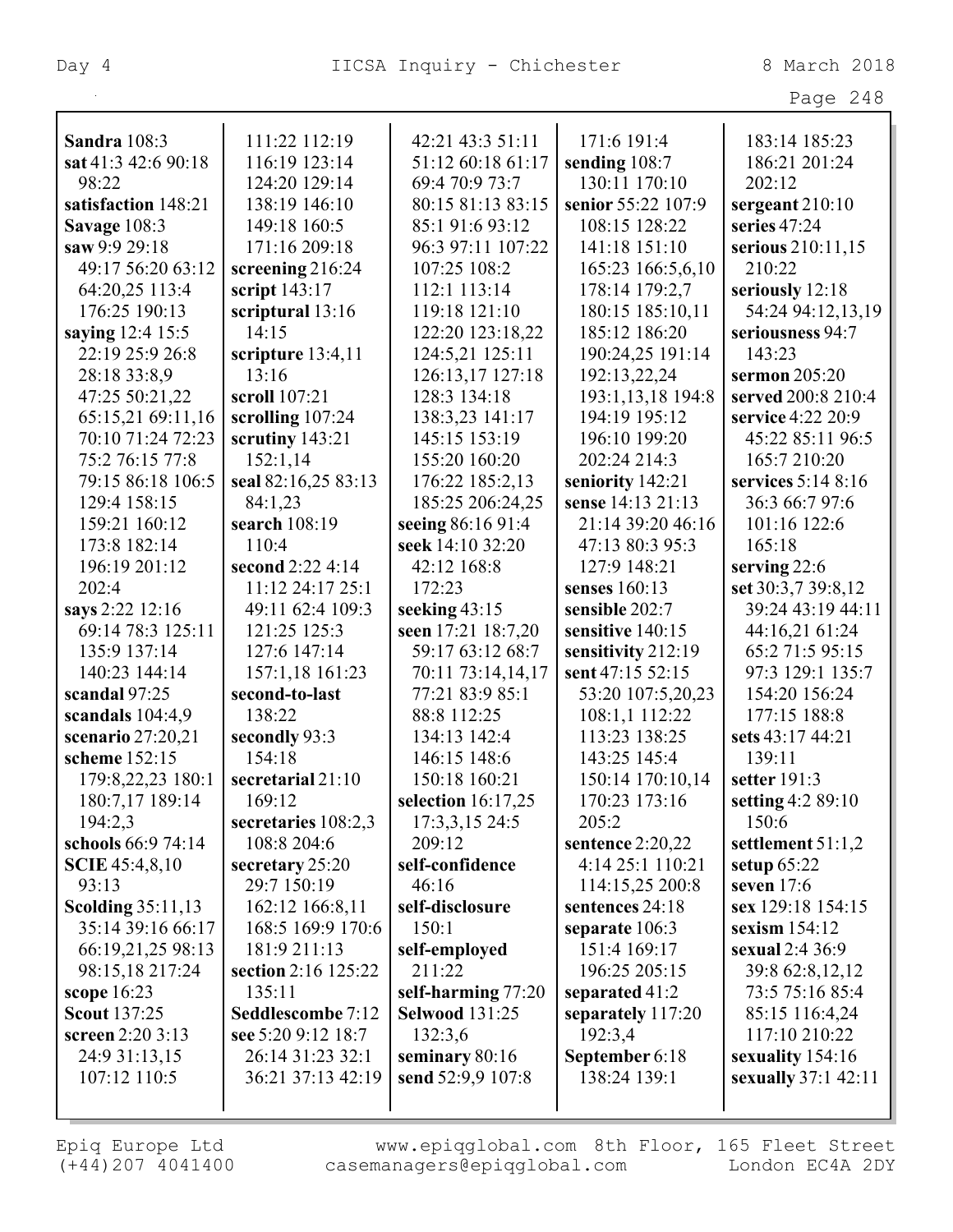| 45:3 46:7                | shook 97:23            | 156:13,15 157:15     | 101:15,21 102:10   | space 83:19             |
|--------------------------|------------------------|----------------------|--------------------|-------------------------|
| shape 59:23              | short 66:23 101:1      | 157:20 202:20,21     | 192:8,10           | <b>Spaces</b> 59:1,5,20 |
| shaping $60:15$          | 121:15 162:22          | 203:2,10,12,15       | society 49:15 72:4 | 60:8,21                 |
| share 30:17 33:2         | 192:19 200:3           | sit 44:9 53:16 64:24 | softly $165:8$     | speak 6:22 14:22        |
| 133:8,14 134:10          | shortly 4:9 185:9      | 88:10,14,15,16       | solely $65:17$     | 37:17 72:1 92:2         |
| 144:23                   | shove 81:11            | 148:9                | solicitor 33:23    | 106:22 108:22           |
| shared 131:24            | show 85:20 144:10      | sits $92:21$         | solid 30:25        | 126:24 148:20           |
| 133:4,24 134:7,12        | showed 7:1 54:19       | sitting 62:3 66:14   | somebody 15:22     | speaking 12:17          |
| 134:16 137:10            | shown 71:6 74:9        | situation 17:19      | 29:4 37:6 72:9     | 56:11,12 83:7           |
| 139:19,19,25             | shredding 86:17        | 24:13 28:9 44:23     | 88:12 92:3 117:9   | 123:6 194:11            |
| 140:11,13 157:5          | <b>Sibson 25:13,19</b> | 63:671:184:19        | 117:16 153:20      | special $154:13$        |
| 161:14                   | 162:11 163:2           | 93:17 95:7 96:23     | 169:11,13,20       | specialised 210:5       |
| sharing $87:11$          | <b>Sibson's 25:23</b>  | 97:18 140:23         | 183:19,22 197:1    | specific 32:19 39:7     |
| 88:25 89:1 133:22        | side 69:25 92:14       | 141:1 152:8,9        | somebody's 16:25   | 62:12 94:2 158:3        |
| 139:17,20,22,22          | 123:15,15 124:1,1      | 156:2 178:11         | Somerset 71:8      | 165:1 182:22            |
| 140:8 141:23             | 204:7                  | 197:5 213:11         | son's 205:21       | 190:20 196:21           |
| 147:12,14,15             | sides 100:4            | situations 87:7      | soon 4:19 43:18    | 197:25                  |
| Sharpling $28:19,20$     | sidetracked 23:24      | 89:15                | sorry 1:12 3:14    | specifically 26:25      |
| 157:21 158:10            | sight 146:25 170:1     | six 17:6 57:18       | 12:24 18:11 19:7   | 30:24 40:17 44:11       |
| 180:12 200:1,16          | 171:14                 | 76:23                | 23:1 25:24 39:16   | 44:13 47:19 57:1        |
| 200:22,25 201:10         | signature 35:19        | six-monthly 57:17    | 84:18 92:2 110:8   | 57:22 63:19,22          |
| 201:15                   | signed $99:10$         | size 189:18          | 117:25 118:10      | 84:4 114:15             |
| shattered 73:20          | 137:12 209:23          | sizeable $113:9,10$  | 124:16 137:8       | 120:25 122:12           |
| shatters 73:16           | significance 33:14     | skills 192:23,24     | 144:9 156:16       | 127:15,23 128:25        |
| she'd 32:6 158:14        | 197:5                  | 195:15 196:20        | 187:12,13 192:16   | 130:7 133:6             |
| Sherlock 97:1            | significant 22:1       | 197:10               | 196:6 201:14       | 140:21 141:14           |
| shift 48:14 57:20        | 82:21 109:18           | skip 113:13          | 202:20,21 207:8    | 142:13,24 153:23        |
| 75:5                     | 112:12 128:12          | slack 118:9          | sort 25:10 37:24   | 165:5,17,18             |
| shifted 74:13            | 144:2 152:21           | slate 15:7           | 40:20 43:25 89:20  | 170:21 171:5            |
| <b>Shirley</b> 25:2,4,21 | 164:15 170:4           | slightly $27:541:6$  | 95:13 109:20       | 179:4 181:16,20         |
| 25:25 27:11 31:5         | 177:18 181:15          | 97:16 100:13         | 132:18 135:17      | 186:14 191:19           |
| 32:1,3 103:25            | 214:24                 | 122:15 162:17        | 143:17 150:22      | speculate 16:18         |
| 107:4,4 108:3            | significantly 39:2     | 167:15 193:8         | 165:20 195:24      | 25:11                   |
| 123:1 133:20             | 211:20 213:19          | slip 25:22 121:24    | 196:19,22          | speculative 17:9        |
| 147:3,25 148:6           | signs 73:4 148:19      | slowly $184:15$      | sorts 78:24 95:10  | spent 150:3 152:9       |
| 156:7 158:6,10           | similar $70:3$ 144:12  | slur 137:15          | 97:21              | 164:20                  |
| <b>Shirley's</b> $24:20$ | 152:3 212:7            | small 70:20 103:19   | sought 43:24 212:9 | spiritual 95:8          |
| 153:8 158:7              | simply $8:15 \; 10:3$  | 124:11 190:6         | sound 207:8 208:3  | spoke 6:3,9 11:21       |
| shock 46:13,13           | 19:8 22:10 34:4        | 196:13               | soundboard 102:11  | 115:15 122:21           |
| 97:25 187:18             | 40:20 65:10 67:3       | smaller 182:4        | soundingboard      | 123:3 186:21            |
| shocked 162:1            | $\sin 84:24$           | 215:2                | 102:17             | 187:24                  |
| 187:19                   | single $46:12$         | smoking 86:16        | source 158:17      | spoken 22:17 23:14      |
| shocking 46:14           | single-agency          | snapshot 20:6        | 161:20             | 23:15 83:6 127:18       |
| 77:17 89:16 91:8         | 210:23                 | social 25:3 45:5     | Southwark 215:18   | 158:20 159:19           |
| <b>Shoes 98:2</b>        | Sir 119:1 156:6,10     | 66:7 97:6 101:12     | 215:20 216:8       | 163:13 165:8            |
|                          |                        |                      |                    |                         |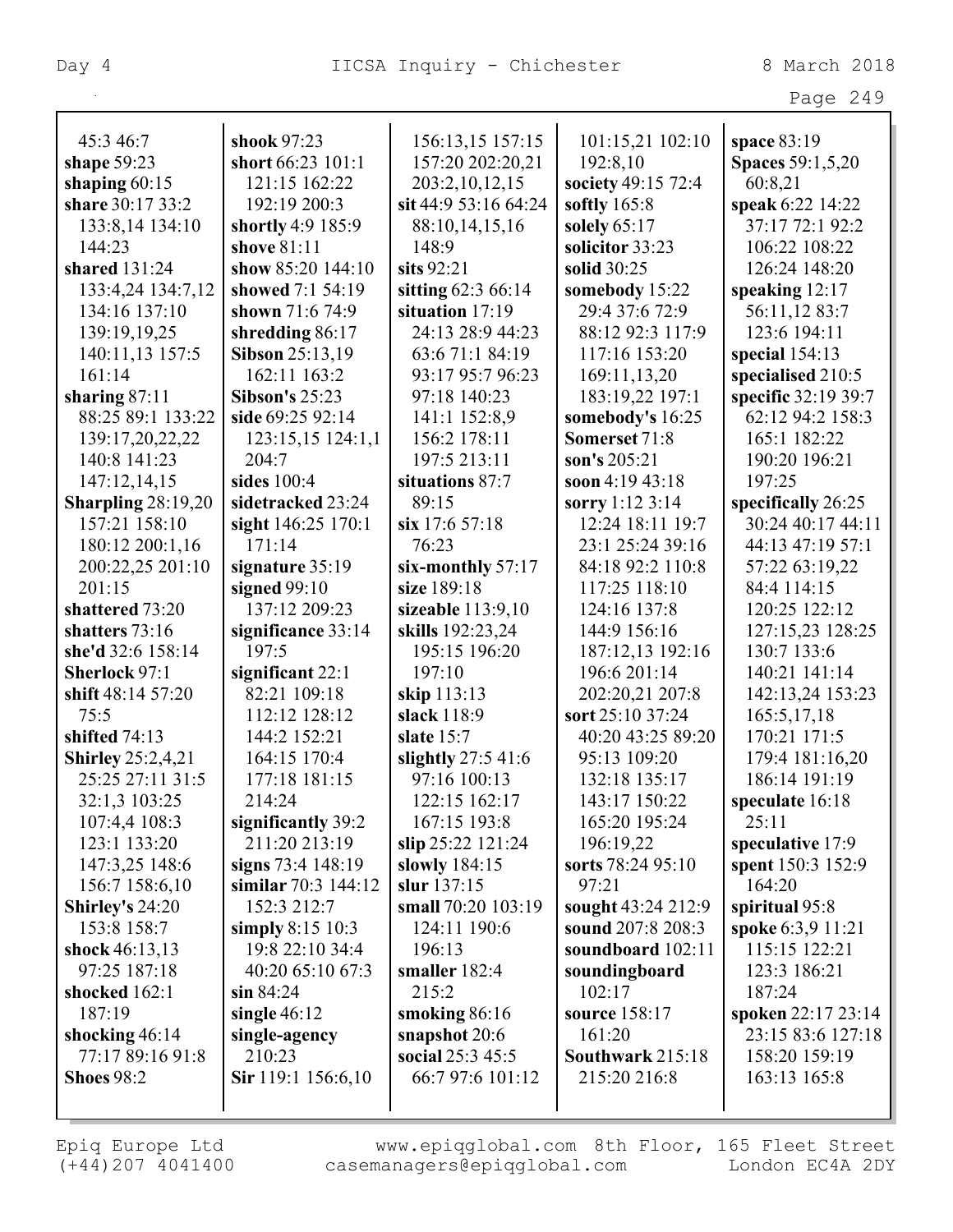|                        |                       |                           |                     | Page 250             |
|------------------------|-----------------------|---------------------------|---------------------|----------------------|
| sponsoring 9:21        | 50:2 119:21           | 25:16 26:2,12             | study 68:6          | summarised 112:1     |
| sports $62:17$         | 136:20 158:4          | 28:10 214:10              | stuff 52:5 76:18    | 112:16               |
| spread $190:23$        | 190:4 211:20          | stay $66:4$               | 86:23 191:21        | summarises 114:11    |
| squaring 48:3          | starts 122:14         | stayed 74:8               | stunning $150:2$    | 140:24               |
| St 194:2 215:18        | 124:15                | steady 38:25              | stupid $72:22,23$   | summary $8:546:9$    |
| staff 34:15 74:18      | starved 74:20         | steadying 216:16          | style 182:16        | 111:22 114:24        |
| 74:18,20 103:14        | state 66:6 81:12      | steeped 13:22             | subject 11:5 70:13  | 116:8 140:19         |
| 128:22 141:18          | 156:20 180:5          | <b>Steers</b> 108:3       | 116:22 147:19       | 201:17               |
| 151:10 165:21,23       | stated 30:13,15       | stenographers             | 198:25              | summer $24:19$       |
| 165:24,25 166:4,5      | 150:14                | 165:11                    | submissions 135:24  | 192:8                |
| 166:6,10,11            | statement $1:19,22$   | step 11:22 12:5,10        | submitted 130:25    | Sunday 9:23          |
| 171:19,20 175:24       | 6:11,15 7:24 8:3,4    | 12:12 195:7               | 131:24 140:11       | superior 13:12       |
| 178:14 179:3,7         | 11:17 12:21,24        | stepping $106:2$          | 149:14,15 150:5     | supervise 91:13      |
| 180:15 185:10,11       | 18:25 19:22 25:19     | steps 43:24 75:19         | subsequent 24:20    | supervision 155:17   |
| 185:12 186:20          | 27:15 30:4 35:16      | 93:4 148:11 170:4         | 81:19 116:12        | 158:6 173:1          |
| 190:24,25 191:14       | 35:21 36:24 39:9      | <b>Stones 44:11 48:22</b> | 120:22 149:3        | supervisor $102:2,4$ |
| 191:17 192:13          | 54:13 61:25 65:11     | 49:2 52:12 53:9           | 177:23              | 102:8,9,14 103:5     |
| 199:20 202:15,25       | 91:11 99:7,10,25      | 53:22 54:21 61:14         | subsequently 6:16   | support 9:17 36:25   |
| stage 1:11 5:3 7:6     | 105:1,2 108:12        | 81:20 90:10               | 7:18 104:11         | 37:3,9,14,16         |
| 8:10 17:11 26:17       | 109:5 110:6,7,25      | stop 40:6 55:5,12         | 112:22 117:10       | 38:21 43:5,15,16     |
| 27:7 106:8 119:14      | 113:1 114:5           | 56:16 57:22 87:7          | 129:8 200:7         | 52:18,21 57:4        |
| 133:15,17 140:1        | 122:13 143:14         | 89:2 217:5                | substance 61:6      | 59:13 65:22 75:19    |
| 140:13 152:11,24       | 151:17,17 154:23      | stopped 91:6 92:18        | substantiated       | 75:25 76:15 77:5     |
| 162:9 202:6,13         | 163:17,19,25          | stored 176:11             | 71:21               | 77:6,7,8 154:18      |
| 203:6 214:22           | 164:3 169:1           | stories 47:20             | sudden 216:17       | 156:1                |
| stages $162:12$        | 177:16 178:10         | story $49:4$              | sufficient 190:16   | supported 3:2        |
| 193:19 214:23          | 181:13,21 191:7       | strangely 43:13           | sufficiently 127:13 | 59:12                |
| stamp $154:11$         | 192:20 200:2,20       | strategic 165:3           | 139:11              | supporter 57:11      |
| stand 11:15 70:15      | 201:17 202:22         | 210:14                    | suffragan 194:9     | supporting 78:4      |
| 84:15 144:5            | 209:1,11,14,15,17     | strength $70:15$          | suffragans $179:24$ | 95:24 153:2          |
| standard 30:9          | 209:20,23,25          | strengthen 81:25          | suffraganship       | 215:24               |
| 33:24,25 48:1          | 211:18 218:19         | strengthening             | 180:8               | supportive 53:20     |
| 53:1 78:14 79:10       | statements 47:24      | 91:15                     | suggest 12:8 29:6   | suppose 8:9 12:6     |
| 79:10,12               | 138:2                 | stress $17:9$             | 100:6 119:21        | 41:7 86:24 144:9     |
| standards 48:2         | states 25:2 210:1     | strict $13:21$            | suggested $25:14$   | 149:10 158:2         |
| standpoint 15:23       | stating $74:1$        | stringent $7:2,3,8,21$    | 118:16 138:1        | 165:21 192:1         |
| <b>Stapleton</b> 100:1 | station $200:6,12,14$ | stripped $154:10$         | 140:10              | supra $90:16$        |
| <b>stark</b> 27:23     | 200:15 201:1,10       | strong $12:9$             | suggestion 7:13     | sure 10:6 17:13      |
| start 1:22 41:21       | 201:13                | strongly 48:16            | 15:3 59:7           | 20:4 44:4 45:20      |
| 78:25 80:25 98:23      | statistic 68:16       | 154:17                    | suggestions 9:11    | 52:19 76:5 85:12     |
| 99:22 127:8            | statistically 70:25   | structure 90:17           | suggestive 141:4    | 87:18,24 100:16      |
| 136:22 138:22          | statistics 74:9       | 92:6 93:5                 | suitability 16:25   | 122:7 126:23         |
| 148:25 162:16,18       | status 20:6 169:2     | structures 24:3           | 18:17 198:14        | 137:25 153:10        |
| 196:10 208:23          | 180:4                 | struggle 153:8            | summarise 18:11     | 165:16,24 167:16     |
| started 37:6 38:1      | statutory 10:14       | studies $54:18$           | 131:7,8 135:3       | 170:8, 12, 22 171:3  |
|                        |                       |                           |                     |                      |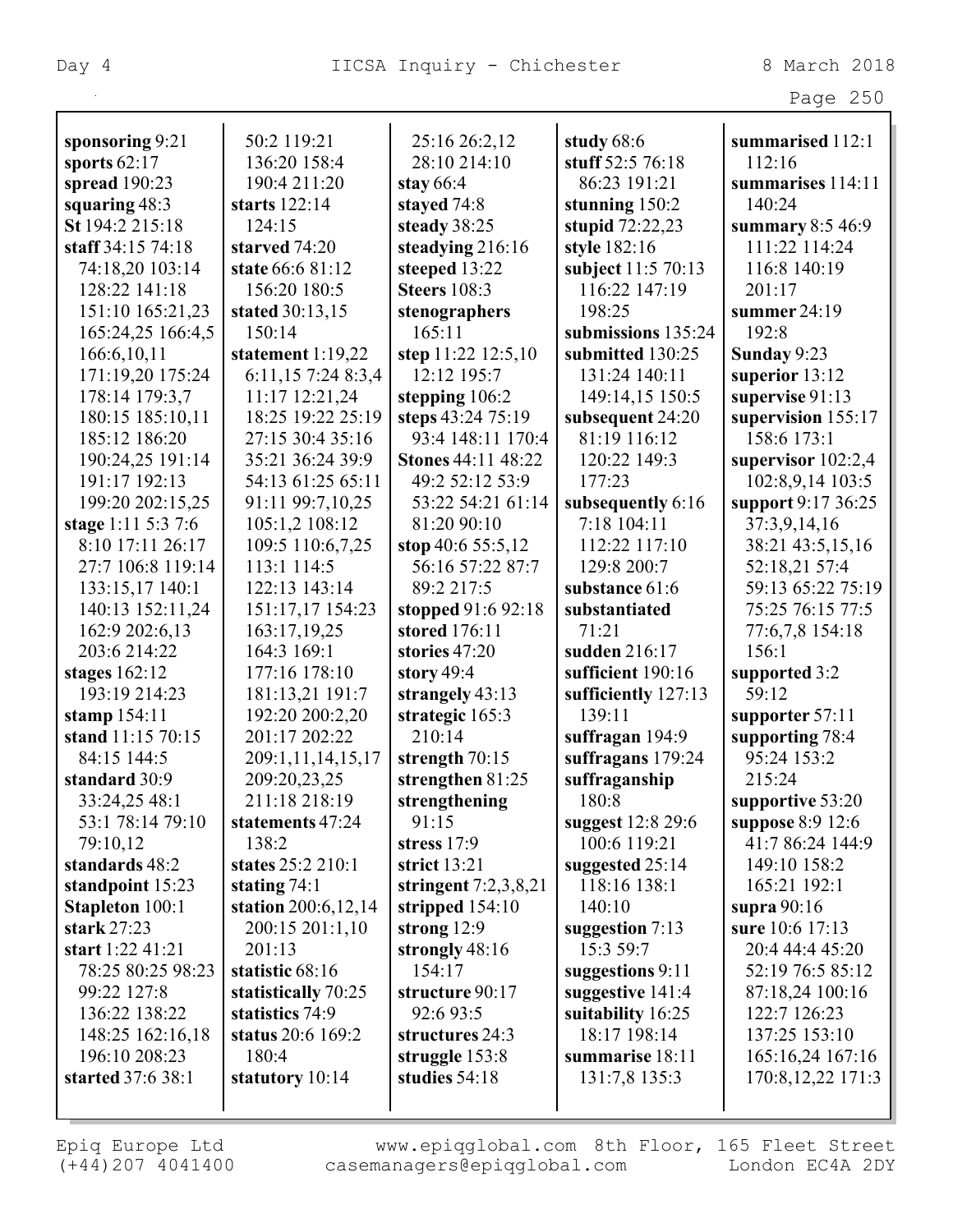| $\sim$<br>٠ |  |
|-------------|--|
|-------------|--|

| 172:12 173:14,17    | suspicions 114:7     | 144:22 145:24       | 138:18 146:9        | tensions 155:20      |
|---------------------|----------------------|---------------------|---------------------|----------------------|
| 178:2,5,16,18       | suspicious 72:7      | 151:16 153:7        | 150:4 152:22        | 156:3                |
| 180:8 181:23        | <b>Sussex 101:16</b> | 157:12 160:23       | 161:5 177:9         | tenure 25:13 170:7   |
| 186:15,17 188:9     | 114:4 131:19         | 162:13,16,18        | 182:11 202:22       | 174:23 178:4         |
| 188:10 195:18       | 148:3 153:22         | 164:2 169:6         | talks 27:15 51:1    | 179:17 190:15        |
| 203:10 207:22,24    | 190:12 210:4,18      | 171:16 177:3        | tampered 176:23     | term 13:9 95:10      |
| surmise 129:4       | swamp $61:10$        | 179:1,10 189:1      | tapped $10:4$       | terms 8:11 10:21     |
| surprise $4:10$     | swear 128:11         | 193:17 194:7        | tarnished 79:17     | 13:6 15:2,8 17:15    |
| surprised 154:20    | sworn 35:12 162:24   | 208:22 209:1        | task 105:12         | 19:8 22:6 26:5       |
| 173:12 174:5,13     | 163:8 217:22         | taken 5:14 8:15     | tasks 103:15        | 40:18 68:15 71:23    |
| survey 46:21 47:15  | 218:9                | 10:16 17:23,23      | 169:12,13 196:21    | 89:10 91:15 97:20    |
| 48:5 49:5,7 55:7    | synod 79:8 92:8      | 35:19 36:23 48:20   | <b>tassel</b> 84:20 | 98:5 105:10,19       |
| <b>SurveyMonkey</b> | system 78:14 89:23   | 115:4 134:24        | teacher $71:9,11$   | 122:15 138:18        |
| 48:13               | 91:17,17 92:4        | 139:4 146:14        | teachers 74:17      | 142:13 158:12        |
| survivor 43:25      | 171:10 204:9         | 148:12 154:5        | teaching 70:5       | 161:19 165:6,14      |
| 58:11 61:12         | systems 215:9        | 158:14,15 173:14    | team 79:19 166:9    | 170:16 174:13        |
| survivors $36:9,20$ |                      | 187:9 198:18        | 194:8 195:21        | 181:1 189:9          |
| 37:3,9 39:8 40:5,8  | T                    | 207:2,7 208:8       | 197:6 210:9         | 193:21 195:11        |
| 40:14 41:14,24      | tab 1:20 24:10       | taker 166:8 191:2,3 | 216:23 217:2        | 197:24 199:6         |
| 43:7,12 44:13,17    | 31:14 48:24 118:8    | takes 24:4 95:1     | technical 142:7     | 200:21               |
| 45:17,21 46:3       | 123:24 124:14,17     | talk 1:15 11:3      | technically 194:11  | terribly 118:14      |
| 47:10,14 48:20      | 124:18,19 127:6      | 12:20 14:21 41:13   | teleconferences     | <b>tests</b> 95:23   |
| 49:5 52:20,21,22    | 129:11 138:20,21     | 43:22 45:17 51:11   | 215:5               | tethered 9:25        |
| 53:22 54:2 56:13    | 146:7 149:17         | 53:19 72:9 74:17    | telephone 37:21     | thank 3:20 19:17     |
| 56:23 57:23 58:1    | 158:24 161:8         | 74:18 91:23 101:9   | 38:16 59:9 215:5    | 26:23 28:6,19,20     |
| 58:20 59:9,24       | 185:21 209:16        | 104:13 111:20       | telephoned 47:18    | 32:9 34:5 35:3,4,5   |
| 60:9,13 63:14       | table 83:8,11,17,22  | 121:8 125:17        | tell 8:4 37:10 52:1 | 76:17 98:13,15,15    |
| 77:11 92:18 106:6   | 107:16 135:8         | 138:14 174:20       | 53:22 79:7 83:13    | 99:1 100:12 115:7    |
| 138:11 139:23,25    | tables 50:19         | 177:17 182:25       | 84:18 88:14 119:3   | 121:17 129:7         |
| survivors' 45:25    | tackle 14:22         | 185:13 189:9        | 120:11 122:4        | 155:1 156:15         |
| suspect 16:3 17:10  | tail 60:13           | talked 3:24 4:19    | 128:4 131:8,14      | 157:20 160:7         |
| 65:24 72:8 118:15   | take 4:22 11:1       | 7:3 28:21 48:7      | 151:5 156:9         | 162:4,5,20 165:13    |
| suspected 48:16     | 12:10 17:6 18:13     | 74:20 130:6         | 161:19 169:5        | 189:1 197:12,18      |
| suspend 11:20 12:1  | 22:4 24:11,16        | 137:18,19,21        | 176:13 185:6        | 197:22 199:25        |
| 81:21,22            | 43:24 50:4 64:2      | 147:19 175:12       | 186:5 201:7         | 202:19 203:15        |
| suspended 12:13     | 65:7,19 66:17        | 184:13 192:2        | telling 83:7 84:24  | 205:19 208:14,17     |
| 12:18 81:17         | 71:13 72:16 75:13    | 208:21              | 159:10              | 209:7,19 217:6       |
| 120:21 132:14       | 78:22 89:24 90:15    | talking 12:19 17:14 | tells 82:24         | <b>Thanks</b> 116:17 |
| 199:11              | 92:15 93:3 94:18     | 17:16 18:18 21:14   | temporary 170:6     | theological 17:4     |
| suspending 11:12    | 98:24 99:19 105:1    | 24:2 32:6 38:3      | 213:23              | 23:10,13 196:24      |
| suspension 12:14    | 109:9,10 110:5       | 40:16 41:17 45:19   | ten 191:1           | theology $13:823:24$ |
| 132:13 199:10,10    | 114:21 115:6         | 57:25 58:2,3        | tend 29:13 153:7    | 41:11                |
| 199:15              | 116:17 126:20        | 65:17 67:10 73:12   | tends $141:5$       | thereabouts 113:22   |
| suspicion $67:8,23$ | 129:7,22 132:3       | 83:11 98:2 123:17   | tension $181:12$    | thesis 8:6           |
| 75:8,9              | 136:5 137:5,22       | 130:16 137:20       | 202:10              | they'd $136:10$      |
|                     |                      |                     |                     |                      |
|                     |                      |                     |                     |                      |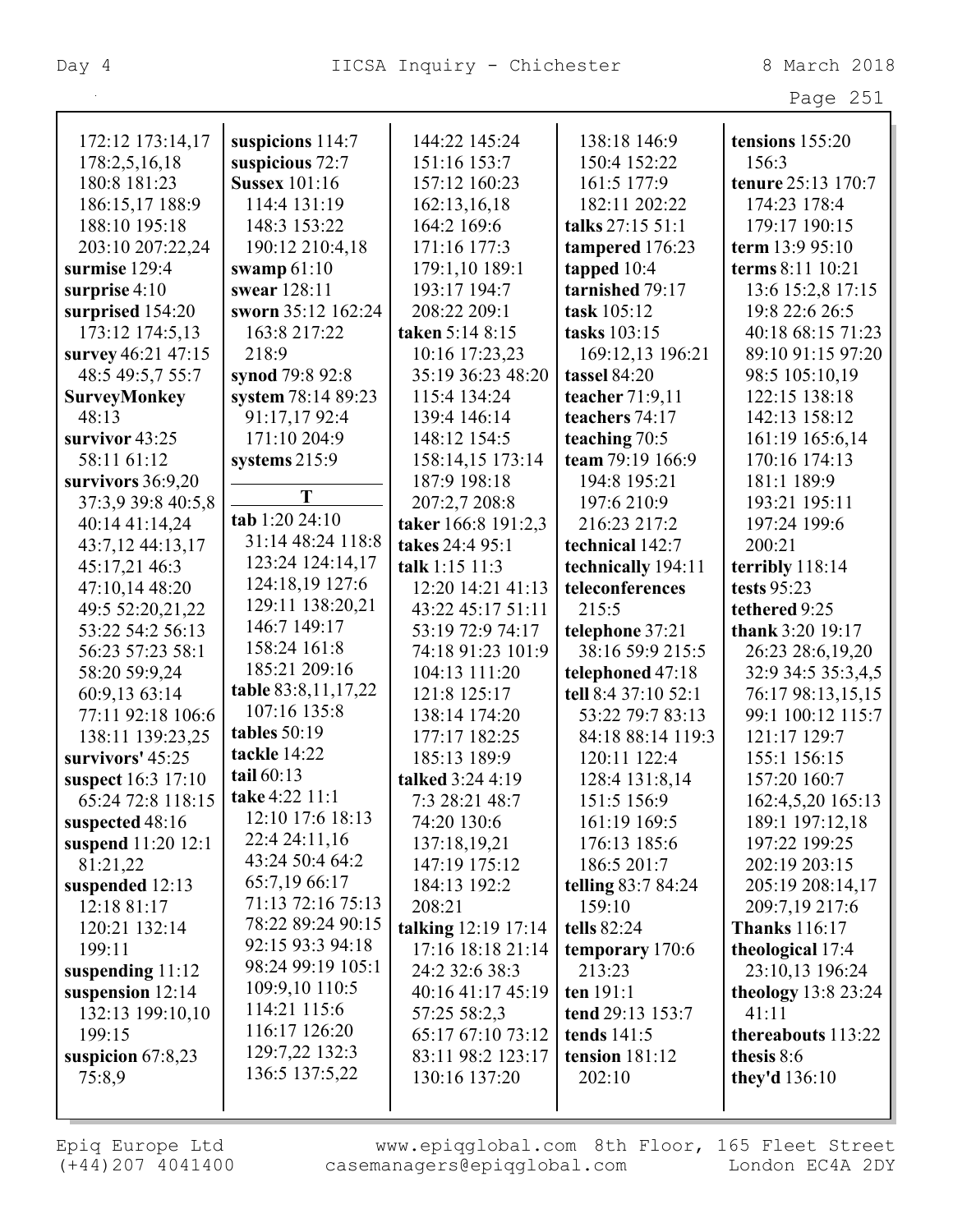| Page | $\cap E$<br>ノコノ |
|------|-----------------|

| 183:23              | 50:12 53:16 54:22 | 178:24 179:19      | 57:18,19 100:22      | 187:9, 10, 17, 19      |
|---------------------|-------------------|--------------------|----------------------|------------------------|
| thick 111:16        | 55:2 58:10 60:7   | 180:13,18,25       | 166:7 192:4          | 188:17,18 199:15       |
| 175:25              | 60:16 61:7 62:2   | 181:1,20 182:5,21  | 194:10 196:6         | 202:11 204:3,17        |
| thicker 111:19      | 62:16,22 63:14    | 185:10 186:8,18    | 199:23,24 213:21     | 205:16 211:4           |
| thin $111:17$       | 64:11,20,21 65:2  | 187:17,20 189:6    | 215:1                | 212:1,25 213:5,17      |
| thing 15:1 27:4     | 65:14 66:9 68:18  | 190:12,15,17       | three-monthly        | 213:25 214:7,14        |
| 32:9 39:18 42:7     | 68:18,19,25 71:21 | 191:13 192:12      | 57:16                | 214:16,24 215:8        |
| 47:3 49:8,10,11     | 72:6,8 75:9 78:9  | 193:6 195:5,5,10   | threshold 67:24      | 217:4                  |
| 58:24 61:10 67:9    | 78:15,24 79:5,8   | 196:5,9,12,23      | thrown $157:4$       | timeline 145:6         |
| 73:9,15,15 76:3     | 81:24 82:2,5,6,9  | 197:1,15,17,17,25  | <b>thrust</b> 103:21 | times 38:5 57:19       |
| 83:3 91:3,21        | 82:13 86:3,4 87:9 | 201:3 202:1,5,9    | 193:12               | 77:22 151:10,13        |
| 92:14 95:5 110:9    | 87:17 89:23 90:1  | 203:4 204:11       | Thursday 1:1         | 191:1 215:1,3          |
| 110:21 116:7        | 90:2,5 91:13 95:6 | 209:3,8            | tic $69:3$           | Timing $55:8$          |
| 144:6 146:3         | 95:15 96:20 98:25 | Think/couldn't     | tick 50:12           | today 18:22 72:4       |
| 160:23 165:20       | 102:11 103:18     | 128:11             | tightening 140:5     | 74:15 157:21           |
| 170:22              | 104:6,8 105:18    | thinking 16:3      | Tilby 45:13 79:19    | 162:10 163:6           |
| things 26:20,21     | 106:2,2,5 109:7,9 | 40:16 51:22 64:23  | time 3:5 10:11,22    | 204:8 217:5            |
| 27:14 29:13 38:3    | 109:18,20 111:7   | 77:1 88:2 96:12    | 22:10,10 23:3,3      | <b>Todd 76:12</b>      |
| 38:5 41:11 43:20    | 111:10 112:24     | 142:12 154:6       | 31:1 34:16 38:3      | told $1:14$ $11:16,23$ |
| 48:4 51:15 55:5     | 114:2,5,5,10,25   | 192:16,16          | 39:11 40:2 42:17     | 40:17 43:22 49:5       |
| 57:19,24 58:10      | 115:4,6,23 116:15 | thinks 60:23 76:3  | 42:25 45:17 51:13    | 70:12 87:3 91:7        |
| 65:25 69:5 72:1,6   | 121:23 122:10     | 82:3               | 55:6 56:11 57:19     | 94:16,16 110:19        |
| 73:12 74:15 84:21   | 124:4,15 125:9    | thinning $205:1$   | 70:11 74:9 76:10     | 110:23 116:11          |
| 86:23 87:4 96:12    | 126:8 127:9       | third 19:24 114:14 | 77:4 83:10 86:11     | 121:11 124:8           |
| 133:4 148:7 154:1   | 128:13,16 129:20  | 124:21 147:15      | 86:12 94:16,23       | 126:4,13 128:23        |
| 161:24 176:4        | 130:17 132:16,25  | 159:7 161:11       | 98:22 102:20,24      | 129:5,16 137:14        |
| 179:19 181:6        | 133:13 134:17     | thought $3:10,14$  | 103:15,15 106:15     | 157:8 159:9,11         |
| 189:25 190:4        | 135:6 136:10      | 7:17 8:6,9 14:17   | 109:8 113:17         | 161:24,25 167:22       |
| 195:20              | 137:24 138:13,14  | 16:22 18:4 36:19   | 116:1,21 117:5       | 181:17 190:24          |
| think $7:4,6,109:9$ | 138:15 139:4,10   | 45:23 48:2 50:2    | 118:23 119:20        | 197:25 200:10          |
| 9:14 10:21 12:8     | 139:15,19,24      | 51:4,8,9,19 53:4   | 120:2 122:8 125:5    | 204:1                  |
| 12:16 14:2,6        | 140:1,7,8,16      | 53:25 54:12 58:20  | 125:6 126:16         | <b>Tolworthy 6:11</b>  |
| 15:16,19,21 16:13   | 143:10 144:6      | 59:11 60:6 61:14   | 127:6,9 130:15       | <b>Tommy 98:2</b>      |
| 16:18 17:11,20,20   | 145:6,17 148:19   | 91:7 96:13 111:19  | 131:15 132:3         | tomorrow $163:4$       |
| 18:6, 18 19:5, 10   | 149:1 150:10,11   | 130:9 131:6,20     | 138:25 142:2,3       | 217:8                  |
| 19:11,22 21:5,7,9   | 150:13 151:1,6    | 132:10 137:9       | 145:22 146:22        | tongue $25:22$         |
| 22:1,4,9,21,23      | 152:12,12,14,24   | 139:14 140:12,17   | 148:1 150:3,17       | 121:24                 |
| 23:4,16 24:2,3      | 153:12 154:2,4,7  | 142:17 155:13      | 152:10 153:21        | <b>Tony 131:25</b>     |
| 26:3 27:2,4,12,17   | 154:23,23 156:24  | 170:10 178:13      | 154:4,7 155:21       | top 2:18 8:4 52:8      |
| 29:3,22 30:19,21    | 158:13 159:2,3,7  | 203:8              | 156:23 163:2         | 65:4 77:24 89:2        |
| 31:1,7,7,9,17 32:7  | 159:18 160:6      | thousands 41:22    | 166:16 169:9         | 128:9 144:13           |
| 33:6,9,10 34:4,8    | 161:7 172:25      | 98:11              | 174:1 175:4          | 159:4 160:4            |
| 34:25 39:17 41:25   | 173:13,19 174:5   | threatened 74:22   | 176:21 177:6,19      | topic 18:23 124:13     |
| 42:17,20,24 46:25   | 174:14 175:23     | threatening 202:5  | 178:3,15 180:4       | 144:8                  |
| 48:1,9 49:25        | 177:14,24 178:10  | three 4:24 53:5    | 183:2,11 184:7       | <b>topics</b> 123:19   |
|                     |                   |                    |                      |                        |
|                     |                   |                    |                      |                        |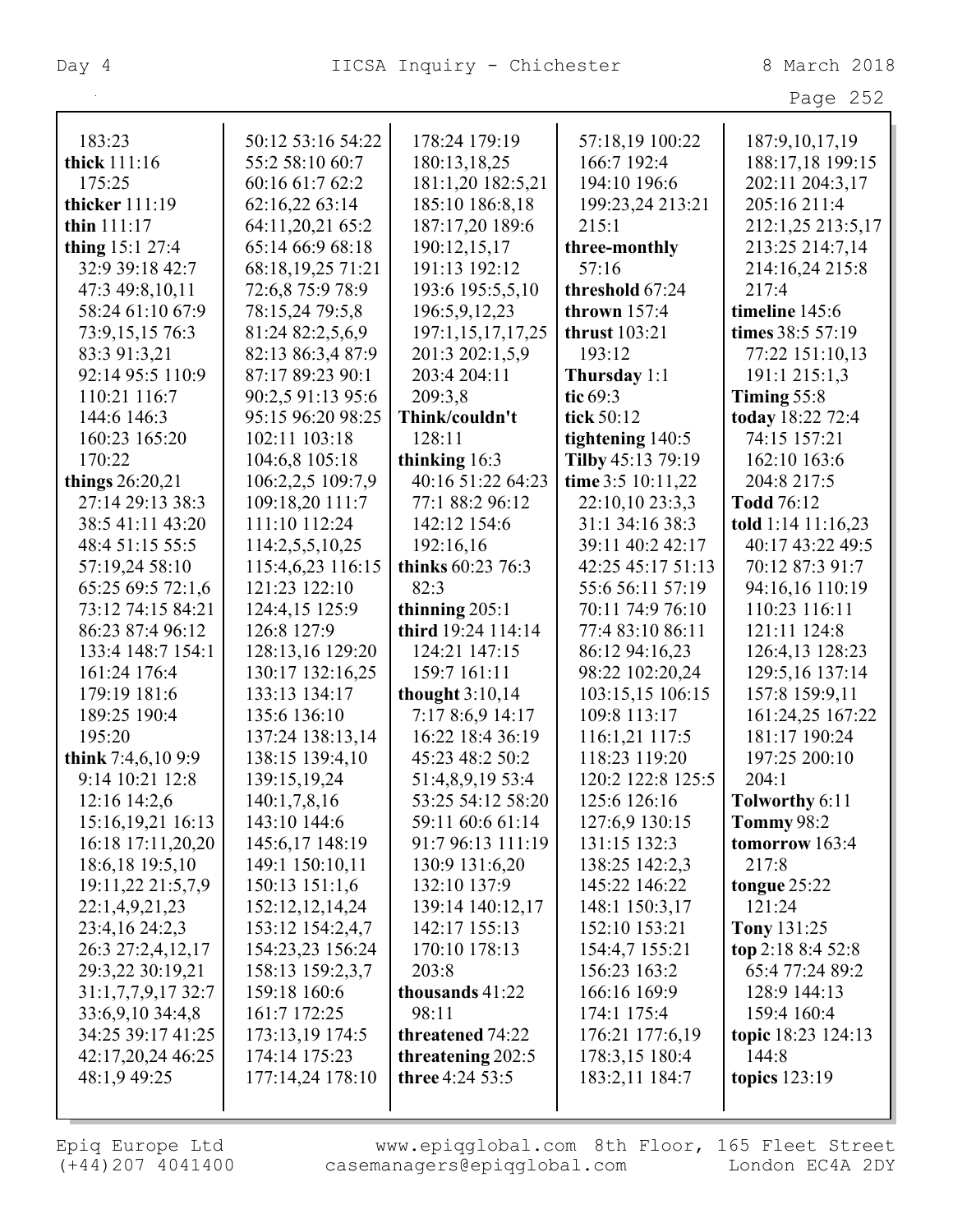|                          |                    |                       |                     | Page 253                |
|--------------------------|--------------------|-----------------------|---------------------|-------------------------|
|                          |                    |                       |                     |                         |
| total 100:23 172:18      | 196:20 200:6,17    | 72:16 84:17 98:2      | 88:11 93:10 97:10   | 68:14                   |
| touch 5:24 51:13         | 201:2,4            | 100:4 105:18          | 113:20 144:21       | unusual 49:18           |
| 53:17 102:16             | trivia $41:4,8$    | 110:25 116:23         | 149:25 156:13       | unwell 126:14           |
| 110:10 138:15            | trivial 160:23     | 119:12 122:7          | 158:21 165:1        | updated $45:1,2$        |
| 167:14 191:24            | trotting $118:10$  | 124:1 136:2           | 174:4 178:20        | uphill 153:8            |
| <b>touched</b> 13:9 83:5 | trouble 85:12      | 138:13 154:1          | 179:5 208:10        | upload 154:22           |
| 118:5 122:14             | true 35:21 45:21   | 156:7 162:9 166:6     | understandable      | uploaded 136:24         |
| 151:1 189:4,7            | 48:14 64:16 73:23  | 179:24 180:25         | 16:8                | upwards $68:21,24$      |
| track $8:11$             | 73:24 74:25,25,25  | 183:4 187:3           | understanding       | urgency $47:13$         |
| tracked 138:5            | 75:2 80:1 84:6     | 189:19 190:6          | 12:11 13:11,12,23   | URN 99:16 137:1         |
| tradition 181:22,24      | 99:11 163:20       | 194:9,21 215:1        | 13:24 15:25 22:5    | use 9:13 43:6 54:16     |
| 182:6                    | 213:8              | two-thirds 92:10      | 22:8 57:10 129:24   | 54:22,23 58:23          |
| traditions 13:22         | truly $84:23$      | Tyler 113:16,20       | 153:3 207:9         | 67:21 70:10 92:2        |
| 16:9                     | truncating 157:25  | 117:11 118:1          | understands 30:21   | 95:9 102:17             |
| trail 89:21 154:22       | trust 62:9,14      | 121:21 176:20         | 79:19 81:1          | 199:11 208:4            |
| trained 22:7 195:19      | 128:19             | 177:6                 | understatement      | useful 42:2 106:6,9     |
| training $10:8,9$        | trusted 185:17     | type 14:5 214:21      | 46:15               | 145:1                   |
| 16:17,17 17:1,2          | truth 48:17 209:25 | typed-up $123:10$     | understood 12:14    | users $45:22$           |
| 17:16 18:17 23:3         | try $3:129:837:15$ | types $74:10$         | 29:16 33:3,7,10     | <b>usual</b> 124:20     |
| 23:7 24:5 36:17          | 39:13 60:11 76:7   |                       | 45:18 207:16        | 145:14 164:1            |
| 94:6 148:6 193:1         | 119:1,7 124:15     | U                     | undertake 80:9      | 184:6                   |
| 193:16,20,20             | 138:6 145:24       | <b>Udimore 5:23</b>   | 104:1 214:1         | usually 35:17 82:20     |
| 194:17 195:3,14          | 156:25             | ultimate 78:1         | undertaken 90:2     | 86:12 183:18            |
| 195:14,17,20,24          | trying $6:9$ 41:20 | unable 126:18         | 215:16              | 192:10 193:18           |
| 195:25 196:17            | 57:16 59:23 60:22  | 213:3                 | undertaking 19:3    | 197:9 213:5             |
| 210:20,23                | 86:13 87:4 94:2    | uncertain 40:17       | 36:17 216:8         | utterly $73:9,15$       |
| transferred 6:17         | 95:7 110:5 135:13  | <b>Unclear 115:19</b> | undertook 103:24    | 76:10 77:10             |
| 206:20 207:11            | 141:7 151:4        | undecided 73:25       | 114:23 210:20,23    |                         |
| transformed 14:9         | 170:17 202:6       | underage 115:20       | 215:17              | $\mathbf{V}$            |
| 14:12                    | turn 18:23 31:22   | undergo 19:11,14      | undetermined        | vagueness 128:14        |
| transparency 90:8        | 35:18 39:10 46:5   | 19:21                 | 98:11               | valid 17:15 20:5        |
| 140:5,7 141:4            | 61:14 93:19        | undermined 32:20      | undoubtedly 81:10   | value 205:1             |
| transparent 148:23       | 104:13 108:13      | underneath 179:25     | <b>unease 39:20</b> | values 25:3             |
| transpired 56:14         | 115:8 149:17       | underreporting        | uneasy $126:3$      | variation 82:9          |
| trashed 53:19            | 153:18 161:6       | 46:15                 | unfortunate 27:13   | 181:16 182:15           |
| trauma 77:23             | 214:8              | understand 3:5        | unfortunately       | varied 38:1 102:20      |
| 94:22                    | turned 18:2        | 10:13 12:1 13:25      | 36:12 114:15,17     | <b>variety</b> 103:8,16 |
| trawl 121:3              | Turning $78:10$    | 14:24 20:5,23         | unfounded 79:17     | various 36:3 61:25      |
| Treasurer 164:8          | 101:24             | 34:2 36:2,8 37:5      | unique $15:15$      | 90:23 108:4             |
| treated 21:12 22:15      | twice 173:1 192:8  | 37:20 39:5,11         | universal 111:11    | 127:18 141:19           |
| 22:17 52:22              | two 17:21 24:19    | 41:1,2042:1           | university 183:23   | 171:18                  |
| trial 176:4 183:10       | 31:3 32:7 44:8,24  | 44:13,25 45:10        | unnecessarily       | vary 214:20             |
| trialled 89:24           | 47:4 49:4,21       | 46:10,20 47:15        | 160:22              | varying $182:14$        |
| tribunal 80:24           | 51:15 53:5 55:15   | 50:14 53:12 59:5      | unravelling 143:18  | vehemently 22:12        |
| tried 58:22 190:22       | 56:19 58:10 69:24  | 75:22 76:2 81:12      | unsubstantiated     | verbal 211:25           |
|                          |                    |                       |                     |                         |
|                          |                    |                       |                     |                         |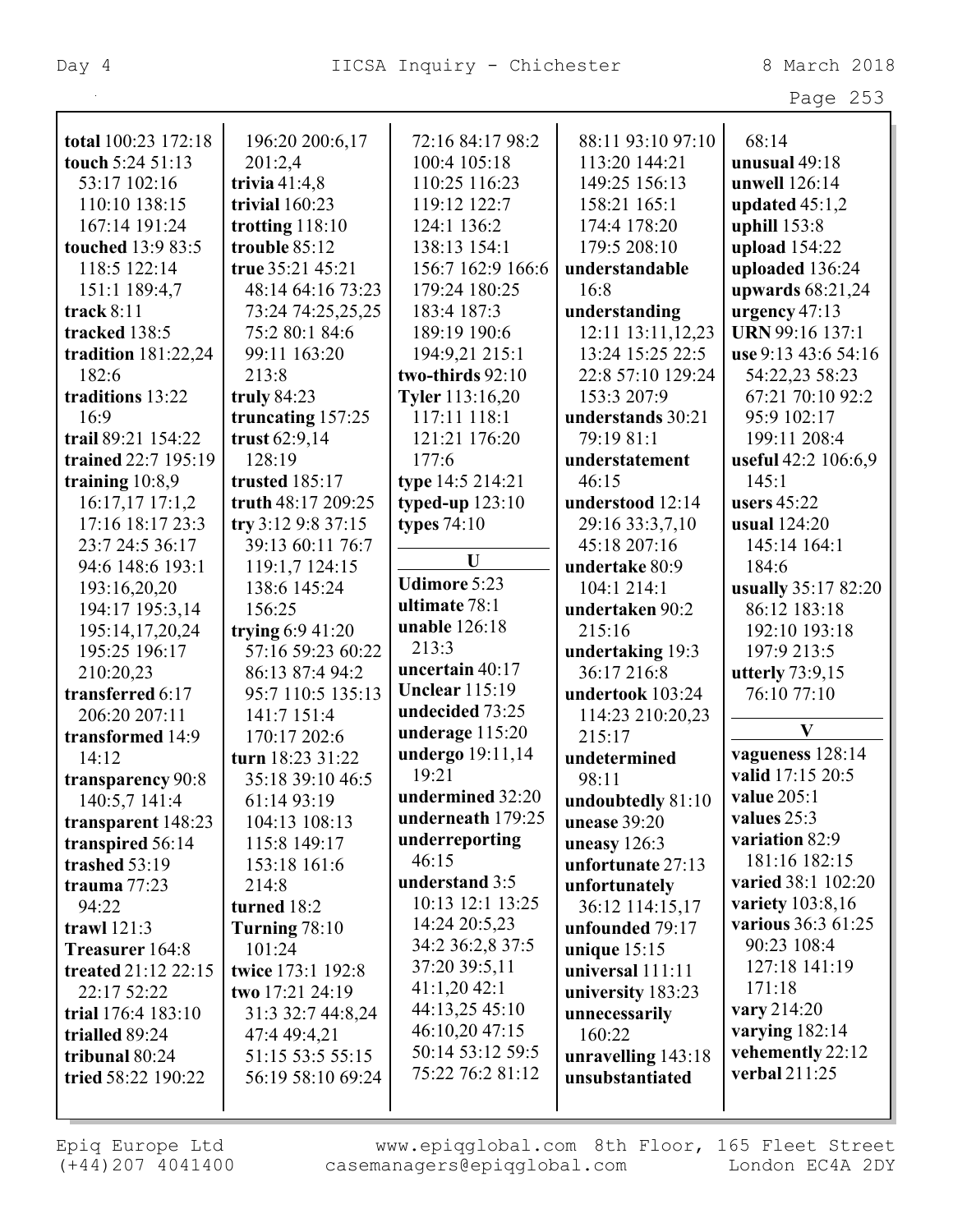| verifiable 144:3                 | virtually 213:6           | 179:9,19 180:2,19                 | 137:22                               | 191:15 194:15                         |
|----------------------------------|---------------------------|-----------------------------------|--------------------------------------|---------------------------------------|
| version 41:19 134:7              | 215:11                    | 181:8,25 182:10                   | wants $9:15$                         | 212:7                                 |
| 134:8,9 155:6                    | visible 148:19            | 182:24 184:12                     | wardens 197:7                        | ways 23:11 29:19                      |
| 204:6,8,12 206:14                | visit 42:20 55:7,7        | 185:12 186:21                     | <b>Warner 23:15</b>                  | 59:11 105:23                          |
| versions 134:10,14               | 190:19 214:19             | 187:1,6,20 188:14                 | 180:9                                | 153:17 192:24                         |
| vetting 23:6 28:8                | visitation 10:19          | 188:18,19 200:11                  | warrant 178:11                       | 213:15                                |
| 85:10                            | 173:22 177:19             | 200:16,19,25                      | warranted 178:13                     | <b>WB</b> 2:23                        |
| vibes 29:17                      | 178:12,13,21,23           | 201:3,7,8,12,19                   | wasn't 12:6 18:2                     | we're 76:21                           |
| vicar 164:8 195:16               | 179:1 181:2,3             | 202:2,7 216:19,21                 | 27:14 29:22 40:1                     | we've 98:9 197:17                     |
| <b>Vickery</b> 117:8,8           | visited 6:11              | <b>Wallace's 4:11,13</b>          | 41:7,15 42:7 43:1                    | wear 191:8                            |
| 118:2                            | visiting $214:17$         | 125:9 135:20                      | 47:22 48:19 50:21                    | website 35:25                         |
| victim 43:25 52:24               | visits $205:12$           | 156:19 160:14                     | 57:17 65:1 77:13                     | 47:21,22 69:16                        |
| 71:17 75:16,20                   | 214:20 215:3              | 161:21 179:13,18                  | 77:15 79:16 86:19                    | 99:17 137:1 164:1                     |
| victims 40:19 41:21              | voice 49:10 165:10        | 180:4 184:8,9                     | 87:6,22 105:9                        | 209:21                                |
| 43:2 59:9 63:14                  | voices $106:5$            | 191:7 200:5                       | 106:23 107:5                         | wedding $205:21$                      |
| 71:9 77:4 78:4                   | voluntarily 11:22         | want 2:20 4:17                    | 109:25 112:4                         | weed 24:6                             |
| 97:9 98:5 106:6                  | 12:5                      | 7:24 8:18 9:24                    | 113:11 114:2                         | weeding $152:1$                       |
| 112:6 132:20,24                  | voluntary 36:3            | 11:5 14:4,20,21                   | 117:1,20,20,22                       | week 57:17 215:1                      |
| 137:7,10 138:11                  | volunteer 197:8           | 17:13 20:13 21:8                  | 127:12 139:20                        | weeks 215:3                           |
| 139:23,25 144:18                 | vouch 187:9               | 21:8 22:25 23:23                  | 145:2 147:6 158:5                    | weight 33:22                          |
| 148:16,20                        | vulnerabilities           | 25:11 27:7 29:5                   | 158:8 167:5,23                       | <b>Welby 79:7,18</b>                  |
| victims/survivors                | 74:10                     | 32:9 33:17 34:2                   | 168:1,8 175:21                       | welcoming 58:8                        |
| 105:6                            |                           | 52:2 54:7 57:3,4,5                | 176:10,11 180:1                      | well-intentioned                      |
| view 7:10 15:6,16                | W                         | 62:2 66:13 94:11                  | 184:11 190:4,22                      | 43:5 81:9                             |
| 15:17,19 17:2                    | wait 22:20                | 97:1 106:4 107:19                 | 196:2 199:14                         | well-meaning                          |
| 24:1 26:21 27:18                 | waiting $163:2$           | 118:18 125:2,17                   | 201:6 203:7 208:6                    | 43:21 81:9                            |
| 28:24 30:11,16,17                | walks 29:23               | 127:19 135:24                     | 208:8                                | went 26:1,12 40:14                    |
| 30:18 33:2,5                     | <b>Wallace 2:7,23 3:2</b> | 140:22 141:15                     | way 3:15 10:6                        | 43:2 51:12,18,23                      |
| 42:12,13 45:25,25                | 3:18,22,254:1,8           |                                   |                                      |                                       |
|                                  |                           |                                   |                                      |                                       |
| 45:25 61:15 66:11                | 4:17,19 5:4 7:14          | 144:13 146:11<br>147:22 149:11,21 | 11:16 12:3,13<br>27:13 33:4 37:23    | 52:7,7 54:10                          |
| 80:4,9 91:9,9                    | 11:4 12:10,19             | 149:22 172:24                     | 40:24 43:6 44:22                     | 60:13,16 76:20,21<br>79:9 80:15 86:21 |
|                                  | 13:3 14:20 27:21          |                                   |                                      |                                       |
| 132:16 135:20<br>136:5 139:5     | 30:5,11 31:19             | 174:22 177:17                     | 46:4 48:19 52:23<br>60:9 63:23 69:20 | 91:4,5 170:8<br>177:25 178:17         |
|                                  | 83:7 107:23               | 182:16 189:7,8<br>195:1 196:10    |                                      |                                       |
| 140:24 142:6,7<br>143:6 145:23   | 122:25 123:18             | wanted 9:24 24:25                 | 70:10 71:4,23<br>72:13 82:10 86:1    | 184:19 187:7<br>188:9 196:5           |
|                                  | 126:3,6,17 127:11         |                                   |                                      |                                       |
| 152:7,25 153:5,6                 | 127:24 128:23             | 26:25 32:12 48:13                 | 92:19 93:4 95:9                      | weren't 42:2,24                       |
| 153:7 157:3,10,13                | 129:24 130:7,10           | 49:15 53:6,23                     | 100:11 106:20                        | 45:21,23 49:12                        |
| 157:17 161:22<br>viewpoint 15:10 | 131:4 135:19              | 58:19 64:16 66:25<br>105:7 108:16 | 113:9 132:21<br>138:4 141:3          | 52:12 109:23<br>204:14,16             |
|                                  | 137:14,21 138:8           | 123:11 125:15                     | 142:11 143:12                        | West 148:3 153:22                     |
| views $14:5,25$ 21:12            | 143:16 150:7,11           |                                   |                                      | Westminster                           |
| 23:20 26:4 30:13                 | 157:2,6,6,18              | 127:23 137:5,9                    | 146:18 148:23                        |                                       |
| 30:15,25 52:14                   | 158:14,19 159:18          | 138:14,17 149:6                   | 153:12 155:22                        | 214:25                                |
| vigilant $114:6$                 | 160:12,13 161:3,7         | 158:15 170:22,25                  | 159:7 161:11                         | whatsoever 25:9                       |
| vindicated 71:17                 | 161:13 162:1              | 173:2 201:8                       | 167:14 178:1,18                      | whilst 12:19 39:6                     |
| <b>virtual</b> 59:18 166:8       |                           | <b>wanting 13:7 81:4</b>          | 179:22 182:8                         | 123:6 125:12                          |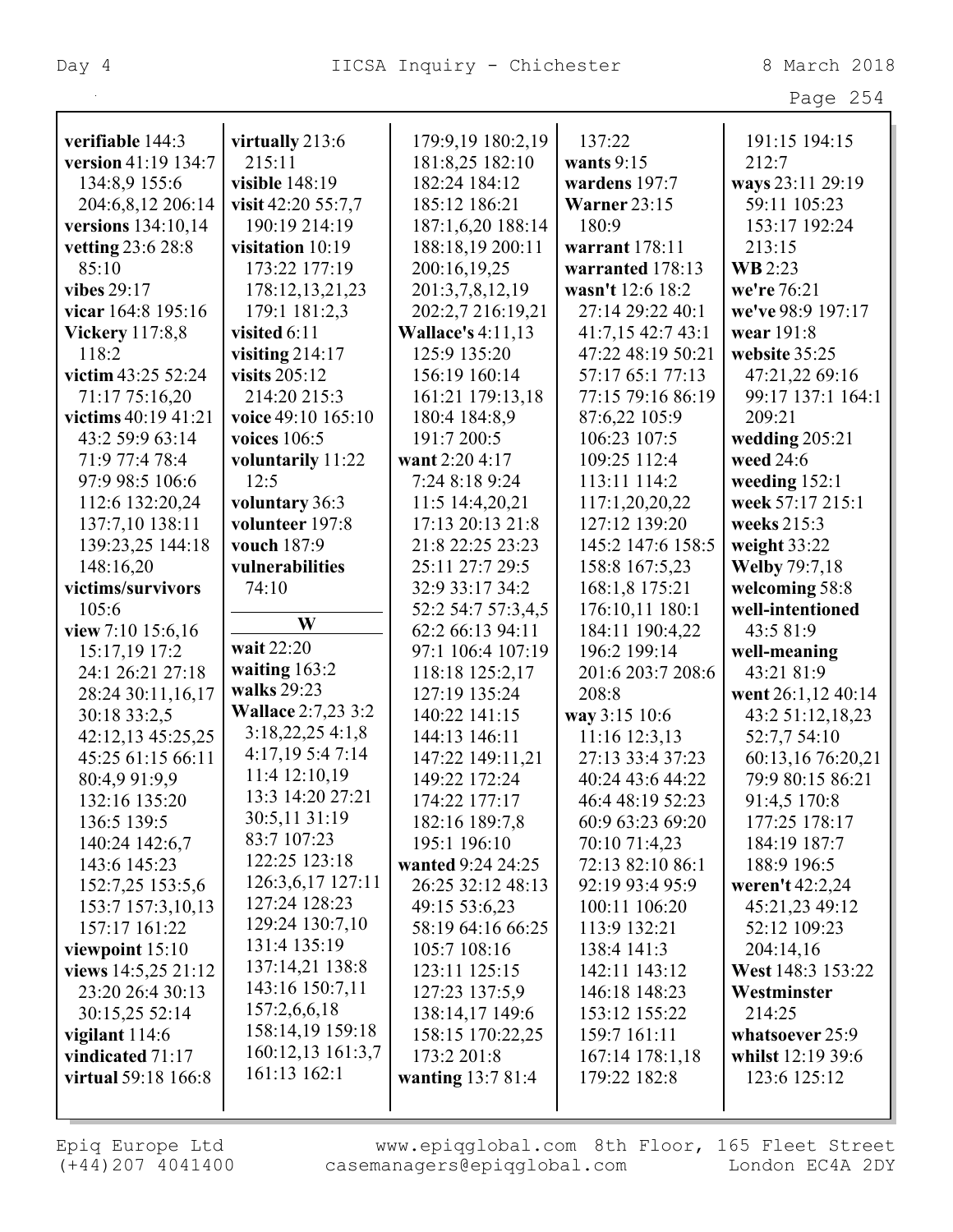|                                        |                       |                         |                           | Page 255              |
|----------------------------------------|-----------------------|-------------------------|---------------------------|-----------------------|
| 138:18 146:16                          | 162:10                | 101:15 102:3            | wrong 12:18 14:10         | 133:19,20 143:5       |
| 164:24 182:25                          | woman 74:22           | 103:10 114:4            | 14:14 17:23 48:4          | 171:20 174:6          |
| 199:12 209:18                          | women 13:12,14        | 148:2 153:20            | 69:1 73:14,15             | 203:23                |
| whistleblowers                         | 21:9,9,19 22:8,12     | 184:16 212:8            | 74:15 87:19               | young 114:19 116:4    |
| 71:2,3                                 | 36:25 58:2 77:14      | 213:16,22 214:16        | 121:19 124:17             | 210:11                |
|                                        | 152:20 153:2          | 216:25                  | 133:4 134:22              |                       |
| Who-de-doody<br>98:3                   | wonder 18:9 31:22     | worker 25:3 101:13      | wrote 6:1 96:25           | younger 194:4         |
|                                        | 140:24 147:3          | 101:15 102:10           | 138:23 145:16             | $\mathbf{Z}$          |
| wholly $186:4$<br>wider 51:11 144:19   | 158:21 217:4          |                         | 167:17 211:1              | zoom 3:16 114:14      |
| wife 64:19                             |                       | working 27:16 38:2      | <b>WWS000060</b>          | 144:12 204:22         |
|                                        | wonderful 40:21       | 38:13 39:5,24           |                           | <b>zoomed</b> 113:15  |
| wilfully 81:4                          | 70:18 86:14<br>205:20 | 40:11 44:6 60:20        | 185:21                    | <b>zooming</b> 115:11 |
| willing $48:16$<br><b>Wilmer 56:14</b> |                       | 67:24 87:13 91:22       | WWS000070                 |                       |
|                                        | wondering 28:23       | 102:4 103:10            | 163:25<br>WWS000087 204:4 | $\boldsymbol{0}$      |
| Windsor 194:2                          | Wood 114:23           | 148:2 153:13            |                           | 002 158:24 159:3      |
| wiped $15:7$                           | 121:23 163:7          | 156:1 182:1,3           | 204:4                     | 160:1                 |
| wisdom 88:2                            | 177:1 208:22          | 195:22 213:13,15        | WWS000090                 | 003 160:16            |
| 120:17                                 | 209:11,13,23          | 213:25 214:6,15         | 171:16                    |                       |
| wise 55:21                             | 218:19                | 216:2                   | $\mathbf X$               | 1                     |
| wish 39:10 95:9                        | <b>Wood's 209:1</b>   | workload 213:19         | X 205:19 217:13           | 13:21 24:10 48:24     |
| 99:18 153:24                           | word 7:25 8:18        | <b>works</b> 93:5       |                           | 49:17 123:15          |
| wished 108:14                          | 9:13,24 32:8 48:1     | world 68:8 143:9        | $\mathbf{Y}$              | 124:16 127:9,25       |
| 206:23,25                              | 125:3 127:3           | worried 69:6            | yardstick 13:5            | 138:20,21 197:4       |
| wishing $216:4$                        | 135:25 137:2,2        | worry 17:20 20:12       | yeah 65:20                | 204:4 209:25          |
| withdrawing 76:21                      | 141:15 174:22         | 109:12 115:11           | year 46:6 53:18           | 217:16,18             |
| withdrew 35:8                          | 182:17 195:2          | worse 74:11 79:25       | 57:19 163:18              | 1.00 98:25 121:14     |
| 98:17 162:6                            | 196:11,12 199:10      | worship 12:22           | 191:1 192:8               | 10 21:6 56:1 70:25    |
| 208:18                                 | words 60:11 89:20     | 16:11,15 83:1           | 216:25                    | 71:9 74:16 82:15      |
| withheld 106:18                        | 151:11 182:9          | 182:15 189:15           | years 4:24 6:20           | 103:12 124:18,19      |
| witness 1:6 28:4                       | 185:18                | worth 197:4             | 17:6,22 19:12             | 164:20                |
| 35:6,8,9,16,21                         | work 21:19 23:11      | <b>Worthing 190:8,8</b> | 20:14 21:5,6 32:7         | 10.00 1:2 66:15       |
| 36:24 39:9 61:25                       | 23:13 29:13 37:24     | worthy $208:3$          | 38:1,25 39:3 56:1         | 217:8,11              |
| 65:11 91:11 98:17                      | 42:21 44:3 45:4,8     | wouldn't 29:21          | 70:6 71:9 72:5            | 100 78:3 87:24        |
| 98:19 99:7 110:6                       | 46:1 57:16 68:22      | 36:22 41:23 43:10       | 74:6, 14, 16, 16, 17      | 196:8 203:11,14       |
| 113:1 122:13                           | 69:5 71:24 73:11      | 43:11 53:24 93:6        | 76:9 95:1 103:12          | 103 1:23 6:15         |
| 151:17 154:23                          | 96:14,15 101:21       | 114:8 121:4             | 103:14 128:19             | 1058:3                |
| 162:6,24 163:17                        | 102:10 103:9,24       | 148:11,17 150:19        | 151:21 152:6              | 11 85:3 122:14        |
| 164:2 180:12                           | 104:1 123:15          | wrap-up $192:12$        | 164:18,20 172:4           | 123:24 124:14         |
| 181:13,21 187:21                       | 144:23 146:4          | writ $95:19$            | 173:5,6 174:6             | 127:6 158:24          |
| 197:20 204:13                          | 152:2 172:20          | write 40:15 160:25      | 195:17 196:6              | 163:18                |
| 206:15 208:16,18                       | 179:25,25 191:9       | writing $7:229:16$      | 200:4 210:7               | 11.0027:1             |
| 208:21 209:13,21                       | 191:11,16 198:15      | 118:24                  | 213:21 215:13             | 11.33 66:22           |
| 210:1                                  | 211:16,19 214:21      | written 50:17 75:24     | yesterday 1:8 3:24        | 11.45 66:18           |
| witness's $1:21$                       | 215:4, 10, 14, 16     | 80:20 82:17 86:2        | 13:10 15:24 24:22         | 11.48 66:24           |
| witnesses 99:18                        | 216:19                | 86:11 115:18            | 27:5 72:3 78:20           | 112 1:20              |
| 105:13 112:11                          | worked 51:14          | 200:23                  | 82:18 88:12 103:3         | 12 68:17 108:12       |
|                                        |                       |                         |                           |                       |